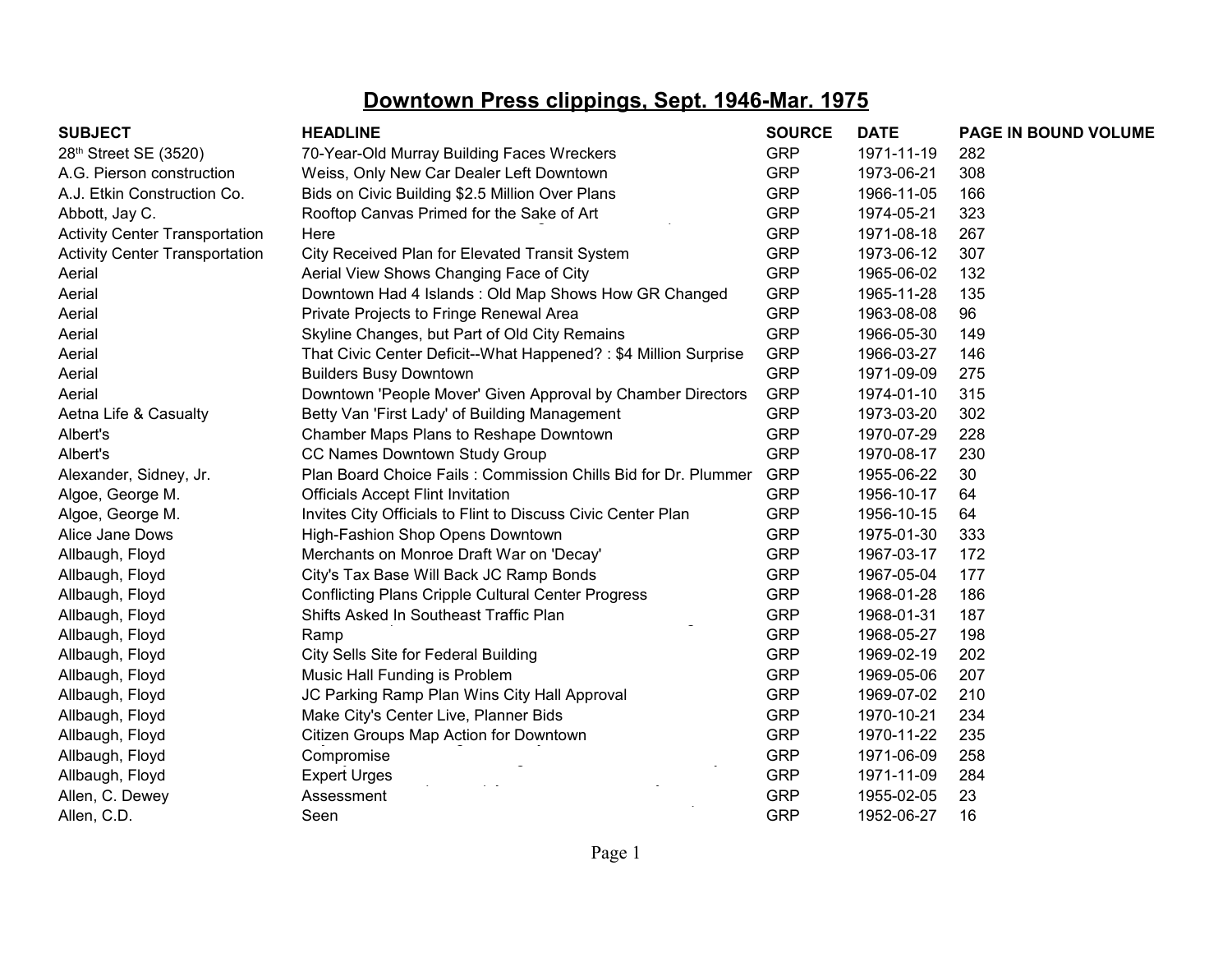| <b>SUBJECT</b>                     | <b>HEADLINE</b>                                                      | <b>SOURCE</b> | <b>DATE</b> | PAGE IN BOUND VOLUME |
|------------------------------------|----------------------------------------------------------------------|---------------|-------------|----------------------|
| Allen, Roger                       | Ask Advisers in Planning: C of C Aides Review City-County Unit       | <b>GRP</b>    | 1953-04-21  | 19                   |
| Allen's Book Store                 | Optimism                                                             | <b>GRP</b>    | 1971-09-09  | 276                  |
| <b>Allied Stores Corp</b>          | Wurzburg Co. Monroe Ave. Store to Close                              | <b>GRP</b>    | 1971-09-28  | 277                  |
| <b>Allied Stores Corp</b>          | Herpolsheimer Store to Stay Open in City                             | <b>GRP</b>    | 1971-10-20  | 281                  |
| <b>Allied Veterans Corporation</b> | Parking for Auditorium                                               | <b>GRH</b>    | 1954-06-19  | 22                   |
| Altman, Herbert K.                 | <b>Taxpayers</b>                                                     | <b>GRP</b>    | 1967-06-19  | 180                  |
| American Institute of Architects   | Ask Advisers in Planning: C of C Aides Review City-County Unit       | <b>GRP</b>    | 1953-04-21  | 19                   |
| American Legion                    | Motorized Age                                                        |               |             | 27                   |
| <b>American Red Cross</b>          | 3 Downtown Buildings to Be Razed for Parking Lot                     | <b>GRP</b>    | 1968-09-14  | 200                  |
| American Wood Council              | <b>City Planning Lauded</b>                                          | <b>GRP</b>    | 1969-09-18  | 211                  |
| Amway                              | City, Hockey Arena Backers Delay 'Secret' Meet on Plans              | <b>GRP</b>    | 1973-03-16  | 297                  |
| Amway                              | Candidates Push Downtown Ideas                                       | <b>GRP</b>    | 1973-07-26  | 310                  |
| Anderson Building                  | Optimism                                                             | <b>GRP</b>    | 1971-09-09  | 276                  |
| Anderson-Krupp Artist Supply Co    | Downtown Shops Offer New Image                                       | <b>GRP</b>    | 1968-01-25  | 185                  |
| Anderson, Cornelia Rood            | Rood's to Stay Downtown; Expands Facilities 66 Pct.                  | <b>GRP</b>    | 1973-09-26  | 312                  |
| Anderson, Leonard                  | Approving Disposal of 'Unplanned' Segment                            | <b>GRP</b>    | 1964-12-02  | 124                  |
| Anderson, Leonard                  | Plaza Pool Is Down the Drain                                         | <b>GRP</b>    | 1968-04-09  | 193                  |
| Anderson, Leonard W.               | Candidates Push Downtown Ideas                                       | <b>GRP</b>    | 1973-07-26  | 310                  |
| Andre, Peter C.                    | Activities Early Shifted to Saginaw                                  |               | 1947-06-28  | 6                    |
| Andrus, Leonard V.                 | Hail Report on Civic Center, Seek Reply on County Role               | <b>GRP</b>    | 1956-09-13  | 52                   |
| Andrus, Leonard V.                 | Space Needs Listed for County Offices : In Proposed Civic Center GRH |               | 1956-10     | 64                   |
| Andy J. Egan Co                    | Downtown Landmark Restored                                           | <b>GRP</b>    | 1973-06-28  | 309                  |
| Ansted, Ernest J.                  | Buildng Site OK to Be Delayed: Report is Expected in Few Weeks GRH   |               | 1956-09-13  | 55                   |
| Architecture                       | Downtown could be beautiful with a little bit of paint               | <b>GRP</b>    | 1970-10-19  | 231                  |
| Architecture                       | Committee Names to City-County Building                              | <b>GRP</b>    | 1952-03-07  | 11                   |
| Architecture                       | Reluctance                                                           | <b>GRP</b>    | 1965-10-01  | 128                  |
| Architecture                       | 3 Downtown Buildings to Be Razed for Parking Lot                     | <b>GRP</b>    | 1968-09-14  | 200                  |
| Architecture                       | New Buildings Ugly?                                                  | <b>GRP</b>    | 1968-10-19  | 201                  |
| Architecture                       | A Daydream of Downtown Grand Rapids                                  | <b>GRP</b>    | 1970-03-15  | 217                  |
| Architecture                       | US Official Calls for Action Against Downtown 'Ghost Town'           | <b>GRP</b>    | 1970-11-10  | 237                  |
| Architecture                       | City Unveils 'Compromise' Plan For College Park Renewal Area         | <b>GRP</b>    | 1971-01-21  | 244                  |
| Architecture                       | Demolition of Metz Building Starts; No Plans for Land                | <b>GRP</b>    | 1971-09-03  | 274                  |
| Art                                | Art Leader Says Urban Renewal Results in Artistic Void Downtown GRP  |               | 1966-07-14  | 154                  |
| <b>Art Council Award</b>           | Festival '73 - a 'Shining' Success                                   | <b>GRP</b>    | 1973-06-04  | 305                  |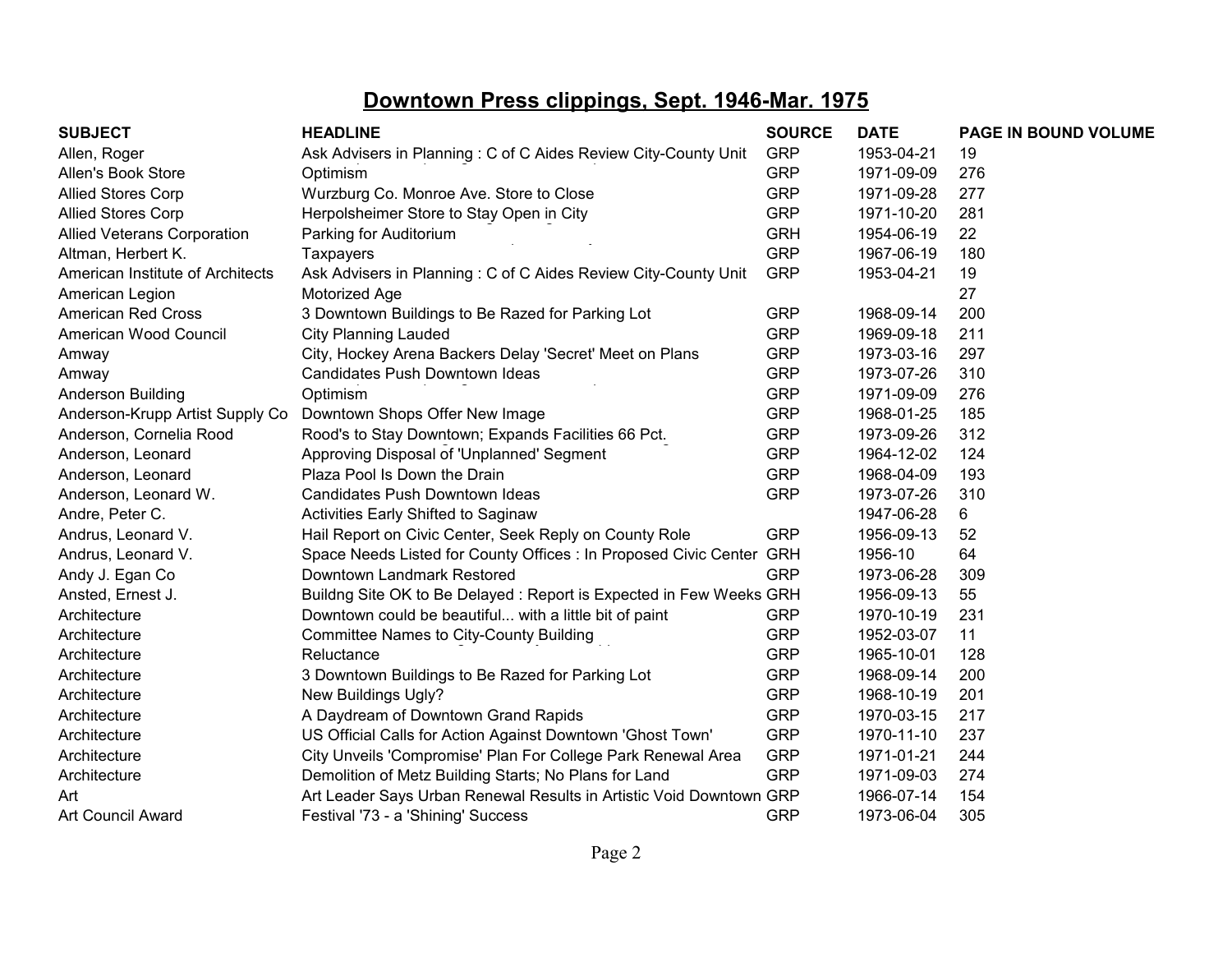| <b>SUBJECT</b>                          | <b>HEADLINE</b>                                                 | <b>SOURCE</b> | <b>DATE</b> | PAGE IN BOUND VOLUME |
|-----------------------------------------|-----------------------------------------------------------------|---------------|-------------|----------------------|
| Art Museum                              | New \$10 Million JC Expansion Keyed to Theater, Music and Art   | <b>GRP</b>    | 1966-11-22  | 168                  |
| Art Museum                              | <b>Conflicting Plans Cripple Cultural Center Progress</b>       | <b>GRP</b>    | 1968-01-28  | 186                  |
| Art Museum                              | A Daydream of Downtown Grand Rapids                             | <b>GRP</b>    | 1970-03-15  | 217                  |
| Art Museum Association                  | <b>Extension Could Be Key</b>                                   | <b>GRP</b>    | 1963-10-20  | 102                  |
| <b>Ashton Building</b>                  | 3 Downtown Buildings to Be Razed for Parking Lot                | <b>GRP</b>    | 1968-09-14  | 200                  |
| <b>Ashton Building</b>                  | High-Fashion Shop Opens Downtown                                | <b>GRP</b>    | 1975-01-30  | 333                  |
| Assessing                               | Meeting                                                         | <b>GRH</b>    | 1954-03-30  | 21                   |
| Assessing                               | Parking for Auditorium                                          | <b>GRH</b>    | 1954-06-19  | 22                   |
| Assessing                               | Mayor Sees 'Big Spread': But Commissioner Calls for Direct Levy | <b>GRP</b>    | 1955-02-05  | 23                   |
| Assessing                               | Cost Studies of North Monroe Industry Okd                       | <b>GRH</b>    | 1955-02-09  | 25                   |
| Assessing                               | Downtown's Upswing                                              | <b>GRP</b>    | 1957-01-14  | 65                   |
| Assessing                               | Vandenberg Center Valuation Boosted                             | <b>GRP</b>    | 1967-03     | 171                  |
| Assessing                               | US Rules on Renewal May Ban Value Hike                          | <b>GRP</b>    | 1967-03-31  | 176                  |
| Assessing                               | <b>Beautification Plan Gets Business OK</b>                     | <b>GRP</b>    | 1971-02-11  | 286                  |
| Assessing                               | Downtown Tax Cases Overruled                                    | <b>GRP</b>    | 1973-04-06  | 303                  |
| Assessing                               | Plan Draws Heavy Fire                                           | <b>GRP</b>    | 1974        | 319                  |
| <b>Associated Material &amp; Supply</b> | Sheldon Landscaping Appreciated                                 | <b>GRP</b>    | 1974-10-25  | 329                  |
| <b>Associated Truck Lines</b>           | Gas Co. Plans Renewal Area Building                             | <b>GRP</b>    | 1964-12-08  | 125                  |
| <b>Associated Truck Lines</b>           | Long Way Down: Secretaries Are Wary at Gas Co.                  | <b>GRP</b>    | 1966-07-22  | 157                  |
| <b>Associated Truck Lines</b>           | <b>Grassie Guards Top Level Secret</b>                          | <b>GRP</b>    | 1974-03-06  | 318                  |
| <b>Associated Truck Lines</b>           | Rooftop Canvas Primed for the Sake of Art                       | <b>GRP</b>    | 1974-05-21  | 323                  |
| Contractors                             | From Now On, It's Welsh Civic Auditorium                        | <b>GRP</b>    | 1974-12-11  | 331                  |
| Astrobodies                             | Reception Aids Sculpture Goal                                   | <b>GRP</b>    | 1968-02-21  | 190                  |
| Atwell, Willis W.                       | Setup                                                           | <b>GRP</b>    | 1952-03-21  | 11                   |
| Atwell, Willis W.                       | <b>Building Costs</b>                                           |               | 1952-03-22  | 12                   |
| Atwell, Willis W.                       | Unit Building Near Civic                                        | <b>GRH</b>    | 1952-05-02  | 13                   |
| Atwell, Willis W.                       | <b>Buildings</b>                                                | <b>GRH</b>    | 1952-03-21  | 13                   |
| Aungst, Eula                            | Monroe Mall Creates Talk - Good and Bad                         | <b>GRP</b>    | 1970-11-20  | 233                  |
| <b>Auto Parking Authority</b>           | Planning Commission Splits On Location of Civic Center          | <b>GRP</b>    | 1956-06-09  | 42                   |
| <b>Automatic Parking Authority</b>      | Ramp                                                            | <b>GRP</b>    | 1964-10-06  | 120                  |
| Automobile                              | Downtown Should be Primarily for People                         | <b>GRP</b>    | 1974-08-13  | 320                  |
| <b>Automobile Parking Authority</b>     | Requirements Over 20-Year Period                                | <b>GRH</b>    | 1952-03-07  | 11                   |
| <b>Automobile Parking Authority</b>     | Meeting                                                         | <b>GRH</b>    | 1954-03-30  | 21                   |
| <b>Automobile Parking Authority</b>     | Cost Studies of North Monroe Industry Okd                       | <b>GRH</b>    | 1955-02-09  | 25                   |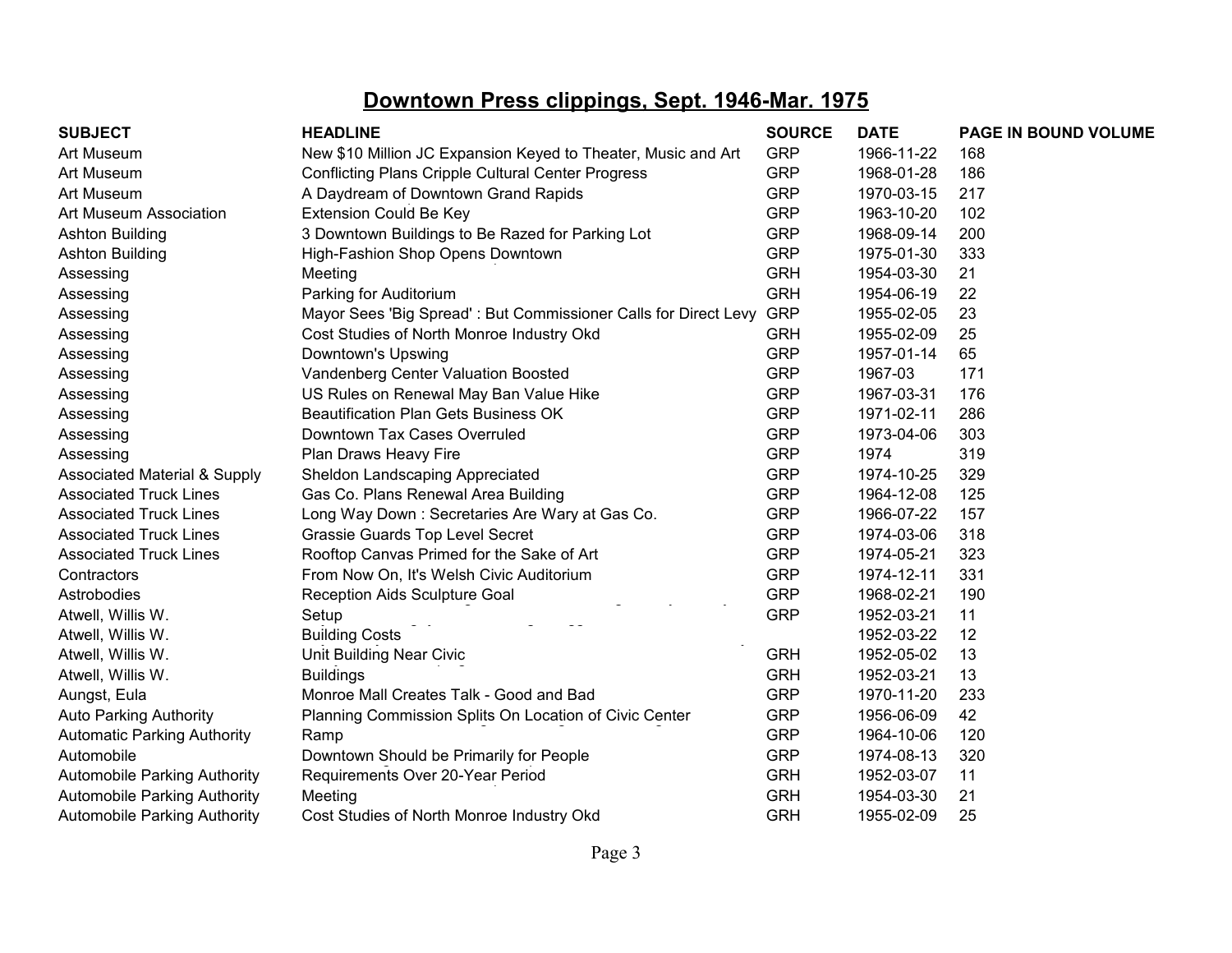| <b>SUBJECT</b>                      | <b>HEADLINE</b>                                                      | <b>SOURCE</b> | <b>DATE</b> | PAGE IN BOUND VOLUME |
|-------------------------------------|----------------------------------------------------------------------|---------------|-------------|----------------------|
| <b>Automobile Parking Authority</b> | Motorized Age                                                        |               |             | 27                   |
| <b>Automobile Parking Authority</b> | Civic Center Site May Be Selected                                    | <b>GRH</b>    | 1956-09-23  | 59                   |
| <b>Automobile Parking Authority</b> | Center                                                               | <b>GRH</b>    | 1956-09-29  | 63                   |
| Autsema, John                       | Faith in Future: Klingman Plans Remodeling of Downtown Store         | <b>GRP</b>    | 1962-08-10  | 99                   |
| Azkoul, William                     | <b>Government Buildings</b>                                          | <b>GRP</b>    | 1966-08-10  | 162                  |
| Azkoul, William                     | 'Token' Parking Starts downtown in 30 Days                           | <b>GRP</b>    | 1969-02-26  | 204                  |
| <b>B &amp; G Corp</b>               | New 180-Room Hotel Planned for Downtown                              | <b>GRP</b>    | 1971-08-31  | 242                  |
| Bacon, Edmund N.                    | Make City's Center Live, Planner Bids                                | <b>GRP</b>    | 1970-10-21  | 234                  |
| Bagby, Joan                         | Hail Report on Civic Center, Seek Reply on County Role               | <b>GRP</b>    | 1956-09-13  | 52                   |
| Bagby, Scott                        | Planning for GR Their Business                                       | <b>GRH</b>    | 1955-06-11  | 28                   |
| Bagby, Scott                        | Requirements Over 20-Year Period                                     | <b>GRH</b>    | 1952-03-07  | 11                   |
| Bagby, Scott                        | Wild Ideas                                                           | <b>GRH</b>    | 1952-04-24  | 13                   |
| Bagby, Scott                        | <b>Buildings</b>                                                     | <b>GRH</b>    | 1952-03-21  | 13                   |
| Bagby, Scott                        | Meeting                                                              | <b>GRH</b>    | 1954-03-30  | 21                   |
| Bagby, Scott                        | Parking for Auditorium                                               | <b>GRH</b>    | 1954-06-19  | 22                   |
| Bagby, Scott                        | Mayor, Bagby OK Plan for North Monroe                                | <b>GRH</b>    | 1955-02-05  | 24                   |
| Bagby, Scott                        | Debate Again Delays Planner Choice : Veldman Proposes Dentist GRH    |               | 1955-06-15  | 30                   |
| Bagby, Scott                        | Larger Assessment District Eyed for Monroe Project                   | <b>GRP</b>    | 1955-08-05  | 32                   |
| Bagby, Scott                        | N. Monroe Property Appraised: \$2.8 Million Value Set For Area       | <b>GRH</b>    | 1956-06-18  | 46                   |
| Bagby, Scott                        | Kent Pledges Co-operation in Civic Center Plan                       | <b>GRP</b>    | 1956-08-02  | 47                   |
| Bagby, Scott                        | Civic Center Report to be Ready This Month: By Planning Director GRH |               | 1956-07-06  | 47                   |
| Bagby, Scott                        | Decision Nears on City Plans: Report Due Tuesday                     | <b>GRH</b>    | 1956-08-03  | 48                   |
| Bagby, Scott                        | <b>Planner Will Recommend Site</b>                                   | <b>GRH</b>    | 1956-09-05  | 49                   |
| Bagby, Scott                        | Honey May Reverse Bagby's Plan                                       | <b>GRH</b>    | 1956-08-30  | 49                   |
| Bagby, Scott                        | Hail Report on Civic Center, Seek Reply on County Role               | <b>GRP</b>    | 1956-09-13  | 52                   |
| Bagby, Scott                        | Honey Recommends River Front Locations                               | <b>GRH</b>    | 1956-09-13  | 53                   |
| Bagby, Scott                        | Civic Center Site May Be Selected                                    | <b>GRH</b>    | 1956-09-23  | 59                   |
| Bagby, Scott                        | Wants Site for Civic Center                                          | <b>GRH</b>    | 1956-09-27  | 62                   |
| Bagby, Scott C.                     | Joint Project Plan Pushed: City-County Building Report Asked         | <b>GRP</b>    | 1952-02-19  | 10                   |
| Bagby, Scott C.                     | <b>Committee Named to City-County Building</b>                       | <b>GRP</b>    | 1952-03-07  | 11                   |
| Bagby, Scott C.                     | Setup                                                                | <b>GRP</b>    | 1952-03-21  | 11                   |
| Bagby, Scott C.                     | <b>Building Costs</b>                                                |               | 1952-03-22  | 12                   |
| Bagby, Scott C.                     | <b>Building Costs</b>                                                |               | 1952-03-22  | 12                   |
| Bagby, Scott C.                     | Downtown Study Near: Three Groups to Scan Area Assessments GRP       |               | 1952-02-20  | 13                   |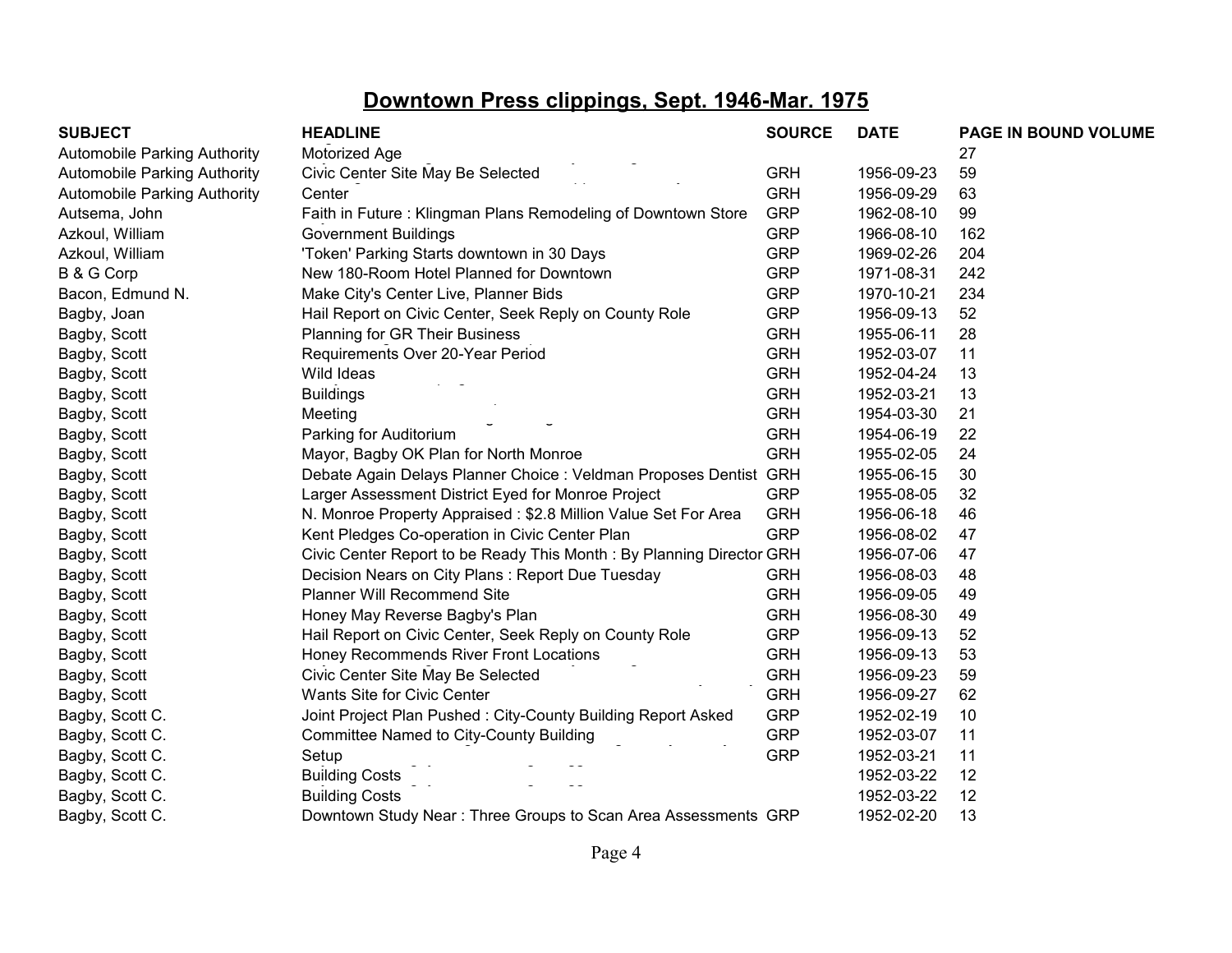| <b>SUBJECT</b>               | <b>HEADLINE</b>                                                    | <b>SOURCE</b> | <b>DATE</b> | PAGE IN BOUND VOLUME |
|------------------------------|--------------------------------------------------------------------|---------------|-------------|----------------------|
| Bagby, Scott C.              | City Building Plan Mapped: To Use Present Sites for Expansion      | <b>GRP</b>    | 1952-05-02  | 14                   |
| Bagby, Scott C.              | Jail Moving Urged Here: Planning Group Sees Civic Center           | <b>GRP</b>    | 1952-05-30  | 14                   |
| Bagby, Scott C.              | Civic Center Move Gains: OK by Planning Unit Expected Today        | <b>GRP</b>    | 1952-06-26  | 15                   |
| Bagby, Scott C.              | Seen                                                               | <b>GRP</b>    | 1952-06-27  | 16                   |
| Bagby, Scott C.              | <b>Civic Center Outline Near for Planners</b>                      | <b>GRH</b>    | 1952-06-27  | 16                   |
| Bagby, Scott C.              | Civic Unit Plan to be Presented                                    | <b>GRH</b>    | 1952-07-31  | 17                   |
| Bagby, Scott C.              | Assessment                                                         | <b>GRP</b>    | 1955-02-05  | 23                   |
| <b>Baisch Sporting Goods</b> | The Ups and Downs of Urban Renewal                                 | <b>GRP</b>    | 1965-06-20  | 132                  |
| Bales, Joe A.                | No Money Committed Yet to Downtown Towers                          | <b>GRP</b>    | 1974-09-20  | 328                  |
| Barber, Robert               | Preservationists Want Veto Power                                   | <b>GRP</b>    | 1971-02-17  | 241                  |
| Barber, Robert               | City Unveils 'Compromise' Plan For College Park Renewal Area       | <b>GRP</b>    | 1971-01-21  | 244                  |
| Barber, Robert               | City, School Officials Accused of 'Planning Blight' In Project     | <b>GRP</b>    | 1971-02/04  | 246                  |
| Barber, Robert               | Irate Hill Group Bypasses City to Meet                             | <b>GRP</b>    | 1971-05-06  | 256                  |
| Barber, Robert               | <b>Blight Survey</b>                                               | <b>GRP</b>    | 1971-05-07  | 257                  |
| Barber, Robert               | Compromise                                                         | <b>GRP</b>    | 1971-06-09  | 258                  |
| Barclay                      | Buildng Site OK to Be Delayed: Report is Expected in Few Weeks GRH |               | 1956-09-13  | 55                   |
| Barclay Avenue NE (332)      | <b>District Success Story</b>                                      | <b>GRP</b>    | 1965-12-26  | 136                  |
| <b>Barkwell-Buick Sales</b>  | Weiss, Only New Car Dealer Left Downtown                           | <b>GRP</b>    | 1973-06-21  | 308                  |
| Barkwell, John O.            | Weiss, Only New Car Dealer Left Downtown                           | <b>GRP</b>    | 1973-06-21  | 308                  |
| Barkwell, Wayne M.           | Weiss, Only New Car Dealer Left Downtown                           | <b>GRP</b>    | 1973-06-21  | 308                  |
| <b>Barnes Construction</b>   | New Press Plant First in Core Area: Sparks Urban Renewal           | <b>GRP</b>    | 1964-06-23  | 113                  |
| <b>Barnes Construction</b>   | Long Way Down: Secretaries Are Wary at Gas Co.                     | <b>GRP</b>    | 1966-07-22  | 157                  |
| Barningham, Nyle             | Monroe Mall Creates Talk - Good and Bad                            | <b>GRP</b>    | 1970-11-20  | 233                  |
| Barr, Fred J.                | Over Lobby                                                         | <b>GRP</b>    | 1961-08-18  | 92                   |
| Barr, Fred J.                | Program: Five-Year Plan Asked                                      | <b>GRP</b>    | 1961-06-08  | 92                   |
| Barr, Fred J., Jr.           | Meeting                                                            | <b>GRH</b>    | 1954-03-30  | 21                   |
| Barr, Fred J., Jr.           | Parking for Auditorium                                             | <b>GRH</b>    | 1954-06-19  | 22                   |
| Barr, Fred J., Jr.           | Motorized Age                                                      |               |             | 27                   |
| Barr, Patrick                | Free Shopper Parking Likely at All Downtown Lots                   | <b>GRP</b>    | 1971-04-21  | 253                  |
| Barr, Patrick                | Here                                                               | <b>GRP</b>    | 1971-08-18  | 267                  |
| Barr, Patrick                | Ellis Gets New Mall Parking Pact-Old Price                         | <b>GRP</b>    | 1973-04-04  | 303                  |
| Barr, Patrick                | Fish Ladder's 'Crown' Causes Dispute, Delay                        | <b>GRP</b>    | 1974-01-30  | 314                  |
| Barr, Patrick                | Plan Draws Heavy Fire                                              | <b>GRP</b>    | 1974        | 319                  |
| Bartha, Ivan                 | Here                                                               | <b>GRP</b>    | 1971-08-18  | 267                  |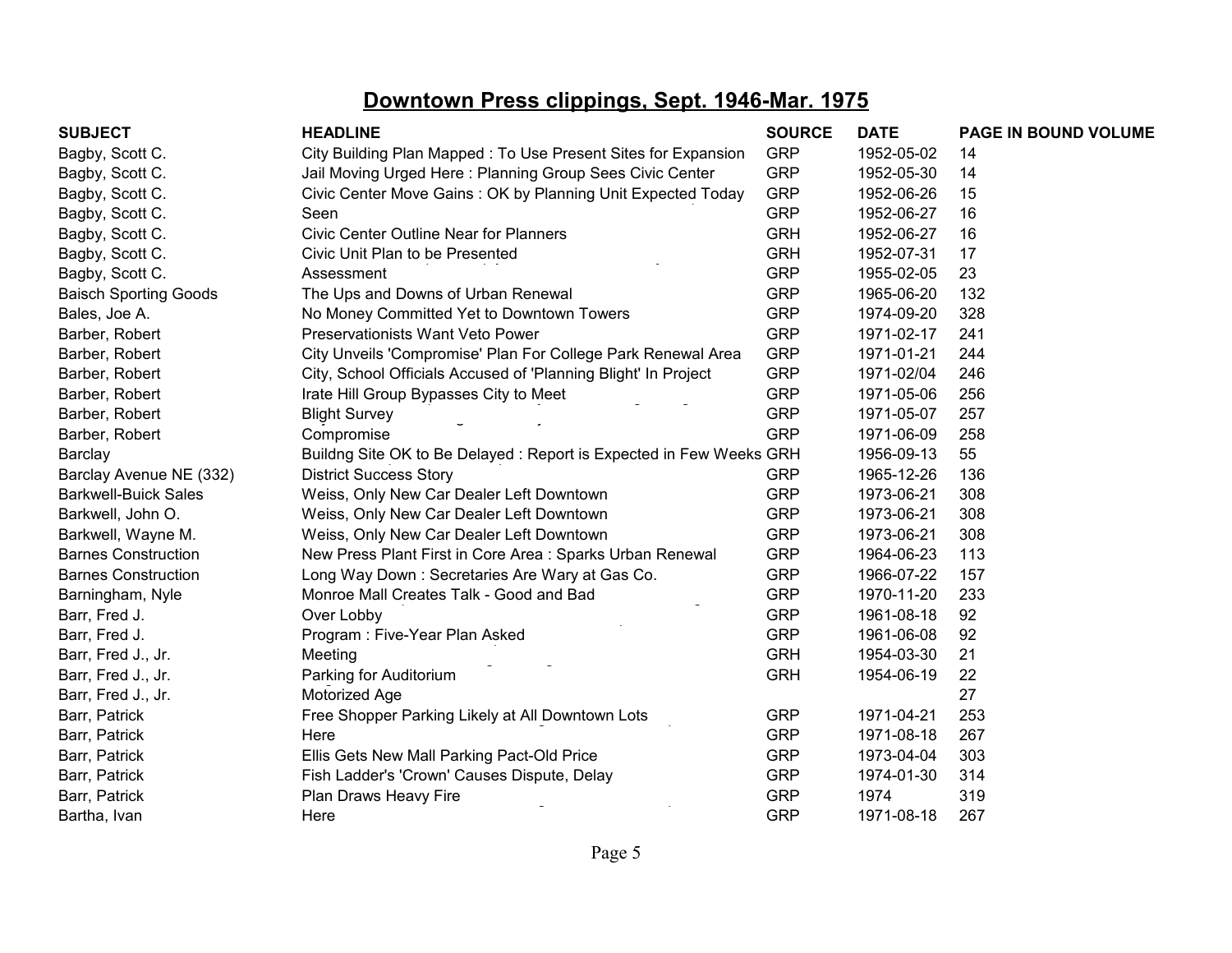| <b>SUBJECT</b>                   | <b>HEADLINE</b>                                                   | <b>SOURCE</b> | <b>DATE</b> | PAGE IN BOUND VOLUME |
|----------------------------------|-------------------------------------------------------------------|---------------|-------------|----------------------|
| Bartha, Ivan                     | Downtown 'People Mover' Given Approval by Chamber Directors       | <b>GRP</b>    | 1974-01-10  | 315                  |
| Bartholemew, Harland             | <b>Buildings</b>                                                  | <b>GRH</b>    | 1952-03-21  | 13                   |
| Bartholomew, Harland             | Catching up After 40 Years                                        | <b>GRP</b>    | 1964-04-13  | 110                  |
| Barto, Bernard                   | City Approves Early Action on Lower Monroe Project                | <b>GRP</b>    | 1955-02-05  | 24                   |
| Barto, Bernard                   | Appointive Fight Bitter: Reports Fly on Naming of Plan Member     | <b>GRP</b>    | 1955-06-15  | 28                   |
| Barto, Bernard                   | City Pushes Civic Center: Officials Start Work on Fire Hazards    | <b>GRP</b>    | 1956-02-08  | 34                   |
| Barto, Bernard                   | Approving Disposal of 'Unplanned' Segment                         | <b>GRP</b>    | 1964-12-02  | 124                  |
| Barto, Bernard S.                | Joint Project Plan Pushed: City-County Building Report Asked      | <b>GRP</b>    | 1952-02-19  | 10                   |
| Barto, Bernard S.                | Committee Named, Public Meeting Set, New Fire Warning Issued      | <b>GRH</b>    | 1956-02-29  | 34                   |
| Barto, Bernard S.                | GR Invites County to Building Study                               | <b>GRH</b>    | 1956-02-08  | 35                   |
| Barto, Bernard S.                | <b>GR-County Building Idea Moves Ahead</b>                        | <b>GRH</b>    | 1956-03-09  | 37                   |
| Barto, Bernard S.                | Problem                                                           | <b>GRP</b>    | 1956-03-12  | 37                   |
| Barto, Bernard S.                | City-County Building Policy Set: GR Members Agree at Caucus       | <b>GRH</b>    | 1956-06-12  | 45                   |
| Barto, Bernard S.                | Gets 3 Bids on Brewery: City Realty Aide Says Interest Shown      | <b>GRP</b>    | 1956-07-13  | 47                   |
| Barto, Bernard S.                | City Oks C&O Depot Location : 'No Alternative'                    | <b>GRH</b>    | 1958-04-16  | 71                   |
| Barto, Bernard S.                | Pledge Study Funds                                                | <b>GRH</b>    | 1958-11-13  | 80                   |
| Barto, Bernard, S.               | Debate Again Delays Planner Choice : Veldman Proposes Dentist GRH |               | 1955-06-15  | 30                   |
| <b>Barton-Aschman Associates</b> | Downtown 'People Mover' Given Approval by Chamber Directors       | <b>GRP</b>    | 1974-01-10  | 315                  |
| Barton, Robert B.                | Meeting                                                           | <b>GRH</b>    | 1954-03-30  | 21                   |
| Batchelder Co.                   | Sketches of 'New Trans' Due for Public View Dec. 8                | <b>GRP</b>    | 1974-11-15  | 330                  |
| Batchelder, B.J.                 | Sketches of 'New Trans' Due for Public View Dec. 8                | <b>GRP</b>    | 1974-11-15  | 330                  |
| <b>Battjes Real Estate</b>       | <b>City Fears Commercial Sprawl</b>                               | <b>GRP</b>    | 1966-10-26  | 165                  |
| Battjes, John M.                 | <b>City Fears Commercial Sprawl</b>                               | <b>GRP</b>    | 1966-10-26  | 165                  |
| Batts, W. Harold                 | <b>GR-County Building Idea Moves Ahead</b>                        | <b>GRH</b>    | 1956-03-09  | 37                   |
| Beaman, William H.               | Junior College Plans Move Ahead: Agrees on Architect              | <b>GRP</b>    | 1965-08-21  | 133                  |
| Bean, George                     | <b>District Success Story</b>                                     | <b>GRP</b>    | 1965-12-26  | 136                  |
| Bean, George E.                  | Joint Project Plan Pushed: City-County Building Report Asked      | <b>GRP</b>    | 1952-02-19  | 10                   |
| Bean, George E.                  | <b>Committee Names to City-County Building</b>                    | <b>GRP</b>    | 1952-03-07  | 11                   |
| Bean, George E.                  | Bean Wants Jail Now                                               | <b>GRH</b>    | 1952-04-15  | 12                   |
| Bean, George E.                  | Downtown Study Near: Three Groups to Scan Area Assessments GRP    |               | 1952-02-20  | 13                   |
| Bean, George E.                  | <b>Buildings</b>                                                  | <b>GRH</b>    | 1952-03-21  | 13                   |
| <b>Beautification Committee</b>  | Long-Range Planning Chiefs Named by DDC                           | <b>GRP</b>    | 1973-01-05  | 297                  |
| Beaver, Police Chief Dewey       | City Pushes Civic Center: Officials Start Work on Fire Hazards    | <b>GRP</b>    | 1956-02-08  | 34                   |
| Beck, Roy Howard                 | Downtown Car Pool Plan is Ready                                   | <b>GRP</b>    | 1974-03-16  | 321                  |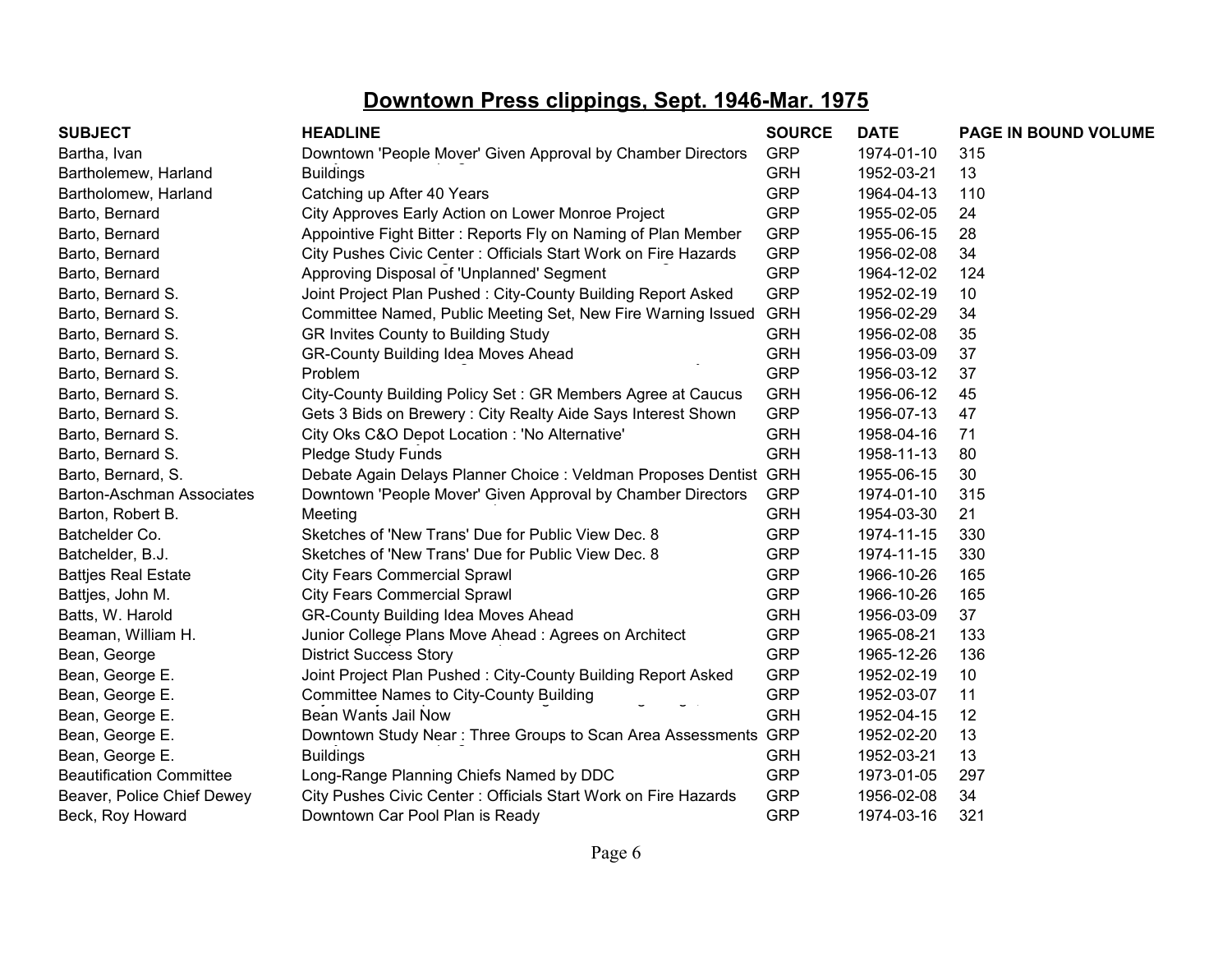| <b>SUBJECT</b>                    | <b>HEADLINE</b>                                          | <b>SOURCE</b> | <b>DATE</b> | PAGE IN BOUND VOLUME |
|-----------------------------------|----------------------------------------------------------|---------------|-------------|----------------------|
| <b>Beckering Construction</b>     | Offices                                                  | <b>GRP</b>    | 1964-08-06  | 117                  |
| Behnke, Walter                    | <b>Renewal Building</b>                                  | <b>GRP</b>    | 1965-04-16  | 130                  |
| Benefiel, F.W.                    | Purchase                                                 | <b>GRP</b>    | 1946-10-03  |                      |
| Benefiel, Fred W.                 | Plan for New Bus Terminal                                | <b>GRH</b>    | 1946-09-20  |                      |
| Benefiel, Fred W.                 | Bus Terminal for City Revealed in Site Deal              | <b>GRP</b>    | 1946-09-11  | 2                    |
| Bergstrom, Victor H.              | No Money Committed Yet to Downtown Towers                | <b>GRP</b>    | 1974-09-20  | 328                  |
| Berkey & Gay                      | Shuttle-Run Swell, But Few Shoppers Try Them             |               |             | 4                    |
| <b>Better Business Bureau</b>     | Meeting                                                  | <b>GRH</b>    | 1954-03-30  | 21                   |
| Beverly's                         | Monroe Mall Creates Talk - Good and Bad                  | <b>GRP</b>    | 1970-11-20  | 233                  |
| <b>Bissell Carpet Sweeper</b>     | Welsh Urges Co-ordinator of Civic Center Phases          | <b>GRH</b>    | 1948-12-22  | $\overline{7}$       |
| <b>Bissell Carpet Sweeper</b>     | Jail Moving Urged Here: Planning Group Sees Civic Center | <b>GRP</b>    | 1952-05-30  | 14                   |
| <b>Bissell Carpet Sweeper</b>     | on Taxes                                                 | <b>GRH</b>    | 1955-08-05  | 31                   |
| <b>Bissell Carpet Sweeper</b>     | Payment on Property Deal                                 | <b>GRP</b>    | 1958-01-15  | 68                   |
| <b>Bissell Carpet Sweeper</b>     | <b>Expected to Affect Downtown</b>                       | <b>GRH</b>    | 1958-01-16  | 69                   |
| <b>Bissell Carpet Sweeper</b>     | Here Dec. 15-16 to Update Survey, Proposals              | <b>GRP</b>    | 1958-11-14  | 81                   |
| <b>Bissell Carpet Sweeper Co.</b> | <b>GR-County Building Idea Moves Ahead</b>               | <b>GRH</b>    | 1956-03-09  | 37                   |
| Bissell Carpet Sweeper Co.        | Retail Property to Industrial Land                       | <b>GRP</b>    | 1956-06-16  | 45                   |
| Bissell Carpet Sweeper Co.        | Selects Site After Study                                 | <b>GRP</b>    | 1956-08-29  | 49                   |
| Bissell Carpet Sweeper Co.        | <b>Chief Would Use Riverfront</b>                        | <b>GRP</b>    | 1956-09-12  | 51                   |
| <b>Bissell Carpet Sweeper Co.</b> | Bissell Would Sell Property to City for \$1,850,000      | <b>GRP</b>    | 1956-09-27  | 61                   |
| Bissell Carpet Sweeper Co.        | Wants Site for Civic Center                              | <b>GRH</b>    | 1956-09-27  | 62                   |
| Bissell Carpet Sweeper Co.        | <b>City Plans Unit Approves Riverfront Civic Center</b>  | <b>GRP</b>    | 1956-09-29  | 63                   |
| Bissell Inc.                      | Over Lobby                                               | <b>GRP</b>    | 1961-08-18  | 92                   |
| Bissell, M.R., III                | on Taxes                                                 | <b>GRH</b>    | 1955-08-05  | 31                   |
| Bissell, M.R., III                | Larger Assessment District Eyed for Monroe Project       | <b>GRP</b>    | 1955-08-05  | 32                   |
| Bissell, M.R., III                | <b>GR-County Building Idea Moves Ahead</b>               | <b>GRH</b>    | 1956-03-09  | 37                   |
| Bissell, M.R., III                | Bissell Would Sell Property to City for \$1,850,000      | <b>GRP</b>    | 1956-09-27  | 61                   |
| Bissell, M.R., III                | Wants Site for Civic Center                              | <b>GRH</b>    | 1956-09-27  | 62                   |
| Black, Eleanor                    | Few Ride Bus Free First Day                              | <b>GRP</b>    | 1974-06-11  | 324                  |
| Black, Noel K.                    | Future Bright: Monroe Leaders Look Ahead on Downtown Day | <b>GRP</b>    | 1961-02-02  | 91                   |
| Blacklock, Hugh M.                | Governments, Local State Agencies                        | <b>GRH</b>    | 1953-05-06  | 20                   |
| Blackport, Marvin                 | Pledge Study Funds                                       | <b>GRH</b>    | 1958-11-13  | 80                   |
| Blaich, Robert                    | <b>Sculpture Group Mulls Artist</b>                      | <b>GRP</b>    | 1967-08-25  | 182                  |
| Blaich, Robert I.                 | Sculpture Committee to Study Community                   | <b>GRP</b>    | 1967-06-19  | 180                  |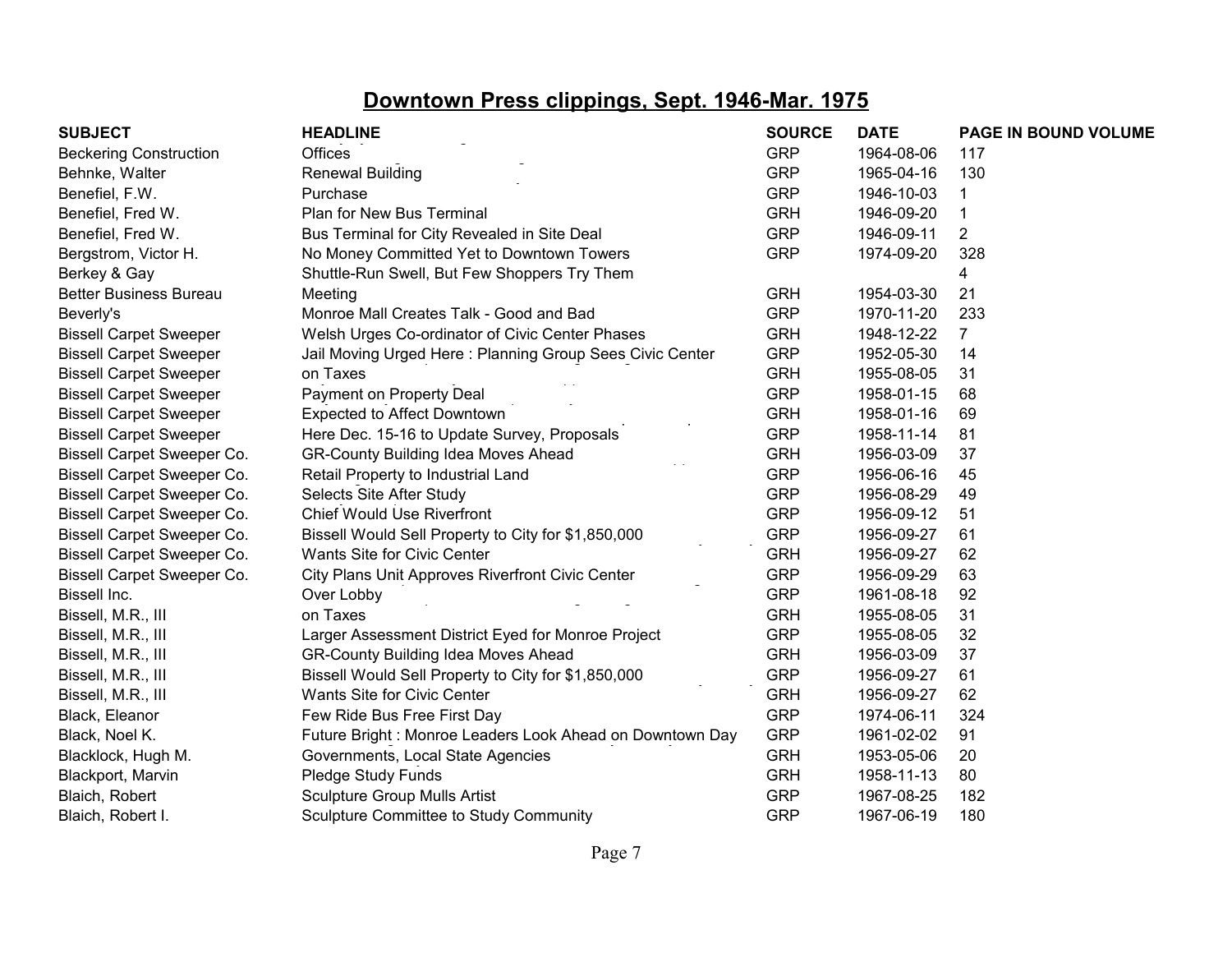| <b>SUBJECT</b>                     | <b>HEADLINE</b>                                                   | <b>SOURCE</b> | <b>DATE</b> | PAGE IN BOUND VOLUME |
|------------------------------------|-------------------------------------------------------------------|---------------|-------------|----------------------|
| <b>Blaine Avenue SE</b>            | Here                                                              | <b>GRP</b>    | 1958-04-16  | 70                   |
| <b>Blanche Le Baron</b>            | Monroe Mall Creates Talk - Good and Bad                           | <b>GRP</b>    | 1970-11-20  | 233                  |
| <b>Blanche LeBaron</b>             | Downtown Gets Boost From New Stores, Moves                        | <b>GRP</b>    | 1967-06-01  | 178                  |
| Blandford, I.R.                    | Requirements Over 20-Year Period                                  | <b>GRH</b>    | 1952-03-07  | 11                   |
| Blandford, I.R.                    | <b>Committee Named to City-County Building</b>                    | <b>GRP</b>    | 1952-03-07  | 11                   |
| Blandford, I.R.                    | Bean Wants Jail Now                                               | <b>GRH</b>    | 1952-04-15  | 12                   |
| Blandford, I.R.                    | <b>Buildings</b>                                                  | <b>GRH</b>    | 1952-03-21  | 13                   |
| Blandford, I.R.                    | Seen                                                              | <b>GRP</b>    | 1952-06-27  | 16                   |
| Blandford, I.R.                    | Larger Assessment District Eyed for Monroe Project                | <b>GRP</b>    | 1955-08-05  | 32                   |
| Blandford, Robert                  | Appointive Fight Bitter: Reports Fly on Naming of Plan Member     | <b>GRP</b>    | 1955-06-15  | 28                   |
| Blandford, Robert                  | City-Kent Building 'Not in the Cards': Plan Separate Units        | <b>GRP</b>    | 1965-05-24  | 131                  |
| Blandford, Robert                  | Calder May Spark New Debate                                       | <b>GRP</b>    | 1968-02-23  | 189                  |
| Blandford, Robert                  | It's Sculpture Time Again                                         | <b>GRP</b>    | 1968-02-21  | 190                  |
| Blandford, Robert                  | Plaza Pool Is Down the Drain                                      | <b>GRP</b>    | 1968-04-09  | 193                  |
| Blandford, Robert                  | <b>Grand Rapids Accepts Calder Stabile</b>                        | <b>NYT</b>    | 1969-06-16  | 209                  |
| Blandford, Robert H.               | Debate Again Delays Planner Choice : Veldman Proposes Dentist GRH |               | 1955-06-15  | 30                   |
| Blandford, Robert H.               | Plan Board Choice Fails: Commission Chills Bid for Dr. Plummer    | <b>GRP</b>    | 1955-06-22  | 30                   |
| Blandford, Robert H.               | Committee Named, Public Meeting Set, New Fire Warning Issued      | <b>GRH</b>    | 1956-02-29  | 34                   |
| Blandford, Robert H.               | Here                                                              | <b>GRP</b>    | 1958-04-16  | 70                   |
| Blandford, Robert H.               | City Oks C&O Depot Location : 'No Alternative'                    | <b>GRH</b>    | 1958-04-16  | 71                   |
| Blandford, Robert H.               | Candidates Push Downtown Ideas                                    | <b>GRP</b>    | 1973-07-26  | 310                  |
| <b>Blumrich Street NW</b>          | Honey Recommends River Front Locations                            | <b>GRH</b>    | 1956-09-13  | 53                   |
| <b>Blumrich Street NW</b>          | Center                                                            | <b>GRH</b>    | 1956-09-29  | 63                   |
| <b>Board of Education Building</b> | Master Plan for Junior College - Cultural Center of Future        | <b>GRP</b>    | 1966-11-23  | 167                  |
| Boelens, Robert                    | City Appointment 'Routine" Fraught With Controversy               | <b>GRP</b>    | 1970-04-27  | 226                  |
| Boelens, Robert                    | Merchants Dispute Mayor's Belief Mall is Failure                  | <b>GRP</b>    | 1971-01-06  | 239                  |
| Boelens, Robert                    | <b>Blight Survey</b>                                              | <b>GRP</b>    | 1971-05-07  | 257                  |
| Boelens, Robert                    | Candidates Push Downtown Ideas                                    | <b>GRP</b>    | 1973-07-26  | 310                  |
| Boersma, Max                       | Schoolmen Suspicious of Heritage Hill Talks                       | <b>GRP</b>    | 1971-07-07  | 263                  |
| Bomers, Ned                        | Purchase                                                          | <b>GRP</b>    | 1946-10-03  | 1                    |
| Bomers, Ned                        | Bus Terminal for City Revealed in Site Deal                       | <b>GRP</b>    | 1946-09-11  | $\overline{2}$       |
| Bomhof, Lou                        | Sheldon Landscaping Appreciated                                   | <b>GRP</b>    | 1974-10-25  | 329                  |
| <b>Bond Avenue</b>                 | Walkers Only on Monroe Ave.?: New Plan Proposed                   | <b>GRH</b>    | 1957-04-06  | 65                   |
| <b>Bond Avenue NW</b>              | City Building Plan Mapped: To Use Present Sites for Expansion     | <b>GRP</b>    | 1952-05-02  | 14                   |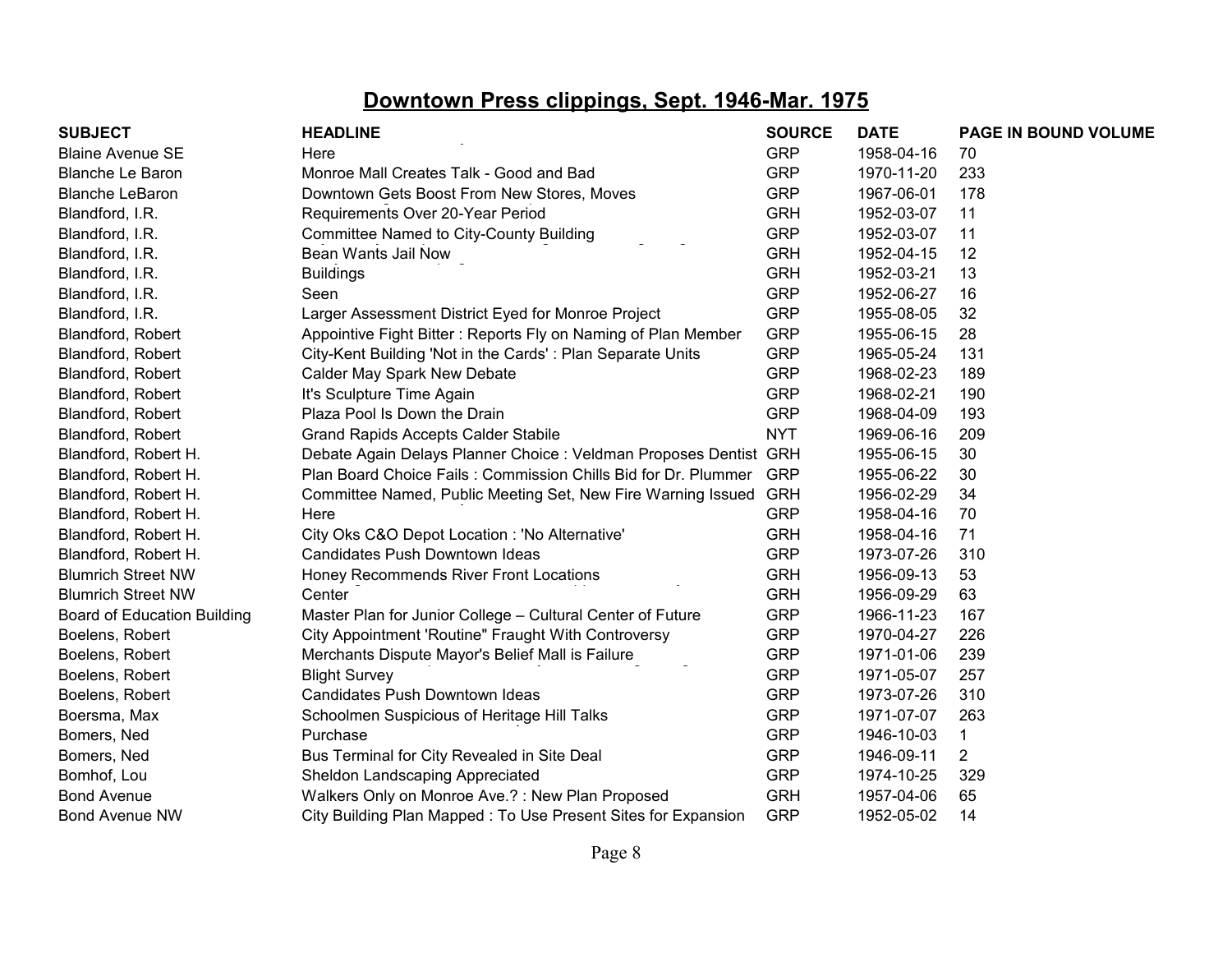| <b>SUBJECT</b>           | <b>HEADLINE</b>                                             | <b>SOURCE</b> | <b>DATE</b> | <b>PAGE IN BOUND VOLUME</b> |
|--------------------------|-------------------------------------------------------------|---------------|-------------|-----------------------------|
| <b>Bond Avenue NW</b>    | Jail Moving Urged Here: Planning Group Sees Civic Center    | <b>GRP</b>    | 1952-05-30  | 14                          |
| <b>Bond Avenue NW</b>    | Civic Center Move Gains: OK by Planning Unit Expected Today | <b>GRP</b>    | 1952-06-26  | 15                          |
| <b>Bond Avenue NW</b>    | Civic Unit Plan to be Presented                             | <b>GRH</b>    | 1952-07-31  | 17                          |
| <b>Bond Avenue NW</b>    | Study Unit Submits No Fund Setup                            | <b>GRP</b>    | 1955-10-25  | 33                          |
| <b>Bond Avenue NW</b>    | <b>Cites Need For Parking</b>                               | <b>GRP</b>    | 1956-06-01  | 41                          |
| <b>Bond Avenue NW</b>    | Parking and Planning                                        | <b>GRP</b>    | 1956-06-02  | 41                          |
| <b>Bond Avenue NW</b>    | Honey Recommends River Front Locations                      | <b>GRH</b>    | 1956-09-13  | 53                          |
| <b>Bond Avenue NW</b>    | <b>Civic Center Sites</b>                                   | <b>GRP</b>    | 1956-09-14  | 55                          |
| <b>Bond Avenue NW</b>    | Civic Center Site May Be Selected                           | <b>GRH</b>    | 1956-09-23  | 59                          |
| <b>Bond Avenue NW</b>    | Center                                                      | <b>GRH</b>    | 1956-09-29  | 63                          |
| <b>Bond Avenue NW</b>    | Center                                                      | <b>GRH</b>    | 1956-09-29  | 63                          |
| <b>Bond Avenue NW</b>    | Cites Benefits of Scenic Plan                               | <b>GRP</b>    | 1957-04-06  | 66                          |
| <b>Bond Avenue NW</b>    | Downtown Revitalization                                     | <b>GRP</b>    | 1958-09-27  | 79                          |
| Bone, David              | Downtown is Out as Bus Focal Point                          | <b>GRP</b>    | 1973-03-08  | 300                         |
| Bone, David              | City Received Plan for Elevated Transit System              | <b>GRP</b>    | 1973-06-12  | 307                         |
| Bornheimer, Hank         | Surgery Done on Shrunken College Park Project               | <b>GRP</b>    | 1971-05-02  | 255                         |
| Bornheimer, Hank         | Downtown JC Growth Periled by Space Lack                    | <b>GRP</b>    | 1971-06-22  | 260                         |
| Bornheimer, Hank         | Schoolmen Suspicious of Heritage Hill Talks                 | <b>GRP</b>    | 1971-07-07  | 263                         |
| Bornheimer, Hank         | College Park Urban Renewal Behind Schedule                  | <b>GRP</b>    | 1974-06-15  | 326                         |
| Boshoven, Herbert R.     | Long-Range Planning Chiefs Named by DDC                     | <b>GRP</b>    | 1973-01-05  | 297                         |
| Bostwick Avenue NE (140) | City Takes Step Toward Start on JC Ramp                     | <b>GRP</b>    | 1970-03-05  | 216                         |
| Bostwick Avenue NE (143) | City Planners Issue Draft of Proposed Cultural Unit         | <b>GRP</b>    | 1964-02-12  | 104                         |
| <b>Botsford Building</b> | Optimism                                                    | <b>GRP</b>    | 1971-09-09  | 276                         |
| Botting, David           | Downtown Should be Primarily for People                     | <b>GRP</b>    | 1974-08-13  | 320                         |
| Boucher, Richard         | City Seminars Sputter: Few Volunteer to Work                | <b>GRP</b>    | 1971-11-23  | 283                         |
| Boucher, Richard B.      | Volunteer Doctors for an Ailing Downtown                    | <b>GRP</b>    | 1971-08-22  | 268                         |
| Boucher, Richard B. Jr   | Optimism                                                    | <b>GRP</b>    | 1971-09-09  | 276                         |
| Boucher, Rick            | Group Forms to pump Life Into Downtown                      | <b>GRP</b>    | 1972-06-07  | 290                         |
| Bouma Tile & Acoustical  | Downtown Landmark Restored                                  | <b>GRP</b>    | 1973-06-28  | 309                         |
| Bowen, Emily             | Wurzburg Razing May Spur 'Rebirth'                          | <b>GRP</b>    | 1972-12-28  | 295                         |
| Bowen, Jack              | Monroe Mall Creates Talk - Good and Bad                     | <b>GRP</b>    | 1970-11-20  | 233                         |
| Bowen, Jane              | Wurzburg Razing May Spur 'Rebirth'                          | <b>GRP</b>    | 1972-12-28  | 295                         |
| Bowles, Bill             | Program                                                     | <b>GRP</b>    | 1969-04-29  | 208                         |
| Boynton, Hazel C.        | <b>Betrayed</b>                                             | <b>GRP</b>    | 1972-06-01  | 289                         |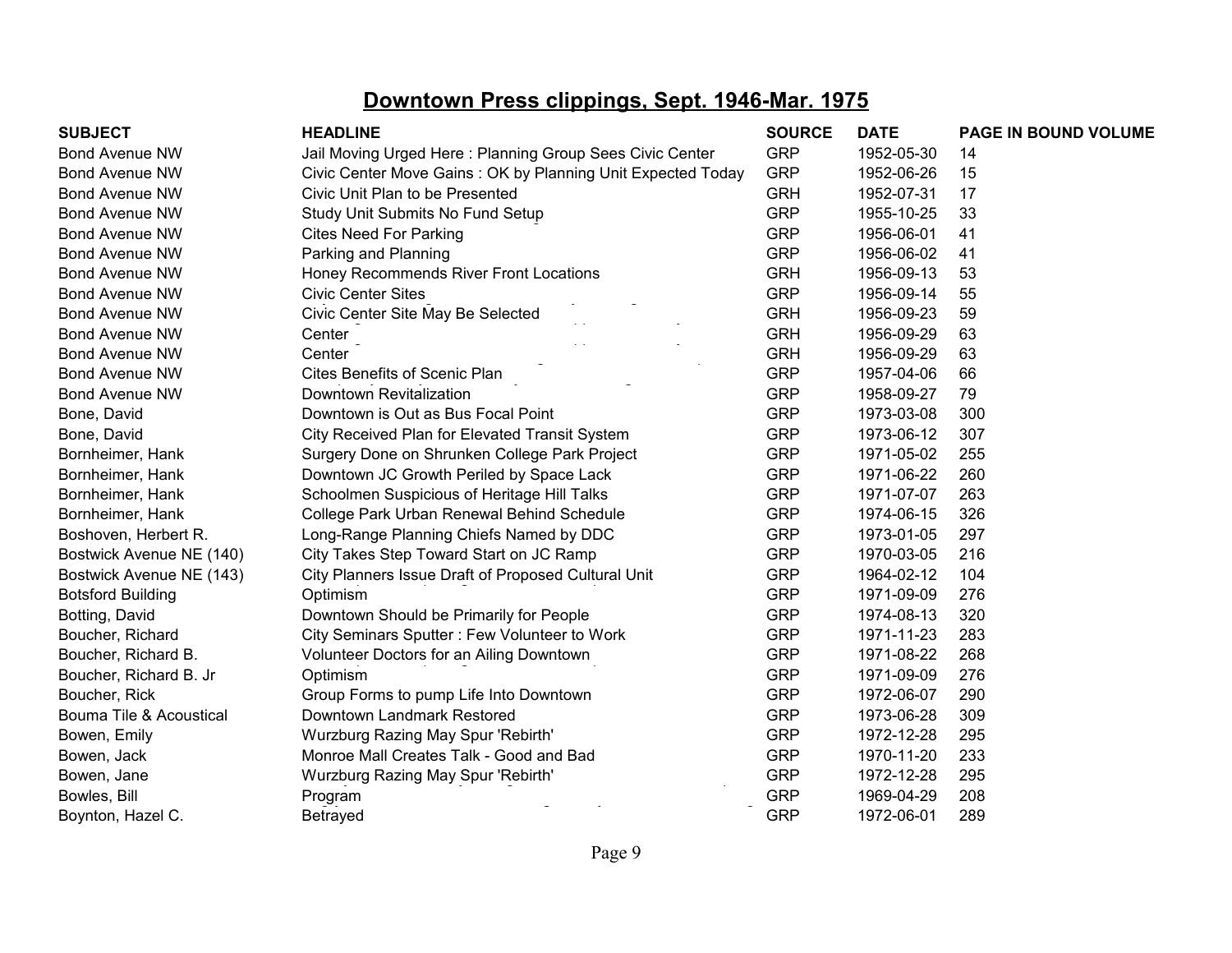| <b>SUBJECT</b>                        | <b>HEADLINE</b>                                                 | <b>SOURCE</b> | <b>DATE</b> | PAGE IN BOUND VOLUME |
|---------------------------------------|-----------------------------------------------------------------|---------------|-------------|----------------------|
| Bradshaw, Margaret S.                 | The Public Pulse: Stoutly Defends Selection of Calder Sculpture | <b>GRP</b>    | 1968-02-23  | 189                  |
| Brandel, Paul F.                      | Center                                                          | <b>GRP</b>    | 1967-11-30  | 184                  |
| <b>Breton Village Mall</b>            | Rood's to Stay Downtown; Expands Facilities 66 Pct.             | <b>GRP</b>    | 1973-09-26  | 312                  |
| <b>Breton Village Shopping Center</b> | on Zoning Change                                                | <b>GRP</b>    | 1964-11-26  | 123                  |
| Brewer, John                          | Calder May Spark New Debate                                     | <b>GRP</b>    | 1968-02-23  | 189                  |
| Brewer, John                          | Kent OK's Plaza Landscaping                                     | <b>GRP</b>    | 1969-03-21  | 206                  |
| Bride & Card Shop                     | Downtowners Develop Their Own Data Sheet                        | <b>GRP</b>    | 1973-02-07  | 298                  |
| <b>Bridge Street NW</b>               | Parking for Auditorium                                          | <b>GRH</b>    | 1954-06-19  | 22                   |
| <b>Bridge Street NW</b>               | City Oks C&O Depot Location : 'No Alternative'                  | <b>GRH</b>    | 1958-04-16  | 71                   |
| Bridge, Leonard Sr.                   | <b>US Grant</b>                                                 | <b>GRP</b>    | 1962-04-17  | 95                   |
| Broersma, Robert L.                   | Festival '73 - a 'Shining' Success                              | <b>GRP</b>    | 1973-06-04  | 305                  |
| Broersma, William T.                  | <b>Buildings</b>                                                | <b>GRH</b>    | 1952-03-21  | 13                   |
| Brouwer, Peter                        | Appointive Fight Bitter: Reports Fly on Naming of Plan Member   | <b>GRP</b>    | 1955-06-15  | 28                   |
| Brouwer, Peter                        | Plan Board Choice Fails: Commission Chills Bid for Dr. Plummer  | <b>GRP</b>    | 1955-06-22  | 30                   |
| Brouwer, Peter                        | Committee Named, Public Meeting Set, New Fire Warning Issued    | <b>GRH</b>    | 1956-02-29  | 34                   |
| Brouwer, Peter                        | GR Invites County to Building Study                             | <b>GRH</b>    | 1956-02-08  | 35                   |
| Brouwer, Peter                        | GR-County Building Idea Moves Ahead                             | <b>GRH</b>    | 1956-03-09  | 37                   |
| Brouwer, Peter                        | Problem                                                         | <b>GRP</b>    | 1956-03-12  | 37                   |
| Brouwer, Peter                        | City-County Building Policy Set: GR Members Agree at Caucus     | <b>GRH</b>    | 1956-06-12  | 45                   |
| Brouwer, Peter                        | City Oks C&O Depot Location : 'No Alternative'                  | <b>GRH</b>    | 1958-04-16  | 71                   |
| Brown, R.H.                           | Meeting                                                         | <b>GRH</b>    | 1954-03-30  | 21                   |
| Brown, Robert                         | Study Unit Submits No Fund Setup                                | <b>GRP</b>    | 1955-10-25  | 33                   |
| Bruggink, Raymond, Jr.                | Problem                                                         | <b>GRP</b>    | 1956-03-12  | 37                   |
| Bruggink, Raymond, Jr.                | <b>Cites Need For Parking</b>                                   | <b>GRP</b>    | 1956-06-01  | 41                   |
| Brweer, John H.                       | Grassie Guards Top Level Secret                                 | <b>GRP</b>    | 1974-03-06  | 318                  |
| Bryant, Harold W.                     | <b>Buildings</b>                                                | <b>GRH</b>    | 1952-03-21  | 13                   |
| <b>Buddy's Pizza</b>                  | CC Names Downtown Study Group                                   | <b>GRP</b>    | 1970-08-17  | 230                  |
| Budnick, F.G.                         | New 180-Room Hotel Planned for Downtown                         | <b>GRP</b>    | 1971-08-31  | 242                  |
| Buffalo Avenue NE (1306)              | Betrayed                                                        | <b>GRP</b>    | 1972-06-01  | 289                  |
| Buikema, Benjamin J.                  | <b>Extension Could Be Key</b>                                   | <b>GRP</b>    | 1963-10-20  | 102                  |
| <b>Build America Better</b>           | City's Projects Impress Visiting Realty Men                     | <b>GRP</b>    | 1964-03-02  | 108                  |
| <b>Build America Better</b>           | Planning                                                        | <b>GRP</b>    | 1964-03     | 109                  |
| Building and Loan building            | Study Unit Submits No Fund Setup                                | <b>GRP</b>    | 1955-10-25  | 33                   |
| <b>Building and Loan Building</b>     | <b>GR-County Building Idea Moves Ahead</b>                      | <b>GRH</b>    | 1956-03-09  | 37                   |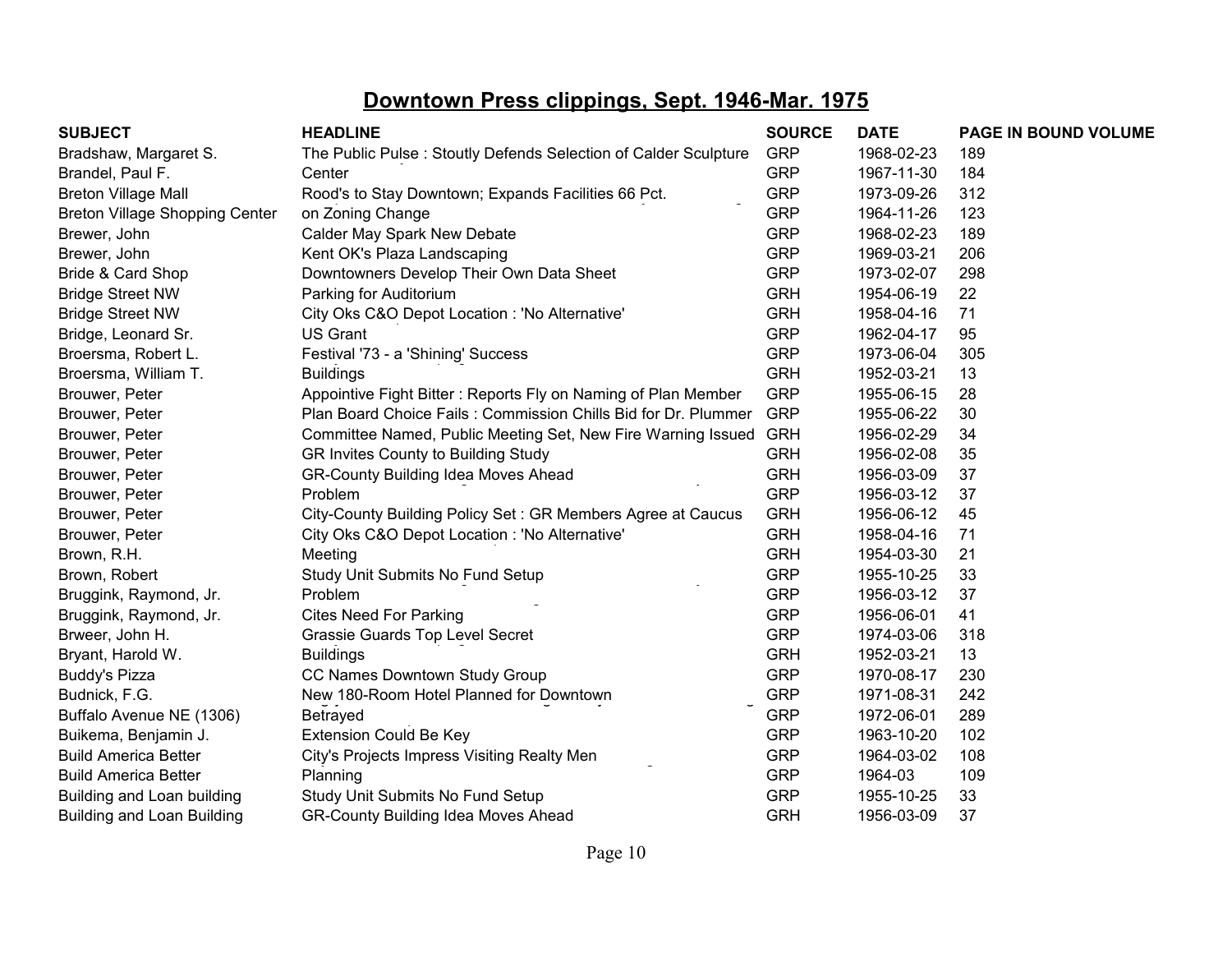| <b>SUBJECT</b>                    | <b>HEADLINE</b>                                                | <b>SOURCE</b> | <b>DATE</b> | PAGE IN BOUND VOLUME |
|-----------------------------------|----------------------------------------------------------------|---------------|-------------|----------------------|
| <b>Building and Loan Building</b> | Honey Recommends River Front Locations                         | <b>GRH</b>    | 1956-09-13  | 53                   |
| Building and Loan Building        | Music Hall Funding is Problem                                  | <b>GRP</b>    | 1969-05-06  | 207                  |
| Bulliss, George                   | Merchants Dispute Mayor's Belief Mall is Failure               | <b>GRP</b>    | 1971-01-06  | 239                  |
| Bullock, George W.                | Activities Early Shifted to Saginaw                            |               | 1947-06-28  | 6                    |
| Burnap, Robert                    | Citizen Groups Map Action for Downtown                         | <b>GRP</b>    | 1970-11-22  | 235                  |
| Burnap, Robert                    | Protest                                                        | <b>GRP</b>    | 1971-03-19  | 251                  |
| Burnap, Robert                    | Volunteer Doctors for an Ailing Downtown                       | <b>GRP</b>    | 1971-08-22  | 268                  |
| Burns, Fire Chief Frank H.        | City Pushes Civic Center: Officials Start Work on Fire Hazards | <b>GRP</b>    | 1956-02-08  | 34                   |
| <b>Burton Heights</b>             | Meeting                                                        | <b>GRH</b>    | 1954-03-30  | 21                   |
| Buschert, Warren R.               | Candidates Push Downtown Ideas                                 | <b>GRP</b>    | 1973-07-26  | 310                  |
| Butler, John                      | <b>Wurzburg Closing Reaction Varied</b>                        | <b>GRP</b>    | 1971-09-28  | 278                  |
| Butler, John W.                   | Wurzburg Co. Monroe Ave. Store to Close                        | <b>GRP</b>    | 1971-09-28  | 277                  |
| <b>Butterfield</b>                | Bus Terminal for City Revealed in Site Deal                    | <b>GRP</b>    | 1946-09-11  | $\overline{2}$       |
| <b>Butterworth Hospital</b>       | Greeting Card by Weidenaar                                     | <b>GRP</b>    | 1966-06-01  | 143                  |
| <b>Butterworth Hospital</b>       | City Gets \$2 Million Cultural Center Plan                     |               |             | 100                  |
| <b>Butterworth Hospital</b>       | OK's Renewal Plans For Cultural Area                           | <b>GRP</b>    | 1964-02-14  | 106                  |
| Buys, Lewis S.                    | House Photo Brings City Protests                               | <b>GRP</b>    | 1966-10-12  | 164                  |
| C Bell Chevrolet                  | Weiss, Only New Car Dealer Left Downtown                       | <b>GRP</b>    | 1973-06-21  | 308                  |
| C.A. Obryon                       | City, Kent County 'Identities' Costly                          | <b>GRP</b>    | 1967-03-24  | 175                  |
| C.D. Barnes Associates            | Three 'Faces' of Union Bank                                    | <b>GRP</b>    | 1966        | 153                  |
| C.D. Byers Co                     | Optimism                                                       | <b>GRP</b>    | 1971-09-09  | 276                  |
| Calder on the Roof                | Rooftop Canvas Primed for the Sake of Art                      | <b>GRP</b>    | 1974-05-21  | 323                  |
| Calder Plaza                      | Plaza Pool Is Down the Drain                                   | <b>GRP</b>    | 1968-04-09  | 193                  |
| Calder Plaza                      | Festival '73 - a 'Shining' Success                             | <b>GRP</b>    | 1973-06-04  | 305                  |
| Calder Plaza                      | Grand Rapids Needs a Fountain                                  | <b>GRP</b>    | 1974-09-17  | 306                  |
| Calder Plaza                      | Steel Vesta: Stablemate for Calder                             | <b>GRP</b>    | 1975        | 335                  |
| <b>Calder Sculpture</b>           | Visitor Suggested Art Work                                     | <b>GRP</b>    | 1967-06-05  | 179                  |
| <b>Calder Sculpture</b>           | Major Art Project Sought Downtown                              | <b>GRP</b>    | 1967-06-05  | 179                  |
| <b>Calder Sculpture</b>           | City, Kent Approve Funds For Downtown Sculpture                | <b>GRP</b>    | 1967-06-07  | 179                  |
| <b>Calder Sculpture</b>           | <b>Taxpayers</b>                                               | <b>GRP</b>    | 1967-06-19  | 180                  |
| <b>Calder Sculpture</b>           | Sculpture Committee to Study Community                         | <b>GRP</b>    | 1967-06-19  | 180                  |
| <b>Calder Sculpture</b>           | Sculpture Matching Fund Won't Tap City Treasury                | <b>GRP</b>    | 1967-06-20  | 180                  |
| <b>Calder Sculpture</b>           | <b>Sculpture Group Mulls Artist</b>                            | <b>GRP</b>    | 1967-08-25  | 182                  |
| <b>Calder Sculpture</b>           | Alexander Calder Accepts Downtown Sculpture Job                | <b>GRP</b>    | 1967-12-19  | 184                  |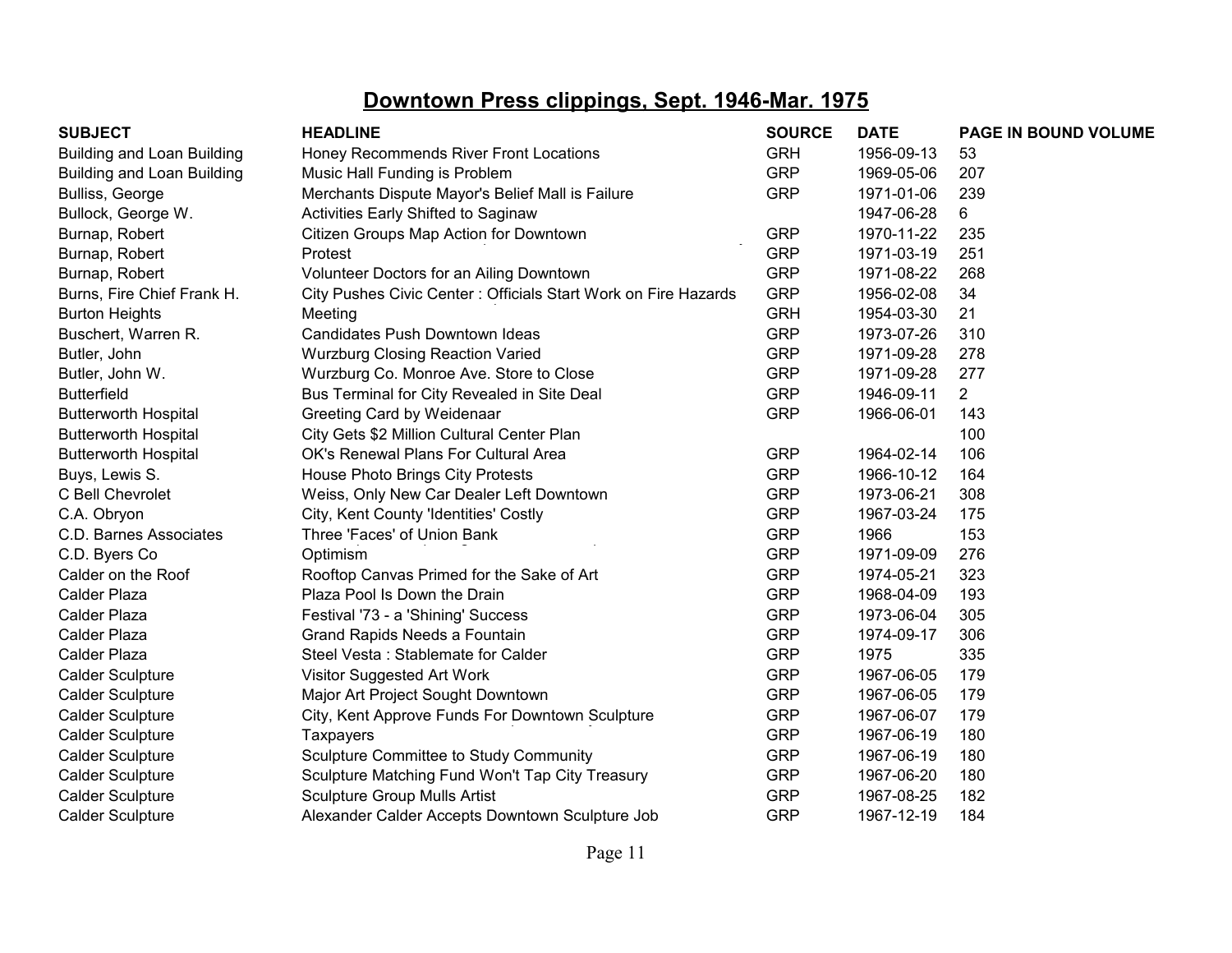| <b>SUBJECT</b>          | <b>HEADLINE</b>                                                 | <b>SOURCE</b> | <b>DATE</b> | PAGE IN BOUND VOLUME |
|-------------------------|-----------------------------------------------------------------|---------------|-------------|----------------------|
| <b>Calder Sculpture</b> | Sculptor, Fee                                                   | <b>GRP</b>    | 1968-01-01  | 184                  |
| <b>Calder Sculpture</b> | Center                                                          | <b>GRP</b>    | 1967-11-30  | 184                  |
| <b>Calder Sculpture</b> | Calder May Spark New Debate                                     | <b>GRP</b>    | 1968-02-23  | 189                  |
| <b>Calder Sculpture</b> | The Public Pulse: Stoutly Defends Selection of Calder Sculpture | <b>GRP</b>    | 1968-02-23  | 189                  |
| <b>Calder Sculpture</b> | Reception Aids Sculpture Goal                                   | <b>GRP</b>    | 1968-02-21  | 190                  |
| <b>Calder Sculpture</b> | It's Sculpture Time Again                                       | <b>GRP</b>    | 1968-02-21  | 190                  |
| <b>Calder Sculpture</b> | Plaza Pool Is Down the Drain                                    | <b>GRP</b>    | 1968-04-09  | 193                  |
| <b>Calder Sculpture</b> | Calder's Sculpture Impresses Hoffius                            | <b>GRP</b>    | 1968-05-18  | 193                  |
| <b>Calder Sculpture</b> | Calder's Stabile Unveiling in May                               | <b>GRP</b>    | 1968-08-07  | 193                  |
| <b>Calder Sculpture</b> | Kent OK's Plaza Landscaping                                     | <b>GRP</b>    | 1969-03-21  | 206                  |
| <b>Calder Sculpture</b> | <b>Grand Rapids Accepts Calder Stabile</b>                      | <b>NYT</b>    | 1969-06-16  | 209                  |
| <b>Calder Sculpture</b> | A Daydream of Downtown Grand Rapids                             | <b>GRP</b>    | 1970-03-15  | 217                  |
| <b>Calder Sculpture</b> | <b>Expert Urges</b>                                             | <b>GRP</b>    | 1971-11-09  | 284                  |
| <b>Calder Sculpture</b> | Grand Rapids Needs a Fountain                                   | <b>GRP</b>    | 1974-09-17  | 306                  |
| <b>Calder Sculpture</b> | Downtown Grand Rapids Comes to Life                             | <b>GRP</b>    | 1973-06-05  | 306                  |
| <b>Calder Sculpture</b> | Steel Vesta: Stablemate for Calder                              | <b>GRP</b>    | 1975        | 335                  |
| Calder, Alexander       | <b>Sculpture Group Mulls Artist</b>                             | <b>GRP</b>    | 1967-08-25  | 182                  |
| Calder, Alexander       | Alexander Calder Accepts Downtown Sculpture Job                 | <b>GRP</b>    | 1967-12-19  | 184                  |
| Calder, Alexander       | Calder May Spark New Debate                                     | <b>GRP</b>    | 1968-02-23  | 189                  |
| Calder, Alexander       | Reception Aids Sculpture Goal                                   | <b>GRP</b>    | 1968-02-21  | 190                  |
| Calder, Alexander       | It's Sculpture Time Again                                       | <b>GRP</b>    | 1968-02-21  | 190                  |
| Calder, Alexander       | Plaza Pool Is Down the Drain                                    | <b>GRP</b>    | 1968-04-09  | 193                  |
| Calder, Alexander       | Calder's Sculpture Impresses Hoffius                            | <b>GRP</b>    | 1968-05-18  | 193                  |
| Calder, Alexander       | Calder's Stabile Unveiling in May                               | <b>GRP</b>    | 1968-08-07  | 193                  |
| Calder, Alexander       | <b>Grand Rapids Accepts Calder Stabile</b>                      | <b>NYT</b>    | 1969-06-16  | 209                  |
| Calder, Alexander       | Grand Rapids Needs a Fountain                                   | <b>GRP</b>    | 1974-09-17  | 306                  |
| Calder, Alexander       | Grassie Guards Top Level Secret                                 | <b>GRP</b>    | 1974-03-06  | 318                  |
| Calder, Alexander       | Rooftop Canvas Primed for the Sake of Art                       | <b>GRP</b>    | 1974-05-21  | 323                  |
| Calder, Louisa          | <b>Grand Rapids Accepts Calder Stabile</b>                      | <b>NYT</b>    | 1969-06-16  | 209                  |
| Calvin College          | Time for Action-Now!                                            | <b>GRH</b>    | 1956-02-16  | 36                   |
| Calvin College          | Planning                                                        | <b>GRP</b>    | 1964-03     | 109                  |
| Calvin College          | Attitude                                                        | <b>GRP</b>    | 1964-06-12  | 112                  |
| Calvin College          | Calder's Stabile Unveiling in May                               | <b>GRP</b>    | 1968-08-07  | 193                  |
| Calvin College          | Sketches of 'New Trans' Due for Public View Dec. 8              | <b>GRP</b>    | 1974-11-15  | 330                  |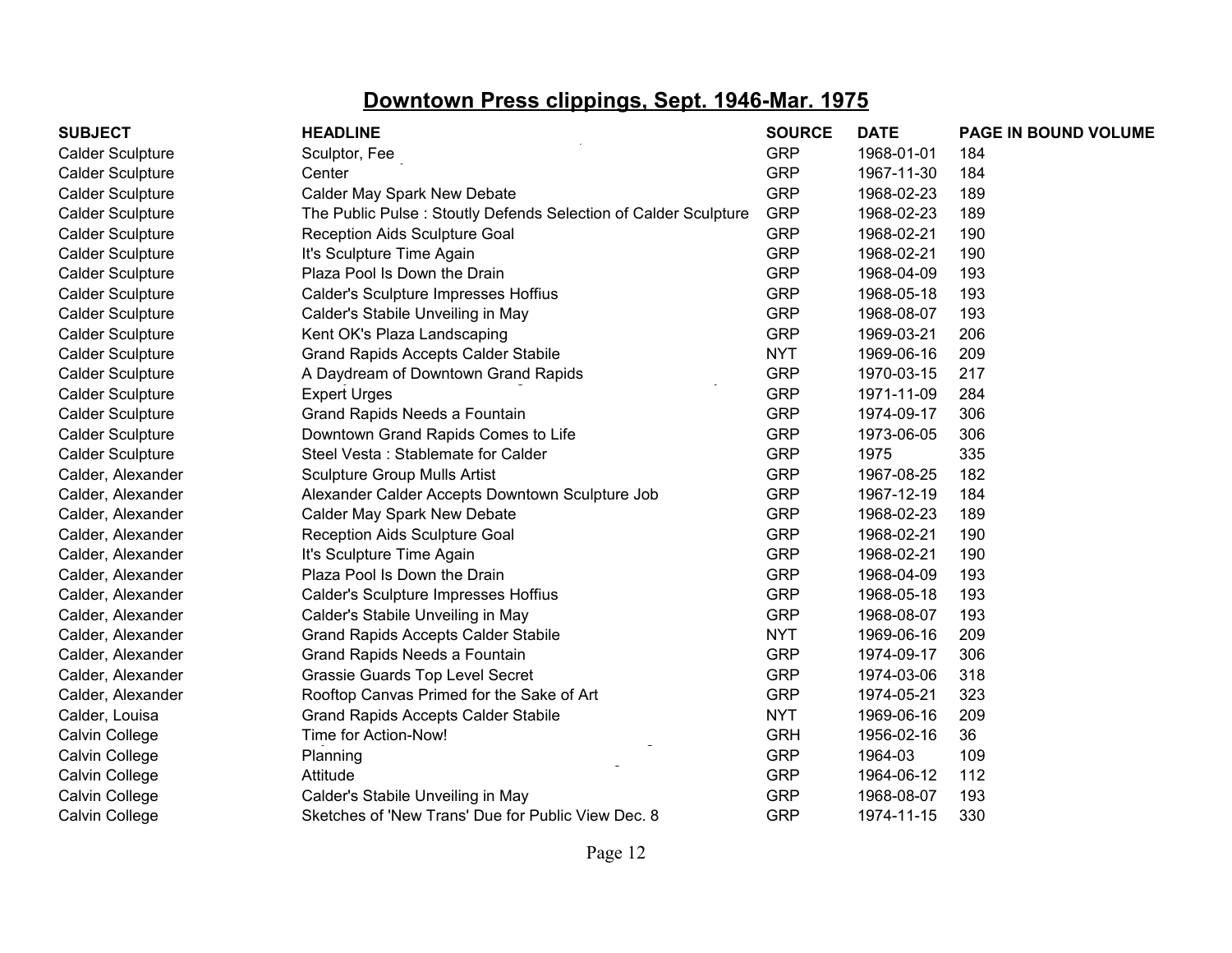| <b>SUBJECT</b>                      | <b>HEADLINE</b>                                                 | <b>SOURCE</b> | <b>DATE</b> | PAGE IN BOUND VOLUME |
|-------------------------------------|-----------------------------------------------------------------|---------------|-------------|----------------------|
| Camera Center                       | 70-Year-Old Murray Building Faces Wreckers                      | <b>GRP</b>    | 1971-11-19  | 282                  |
| Campau Avenue NW                    | Mayor, Bagby OK Plan for North Monroe                           | <b>GRH</b>    | 1955-02-05  | 24                   |
| Campau Avenue NW                    | City Approves Early Action on Lower Monroe Project              | <b>GRP</b>    | 1955-02-05  | 24                   |
| Campau Avenue NW                    | Cost Studies of North Monroe Industry Okd                       | <b>GRH</b>    | 1955-02-09  | 25                   |
| Campau Avenue NW                    | <b>NW</b>                                                       | <b>GRH</b>    | 1955-02-24  | 26                   |
| Campau Avenue NW                    | Firm to Scan Monroe Job: Detroiters 'Interested' In Improvement | <b>GRP</b>    | 1955-02-16  | 26                   |
| Campau Avenue NW                    | Motorized Age                                                   |               |             | 27                   |
| Campau Neighborhood                 | GR Renewal Gets Statewide Exposure                              | <b>GRP</b>    | 1964-08-13  | 118                  |
| Campau Park School                  | OK's Renewal Plans For Cultural Area                            | <b>GRP</b>    | 1964-02-14  | 106                  |
| Campau Park School                  | City Agrees to Fund Bid For Downtown Renewal                    | <b>GRP</b>    | 1967-03-29  | 188                  |
| Campau Square                       | Meeting                                                         | <b>GRH</b>    | 1954-03-30  | 21                   |
| Campau Square                       | C of C to Aid Lower Monroe Av. Survey                           | <b>GRP</b>    | 1954-07-09  | 22                   |
| Campau Square                       | <b>Chief Would Use Riverfront</b>                               | <b>GRP</b>    | 1956-09-12  | 51                   |
| Campau Square                       | City Aides Cite 'Progress' in Civic Center Plan OK              | <b>GRP</b>    | 1956-09-29  | 64                   |
| Campau Square                       | Downtown Growth is Council Aim                                  | <b>GRH</b>    | 1958-09-09  | 76                   |
| Campau Square                       | Campau                                                          | <b>GRP</b>    | 1958-09-08  | 76                   |
| Campau Square                       | Approving Disposal of 'Unplanned' Segment                       | <b>GRP</b>    | 1964-12-02  | 124                  |
| Campau Square                       | Monroe Mall Funds Hinge on HUD Visit                            | <b>GRP</b>    | 1972-09-25  | 293                  |
| Campau Square                       | W.T. Grant to Close                                             | <b>GRP</b>    | 1973-10-10  | 312                  |
| Campau Square                       | City Should Plan for Future                                     | <b>GRP</b>    | 1974-04-10  | 320                  |
| Capitol Lumber & Wrecking           | Downtown Tax Cases Overruled                                    | <b>GRP</b>    | 1973-04-06  | 303                  |
| Carl Forslund, Inc.                 | Gilmore Buys Loraine, Forslund Buildings                        | <b>GRP</b>    | 1973-09-05  | 311                  |
| Carlson, Donald Mrs.                | <b>District Success Story</b>                                   | <b>GRP</b>    | 1965-12-26  | 136                  |
| Carpenter, James W.                 | Mayor is Unhappy with Bank Delay                                | <b>GRP</b>    | 1970-04-27  | 215                  |
| Carpenter, James W.                 | Union Bank Starts New Office Structure                          | <b>GRP</b>    | 1970-08-03  | 229                  |
| Carpenter, James W.                 | Downtown 'People Mover' Given Approval by Chamber Directors     | <b>GRP</b>    | 1974-01-10  | 315                  |
| Carrier, Hoyt E II                  | Downtowners Develop Their Own Data Sheet                        | <b>GRP</b>    | 1973-02-07  | 298                  |
| Carrier, Hoyt E. II                 | Few Ride Bus Free First Day                                     | <b>GRP</b>    | 1974-06-11  | 324                  |
| Casey, Melvern M. Jr                | Downtown Tax Cases Overruled                                    | <b>GRP</b>    | 1973-04-06  | 303                  |
| Cassard, David                      | Plan Draws Heavy Fire                                           | <b>GRP</b>    | 1974        | 319                  |
| <b>Catholic Central High School</b> | <b>Conflicting Plans Cripple Cultural Center Progress</b>       | <b>GRP</b>    | 1968-01-28  | 186                  |
| <b>Catholic Information Center</b>  | Few Ride Bus Free First Day                                     | <b>GRP</b>    | 1974-06-11  | 324                  |
| <b>CD Barnes</b>                    | Union Bank Starts New Office Structure                          | <b>GRP</b>    | 1970-08-03  | 229                  |
| <b>Central Business District</b>    | DART Promotes Uniform hours : Pre-4th Sale Is Tonight           | <b>GRP</b>    | 1971-06-13  | 261                  |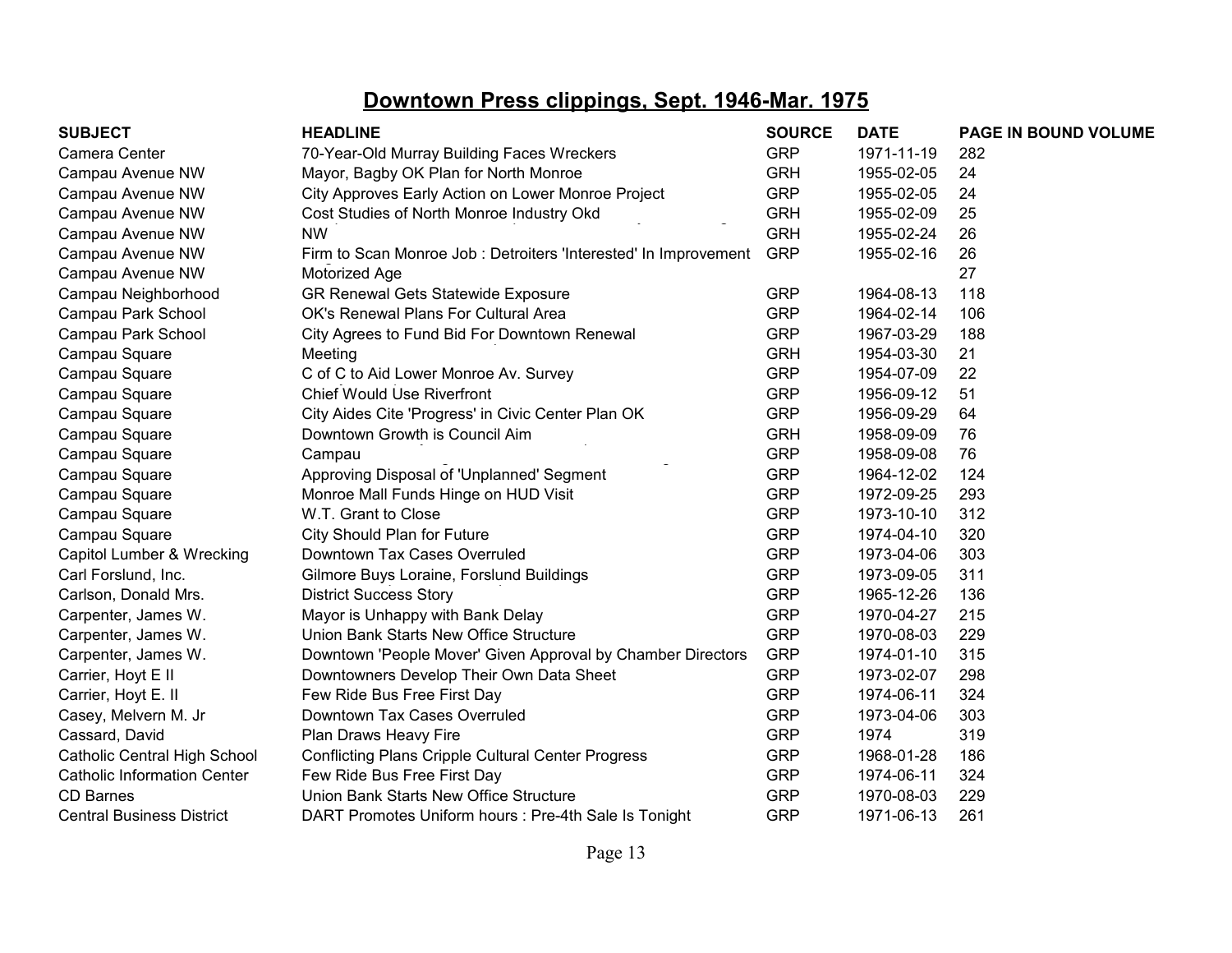| <b>SUBJECT</b>                   | <b>HEADLINE</b>                                                        | <b>SOURCE</b> | <b>DATE</b> | PAGE IN BOUND VOLUME |
|----------------------------------|------------------------------------------------------------------------|---------------|-------------|----------------------|
| <b>Central Business District</b> | Free and Uncluttered                                                   | <b>GRP</b>    | 1974-05-20  | 322                  |
| Development Association          | Merchants on Monroe Draft War on 'Decay'                               | <b>GRP</b>    | 1967-03-17  | 172                  |
| Development Association          | <b>Buildings</b>                                                       | <b>GRP</b>    | 1967-03-21  | 173                  |
| Development Association          | Downtown Gets Boost From New Stores, Moves                             | <b>GRP</b>    | 1967-06-01  | 178                  |
| Development Association          | Merchants Are Planning New Life for Downtown                           | <b>GRP</b>    | 1968-04-09  | 191                  |
| Development Association          | 3 Downtown Buildings to Be Razed for Parking Lot                       | <b>GRP</b>    | 1968-09-14  | 200                  |
| Development Association          | City Faces Fund Request for Downtown Shopping Mall Study               | <b>GRP</b>    | 1969-12-02  | 212                  |
| Development Association          | Settle It Once and for All                                             | <b>GRP</b>    | 1969-12-06  | 212                  |
| Development Association          | Once-Proud Retail Queen is Still Decaying at GR                        | <b>DFP</b>    | 1966-06-20  | 152                  |
| Central Greyhound                | Purchase                                                               | <b>GRP</b>    | 1946-10-03  |                      |
| Central Greyhound                | Bus Terminal for City Revealed in Site Deal                            | <b>GRP</b>    | 1946-09-11  | $\overline{2}$       |
| <b>Central Greyhound Lines</b>   | Plan for New Bus Terminal                                              | <b>GRH</b>    | 1946-09-20  |                      |
| Central High School              | Price of \$150,000                                                     | <b>GRP</b>    | 1964-02-23  | 107                  |
| Central High School              | New \$10 Million JC Expansion Keyed to Theater, Music and Art          | <b>GRP</b>    | 1966-11-22  | 168                  |
| Central High School              | Ford Supports City's Educational Park Plea                             | <b>GRP</b>    | 1969-04-07  | 208                  |
| Central High School              | 150 Protest Plans for City's College Park Renewal Project              | <b>GRP</b>    | 1969-12-10  | 213                  |
| Central High School              | City Unveils 'Compromise' Plan For College Park Renewal Area           | <b>GRP</b>    | 1971-01-21  | 244                  |
| Central High School              | City, School Officials Accused of 'Planning Blight' In Project         | <b>GRP</b>    | 1971-02/04  | 246                  |
| Central High School              | <b>Blight Survey</b>                                                   | <b>GRP</b>    | 1971-05-07  | 257                  |
| Central High School              | Compromise                                                             | <b>GRP</b>    | 1971-06-09  | 258                  |
| Central High School              | Betrayed                                                               | <b>GRP</b>    | 1972-06-01  | 289                  |
| Central Michigan Paper           | Bus Terminal for City Revealed in Site Deal                            | <b>GRP</b>    | 1946-09-11  | $\overline{2}$       |
| <b>Central YMCA</b>              | Monroe Mall Creates Talk - Good and Bad                                | <b>GRP</b>    | 1970-11-20  | 233                  |
| Century Ave Expressway           | Welsh Urges Co-ordinator of Civic Center Phases                        | <b>GRH</b>    | 1948-12-22  | $\overline{7}$       |
| <b>Chamber of Commerce</b>       | Ask Advisers in Planning: C of C Aides Review City-County Unit         | <b>GRP</b>    | 1953-04-21  | 19                   |
| <b>Chamber of Commerce</b>       | C of C Units Scan Project : Joint City-Kent Building Data Gathered GRP |               | 1953-04-14  | 19                   |
| <b>Chamber of Commerce</b>       | City Plan "Audit."                                                     | <b>GRP</b>    | 1955-10-12  | 33                   |
| <b>Chamber of Commerce</b>       | Time for Action-Now!                                                   | <b>GRH</b>    | 1956-02-16  | 36                   |
| <b>Chamber of Commerce</b>       | Chamber of Commerce VS Downtown                                        |               | 1972-05-10  | 288                  |
| Chamberlain, Wallace M.          | Gas Co. to Build 6-Story, \$3.5 Million Office Unit                    | <b>GRP</b>    | 1964-12-08  | 126                  |
| Chandler, Arthur                 | <b>Cites Need For Parking</b>                                          | <b>GRP</b>    | 1956-06-01  | 41                   |
| Chandler, Arthur C.              | Building Authority Study is Agreed On                                  | <b>GRH</b>    | 1956-03-13  | 38                   |
| Chapin, James                    | Festival '73 - a 'Shining' Success                                     | <b>GRP</b>    | 1973-06-04  | 305                  |
| <b>Cherry Street</b>             | <b>Chief Would Use Riverfront</b>                                      | <b>GRP</b>    | 1956-09-12  | 51                   |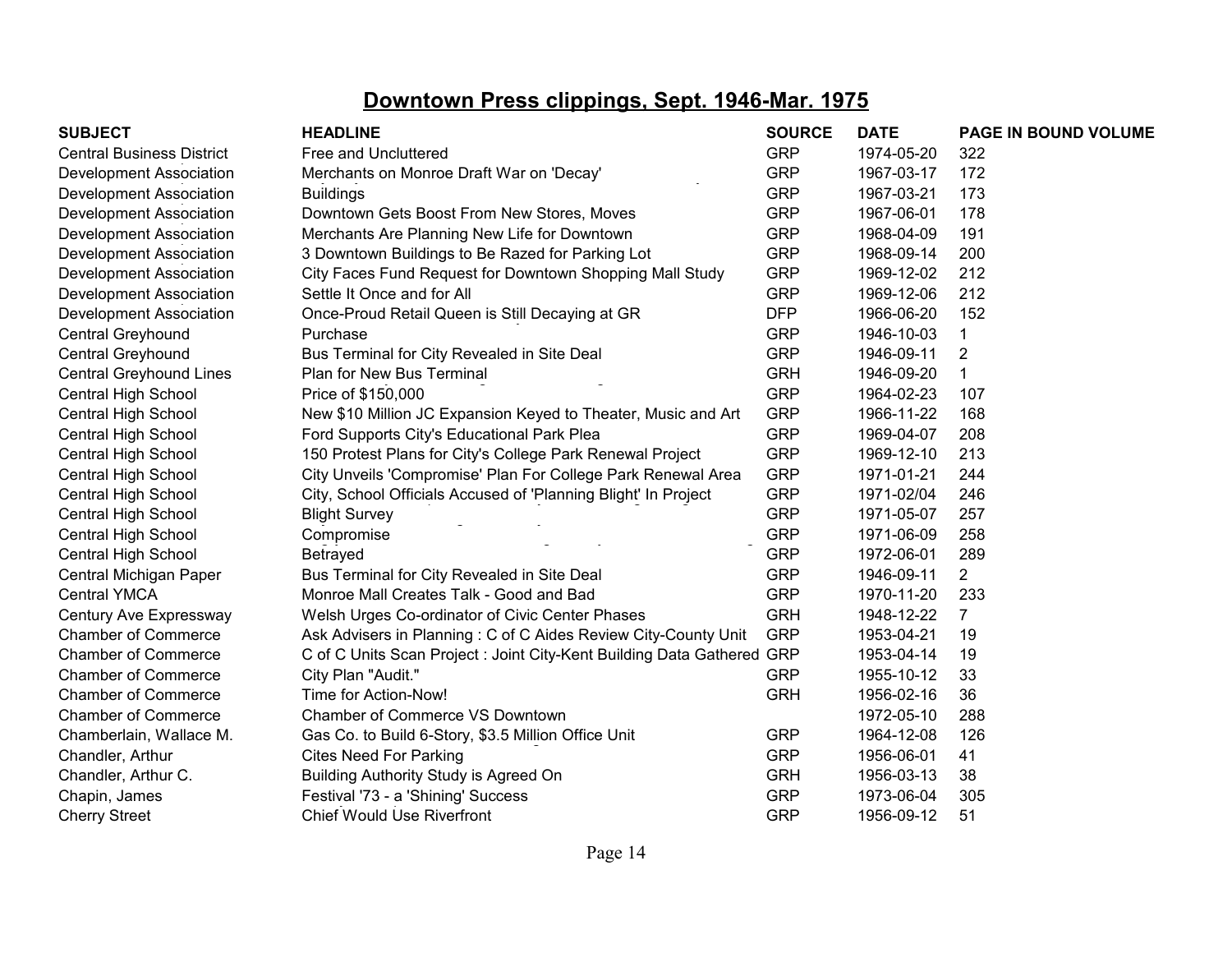| <b>SUBJECT</b>                   | <b>HEADLINE</b>                                                   | <b>SOURCE</b> | <b>DATE</b> | <b>PAGE IN BOUND VOLUME</b> |
|----------------------------------|-------------------------------------------------------------------|---------------|-------------|-----------------------------|
| <b>Cherry Street</b>             | Hail Report on Civic Center, Seek Reply on County Role            | <b>GRP</b>    | 1956-09-13  | 52                          |
| Cherry Street Se (143)           | Monroe Mall Creates Talk - Good and Bad                           | <b>GRP</b>    | 1970-11-20  | 233                         |
| Chesapeake & Ohio                | Here                                                              | <b>GRP</b>    | 1958-04-16  | 70                          |
| Chesapeake and Ohio Railway      | City Oks C&O Depot Location : 'No Alternative'                    | <b>GRH</b>    | 1958-04-16  | 71                          |
| Childs, Kenneth                  | 'Education First'                                                 | <b>GRP</b>    | 1966-02-24  | 142                         |
| Chinnick's                       | Study Unit Submits No Fund Setup                                  | <b>GRP</b>    | 1955-10-25  | 33                          |
| Christenson, C.C.                | Campau                                                            | <b>GRP</b>    | 1958-09-08  | 76                          |
| Christenson, Clifford C.         | GR Invites County to Building Study                               | <b>GRH</b>    | 1956-02-08  | 35                          |
| <b>Christmas Mall</b>            | Hopes are High for Monroe Mall to Start Downtown Rejuvenation     | <b>GRP</b>    | 1970-11-03  | 236                         |
| Chulski Co                       | Downtown Shops Offer New Image                                    | <b>GRP</b>    | 1968-01-25  | 185                         |
| <b>Citizens Action</b>           | Debate Again Delays Planner Choice : Veldman Proposes Dentist GRH |               | 1955-06-15  | 30                          |
| <b>Citizens District Council</b> | Compromise                                                        | <b>GRP</b>    | 1971-06-09  | 258                         |
| <b>Citizens Industrial Bank</b>  | Optimism                                                          | <b>GRP</b>    | 1971-09-09  | 276                         |
| Citizens Research Council        | Time for Action-Now!                                              | <b>GRH</b>    | 1956-02-16  | 36                          |
| <b>Citizens Research Council</b> | Kent Pledges Co-operation in Civic Center Plan                    | <b>GRP</b>    | 1956-08-02  | 47                          |
| <b>Citizens Research Council</b> | GR Civic Center Financing Eyed: Committee Study                   | <b>GRH</b>    | 1956-09-28  | 62                          |
| <b>City and County Building</b>  | Planner's Site Plan for Public Buildings                          | <b>GRH</b>    | 1956-09-13  | 54                          |
| <b>City Center</b>               | Plan Draws Heavy Fire                                             | <b>GRP</b>    | 1974        | 319                         |
| <b>City Charter</b>              | Parking for Auditorium                                            | <b>GRH</b>    | 1954-06-19  | 22                          |
| <b>City Charter</b>              | <b>NW</b>                                                         | <b>GRH</b>    | 1955-02-24  | 26                          |
| <b>City Coach Lines</b>          | Dial-A-Ride Bus Service is Delayed                                | <b>GRP</b>    | 1973-06-21  | 307                         |
| <b>City Coach Lines</b>          | Few Ride Bus Free First Day                                       | <b>GRP</b>    | 1974-06-11  | 324                         |
| <b>City Commission</b>           | Meeting                                                           | <b>GRH</b>    | 1954-03-30  | 21                          |
| <b>City Commission</b>           | City Approves Early Action on Lower Monroe Project                | <b>GRP</b>    | 1955-02-05  | 24                          |
| <b>City Commission</b>           | Cost Studies of North Monroe Industry Okd                         | <b>GRH</b>    | 1955-02-09  | 25                          |
| <b>City Commission</b>           | <b>NW</b>                                                         | <b>GRH</b>    | 1955-02-24  | 26                          |
| <b>City Commission</b>           | Time for Action-Now!                                              | <b>GRH</b>    | 1956-02-16  | 36                          |
| <b>City Commission</b>           | Decision Nears on City Plans: Report Due Tuesday                  | <b>GRH</b>    | 1956-08-03  | 48                          |
| <b>City Commission</b>           | City Appointment 'Routine" Fraught With Controversy               | <b>GRP</b>    | 1970-04-27  | 226                         |
| <b>City Hall</b>                 | Old, New Make Up City's Changing Face                             | <b>GRP</b>    | 1966-03-18  | 143                         |
| City Hall                        | Urban Renewal Skirts City Landmarks                               | <b>GRP</b>    | 1964-07-30  | 116                         |
| City Hall                        | Renewal Work Closes City Hall Entrance                            | <b>GRP</b>    | 1967-08     | 199                         |
| City Hall                        | Aerial View Shows Changing Face of City                           | <b>GRP</b>    | 1965-06-02  | 132                         |
| <b>City Hall</b>                 | on Taxes                                                          | <b>GRH</b>    | 1955-08-05  | 31                          |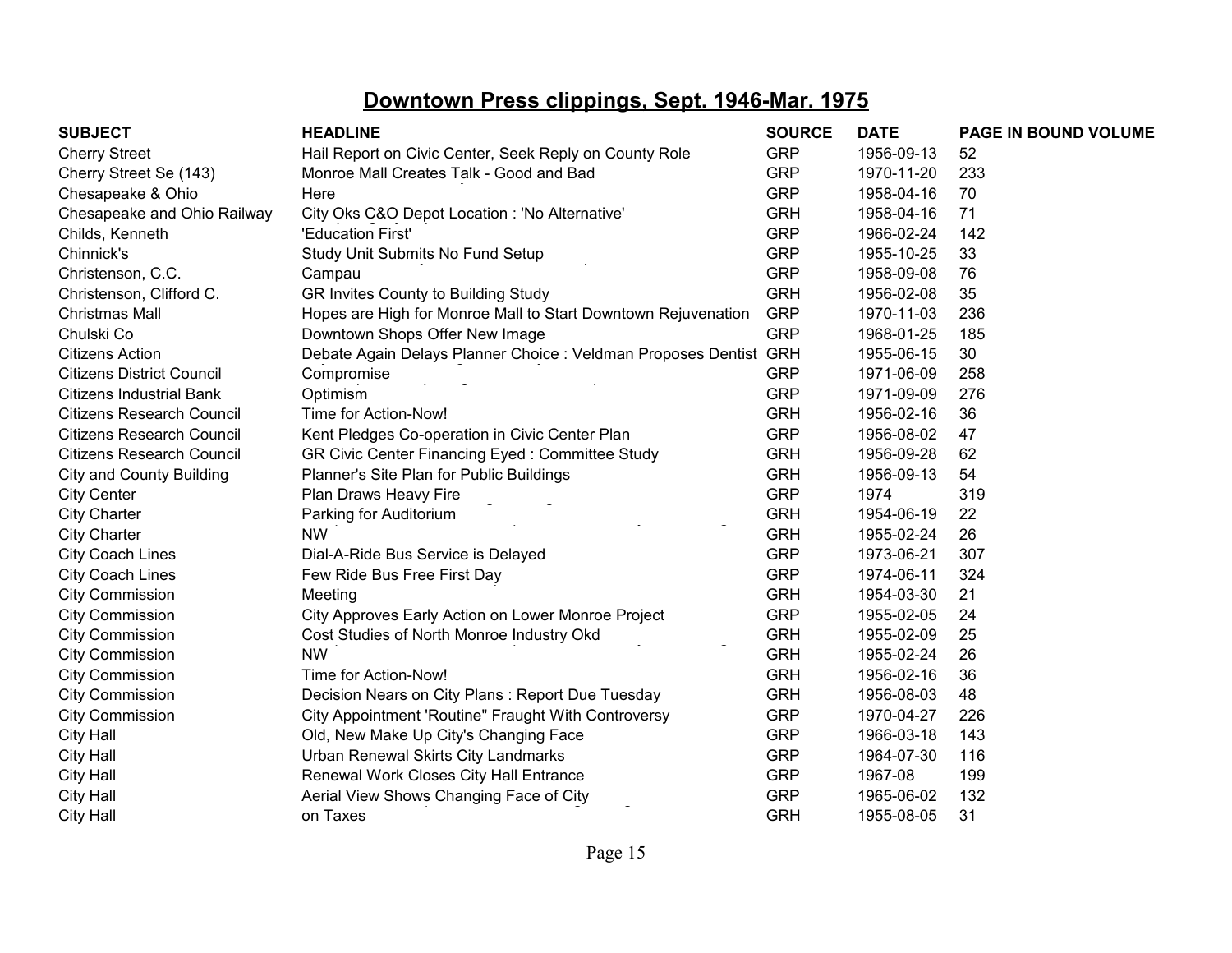| <b>SUBJECT</b>   | <b>HEADLINE</b>                                                      | <b>SOURCE</b> | <b>DATE</b> | PAGE IN BOUND VOLUME |
|------------------|----------------------------------------------------------------------|---------------|-------------|----------------------|
| <b>City Hall</b> | City Pushes Civic Center: Officials Start Work on Fire Hazards       | <b>GRP</b>    | 1956-02-08  | 34                   |
| <b>City Hall</b> | Committee Named, Public Meeting Set, New Fire Warning Issued         | <b>GRH</b>    | 1956-02-29  | 34                   |
| <b>City Hall</b> | GR Invites County to Building Study                                  | <b>GRH</b>    | 1956-02-08  | 35                   |
| <b>City Hall</b> | Time for Action-Now!                                                 | <b>GRH</b>    | 1956-02-16  | 36                   |
| City Hall        | Problem                                                              | <b>GRP</b>    | 1956-03-12  | 37                   |
| City Hall        | Single Building Said 'Inadequate': For Civic Offices                 | <b>GRH</b>    | 1956-05-17  | 40                   |
| <b>City Hall</b> | <b>Cites Need For Parking</b>                                        | <b>GRP</b>    | 1956-06-01  | 41                   |
| <b>City Hall</b> | Parking and Planning                                                 | <b>GRP</b>    | 1956-06-02  | 41                   |
| <b>City Hall</b> | Locations                                                            | <b>GRH</b>    | 1956-06-09  | 43                   |
| <b>City Hall</b> | Planning Survey Poised: Honey to 'Re-Assess' Data                    | <b>GRH</b>    | 1956-06-07  | 43                   |
| <b>City Hall</b> | Civic Center Imponderables                                           | <b>GRH</b>    | 1956-06-12  | 44                   |
| City Hall        | N. Monroe Property Appraised: \$2.8 Million Value Set For Area       | <b>GRH</b>    | 1956-06-18  | 46                   |
| <b>City Hall</b> | Civic Center Report to be Ready This Month: By Planning Director GRH |               | 1956-07-06  | 47                   |
| <b>City Hall</b> | Gets 3 Bids on Brewery: City Realty Aide Says Interest Shown         | <b>GRP</b>    | 1956-07-13  | 47                   |
| City Hall        | Decision Nears on City Plans : Report Due Tuesday                    | <b>GRH</b>    | 1956-08-03  | 48                   |
| <b>City Hall</b> | Honey May Reverse Bagby's Plan                                       | <b>GRH</b>    | 1956-08-30  | 49                   |
| <b>City Hall</b> | Selects Site After Study                                             | <b>GRP</b>    | 1956-08-29  | 49                   |
| <b>City Hall</b> | <b>Interlocking Decisions</b>                                        | <b>GRH</b>    | 1956-09-07  | 50                   |
| <b>City Hall</b> | <b>Chief Would Use Riverfront</b>                                    | <b>GRP</b>    | 1956-09-12  | 51                   |
| City Hall        | Honey Recommends River Front Locations                               | <b>GRH</b>    | 1956-09-13  | 53                   |
| City Hall        | <b>Civic Center Sites</b>                                            | <b>GRP</b>    | 1956-09-14  | 55                   |
| <b>City Hall</b> | Plan Board Majority Prefers Civic Center Site by River               | <b>GRP</b>    | 1956-09-21  | 57                   |
| <b>City Hall</b> | A New City Arising                                                   | <b>GRH</b>    | 1956-09-23  | 58                   |
| <b>City Hall</b> | Civic Center Site May Be Selected                                    | <b>GRH</b>    | 1956-09-23  | 59                   |
| <b>City Hall</b> | . .<br>Growth                                                        | <b>GRH</b>    | 1956-09-24  | 60                   |
| City Hall        | <b>Shopping Pedestrians</b>                                          | <b>GRH</b>    | 1956-09-25  | 60                   |
| City Hall        | Unanimous OK is Given                                                | <b>GRP</b>    | 1956-09-26  | 61                   |
| <b>City Hall</b> | Wants Site for Civic Center                                          | <b>GRH</b>    | 1956-09-27  | 62                   |
| <b>City Hall</b> | Downtown's Upswing                                                   | <b>GRP</b>    | 1957-01-14  | 65                   |
| City Hall        | Attitude                                                             | <b>GRP</b>    | 1964-06-12  | 112                  |
| <b>City Hall</b> | City Plans '67 Move: Civic Center Likely Two Years Away              | <b>GRP</b>    | 1965-05-04  | 131                  |
| <b>City Hall</b> | New City Hall 'Separates' Mayor; Sevensma Flares                     | <b>GRP</b>    | 1966-08-24  | 160                  |
| <b>City Hall</b> | <b>Final Downtown Demolition Nears</b>                               | <b>GRP</b>    | 1966-09-09  | 162                  |
| City Hall        | <b>Government Buildings</b>                                          | <b>GRP</b>    | 1966-08-10  | 162                  |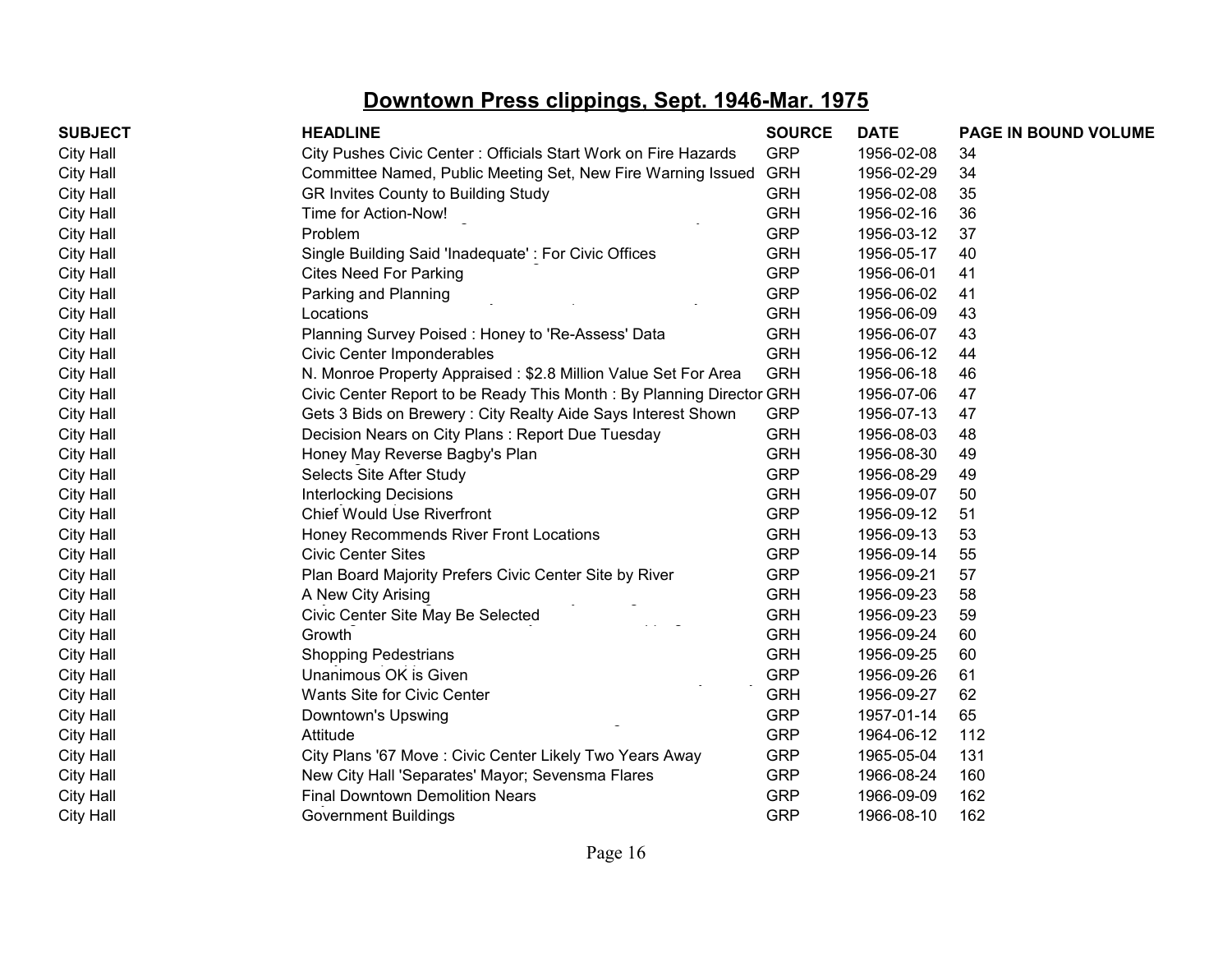| <b>SUBJECT</b>                  | <b>HEADLINE</b>                                                        | <b>SOURCE</b> | <b>DATE</b> | PAGE IN BOUND VOLUME |
|---------------------------------|------------------------------------------------------------------------|---------------|-------------|----------------------|
| <b>City Hall</b>                | New Skyline Rises in Vandenberg Center                                 | <b>GRP</b>    | 1967-03-27  | 175                  |
| <b>City Hall</b>                | Rock Formation May Stall City Hall Opening to 1969                     | <b>GRP</b>    | 1967-06-28  | 181                  |
| <b>City Hall</b>                | Merchants Are Planning New Life for Downtown                           | <b>GRP</b>    | 1968-04-09  | 191                  |
| City Hall                       | New Buildings Ugly?                                                    | <b>GRP</b>    | 1968-10-19  | 201                  |
| <b>City Hall</b>                | See is Eager to Pretty Up Kent's Roof                                  | <b>GRP</b>    | 1968-11-23  | 201                  |
| <b>City Hall</b>                | Kent OK's Plaza Landscaping                                            | <b>GRP</b>    | 1969-03-21  | 206                  |
| <b>City Hall</b>                | <b>Grand Rapids Accepts Calder Stabile</b>                             | <b>NYT</b>    | 1969-06-16  | 209                  |
| <b>City Hall</b>                | 150 Protest Plans for City's College Park Renewal Project              | <b>GRP</b>    | 1969-12-10  | 213                  |
| <b>City Hall</b>                | A Daydream of Downtown Grand Rapids                                    | <b>GRP</b>    | 1970-03-15  | 217                  |
| <b>City Hall</b>                | <b>Wrecker Foe Now Planner</b>                                         | <b>GRP</b>    | 1970-12-30  | 238                  |
| City Hall Clock                 | <b>Taxpayers</b>                                                       | <b>GRP</b>    | 1967-06-19  | 180                  |
| <b>City Planning Commission</b> | Requirements Over 20-Year Period                                       | <b>GRH</b>    | 1952-03-07  | 11                   |
| <b>City Planning Commission</b> | Appointive Fight Bitter: Reports Fly on Naming of Plan Member          | <b>GRP</b>    | 1955-06-15  | 28                   |
| <b>City Planning Commission</b> | Debate Again Delays Planner Choice : Veldman Proposes Dentist GRH      |               | 1955-06-15  | 30                   |
| <b>City Planning Commission</b> | Plan Board Choice Fails: Commission Chills Bid for Dr. Plummer         | <b>GRP</b>    | 1955-06-22  | 30                   |
| <b>City Planning Commission</b> | North Monroe Civic Center Site Opposed: Kriekaard Objects              | <b>GRH</b>    | 1956-05-12  | 39                   |
| <b>City Planning Commission</b> | Locations                                                              | <b>GRH</b>    | 1956-06-09  | 43                   |
| <b>City Planning Commission</b> | Planning Survey Poised: Honey to 'Re-Assess' Data                      | <b>GRH</b>    | 1956-06-07  | 43                   |
| <b>City Planning Commission</b> | Civic Center Imponderables                                             | <b>GRH</b>    | 1956-06-12  | 44                   |
| <b>City Planning Department</b> | Downtown's Upswing                                                     | <b>GRP</b>    | 1957-01-14  | 65                   |
| <b>City Rescue Mission</b>      | Meeting                                                                | <b>GRH</b>    | 1954-03-30  | 21                   |
| Authority                       | GR Invites County to Building Study                                    | <b>GRH</b>    | 1956-02-08  | 35                   |
| Civic Auditorium                | Over Lobby                                                             | <b>GRP</b>    | 1961-08-18  | 92                   |
| <b>Finance Committee</b>        | 'Outside' View                                                         | <b>GRH</b>    | 1953-04-15  | 18                   |
| <b>Civic Affairs Committee</b>  | Others on City-County Set-up                                           | <b>GRH</b>    | 1953-04-14  | 19                   |
| <b>Civic Affairs Committee</b>  | C of C Units Scan Project : Joint City-Kent Building Data Gathered GRP |               | 1953-04-14  | 19                   |
| <b>Civic Affairs Committee</b>  | C of C to Aid Lower Monroe Av. Survey                                  | <b>GRP</b>    | 1954-07-09  | 22                   |
| Civic Auditorium                | <b>Proposed Parking Development</b>                                    | <b>GRH</b>    | 1955-08-08  | 32                   |
| Civic Auditorium                | <b>Riverfront Site Awaits Justice Building</b>                         | <b>GRP</b>    | 1964-04-17  | 110                  |
| Civic Auditorium                | That Civic Center Deficit--What Happened? : \$4 Million Surprise       | <b>GRP</b>    | 1966-03-27  | 146                  |
| Civic Auditorium                | Welsh Urges Co-ordinator of Civic Center Phases                        | <b>GRH</b>    | 1948-12-22  | $\overline{7}$       |
| Civic Auditorium                | Setup                                                                  | <b>GRP</b>    | 1952-03-21  | 11                   |
| Civic Auditorium                | Bean Wants Jail Now                                                    | <b>GRH</b>    | 1952-04-15  | 12                   |
| Civic Auditorium                | Downtown Study Near: Three Groups to Scan Area Assessments GRP         |               | 1952-02-20  | 13                   |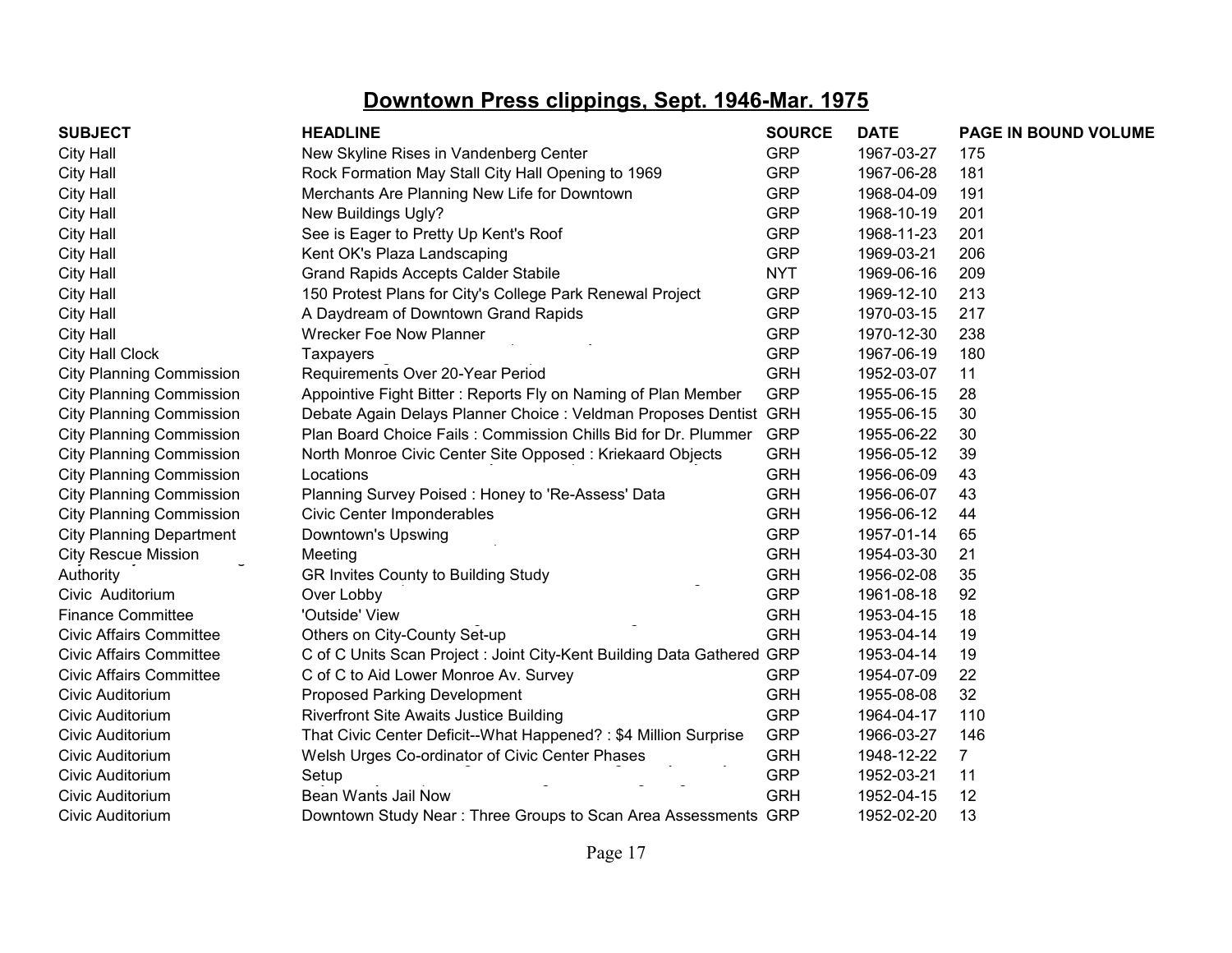| <b>SUBJECT</b>   | <b>HEADLINE</b>                                                      | <b>SOURCE</b> | <b>DATE</b> | PAGE IN BOUND VOLUME |
|------------------|----------------------------------------------------------------------|---------------|-------------|----------------------|
| Civic Auditorium | Unit Building Near Civic                                             | <b>GRH</b>    | 1952-05-02  | 13                   |
| Civic Auditorium | <b>Buildings</b>                                                     | <b>GRH</b>    | 1952-03-21  | 13                   |
| Civic Auditorium | Jail Moving Urged Here: Planning Group Sees Civic Center             | <b>GRP</b>    | 1952-05-30  | 14                   |
| Civic Auditorium | Meeting                                                              | <b>GRH</b>    | 1954-03-30  | 21                   |
| Civic Auditorium | Parking for Auditorium                                               | <b>GRH</b>    | 1954-06-19  | 22                   |
| Civic Auditorium | Mayor Sees 'Big Spread': But Commissioner Calls for Direct Levy      | <b>GRP</b>    | 1955-02-05  | 23                   |
| Civic Auditorium | Mayor, Bagby OK Plan for North Monroe                                | <b>GRH</b>    | 1955-02-05  | 24                   |
| Civic Auditorium | Firm to Scan Monroe Job : Detroiters 'Interested' In Improvement     | <b>GRP</b>    | 1955-02-16  | 26                   |
| Civic Auditorium | Motorized Age                                                        |               |             | 27                   |
| Civic Auditorium | Larger Assessment District Eyed for Monroe Project                   | <b>GRP</b>    | 1955-08-05  | 32                   |
| Civic Auditorium | Study Unit Submits No Fund Setup                                     | <b>GRP</b>    | 1955-10-25  | 33                   |
| Civic Auditorium | GR Invites County to Building Study                                  | <b>GRH</b>    | 1956-02-08  | 35                   |
| Civic Auditorium | <b>GR-County Building Idea Moves Ahead</b>                           | <b>GRH</b>    | 1956-03-09  | 37                   |
| Civic Auditorium | Building Authority Study is Agreed On                                | <b>GRH</b>    | 1956-03-13  | 38                   |
| Civic Auditorium | Opposes Auditorium Project                                           | <b>GRP</b>    | 1956-05-12  | 39                   |
| Civic Auditorium | North Monroe Civic Center Site Opposed: Kriekaard Objects            | <b>GRH</b>    | 1956-05-12  | 39                   |
| Civic Auditorium | Single Building Said 'Inadequate': For Civic Offices                 | <b>GRH</b>    | 1956-05-17  | 40                   |
| Civic Auditorium | Parking and Planning                                                 | <b>GRP</b>    | 1956-06-02  | 41                   |
| Civic Auditorium | Locations                                                            | <b>GRH</b>    | 1956-06-09  | 43                   |
| Civic Auditorium | Planning Survey Poised: Honey to 'Re-Assess' Data                    | <b>GRH</b>    | 1956-06-07  | 43                   |
| Civic Auditorium | <b>Civic Center Imponderables</b>                                    | <b>GRH</b>    | 1956-06-12  | 44                   |
| Civic Auditorium | Retail Property to Industrial Land                                   | <b>GRP</b>    | 1956-06-16  | 45                   |
| Civic Auditorium | City-County Building Policy Set: GR Members Agree at Caucus          | <b>GRH</b>    | 1956-06-12  | 45                   |
| Civic Auditorium | N. Monroe Property Appraised: \$2.8 Million Value Set For Area       | <b>GRH</b>    | 1956-06-18  | 46                   |
| Civic Auditorium | Civic Center Report to be Ready This Month: By Planning Director GRH |               | 1956-07-06  | 47                   |
| Civic Auditorium | Decision Nears on City Plans: Report Due Tuesday                     | <b>GRH</b>    | 1956-08-03  | 48                   |
| Civic Auditorium | Honey May Reverse Bagby's Plan                                       | <b>GRH</b>    | 1956-08-30  | 49                   |
| Civic Auditorium | Selects Site After Study                                             | <b>GRP</b>    | 1956-08-29  | 49                   |
| Civic Auditorium | <b>Interlocking Decisions</b>                                        | <b>GRH</b>    | 1956-09-07  | 50                   |
| Civic Auditorium | Hail Report on Civic Center, Seek Reply on County Role               | <b>GRP</b>    | 1956-09-13  | 52                   |
| Civic Auditorium | Honey Recommends River Front Locations                               | <b>GRH</b>    | 1956-09-13  | 53                   |
| Civic Auditorium | River Area Site Recommended: For GR Civic Center                     | <b>GRH</b>    | 1956-09-13  | 53                   |
| Civic Auditorium | <b>Civic Center Sites</b>                                            | <b>GRP</b>    | 1956-09-14  | 55                   |
| Civic Auditorium | Buildng Site OK to Be Delayed: Report is Expected in Few Weeks GRH   |               | 1956-09-13  | 55                   |
|                  |                                                                      |               |             |                      |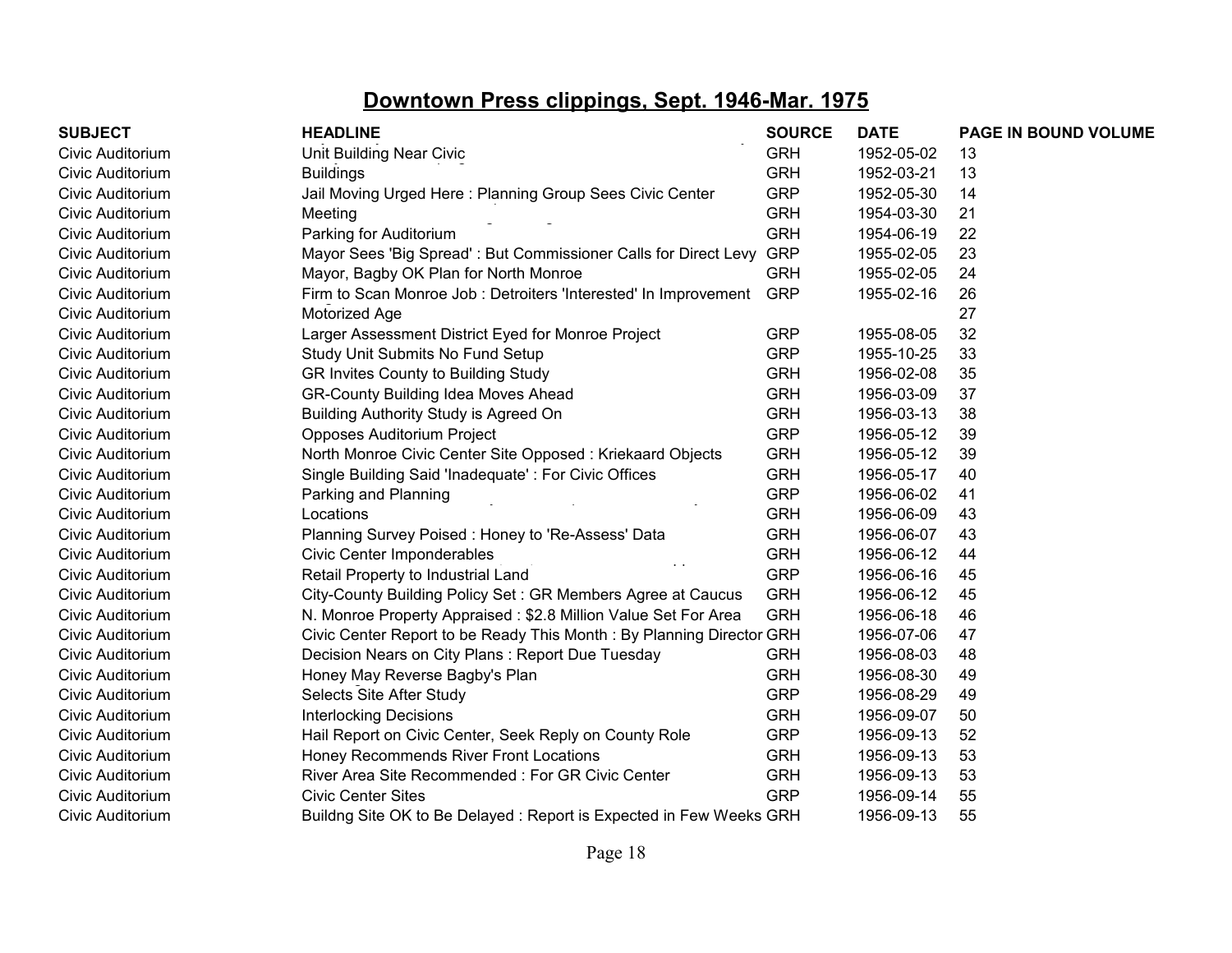| <b>SUBJECT</b>      | <b>HEADLINE</b>                                              | <b>SOURCE</b> | <b>DATE</b> | PAGE IN BOUND VOLUME |
|---------------------|--------------------------------------------------------------|---------------|-------------|----------------------|
| Civic Auditorium    | Expect Plan Body to Decide Early on Civic Center Site        | <b>GRP</b>    | 1956-09-15  | 56                   |
| Civic Auditorium    | Civic Center Plan Weighed                                    | <b>GRP</b>    | 1956-09-18  | 56                   |
| Civic Auditorium    | for Location Along Grand River                               | <b>GRH</b>    | 1956-09-18  | 56                   |
| Civic Auditorium    | Civic Center Site May Be Selected                            | <b>GRH</b>    | 1956-09-23  | 59                   |
| Civic Auditorium    | Growth                                                       | <b>GRH</b>    | 1956-09-24  | 60                   |
| Civic Auditorium    | <b>Shopping Pedestrians</b>                                  | <b>GRH</b>    | 1956-09-25  | 60                   |
| Civic Auditorium    | Bissell Would Sell Property to City for \$1,850,000          | <b>GRP</b>    | 1956-09-27  | 61                   |
| Civic Auditorium    | Wants Site for Civic Center                                  | <b>GRH</b>    | 1956-09-27  | 62                   |
| Civic Auditorium    | GR Civic Center Financing Eyed: Committee Study              | <b>GRH</b>    | 1956-09-28  | 62                   |
| Civic Auditorium    | Center                                                       | <b>GRH</b>    | 1956-09-29  | 63                   |
| Civic Auditorium    | Invites City Officials to Flint to Discuss Civic Center Plan | <b>GRP</b>    | 1956-10-15  | 64                   |
| Civic Auditorium    | Walkers Only on Monroe Ave.?: New Plan Proposed              | <b>GRH</b>    | 1957-04-06  | 65                   |
| Civic Auditorium    | Downtown's Upswing                                           | <b>GRP</b>    | 1957-01-14  | 65                   |
| Civic Auditorium    | <b>Threat of Suburbs</b>                                     | <b>GRP</b>    | 1957-05-01  | 67                   |
| Civic Auditorium    | Payment on Property Deal                                     | <b>GRP</b>    | 1958-01-15  | 68                   |
| Civic Auditorium    | <b>Expected to Affect Downtown</b>                           | <b>GRH</b>    | 1958-01-16  | 69                   |
| Civic Auditorium    | Program: Five-Year Plan Asked                                | <b>GRP</b>    | 1961-06-08  | 92                   |
| Civic Auditorium    | Ramp                                                         | <b>GRP</b>    | 1964-10-06  | 120                  |
| Civic Auditorium    | Pylman Blasts City Criticism of JC Development Program       | <b>GRP</b>    | 1966-02-17  | 141                  |
| Civic Auditorium    | <b>Conflicting Plans Cripple Cultural Center Progress</b>    | <b>GRP</b>    | 1968-01-28  | 186                  |
| Civic Auditorium    | Music Hall Funding is Problem                                | <b>GRP</b>    | 1969-05-06  | 207                  |
| Civic Auditorium    | A Daydream of Downtown Grand Rapids                          | <b>GRP</b>    | 1970-03-15  | 217                  |
| Civic Auditorium    | Chamber of Commerce VS Downtown                              |               | 1972-05-10  | 288                  |
| Civic Auditorium    | From Now On, It's Welsh Civic Auditorium                     | <b>GRP</b>    | 1974-12-11  | 331                  |
| <b>Civic Center</b> | Planner's Site Plan for Public Buildings                     | <b>GRH</b>    | 1956-09-13  | 54                   |
| <b>Civic Center</b> | Private Projects to Fringe Renewal Area                      | <b>GRP</b>    | 1963-08-08  | 96                   |
| <b>Civic Center</b> | New Consideration of Downtown Civic Center Poised by Welsh   | <b>GRP</b>    | 1948-11-10  | $\overline{7}$       |
| <b>Civic Center</b> | Look Before Leaping                                          | <b>GRP</b>    | 1952-02-27  | 10                   |
| <b>Civic Center</b> | Setup                                                        | <b>GRP</b>    | 1952-03-21  | 11                   |
| <b>Civic Center</b> | <b>Committee Names to City-County Building</b>               | <b>GRP</b>    | 1952-03-07  | 11                   |
| <b>Civic Center</b> | Requirements Over 20-Year Period                             | <b>GRH</b>    | 1952-03-07  | 11                   |
| <b>Civic Center</b> | Could Pay for Building; Cites Detroit Project                | <b>GRP</b>    | 1952-02-14  | 10                   |
| <b>Civic Center</b> | Joint Project Plan Pushed: City-County Building Report Asked | <b>GRP</b>    | 1952-02-19  | 10                   |
| <b>Civic Center</b> | Here to Replace Unit; Joint Action Asked                     | <b>GRP</b>    | 1952-02-13  | 9                    |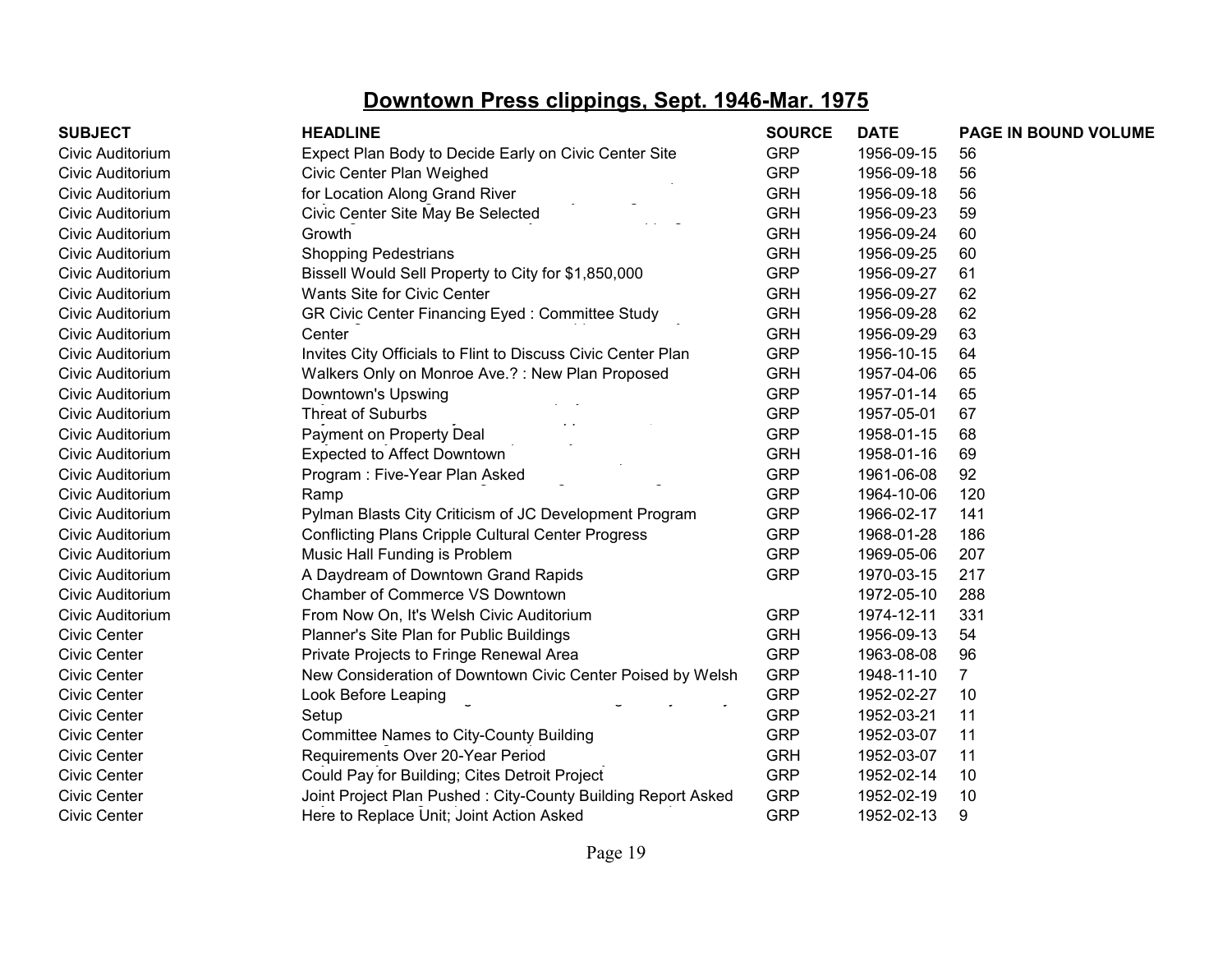| <b>SUBJECT</b> | <b>HEADLINE</b>                                                        | <b>SOURCE</b> | <b>DATE</b> | PAGE IN BOUND VOLUME |
|----------------|------------------------------------------------------------------------|---------------|-------------|----------------------|
| Civic Center   | Welsh Urges Co-ordinator of Civic Center Phases                        | <b>GRH</b>    | 1948-12-22  |                      |
| Civic Center   | Bean Wants Jail Now                                                    | <b>GRH</b>    | 1952-04-15  | 12                   |
| Civic Center   | <b>Building Costs</b>                                                  |               | 1952-03-22  | 12                   |
| Civic Center   | Downtown Study Near: Three Groups to Scan Area Assessments GRP         |               | 1952-02-20  | 13                   |
| Civic Center   | Wild Ideas                                                             | <b>GRH</b>    | 1952-04-24  | 13                   |
| Civic Center   | Unit Building Near Civic                                               | <b>GRH</b>    | 1952-05-02  | 13                   |
| Civic Center   | <b>Buildings</b>                                                       | <b>GRH</b>    | 1952-03-21  | 13                   |
| Civic Center   | City Building Plan Mapped: To Use Present Sites for Expansion          | <b>GRP</b>    | 1952-05-02  | 14                   |
| Civic Center   | Jail Moving Urged Here: Planning Group Sees Civic Center               | <b>GRP</b>    | 1952-05-30  | 14                   |
| Civic Center   | Civic Center Move Gains: OK by Planning Unit Expected Today            | <b>GRP</b>    | 1952-06-26  | 15                   |
| Civic Center   | Seen                                                                   | <b>GRP</b>    | 1952-06-27  | 16                   |
| Civic Center   | <b>Civic Center Outline Near for Planners</b>                          | <b>GRH</b>    | 1952-06-27  | 16                   |
| Civic Center   | Civic Unit Plan to be Presented                                        | <b>GRH</b>    | 1952-07-31  | 17                   |
| Civic Center   | Construction Study is Set: Council Sifts Needs of City, County         | <b>GRP</b>    | 1953-01-30  | 18                   |
| Civic Center   | 'Outside' View                                                         | <b>GRH</b>    | 1953-04-15  | 18                   |
| Civic Center   | City, County Study Set by Council                                      | <b>GRH</b>    | 1953-01-31  | 18                   |
| Civic Center   | Others on City-County Set-up                                           | <b>GRH</b>    | 1953-04-14  | 19                   |
| Civic Center   | C of C Units Scan Project : Joint City-Kent Building Data Gathered GRP |               | 1953-04-14  | 19                   |
| Civic Center   | Governments, Local State Agencies                                      | <b>GRH</b>    | 1953-05-06  | 20                   |
| Civic Center   | An All-Purpose Building                                                | <b>GRH</b>    | 1953-05-09  | 20                   |
| Civic Center   | To Discuss Civic Center: Interested Groups to Meet Soon                | <b>GRP</b>    | 1956-02-22  | 34                   |
| Civic Center   | City Pushes Civic Center: Officials Start Work on Fire Hazards         | <b>GRP</b>    | 1956-02-08  | 34                   |
| Civic Center   | Committee Named, Public Meeting Set, New Fire Warning Issued           | <b>GRH</b>    | 1956-02-29  | 34                   |
| Civic Center   | GR Invites County to Building Study                                    | <b>GRH</b>    | 1956-02-08  | 35                   |
| Civic Center   | Time for Action-Now!                                                   | <b>GRH</b>    | 1956-02-16  | 36                   |
| Civic Center   | <b>GR-County Building Idea Moves Ahead</b>                             | <b>GRH</b>    | 1956-03-09  | 37                   |
| Civic Center   | Problem                                                                | <b>GRP</b>    | 1956-03-12  | 37                   |
| Civic Center   | Building Authority Study is Agreed On                                  | <b>GRH</b>    | 1956-03-13  | 38                   |
| Civic Center   | Demands                                                                | <b>GRP</b>    | 1956-02-20  | 39                   |
| Civic Center   | <b>Opposes Auditorium Project</b>                                      | <b>GRP</b>    | 1956-05-12  | 39                   |
| Civic Center   | Ask County's Space Needs: Civic Center Unit Plans Survey Here          | <b>GRP</b>    | 1956-04-28  | 39                   |
| Civic Center   | North Monroe Civic Center Site Opposed: Kriekaard Objects              | <b>GRH</b>    | 1956-05-12  | 39                   |
| Civic Center   | Single Building Said 'Inadequate': For Civic Offices                   | <b>GRH</b>    | 1956-05-17  | 40                   |
| Civic Center   | 'Also Makes Feasible' Separate Units                                   | <b>GRP</b>    | 1956-05-16  | 40                   |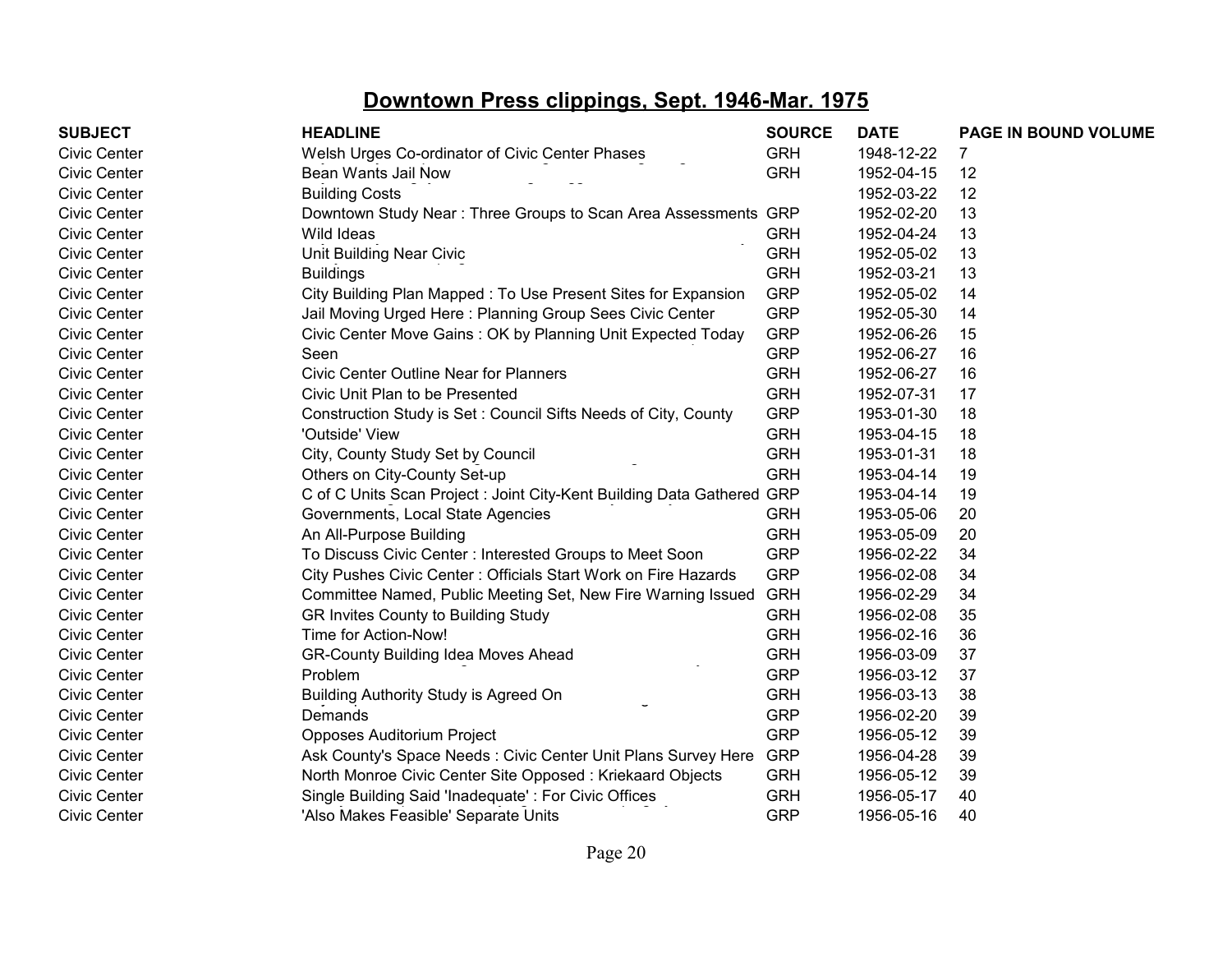| <b>SUBJECT</b>      | <b>HEADLINE</b>                                                      | <b>SOURCE</b> | <b>DATE</b> | PAGE IN BOUND VOLUME |
|---------------------|----------------------------------------------------------------------|---------------|-------------|----------------------|
| <b>Civic Center</b> | <b>Cites Need For Parking</b>                                        | <b>GRP</b>    | 1956-06-01  | 41                   |
| <b>Civic Center</b> | Parking and Planning                                                 | <b>GRP</b>    | 1956-06-02  | 41                   |
| <b>Civic Center</b> | Planning Commission Splits On Location of Civic Center               | <b>GRP</b>    | 1956-06-09  | 42                   |
| <b>Civic Center</b> | Locations                                                            | <b>GRH</b>    | 1956-06-09  | 43                   |
| <b>Civic Center</b> | Planning Survey Poised: Honey to 'Re-Assess' Data                    | <b>GRH</b>    | 1956-06-07  | 43                   |
| <b>Civic Center</b> | Civic Center Imponderables                                           | <b>GRH</b>    | 1956-06-12  | 44                   |
| <b>Civic Center</b> | Retail Property to Industrial Land                                   | <b>GRP</b>    | 1956-06-16  | 45                   |
| <b>Civic Center</b> | City-County Building Policy Set: GR Members Agree at Caucus          | <b>GRH</b>    | 1956-06-12  | 45                   |
| <b>Civic Center</b> | N. Monroe Property Appraised: \$2.8 Million Value Set For Area       | <b>GRH</b>    | 1956-06-18  | 46                   |
| <b>Civic Center</b> | Kent Pledges Co-operation in Civic Center Plan                       | <b>GRP</b>    | 1956-08-02  | 47                   |
| <b>Civic Center</b> | Civic Center Report to be Ready This Month: By Planning Director GRH |               | 1956-07-06  | 47                   |
| <b>Civic Center</b> | Decision Nears on City Plans: Report Due Tuesday                     | <b>GRH</b>    | 1956-08-03  | 48                   |
| <b>Civic Center</b> | <b>Planner Will Recommend Site</b>                                   | <b>GRH</b>    | 1956-09-05  | 49                   |
| <b>Civic Center</b> | Honey May Reverse Bagby's Plan                                       | <b>GRH</b>    | 1956-08-30  | 49                   |
| <b>Civic Center</b> | Selects Site After Study                                             | <b>GRP</b>    | 1956-08-29  | 49                   |
| <b>Civic Center</b> | <b>Interlocking Decisions</b>                                        | <b>GRH</b>    | 1956-09-07  | 50                   |
| <b>Civic Center</b> | <b>Chief Would Use Riverfront</b>                                    | <b>GRP</b>    | 1956-09-12  | 51                   |
| <b>Civic Center</b> | <b>Chief Would Use Riverfront</b>                                    | <b>GRP</b>    | 1956-09-12  | 51                   |
| <b>Civic Center</b> | Hail Report on Civic Center, Seek Reply on County Role               | <b>GRP</b>    | 1956-09-13  | 52                   |
| <b>Civic Center</b> | Honey Recommends River Front Locations                               | <b>GRH</b>    | 1956-09-13  | 53                   |
| <b>Civic Center</b> | River Area Site Recommended: For GR Civic Center                     | <b>GRH</b>    | 1956-09-13  | 53                   |
| <b>Civic Center</b> | <b>Civic Center Sites</b>                                            | <b>GRP</b>    | 1956-09-14  | 55                   |
| <b>Civic Center</b> | Buildng Site OK to Be Delayed: Report is Expected in Few Weeks GRH   |               | 1956-09-13  | 55                   |
| <b>Civic Center</b> | Expect Plan Body to Decide Early on Civic Center Site                | <b>GRP</b>    | 1956-09-15  | 56                   |
| <b>Civic Center</b> | Civic Center Plan Weighed                                            | <b>GRP</b>    | 1956-09-18  | 56                   |
| <b>Civic Center</b> | for Location Along Grand River                                       | <b>GRH</b>    | 1956-09-18  | 56                   |
| <b>Civic Center</b> | Ask Ruling on Center: City Wants to Decide on Civic Ramp             | <b>GRP</b>    | 1956-09-20  | 56                   |
| <b>Civic Center</b> | Determine Cost of Project                                            | <b>GRH</b>    | 1956-09-21  | 57                   |
| <b>Civic Center</b> | Plan Board Majority Prefers Civic Center Site by River               | <b>GRP</b>    | 1956-09-21  | 57                   |
| <b>Civic Center</b> | A New City Arising                                                   | <b>GRH</b>    | 1956-09-23  | 58                   |
| <b>Civic Center</b> | Civic Center Site May Be Selected                                    | <b>GRH</b>    | 1956-09-23  | 59                   |
| <b>Civic Center</b> | Growth                                                               | <b>GRH</b>    | 1956-09-24  | 60                   |
| <b>Civic Center</b> | <b>Shopping Pedestrians</b>                                          | <b>GRH</b>    | 1956-09-25  | 60                   |
| <b>Civic Center</b> | Unanimous OK is Given                                                | <b>GRP</b>    | 1956-09-26  | 61                   |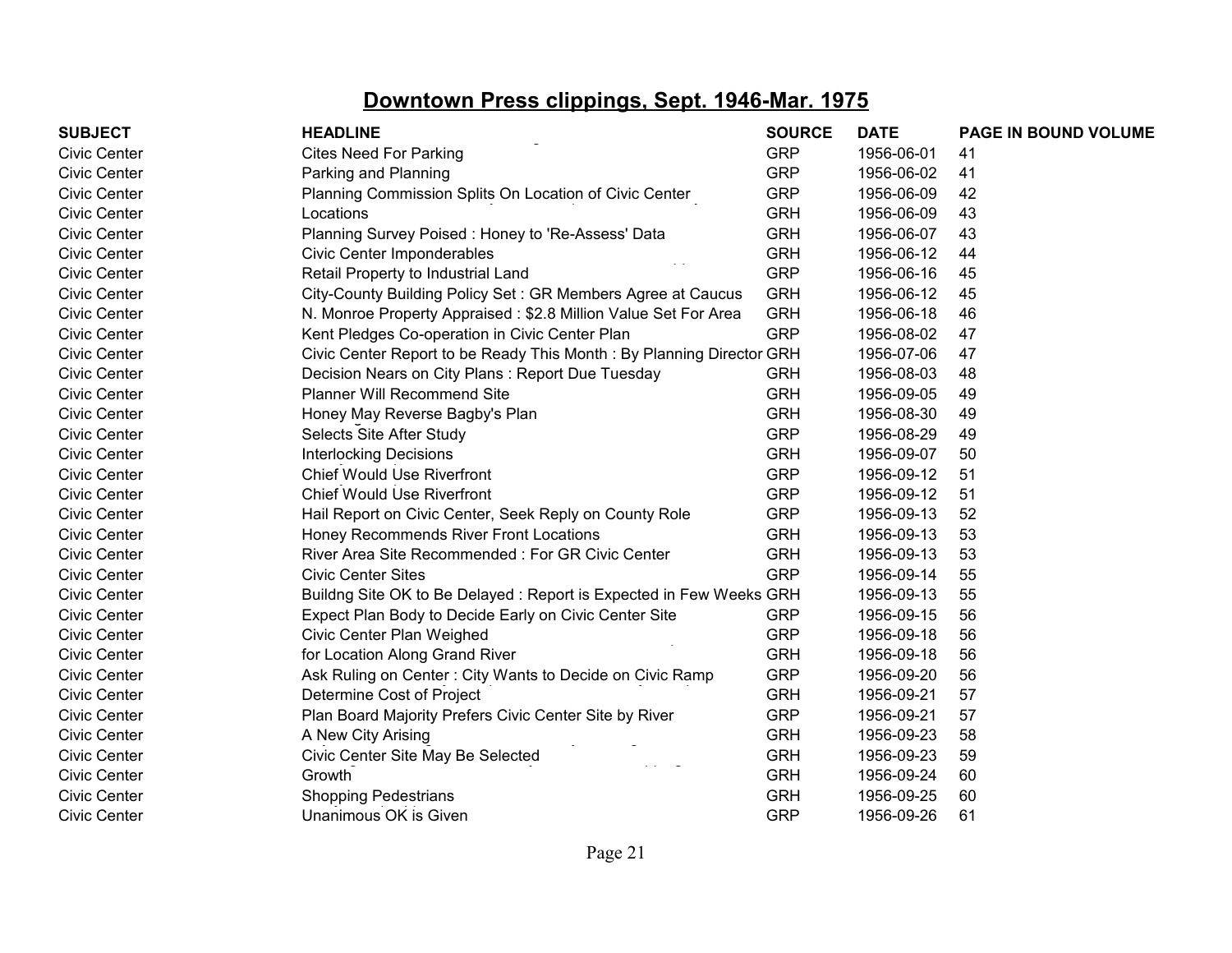| <b>SUBJECT</b> | <b>HEADLINE</b>                                                      | <b>SOURCE</b> | <b>DATE</b> | PAGE IN BOUND VOLUME |
|----------------|----------------------------------------------------------------------|---------------|-------------|----------------------|
| Civic Center   | Bissell Would Sell Property to City for \$1,850,000                  | <b>GRP</b>    | 1956-09-27  | 61                   |
| Civic Center   | Wants Site for Civic Center                                          | <b>GRH</b>    | 1956-09-27  | 62                   |
| Civic Center   | GR Civic Center Financing Eyed: Committee Study                      | <b>GRH</b>    | 1956-09-28  | 62                   |
| Civic Center   | Center                                                               | <b>GRH</b>    | 1956-09-29  | 63                   |
| Civic Center   | City Plans Unit Approves Riverfront Civic Center                     | <b>GRP</b>    | 1956-09-29  | 63                   |
| Civic Center   | Space Needs Listed for County Offices : In Proposed Civic Center GRH |               | 1956-10     | 64                   |
| Civic Center   | City Aides Cite 'Progress' in Civic Center Plan OK                   | <b>GRP</b>    | 1956-09-29  | 64                   |
| Civic Center   | <b>Officials Accept Flint Invitation</b>                             | <b>GRP</b>    | 1956-10-17  | 64                   |
| Civic Center   | Invites City Officials to Flint to Discuss Civic Center Plan         | <b>GRP</b>    | 1956-10-15  | 64                   |
| Civic Center   | Downtown's Upswing                                                   | <b>GRP</b>    | 1957-01-14  | 65                   |
| Civic Center   | Cites Benefits of Scenic Plan                                        | <b>GRP</b>    | 1957-04-06  | 66                   |
| Civic Center   | Threat of Suburbs                                                    | <b>GRP</b>    | 1957-05-01  | 67                   |
| Civic Center   | Center Vote                                                          | <b>GRP</b>    | 1957-06-10  | 67                   |
| Civic Center   | Expected to Affect Downtown                                          | <b>GRH</b>    | 1958-01-16  | 69                   |
| Civic Center   | New Study Ordered for City Building                                  | <b>GRH</b>    | 1958-06-27  | 73                   |
| Civic Center   | To Make G.R. Better                                                  | <b>GRH</b>    | 1958-06-29  | 74                   |
| Civic Center   | Civic Center Committee Asks for Early Selection of Site              | <b>GRP</b>    | 1958-09-03  | 75                   |
| Civic Center   | <b>Clamor For Progress</b>                                           | <b>GRP</b>    | 1958-09-22  | 78                   |
| Civic Center   | Committee Approves Downtown Planning Project                         | <b>GRH</b>    | 1958-10-29  | 79                   |
| Civic Center   | Pledge Study Funds                                                   | <b>GRH</b>    | 1958-11-13  | 80                   |
| Civic Center   | 2-Level Monroe Ave? : New Idea for Downtown                          | <b>GRH</b>    | 1958-11-16  | 81                   |
| Civic Center   | Here Dec. 15-16 to Update Survey, Proposals                          | <b>GRP</b>    | 1958-11-14  | 81                   |
| Civic Center   | <b>Operation Bootstraps</b>                                          | <b>GRH</b>    | 1959-01-15  | 85                   |
| Civic Center   | Detroit Planner's Proposal Gets Enthusiastic Response                | <b>GRP</b>    | 1959-01-24  | 86                   |
| Civic Center   | Unit                                                                 | <b>GRP</b>    | 1959-02-06  | 87                   |
| Civic Center   | Grand Rapids to Help Its Efforts                                     | <b>GRP</b>    | 1959-05-05  | 88                   |
| Civic Center   | Future Bright: Monroe Leaders Look Ahead on Downtown Day             | <b>GRP</b>    | 1961-02-02  | 91                   |
| Civic Center   | US Will Replace Federal Building                                     | <b>GRP</b>    | 1963-08-01  | 98                   |
| Civic Center   | Planner for City Reports Renewal Here on Schedule                    | <b>GRP</b>    | 1964-07-16  | 115                  |
| Civic Center   | Speed the Civic Center                                               | <b>GRP</b>    | 1964-07-16  | 115                  |
| Civic Center   | Ceiling on Civic Center                                              | <b>GRP</b>    | 1964-07-16  | 115                  |
| Civic Center   | Justice Unit                                                         | <b>GRP</b>    | 1964-10-01  | 119                  |
| Civic Center   | We Have Begun                                                        | <b>GRP</b>    | 1964-10-01  | 119                  |
| Civic Center   | Reluctance                                                           | <b>GRP</b>    | 1965-10-01  | 128                  |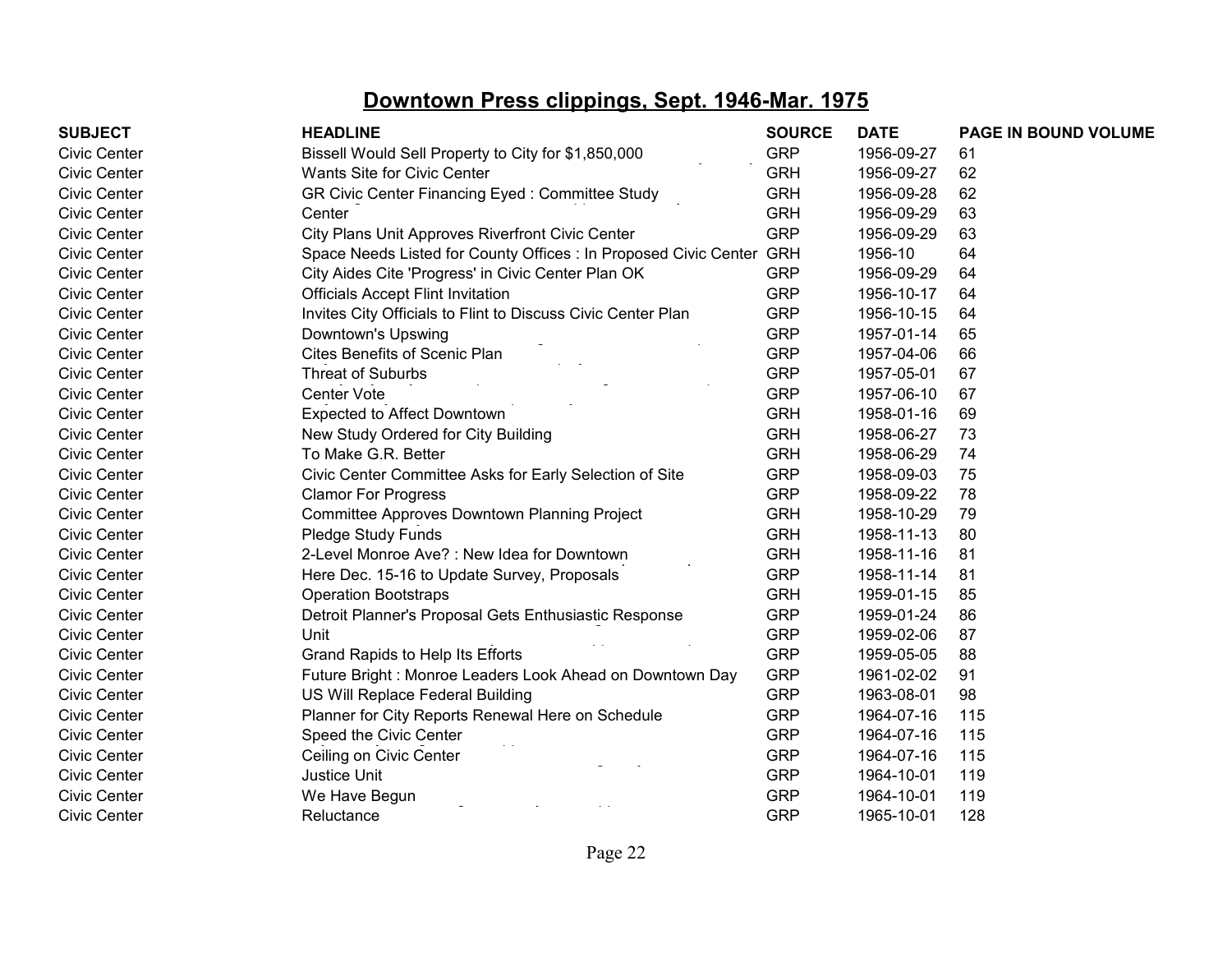| <b>SUBJECT</b>            | <b>HEADLINE</b>                                                 | <b>SOURCE</b> | <b>DATE</b> | PAGE IN BOUND VOLUME |
|---------------------------|-----------------------------------------------------------------|---------------|-------------|----------------------|
| <b>Civic Center</b>       | Now That This is Settled                                        | <b>GRP</b>    | 1965-10-01  | 128                  |
| <b>Civic Center</b>       | City-Kent Building 'Not in the Cards': Plan Separate Units      | <b>GRP</b>    | 1965-05-24  | 131                  |
| <b>Civic Center</b>       | on Public Buildings                                             | <b>GRP</b>    | 1965-05-21  | 131                  |
| <b>Civic Center</b>       | City Plans '67 Move: Civic Center Likely Two Years Away         | <b>GRP</b>    | 1965-05-04  | 131                  |
| <b>Civic Center</b>       | Confirms Shortage                                               | <b>GRP</b>    | 1966-03-07  | 144                  |
| <b>Civic Center</b>       | That Civic Center Deficit--What Happened?: \$4 Million Surprise | <b>GRP</b>    | 1966-03-27  | 146                  |
| <b>Civic Center</b>       | Recalls '63                                                     | <b>GRP</b>    | 1966-04-08  | 147                  |
| <b>Civic Center</b>       | Decisions Pend on Civic Center: Nabers Lists Few                | <b>GRP</b>    | 1966-04-14  | 147                  |
| <b>Civic Center</b>       | <b>Buildings</b>                                                | <b>GRP</b>    | 1966-09-07  | 161                  |
| <b>Civic Center</b>       | Bids on Civic Building \$2.5 Million Over Plans                 | <b>GRP</b>    | 1966-11-05  | 166                  |
| <b>Civic Center</b>       | City Opens Bond Bids on Nov. 29                                 | <b>GRP</b>    | 1966-11-07  | 166                  |
| <b>Civic Center</b>       | City, Kent County 'Identities' Costly                           | <b>GRP</b>    | 1967-03-24  | 175                  |
| <b>Civic Center</b>       | <b>Civic Center Deficit Irks Commission</b>                     | <b>GRP</b>    | 1967        | 181                  |
| <b>Civic Center</b>       | <b>Civic Center Deficit Irks Commission</b>                     | <b>GRP</b>    | 1967        | 181                  |
| <b>Civic Center</b>       | Rock Formation May Stall City Hall Opening to 1969              | <b>GRP</b>    | 1967-06-28  | 181                  |
| Civic improvement Council | Candidates Push Downtown Ideas                                  | <b>GRP</b>    | 1973-07-26  | 310                  |
| Civic Planning            | Warns Planners Deaden Downtown Areas of Cities                  | <b>GRP</b>    | 1958-09-06  | 75                   |
| Civic Planning            | Downtown Council, Inc.                                          | <b>GRH</b>    | 1958-09-10  | 77                   |
| Civic Planning            | Awakening Downtown                                              | <b>GRH</b>    | 1958-09-22  | 78                   |
| Civic Planning            | <b>Clamor For Progress</b>                                      | <b>GRP</b>    | 1958-09-22  | 78                   |
| Civic Planning            | Downtown Revitalization                                         | <b>GRP</b>    | 1958-09-27  | 79                   |
| Civic Planning            | <b>Planning Under Way</b>                                       | <b>GRH</b>    | 1958-11-14  | 80                   |
| Civic Planning            | Do We Need Help?                                                | <b>GRP</b>    | 1958-11-17  | 82                   |
| Civic Planning            | <b>Development Stressed</b>                                     | <b>GRH</b>    | 1958-11-18  | 82                   |
| Civic Planning            | Some Talent                                                     | <b>GRH</b>    | 1959-01-25  | 86                   |
| Civic Planning            | Them All Together                                               | <b>GRH</b>    | 1959-02-08  | 87                   |
| <b>Civic Planning</b>     | Planning                                                        | <b>GRP</b>    | 1959-02-27  | 88                   |
| Civic Planning            | The Mall Idea Gets a Setback                                    | <b>GRP</b>    | 1960-11-19  | 90                   |
| <b>Civic Planning</b>     | Catching up After 40 Years                                      | <b>GRP</b>    | 1964-04-13  | 110                  |
| <b>Civic Theater</b>      | Toward a City Cultural Center                                   | <b>GRP</b>    | 1962-04-19  | 95                   |
| <b>Civic Theater</b>      | City Gets \$2 Million Cultural Center Plan                      |               |             | 100                  |
| <b>Civic Theater</b>      | 'Education First'                                               | <b>GRP</b>    | 1966-02-24  | 142                  |
| <b>Civic Theater</b>      | <b>Conflicting Plans Cripple Cultural Center Progress</b>       | <b>GRP</b>    | 1968-01-28  | 186                  |
| <b>Civic Theater</b>      | Civic Theater's Proposed New Home                               | <b>GRP</b>    | 1972-04-13  | 286                  |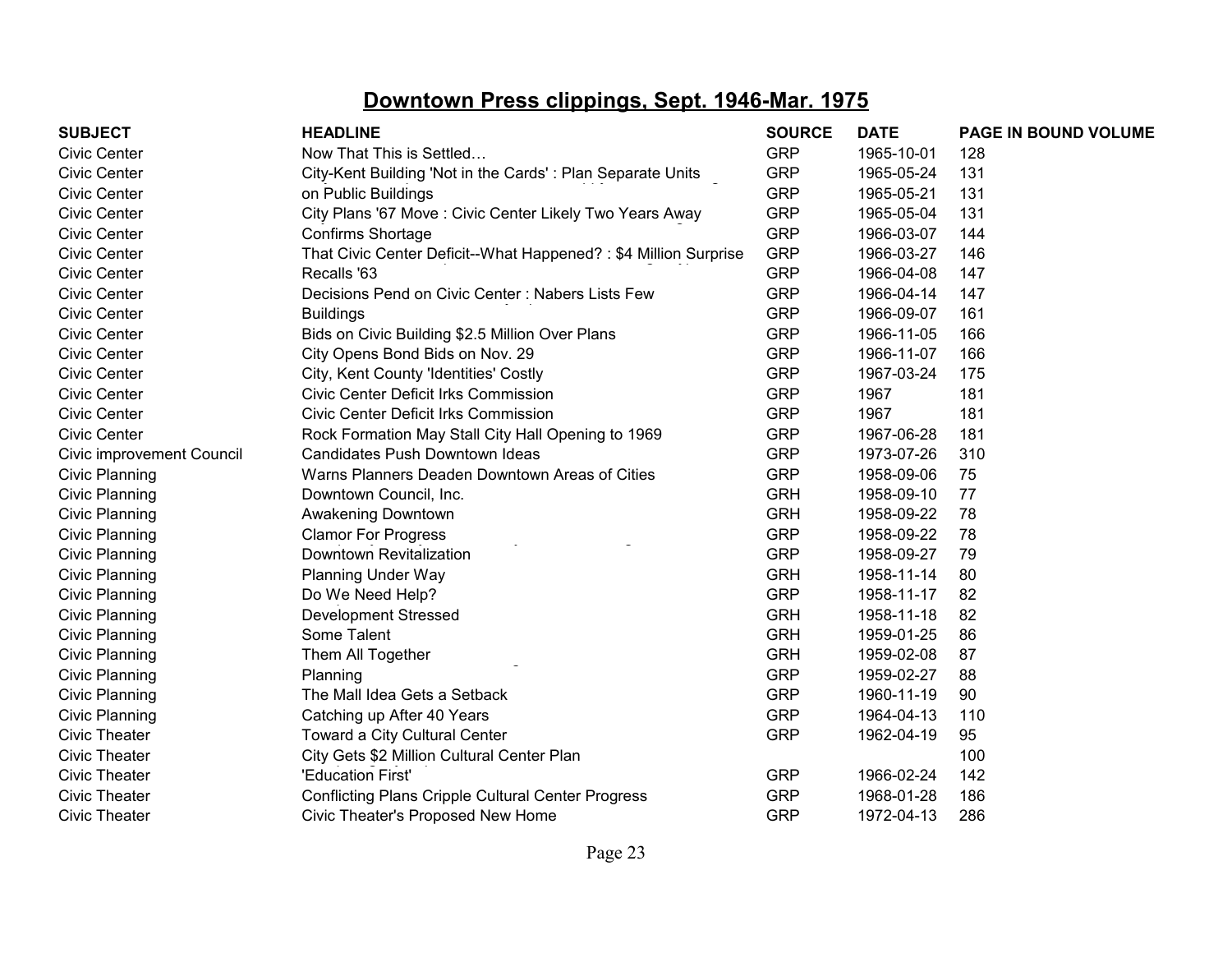| <b>SUBJECT</b>                 | <b>HEADLINE</b>                                                 | <b>SOURCE</b> | <b>DATE</b> | PAGE IN BOUND VOLUME |
|--------------------------------|-----------------------------------------------------------------|---------------|-------------|----------------------|
| <b>Civic Theater</b>           | Chamber of Commerce VS Downtown                                 |               | 1972-05-10  | 288                  |
| <b>Civic Theater Board</b>     | <b>US Grant</b>                                                 | <b>GRP</b>    | 1962-04-17  | 95                   |
| Civil War                      | <b>Committee Names to City-County Building</b>                  | <b>GRP</b>    | 1952-03-07  | 11                   |
| Civil War                      | Motorized Age                                                   |               |             | 27                   |
| Civil War Monument             | <b>Grand Rapids Accepts Calder Stabile</b>                      | <b>NYT</b>    | 1969-06-16  | 209                  |
| Clare, Harold J.               | Motorized Age                                                   |               |             | 27                   |
| Clare, Harold J.               | Gets 3 Bids on Brewery: City Realty Aide Says Interest Shown    | <b>GRP</b>    | 1956-07-13  | 47                   |
| Cleanup Week                   | <b>District Success Story</b>                                   | <b>GRP</b>    | 1965-12-26  | 136                  |
| Cleeds                         | CC Names Downtown Study Group                                   | <b>GRP</b>    | 1970-08-17  | 230                  |
| Clement Electric Co.           | on Taxes                                                        | <b>GRH</b>    | 1955-08-05  | 31                   |
| Clement Electric Co.           | <b>GR-County Building Idea Moves Ahead</b>                      | <b>GRH</b>    | 1956-03-09  | 37                   |
| Clement Electric Co.           | <b>Chief Would Use Riverfront</b>                               | <b>GRP</b>    | 1956-09-12  | 51                   |
| Clement Electric Co.           | Bissell Would Sell Property to City for \$1,850,000             | <b>GRP</b>    | 1956-09-27  | 61                   |
| Clement Electric Co.           | Wants Site for Civic Center                                     | <b>GRH</b>    | 1956-09-27  | 62                   |
| Clement, E.B.                  | <b>GR-County Building Idea Moves Ahead</b>                      | <b>GRH</b>    | 1956-03-09  | 37                   |
| <b>Clinton Associates</b>      | <b>City Fears Commercial Sprawl</b>                             | <b>GRP</b>    | 1966-10-26  | 165                  |
| <b>Clinton Office Building</b> | 70-Year-Old Murray Building Faces Wreckers                      | <b>GRP</b>    | 1971-11-19  | 282                  |
| <b>Clock Tower</b>             | Kent OK's Plaza Landscaping                                     | <b>GRP</b>    | 1969-03-21  | 206                  |
| <b>Clothesline Art Show</b>    | Reinvigorating Downtown                                         | <b>GRP</b>    | 1972-06-12  | 290                  |
| <b>Clothesline Art Show</b>    | Group Forms to pump Life Into Downtown                          | <b>GRP</b>    | 1972-06-07  | 290                  |
| <b>Cluster Housing</b>         | <b>City Planning Lauded</b>                                     | <b>GRP</b>    | 1969-09-18  | 211                  |
| Coffee Ranch                   | Merchants Dispute Mayor's Belief Mall is Failure                | <b>GRP</b>    | 1971-01-06  | 239                  |
| <b>Teacher Association</b>     | <b>District Success Story</b>                                   | <b>GRP</b>    | 1965-12-26  | 136                  |
| Cole, Dave                     | Downtown Landmark Restored                                      | <b>GRP</b>    | 1973-06-28  | 309                  |
| College Ave Skill Center       | Betrayed                                                        | <b>GRP</b>    | 1972-06-01  | 289                  |
| College Avenue NE (301)        | Betrayed                                                        | <b>GRP</b>    | 1972-06-01  | 289                  |
| <b>College Park</b>            | Nice Problem for City - What to Do With Extra Funds?            | <b>GRP</b>    | 1969-02-26  | 203                  |
| <b>College Park</b>            | City Gets \$4.9 Million for Hill Area Project                   | <b>GRP</b>    | 1969-07-02  | 210                  |
| College Park                   | 150 Protest Plans for City's College Park Renewal Project       | <b>GRP</b>    | 1969-12-10  | 213                  |
| College Park                   | College Park Areas at Stake: Worst Wants Board to Clarify Plans | <b>GRP</b>    | 1970-03-05  | 216                  |
| College Park                   | City Takes Step Toward Start on JC Ramp                         | <b>GRP</b>    | 1970-03-05  | 216                  |
| <b>College Park</b>            | <b>Preservationists Want Veto Power</b>                         | <b>GRP</b>    | 1971-02-17  | 241                  |
| College Park                   | Schoolmen Support College Park Plan                             | <b>GRP</b>    | 1971-02-18  | 241                  |
| <b>College Park</b>            | City Unveils 'Compromise' Plan For College Park Renewal Area    | <b>GRP</b>    | 1971-01-21  | 244                  |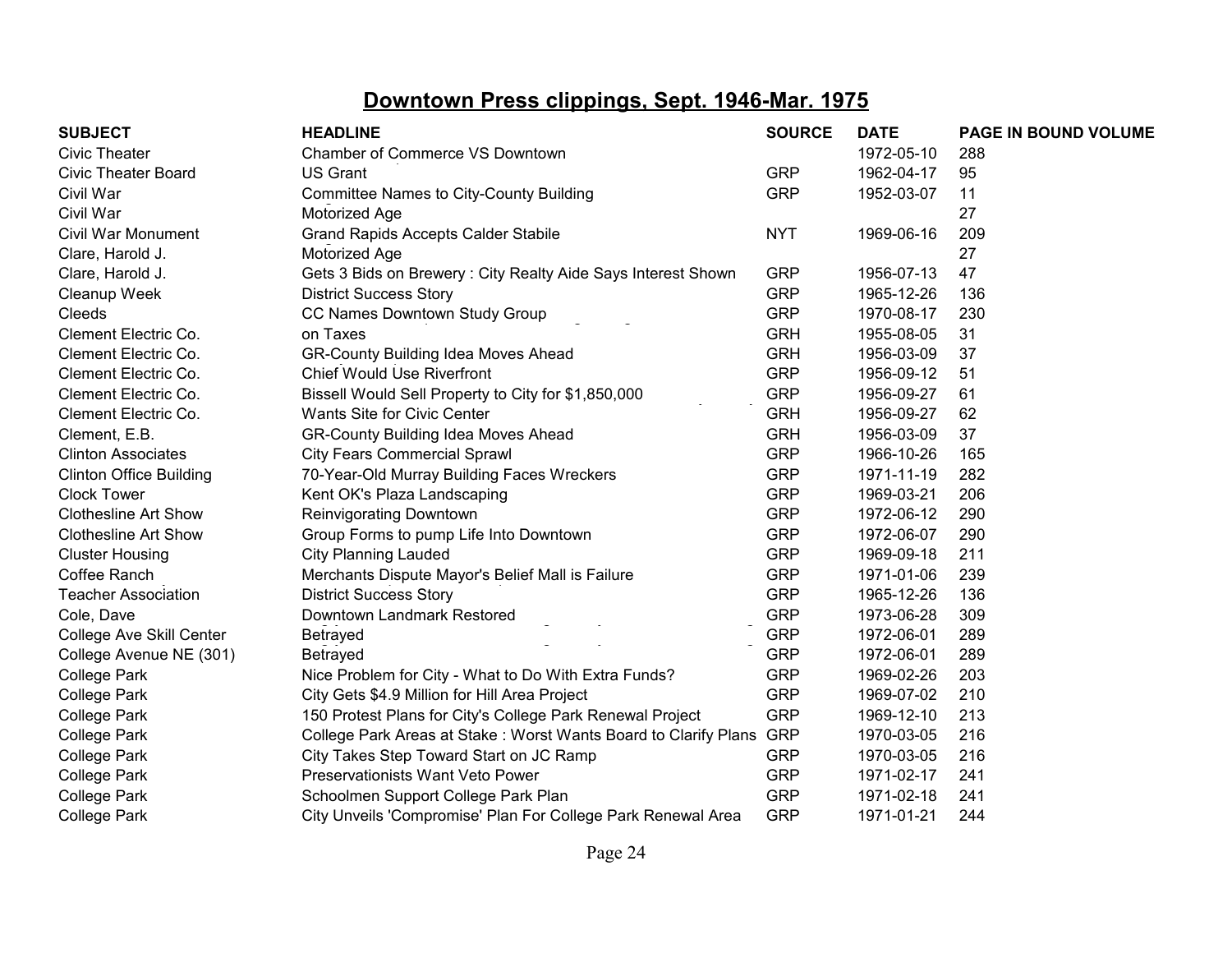| <b>SUBJECT</b>                | <b>HEADLINE</b>                                                | <b>SOURCE</b> | <b>DATE</b> | PAGE IN BOUND VOLUME |
|-------------------------------|----------------------------------------------------------------|---------------|-------------|----------------------|
| <b>College Park</b>           | City, School Officials Accused of 'Planning Blight' In Project | <b>GRP</b>    | 1971-02/04  | 246                  |
| <b>College Park</b>           | JC Growth Plan Under Heavy Fire                                | <b>GRP</b>    | 1971-02-10  | 248                  |
| <b>College Park</b>           | Is Urban Renewal's Bulldozer Compounding Problems?             | <b>GRP</b>    | 1971-03-13  | 250                  |
| <b>College Park</b>           | Surgery Done on Shrunken College Park Project                  | <b>GRP</b>    | 1971-05-02  | 255                  |
| <b>College Park</b>           | Irate Hill Group Bypasses City to Meet                         | <b>GRP</b>    | 1971-05-06  | 256                  |
| <b>College Park</b>           | <b>Blight Survey</b>                                           | <b>GRP</b>    | 1971-05-07  | 257                  |
| <b>College Park</b>           | Compromise                                                     | <b>GRP</b>    | 1971-06-09  | 258                  |
| <b>College Park</b>           | City, Board Sign College Park Razing Pact                      | <b>GRP</b>    | 1971-06-19  | 259                  |
| <b>College Park</b>           | <b>College Park Restudied</b>                                  | <b>GRP</b>    | 1971-06-15  | 259                  |
| <b>College Park</b>           | College Park Study Group Seeks Compromise                      | <b>GRP</b>    | 1971-07-15  | 265                  |
| <b>College Park</b>           | 'Don't Abandon College Park'                                   | <b>GRP</b>    | 1971-07-15  | 265                  |
| <b>College Park</b>           | College Park is a Whole New Ball Game                          | <b>GRP</b>    | 1971-07-28  | 266                  |
| <b>College Park</b>           | Betrayed                                                       | <b>GRP</b>    | 1972-06-01  | 289                  |
| <b>College Park</b>           | College Park Urban Renewal Behind Schedule                     | <b>GRP</b>    | 1974-06-15  | 326                  |
| College Park Citizens Council | <b>Blight Survey</b>                                           | <b>GRP</b>    | 1971-05-07  | 257                  |
| Collins, John                 | <b>Building Costs</b>                                          |               | 1952-03-22  | 12                   |
| Collins, John A.              | Here to Replace Unit; Joint Action Asked                       | <b>GRP</b>    | 1952-02-13  | 9                    |
| Collins, John A.              | Joint Project Plan Pushed: City-County Building Report Asked   | <b>GRP</b>    | 1952-02-19  | 10                   |
| Collins, John A.              | Could Pay for Building; Cites Detroit Project                  | <b>GRP</b>    | 1952-02-14  | 10                   |
| Collins, John A.              | <b>Committee Names to City-County Building</b>                 | <b>GRP</b>    | 1952-03-07  | 11                   |
| Collins, John A.              | Bean Wants Jail Now                                            | <b>GRH</b>    | 1952-04-15  | 12                   |
| Collins, John A.              | Governments, Local State Agencies                              | <b>GRH</b>    | 1953-05-06  | 20                   |
| Collins, John A.              | GR Invites County to Building Study                            | <b>GRH</b>    | 1956-02-08  | 35                   |
| Collins, John A.              | Kent Pledges Co-operation in Civic Center Plan                 | <b>GRP</b>    | 1956-08-02  | 47                   |
| Combs, Ronald                 | Study Unit Submits No Fund Setup                               | <b>GRP</b>    | 1955-10-25  | 33                   |
| Commerce Ave (41)             | Sway Store Decision                                            | <b>GRP</b>    | 1965-02-04  | 127                  |
| <b>Community Chest</b>        | <b>Buildings</b>                                               | <b>GRH</b>    | 1952-03-21  | 13                   |
| <b>Community Council</b>      | to Meet Monthly                                                | <b>GRH</b>    | 1953-03-26  | 18                   |
| <b>Community Council</b>      | City, County Study Set by Council                              | <b>GRH</b>    | 1953-01-31  | 18                   |
| <b>Community Council</b>      | Governments, Local State Agencies                              | <b>GRH</b>    | 1953-05-06  | 20                   |
| Connie Duin                   | Reception Aids Sculpture Goal                                  | <b>GRP</b>    | 1968-02-21  | 190                  |
| Construction                  | <b>Builders Busy Downtown</b>                                  | <b>GRP</b>    | 1971-09-09  | 275                  |
| <b>Consumers Power</b>        | Ceiling on Civic Center                                        | <b>GRP</b>    | 1964-07-16  | 115                  |
| <b>Consumers Power</b>        | Optimism                                                       | <b>GRP</b>    | 1971-09-09  | 276                  |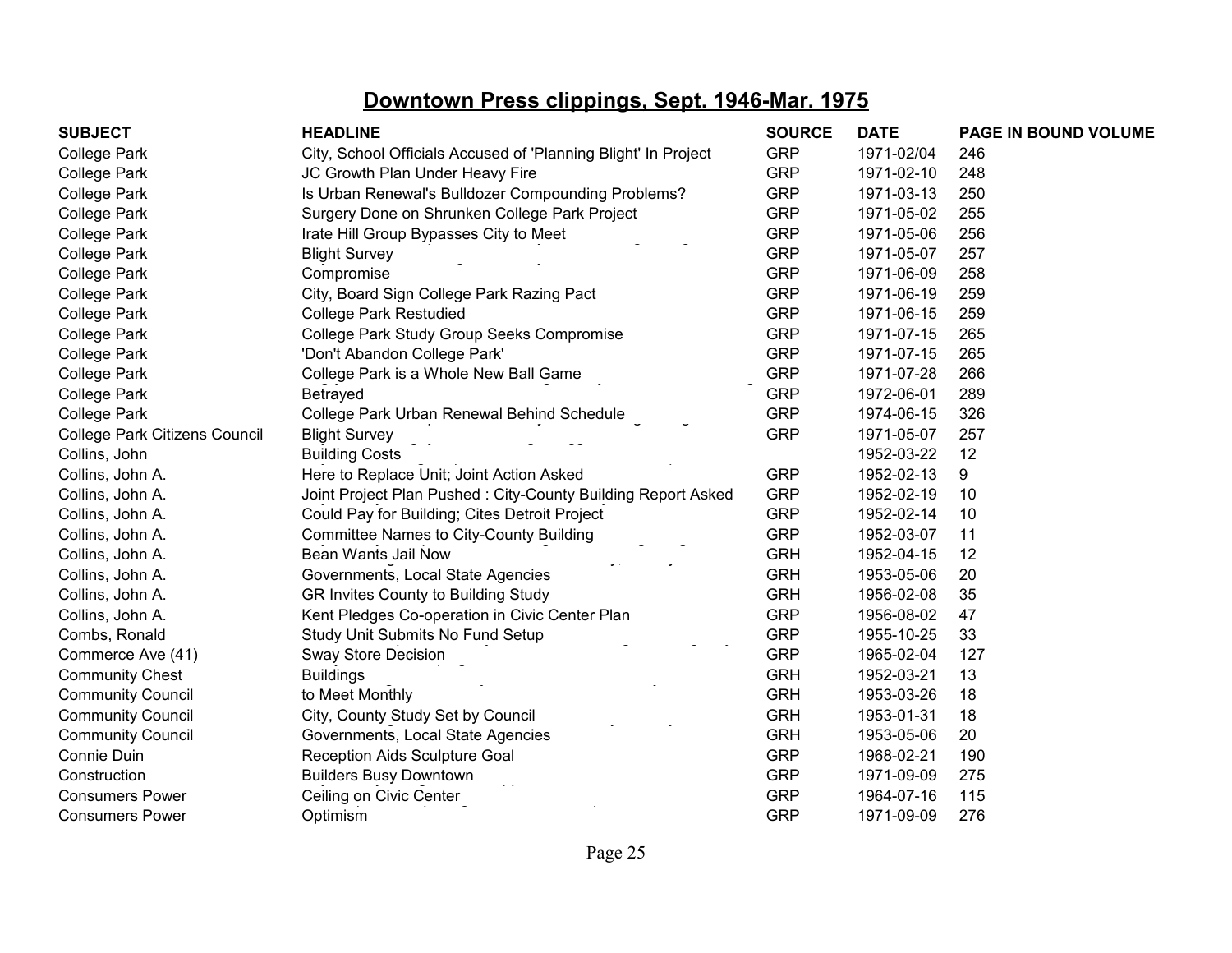| <b>SUBJECT</b>                    | <b>HEADLINE</b>                                                        | <b>SOURCE</b> | <b>DATE</b> | PAGE IN BOUND VOLUME |
|-----------------------------------|------------------------------------------------------------------------|---------------|-------------|----------------------|
| <b>Contract Design Department</b> | Faith in Future: Klingman Plans Remodeling of Downtown Store           | <b>GRP</b>    | 1962-08-10  | 99                   |
| Cook, George A.                   | Meeting                                                                | <b>GRH</b>    | 1954-03-30  | 21                   |
| Cook, George R.                   | GR-County Building Idea Moves Ahead                                    | <b>GRH</b>    | 1956-03-09  | 37                   |
| Cook, George R.                   | Determine Cost of Project                                              | <b>GRH</b>    | 1956-09-21  | 57                   |
| Cook, George R.                   | Civic Center Site May Be Selected                                      | <b>GRH</b>    | 1956-09-23  | 59                   |
| Cooper, David                     | Downtown Grand Rapids Comes to Life                                    | <b>GRP</b>    | 1973-06-05  | 306                  |
| Corlin, Arvid J.                  | Merchants Dispute Mayor's Belief Mall is Failure                       | <b>GRP</b>    | 1971-01-06  | 239                  |
| Corson, Ted R.                    | Future Bright: Monroe Leaders Look Ahead on Downtown Day               | <b>GRP</b>    | 1961-02-02  | 91                   |
| Cote, William E.                  | Grand Rapids Gets Pilot 'El' Study Role                                | <b>GRP</b>    | 1971-06-29  | 262                  |
| <b>County Building</b>            | That Civic Center Deficit--What Happened? : \$4 Million Surprise       | <b>GRP</b>    | 1966-03-27  | 146                  |
| <b>County Building</b>            | Old, New Make Up City's Changing Face                                  | <b>GRP</b>    | 1966-03-18  | 143                  |
| <b>County Building</b>            | Urban Renewal Skirts City Landmarks                                    | <b>GRP</b>    | 1964-07-30  | 116                  |
| <b>County Building</b>            | GR Invites County to Building Study                                    | <b>GRH</b>    | 1956-02-08  | 35                   |
| <b>County Building</b>            | Committee Named, Public Meeting Set, New Fire Warning Issued           | <b>GRH</b>    | 1956-02-29  | 34                   |
| <b>County Building</b>            | Time for Action-Now!                                                   | <b>GRH</b>    | 1956-02-16  | 36                   |
| <b>County Building</b>            | Growth                                                                 | <b>GRH</b>    | 1956-09-24  | 60                   |
| <b>County Building</b>            | <b>Shopping Pedestrians</b>                                            | <b>GRH</b>    | 1956-09-25  | 60                   |
| <b>County Building</b>            | Downtown's Upswing                                                     | <b>GRP</b>    | 1957-01-14  | 65                   |
| <b>County Building</b>            | New Buildings Ugly?                                                    | <b>GRP</b>    | 1968-10-19  | 201                  |
| <b>County Building</b>            | See is Eager to Pretty Up Kent's Roof                                  | <b>GRP</b>    | 1968-11-23  | 201                  |
| <b>County Building</b>            | Grassie Guards Top Level Secret                                        | <b>GRP</b>    | 1974-03-06  | 318                  |
| <b>County Building</b>            | Rooftop Canvas Primed for the Sake of Art                              | <b>GRP</b>    | 1974-05-21  | 323                  |
| <b>County Courthouse</b>          | City Plans '67 Move : Civic Center Likely Two Years Away               | <b>GRP</b>    | 1965-05-04  | 131                  |
| <b>County Courthouse</b>          | <b>Final Downtown Demolition Nears</b>                                 | <b>GRP</b>    | 1966-09-09  | 162                  |
| <b>County Courthouse</b>          | <b>Government Buildings</b>                                            | <b>GRP</b>    | 1966-08-10  | 162                  |
| County Jail                       | Bus Terminal for City Revealed in Site Deal                            | <b>GRP</b>    | 1946-09-11  | $\overline{2}$       |
| County Jail                       | 'Outside' View                                                         | <b>GRH</b>    | 1953-04-15  | 18                   |
| County Jail                       | City, County Study Set by Council                                      | <b>GRH</b>    | 1953-01-31  | 18                   |
| County Jail                       | Others on City-County Set-up                                           | <b>GRH</b>    | 1953-04-14  | 19                   |
| County Jail                       | C of C Units Scan Project : Joint City-Kent Building Data Gathered GRP |               | 1953-04-14  | 19                   |
| County Jail                       | Governments, Local State Agencies                                      | <b>GRH</b>    | 1953-05-06  | 20                   |
| County Jail                       | GR Invites County to Building Study                                    | <b>GRH</b>    | 1956-02-08  | 35                   |
| Courter, Richard                  | New Center Here                                                        | <b>GRP</b>    | 1962-03-16  | 94                   |
| Courter, Richard                  | Hail Report on Civic Center, Seek Reply on County Role                 | <b>GRP</b>    | 1956-09-13  | 52                   |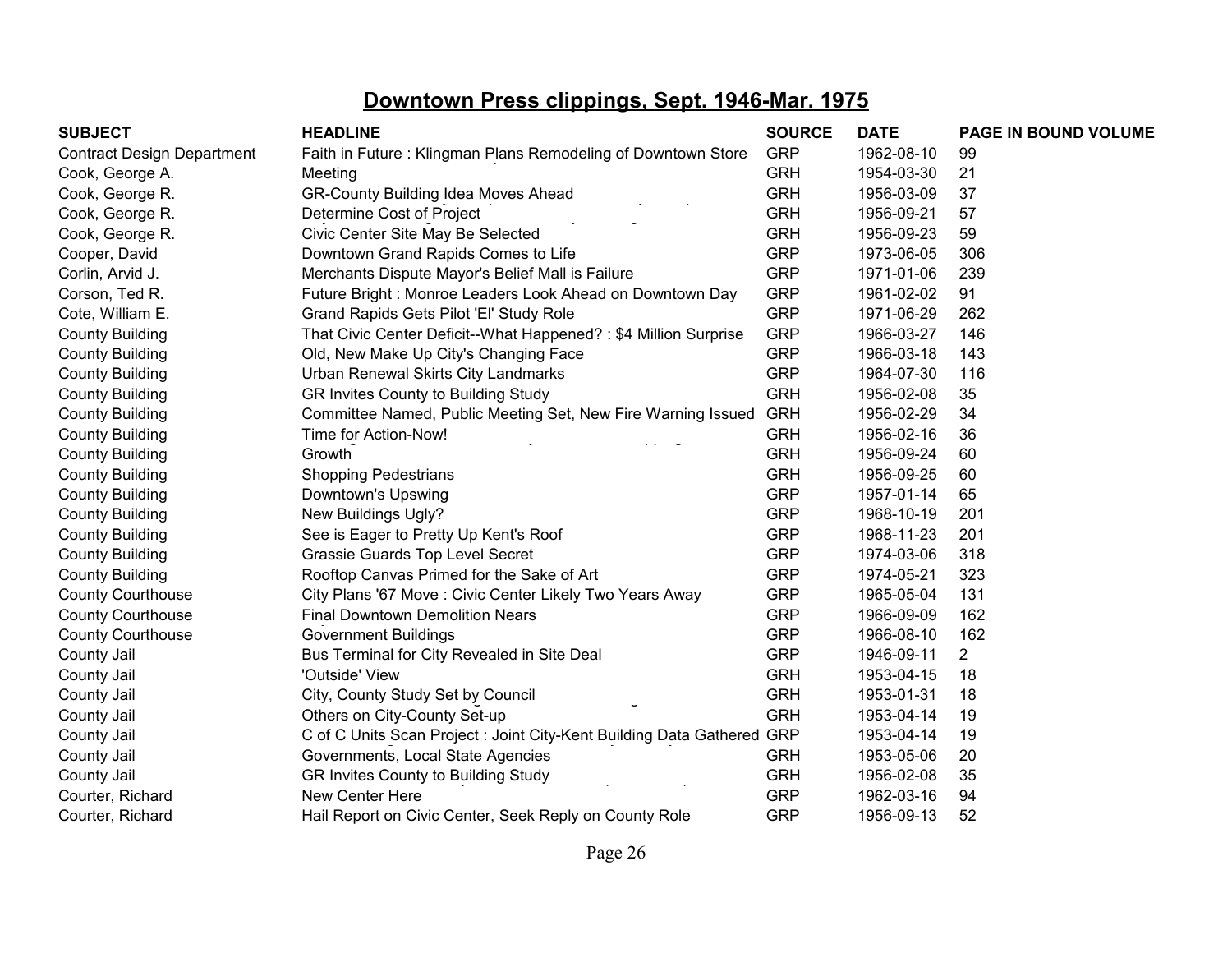| <b>SUBJECT</b>                 | <b>HEADLINE</b>                                               | <b>SOURCE</b> | <b>DATE</b> | PAGE IN BOUND VOLUME |
|--------------------------------|---------------------------------------------------------------|---------------|-------------|----------------------|
| Coye's, Inc.                   | Optimism                                                      | <b>GRP</b>    | 1971-09-09  | 276                  |
| Crapo, William W.              | Activities Early Shifted to Saginaw                           |               | 1947-06-28  | 6                    |
| <b>Crescent Street NW</b>      | Jail Moving Urged Here: Planning Group Sees Civic Center      | <b>GRP</b>    | 1952-05-30  | 14                   |
| <b>Crescent Street NW</b>      | Civic Center Move Gains: OK by Planning Unit Expected Today   | <b>GRP</b>    | 1952-06-26  | 15                   |
| <b>Crescent Street NW</b>      | Study Unit Submits No Fund Setup                              | <b>GRP</b>    | 1955-10-25  | 33                   |
| <b>Crescent Street NW</b>      | Honey Recommends River Front Locations                        | <b>GRH</b>    | 1956-09-13  | 53                   |
| <b>Crescent Street NW</b>      | Civic Center Site May Be Selected                             | <b>GRH</b>    | 1956-09-23  | 59                   |
| <b>Crescent Street NW</b>      | Center                                                        | <b>GRH</b>    | 1956-09-29  | 63                   |
| <b>Creston Shopping Center</b> | Works'                                                        | <b>GRP</b>    | 1965-02-12  | 129                  |
| <b>Creston Street NW</b>       | <b>Buildings</b>                                              | <b>GRH</b>    | 1952-03-21  | 13                   |
| Creswell, Dorothy              | Betrayed                                                      | <b>GRP</b>    | 1972-06-01  | 289                  |
| Crown Card Shop                | Optimism                                                      | <b>GRP</b>    | 1971-09-09  | 276                  |
| <b>Cultural Center</b>         | Master Plan for Junior College - Cultural Center of Future    | <b>GRP</b>    | 1966-11-23  | 167                  |
| <b>Cultural Center</b>         | New Center Here                                               | <b>GRP</b>    | 1962-03-16  | 94                   |
| <b>Cultural Center</b>         | Center                                                        | <b>GRP</b>    | 1962-04-02  | 94                   |
| <b>Cultural Center</b>         | <b>US Grant</b>                                               | <b>GRP</b>    | 1962-04-17  | 95                   |
| <b>Cultural Center</b>         | Toward a City Cultural Center                                 | <b>GRP</b>    | 1962-04-19  | 95                   |
| <b>Cultural Center</b>         | Hypothetical Cultural Center to Be Feature                    | <b>GRP</b>    | 1963-05-26  | 97                   |
| <b>Cultural Center</b>         | Planner Asks Cultural Group Act to Develop New Center         | <b>GRP</b>    | 1963-04-24  | 97                   |
| <b>Cultural Center</b>         | City Gets \$2 Million Cultural Center Plan                    |               |             | 100                  |
| <b>Cultural Center</b>         | City Planners Issue Draft of Proposed Cultural Unit           | <b>GRP</b>    | 1964-02-12  | 104                  |
| <b>Cultural Center</b>         | Stalls Library Plea for Land                                  | <b>GRP</b>    | 1965-12-24  | 104                  |
| <b>Cultural Center</b>         | OK's Renewal Plans For Cultural Area                          | <b>GRP</b>    | 1964-02-14  | 106                  |
| <b>Cultural Center</b>         | Planning                                                      | <b>GRP</b>    | 1964-03     | 109                  |
| <b>Cultural Center</b>         | Progress                                                      | <b>GRP</b>    | 1964-06-07  | 111                  |
| <b>Cultural Center</b>         | Citizens Unit May Develop Cultural Center South of JC         | <b>GRP</b>    | 1964-11-04  | 122                  |
| <b>Cultural Center</b>         | Junior College Plans Move Ahead: Agrees on Architect          | <b>GRP</b>    | 1965-08-21  | 133                  |
| <b>Cultural Center</b>         | City Seeks Spring Start on JC Parking Ramp                    | <b>GRP</b>    | 1965-09-21  | 133                  |
| <b>Cultural Center</b>         | Pylman Blasts City Criticism of JC Development Program        | <b>GRP</b>    | 1966-02-17  | 141                  |
| Cultural center                | 'Education First'                                             | <b>GRP</b>    | 1966-02-24  | 142                  |
| <b>Cultural Center</b>         | Nabers Gives 'Voiceless' Role to Cultural Project Committee   | <b>GRP</b>    | 1966-06-08  | 151                  |
| <b>Cultural Center</b>         | New \$10 Million JC Expansion Keyed to Theater, Music and Art | <b>GRP</b>    | 1966-11-22  | 168                  |
| <b>Cultural Center</b>         | Parking                                                       | <b>GRP</b>    | 1966-12-01  | 169                  |
| <b>Cultural Center</b>         | <b>Conflicting Plans Cripple Cultural Center Progress</b>     | <b>GRP</b>    | 1968-01-28  | 186                  |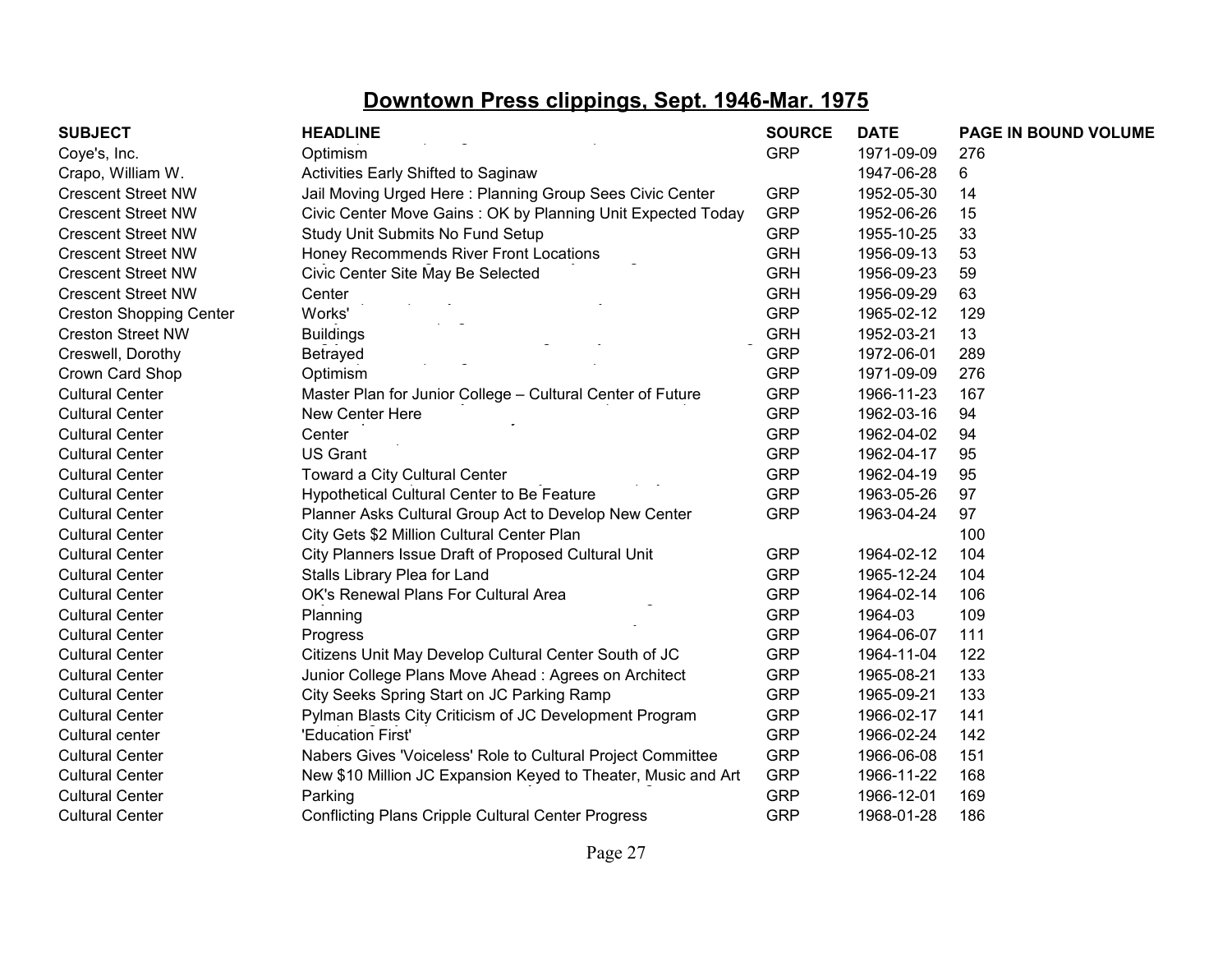| <b>SUBJECT</b>                   | <b>HEADLINE</b>                                                   | <b>SOURCE</b> | <b>DATE</b> | PAGE IN BOUND VOLUME |
|----------------------------------|-------------------------------------------------------------------|---------------|-------------|----------------------|
| <b>Cultural Center</b>           | Shifts Asked In Southeast Traffic Plan                            | <b>GRP</b>    | 1968-01-31  | 187                  |
| <b>Cultural Center</b>           | City Planning Charts Grand Rapids' Future                         | <b>GRP</b>    | 1968-04-28  | 194                  |
| <b>Cultural Center Committee</b> | <b>Federal Aid</b>                                                | <b>GRP</b>    | 1962-04-17  | 94                   |
| Committee                        | Music Hall Funding is Problem                                     | <b>GRP</b>    | 1969-05-06  | 207                  |
| Dalton, Calvin D.                | Downtown Landmark Restored                                        | <b>GRP</b>    | 1973-06-28  | 309                  |
| Danley, Dorothy                  | Betrayed                                                          | <b>GRP</b>    | 1972-06-01  | 289                  |
| Danley, Gordon                   | Betrayed                                                          | <b>GRP</b>    | 1972-06-01  | 289                  |
| Dave Cole Decorators             | Downtown Landmark Restored                                        | <b>GRP</b>    | 1973-06-28  | 309                  |
| Daverman Associates              | Offices                                                           | <b>GRP</b>    | 1964-08-06  | 117                  |
| Daverman Associates              | Gas Co. Plans Renewal Area Building                               | <b>GRP</b>    | 1964-12-08  | 125                  |
| Daverman Associates              | Gas Co. to Build 6-Story, \$3.5 Million Office Unit               | <b>GRP</b>    | 1964-12-08  | 126                  |
| Daverman Associates              | <b>Renewal Building</b>                                           | <b>GRP</b>    | 1965-04-16  | 130                  |
| Daverman Associates              | Long Way Down: Secretaries Are Wary at Gas Co.                    | <b>GRP</b>    | 1966-07-22  | 157                  |
| Daverman Associates              | Weiss, Only New Car Dealer Left Downtown                          | <b>GRP</b>    | 1973-06-21  | 308                  |
| Daverman, Herbert G.             | Awakening Downtown                                                | <b>GRH</b>    | 1958-09-22  | 78                   |
| Daverman, Herbert G.             | <b>Clamor For Progress</b>                                        | <b>GRP</b>    | 1958-09-22  | 78                   |
| Daverman, Herbert G.             | Gas Co. to Build 6-Story, \$3.5 Million Office Unit               | <b>GRP</b>    | 1964-12-08  | 126                  |
| Davis Technical High School      | City Planning Charts Grand Rapids' Future                         | <b>GRP</b>    | 1968-04-28  | 194                  |
| Davis, J. Morris Mrs.            | Gilmore Buys Loraine, Forslund Buildings                          | <b>GRP</b>    | 1973-09-05  | 311                  |
| Davis, Stanley                   | City's Projects Impress Visiting Realty Men                       | <b>GRP</b>    | 1964-03-02  | 108                  |
| Davis, Stanley                   | Appointive Fight Bitter: Reports Fly on Naming of Plan Member     | <b>GRP</b>    | 1955-06-15  | 28                   |
| Davis, Stanley                   | The "Go" Signal                                                   | <b>GRP</b>    | 1958-06-07  | 69                   |
| Davis, Stanley J.                | Mayor Sees 'Big Spread': But Commissioner Calls for Direct Levy   | <b>GRP</b>    | 1955-02-05  | 23                   |
| Davis, Stanley J.                | Firm to Scan Monroe Job : Detroiters 'Interested' In Improvement  | <b>GRP</b>    | 1955-02-16  | 26                   |
| Davis, Stanley J.                | Debate Again Delays Planner Choice : Veldman Proposes Dentist GRH |               | 1955-06-15  | 30                   |
| Davis, Stanley J.                | GR Invites County to Building Study                               | <b>GRH</b>    | 1956-02-08  | 35                   |
| Davis, Stanley J.                | Gets 3 Bids on Brewery: City Realty Aide Says Interest Shown      | <b>GRP</b>    | 1956-07-13  | 47                   |
| Davis, Stanley J.                | Center Vote                                                       | <b>GRP</b>    | 1957-06-10  | 67                   |
| Davis, Stanley J.                | Here                                                              | <b>GRP</b>    | 1958-04-16  | 70                   |
| Davis, Stanley J.                | City Oks C&O Depot Location : 'No Alternative'                    | <b>GRH</b>    | 1958-04-16  | 71                   |
| Davis, Stanley J.                | Committee Approves Downtown Planning Project                      | <b>GRH</b>    | 1958-10-29  | 79                   |
| Davis, Stanley J.                | Candidates Push Downtown Ideas                                    | <b>GRP</b>    | 1973-07-26  | 310                  |
| Davison, Ed                      | <b>City Hall Sidelights</b>                                       | <b>GRP</b>    | 1955-02-11  | 26                   |
| De Maagd, Pete                   | Hopes are High for Monroe Mall to Start Downtown Rejuvenation     | <b>GRP</b>    | 1970-11-03  | 236                  |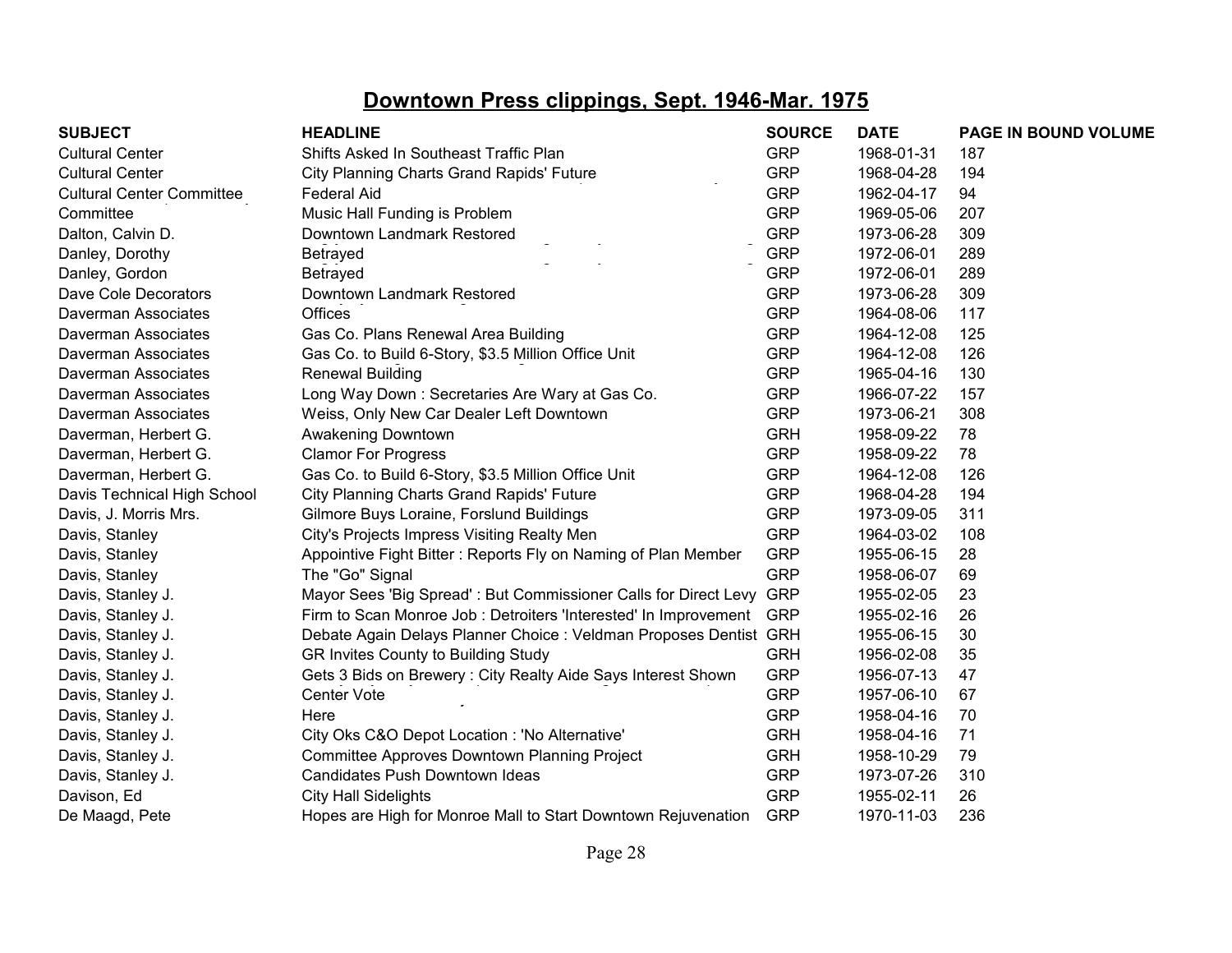| <b>SUBJECT</b>    | <b>HEADLINE</b>                                                   | <b>SOURCE</b> | <b>DATE</b> | PAGE IN BOUND VOLUME |
|-------------------|-------------------------------------------------------------------|---------------|-------------|----------------------|
| Deal, Albert L.   | Betrayed                                                          | <b>GRP</b>    | 1972-06-01  | 289                  |
| DeBoer, Richard   | Betrayed                                                          | <b>GRP</b>    | 1972-06-01  | 289                  |
| Decker, Peter     | Demolition of Metz Building Starts; No Plans for Land             | <b>GRP</b>    | 1971-09-03  | 274                  |
| DeJong, Linda C.  | Compromise                                                        | <b>GRP</b>    | 1971-06-09  | 258                  |
| DeJonge, Maurey   | Grassie Guards Top Level Secret                                   | <b>GRP</b>    | 1974-03-06  | 318                  |
| DeJonge, Maury    | Calder May Spark New Debate                                       | <b>GRP</b>    | 1968-02-23  | 189                  |
| DeJonge, Maury    | It's Sculpture Time Again                                         | <b>GRP</b>    | 1968-02-21  | 190                  |
| DeJonge, Maury    | Plaza Pool Is Down the Drain                                      | <b>GRP</b>    | 1968-04-09  | 193                  |
| DeJonge, Maury    | New Buildings Ugly?                                               | <b>GRP</b>    | 1968-10-19  | 201                  |
| DeJonge, Maury    | Kent OK's Plaza Landscaping                                       | <b>GRP</b>    | 1969-03-21  | 206                  |
| DeJonge, Raymond  | Huge, \$33 Million Rainbow Towers Project Underway                | <b>GRP</b>    | 1975-03-02  | 334                  |
| Dekker, Harold    | City, Hockey Arena Backers Delay 'Secret' Meet on Plans           | <b>GRP</b>    | 1973-03-16  | 297                  |
| Dekker, Harold    | Ellis Gets New Mall Parking Pact-Old Price                        | <b>GRP</b>    | 1973-04-04  | 303                  |
| Dekker, Harold    | Fish Ladder's 'Crown' Causes Dispute, Delay                       | <b>GRP</b>    | 1974-01-30  | 314                  |
| Dekker, Harold    | People Mover Project Encounters City Foes                         | <b>GRP</b>    | 1974-06-13  | 325                  |
| DeKorne, Lewis M. | Here to Replace Unit; Joint Action Asked                          | <b>GRP</b>    | 1952-02-13  | 9                    |
| DeKorne, Lewis M. | Joint Project Plan Pushed: City-County Building Report Asked      | <b>GRP</b>    | 1952-02-19  | 10                   |
| DeKorne, Lewis M. | Could Pay for Building; Cites Detroit Project                     | <b>GRP</b>    | 1952-02-14  | 10                   |
| DeKorne, Lewis M. | Meeting                                                           | <b>GRH</b>    | 1954-03-30  | 21                   |
| DeKorne, Lewis M. | Appointive Fight Bitter: Reports Fly on Naming of Plan Member     | <b>GRP</b>    | 1955-06-15  | 28                   |
| DeKorne, Lewis M. | Debate Again Delays Planner Choice : Veldman Proposes Dentist GRH |               | 1955-06-15  | 30                   |
| DeKorne, Lewis M. | Plan Board Choice Fails: Commission Chills Bid for Dr. Plummer    | <b>GRP</b>    | 1955-06-22  | 30                   |
| DeKorne, Lewis M. | on Taxes                                                          | <b>GRH</b>    | 1955-08-05  | 31                   |
| DeKorne, Lewis M. | Larger Assessment District Eyed for Monroe Project                | <b>GRP</b>    | 1955-08-05  | 32                   |
| DeKorne, Lewis M. | Problem                                                           | <b>GRP</b>    | 1956-03-12  | 37                   |
| DeLisle, Jerry    | City, Hockey Arena Backers Delay 'Secret' Meet on Plans           | <b>GRP</b>    | 1973-03-16  | 297                  |
| DeMaagd, Pete     | Long Way Down: Secretaries Are Wary at Gas Co.                    | <b>GRP</b>    | 1966-07-22  | 157                  |
| DeMaagd, Pete     | 3 Downtown Buildings to Be Razed for Parking Lot                  | <b>GRP</b>    | 1968-09-14  | 200                  |
| DeMaagd, Pete     | Chamber Maps Plans to Reshape Downtown                            | <b>GRP</b>    | 1970-07-29  | 228                  |
| DeMaagd, Pete     | Detail Plan                                                       | <b>GRP</b>    | 1971-01-26  | 243                  |
| DeMaagd, Pete     | Wurzburg Co. Monroe Ave. Store to Close                           | <b>GRP</b>    | 1971-09-28  | 277                  |
| DeMaagd, Pete     | Herpolsheimer Store to Stay Open in City                          | <b>GRP</b>    | 1971-10-20  | 281                  |
| DeMaagd, Pete     | 70-Year-Old Murray Building Faces Wreckers                        | <b>GRP</b>    | 1971-11-19  | 282                  |
| DeMaagd, Pete     | <b>Beautification Plan Gets Business OK</b>                       | <b>GRP</b>    | 1971-02-11  | 286                  |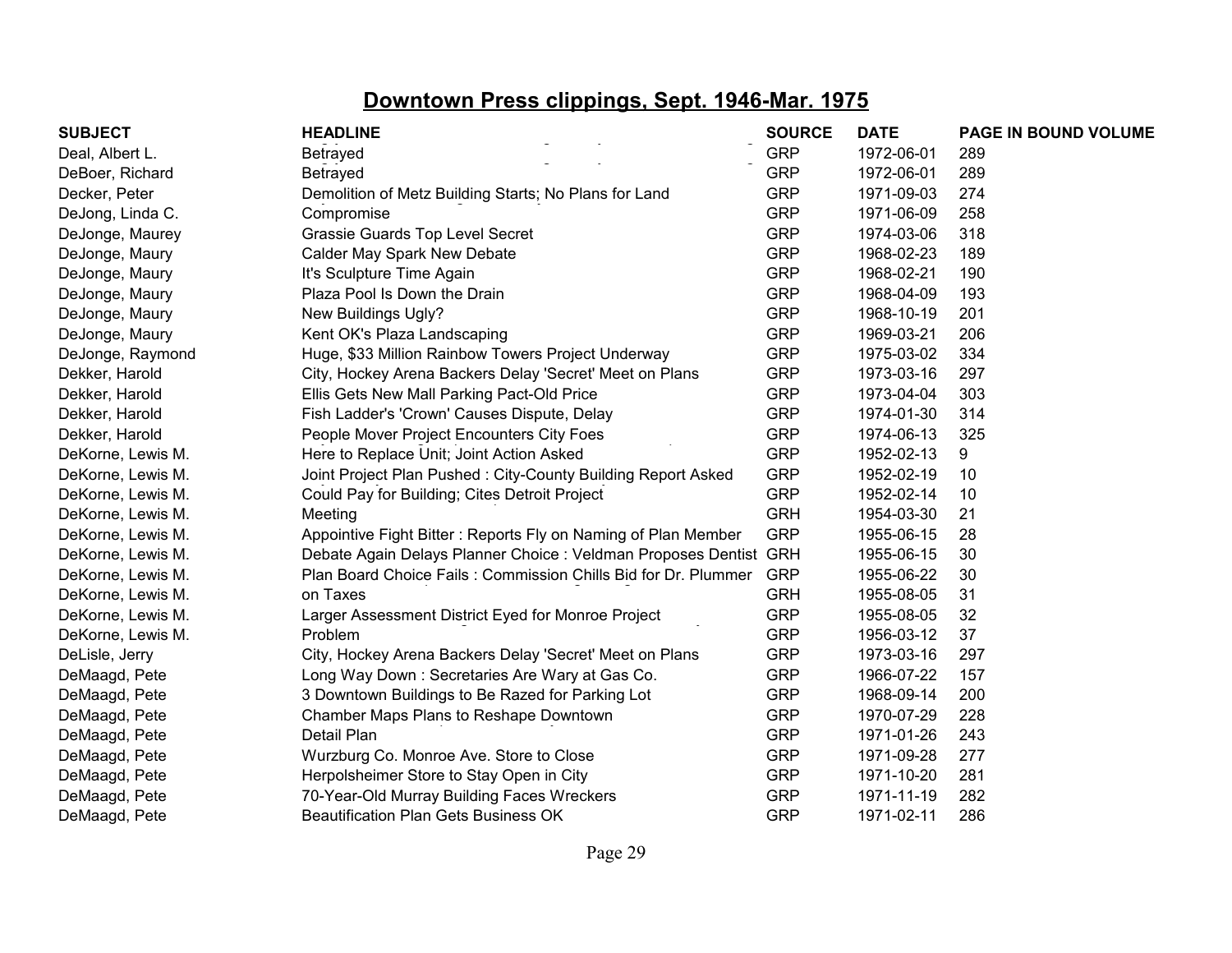| <b>SUBJECT</b>                  | <b>HEADLINE</b>                                             | <b>SOURCE</b> | <b>DATE</b> | PAGE IN BOUND VOLUME |
|---------------------------------|-------------------------------------------------------------|---------------|-------------|----------------------|
| DeMaagd, Pete                   | <b>Furniture Creates Monroe Patio</b>                       | <b>GRP</b>    | 1972-08-25  | 291                  |
| DeMaagd, Pete                   | Downtown Priorities Subject of Council Meet                 | <b>GRP</b>    | 1972-09-20  | 292                  |
| DeMaagd, Pete                   | Monroe Mall Funds Hinge on HUD Visit                        | <b>GRP</b>    | 1972-09-25  | 293                  |
| DeMaagd, Pete                   | Wurzburg Razing May Spur 'Rebirth'                          | <b>GRP</b>    | 1972-12-28  | 295                  |
| DeMaagd, Pete                   | Downtown 'People Mover' Given Approval by Chamber Directors | <b>GRP</b>    | 1974-01-10  | 315                  |
| <b>Demery Department Stores</b> | Wurzburg Co. Monroe Ave. Store to Close                     | <b>GRP</b>    | 1971-09-28  | 277                  |
| Demolition                      | Private Projects to Fringe Renewal Area                     | <b>GRP</b>    | 1963-08-08  | 96                   |
| Demolition                      | Urban Renewal Skirts City Landmarks                         | <b>GRP</b>    | 1964-07-30  | 116                  |
| Demolition                      | <b>Blow</b>                                                 | <b>GRP</b>    | 1966-07-15  | 156                  |
| Demolition                      | A Patch of Nostalgia Outside Her Window                     | <b>GRP</b>    | 1966-08-01  | 158                  |
| Demolition                      | Don't Bury Us Yet                                           | <b>GRP</b>    | 1966-08-09  | 159                  |
| Demolition                      | <b>Dwellings</b>                                            | <b>GRP</b>    | 1966-07-13  | 159                  |
| Demolition                      | <b>Final Downtown Demolition Nears</b>                      | <b>GRP</b>    | 1966-09-09  | 162                  |
| Demolition                      | <b>Government Buildings</b>                                 | <b>GRP</b>    | 1966-08-10  | 162                  |
| Demolition                      | House Photo Brings City Protests                            | <b>GRP</b>    | 1966-10-12  | 164                  |
| Demolition                      | Demolition Closes Colorful History of GR Brewery Industry   | <b>GRP</b>    | 1967-01-07  | 170                  |
| Demolition                      | 3 Downtown Buildings to Be Razed for Parking Lot            | <b>GRP</b>    | 1968-09-14  | 200                  |
| Demolition                      | 'Token' Parking Starts downtown in 30 Days                  | <b>GRP</b>    | 1969-02-26  | 204                  |
| Demolition                      | <b>Wrecker Foe Now Planner</b>                              | <b>GRP</b>    | 1970-12-30  | 238                  |
| Demolition                      | Boarded-Up                                                  | <b>GRP</b>    | 1971-02-10  | 247                  |
| Demolition                      | Is Urban Renewal's Bulldozer Compounding Problems?          | <b>GRP</b>    | 1971-03-13  | 250                  |
| Demolition                      | City, Board Sign College Park Razing Pact                   | <b>GRP</b>    | 1971-06-19  | 259                  |
| Demolition                      | \$750,000 US Grant Aids JC Expansion                        | <b>GRP</b>    | 1971-06-24  | 260                  |
| Demolition                      | Demolition of Metz Building Starts; No Plans for Land       | <b>GRP</b>    | 1971-09-03  | 274                  |
| Demolition                      | 70-Year-Old Murray Building Faces Wreckers                  | <b>GRP</b>    | 1971-11-19  | 282                  |
| Demolition                      | Wurzburg Razing May Spur 'Rebirth'                          | <b>GRP</b>    | 1972-12-28  | 295                  |
| Demolition                      | Downtown Tax Cases Overruled                                | <b>GRP</b>    | 1973-04-06  | 303                  |
| DenBraber, James                | Few Ride Bus Free First Day                                 | <b>GRP</b>    | 1974-06-11  | 324                  |
| Dergins, J. Charles             | Downtown Shops Offer New Image                              | <b>GRP</b>    | 1968-01-25  | 185                  |
| Detroit                         | A New City Arising                                          | <b>GRH</b>    | 1956-09-23  | 58                   |
| Detroit                         | GR Civic Center Financing Eyed: Committee Study             | <b>GRH</b>    | 1956-09-28  | 62                   |
| Detroit                         | Downtown's Upswing                                          | <b>GRP</b>    | 1957-01-14  | 65                   |
| Detroit                         | Cites Benefits of Scenic Plan                               | <b>GRP</b>    | 1957-04-06  | 66                   |
| Detroit                         | Downtown Revitalization                                     | <b>GRP</b>    | 1958-09-27  | 79                   |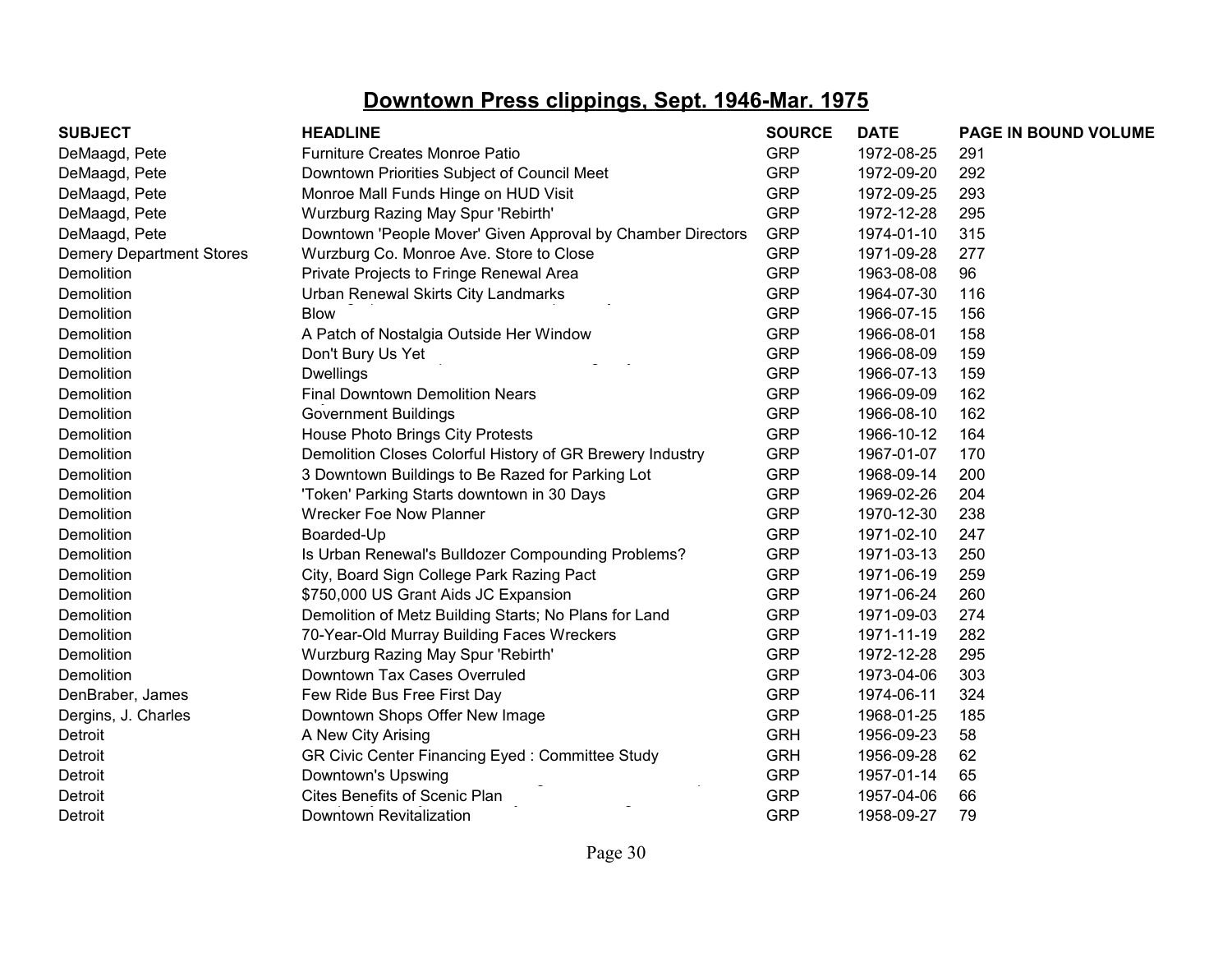| <b>SUBJECT</b>              | <b>HEADLINE</b>                                                    | <b>SOURCE</b> | <b>DATE</b> | PAGE IN BOUND VOLUME |
|-----------------------------|--------------------------------------------------------------------|---------------|-------------|----------------------|
| Detroit Civic Center        | Governments, Local State Agencies                                  | <b>GRH</b>    | 1953-05-06  | 20                   |
| Detroit Civic Center        | Firm to Scan Monroe Job : Detroiters 'Interested' In Improvement   | <b>GRP</b>    | 1955-02-16  | 26                   |
| DeVries, John               | New Buildings Ugly?                                                | <b>GRP</b>    | 1968-10-19  | 201                  |
| Dewey, George M.            | Activities Early Shifted to Saginaw                                |               | 1947-06-28  | 6                    |
| DeWinter, Marvin J.         | City's Tax Base Will Back JC Ramp Bonds                            | <b>GRP</b>    | 1967-05-04  | 177                  |
| Dial-A-Ride                 | Candidates Push Downtown Ideas                                     | <b>GRP</b>    | 1973-07-26  | 310                  |
| Dial-A-Ride                 | Few Ride Bus Free First Day                                        | <b>GRP</b>    | 1974-06-11  | 324                  |
| Dickinson, Raymond F.       | <b>Buildings</b>                                                   | <b>GRH</b>    | 1952-03-21  | 13                   |
| Dickinson, Raymond L.       | <b>Committee Names to City-County Building</b>                     | <b>GRP</b>    | 1952-03-07  | 11                   |
| Dickinson, Raymond L.       | Setup                                                              | <b>GRP</b>    | 1952-03-21  | 11                   |
| Dickinson, Raymond L.       | Bean Wants Jail Now                                                | <b>GRH</b>    | 1952-04-15  | 12                   |
| Dickinson, Raymond L.       | Problem                                                            | <b>GRP</b>    | 1956-03-12  | 37                   |
| Diehm, Harold F.            | Activities Early Shifted to Saginaw                                |               | 1947-06-28  | 6                    |
| Dieterman, Almer            | Betrayed                                                           | <b>GRP</b>    | 1972-06-01  | 289                  |
| Dinger, Bud                 | Wurzburg Razing May Spur 'Rebirth'                                 | <b>GRP</b>    | 1972-12-28  | 295                  |
| Dinger, Robert C.           | Wurzburg Razing May Spur 'Rebirth'                                 | <b>GRP</b>    | 1972-12-28  | 295                  |
| Dinger, Robert L.           | Monroe Mall Creates Talk - Good and Bad                            | <b>GRP</b>    | 1970-11-20  | 233                  |
| Dinger, Robert L.           | Hopes are High for Monroe Mall to Start Downtown Rejuvenation      | <b>GRP</b>    | 1970-11-03  | 236                  |
| Dinger, Robert L.           | Merchants Dispute Mayor's Belief Mall is Failure                   | <b>GRP</b>    | 1971-01-06  | 239                  |
| Dinger, Robert L.           | <b>Wurzburg Closing Reaction Varied</b>                            | <b>GRP</b>    | 1971-09-28  | 278                  |
| Dinger, Robert L.           | Huge, \$33 Million Rainbow Towers Project Underway                 | <b>GRP</b>    | 1975-03-02  | 334                  |
| Dinsmore, George Mrs.       | <b>US Grant</b>                                                    | <b>GRP</b>    | 1962-04-17  | 95                   |
| <b>Division Avenue</b>      | Study Unit Submits No Fund Setup                                   | <b>GRP</b>    | 1955-10-25  | 33                   |
| <b>Division Avenue</b>      | Cites Benefits of Scenic Plan                                      | <b>GRP</b>    | 1957-04-06  | 66                   |
| Division Avenue S           | Walkers Only on Monroe Ave.?: New Plan Proposed                    | <b>GRH</b>    | 1957-04-06  | 65                   |
| Doiron, J. Russell          | City's Projects Impress Visiting Realty Men                        | <b>GRP</b>    | 1964-03-02  | 108                  |
| Doody's                     | CC Names Downtown Study Group                                      | <b>GRP</b>    | 1970-08-17  | 230                  |
| Doody's                     | Rood's to Stay Downtown; Expands Facilities 66 Pct.                | <b>GRP</b>    | 1973-09-26  | 312                  |
| Dorais Drive NE (3104)      | City Seminars Sputter: Few Volunteer to Work                       | <b>GRP</b>    | 1971-11-23  | 283                  |
| Doren, Geneva               | Betrayed                                                           | <b>GRP</b>    | 1972-06-01  | 289                  |
| Downtown Action Retail Team | Hopes are High for Monroe Mall to Start Downtown Rejuvenation      | <b>GRP</b>    | 1970-11-03  | 236                  |
| Downtown Action Retail Team | City Accepts Commercial Concept for Monroe Mall, Picks No Firm GRP |               | 1971-03-09  | 249                  |
| Downtown Action Retail Team | DART Promotes Uniform hours : Pre-4th Sale Is Tonight              | <b>GRP</b>    | 1971-06-13  | 261                  |
| Downtown Action Retail Team | <b>Wurzburg Closing Reaction Varied</b>                            | <b>GRP</b>    | 1971-09-28  | 278                  |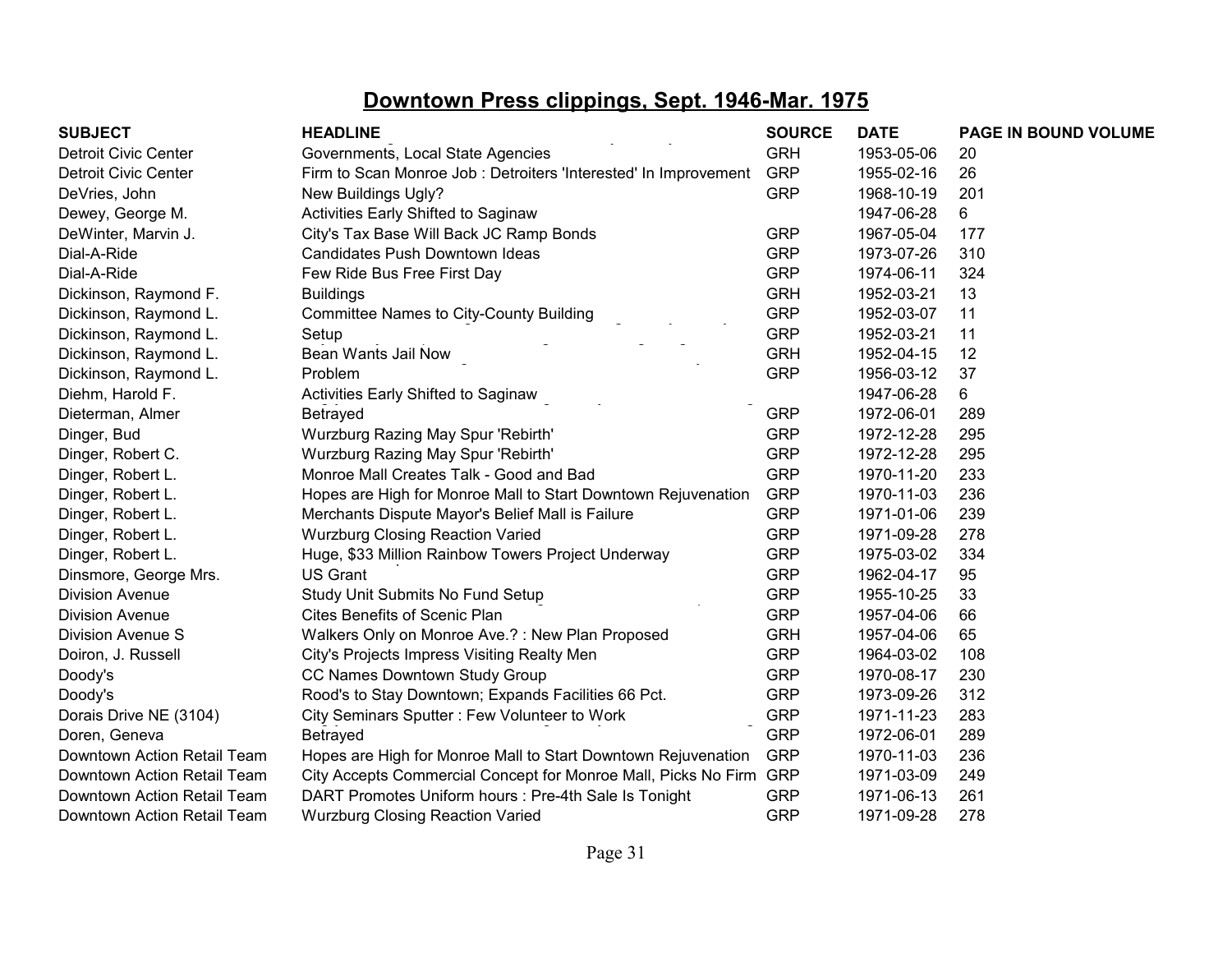| <b>SUBJECT</b>               | <b>HEADLINE</b>                                          | <b>SOURCE</b> | <b>DATE</b> | PAGE IN BOUND VOLUME |
|------------------------------|----------------------------------------------------------|---------------|-------------|----------------------|
| Downtown Action Retail Team  | Chamber of Commerce VS Downtown                          |               | 1972-05-10  | 288                  |
| Downtown Action Retail Team  | <b>Reinvigorating Downtown</b>                           | <b>GRP</b>    | 1972-06-12  | 290                  |
| Downtown Action Retail Team  | Group Forms to pump Life Into Downtown                   | <b>GRP</b>    | 1972-06-07  | 290                  |
| Downtown Business District   | Growth                                                   | <b>GRH</b>    | 1956-09-24  | 60                   |
| Downtown Business District   | <b>Cites Benefits of Scenic Plan</b>                     | <b>GRP</b>    | 1957-04-06  | 66                   |
| Downtown Business District   | Seeks to Pinpoint Program for Downtown Improvement       | <b>GRP</b>    | 1958-06-26  | 73                   |
| Downtown Business District   | Giant Downtown Drive Under Way: To Revitalize Area       | <b>GRH</b>    | 1959-01-09  | 83                   |
| Downtown Card Shop           | Monroe Mall Creates Talk - Good and Bad                  | <b>GRP</b>    | 1970-11-20  | 233                  |
| Downtown Council             | Pledge Study Funds                                       | <b>GRH</b>    | 1958-11-13  | 80                   |
| Downtown Council             | <b>Planning Under Way</b>                                | <b>GRH</b>    | 1958-11-14  | 80                   |
| Downtown Council             | Future Bright: Monroe Leaders Look Ahead on Downtown Day | <b>GRP</b>    | 1961-02-02  | 91                   |
| Downtown Council             | Downtown Revival Gets Priority                           | <b>GRP</b>    | 1964-01-24  | 103                  |
| Downtown Council             | <b>Buildings</b>                                         | <b>GRP</b>    | 1967-03-21  | 173                  |
| Downtown Council             | Chamber of Commerce VS Downtown                          |               | 1972-05-10  | 288                  |
| Rapids                       | Downtown Growth is Council Aim                           | <b>GRH</b>    | 1958-09-09  | 76                   |
| Rapids                       | Campau                                                   | <b>GRP</b>    | 1958-09-08  | 76                   |
| Rapids                       | Downtown Council, Inc.                                   | <b>GRH</b>    | 1958-09-10  | 77                   |
| Rapids                       | Honey Outlines Downtown Plans                            | <b>GRP</b>    | 1958-09-16  | 77                   |
| Rapids                       | Awakening Downtown                                       | <b>GRH</b>    | 1958-09-22  | 78                   |
| Rapids                       | <b>Clamor For Progress</b>                               | <b>GRP</b>    | 1958-09-22  | 78                   |
| Rapids                       | Committee Approves Downtown Planning Project             | <b>GRH</b>    | 1958-10-29  | 79                   |
| Rapids                       | Giant Downtown Drive Under Way: To Revitalize Area       | <b>GRH</b>    | 1959-01-09  | 83                   |
| Rapids                       | Opens Big Drive to Revitalize Downtown                   | <b>GRP</b>    | 1959-01-10  | 83                   |
| Rapids                       | Downtown Aides Same: Council Re-elects All Officers      | <b>GRP</b>    | 1959-02-25  | 88                   |
| Downtown Day                 | Future Bright: Monroe Leaders Look Ahead on Downtown Day | <b>GRP</b>    | 1961-02-02  | 91                   |
| Committee                    | Detail Plan                                              | <b>GRP</b>    | 1971-01-26  | 243                  |
| Committee                    | Chamber of Commerce VS Downtown                          |               | 1972-05-10  | 288                  |
| Downtown Development Council | Downtown Priorities Subject of Council Meet              | <b>GRP</b>    | 1972-09-20  | 292                  |
| Downtown Development Council | Monroe Mall Funds Hinge on HUD Visit                     | <b>GRP</b>    | 1972-09-25  | 293                  |
| Downtown Development Council | Sprucing Up Downtown Aim of New Committee                | <b>GRP</b>    | 1972-11-21  | 294                  |
| Downtown Development Council | Wurzburg Razing May Spur 'Rebirth'                       | <b>GRP</b>    | 1972-12-28  | 295                  |
| Downtown Development Council | Long-Range Planning Chiefs Named by DDC                  | <b>GRP</b>    | 1973-01-05  | 297                  |
| Committee                    | Huge, \$33 Million Rainbow Towers Project Underway       | <b>GRP</b>    | 1975-03-02  | 334                  |
| Downtown Improvements        | Beautification Plan Gets Business OK                     | <b>GRP</b>    | 1971-02-11  | 286                  |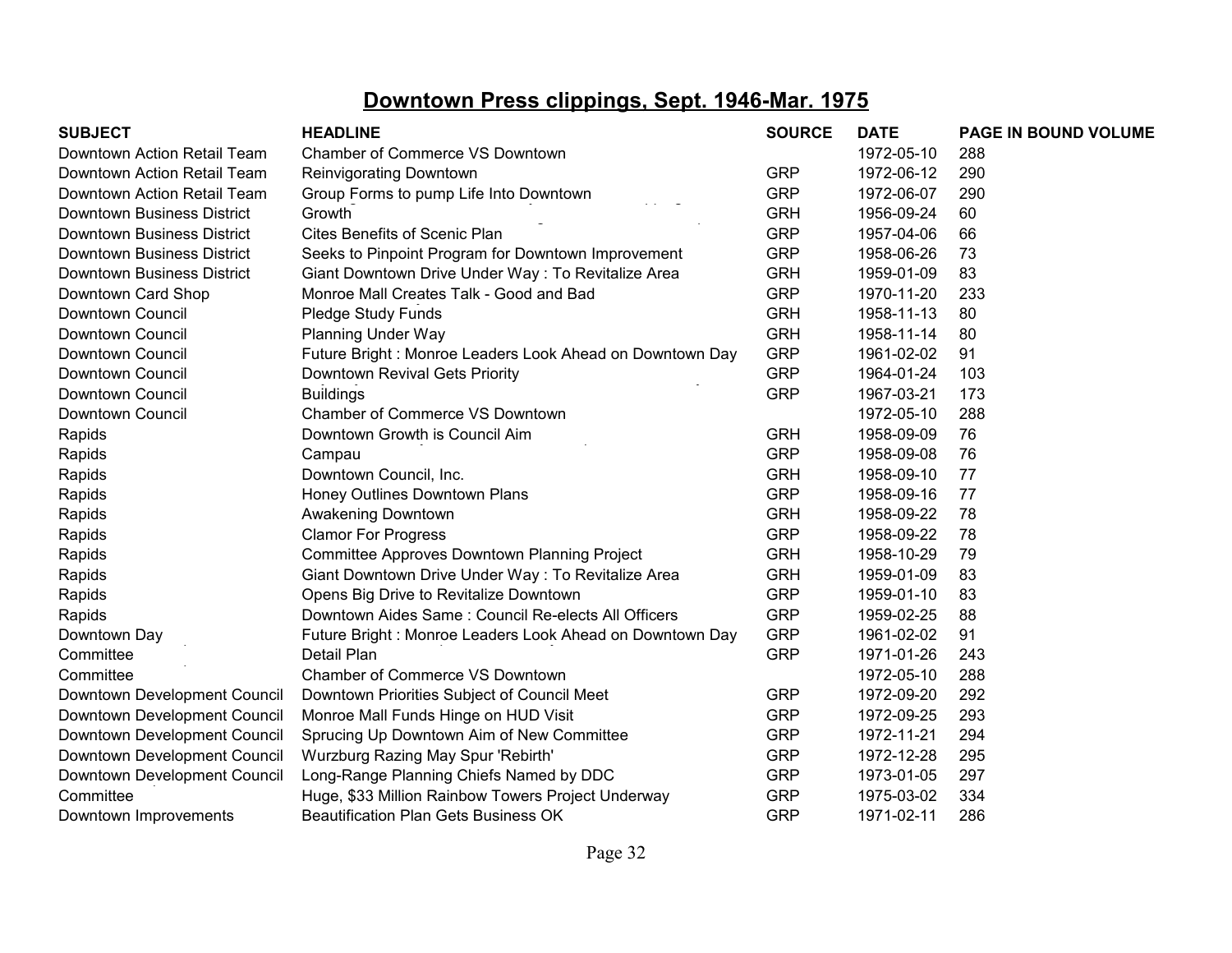| <b>SUBJECT</b>              | <b>HEADLINE</b>                                                | <b>SOURCE</b> | <b>DATE</b> | PAGE IN BOUND VOLUME |
|-----------------------------|----------------------------------------------------------------|---------------|-------------|----------------------|
| Downtown Improvements       | Chamber of Commerce VS Downtown                                |               | 1972-05-10  | 288                  |
| Downtown Improvements       | Downtown Priorities Subject of Council Meet                    | <b>GRP</b>    | 1972-09-20  | 292                  |
| Downtown Improvements       | Monroe Mall Funds Hinge on HUD Visit                           | <b>GRP</b>    | 1972-09-25  | 293                  |
| Downtown Improvements       | Sprucing Up Downtown Aim of New Committee                      | <b>GRP</b>    | 1972-11-21  | 294                  |
| Downtown Improvements       | VanderVeen Pledges Push For US Dollars for City                | <b>GRP</b>    | 1974-09-14  | 327                  |
| Downtown Ink                | Downtowners Develop Their Own Data Sheet                       | <b>GRP</b>    | 1973-02-07  | 298                  |
| Downtown Kiwanis Club       | Merchants Are Planning New Life for Downtown                   | <b>GRP</b>    | 1968-04-09  | 191                  |
| Downtown Mall               | A Daydream of Downtown Grand Rapids                            | <b>GRP</b>    | 1970-03-15  | 217                  |
| Downtown Redevelopment Fund | Shift of Downtown Fund Rules Legal                             | <b>GRP</b>    | 1970        | 225                  |
| Downtown Renewal Program    | Prospects for the Core City                                    | <b>GRP</b>    | 1961-08-12  | 93                   |
| Downtown Study Commission   | <b>Unit Building Near Civic</b>                                | <b>GRH</b>    | 1952-05-02  | 13                   |
| Downtown Study Committee    | Requirements Over 20-Year Period                               | <b>GRH</b>    | 1952-03-07  | 11                   |
| Downtown Study Committee    | Setup                                                          | <b>GRP</b>    | 1952-03-21  | 11                   |
| Downtown Study Committee    | Bean Wants Jail Now                                            | <b>GRH</b>    | 1952-04-15  | 12                   |
| Downtown Study Committee    | Jail Moving Urged Here: Planning Group Sees Civic Center       | <b>GRP</b>    | 1952-05-30  | 14                   |
| Downtown Study Committee    | Civic Center Move Gains: OK by Planning Unit Expected Today    | <b>GRP</b>    | 1952-06-26  | 15                   |
| Downtown Study Committee    | Seen                                                           | <b>GRP</b>    | 1952-06-27  | 16                   |
| Downtown Study Committee    | <b>Civic Center Outline Near for Planners</b>                  | <b>GRH</b>    | 1952-06-27  | 16                   |
| Downtown Study Committee    | Civic Unit Plan to be Presented                                | <b>GRH</b>    | 1952-07-31  | 17                   |
| Downtown Study Committee    | Construction Study is Set: Council Sifts Needs of City, County | <b>GRP</b>    | 1953-01-30  | 18                   |
| Downtown Study Committee    | Meeting                                                        | <b>GRH</b>    | 1954-03-30  | 21                   |
| Downtown Study Committee    | Parking for Auditorium                                         | <b>GRH</b>    | 1954-06-19  | 22                   |
| Downtown Study Committee    | Assessment                                                     | <b>GRP</b>    | 1955-02-05  | 23                   |
| Downtown Study Committee    | Grand Rapids to Help Its Efforts                               | <b>GRP</b>    | 1959-05-05  | 88                   |
| Downtown, Inc.              | Reinvigorating Downtown                                        | <b>GRP</b>    | 1972-06-12  | 290                  |
| Downtown, Inc.              | Group Forms to pump Life Into Downtown                         | <b>GRP</b>    | 1972-06-07  | 290                  |
| Downtown, Inc.              | Downtowners Develop Their Own Data Sheet                       | <b>GRP</b>    | 1973-02-07  | 298                  |
| Drasin, Abe                 | New 180-Room Hotel Planned for Downtown                        | <b>GRP</b>    | 1971-08-31  | 242                  |
| Drasin, Abe                 | City Aks Bus Subsidy Help                                      | <b>GRP</b>    | 1971-08-18  | 267                  |
| Drasin, Abe                 | City, Hockey Arena Backers Delay 'Secret' Meet on Plans        | <b>GRP</b>    | 1973-03-16  | 297                  |
| Drasin, Abe                 | Ellis Gets New Mall Parking Pact-Old Price                     | <b>GRP</b>    | 1973-04-04  | 303                  |
| Drasin, Abe                 | Fish Ladder's 'Crown' Causes Dispute, Delay                    | <b>GRP</b>    | 1974-01-30  | 314                  |
| Drasin, Abe                 | People Mover Project Encounters City Foes                      | <b>GRP</b>    | 1974-06-13  | 325                  |
| Drasin, Abe                 | College Park Urban Renewal Behind Schedule                     | <b>GRP</b>    | 1974-06-15  | 326                  |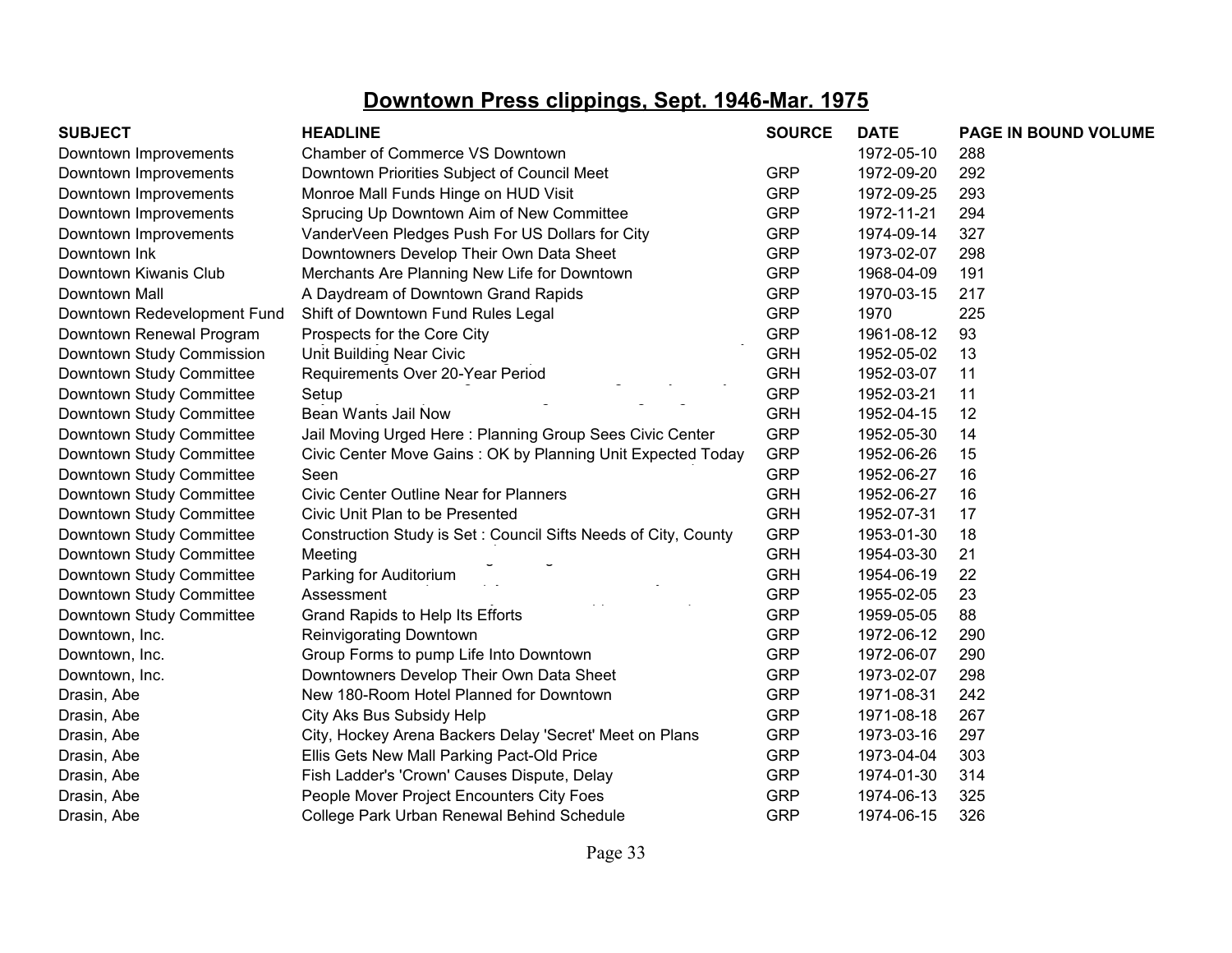| <b>SUBJECT</b>                  | <b>HEADLINE</b>                                                    | <b>SOURCE</b> | <b>DATE</b> | PAGE IN BOUND VOLUME |
|---------------------------------|--------------------------------------------------------------------|---------------|-------------|----------------------|
| Drasin, Abe                     | From Now On, It's Welsh Civic Auditorium                           | <b>GRP</b>    | 1974-12-11  | 331                  |
| Drasin, Rose                    | Fish Ladder's 'Crown' Causes Dispute, Delay                        | <b>GRP</b>    | 1974-01-30  | 314                  |
| Dreher, Paul A.                 | Civic Theater's Proposed New Home                                  | <b>GRP</b>    | 1972-04-13  | 286                  |
| Driesens, William A.            | Monroe Mall Creates Talk - Good and Bad                            | <b>GRP</b>    | 1970-11-20  | 233                  |
| Dugout                          | Parking for Auditorium                                             | <b>GRH</b>    | 1954-06-19  | 22                   |
| Dugout                          | Motorized Age                                                      |               |             | 27                   |
| Dykema, Raymond                 | Hopes are High for Monroe Mall to Start Downtown Rejuvenation      | <b>GRP</b>    | 1970-11-03  | 236                  |
| E & K Parking                   | City Accepts Commercial Concept for Monroe Mall, Picks No Firm GRP |               | 1971-03-09  | 249                  |
| E & K Parking                   | City Delays Deciding Who'll Manage the Mall                        | <b>GRP</b>    | 1971-03-30  | 252                  |
| E & K Parking                   | Ellis Wins Right to Manage Monroe Parking Mall for City            | <b>GRP</b>    | 1971-04-07  | 253                  |
| E & K Parking                   | City May Decide Tuesday Who'll Manage Mall                         | <b>GRP</b>    | 1971-04-05  | 254                  |
| E.A. Rood and Co.               | Rood's to Stay Downtown; Expands Facilities 66 Pct.                | <b>GRP</b>    | 1973-09-26  | 312                  |
| East Fulton (110-116)           | US Official Calls for Action Against Downtown 'Ghost Town'         | <b>GRP</b>    | 1970-11-10  | 237                  |
| East Fulton (110-116)           | Demolition of Metz Building Starts; No Plans for Land              | <b>GRP</b>    | 1971-09-03  | 274                  |
| East Fulton Street (122)        | Gilmore Buys Loraine, Forslund Buildings                           | <b>GRP</b>    | 1973-09-05  | 311                  |
| East Fulton Street (128)        | Gilmore Buys Loraine, Forslund Buildings                           | <b>GRP</b>    | 1973-09-05  | 311                  |
| East Fulton Street (142)        | Rood's to Stay Downtown; Expands Facilities 66 Pct.                | <b>GRP</b>    | 1973-09-26  | 312                  |
| East Fulton Street (165)        | High-Fashion Shop Opens Downtown                                   | <b>GRP</b>    | 1975-01-30  | 333                  |
| Eastbrook Mall                  | Merchants Are Planning New Life for Downtown                       | <b>GRP</b>    | 1968-04-09  | 191                  |
| Eastbrook Mall                  | <b>Wurzburg Closing Reaction Varied</b>                            | <b>GRP</b>    | 1971-09-28  | 278                  |
| Eastbrook Mall                  | Downtown is Out as Bus Focal Point                                 | <b>GRP</b>    | 1973-03-08  | 300                  |
| Eastbrook Shopping Center       | <b>City Fears Commercial Sprawl</b>                                | <b>GRP</b>    | 1966-10-26  | 165                  |
| Eastern Avenue SE               | Here                                                               | <b>GRP</b>    | 1958-04-16  | 70                   |
| Eastern Avenue SE               | City Oks C&O Depot Location : 'No Alternative'                     | <b>GRH</b>    | 1958-04-16  | 71                   |
| <b>Eastern Shopping Centers</b> | on Zoning Change                                                   | <b>GRP</b>    | 1964-11-26  | 123                  |
| Ederle, Frank E.                | Mayor Sees 'Big Spread': But Commissioner Calls for Direct Levy    | <b>GRP</b>    | 1955-02-05  | 23                   |
| Ederle, Frank E.                | North Monroe Civic Center Site Opposed: Kriekaard Objects          | <b>GRH</b>    | 1956-05-12  | 39                   |
| Ederle, Frank E.                | Planning Commission Splits On Location of Civic Center             | <b>GRP</b>    | 1956-06-09  | 42                   |
| Ederle, Frank E.                | Locations                                                          | <b>GRH</b>    | 1956-06-09  | 43                   |
| Ederle, Frank E.                | Plan Board Majority Prefers Civic Center Site by River             | <b>GRP</b>    | 1956-09-21  | 57                   |
| Ederle, Frank E.                | City Aides Cite 'Progress' in Civic Center Plan OK                 | <b>GRP</b>    | 1956-09-29  | 64                   |
| Ederle, Frank H.                | Bissell Would Sell Property to City for \$1,850,000                | <b>GRP</b>    | 1956-09-27  | 61                   |
| Editorial                       | Settle It Once and for All                                         | <b>GRP</b>    | 1969-12-06  | 212                  |
| Editorial                       | <b>College Park Restudied</b>                                      | <b>GRP</b>    | 1971-06-15  | 259                  |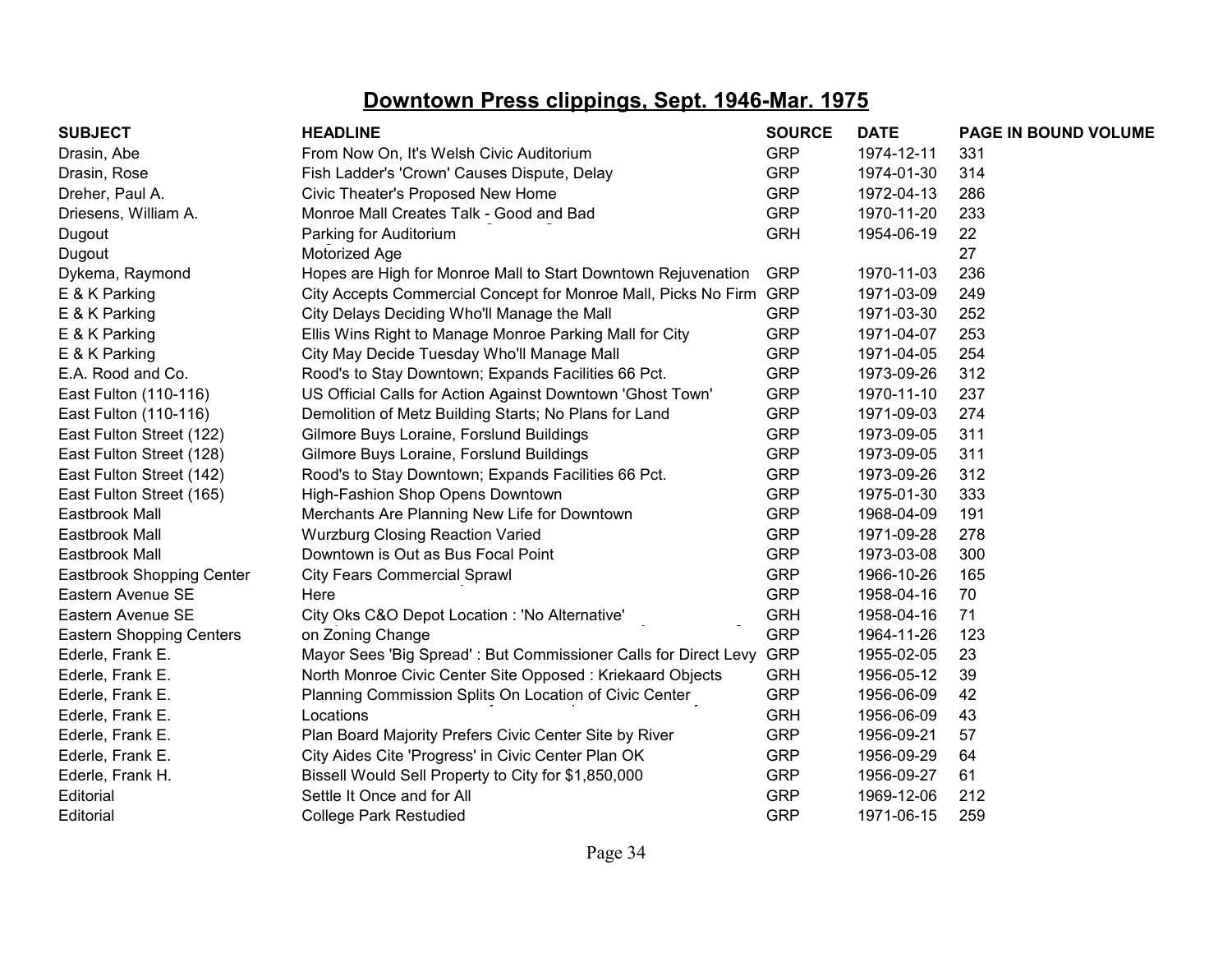| <b>SUBJECT</b>          | <b>HEADLINE</b>                                                    | <b>SOURCE</b> | <b>DATE</b> | PAGE IN BOUND VOLUME |
|-------------------------|--------------------------------------------------------------------|---------------|-------------|----------------------|
| Edmonds, Carl           | New Buildings Ugly?                                                | <b>GRP</b>    | 1968-10-19  | 201                  |
| Edmondson, Donald       | Free and Uncluttered                                               | <b>GRP</b>    | 1974-05-20  | 322                  |
| <b>Educational Park</b> | Ford Supports City's Educational Park Plea                         | <b>GRP</b>    | 1969-04-07  | 208                  |
| <b>Educational Park</b> | College Park Urban Renewal Behind Schedule                         | <b>GRP</b>    | 1974-06-15  | 326                  |
| Eggertsen, Tina         | Monroe Mall Creates Talk - Good and Bad                            | <b>GRP</b>    | 1970-11-20  | 233                  |
| Ekema, Tony             | Faith in Future: Klingman Plans Remodeling of Downtown Store       | <b>GRP</b>    | 1962-08-10  | 99                   |
| Election                | Downtown Aides Same: Council Re-elects All Officers                | <b>GRP</b>    | 1959-02-25  | 88                   |
| Election                | Future Bright: Monroe Leaders Look Ahead on Downtown Day           | <b>GRP</b>    | 1961-02-02  | 91                   |
| Election                | That Civic Center Deficit--What Happened?: \$4 Million Surprise    | <b>GRP</b>    | 1966-03-27  | 146                  |
| Election                | Recalls '63                                                        | <b>GRP</b>    | 1966-04-08  | 147                  |
| Elliott, Gerald A.      | Festival '73 - a 'Shining' Success                                 | <b>GRP</b>    | 1973-06-04  | 305                  |
| Ellis Co                | Volunteer Doctors for an Ailing Downtown                           | <b>GRP</b>    | 1971-08-22  | 268                  |
| <b>Ellis Parking</b>    | Another Parking Lot                                                | <b>GRP</b>    | 1965-12-31  | 140                  |
| <b>Ellis Parking</b>    | <b>Blow</b>                                                        | <b>GRP</b>    | 1966-07-15  | 156                  |
| <b>Ellis Parking</b>    | City Accepts Commercial Concept for Monroe Mall, Picks No Firm GRP |               | 1971-03-09  | 249                  |
| <b>Ellis Parking</b>    | City Delays Deciding Who'll Manage the Mall                        | <b>GRP</b>    | 1971-03-30  | 252                  |
| <b>Ellis Parking</b>    | Ellis Wins Right to Manage Monroe Parking Mall for City            | <b>GRP</b>    | 1971-04-07  | 253                  |
| <b>Ellis Parking</b>    | Free Shopper Parking Likely at All Downtown Lots                   | <b>GRP</b>    | 1971-04-21  | 253                  |
| <b>Ellis Parking</b>    | 70-Year-Old Murray Building Faces Wreckers                         | <b>GRP</b>    | 1971-11-19  | 282                  |
| <b>Ellis Parking</b>    | <b>Furniture Creates Monroe Patio</b>                              | <b>GRP</b>    | 1972-08-25  | 291                  |
| <b>Ellis Parking</b>    | Ellis Gets New Mall Parking Pact-Old Price                         | <b>GRP</b>    | 1973-04-04  | 303                  |
| <b>Ellis Parking</b>    | Plan Draws Heavy Fire                                              | <b>GRP</b>    | 1974        | 319                  |
| Ellis, Kenneth          | City Accepts Commercial Concept for Monroe Mall, Picks No Firm GRP |               | 1971-03-09  | 249                  |
| Ellis, Kenneth          | Ellis Wins Right to Manage Monroe Parking Mall for City            | <b>GRP</b>    | 1971-04-07  | 253                  |
| Ellis, Kenneth          | 70-Year-Old Murray Building Faces Wreckers                         | <b>GRP</b>    | 1971-11-19  | 282                  |
| Ellis, Kenneth          | Furniture Creates Monroe Patio                                     | <b>GRP</b>    | 1972-08-25  | 291                  |
| Ellis, Kenneth          | Plan Draws Heavy Fire                                              | <b>GRP</b>    | 1974        | 319                  |
| Ellis, Michael          | JC Parking Ramp Plan Wins City Hall Approval                       | <b>GRP</b>    | 1969-07-02  | 210                  |
| Erie NW (210)           | Wants Site for Civic Center                                        | <b>GRH</b>    | 1956-09-27  | 62                   |
| Erie NW (210)           | <b>Expected to Affect Downtown</b>                                 | <b>GRH</b>    | 1958-01-16  | 69                   |
| Erie NW (223)           | Wants Site for Civic Center                                        | <b>GRH</b>    | 1956-09-27  | 62                   |
| Erie Street NW          | Study Unit Submits No Fund Setup                                   | <b>GRP</b>    | 1955-10-25  | 33                   |
| Eschels, Carl           | Downtown: Dead, Alive or Sick?                                     | <b>GRP</b>    | 1970-10-27  | 232                  |
| Eschels, Carl           | Schoolmen Support College Park Plan                                | <b>GRP</b>    | 1971-02-18  | 241                  |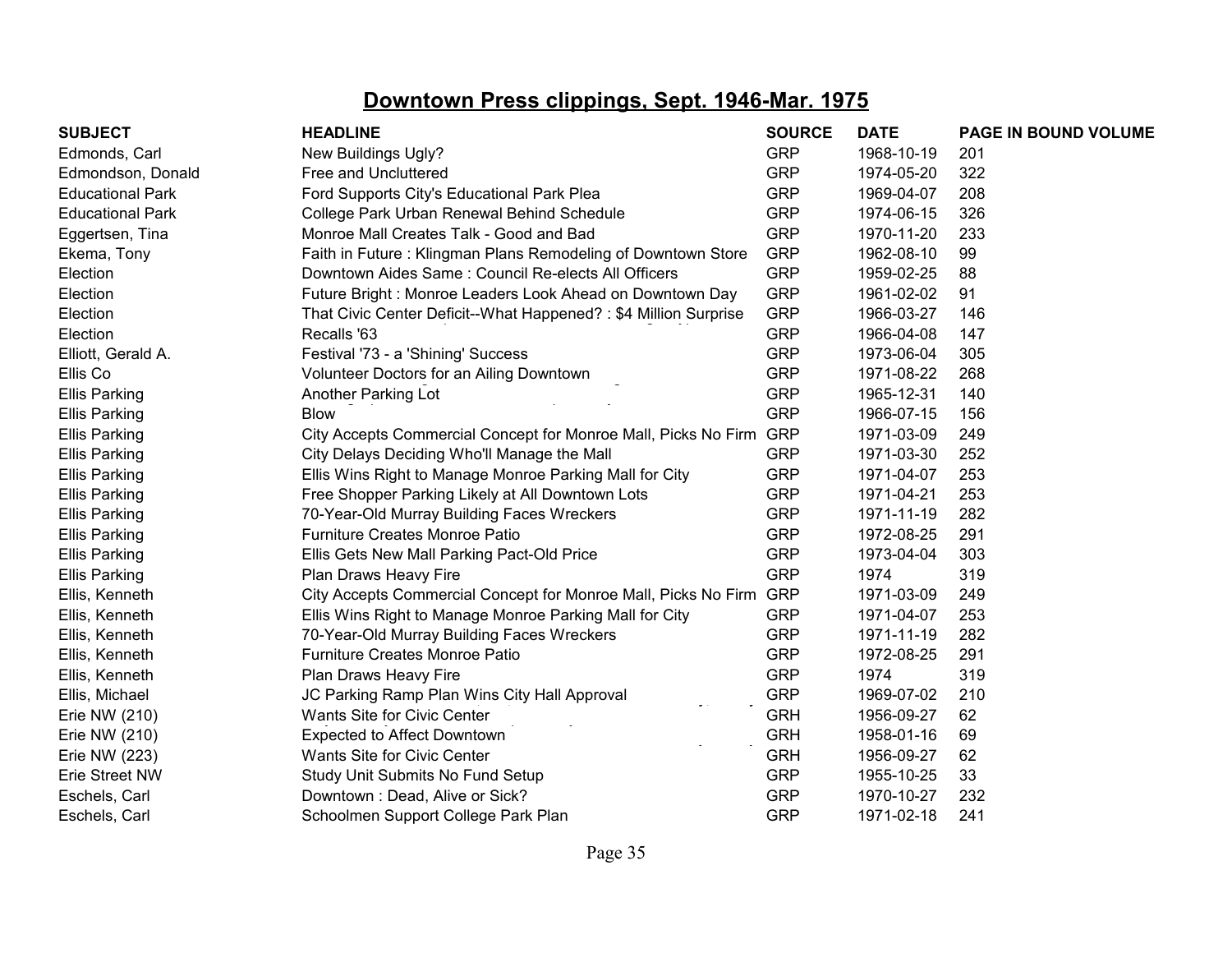| <b>SUBJECT</b>                 | <b>HEADLINE</b>                                                    | <b>SOURCE</b> | <b>DATE</b> | PAGE IN BOUND VOLUME |
|--------------------------------|--------------------------------------------------------------------|---------------|-------------|----------------------|
| Eschels, Carl                  | <b>Expert Urges</b>                                                | <b>GRP</b>    | 1971-11-09  | 284                  |
| Eschels, Carl                  | City, Hockey Arena Backers Delay 'Secret' Meet on Plans            | <b>GRP</b>    | 1973-03-16  | 297                  |
| Eschels, Carl                  | Urban Expert Sees Chance for City                                  | <b>GRP</b>    | 1973-03-14  | 301                  |
| Estefan, Mary Sue              | Candidates Push Downtown Ideas                                     | <b>GRP</b>    | 1973-07-26  | 310                  |
| Evans, Jack E.                 | Long-Range Planning Chiefs Named by DDC                            | <b>GRP</b>    | 1973-01-05  | 297                  |
| Eychaner, Donald               | Furniture Creates Monroe Patio                                     | <b>GRP</b>    | 1972-08-25  | 291                  |
| F.W. Woolworth                 | Meeting                                                            | <b>GRH</b>    | 1954-03-30  | 21                   |
| F.W. Woolworth                 | W.T. Grant to Close                                                | <b>GRP</b>    | 1973-10-10  | 312                  |
| F.W. Woolworth Co.             | <b>Buildings</b>                                                   | <b>GRP</b>    | 1967-03-21  | 173                  |
| Fallon, Francis X.             | <b>Expert Urges</b>                                                | <b>GRP</b>    | 1971-11-09  | 284                  |
| Fallon, Frank                  | Downtown: Dead, Alive or Sick?                                     | <b>GRP</b>    | 1970-10-27  | 232                  |
| Fanatorium                     | Shifts Asked In Southeast Traffic Plan                             | <b>GRP</b>    | 1968-01-31  | 187                  |
| <b>Fanny Farmer Candies</b>    | Optimism                                                           | <b>GRP</b>    | 1971-09-09  | 276                  |
| Fanny Farmer's                 | Monroe Mall Creates Talk - Good and Bad                            | <b>GRP</b>    | 1970-11-20  | 233                  |
| Farmer, Richard N.             | Educator Calls GR Dying City, Offers Ways to Slow Decay            | <b>GRP</b>    | 1972-04-14  | 287                  |
| Farwell, Samuel                | Activities Early Shifted to Saginaw                                |               | 1947-06-28  | 6                    |
| <b>Federal Building</b>        | US Will Replace Federal Building                                   | <b>GRP</b>    | 1963-08-01  | 98                   |
| <b>Federal Building</b>        | <b>US Seeks Building Site</b>                                      | <b>GRP</b>    | 1964-09-23  | 98                   |
| <b>Federal Building</b>        | Instead of Remodeling Post Office                                  | <b>GRP</b>    | 1963-05-11  | 98                   |
| <b>Federal Building</b>        | City Sells Site for Federal Building                               | <b>GRP</b>    | 1969-02-19  | 202                  |
| <b>Federal Building</b>        | A Daydream of Downtown Grand Rapids                                | <b>GRP</b>    | 1970-03-15  | 217                  |
| <b>Federal Building</b>        | Ford Sees '70 Start on Federal Building                            | <b>GRP</b>    | 1970-05-18  | 227                  |
| <b>Federal Building</b>        | Surgery Done on Shrunken College Park Project                      | <b>GRP</b>    | 1971-05-02  | 255                  |
| <b>Federal Building</b>        | <b>Builders Busy Downtown</b>                                      | <b>GRP</b>    | 1971-09-09  | 275                  |
| <b>Federal Square Annex</b>    | Optimism                                                           | <b>GRP</b>    | 1971-09-09  | 276                  |
| <b>Federal Square Building</b> | City-County Building Policy Set: GR Members Agree at Caucus        | <b>GRH</b>    | 1956-06-12  | 45                   |
| <b>Federal Square Building</b> | Volunteer Doctors for an Ailing Downtown                           | <b>GRP</b>    | 1971-08-22  | 268                  |
| <b>Federal Square Building</b> | Optimism                                                           | <b>GRP</b>    | 1971-09-09  | 276                  |
| <b>Federal Square Building</b> | Gilmore Buys Loraine, Forslund Buildings                           | <b>GRP</b>    | 1973-09-05  | 311                  |
| Fendt, Joseph                  | New Buildings Ugly?                                                | <b>GRP</b>    | 1968-10-19  | 201                  |
| Ferguson-Droste-Ferguson       | Parking                                                            | <b>GRP</b>    | 1966-12-01  | 169                  |
| Ferwerda, Tony                 | The Public Pulse : Proposes Covered Mall for Heart of Downtown GRP |               | 1971-07-17  | 264                  |
| Festival '73                   | Group Forms to pump Life Into Downtown                             | <b>GRP</b>    | 1972-06-07  | 290                  |
| <b>Festival of Lights</b>      | Hopes are High for Monroe Mall to Start Downtown Rejuvenation      | <b>GRP</b>    | 1970-11-03  | 236                  |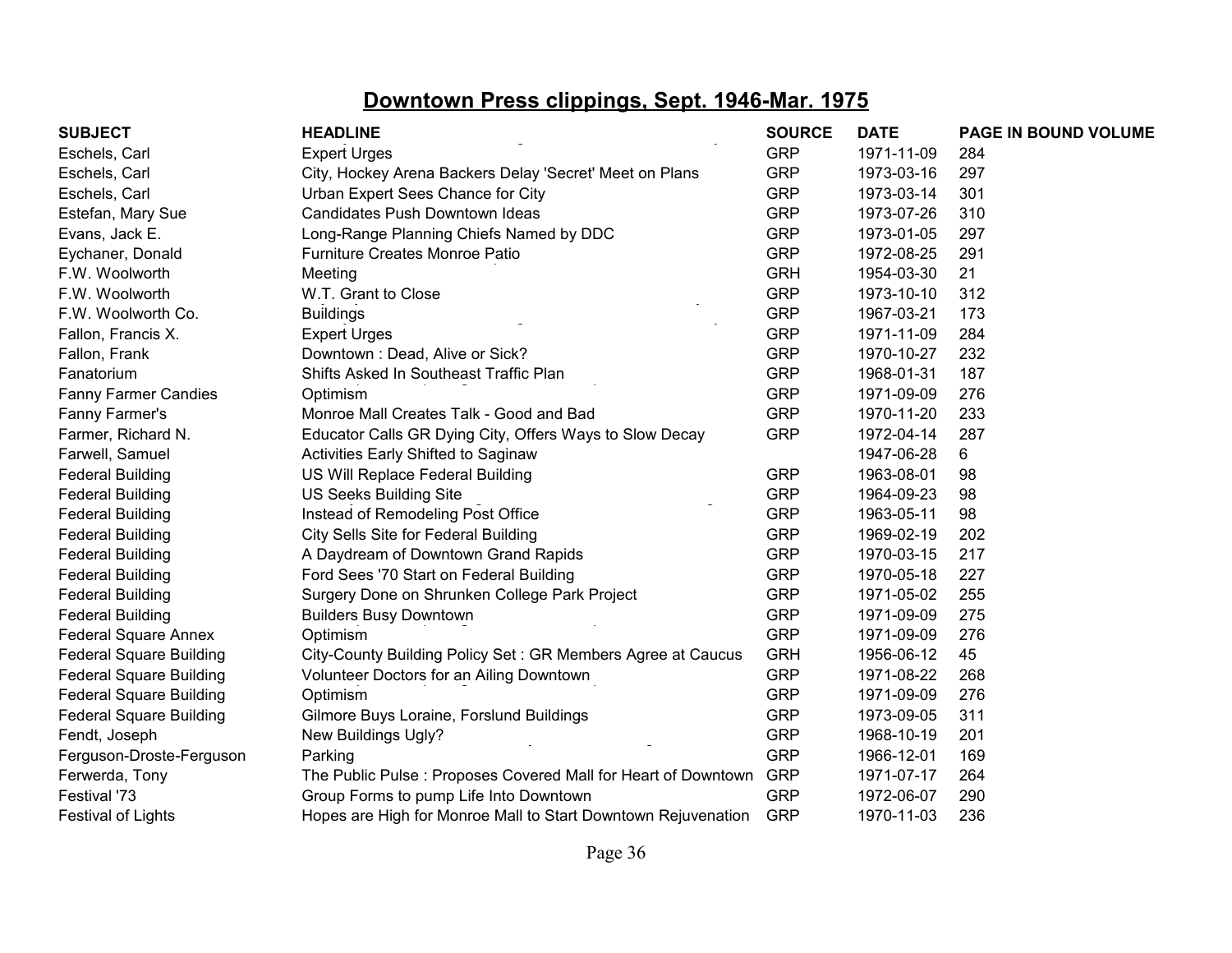| <b>SUBJECT</b>            | <b>HEADLINE</b>                                              | <b>SOURCE</b> | <b>DATE</b> | PAGE IN BOUND VOLUME |
|---------------------------|--------------------------------------------------------------|---------------|-------------|----------------------|
| Festival of Lights        | Group Forms to pump Life Into Downtown                       | <b>GRP</b>    | 1972-06-07  | 290                  |
| Festival of the Arts      | Group Forms to pump Life Into Downtown                       | <b>GRP</b>    | 1972-06-07  | 290                  |
| Festival of the Arts      | Festival '73 - a 'Shining' Success                           | <b>GRP</b>    | 1973-06-04  | 305                  |
| Festival of the Arts      | Downtown Grand Rapids Comes to Life                          | <b>GRP</b>    | 1973-06-05  | 306                  |
| Festival of the Arts      | Rooftop Canvas Primed for the Sake of Art                    | <b>GRP</b>    | 1974-05-21  | 323                  |
| Finances                  | <b>Confirms Shortage</b>                                     | <b>GRP</b>    | 1966-03-07  | 144                  |
| <b>Finances</b>           | New Tax Appears Vital to Civic Center Payoff                 | <b>GRP</b>    | 1966-09-07  | 161                  |
| Finances                  | <b>Buildings</b>                                             | <b>GRP</b>    | 1966-09-07  | 161                  |
| <b>Finances</b>           | City Opens Bond Bids on Nov. 29                              | <b>GRP</b>    | 1966-11-07  | 166                  |
| Finances                  | Bids on Civic Building \$2.5 Million Over Plans              | <b>GRP</b>    | 1966-11-05  | 166                  |
| Finances                  | Civic Center Deficit Irks Commission                         | <b>GRP</b>    | 1967        | 181                  |
| Finances                  | Ramp                                                         | <b>GRP</b>    | 1968-05-27  | 198                  |
| <b>Finances</b>           | Nice Problem for City - What to Do With Extra Funds?         | <b>GRP</b>    | 1969-02-26  | 203                  |
| Finances                  | Surplus                                                      | <b>GRP</b>    | 1969-03-05  | 205                  |
| Finances                  | Music Hall Funding is Problem                                | <b>GRP</b>    | 1969-05-06  | 207                  |
| Finances                  | Shift of Downtown Fund Rules Legal                           | <b>GRP</b>    | 1970        | 225                  |
| Fink, Donald              | Progress                                                     | <b>GRP</b>    | 1964-06-07  | 111                  |
| Finnegan, Zenus           | <b>District Success Story</b>                                | <b>GRP</b>    | 1965-12-26  | 136                  |
| Finney Avenue SW (254)    | 'Token' Parking Starts downtown in 30 Days                   | <b>GRP</b>    | 1969-02-26  | 204                  |
| Firant, Edgar R.          | Walkers Only on Monroe Ave.?: New Plan Proposed              | <b>GRH</b>    | 1957-04-06  | 65                   |
| Firant, Edgar R.          | Cites Benefits of Scenic Plan                                | <b>GRP</b>    | 1957-04-06  | 66                   |
| Fire Department           | <b>District Success Story</b>                                | <b>GRP</b>    | 1965-12-26  | 136                  |
| First Park Church         | Master Plan for Junior College - Cultural Center of Future   | <b>GRP</b>    | 1966-11-23  | 167                  |
| First Pilgrim Tabernacle  | Stalls Library Plea for Land                                 | <b>GRP</b>    | 1965-12-24  | 104                  |
| <b>Fish Ladder</b>        | Fish Ladder's 'Crown' Causes Dispute, Delay                  | <b>GRP</b>    | 1974-01-30  | 314                  |
| Fish Ladder               | Fish-Watching Facility is a First                            | <b>GRP</b>    | 1975-01-05  | 332                  |
| Fitch, George E.          | Skyline Changes, but Part of Old City Remains                | <b>GRP</b>    | 1966-05-30  | 149                  |
| Flagg Bros. Shoe Store    | Optimism                                                     | <b>GRP</b>    | 1971-09-09  | 276                  |
| Fletcher, Sam             | Downtown Grand Rapids Comes to Life                          | <b>GRP</b>    | 1973-06-05  | 306                  |
| Flint                     | <b>Officials Accept Flint Invitation</b>                     | <b>GRP</b>    | 1956-10-17  | 64                   |
| Flint                     | Invites City Officials to Flint to Discuss Civic Center Plan | <b>GRP</b>    | 1956-10-15  | 64                   |
| Flint & Holly             | Activities Early Shifted to Saginaw                          |               | 1947-06-28  | 6                    |
| Flint & Pere Marquette    | <b>Activities Early Shifted to Saginaw</b>                   |               | 1947-06-28  | 6                    |
| <b>Flint Civic Center</b> | Walkers Only on Monroe Ave.?: New Plan Proposed              | <b>GRH</b>    | 1957-04-06  | 65                   |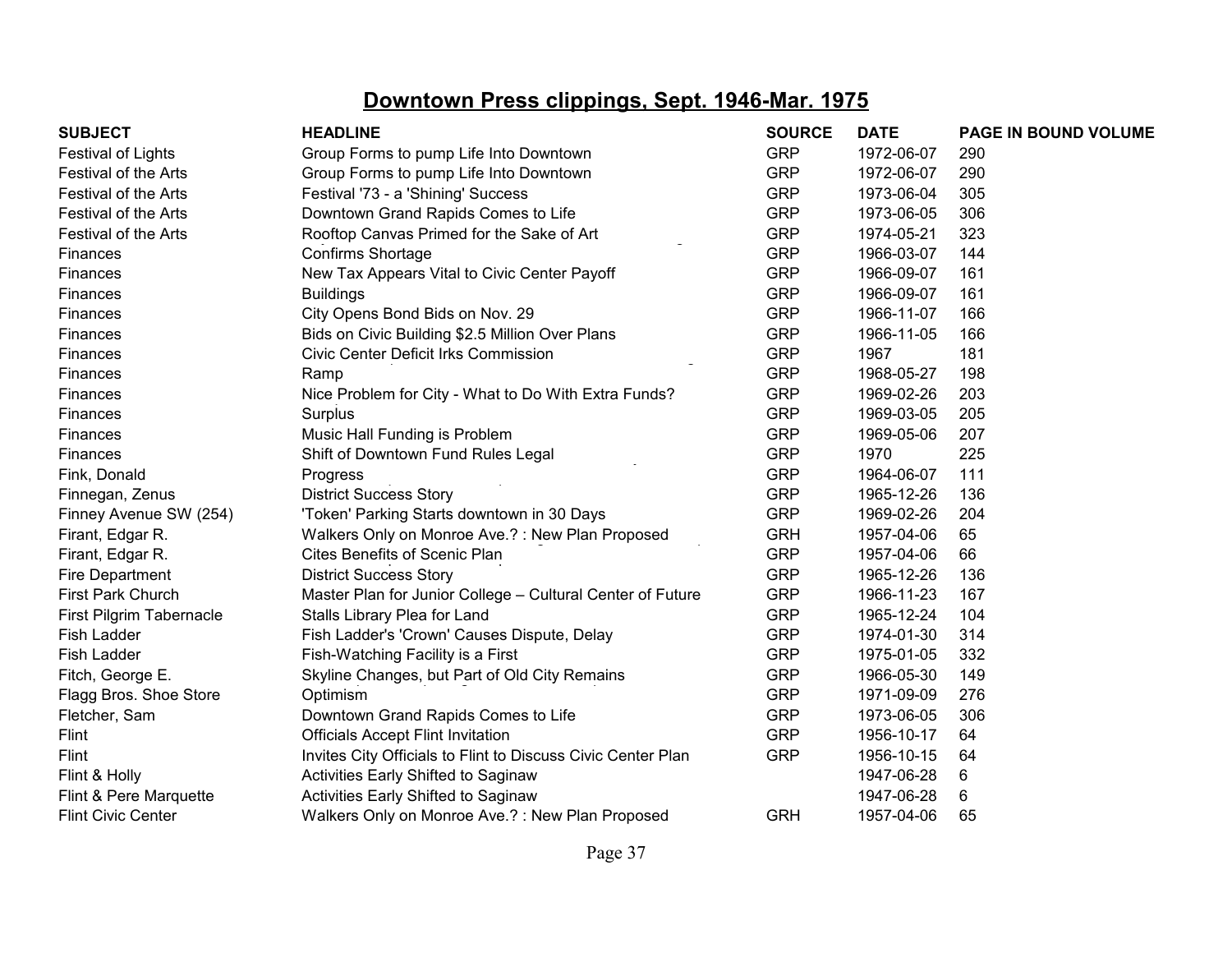| <b>SUBJECT</b>            | <b>HEADLINE</b>                                                | <b>SOURCE</b> | <b>DATE</b> | PAGE IN BOUND VOLUME |
|---------------------------|----------------------------------------------------------------|---------------|-------------|----------------------|
| <b>Flint Civic Center</b> | <b>Cites Benefits of Scenic Plan</b>                           | <b>GRP</b>    | 1957-04-06  | 66                   |
| Foley, John               | Study Unit Submits No Fund Setup                               | <b>GRP</b>    | 1955-10-25  | 33                   |
| Foley, John J.            | <b>Committee Approves Downtown Planning Project</b>            | <b>GRH</b>    | 1958-10-29  | 79                   |
| Foley, John J.            | Giant Downtown Drive Under Way: To Revitalize Area             | <b>GRH</b>    | 1959-01-09  | 83                   |
| Foley, John J.            | Future Bright: Monroe Leaders Look Ahead on Downtown Day       | <b>GRP</b>    | 1961-02-02  | 91                   |
| Foley, Norman P.          | Long-Range Planning Chiefs Named by DDC                        | <b>GRP</b>    | 1973-01-05  | 297                  |
| Forbes Stamp              | New Buildings Ugly?                                            | <b>GRP</b>    | 1968-10-19  | 201                  |
| Ford Motor                | Here                                                           | <b>GRP</b>    | 1971-08-18  | 267                  |
| Ford Motor                | City Received Plan for Elevated Transit System                 | <b>GRP</b>    | 1973-06-12  | 307                  |
| Ford Motor Co.            | Grand Rapids Gets Pilot 'El' Study Role                        | <b>GRP</b>    | 1971-06-29  | 262                  |
| Ford, Gerald              | Visitor Suggested Art Work                                     | <b>GRP</b>    | 1967-06-05  | 179                  |
| Ford, Gerald R.           | Ford Supports City's Educational Park Plea                     | <b>GRP</b>    | 1969-04-07  | 208                  |
| Ford, Gerald R.           | <b>Grand Rapids Accepts Calder Stabile</b>                     | <b>NYT</b>    | 1969-06-16  | 209                  |
| Ford, Gerald R.           | City Gets \$4.9 Million for Hill Area Project                  | <b>GRP</b>    | 1969-07-02  | 210                  |
| Ford, Gerald R.           | Ford Sees '70 Start on Federal Building                        | <b>GRP</b>    | 1970-05-18  | 227                  |
| Ford, Gerald R.           | \$750,000 US Grant Aids JC Expansion                           | <b>GRP</b>    | 1971-06-24  | 260                  |
| <b>Forslund Building</b>  | Gilmore Buys Loraine, Forslund Buildings                       | <b>GRP</b>    | 1973-09-05  | 311                  |
| Forslund, Jon C.          | Long-Range Planning Chiefs Named by DDC                        | <b>GRP</b>    | 1973-01-05  | 297                  |
| Fosmoen, Richard          | Schoolmen Support College Park Plan                            | <b>GRP</b>    | 1971-02-18  | 241                  |
| Fosmoen, Richard          | City Unveils 'Compromise' Plan For College Park Renewal Area   | <b>GRP</b>    | 1971-01-21  | 244                  |
| Fosmoen, Richard          | City, School Officials Accused of 'Planning Blight' In Project | <b>GRP</b>    | 1971-02/04  | 246                  |
| Fosmoen, Richard          | Irate Hill Group Bypasses City to Meet                         | <b>GRP</b>    | 1971-05-06  | 256                  |
| Fosmoen, Richard          | Compromise                                                     | <b>GRP</b>    | 1971-06-09  | 258                  |
| Fosmoen, Richard          | Downtown JC Growth Periled by Space Lack                       | <b>GRP</b>    | 1971-06-22  | 260                  |
| Fosmoen, Richard          | College Park Study Group Seeks Compromise                      | <b>GRP</b>    | 1971-07-15  | 265                  |
| Fosmoen, Richard          | Wurzburg Co. Monroe Ave. Store to Close                        | <b>GRP</b>    | 1971-09-28  | 277                  |
| Fosmoen, Richard          | <b>Expert Urges</b>                                            | <b>GRP</b>    | 1971-11-09  | 284                  |
| Fosmoen, Richard          | City May Seek Funds to Plan Housing, Downtown Projects         | <b>GRP</b>    | 1971-01-17  | 285                  |
| Fosmoen, Richard          | Betrayed                                                       | <b>GRP</b>    | 1972-06-01  | 289                  |
| Fosmoen, Richard          | Wurzburg Razing May Spur 'Rebirth'                             | <b>GRP</b>    | 1972-12-28  | 295                  |
| Fosmoen, Richard          | City Planners Redesigning Monroe Area                          | <b>GRP</b>    | 1972-12-29  | 296                  |
| Fosmoen, Richard          | City Planning Moving Walk in Downtown                          | <b>GRP</b>    | 1973-11-08  | 313                  |
| Fosmoen, Richard          | Downtown 'People Mover' Given Approval by Chamber Directors    | <b>GRP</b>    | 1974-01-10  | 315                  |
| Fosmoen, Richard          | City Gets US Funds Toward 19 New Buses                         | <b>GRP</b>    | 1974-01-24  | 317                  |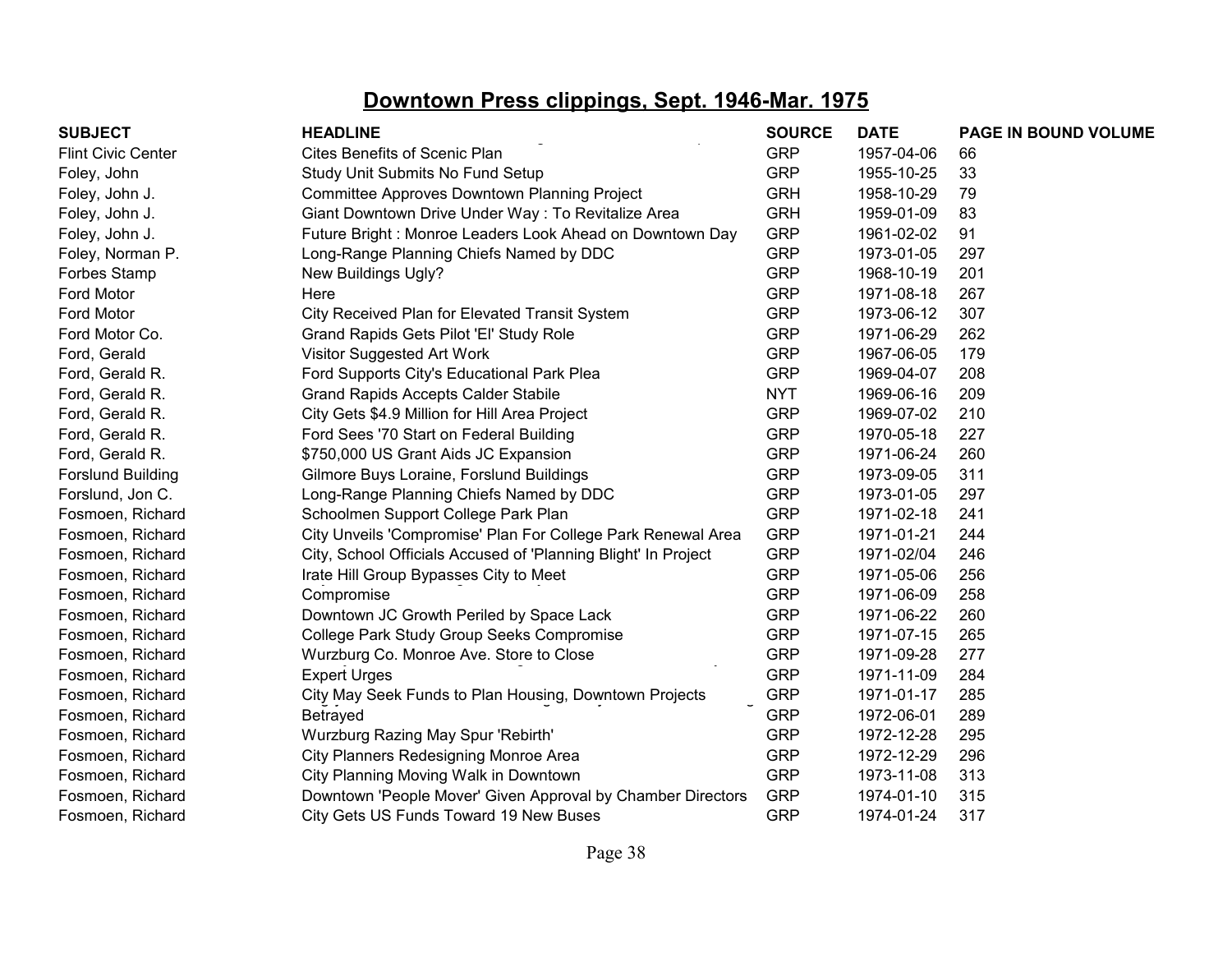| <b>SUBJECT</b>                    | <b>HEADLINE</b>                                                     | <b>SOURCE</b> | <b>DATE</b> | PAGE IN BOUND VOLUME |
|-----------------------------------|---------------------------------------------------------------------|---------------|-------------|----------------------|
| Fosmoen, Richard                  | Plan Draws Heavy Fire                                               | <b>GRP</b>    | 1974        | 319                  |
| Fosmoen, Richard                  | People Mover Project Encounters City Foes                           | <b>GRP</b>    | 1974-06-13  | 325                  |
| Fosmoen, Richard                  | College Park Urban Renewal Behind Schedule                          | <b>GRP</b>    | 1974-06-15  | 326                  |
| Fosmoen, Richard                  | Sketches of 'New Trans' Due for Public View Dec. 8                  | <b>GRP</b>    | 1974-11-15  | 330                  |
| Foster, Edgar M.                  | Long-Range Planning Chiefs Named by DDC                             | <b>GRP</b>    | 1973-01-05  | 297                  |
| <b>Fountain Elementary</b>        | Ford Supports City's Educational Park Plea                          | <b>GRP</b>    | 1969-04-07  | 208                  |
| <b>Fountain Elementary School</b> | New \$10 Million JC Expansion Keyed to Theater, Music and Art       | <b>GRP</b>    | 1966-11-22  | 168                  |
| <b>Fountain School</b>            | City Unveils 'Compromise' Plan For College Park Renewal Area        | <b>GRP</b>    | 1971-01-21  | 244                  |
| <b>Fountain Street Church</b>     | Downtown: Dead, Alive or Sick?                                      | <b>GRP</b>    | 1970-10-27  | 232                  |
| <b>Fountain Street Church</b>     | Make City's Center Live, Planner Bids                               | <b>GRP</b>    | 1970-10-21  | 234                  |
| <b>Fountain Street Church</b>     | Citizen Groups Map Action for Downtown                              | <b>GRP</b>    | 1970-11-22  | 235                  |
| <b>Fountain Street Church</b>     | Hopes are High for Monroe Mall to Start Downtown Rejuvenation       | <b>GRP</b>    | 1970-11-03  | 236                  |
| <b>Fountain Street Church</b>     | City Seminars Sputter: Few Volunteer to Work                        | <b>GRP</b>    | 1971-11-23  | 283                  |
| <b>Fountain Street NE</b>         | Buildng Site OK to Be Delayed: Report is Expected in Few Weeks GRH  |               | 1956-09-13  | 55                   |
| Fox Brewery                       | Fox Brewery Under Watchful Eye of Artist                            | <b>GRP</b>    | 1967-03-10  | 171                  |
| Fox Brewery                       | Governments, Local State Agencies                                   | <b>GRH</b>    | 1953-05-06  | 20                   |
| Fox Brewery                       | Gets 3 Bids on Brewery: City Realty Aide Says Interest Shown        | <b>GRP</b>    | 1956-07-13  | 47                   |
| Fox Brewery                       | Decision Nears on City Plans: Report Due Tuesday                    | <b>GRH</b>    | 1956-08-03  | 48                   |
| Fox Brewery                       | Offices                                                             | <b>GRP</b>    | 1964-08-06  | 117                  |
| Fox Brewery                       | State Seeks Optionon Brewery Site : Not Possible: O'Keefe           | <b>GRP</b>    | 1965-09-17  | 134                  |
| Fox Brewery                       | <b>State Seeks Local Site For Offices</b>                           | <b>GRP</b>    | 1965-08-05  | 134                  |
| Fox Brewery                       | A Time to Get Together                                              | <b>GRP</b>    | 1965-09-18  | 134                  |
| Fox Brewery                       | <b>Government Buildings</b>                                         | <b>GRP</b>    | 1966-08-10  | 162                  |
| Fox Brewery                       | Demolition Closes Colorful History of GR Brewery Industry           | <b>GRP</b>    | 1967-01-07  | 170                  |
| Fox Brewery                       | New Skyline Rises in Vandenberg Center                              | <b>GRP</b>    | 1967-03-27  | 175                  |
| Fox Brewery                       | O'Keefe Terms Local Renewal Work Smooth                             | <b>GRP</b>    | 1968-03-18  | 192                  |
| Fox Deluxe Brewery                | Demolition Closes Colorful History of GR Brewery Industry           | <b>GRP</b>    | 1967-01-07  | 170                  |
| Fox Deluxe Brewing Company        | Others on City-County Set-up                                        | <b>GRH</b>    | 1953-04-14  | 19                   |
| Fox, Tom                          | <b>Wurzburg Closing Reaction Varied</b>                             | <b>GRP</b>    | 1971-09-28  | 278                  |
| Fox's Jewelers                    | <b>Wurzburg Closing Reaction Varied</b>                             | <b>GRP</b>    | 1971-09-28  | 278                  |
| Fox's Jewelry                     | Monroe Mall Creates Talk - Good and Bad                             | <b>GRP</b>    | 1970-11-20  | 233                  |
| Francisco, Gale                   | <b>Furniture Creates Monroe Patio</b>                               | <b>GRP</b>    | 1972-08-25  | 291                  |
| Frankforter, W.D.                 | 3 Downtown Buildings to Be Razed for Parking Lot                    | <b>GRP</b>    | 1968-09-14  | 200                  |
| <b>Franklin Street Viaduct</b>    | Mayor Sees 'Big Spread': But Commissioner Calls for Direct Levy GRP |               | 1955-02-05  | 23                   |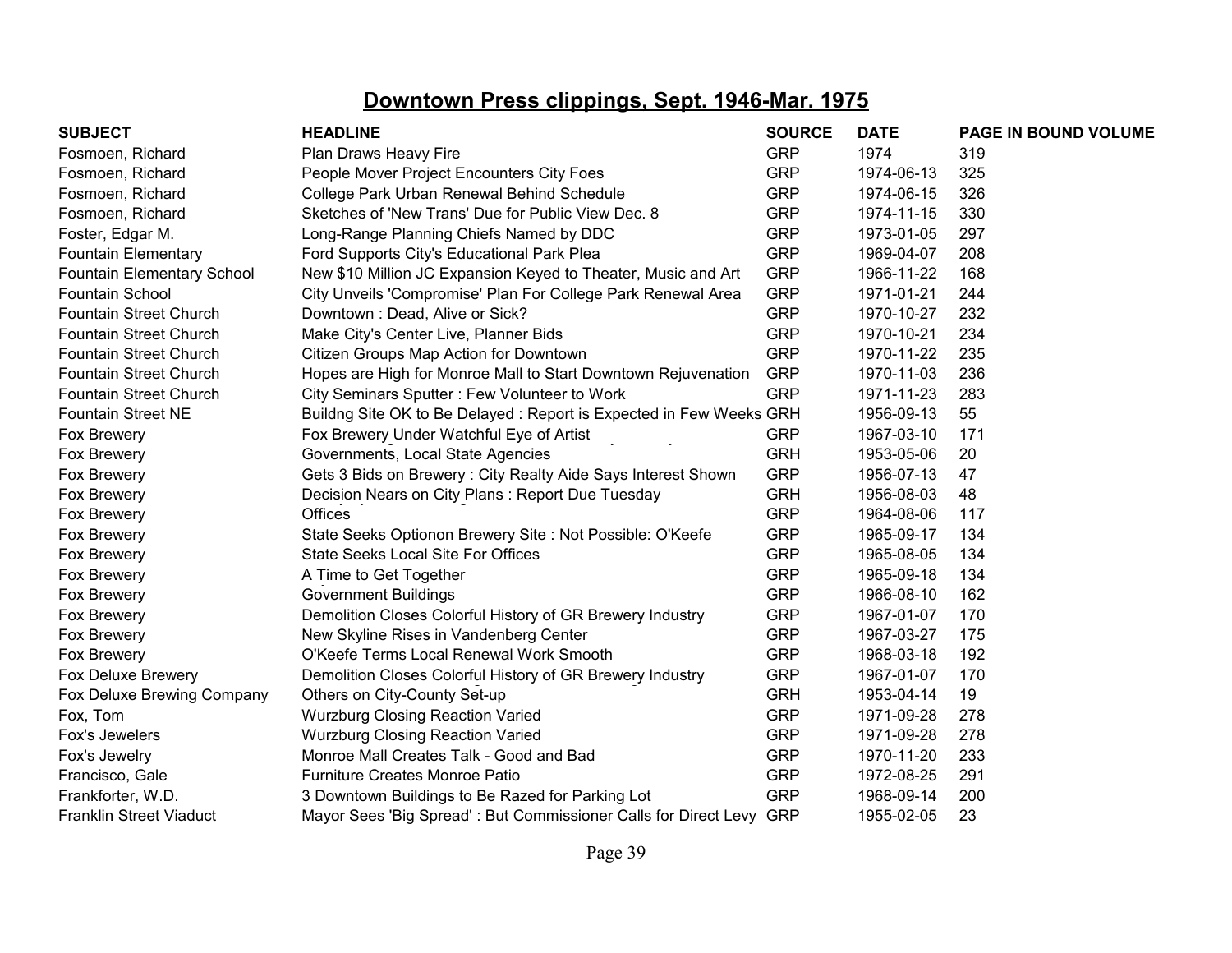| <b>SUBJECT</b>                       | <b>HEADLINE</b>                                                    | <b>SOURCE</b> | <b>DATE</b> | PAGE IN BOUND VOLUME |
|--------------------------------------|--------------------------------------------------------------------|---------------|-------------|----------------------|
| Freeman Avenue SW                    | Here                                                               | <b>GRP</b>    | 1958-04-16  | 70                   |
| Freeman Avenue SW                    | City Oks C&O Depot Location : 'No Alternative'                     | <b>GRH</b>    | 1958-04-16  | 71                   |
| Frey, Edward                         | Union Bank Starts New Office Structure                             | <b>GRP</b>    | 1970-08-03  | 229                  |
| Frey, Edward                         | Grassie Guards Top Level Secret                                    | <b>GRP</b>    | 1974-03-06  | 318                  |
| Frey, Edward J.                      | Pledge Study Funds                                                 | <b>GRH</b>    | 1958-11-13  | 80                   |
| Frey, Edward J.                      | Attitude                                                           | <b>GRP</b>    | 1964-06-12  | 112                  |
| Frey, Edward J.                      | Union Bank Celebrates 'Topping Out' New Building                   | <b>GRP</b>    | 1966-03-24  | 145                  |
| Friedman, Miram B.                   | W.T. Grant to Close                                                | <b>GRP</b>    | 1973-10-10  | 312                  |
| Committee                            | From Now On, It's Welsh Civic Auditorium                           | <b>GRP</b>    | 1974-12-11  | 331                  |
| Fries, Keith                         | Downtown Car Pool Plan is Ready                                    | <b>GRP</b>    | 1974-03-16  | 321                  |
| Front Avenue NW (1340)               | Attitude                                                           | <b>GRP</b>    | 1964-06-12  | 112                  |
| <b>Fulton Street</b>                 | Study Unit Submits No Fund Setup                                   | <b>GRP</b>    | 1955-10-25  | 33                   |
| <b>Fulton Street</b>                 | <b>Chief Would Use Riverfront</b>                                  | <b>GRP</b>    | 1956-09-12  | 51                   |
| <b>Fulton Street</b>                 | Hail Report on Civic Center, Seek Reply on County Role             | <b>GRP</b>    | 1956-09-13  | 52                   |
| <b>Fulton Street</b>                 | Buildng Site OK to Be Delayed: Report is Expected in Few Weeks GRH |               | 1956-09-13  | 55                   |
| <b>Fulton Street</b>                 | Growth                                                             | <b>GRH</b>    | 1956-09-24  | 60                   |
| Fulton, John Jr.                     | Steel Vesta: Stablemate for Calder                                 | <b>GRP</b>    | 1975        | 335                  |
| Fulton, John R. Jr                   | Weiss, Only New Car Dealer Left Downtown                           | <b>GRP</b>    | 1973-06-21  | 308                  |
| Fulton, John R. Jr                   | Huge, \$33 Million Rainbow Towers Project Underway                 | <b>GRP</b>    | 1975-03-02  | 334                  |
| Fulton, John R. Jr.                  | Urban Expert Sees Chance for City                                  | <b>GRP</b>    | 1973-03-14  | 301                  |
| <b>Furniture Exposition Building</b> | City Gets \$2 Million Cultural Center Plan                         |               |             | 100                  |
| <b>Furniture Galleries</b>           | Faith in Future: Klingman Plans Remodeling of Downtown Store       | <b>GRP</b>    | 1962-08-10  | 99                   |
| Ganto's Women's Apparel              | Downtown Shops Offer New Image                                     | <b>GRP</b>    | 1968-01-25  | 185                  |
| Gantos                               | Downtown Gets Boost From New Stores, Moves                         | <b>GRP</b>    | 1967-06-01  | 178                  |
| Gantos                               | Merchants Dispute Mayor's Belief Mall is Failure                   | <b>GRP</b>    | 1971-01-06  | 239                  |
| Gantos, Doug                         | Merchants Dispute Mayor's Belief Mall is Failure                   | <b>GRP</b>    | 1971-01-06  | 239                  |
| Gantos, Douglas                      | Downtown Gets Boost From New Stores, Moves                         | <b>GRP</b>    | 1967-06-01  | 178                  |
| Garlington & Smiley                  | Downtown Priorities Subject of Council Meet                        | <b>GRP</b>    | 1972-09-20  | 292                  |
| Garlington, William J.               | Downtown Priorities Subject of Council Meet                        | <b>GRP</b>    | 1972-09-20  | 292                  |
| Gedris, Joyce                        | New Center Here                                                    | <b>GRP</b>    | 1962-03-16  | 94                   |
| <b>General Motors</b>                | Monroe Mall Creates Talk - Good and Bad                            | <b>GRP</b>    | 1970-11-20  | 233                  |
| George Datema & Sons                 | Bids on Civic Building \$2.5 Million Over Plans                    | <b>GRP</b>    | 1966-11-05  | 166                  |
| Georgia Marble                       | Three 'Faces' of Union Bank                                        | <b>GRP</b>    | 1966        | 153                  |
| Gezon Motors                         | Weiss, Only New Car Dealer Left Downtown                           | <b>GRP</b>    | 1973-06-21  | 308                  |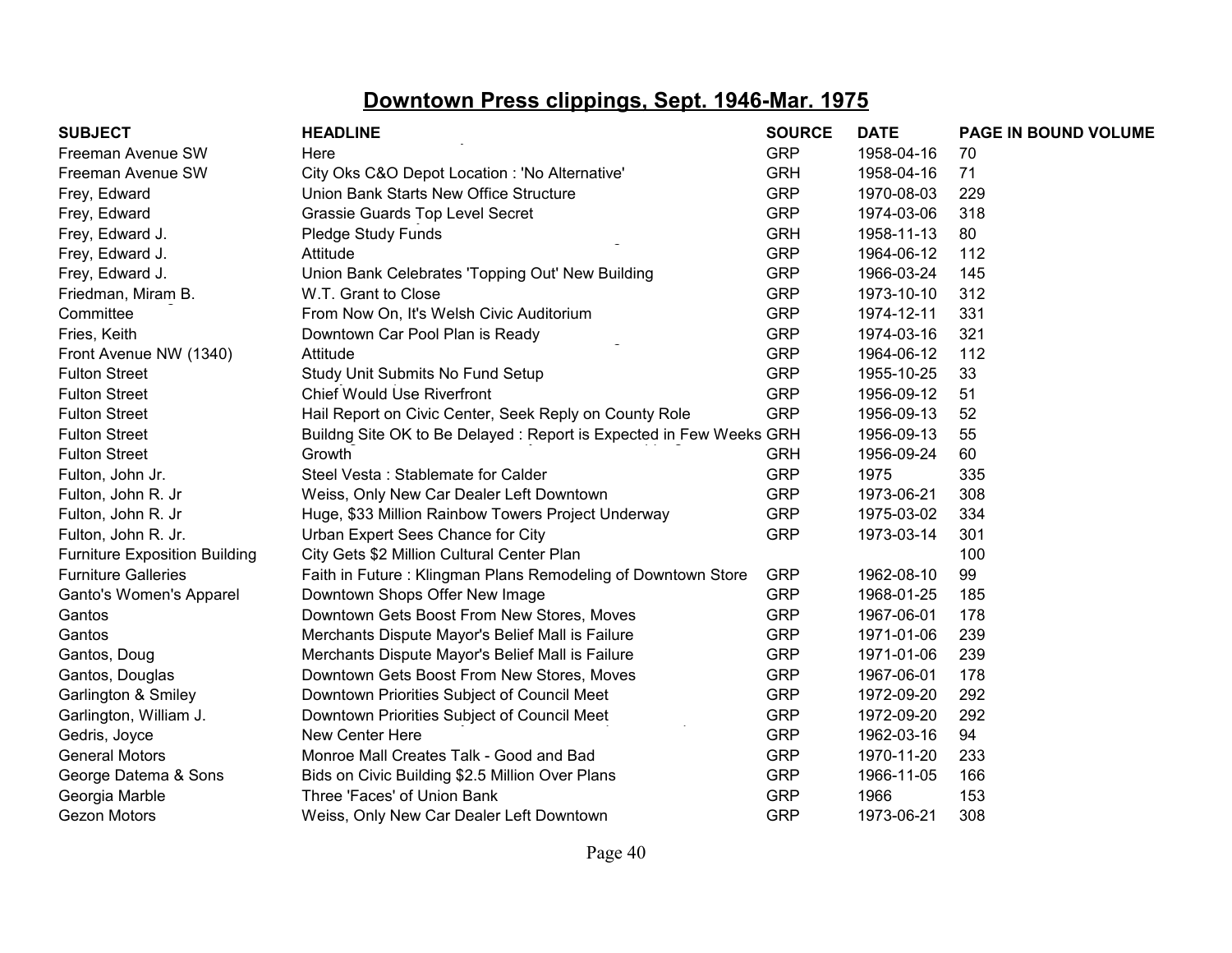| <b>SUBJECT</b>            | <b>HEADLINE</b>                                                      | <b>SOURCE</b> | <b>DATE</b> | PAGE IN BOUND VOLUME |
|---------------------------|----------------------------------------------------------------------|---------------|-------------|----------------------|
| Gietzen, Henry            | Study Unit Submits No Fund Setup                                     | <b>GRP</b>    | 1955-10-25  | 33                   |
| Gietzen, Henry T.         | on Taxes                                                             | <b>GRH</b>    | 1955-08-05  | 31                   |
| Gietzen, Henry T.         | Parking for Auditorium                                               | <b>GRH</b>    | 1954-06-19  | 22                   |
| Giffels & Rosetti         | Long-Sought Goal: City OK's Music Hall Study                         | <b>GRP</b>    | 1968-09-18  | 201                  |
| Giffels & Rosetti         | Music Hall Funding is Problem                                        | <b>GRP</b>    | 1969-05-06  | 207                  |
| Giffels, Valet & Rossetti | Firm to Scan Monroe Job : Detroiters 'Interested' In Improvement     | <b>GRP</b>    | 1955-02-16  | 26                   |
| Gillett, Richard M.       | <b>Stories</b>                                                       | <b>GRP</b>    | 1964-10-12  | 121                  |
| Gillett, Richard M.       | <b>Buildings</b>                                                     | <b>GRP</b>    | 1967-03-21  | 173                  |
| Gilmore, John F.          | Gilmore Buys Loraine, Forslund Buildings                             | <b>GRP</b>    | 1973-09-05  | 311                  |
| Gladstone, Jack Jr.       | Monroe Mall Creates Talk - Good and Bad                              | <b>GRP</b>    | 1970-11-20  | 233                  |
| <b>Gladstone's Shoes</b>  | Monroe Mall Creates Talk - Good and Bad                              | <b>GRP</b>    | 1970-11-20  | 233                  |
| Goebel, Frank H.          | Welsh Urges Co-ordinator of Civic Center Phases                      | <b>GRH</b>    | 1948-12-22  | $\overline{7}$       |
| Goebel, Mayor             | Could Pay for Building; Cites Detroit Project                        | <b>GRP</b>    | 1952-02-14  | 10                   |
| Goebel, Paul              | Retail Property to Industrial Land                                   | <b>GRP</b>    | 1956-06-16  | 45                   |
| Goebel, Paul              | Gets 3 Bids on Brewery : City Realty Aide Says Interest Shown        | <b>GRP</b>    | 1956-07-13  | 47                   |
| Goebel, Paul              | Hail Report on Civic Center, Seek Reply on County Role               | <b>GRP</b>    | 1956-09-13  | 52                   |
| Goebel, Paul              | Expect Plan Body to Decide Early on Civic Center Site                | <b>GRP</b>    | 1956-09-15  | 56                   |
| Goebel, Paul              | Civic Center Plan Weighed                                            | <b>GRP</b>    | 1956-09-18  | 56                   |
| Goebel, Paul              | Ask Ruling on Center: City Wants to Decide on Civic Ramp             | <b>GRP</b>    | 1956-09-20  | 56                   |
| Goebel, Paul              | Plan Board Majority Prefers Civic Center Site by River               | <b>GRP</b>    | 1956-09-21  | 57                   |
| Goebel, Paul              | A New City Arising                                                   | <b>GRH</b>    | 1956-09-23  | 58                   |
| Goebel, Paul              | City Plans Unit Approves Riverfront Civic Center                     | <b>GRP</b>    | 1956-09-29  | 63                   |
| Goebel, Paul              | <b>Officials Accept Flint Invitation</b>                             | <b>GRP</b>    | 1956-10-17  | 64                   |
| Goebel, Paul              | Invites City Officials to Flint to Discuss Civic Center Plan         | <b>GRP</b>    | 1956-10-15  | 64                   |
| Goebel, Paul              | Payment on Property Deal                                             | <b>GRP</b>    | 1958-01-15  | 68                   |
| Goebel, Paul G.           | Civic Unit Plan to be Presented                                      | <b>GRH</b>    | 1952-07-31  | 17                   |
| Goebel, Paul G.           | Meeting                                                              | <b>GRH</b>    | 1954-03-30  | 21                   |
| Goebel, Paul G.           | North Monroe Civic Center Site Opposed: Kriekaard Objects            | <b>GRH</b>    | 1956-05-12  | 39                   |
| Goebel, Paul G.           | <b>Cites Need For Parking</b>                                        | <b>GRP</b>    | 1956-06-01  | 41                   |
| Goebel, Paul G.           | Parking and Planning                                                 | <b>GRP</b>    | 1956-06-02  | 41                   |
| Goebel, Paul G.           | Planning Commission Splits On Location of Civic Center               | <b>GRP</b>    | 1956-06-09  | 42                   |
| Goebel, Paul G.           | Locations                                                            | <b>GRH</b>    | 1956-06-09  | 43                   |
| Goebel, Paul G.           | Civic Center Report to be Ready This Month: By Planning Director GRH |               | 1956-07-06  | 47                   |
| Goebel, Paul G.           | Decision Nears on City Plans: Report Due Tuesday                     | <b>GRH</b>    | 1956-08-03  | 48                   |
|                           |                                                                      |               |             |                      |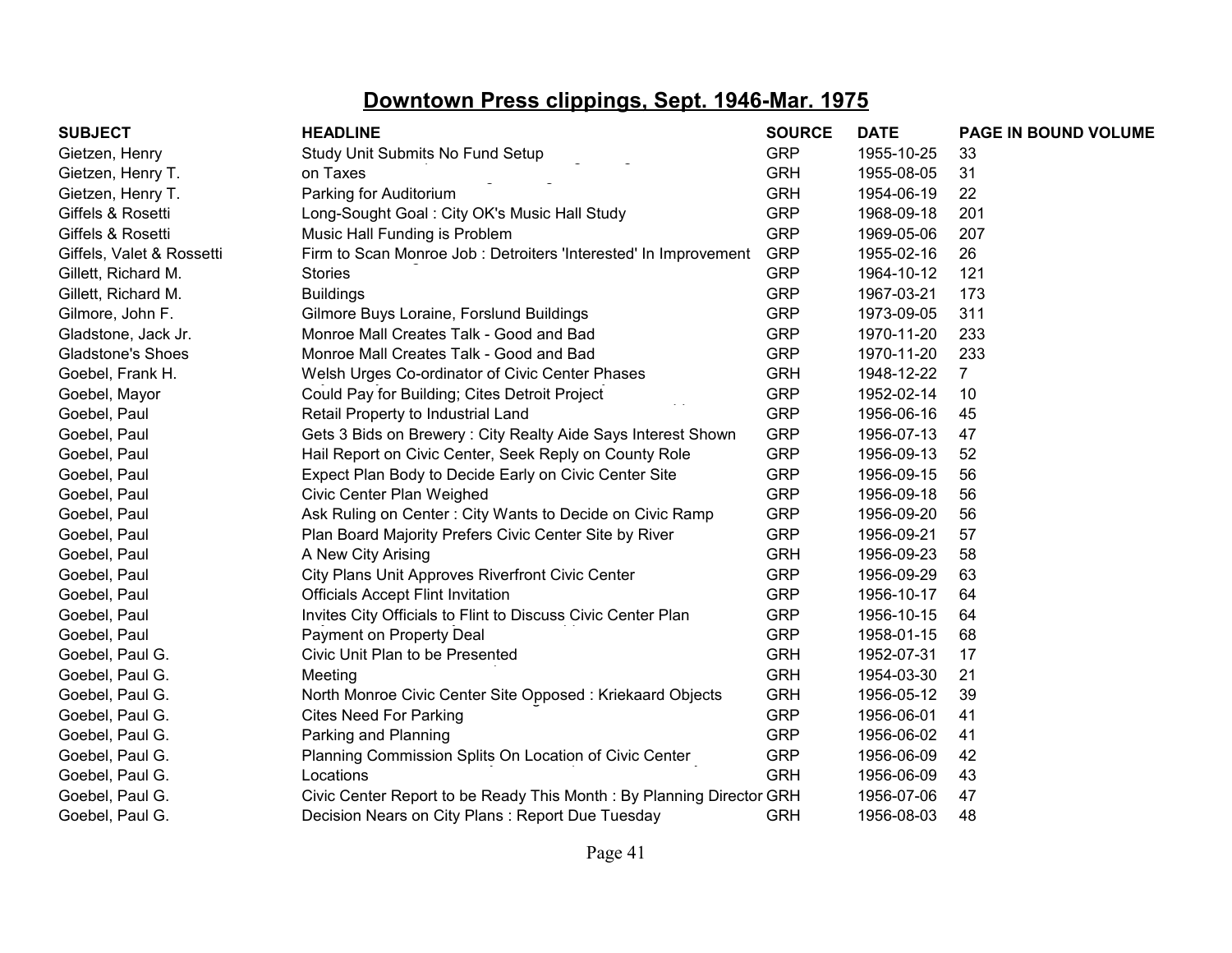| <b>SUBJECT</b>                                              | <b>HEADLINE</b>                                                                                       | <b>SOURCE</b> | <b>DATE</b> | PAGE IN BOUND VOLUME |
|-------------------------------------------------------------|-------------------------------------------------------------------------------------------------------|---------------|-------------|----------------------|
| Goebel, Paul G.                                             | River Area Site Recommended: For GR Civic Center                                                      | <b>GRH</b>    | 1956-09-13  | 53                   |
| Goebel, Paul G.                                             | for Location Along Grand River                                                                        | <b>GRH</b>    | 1956-09-18  | 56                   |
| Goebel, Paul G.                                             | Determine Cost of Project                                                                             | <b>GRH</b>    | 1956-09-21  | 57                   |
| Goebel, Paul G.                                             | Civic Center Site May Be Selected                                                                     | <b>GRH</b>    | 1956-09-23  | 59                   |
| Goebel, Paul G.                                             | GR Civic Center Financing Eyed: Committee Study                                                       | <b>GRH</b>    | 1956-09-28  | 62                   |
| Goebel, Paul G.                                             | Center                                                                                                | <b>GRH</b>    | 1956-09-29  | 63                   |
| Goebel, Paul G.                                             | <b>Expected to Affect Downtown</b>                                                                    | <b>GRH</b>    | 1958-01-16  | 69                   |
| Goebel, Paul G.                                             | City Oks C&O Depot Location : 'No Alternative'                                                        | <b>GRH</b>    | 1958-04-16  | 71                   |
| Goebel, Paul Jr.                                            | Grassie Guards Top Level Secret                                                                       | <b>GRP</b>    | 1974-03-06  | 318                  |
| Goethel, Herbert O.                                         | <b>District Success Story</b>                                                                         | <b>GRP</b>    | 1965-12-26  | 136                  |
| <b>Goldblatt's Department Store</b>                         | <b>Wurzburg Closing Reaction Varied</b>                                                               | <b>GRP</b>    | 1971-09-28  | 278                  |
| Golden & Boter                                              | Bus Terminal for City Revealed in Site Deal                                                           | <b>GRP</b>    | 1946-09-11  | $\overline{2}$       |
| Golden & Boter Transfer Co.                                 | Purchase                                                                                              | <b>GRP</b>    | 1946-10-03  | 1                    |
| Company                                                     | Plan for New Bus Terminal                                                                             | <b>GRH</b>    | 1946-09-20  | 1                    |
| Goldsboro Place NE (149)                                    | Betrayed                                                                                              | <b>GRP</b>    | 1972-06-01  | 289                  |
| Goldsboro Place NE (161)                                    | Betrayed                                                                                              | <b>GRP</b>    | 1972-06-01  | 289                  |
| Goldsboro Place NE (163)                                    | Betrayed                                                                                              | <b>GRP</b>    | 1972-06-01  | 289                  |
| Goldzahler, Henry                                           | <b>Grand Rapids Accepts Calder Stabile</b>                                                            | <b>NYT</b>    | 1969-06-16  | 209                  |
| Goodrich Street SW (300)                                    | House Photo Brings City Protests                                                                      | <b>GRP</b>    | 1966-10-12  | 164                  |
| Goodrich Street SW (309)                                    | House Photo Brings City Protests                                                                      | <b>GRP</b>    | 1966-10-12  | 164                  |
| Goodyear Corp.                                              | Downtown 'People Mover' Given Approval by Chamber Directors                                           | <b>GRP</b>    | 1974-01-10  | 315                  |
| Goodyear Tire & Rubber                                      | Sketches of 'New Trans' Due for Public View Dec. 8                                                    | <b>GRP</b>    | 1974-11-15  | 330                  |
| Gottlieb, Adolph                                            | <b>Sculpture Group Mulls Artist</b>                                                                   | <b>GRP</b>    | 1967-08-25  | 182                  |
| Gottlieb, Adolph                                            | Sculpture Committee to Study Community                                                                | <b>GRP</b>    | 1967-06-19  | 180                  |
| Governmental Finance Committee Others on City-County Set-up |                                                                                                       | <b>GRH</b>    | 1953-04-14  | 19                   |
|                                                             | Governmental Finance Committee C of C Units Scan Project : Joint City-Kent Building Data Gathered GRP |               | 1953-04-14  | 19                   |
| Grand Rapids 70                                             | CC Names Downtown Study Group                                                                         | <b>GRP</b>    | 1970-08-17  | 230                  |
| <b>Grand Rapids Art Gallery</b>                             | Center                                                                                                | <b>GRP</b>    | 1962-04-02  | 94                   |
| <b>Grand Rapids Art Gallery</b>                             | Hypothetical Cultural Center to Be Feature                                                            | <b>GRP</b>    | 1963-05-26  | 97                   |
| Association                                                 | City Gets \$2 Million Cultural Center Plan                                                            |               |             | 100                  |
| <b>Grand Rapids Art Museum</b>                              | Citizens Unit May Develop Cultural Center South of JC                                                 | <b>GRP</b>    | 1964-11-04  | 122                  |
| Association                                                 | City Planners Issue Draft of Proposed Cultural Unit                                                   | <b>GRP</b>    | 1964-02-12  | 104                  |
| <b>Grand Rapids Bar Association</b>                         | Requirements Over 20-Year Period                                                                      | <b>GRH</b>    | 1952-03-07  | 11                   |
| <b>Grand Rapids Bar Association</b>                         | Setup                                                                                                 | <b>GRP</b>    | 1952-03-21  | 11                   |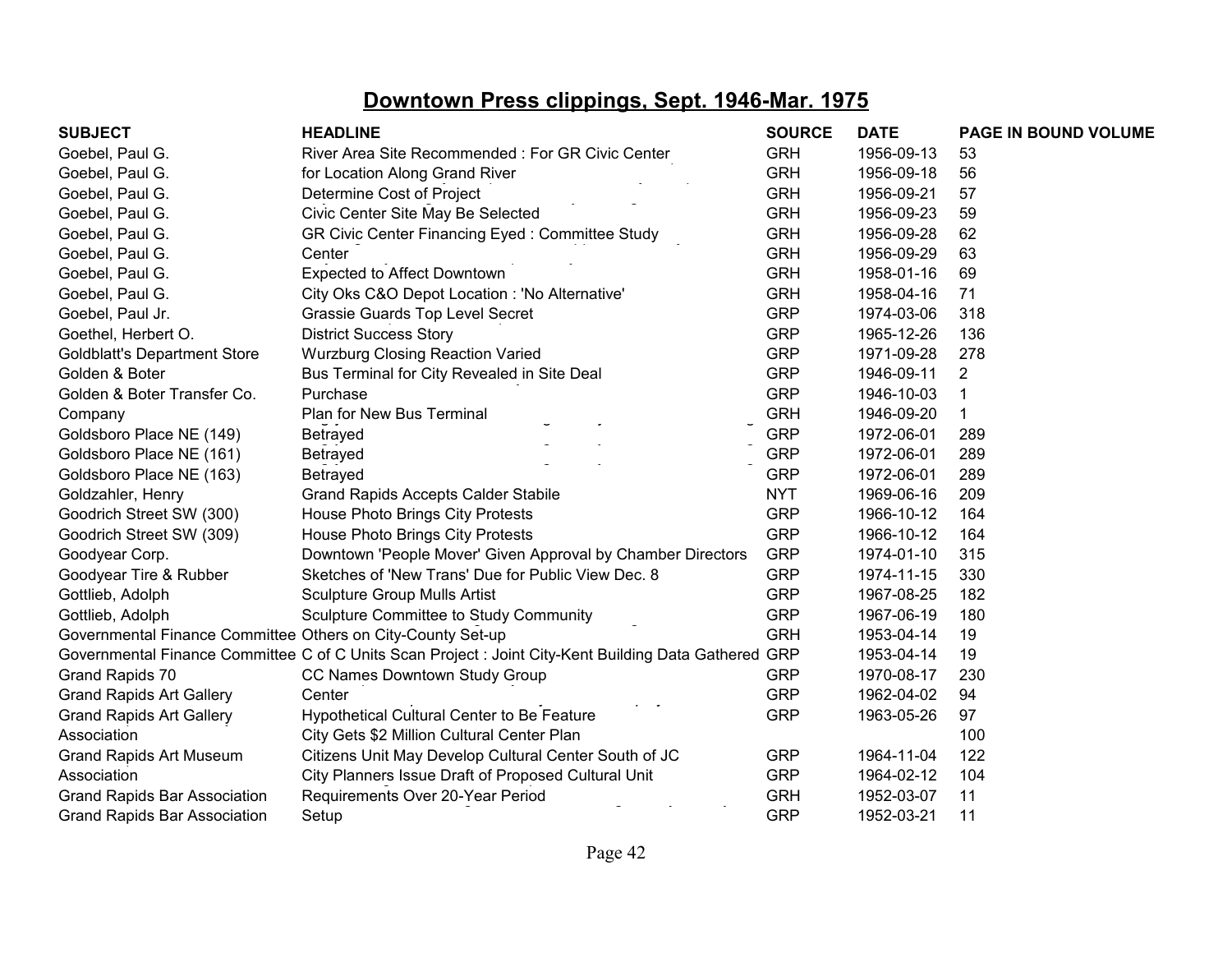| <b>SUBJECT</b>                                       | <b>HEADLINE</b>                                                     | <b>SOURCE</b> | <b>DATE</b> | PAGE IN BOUND VOLUME |
|------------------------------------------------------|---------------------------------------------------------------------|---------------|-------------|----------------------|
| <b>Grand Rapids Bar Association</b>                  | Downtown Study Near: Three Groups to Scan Area Assessments GRP      |               | 1952-02-20  | 13                   |
| <b>Grand Rapids Bar Association</b>                  | Unit Building Near Civic                                            | <b>GRH</b>    | 1952-05-02  | 13                   |
| Grand Rapids Brewing Co.                             | Demolition Closes Colorful History of GR Brewery Industry           | <b>GRP</b>    | 1967-01-07  | 170                  |
| <b>Grand Rapids Building Authority</b>               | City Opens Bond Bids on Nov. 29                                     | <b>GRP</b>    | 1966-11-07  | 166                  |
| Commerce                                             | 'Outside' View                                                      | <b>GRH</b>    | 1953-04-15  | 18                   |
| Commerce                                             | Meeting                                                             | <b>GRH</b>    | 1954-03-30  | 21                   |
| Commerce                                             | C of C to Aid Lower Monroe Av. Survey                               | <b>GRP</b>    | 1954-07-09  | 22                   |
| Commerce                                             | City Approves Early Action on Lower Monroe Project                  | <b>GRP</b>    | 1955-02-05  | 24                   |
| Commerce                                             | Chamber Maps Plans to Reshape Downtown                              | <b>GRP</b>    | 1970-07-29  | 228                  |
| Grand Rapids Citizens Committee Time for Action-Now! |                                                                     | <b>GRH</b>    | 1956-02-16  | 36                   |
| Grand Rapids City Coach Lines                        | Downtown Revitalization                                             | <b>GRP</b>    | 1958-09-27  | 79                   |
| <b>Grand Rapids City Hall</b>                        | An All-Purpose Building                                             | <b>GRH</b>    | 1953-05-09  | 20                   |
| Commission                                           | Purchase                                                            | <b>GRH</b>    | 1956-06-12  | 45                   |
| Committee                                            | Kent Pledges Co-operation in Civic Center Plan                      | <b>GRP</b>    | 1956-08-02  | 47                   |
| Committee                                            | City-County Building Policy Set: GR Members Agree at Caucus         | <b>GRH</b>    | 1956-06-12  | 45                   |
| <b>Grand Rapids College</b>                          | <b>Grand Rapids Accepts Calder Stabile</b>                          | <b>NYT</b>    | 1969-06-16  | 209                  |
| <b>Grand Rapids Community Council</b>                | Construction Study is Set: Council Sifts Needs of City, County      | <b>GRP</b>    | 1953-01-30  | 18                   |
| Renewal Program                                      | <b>GR Renewal Gets Statewide Exposure</b>                           | <b>GRP</b>    | 1964-08-13  | 118                  |
| Renewal Program                                      | City Planning Charts Grand Rapids' Future                           | <b>GRP</b>    | 1968-04-28  | 194                  |
| Society                                              | New Center Here                                                     | <b>GRP</b>    | 1962-03-16  | 94                   |
| <b>Grand Rapids Foundation</b>                       | Sheldon Landscaping Appreciated                                     | <b>GRP</b>    | 1974-10-25  | 329                  |
| Grand Rapids Hilton Inn                              | Art Leader Says Urban Renewal Results in Artistic Void Downtown GRP |               | 1966-07-14  | 154                  |
| <b>Grand Rapids Jaycees</b>                          | VanderVeen Pledges Push For US Dollars for City                     | <b>GRP</b>    | 1974-09-14  | 327                  |
| <b>Grand Rapids Junior College</b>                   | Master Plan for Junior College - Cultural Center of Future          | <b>GRP</b>    | 1966-11-23  | 167                  |
| <b>Grand Rapids Junior College</b>                   | <b>Extension Could Be Key</b>                                       | <b>GRP</b>    | 1963-10-20  | 102                  |
| <b>Grand Rapids Junior College</b>                   | City Planners Issue Draft of Proposed Cultural Unit                 | <b>GRP</b>    | 1964-02-12  | 104                  |
| <b>Grand Rapids Junior College</b>                   | OK's Renewal Plans For Cultural Area                                | <b>GRP</b>    | 1964-02-14  | 106                  |
| <b>Grand Rapids Junior College</b>                   | Price of \$150,000                                                  | <b>GRP</b>    | 1964-02-23  | 107                  |
| <b>Grand Rapids Junior College</b>                   | Planning                                                            | <b>GRP</b>    | 1964-03     | 109                  |
| <b>Grand Rapids Junior College</b>                   | Progress                                                            | <b>GRP</b>    | 1964-06-07  | 111                  |
| <b>Grand Rapids Junior College</b>                   | Junior College Plans Move Ahead: Agrees on Architect                | <b>GRP</b>    | 1965-08-21  | 133                  |
| <b>Grand Rapids Junior College</b>                   | City Seeks Spring Start on JC Parking Ramp                          | <b>GRP</b>    | 1965-09-21  | 133                  |
| <b>Grand Rapids Junior College</b>                   | Pylman Blasts City Criticism of JC Development Program              | <b>GRP</b>    | 1966-02-17  | 141                  |
| <b>Grand Rapids Junior College</b>                   | 'Education First'                                                   | <b>GRP</b>    | 1966-02-24  | 142                  |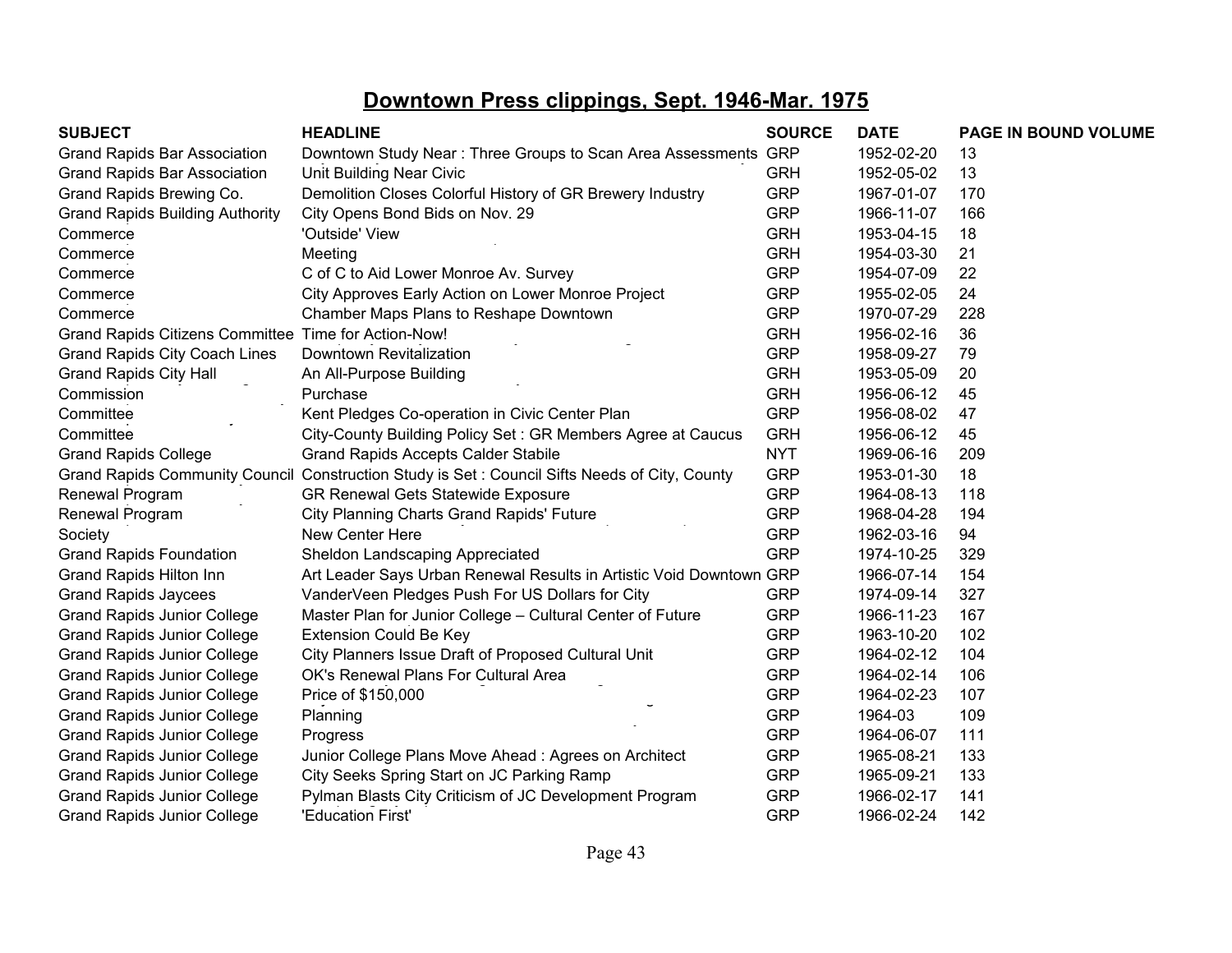| <b>SUBJECT</b>                     | <b>HEADLINE</b>                                                 | <b>SOURCE</b> | <b>DATE</b> | PAGE IN BOUND VOLUME |
|------------------------------------|-----------------------------------------------------------------|---------------|-------------|----------------------|
| <b>Grand Rapids Junior College</b> | City Agrees to Seek US Funds For Junior College Urban Renewal   | <b>GRP</b>    | 1966-05-19  | 148                  |
| <b>Grand Rapids Junior College</b> | Nabers Gives 'Voiceless' Role to Cultural Project Committee     | <b>GRP</b>    | 1966-06-08  | 151                  |
| <b>Grand Rapids Junior College</b> | New \$10 Million JC Expansion Keyed to Theater, Music and Art   | <b>GRP</b>    | 1966-11-22  | 168                  |
| <b>Grand Rapids Junior College</b> | Parking                                                         | <b>GRP</b>    | 1966-12-01  | 169                  |
| <b>Grand Rapids Junior College</b> | City's Tax Base Will Back JC Ramp Bonds                         | <b>GRP</b>    | 1967-05-04  | 177                  |
| <b>Grand Rapids Junior College</b> | <b>Conflicting Plans Cripple Cultural Center Progress</b>       | <b>GRP</b>    | 1968-01-28  | 186                  |
| <b>Grand Rapids Junior College</b> | City Planning Charts Grand Rapids' Future                       | <b>GRP</b>    | 1968-04-28  | 194                  |
| <b>Grand Rapids Junior College</b> | Ramp                                                            | <b>GRP</b>    | 1968-05-27  | 198                  |
| <b>Grand Rapids Junior College</b> | Nice Problem for City - What to Do With Extra Funds?            | <b>GRP</b>    | 1969-02-26  | 203                  |
| <b>Grand Rapids Junior College</b> | Surplus                                                         | <b>GRP</b>    | 1969-03-05  | 205                  |
| <b>Grand Rapids Junior College</b> | Program                                                         | <b>GRP</b>    | 1969-04-29  | 208                  |
| <b>Grand Rapids Junior College</b> | City Gets \$4.9 Million for Hill Area Project                   | <b>GRP</b>    | 1969-07-02  | 210                  |
| <b>Grand Rapids Junior College</b> | JC Parking Ramp Plan Wins City Hall Approval                    | <b>GRP</b>    | 1969-07-02  | 210                  |
| <b>Grand Rapids Junior College</b> | 150 Protest Plans for City's College Park Renewal Project       | <b>GRP</b>    | 1969-12-10  | 213                  |
| <b>Grand Rapids Junior College</b> | College Park Areas at Stake: Worst Wants Board to Clarify Plans | <b>GRP</b>    | 1970-03-05  | 216                  |
| <b>Grand Rapids Junior College</b> | City Takes Step Toward Start on JC Ramp                         | <b>GRP</b>    | 1970-03-05  | 216                  |
| <b>Grand Rapids Junior College</b> | Preservationists Want Veto Power                                | <b>GRP</b>    | 1971-02-17  | 241                  |
| <b>Grand Rapids Junior College</b> | Schoolmen Support College Park Plan                             | <b>GRP</b>    | 1971-02-18  | 241                  |
| <b>Grand Rapids Junior College</b> | City Unveils 'Compromise' Plan For College Park Renewal Area    | <b>GRP</b>    | 1971-01-21  | 244                  |
| <b>Grand Rapids Junior College</b> | City, School Officials Accused of 'Planning Blight' In Project  | <b>GRP</b>    | 1971-02/04  | 246                  |
| <b>Grand Rapids Junior College</b> | Boarded-Up                                                      | <b>GRP</b>    | 1971-02-10  | 247                  |
| <b>Grand Rapids Junior College</b> | JC Growth Plan Under Heavy Fire                                 | <b>GRP</b>    | 1971-02-10  | 248                  |
| <b>Grand Rapids Junior College</b> | Is Urban Renewal's Bulldozer Compounding Problems?              | <b>GRP</b>    | 1971-03-13  | 250                  |
| <b>Grand Rapids Junior College</b> | Surgery Done on Shrunken College Park Project                   | <b>GRP</b>    | 1971-05-02  | 255                  |
| <b>Grand Rapids Junior College</b> | Irate Hill Group Bypasses City to Meet                          | <b>GRP</b>    | 1971-05-06  | 256                  |
| <b>Grand Rapids Junior College</b> | <b>Blight Survey</b>                                            | <b>GRP</b>    | 1971-05-07  | 257                  |
| <b>Grand Rapids Junior College</b> | Compromise                                                      | <b>GRP</b>    | 1971-06-09  | 258                  |
| <b>Grand Rapids Junior College</b> | City, Board Sign College Park Razing Pact                       | <b>GRP</b>    | 1971-06-19  | 259                  |
| <b>Grand Rapids Junior College</b> | <b>College Park Restudied</b>                                   | <b>GRP</b>    | 1971-06-15  | 259                  |
| <b>Grand Rapids Junior College</b> | \$750,000 US Grant Aids JC Expansion                            | <b>GRP</b>    | 1971-06-24  | 260                  |
| <b>Grand Rapids Junior College</b> | Downtown JC Growth Periled by Space Lack                        | <b>GRP</b>    | 1971-06-22  | 260                  |
| <b>Grand Rapids Junior College</b> | Schoolmen Suspicious of Heritage Hill Talks                     | <b>GRP</b>    | 1971-07-07  | 263                  |
| <b>Grand Rapids Junior College</b> | College Park Study Group Seeks Compromise                       | <b>GRP</b>    | 1971-07-15  | 265                  |
| <b>Grand Rapids Junior College</b> | College Park is a Whole New Ball Game                           | <b>GRP</b>    | 1971-07-28  | 266                  |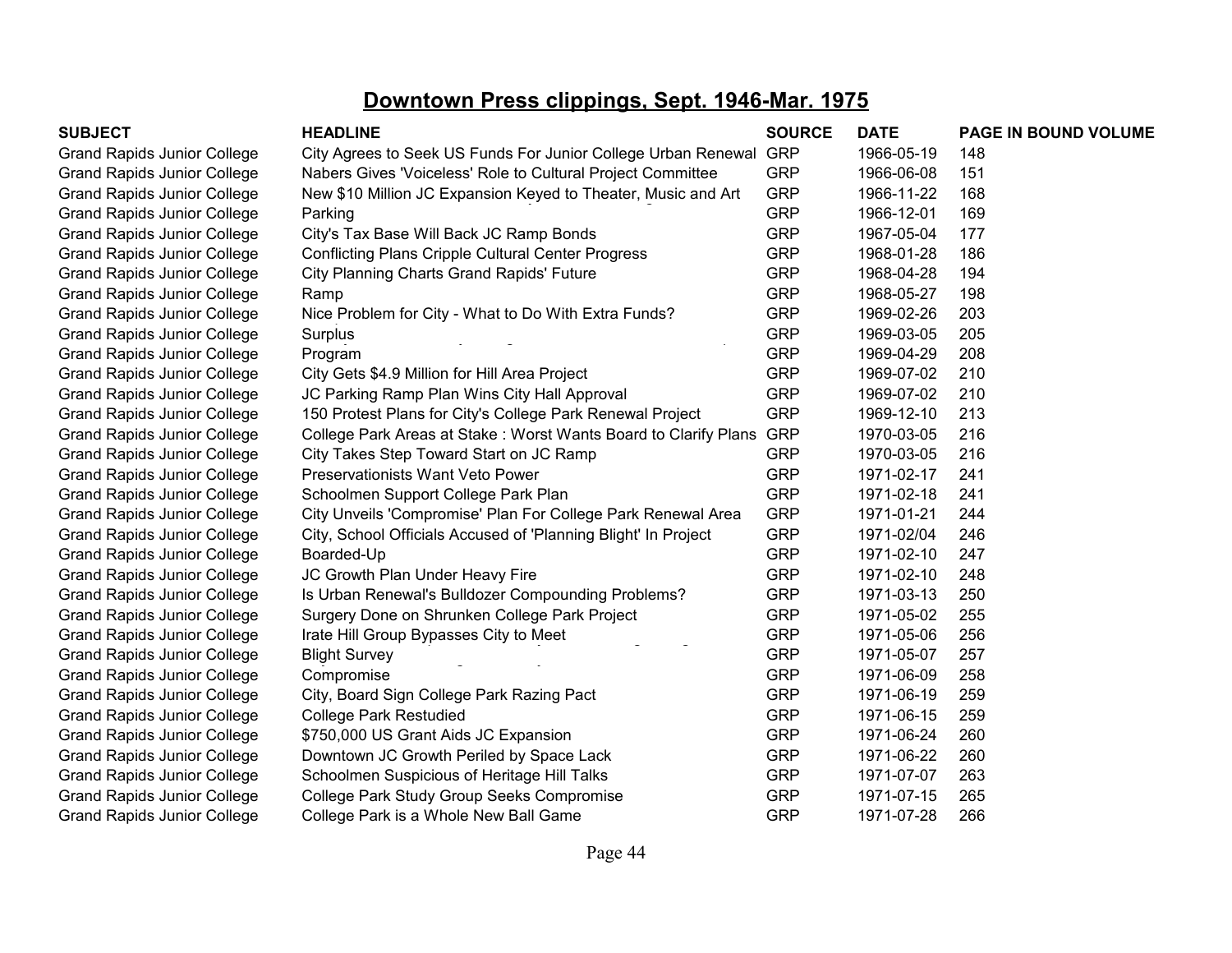| <b>SUBJECT</b>                        | <b>HEADLINE</b>                                             | <b>SOURCE</b> | <b>DATE</b> | PAGE IN BOUND VOLUME |
|---------------------------------------|-------------------------------------------------------------|---------------|-------------|----------------------|
| <b>Grand Rapids Junior College</b>    | <b>Builders Busy Downtown</b>                               | <b>GRP</b>    | 1971-09-09  | 275                  |
| <b>Grand Rapids Junior College</b>    | City, Hockey Arena Backers Delay 'Secret' Meet on Plans     | <b>GRP</b>    | 1973-03-16  | 297                  |
| <b>Grand Rapids Junior College</b>    | College Park Urban Renewal Behind Schedule                  | <b>GRP</b>    | 1974-06-15  | 326                  |
| Architects' League                    | Detroit Planner Will Tell of Improvements : Civic Buildings | <b>GRH</b>    | 1959-01-16  | 85                   |
| Architects' League                    | Detroit Planner's Proposal Gets Enthusiastic Response       | <b>GRP</b>    | 1959-01-24  | 86                   |
| Architectural League                  | Planning                                                    | <b>GRP</b>    | 1959-02-27  | 88                   |
| Development Association               | <b>Buildings</b>                                            | <b>GRH</b>    | 1952-03-21  | 13                   |
| Grand Rapids Motor Coach Co           | Shopper Shuttle Service Ready for Opening Runs              | <b>GRP</b>    | 1946-11-23  | 3                    |
| Grand Rapids Motor Coach Co           | <b>Shuttle Bus Service Set</b>                              | <b>GRP</b>    | 1946-11-20  | 3                    |
| Company                               | Shuttle-Run Swell, But Few Shoppers Try Them                |               |             | 4                    |
| <b>Grand Rapids Police Department</b> | A Daydream of Downtown Grand Rapids                         | <b>GRP</b>    | 1970-03-15  | 217                  |
| <b>Grand Rapids Press</b>             | New Press Plant First in Core Area : Sparks Urban Renewal   | <b>GRP</b>    | 1964-06-23  | 113                  |
| <b>Grand Rapids Press</b>             | <b>Ground Broken For Press Plant</b>                        |               | 1964-06-24  | 114                  |
| <b>Grand Rapids Press</b>             | Planner for City Reports Renewal Here on Schedule           | <b>GRP</b>    | 1964-07-16  | 115                  |
| <b>Grand Rapids Press</b>             | US Rules on Renewal May Ban Value Hike                      | <b>GRP</b>    | 1967-03-31  | 176                  |
| <b>Grand Rapids Press</b>             | Chamber Maps Plans to Reshape Downtown                      | <b>GRP</b>    | 1970-07-29  | 228                  |
| <b>Grand Rapids Public Museum</b>     | 'Education First'                                           | <b>GRP</b>    | 1966-02-24  | 142                  |
| <b>Grand Rapids Public Museum</b>     | 3 Downtown Buildings to Be Razed for Parking Lot            | <b>GRP</b>    | 1968-09-14  | 200                  |
| <b>Grand Rapids Real Estate Board</b> | Requirements Over 20-Year Period                            | <b>GRH</b>    | 1952-03-07  | 11                   |
| <b>Grand Rapids Real Estate Board</b> | City Plan "Audit."                                          | <b>GRP</b>    | 1955-10-12  | 33                   |
| <b>Grand Rapids Real Estate Board</b> | Pledge Study Funds                                          | <b>GRH</b>    | 1958-11-13  | 80                   |
| <b>Grand Rapids Real Estate Board</b> | <b>Planning Under Way</b>                                   | <b>GRH</b>    | 1958-11-14  | 80                   |
| <b>Grand Rapids Real Estate Board</b> | <b>Advertise for Figures</b>                                | <b>GRP</b>    | 1963-10-02  | 101                  |
| <b>Grand Rapids Real Estate Board</b> | City's Projects Impress Visiting Realty Men                 | <b>GRP</b>    | 1964-03-02  | 108                  |
| <b>Grand Rapids Round Table</b>       | Knights to Hear Downtown Plans                              | <b>GRP</b>    | 1959-02-19  | 87                   |
| <b>Grand Rapids Symphony</b>          | City Gets \$2 Million Cultural Center Plan                  |               |             | 100                  |
| <b>Grand Rapids Transit Authority</b> | Downtown is Out as Bus Focal Point                          | <b>GRP</b>    | 1973-03-08  | 300                  |
| <b>Grand Rapids Transit Authority</b> | City Received Plan for Elevated Transit System              | <b>GRP</b>    | 1973-06-12  | 307                  |
| <b>Grand Rapids Transit Authority</b> | City Gets US Funds Toward 19 New Buses                      | <b>GRP</b>    | 1974-01-24  | 317                  |
| <b>Grand Rapids Transit Authority</b> | Free and Uncluttered                                        | <b>GRP</b>    | 1974-05-20  | 322                  |
| <b>Grand Rapids Transit Authority</b> | Few Ride Bus Free First Day                                 | <b>GRP</b>    | 1974-06-11  | 324                  |
| <b>Grand Rapids Urban League</b>      | <b>District Success Story</b>                               | <b>GRP</b>    | 1965-12-26  | 136                  |
| <b>Grand River</b>                    | Cost Studies of North Monroe Industry Okd                   | <b>GRH</b>    | 1955-02-09  | 25                   |
| <b>Grand River</b>                    | Motorized Age                                               |               |             | 27                   |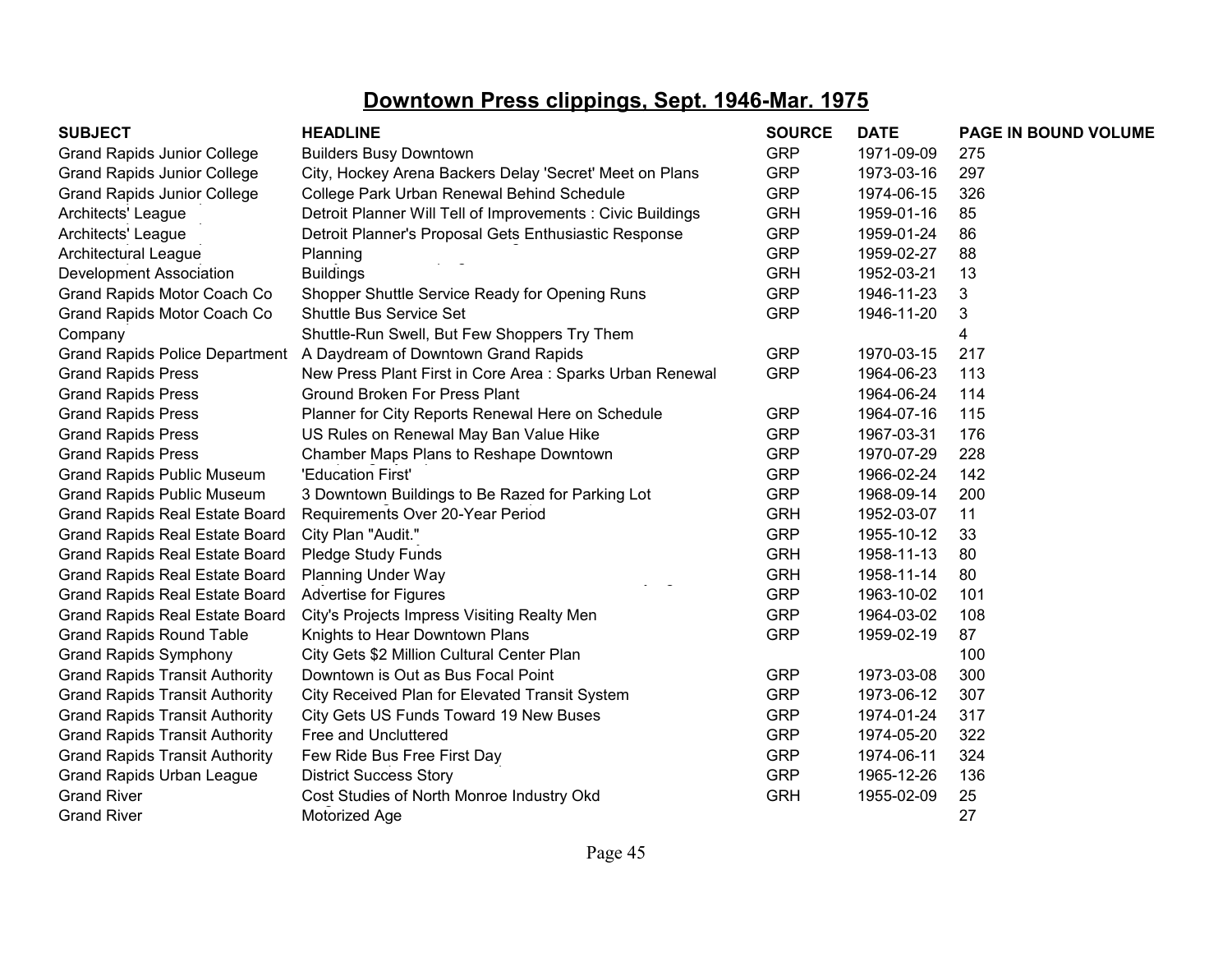| <b>SUBJECT</b>                       | <b>HEADLINE</b>                                                      | <b>SOURCE</b> | <b>DATE</b> | PAGE IN BOUND VOLUME |
|--------------------------------------|----------------------------------------------------------------------|---------------|-------------|----------------------|
| <b>Grand River</b>                   | Opposes Auditorium Project                                           | <b>GRP</b>    | 1956-05-12  | 39                   |
| <b>Grand River</b>                   | <b>Cites Need For Parking</b>                                        | <b>GRP</b>    | 1956-06-01  | 41                   |
| <b>Grand River</b>                   | Planning Commission Splits On Location of Civic Center               | <b>GRP</b>    | 1956-06-09  | 42                   |
| <b>Grand River</b>                   | Locations                                                            | <b>GRH</b>    | 1956-06-09  | 43                   |
| <b>Grand River</b>                   | Planning Survey Poised: Honey to 'Re-Assess' Data                    | <b>GRH</b>    | 1956-06-07  | 43                   |
| <b>Grand River</b>                   | Civic Center Imponderables                                           | <b>GRH</b>    | 1956-06-12  | 44                   |
| <b>Grand River</b>                   | City-County Building Policy Set: GR Members Agree at Caucus          | <b>GRH</b>    | 1956-06-12  | 45                   |
| <b>Grand River</b>                   | N. Monroe Property Appraised: \$2.8 Million Value Set For Area       | <b>GRH</b>    | 1956-06-18  | 46                   |
| <b>Grand River</b>                   | Civic Center Report to be Ready This Month: By Planning Director GRH |               | 1956-07-06  | 47                   |
| <b>Grand River</b>                   | Decision Nears on City Plans: Report Due Tuesday                     | <b>GRH</b>    | 1956-08-03  | 48                   |
| <b>Grand River</b>                   | <b>Interlocking Decisions</b>                                        | <b>GRH</b>    | 1956-09-07  | 50                   |
| <b>Grand River</b>                   | <b>Civic Center Sites</b>                                            | <b>GRP</b>    | 1956-09-14  | 55                   |
| <b>Grand River</b>                   | for Location Along Grand River                                       | <b>GRH</b>    | 1956-09-18  | 56                   |
| <b>Grand River</b>                   | Ask Ruling on Center: City Wants to Decide on Civic Ramp             | <b>GRP</b>    | 1956-09-20  | 56                   |
| <b>Grand River</b>                   | Civic Center Site May Be Selected                                    | <b>GRH</b>    | 1956-09-23  | 59                   |
| <b>Grand River</b>                   | Growth                                                               | <b>GRH</b>    | 1956-09-24  | 60                   |
| <b>Grand River</b>                   | Unanimous OK is Given                                                | <b>GRP</b>    | 1956-09-26  | 61                   |
| <b>Grand River</b>                   | Bissell Would Sell Property to City for \$1,850,000                  | <b>GRP</b>    | 1956-09-27  | 61                   |
| <b>Grand River</b>                   | GR Civic Center Financing Eyed: Committee Study                      | <b>GRH</b>    | 1956-09-28  | 62                   |
| <b>Grand River</b>                   | Center                                                               | <b>GRH</b>    | 1956-09-29  | 63                   |
| <b>Grand Trunk</b>                   | Building Authority Study is Agreed On                                | <b>GRH</b>    | 1956-03-13  | 38                   |
| <b>Grand Valley Artists</b>          | Art Leader Says Urban Renewal Results in Artistic Void Downtown GRP  |               | 1966-07-14  | 154                  |
| <b>Grand Valley State University</b> | Junior College Needs More Room                                       | <b>GRP</b>    | 1963-09-11  | 100                  |
| Grant Street SW (34)                 | 'Token' Parking Starts downtown in 30 Days                           | <b>GRP</b>    | 1969-02-26  | 204                  |
| Grassie, Joseph                      | New 180-Room Hotel Planned for Downtown                              | <b>GRP</b>    | 1971-08-31  | 242                  |
| Grassie, Joseph                      | Free Shopper Parking Likely at All Downtown Lots                     | <b>GRP</b>    | 1971-04-21  | 253                  |
| Grassie, Joseph                      | City Aks Bus Subsidy Help                                            | <b>GRP</b>    | 1971-08-18  | 267                  |
| Grassie, Joseph                      | City, Hockey Arena Backers Delay 'Secret' Meet on Plans              | <b>GRP</b>    | 1973-03-16  | 297                  |
| Grassie, Joseph                      | Downtown is Out as Bus Focal Point                                   | <b>GRP</b>    | 1973-03-08  | 300                  |
| Grassie, Joseph                      | Ellis Gets New Mall Parking Pact-Old Price                           | <b>GRP</b>    | 1973-04-04  | 303                  |
| Grassie, Joseph                      | Fish Ladder's 'Crown' Causes Dispute, Delay                          | <b>GRP</b>    | 1974-01-30  | 314                  |
| Grassie, Joseph                      | Grassie Guards Top Level Secret                                      | <b>GRP</b>    | 1974-03-06  | 318                  |
| Grassie, Joseph                      | People Mover Project Encounters City Foes                            | <b>GRP</b>    | 1974-06-13  | 325                  |
| Grassie, Joseph                      | Sketches of 'New Trans' Due for Public View Dec. 8                   | <b>GRP</b>    | 1974-11-15  | 330                  |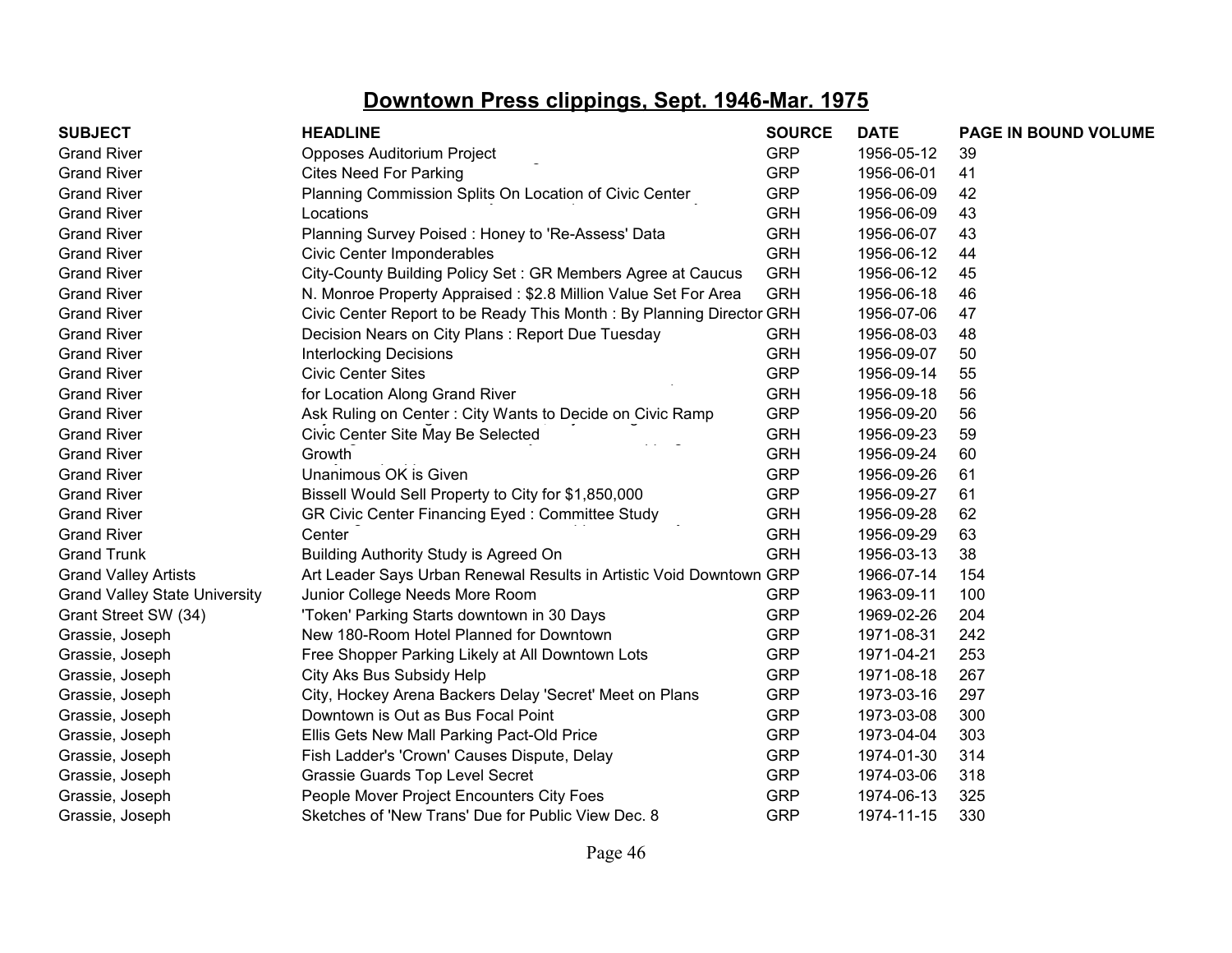| <b>SUBJECT</b>                           | <b>HEADLINE</b>                                                                                 | <b>SOURCE</b> | <b>DATE</b> | PAGE IN BOUND VOLUME |
|------------------------------------------|-------------------------------------------------------------------------------------------------|---------------|-------------|----------------------|
| League                                   | <b>Local Efforts</b>                                                                            | <b>GRH</b>    | 1959-01-24  | 85                   |
| Commerce                                 | Pledge Study Funds                                                                              | <b>GRH</b>    | 1958-11-13  | 80                   |
| Commerce                                 | <b>Planning Under Way</b>                                                                       | <b>GRH</b>    | 1958-11-14  | 80                   |
| <b>Greater Grand Rapids Civic</b>        | <b>Cites Need For Parking</b>                                                                   | <b>GRP</b>    | 1956-06-01  | 41                   |
| Greater Grand Rapids Civic Study Demands |                                                                                                 | <b>GRP</b>    | 1956-02-20  | 39                   |
|                                          | Greater Grand Rapids Civic Study Ask County's Space Needs : Civic Center Unit Plans Survey Here | <b>GRP</b>    | 1956-04-28  | 39                   |
|                                          | Greater Grand Rapids Civic Study Single Building Said 'Inadequate' : For Civic Offices          | <b>GRH</b>    | 1956-05-17  | 40                   |
|                                          | Greater Grand Rapids Civic Study 'Also Makes Feasible' Separate Units                           | <b>GRP</b>    | 1956-05-16  | 40                   |
|                                          | Greater Grand Rapids Civic Study Planning Commission Splits On Location of Civic Center         | <b>GRP</b>    | 1956-06-09  | 42                   |
| Committee                                | Locations                                                                                       | <b>GRH</b>    | 1956-06-09  | 43                   |
| Committee                                | GR Invites County to Building Study                                                             | <b>GRH</b>    | 1956-02-08  | 35                   |
| Committee                                | Planning Survey Poised: Honey to 'Re-Assess' Data                                               | <b>GRH</b>    | 1956-06-07  | 43                   |
| Committee                                | Retail Property to Industrial Land                                                              | <b>GRP</b>    | 1956-06-16  | 45                   |
| Committee                                | N. Monroe Property Appraised: \$2.8 Million Value Set For Area                                  | <b>GRH</b>    | 1956-06-18  | 46                   |
| Committee                                | Civic Center Report to be Ready This Month: By Planning Director GRH                            |               | 1956-07-06  | 47                   |
| Committee                                | Decision Nears on City Plans: Report Due Tuesday                                                | <b>GRH</b>    | 1956-08-03  | 48                   |
| Committee                                | Honey May Reverse Bagby's Plan                                                                  | <b>GRH</b>    | 1956-08-30  | 49                   |
| Committee                                | Selects Site After Study                                                                        | <b>GRP</b>    | 1956-08-29  | 49                   |
| Committee                                | Hail Report on Civic Center, Seek Reply on County Role                                          | <b>GRP</b>    | 1956-09-13  | 52                   |
| Committee                                | River Area Site Recommended: For GR Civic Center                                                | <b>GRH</b>    | 1956-09-13  | 53                   |
| Committee                                | Buildng Site OK to Be Delayed: Report is Expected in Few Weeks GRH                              |               | 1956-09-13  | 55                   |
| Committee                                | Civic Center Site May Be Selected                                                               | <b>GRH</b>    | 1956-09-23  | 59                   |
| Committee                                | <b>Wants Site for Civic Center</b>                                                              | <b>GRH</b>    | 1956-09-27  | 62                   |
| Committee                                | GR Civic Center Financing Eyed: Committee Study                                                 | <b>GRH</b>    | 1956-09-28  | 62                   |
| Committee                                | Space Needs Listed for County Offices : In Proposed Civic Center GRH                            |               | 1956-10     | 64                   |
| Committee                                | City Aides Cite 'Progress' in Civic Center Plan OK                                              | <b>GRP</b>    | 1956-09-29  | 64                   |
| Committee                                | Walkers Only on Monroe Ave.?: New Plan Proposed                                                 | <b>GRH</b>    | 1957-04-06  | 65                   |
| Committee                                | Downtown's Upswing                                                                              | <b>GRP</b>    | 1957-01-14  | 65                   |
| Committee                                | Cites Benefits of Scenic Plan                                                                   | <b>GRP</b>    | 1957-04-06  | 66                   |
| Green Space                              | City Planners Redesigning Monroe Area                                                           | <b>GRP</b>    | 1972-12-29  | 296                  |
| Green's                                  | Once-Proud Retail Queen is Still Decaying at GR                                                 | <b>DFP</b>    | 1966-06-20  | 152                  |
| Green's                                  | A Daydream of Downtown Grand Rapids                                                             | <b>GRP</b>    | 1970-03-15  | 217                  |
| Griffin, Robert P.                       | \$750,000 US Grant Aids JC Expansion                                                            | <b>GRP</b>    | 1971-06-24  | 260                  |
| Griner, Nancy                            | Downtowners Develop Their Own Data Sheet                                                        | <b>GRP</b>    | 1973-02-07  | 298                  |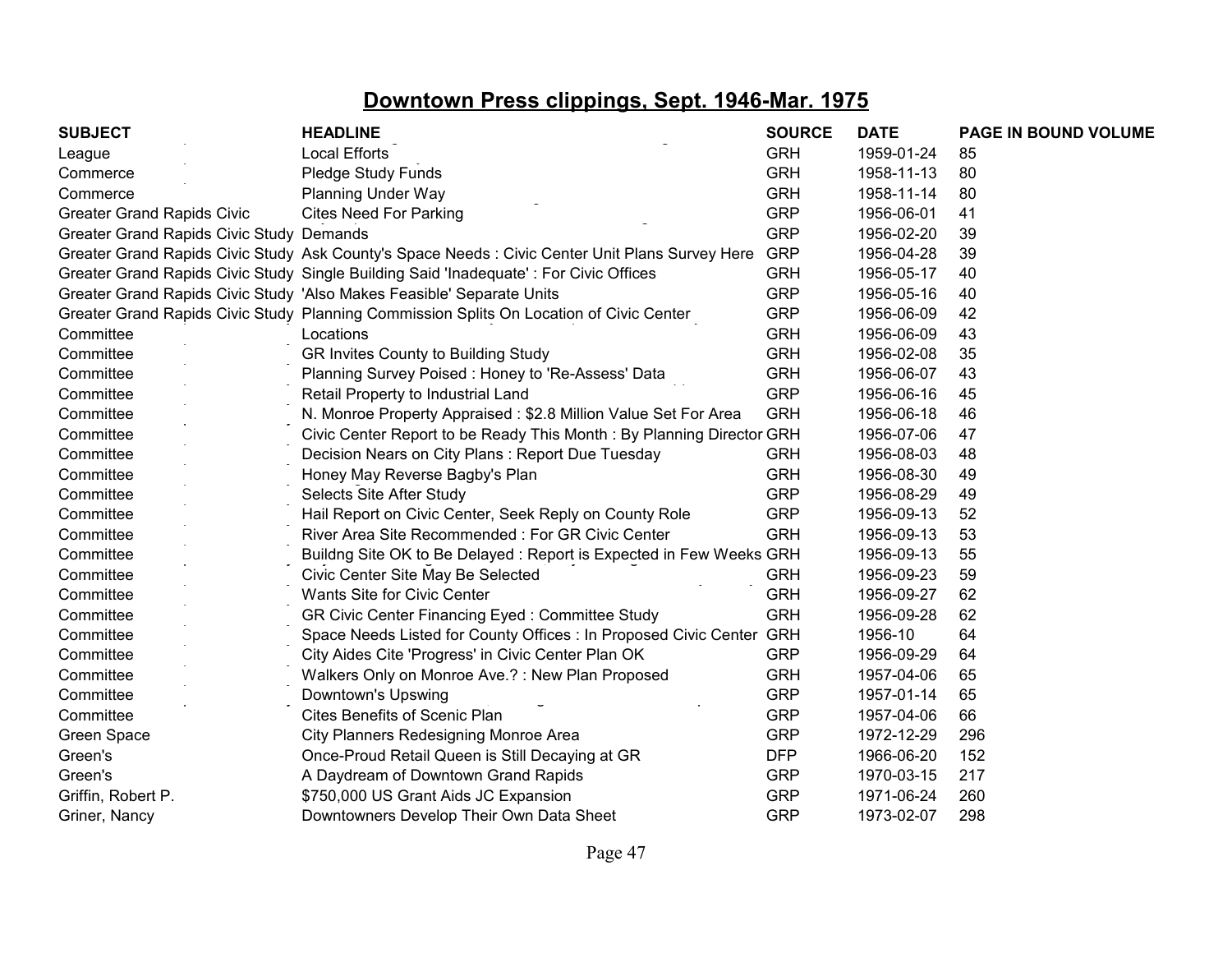| <b>SUBJECT</b>                    | <b>HEADLINE</b>                                                | <b>SOURCE</b> | <b>DATE</b> | PAGE IN BOUND VOLUME |
|-----------------------------------|----------------------------------------------------------------|---------------|-------------|----------------------|
| Grinnell's                        | Volunteer Doctors for an Ailing Downtown                       | <b>GRP</b>    | 1971-08-22  | 268                  |
| Gritter, Garrit                   | Meeting                                                        | <b>GRH</b>    | 1954-03-30  | 21                   |
| Gritter, Garrit                   | Cost Studies of North Monroe Industry Okd                      | <b>GRH</b>    | 1955-02-09  | 25                   |
| Gritter, Garrit                   | Appointive Fight Bitter: Reports Fly on Naming of Plan Member  | <b>GRP</b>    | 1955-06-15  | 28                   |
| Gritter, Garrit                   | Plan Board Choice Fails: Commission Chills Bid for Dr. Plummer | <b>GRP</b>    | 1955-06-22  | 30                   |
| Gritter, Garrit                   | GR Invites County to Building Study                            | <b>GRH</b>    | 1956-02-08  | 35                   |
| Gritter, Garrit                   | North Monroe Civic Center Site Opposed: Kriekaard Objects      | <b>GRH</b>    | 1956-05-12  | 39                   |
| Gritter, Garrit                   | Planning Commission Splits On Location of Civic Center         | <b>GRP</b>    | 1956-06-09  | 42                   |
| Gritter, Garrit                   | Locations                                                      | <b>GRH</b>    | 1956-06-09  | 43                   |
| Gritter, Garrit                   | Gets 3 Bids on Brewery: City Realty Aide Says Interest Shown   | <b>GRP</b>    | 1956-07-13  | 47                   |
| Gritter, Garrit                   | Hail Report on Civic Center, Seek Reply on County Role         | <b>GRP</b>    | 1956-09-13  | 52                   |
| Gritter, Garrit                   | Expect Plan Body to Decide Early on Civic Center Site          | <b>GRP</b>    | 1956-09-15  | 56                   |
| Gritter, Garrit                   | Civic Center Plan Weighed                                      | <b>GRP</b>    | 1956-09-18  | 56                   |
| Gritter, Garrit                   | Ask Ruling on Center: City Wants to Decide on Civic Ramp       | <b>GRP</b>    | 1956-09-20  | 56                   |
| Gritter, Garrit                   | Plan Board Majority Prefers Civic Center Site by River         | <b>GRP</b>    | 1956-09-21  | 57                   |
| Gritter, Garrit                   | Bissell Would Sell Property to City for \$1,850,000            | <b>GRP</b>    | 1956-09-27  | 61                   |
| Gritter, Garrit                   | Payment on Property Deal                                       | <b>GRP</b>    | 1958-01-15  | 68                   |
| Gritter, Garrit                   | Here                                                           | <b>GRP</b>    | 1958-04-16  | 70                   |
| Gritter, Garrit                   | Attitude                                                       | <b>GRP</b>    | 1964-06-12  | 112                  |
| Groskopf's                        | Merchants Dispute Mayor's Belief Mall is Failure               | <b>GRP</b>    | 1971-01-06  | 239                  |
| Groskopf's                        | Optimism                                                       | <b>GRP</b>    | 1971-09-09  | 276                  |
| Groskopf's                        | <b>Wurzburg Closing Reaction Varied</b>                        | <b>GRP</b>    | 1971-09-28  | 278                  |
| Groskopf's                        | Wurzburg Razing May Spur 'Rebirth'                             | <b>GRP</b>    | 1972-12-28  | 295                  |
| <b>Guardsman Chemical Coating</b> | Grassie Guards Top Level Secret                                | <b>GRP</b>    | 1974-03-06  | 318                  |
| <b>Guardsman Chemical Coating</b> | Rooftop Canvas Primed for the Sake of Art                      | <b>GRP</b>    | 1974-05-21  | 323                  |
| <b>Gulf and Western</b>           | <b>Grand Rapids Accepts Calder Stabile</b>                     | <b>NYT</b>    | 1969-06-16  | 209                  |
| H.A. VanderVeen Co.               | Renewal Work Closes City Hall Entrance                         | <b>GRP</b>    | 1967-08     | 199                  |
| H.E. Beyster & Associates, Inc.   | Walkers Only on Monroe Ave.?: New Plan Proposed                | <b>GRH</b>    | 1957-04-06  | 65                   |
| H.E. Beyster & Associates, Inc.   | <b>Cites Benefits of Scenic Plan</b>                           | <b>GRP</b>    | 1957-04-06  | 66                   |
| H.L. Green                        | CC Names Downtown Study Group                                  | <b>GRP</b>    | 1970-08-17  | 230                  |
| H.L. Green Block                  | Plan Draws Heavy Fire                                          | <b>GRP</b>    | 1974        | 319                  |
| H.L. Green Co.                    | W.T. Grant to Close                                            | <b>GRP</b>    | 1973-10-10  | 312                  |
| Hall of Justice                   | Hall of Justice Move Delayed: October New Date                 | <b>GRP</b>    | 1966-08-24  | 160                  |
| Hall of Justice                   | Justice Hall Space OK'd for New Court: Kent Makes Room         | <b>GRP</b>    | 1966-09-02  | 160                  |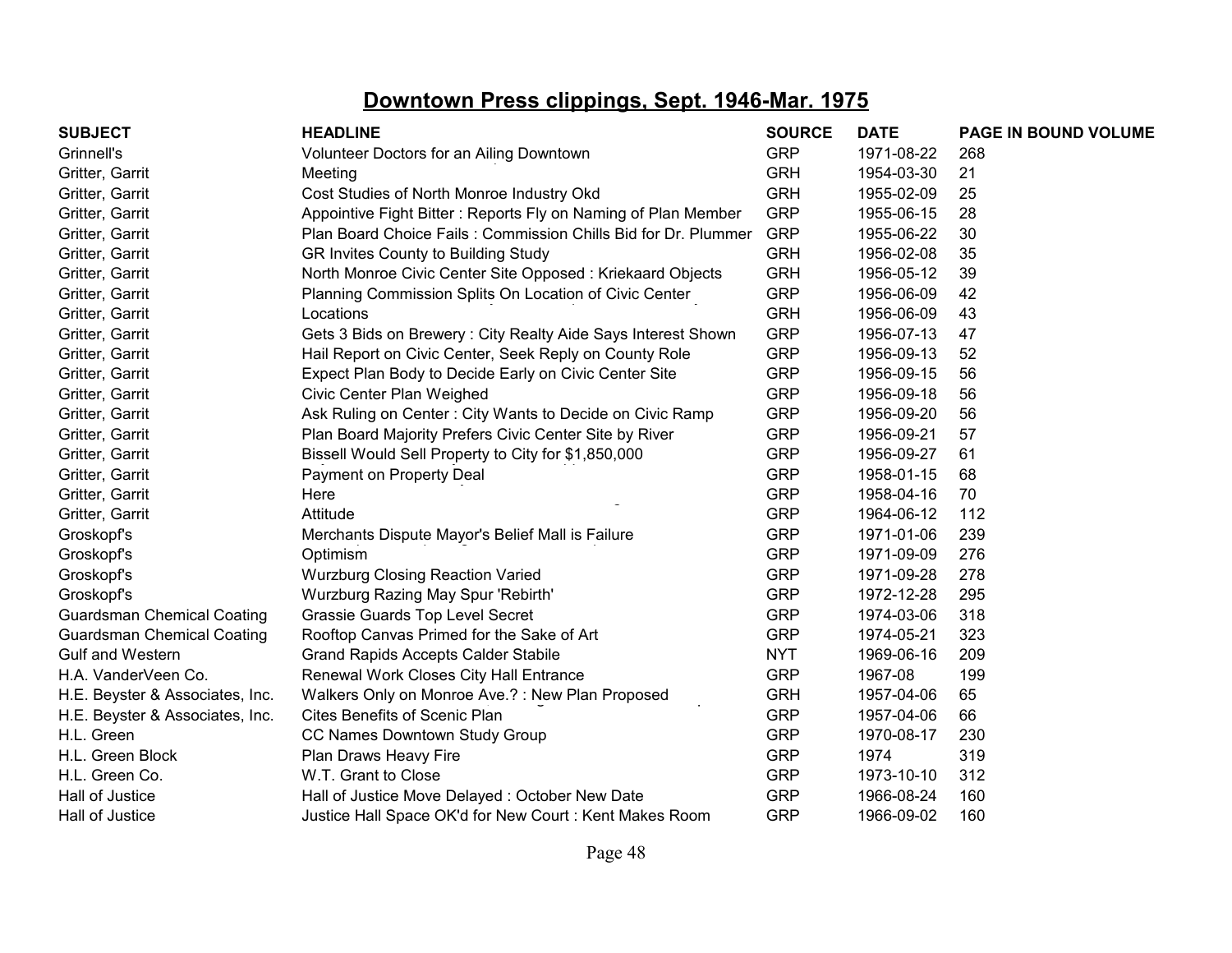| <b>SUBJECT</b>           | <b>HEADLINE</b>                                                | <b>SOURCE</b> | <b>DATE</b> | PAGE IN BOUND VOLUME |
|--------------------------|----------------------------------------------------------------|---------------|-------------|----------------------|
| Hall of Justice          |                                                                | <b>GRP</b>    | 1966-09-24  | 162                  |
| Hall of Justice          | A Daydream of Downtown Grand Rapids                            | <b>GRP</b>    | 1970-03-15  | 217                  |
| Halliday, James M.       | <b>Government Buildings</b>                                    | <b>GRP</b>    | 1966-08-10  | 162                  |
| Haney, Marshall          | Purchase                                                       | <b>GRP</b>    | 1946-10-03  | 1                    |
| Hanford, Lloyd D.        | City's Projects Impress Visiting Realty Men                    | <b>GRP</b>    | 1964-03-02  | 108                  |
| Hanson, Carl             | Few Ride Bus Free First Day                                    | <b>GRP</b>    | 1974-06-11  | 324                  |
| Haraburda, Joseph E.     | Joint Project Plan Pushed: City-County Building Report Asked   | <b>GRP</b>    | 1952-02-19  | 10                   |
| Haradine, Jane           | Festival '73 - a 'Shining' Success                             | <b>GRP</b>    | 1973-06-04  | 305                  |
| Hardebeck, Gerald Mrs    | Schoolmen Support College Park Plan                            | <b>GRP</b>    | 1971-02-18  | 241                  |
| Hardebeck, Gerald R. Mrs | Preservationists Want Veto Power                               | <b>GRP</b>    | 1971-02-17  | 241                  |
| Hargrove, Eleanor        | The Ups and Downs of Urban Renewal                             | <b>GRP</b>    | 1965-06-20  | 132                  |
| Harper, Jack             | Shift of Downtown Fund Rules Legal                             | <b>GRP</b>    | 1970        | 225                  |
| Harper, Richard H.       | Shift of Downtown Fund Rules Legal                             | <b>GRP</b>    | 1970        | 225                  |
| Hartford Insurance Group | Betty Van 'First Lady' of Building Management                  | <b>GRP</b>    | 1973-03-20  | 302                  |
| Hartger, Harold          | Works'                                                         | <b>GRP</b>    | 1965-02-12  | 129                  |
| Hartger, Harold          | Once-Proud Retail Queen is Still Decaying at GR                | <b>DFP</b>    | 1966-06-20  | 152                  |
| Hartmann, William E.     | <b>Sculpture Group Mulls Artist</b>                            | <b>GRP</b>    | 1967-08-25  | 182                  |
| Hartmann, William E.     | Sculpture Committee to Study Community                         | <b>GRP</b>    | 1967-06-19  | 180                  |
| Hasleiet, Donna          | Volunteer Doctors for an Ailing Downtown                       | <b>GRP</b>    | 1971-08-22  | 268                  |
| Haugen, Jimmy L.         | Here                                                           | <b>GRP</b>    | 1971-08-18  | 267                  |
| Haveman, James K.        | Ask Advisers in Planning: C of C Aides Review City-County Unit | <b>GRP</b>    | 1953-04-21  | 19                   |
| Haven Busch Co.          | Steel Vesta: Stablemate for Calder                             | <b>GRP</b>    | 1975        | 335                  |
| Hawaiian Holiday         | <b>Reinvigorating Downtown</b>                                 | <b>GRP</b>    | 1972-06-12  | 290                  |
| Hawaiian Holiday         | Group Forms to pump Life Into Downtown                         | <b>GRP</b>    | 1972-06-07  | 290                  |
| Hayes, Robert H.         | <b>City Planning Lauded</b>                                    | <b>GRP</b>    | 1969-09-18  | 211                  |
| Hazekamp's               | CC Names Downtown Study Group                                  | <b>GRP</b>    | 1970-08-17  | 230                  |
| Hazzard, James D. Mrs    | Volunteer Doctors for an Ailing Downtown                       | <b>GRP</b>    | 1971-08-22  | 268                  |
| Hazzard, James D. Mrs    | <b>Expert Urges</b>                                            | <b>GRP</b>    | 1971-11-09  | 284                  |
| Hazzard, James D. Mrs    | Furniture Creates Monroe Patio                                 | <b>GRP</b>    | 1972-08-25  | 291                  |
| Hazzard, James Mrs       | City Seminars Sputter: Few Volunteer to Work                   | <b>GRP</b>    | 1971-11-23  | 283                  |
| Hazzard, James Mrs.      | Downtown: Dead, Alive or Sick?                                 | <b>GRP</b>    | 1970-10-27  | 232                  |
| Hazzard, Jerry           | Sheldon Landscaping Appreciated                                | <b>GRP</b>    | 1974-10-25  | 329                  |
| Hazzard, Jerry Mrs       | Protest                                                        | <b>GRP</b>    | 1971-03-19  | 251                  |
| Hazzard, Jerry Mrs.      | Citizen Groups Map Action for Downtown                         | <b>GRP</b>    | 1970-11-22  | 235                  |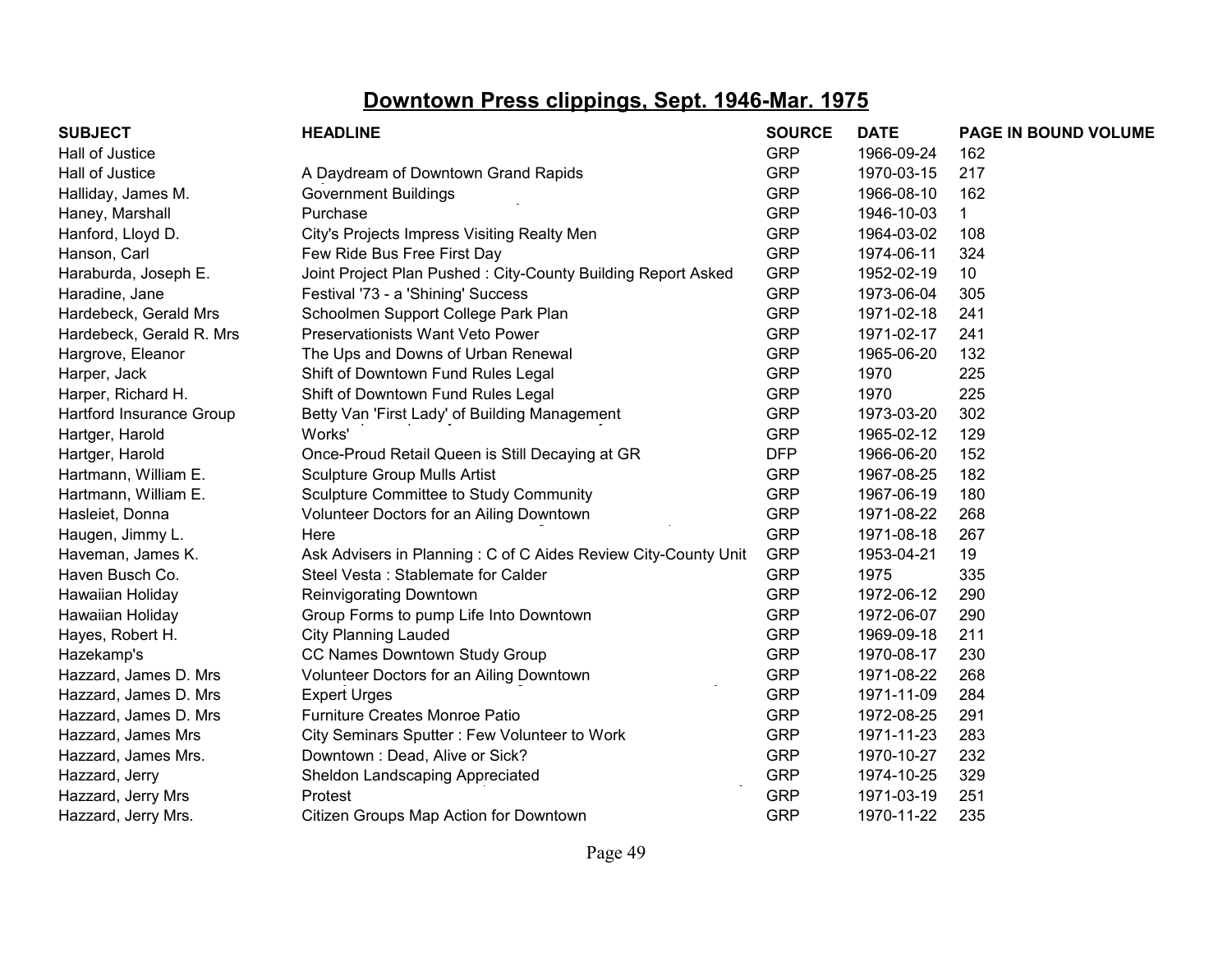| <b>SUBJECT</b>            | <b>HEADLINE</b>                                                     | <b>SOURCE</b> | <b>DATE</b> | PAGE IN BOUND VOLUME |
|---------------------------|---------------------------------------------------------------------|---------------|-------------|----------------------|
| Heaney, Robert C.C.       | Larger Assessment District Eyed for Monroe Project                  | <b>GRP</b>    | 1955-08-05  | 32                   |
| Heffernan, J.R.           | Purchase                                                            | <b>GRP</b>    | 1946-10-03  | $\mathbf 1$          |
| Helen Henry               | CC Names Downtown Study Group                                       | <b>GRP</b>    | 1970-08-17  | 230                  |
| Hensch, Steve             | City Unveils 'Compromise' Plan For College Park Renewal Area        | <b>GRP</b>    | 1971-01-21  | 244                  |
| Heritage Hill             | 150 Protest Plans for City's College Park Renewal Project           | <b>GRP</b>    | 1969-12-10  | 213                  |
| Heritage Hill             | Citizen Groups Map Action for Downtown                              | <b>GRP</b>    | 1970-11-22  | 235                  |
| Heritage Hill             | City, School Officials Accused of 'Planning Blight' In Project      | <b>GRP</b>    | 1971-02/04  | 246                  |
| Heritage Hill             | Schoolmen Suspicious of Heritage Hill Talks                         | <b>GRP</b>    | 1971-07-07  | 263                  |
| Heritage Hill             | 'Don't Abandon College Park'                                        | <b>GRP</b>    | 1971-07-15  | 265                  |
| Heritage Hill             | College Park is a Whole New Ball Game                               | <b>GRP</b>    | 1971-07-28  | 266                  |
| Heritage Hill             | Plan Draws Heavy Fire                                               | <b>GRP</b>    | 1974        | 319                  |
| Heritage Hill Association | 150 Protest Plans for City's College Park Renewal Project           | <b>GRP</b>    | 1969-12-10  | 213                  |
| Heritage Hill Association | College Park Areas at Stake: Worst Wants Board to Clarify Plans GRP |               | 1970-03-05  | 216                  |
| Heritage Hill Association | Preservationists Want Veto Power                                    | <b>GRP</b>    | 1971-02-17  | 241                  |
| Heritage Hill Association | Is Urban Renewal's Bulldozer Compounding Problems?                  | <b>GRP</b>    | 1971-03-13  | 250                  |
| Heritage Hill Association | Irate Hill Group Bypasses City to Meet                              | <b>GRP</b>    | 1971-05-06  | 256                  |
| Heritage Hill Association | Compromise                                                          | <b>GRP</b>    | 1971-06-09  | 258                  |
| Heritage Hill Association | <b>College Park Restudied</b>                                       | <b>GRP</b>    | 1971-06-15  | 259                  |
| Heritage Hill Association | Downtown JC Growth Periled by Space Lack                            | <b>GRP</b>    | 1971-06-22  | 260                  |
| Heritage Hill Association | College Park Study Group Seeks Compromise                           | <b>GRP</b>    | 1971-07-15  | 265                  |
| Herkner Jewelry           | Optimism                                                            | <b>GRP</b>    | 1971-09-09  | 276                  |
| Herpolsheimer             | Hopes are High for Monroe Mall to Start Downtown Rejuvenation       | <b>GRP</b>    | 1970-11-03  | 236                  |
| Herpolsheimer             | Merchants Dispute Mayor's Belief Mall is Failure                    | <b>GRP</b>    | 1971-01-06  | 239                  |
| Herpolsheimer             | Wurzburg Co. Monroe Ave. Store to Close                             | <b>GRP</b>    | 1971-09-28  | 277                  |
| Herpolsheimer             | <b>Wurzburg Closing Reaction Varied</b>                             | <b>GRP</b>    | 1971-09-28  | 278                  |
| Herpolsheimer             | Herpolsheimer Store to Stay Open in City                            | <b>GRP</b>    | 1971-10-20  | 281                  |
| Herpolsheimer             | Wurzburg Razing May Spur 'Rebirth'                                  | <b>GRP</b>    | 1972-12-28  | 295                  |
| Herpolsheimer             | Rood's to Stay Downtown; Expands Facilities 66 Pct.                 | <b>GRP</b>    | 1973-09-26  | 312                  |
| Herpolsheimer, Arthur     | Downtown Tax Cases Overruled                                        | <b>GRP</b>    | 1973-04-06  | 303                  |
| Herpolsheimer, William G. | Wurzburg Razing May Spur 'Rebirth'                                  | <b>GRP</b>    | 1972-12-28  | 295                  |
| Herpolsheimer's           | Monroe '76 Mall Proposal Envisions Downtown Rebirth                 | <b>GRP</b>    | 1967-03-21  | 174                  |
| Herpolsheimer's           | A Daydream of Downtown Grand Rapids                                 | <b>GRP</b>    | 1970-03-15  | 217                  |
| Herpolsheimer's           | Monroe Mall Creates Talk - Good and Bad                             | <b>GRP</b>    | 1970-11-20  | 233                  |
| Heth, Claude              | Opens Big Drive to Revitalize Downtown                              | <b>GRP</b>    | 1959-01-10  | 83                   |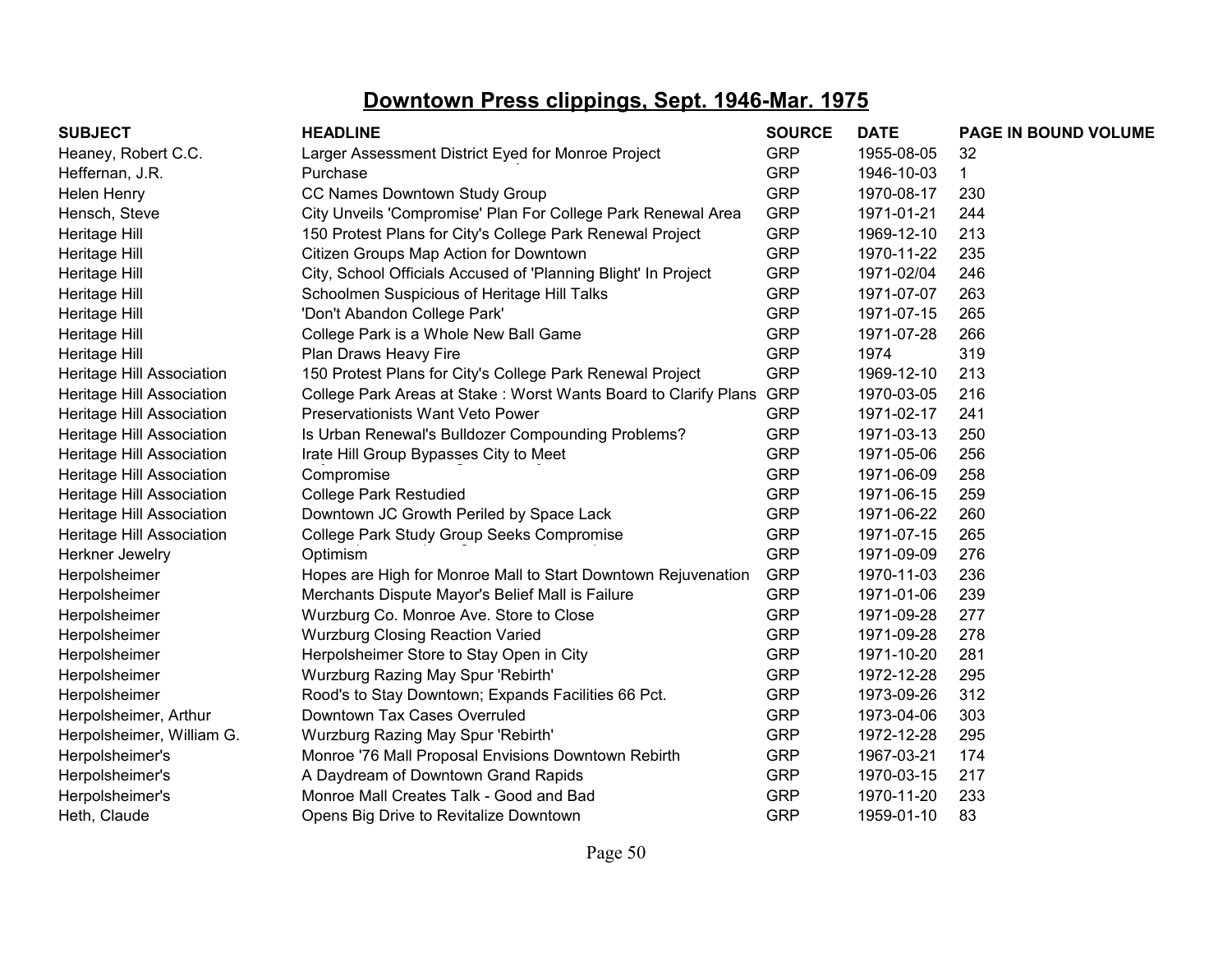| <b>SUBJECT</b>                 | <b>HEADLINE</b>                                                | <b>SOURCE</b> | <b>DATE</b> | PAGE IN BOUND VOLUME |
|--------------------------------|----------------------------------------------------------------|---------------|-------------|----------------------|
| Heth, Claude                   | Merchants Dispute Mayor's Belief Mall is Failure               | <b>GRP</b>    | 1971-01-06  | 239                  |
| Heth, Claude                   | Optimism                                                       | <b>GRP</b>    | 1971-09-09  | 276                  |
| Heth, Claude                   | <b>Wurzburg Closing Reaction Varied</b>                        | <b>GRP</b>    | 1971-09-28  | 278                  |
| Heth, Claude                   | Wurzburg Razing May Spur 'Rebirth'                             | <b>GRP</b>    | 1972-12-28  | 295                  |
| Hewitt, Alfred W.              | Justice Unit                                                   | <b>GRP</b>    | 1964-10-01  | 119                  |
| Hicks, Robert                  | Furniture Creates Monroe Patio                                 | <b>GRP</b>    | 1972-08-25  | 291                  |
| <b>Hill District</b>           | <b>District Success Story</b>                                  | <b>GRP</b>    | 1965-12-26  | 136                  |
| Association                    | <b>District Success Story</b>                                  | <b>GRP</b>    | 1965-12-26  | 136                  |
| Hilton, Max                    | City Aides Cite 'Progress' in Civic Center Plan OK             | <b>GRP</b>    | 1956-09-29  | 64                   |
| Hockey Arena                   | City, Hockey Arena Backers Delay 'Secret' Meet on Plans        | <b>GRP</b>    | 1973-03-16  | 297                  |
| Hoekstra Shoes                 | Downtown Shops Offer New Image                                 | <b>GRP</b>    | 1968-01-25  | 185                  |
| Hoekstra, Bernard              | Downtown Shops Offer New Image                                 | <b>GRP</b>    | 1968-01-25  | 185                  |
| Hoffius, Stuart                | Plaza Pool Is Down the Drain                                   | <b>GRP</b>    | 1968-04-09  | 193                  |
| Hoffius, Stuart                | Calder's Sculpture Impresses Hoffius                           | <b>GRP</b>    | 1968-05-18  | 193                  |
| Hogerhyde, Martin              | City Aides Cite 'Progress' in Civic Center Plan OK             | <b>GRP</b>    | 1956-09-29  | 64                   |
| <b>Holland Rendering Works</b> | Larger Assessment District Eyed for Monroe Project             | <b>GRP</b>    | 1955-08-05  | 32                   |
| Church                         | JC Growth Plan Under Heavy Fire                                | <b>GRP</b>    | 1971-02-10  | 248                  |
| Honey, Keith                   | Honey Outlines Downtown Plans                                  | <b>GRP</b>    | 1958-09-16  | 77                   |
| Honey, Keith                   | Do We Need Help?                                               | <b>GRP</b>    | 1958-11-17  | 82                   |
| Honey, Keith M.                | Parking and Planning                                           | <b>GRP</b>    | 1956-06-02  | 41                   |
| Honey, Keith M.                | Planner's Site Plan for Public Buildings                       | <b>GRH</b>    | 1956-09-13  | 54                   |
| Honey, Keith M.                | <b>GR-County Building Idea Moves Ahead</b>                     | <b>GRH</b>    | 1956-03-09  | 37                   |
| Honey, Keith M.                | Demands                                                        | <b>GRP</b>    | 1956-02-20  | 39                   |
| Honey, Keith M.                | Ask County's Space Needs: Civic Center Unit Plans Survey Here  | <b>GRP</b>    | 1956-04-28  | 39                   |
| Honey, Keith M.                | North Monroe Civic Center Site Opposed: Kriekaard Objects      | <b>GRH</b>    | 1956-05-12  | 39                   |
| Honey, Keith M.                | Single Building Said 'Inadequate': For Civic Offices           | <b>GRH</b>    | 1956-05-17  | 40                   |
| Honey, Keith M.                | 'Also Makes Feasible' Separate Units                           | <b>GRP</b>    | 1956-05-16  | 40                   |
| Honey, Keith M.                | <b>Cites Need For Parking</b>                                  | <b>GRP</b>    | 1956-06-01  | 41                   |
| Honey, Keith M.                | Planning Commission Splits On Location of Civic Center         | <b>GRP</b>    | 1956-06-09  | 42                   |
| Honey, Keith M.                | Locations                                                      | <b>GRH</b>    | 1956-06-09  | 43                   |
| Honey, Keith M.                | Planning Survey Poised: Honey to 'Re-Assess' Data              | <b>GRH</b>    | 1956-06-07  | 43                   |
| Honey, Keith M.                | Retail Property to Industrial Land                             | <b>GRP</b>    | 1956-06-16  | 45                   |
| Honey, Keith M.                | N. Monroe Property Appraised: \$2.8 Million Value Set For Area | <b>GRH</b>    | 1956-06-18  | 46                   |
| Honey, Keith M.                | Kent Pledges Co-operation in Civic Center Plan                 | <b>GRP</b>    | 1956-08-02  | 47                   |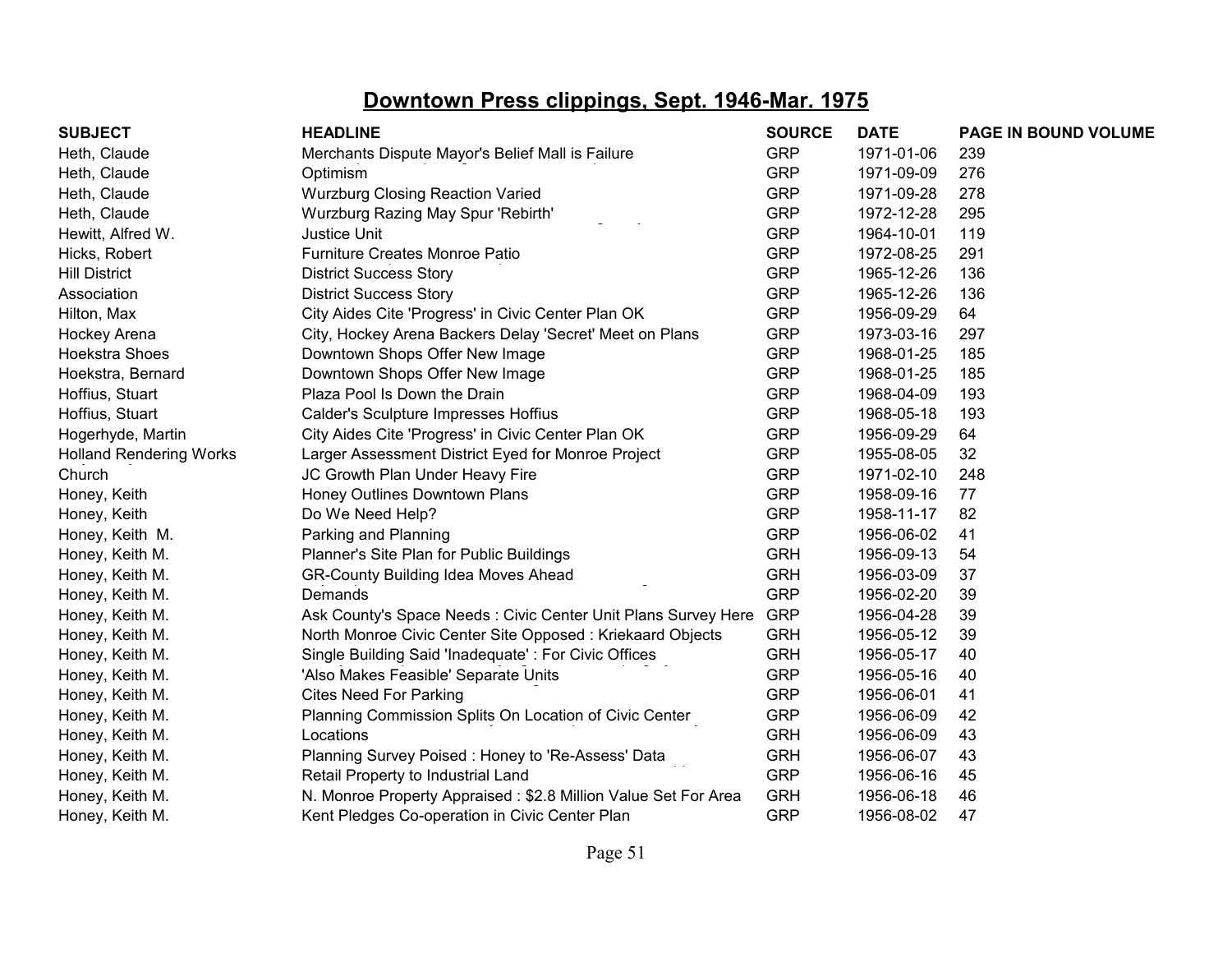| <b>SUBJECT</b>  | <b>HEADLINE</b>                                                      | <b>SOURCE</b> | <b>DATE</b> | PAGE IN BOUND VOLUME |
|-----------------|----------------------------------------------------------------------|---------------|-------------|----------------------|
| Honey, Keith M. | Civic Center Report to be Ready This Month: By Planning Director GRH |               | 1956-07-06  | 47                   |
| Honey, Keith M. | Decision Nears on City Plans: Report Due Tuesday                     | <b>GRH</b>    | 1956-08-03  | 48                   |
| Honey, Keith M. | <b>Planner Will Recommend Site</b>                                   | <b>GRH</b>    | 1956-09-05  | 49                   |
| Honey, Keith M. | Honey May Reverse Bagby's Plan                                       | <b>GRH</b>    | 1956-08-30  | 49                   |
| Honey, Keith M. | Selects Site After Study                                             | <b>GRP</b>    | 1956-08-29  | 49                   |
| Honey, Keith M. | <b>Interlocking Decisions</b>                                        | <b>GRH</b>    | 1956-09-07  | 50                   |
| Honey, Keith M. | <b>Chief Would Use Riverfront</b>                                    | <b>GRP</b>    | 1956-09-12  | 51                   |
| Honey, Keith M. | Hail Report on Civic Center, Seek Reply on County Role               | <b>GRP</b>    | 1956-09-13  | 52                   |
| Honey, Keith M. | Honey Recommends River Front Locations                               | <b>GRH</b>    | 1956-09-13  | 53                   |
| Honey, Keith M. | River Area Site Recommended: For GR Civic Center                     | <b>GRH</b>    | 1956-09-13  | 53                   |
| Honey, Keith M. | <b>Civic Center Sites</b>                                            | <b>GRP</b>    | 1956-09-14  | 55                   |
| Honey, Keith M. | Buildng Site OK to Be Delayed: Report is Expected in Few Weeks GRH   |               | 1956-09-13  | 55                   |
| Honey, Keith M. | Expect Plan Body to Decide Early on Civic Center Site                | <b>GRP</b>    | 1956-09-15  | 56                   |
| Honey, Keith M. | Civic Center Plan Weighed                                            | <b>GRP</b>    | 1956-09-18  | 56                   |
| Honey, Keith M. | for Location Along Grand River                                       | <b>GRH</b>    | 1956-09-18  | 56                   |
| Honey, Keith M. | Ask Ruling on Center: City Wants to Decide on Civic Ramp             | <b>GRP</b>    | 1956-09-20  | 56                   |
| Honey, Keith M. | Determine Cost of Project                                            | <b>GRH</b>    | 1956-09-21  | 57                   |
| Honey, Keith M. | Plan Board Majority Prefers Civic Center Site by River               | <b>GRP</b>    | 1956-09-21  | 57                   |
| Honey, Keith M. | A New City Arising                                                   | <b>GRH</b>    | 1956-09-23  | 58                   |
| Honey, Keith M. | Civic Center Site May Be Selected                                    | <b>GRH</b>    | 1956-09-23  | 59                   |
| Honey, Keith M. | Growth                                                               | <b>GRH</b>    | 1956-09-24  | 60                   |
| Honey, Keith M. | <b>Shopping Pedestrians</b>                                          | <b>GRH</b>    | 1956-09-25  | 60                   |
| Honey, Keith M. | Unanimous OK is Given                                                | <b>GRP</b>    | 1956-09-26  | 61                   |
| Honey, Keith M. | Bissell Would Sell Property to City for \$1,850,000                  | <b>GRP</b>    | 1956-09-27  | 61                   |
| Honey, Keith M. | Wants Site for Civic Center                                          | <b>GRH</b>    | 1956-09-27  | 62                   |
| Honey, Keith M. | GR Civic Center Financing Eyed: Committee Study                      | <b>GRH</b>    | 1956-09-28  | 62                   |
| Honey, Keith M. | Center                                                               | <b>GRH</b>    | 1956-09-29  | 63                   |
| Honey, Keith M. | City Plans Unit Approves Riverfront Civic Center                     | <b>GRP</b>    | 1956-09-29  | 63                   |
| Honey, Keith M. | City Aides Cite 'Progress' in Civic Center Plan OK                   | <b>GRP</b>    | 1956-09-29  | 64                   |
| Honey, Keith M. | <b>Officials Accept Flint Invitation</b>                             | <b>GRP</b>    | 1956-10-17  | 64                   |
| Honey, Keith M. | Invites City Officials to Flint to Discuss Civic Center Plan         | <b>GRP</b>    | 1956-10-15  | 64                   |
| Honey, Keith M. | Walkers Only on Monroe Ave.?: New Plan Proposed                      | <b>GRH</b>    | 1957-04-06  | 65                   |
| Honey, Keith M. | Cites Benefits of Scenic Plan                                        | <b>GRP</b>    | 1957-04-06  | 66                   |
| Honey, Keith M. | <b>Threat of Suburbs</b>                                             | <b>GRP</b>    | 1957-05-01  | 67                   |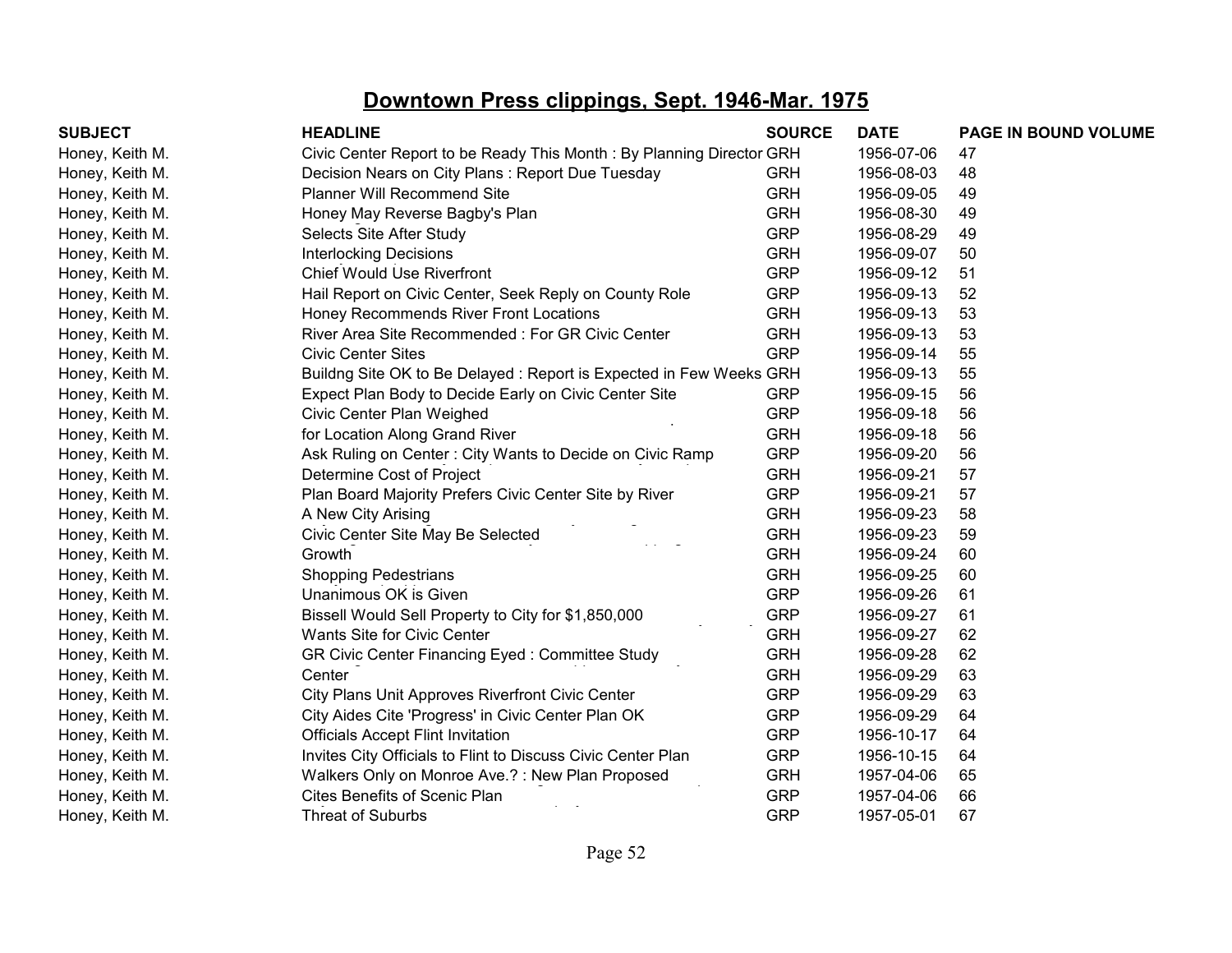| <b>SUBJECT</b>              | <b>HEADLINE</b>                                             | <b>SOURCE</b> | <b>DATE</b> | PAGE IN BOUND VOLUME |
|-----------------------------|-------------------------------------------------------------|---------------|-------------|----------------------|
| Honey, Keith M.             | Center Vote                                                 | <b>GRP</b>    | 1957-06-10  | 67                   |
| Honey, Keith M.             | <b>Expected to Affect Downtown</b>                          | <b>GRH</b>    | 1958-01-16  | 69                   |
| Honey, Keith M.             | Here                                                        | <b>GRP</b>    | 1958-04-16  | 70                   |
| Honey, Keith M.             | City Oks C&O Depot Location : 'No Alternative'              | <b>GRH</b>    | 1958-04-16  | 71                   |
| Honey, Keith M.             | New Study Ordered for City Building                         | <b>GRH</b>    | 1958-06-27  | 73                   |
| Honey, Keith M.             | Committee Approves Downtown Planning Project                | <b>GRH</b>    | 1958-10-29  | 79                   |
| Honey, Keith M.             | 2-Level Monroe Ave? : New Idea for Downtown                 | <b>GRH</b>    | 1958-11-16  | 81                   |
| Honey, Keith M.             | Planning                                                    | <b>GRP</b>    | 1959-02-27  | 88                   |
| Hoogerhyde, David           | Sprucing Up Downtown Aim of New Committee                   | <b>GRP</b>    | 1972-11-21  | 294                  |
| Hoogerhyde, Martin E.       | Downtown Area                                               | <b>GRH</b>    | 1959-01-12  | 84                   |
| Hooker, Robert Mrs.         | Urban Expert Sees Chance for City                           | <b>GRP</b>    | 1973-03-14  | 301                  |
| Hornbach, Steenwyk & Thrall | Downtown Shops Offer New Image                              | <b>GRP</b>    | 1968-01-25  | 185                  |
| Horowitz, Nathan            | Steel Vesta: Stablemate for Calder                          | <b>GRP</b>    | 1975        | 335                  |
| Horton Avenue Se (1940)     | Monroe Mall Creates Talk - Good and Bad                     | <b>GRP</b>    | 1970-11-20  | 233                  |
| Hotel                       | Downtown Motel Plan Resurfaces                              | <b>GRP</b>    | 1971-01-20  | 242                  |
| Hotel                       | New 180-Room Hotel Planned for Downtown                     | <b>GRP</b>    | 1971-08-31  | 242                  |
| Hotel                       | <b>City Parking Offered Motel</b>                           | <b>GRP</b>    | 1971-01-27  | 242                  |
| House of Flowers            | Downtown Shops Offer New Image                              | <b>GRP</b>    | 1968-01-25  | 185                  |
| Houseman Building           | It's Part of a Big Trend                                    | <b>GRP</b>    | 1966-01-05  | 140                  |
| Houseman Building           | Another Parking Lot                                         | <b>GRP</b>    | 1965-12-31  | 140                  |
| Houseman Building           | <b>Blow</b>                                                 | <b>GRP</b>    | 1966-07-15  | 156                  |
| Houseman Building           | A Patch of Nostalgia Outside Her Window                     | <b>GRP</b>    | 1966-08-01  | 158                  |
| Houseman, Julius            | Another Parking Lot                                         | <b>GRP</b>    | 1965-12-31  | 140                  |
| Houseman, Julius            | <b>Blow</b>                                                 | <b>GRP</b>    | 1966-07-15  | 156                  |
| Houseman, Julius            | A Patch of Nostalgia Outside Her Window                     | <b>GRP</b>    | 1966-08-01  | 158                  |
| Houseman, Maurie Jr.        | Long-Range Planning Chiefs Named by DDC                     | <b>GRP</b>    | 1973-01-05  | 297                  |
| Houseman's                  | A Daydream of Downtown Grand Rapids                         | <b>GRP</b>    | 1970-03-15  | 217                  |
| Housing                     | The Ups and Downs of Urban Renewal                          | <b>GRP</b>    | 1965-06-20  | 132                  |
| Housing                     | <b>District Success Story</b>                               | <b>GRP</b>    | 1965-12-26  | 136                  |
| Housing                     | <b>Dwellings</b>                                            | <b>GRP</b>    | 1966-07-13  | 159                  |
| Housing                     | Home Blight Spreads Near Downtown: Areas Zoned for Industry | <b>GRP</b>    | 1966-10-10  | 163                  |
| Housing                     | Home Blight Spreads Near Downtown: Areas Zoned for Industry | <b>GRP</b>    | 1966-10-10  | 163                  |
| Housing                     | City to Battle Downtown Blight                              | <b>GRP</b>    | 1966-10-12  | 164                  |
| Housing                     | House Photo Brings City Protests                            | <b>GRP</b>    | 1966-10-12  | 164                  |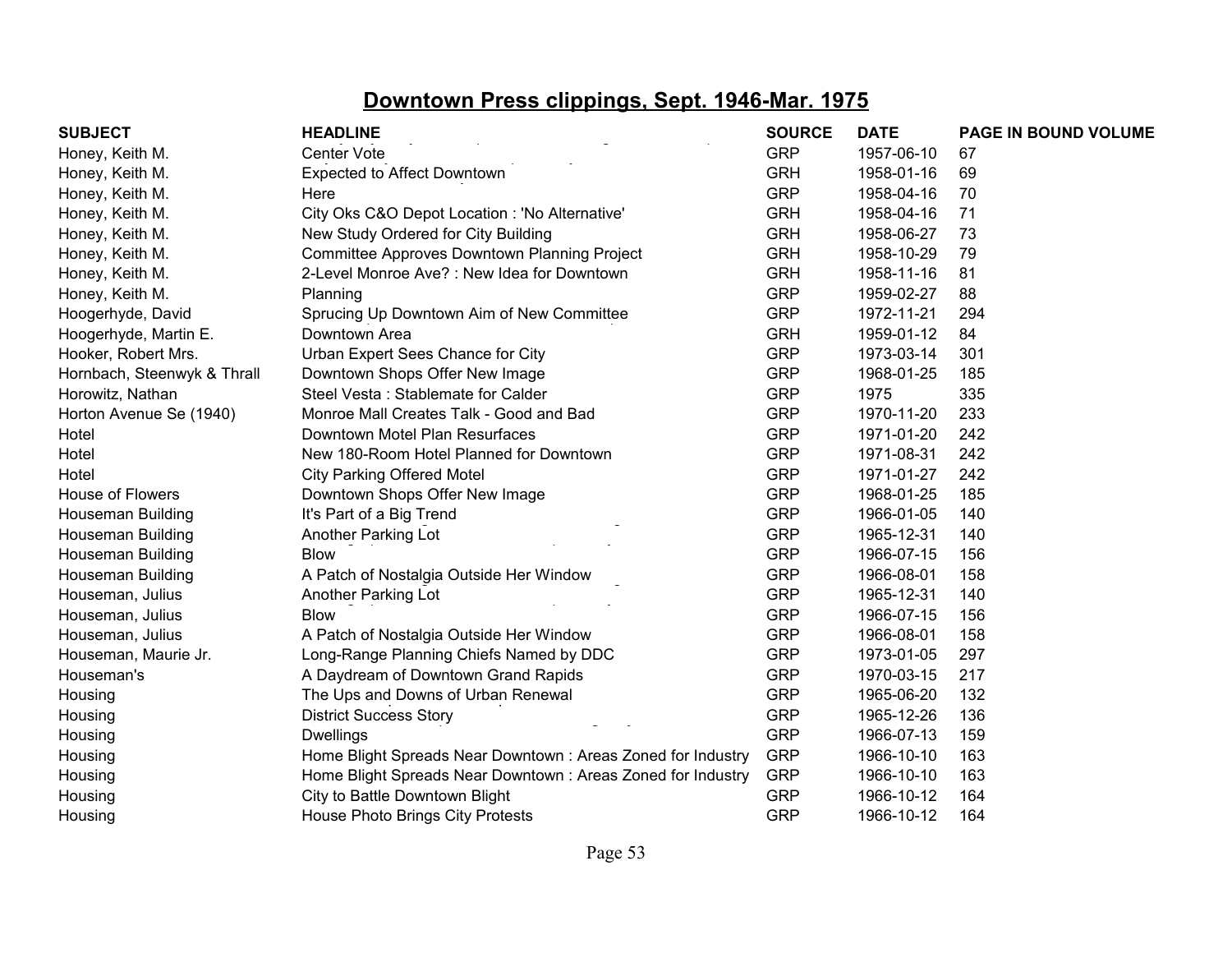| <b>SUBJECT</b>       | <b>HEADLINE</b>                                                     | <b>SOURCE</b> | <b>DATE</b> | PAGE IN BOUND VOLUME |
|----------------------|---------------------------------------------------------------------|---------------|-------------|----------------------|
| Housing              | City Planning Lauded                                                | <b>GRP</b>    | 1969-09-18  | 211                  |
| Housing              | Downtown: Dead, Alive or Sick?                                      | <b>GRP</b>    | 1970-10-27  | 232                  |
| Housing              | City Unveils 'Compromise' Plan For College Park Renewal Area        | <b>GRP</b>    | 1971-01-21  | 244                  |
| Housing              | 'Don't Abandon College Park'                                        | <b>GRP</b>    | 1971-07-15  | 265                  |
| Housing              | City May Seek Funds to Plan Housing, Downtown Projects              | <b>GRP</b>    | 1971-01-17  | 285                  |
| Housing              | Educator Calls GR Dying City, Offers Ways to Slow Decay             | <b>GRP</b>    | 1972-04-14  | 287                  |
| Housing--Apartments  | Buildng Site OK to Be Delayed: Report is Expected in Few Weeks GRH  |               | 1956-09-13  | 55                   |
| Housing--College     | Locations                                                           | <b>GRH</b>    | 1956-06-09  | 43                   |
| Housing--College     | Planning Survey Poised: Honey to 'Re-Assess' Data                   | <b>GRH</b>    | 1956-06-07  | 43                   |
| Howlett, Robert G.   | Construction Study is Set: Council Sifts Needs of City, County      | <b>GRP</b>    | 1953-01-30  | 18                   |
| Howlett, Robert G.   | City, County Study Set by Council                                   | <b>GRH</b>    | 1953-01-31  | 18                   |
| Howlett, Robert G.   | Governments, Local State Agencies                                   | <b>GRH</b>    | 1953-05-06  | 20                   |
| Hoxie, Orville D.    | City Approves Early Action on Lower Monroe Project                  | <b>GRP</b>    | 1955-02-05  | 24                   |
| Hoyt, Jesse          | Activities Early Shifted to Saginaw                                 |               | 1947-06-28  | 6                    |
| Huizenga, Gordon     | Merchants Dispute Mayor's Belief Mall is Failure                    | <b>GRP</b>    | 1971-01-06  | 239                  |
| Huizenga, Gordon     | DART Promotes Uniform hours : Pre-4th Sale Is Tonight               | <b>GRP</b>    | 1971-06-13  | 261                  |
| Huizenga, Gordon B.  | <b>Wurzburg Closing Reaction Varied</b>                             | <b>GRP</b>    | 1971-09-28  | 278                  |
| Huizenga, John       | City Plans Unit Approves Riverfront Civic Center                    | <b>GRP</b>    | 1956-09-29  | 63                   |
| Huizenga, John O.    | Building Authority Study is Agreed On                               | <b>GRH</b>    | 1956-03-13  | 38                   |
| Huizinga, John       | City Aides Cite 'Progress' in Civic Center Plan OK                  | <b>GRP</b>    | 1956-09-29  | 64                   |
| Huizinga, John O.    | Planning for GR Their Business                                      | <b>GRH</b>    | 1955-06-11  | 28                   |
| Huizinga, John O.    | Expect Plan Body to Decide Early on Civic Center Site               | <b>GRP</b>    | 1956-09-15  | 56                   |
| Hulburt, Charles I.  | 70-Year-Old Murray Building Faces Wreckers                          | <b>GRP</b>    | 1971-11-19  | 282                  |
| Hull, Ivan E.        | Pledge Study Funds                                                  | <b>GRH</b>    | 1958-11-13  | 80                   |
| Hull, Ivan E.        | Grand Rapids to Help Its Efforts                                    | <b>GRP</b>    | 1959-05-05  | 88                   |
| Hunt, Arthur J., Jr. | Plan Board Choice Fails: Commission Chills Bid for Dr. Plummer      | <b>GRP</b>    | 1955-06-22  | 30                   |
| Huron NW (217)       | Parking for Auditorium                                              | <b>GRH</b>    | 1954-06-19  | 22                   |
| <b>Huron Street</b>  | Mayor Sees 'Big Spread': But Commissioner Calls for Direct Levy GRP |               | 1955-02-05  | 23                   |
| Huron Street NW      | City Approves Early Action on Lower Monroe Project                  | <b>GRP</b>    | 1955-02-05  | 24                   |
| Huron Street NW      | Cost Studies of North Monroe Industry Okd                           | <b>GRH</b>    | 1955-02-09  | 25                   |
| Huron Street NW      | Firm to Scan Monroe Job: Detroiters 'Interested' In Improvement     | <b>GRP</b>    | 1955-02-16  | 26                   |
| Huron Street NW      | Motorized Age                                                       |               |             | 27                   |
| Huron Street NW      | Study Unit Submits No Fund Setup                                    | <b>GRP</b>    | 1955-10-25  | 33                   |
| Hurst, James Mrs.    | Downtown: Dead, Alive or Sick?                                      | <b>GRP</b>    | 1970-10-27  | 232                  |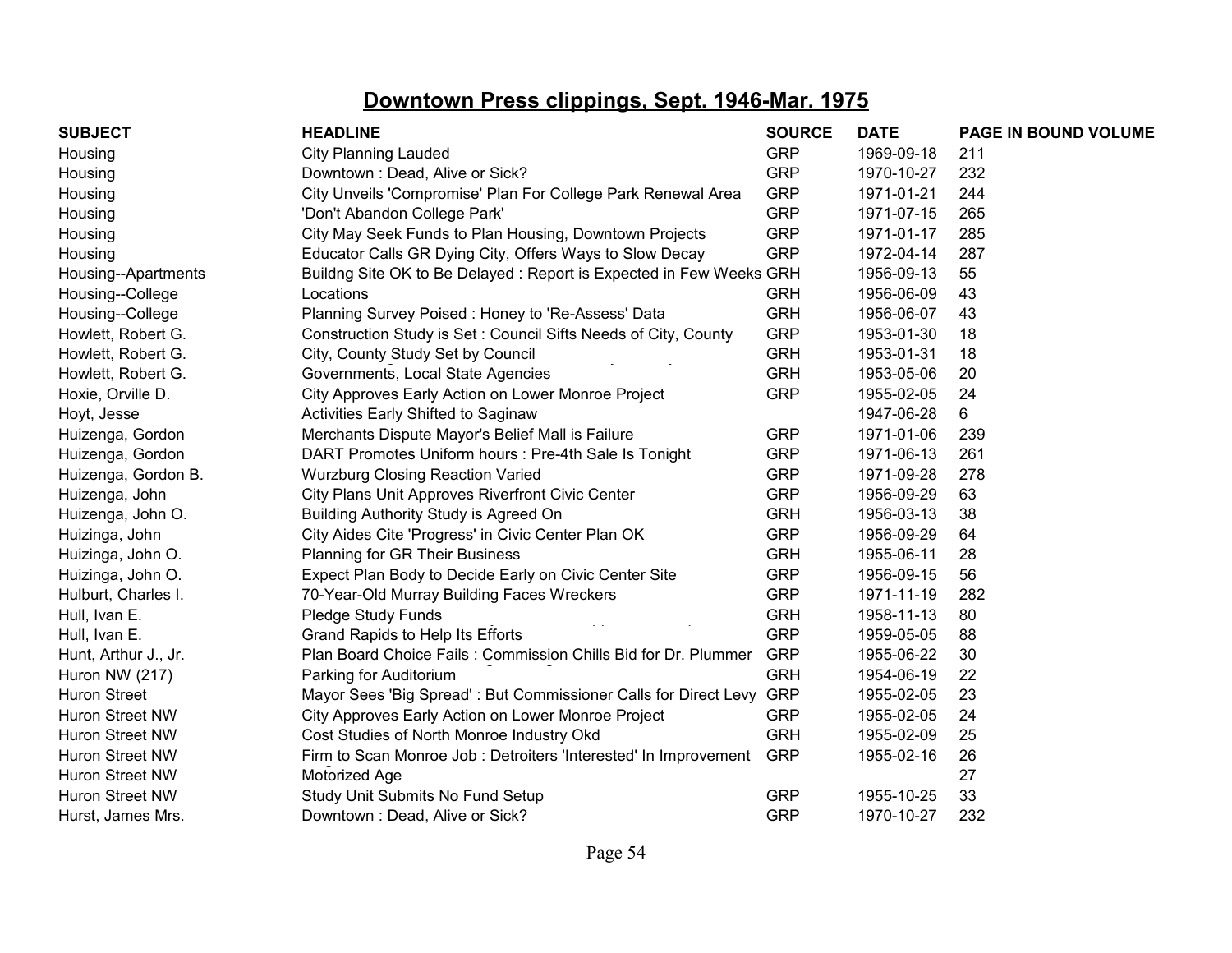| <b>SUBJECT</b>             | <b>HEADLINE</b>                                              | <b>SOURCE</b> | <b>DATE</b> | PAGE IN BOUND VOLUME |
|----------------------------|--------------------------------------------------------------|---------------|-------------|----------------------|
| Husted, Walter             | <b>District Success Story</b>                                | <b>GRP</b>    | 1965-12-26  | 136                  |
| Huston, Robert B.          | City's Projects Impress Visiting Realty Men                  | <b>GRP</b>    | 1964-03-02  | 108                  |
| Imperial Leasing           | Weiss, Only New Car Dealer Left Downtown                     | <b>GRP</b>    | 1973-06-21  | 308                  |
| <b>Imperial Lowell</b>     | Weiss, Only New Car Dealer Left Downtown                     | <b>GRP</b>    | 1973-06-21  | 308                  |
| Inaugural Address, Mayoral | North Monroe Civic Center Site Opposed: Kriekaard Objects    | <b>GRH</b>    | 1956-05-12  | 39                   |
| <b>Industrial Parks</b>    | Them All Together                                            | <b>GRH</b>    | 1959-02-08  | 87                   |
| Interstate 196             | Aerial View Shows Changing Face of City                      | <b>GRP</b>    | 1965-06-02  | 132                  |
| Investors Incentive        | Gilmore Buys Loraine, Forslund Buildings                     | <b>GRP</b>    | 1973-09-05  | 311                  |
| Ionia Avenue               | Others on City-County Set-up                                 | <b>GRH</b>    | 1953-04-14  | 19                   |
| Ionia Avenue NW            | Jail Moving Urged Here: Planning Group Sees Civic Center     | <b>GRP</b>    | 1952-05-30  | 14                   |
| Ionia Avenue NW            | <b>Cites Need For Parking</b>                                | <b>GRP</b>    | 1956-06-01  | 41                   |
| Ionia Avenue NW            | Parking and Planning                                         | <b>GRP</b>    | 1956-06-02  | 41                   |
| Ionia Avenue NW            | Planning Commission Splits On Location of Civic Center       | <b>GRP</b>    | 1956-06-09  | 42                   |
| Ionia Avenue NW            | Retail Property to Industrial Land                           | <b>GRP</b>    | 1956-06-16  | 45                   |
| Ionia Avenue NW            | Gets 3 Bids on Brewery: City Realty Aide Says Interest Shown | <b>GRP</b>    | 1956-07-13  | 47                   |
| Ionia Avenue NW            | <b>Interlocking Decisions</b>                                | <b>GRH</b>    | 1956-09-07  | 50                   |
| Ionia Avenue NW            | Hail Report on Civic Center, Seek Reply on County Role       | <b>GRP</b>    | 1956-09-13  | 52                   |
| Ionia Avenue NW            | <b>Civic Center Sites</b>                                    | <b>GRP</b>    | 1956-09-14  | 55                   |
| Ionia Avenue NW (141)      | Optimism                                                     | <b>GRP</b>    | 1971-09-09  | 276                  |
| Ionia Avenue NW (246)      | Few Ride Bus Free First Day                                  | <b>GRP</b>    | 1974-06-11  | 324                  |
| Ionia Avenue NW (82)       | Faith in Future: Klingman Plans Remodeling of Downtown Store | <b>GRP</b>    | 1962-08-10  | 99                   |
| Ionia Avenue NW (82)       | Wurzburg Razing May Spur 'Rebirth'                           | <b>GRP</b>    | 1972-12-28  | 295                  |
| Ionia Avenue SW (15)       | Faith in Future: Klingman Plans Remodeling of Downtown Store | <b>GRP</b>    | 1962-08-10  | 99                   |
| Izaak Walton League        | Fish Ladder's 'Crown' Causes Dispute, Delay                  | <b>GRP</b>    | 1974-01-30  | 314                  |
| Jacobson's                 | Demolition of Metz Building Starts; No Plans for Land        | <b>GRP</b>    | 1971-09-03  | 274                  |
| Jacobson's                 | <b>Wurzburg Closing Reaction Varied</b>                      | <b>GRP</b>    | 1971-09-28  | 278                  |
| Jail                       | Here to Replace Unit; Joint Action Asked                     | <b>GRP</b>    | 1952-02-13  | 9                    |
| Jail                       | Joint Project Plan Pushed: City-County Building Report Asked | <b>GRP</b>    | 1952-02-19  | 10                   |
| Jail                       | Bean Wants Jail Now                                          | <b>GRH</b>    | 1952-04-15  | 12                   |
| Jail                       | Unit Building Near Civic                                     | <b>GRH</b>    | 1952-05-02  | 13                   |
| Jail                       | Jail Moving Urged Here: Planning Group Sees Civic Center     | <b>GRP</b>    | 1952-05-30  | 14                   |
| Jail                       | Civic Center Move Gains: OK by Planning Unit Expected Today  | <b>GRP</b>    | 1952-06-26  | 15                   |
| Jailbreak                  | Could Pay for Building; Cites Detroit Project                | <b>GRP</b>    | 1952-02-14  | 10                   |
| James T. Barnes Co.        | Downtown Landmark Restored                                   | <b>GRP</b>    | 1973-06-28  | 309                  |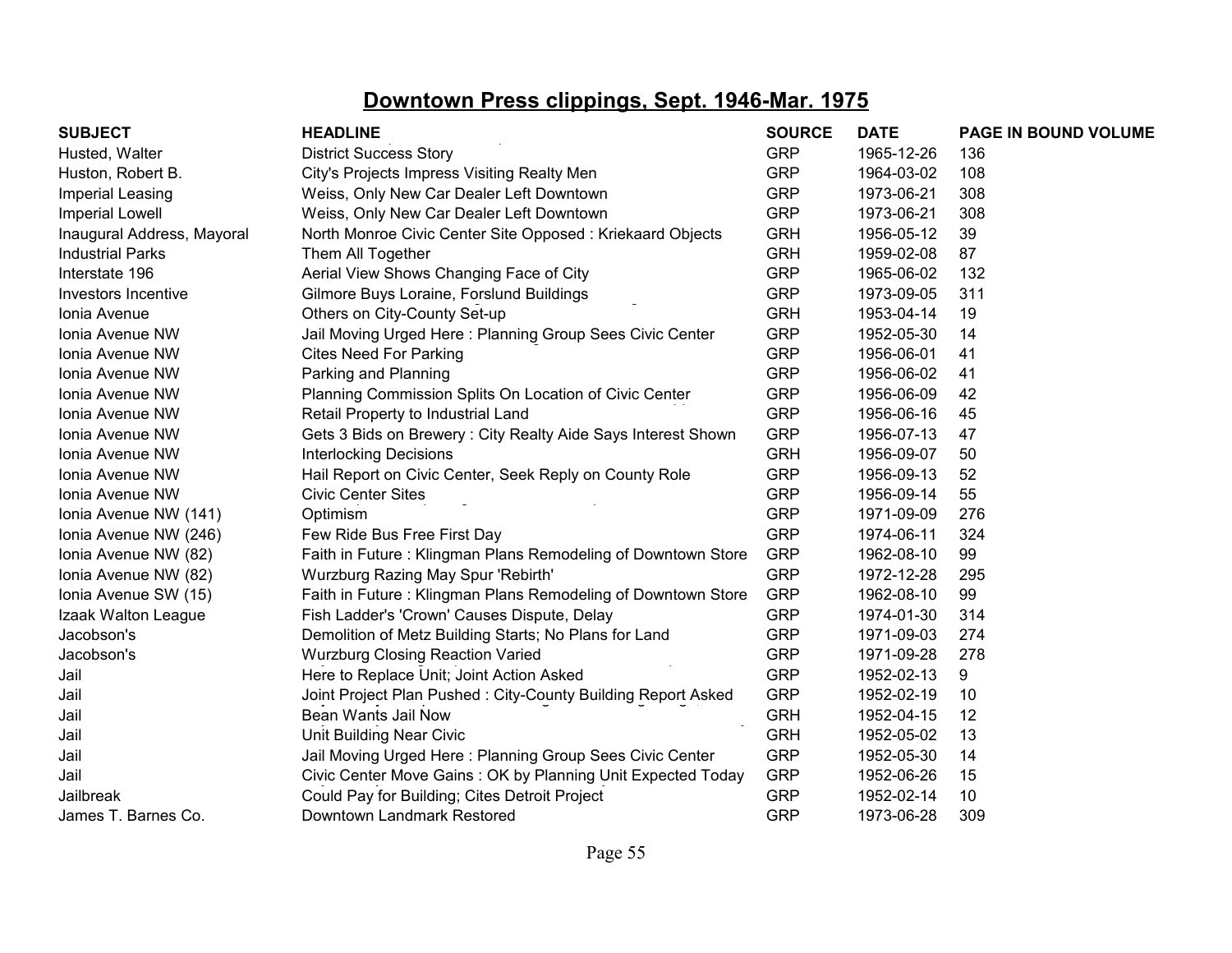| <b>SUBJECT</b>            | <b>HEADLINE</b>                                                      | <b>SOURCE</b> | <b>DATE</b> | PAGE IN BOUND VOLUME |
|---------------------------|----------------------------------------------------------------------|---------------|-------------|----------------------|
| James, Jim                | City Seminars Sputter: Few Volunteer to Work                         | <b>GRP</b>    | 1971-11-23  | 283                  |
| Jane, Alice               | High-Fashion Shop Opens Downtown                                     | <b>GRP</b>    | 1975-01-30  | 333                  |
| JC East Building          | Boarded-Up                                                           | <b>GRP</b>    | 1971-02-10  | 247                  |
| Jefferson Avenue          | Hail Report on Civic Center, Seek Reply on County Role               | <b>GRP</b>    | 1956-09-13  | 52                   |
| Jefferson Avenue          | Growth                                                               | <b>GRH</b>    | 1956-09-24  | 60                   |
| Jefferson Avenue SE       | <b>Extension Could Be Key</b>                                        | <b>GRP</b>    | 1963-10-20  | 102                  |
| Jefferson Avenue SE (242) | JC Parking Ramp Plan Wins City Hall Approval                         | <b>GRP</b>    | 1969-07-02  | 210                  |
| Jefferson Avenue SE (300) | JC Parking Ramp Plan Wins City Hall Approval                         | <b>GRP</b>    | 1969-07-02  | 210                  |
| Jefferson Avenue SE (729) | 'Token' Parking Starts downtown in 30 Days                           | <b>GRP</b>    | 1969-02-26  | 204                  |
| Jefferson Connector       | 150 Protest Plans for City's College Park Renewal Project            | <b>GRP</b>    | 1969-12-10  | 213                  |
| Jefferson Extension       | Master Plan for Junior College - Cultural Center of Future           | <b>GRP</b>    | 1966-11-23  | 167                  |
| Jefferson Extension       | Nabers Gives 'Voiceless' Role to Cultural Project Committee          | <b>GRP</b>    | 1966-06-08  | 151                  |
| Jefferson Extension       | New \$10 Million JC Expansion Keyed to Theater, Music and Art        | <b>GRP</b>    | 1966-11-22  | 168                  |
| Jefferson Extension       | Parking                                                              | <b>GRP</b>    | 1966-12-01  | 169                  |
| Jefferson Extension       | Preservationists Want Veto Power                                     | <b>GRP</b>    | 1971-02-17  | 241                  |
| Jefferson Extension       | JC Growth Plan Under Heavy Fire                                      | <b>GRP</b>    | 1971-02-10  | 248                  |
| Jefferson Extension       | Compromise                                                           | <b>GRP</b>    | 1971-06-09  | 258                  |
| Jefferson Extension       | High-Fashion Shop Opens Downtown                                     | <b>GRP</b>    | 1975-01-30  | 333                  |
| Jefferson Street          | Study Unit Submits No Fund Setup                                     | <b>GRP</b>    | 1955-10-25  | 33                   |
| Jennings, Floyd           | Bus Terminal Fits City Plan : Jennings Gives OK To Proposed Site GRP |               | 1946-09-11  | 1                    |
| Jennings, Floyd           | Plan for New Bus Terminal                                            | <b>GRH</b>    | 1946-09-20  |                      |
| Jensen, David             | Betrayed                                                             | <b>GRP</b>    | 1972-06-01  | 289                  |
| John Ball Park            | Kent OK's Plaza Landscaping                                          | <b>GRP</b>    | 1969-03-21  | 206                  |
| John Ball Park Zoo        | Free and Uncluttered                                                 | <b>GRP</b>    | 1974-05-20  | 322                  |
| John Ball Park Zoo        | Few Ride Bus Free First Day                                          | <b>GRP</b>    | 1974-06-11  | 324                  |
| John Thomas Batts, Inc.   | on Taxes                                                             | <b>GRH</b>    | 1955-08-05  | 31                   |
| John Thomas Batts, Inc.   | <b>GR-County Building Idea Moves Ahead</b>                           | <b>GRH</b>    | 1956-03-09  | 37                   |
| John Thomas Batts, Inc.   | <b>Chief Would Use Riverfront</b>                                    | <b>GRP</b>    | 1956-09-12  | 51                   |
| John Thomas Batts, Inc.   | Bissell Would Sell Property to City for \$1,850,000                  | <b>GRP</b>    | 1956-09-27  | 61                   |
| John Thomas Batts, Inc.   | Wants Site for Civic Center                                          | <b>GRH</b>    | 1956-09-27  | 62                   |
| Johnson, Johnson & Roy    | Downtown Building Survey Near                                        | <b>GRP</b>    | 1972-11-14  | 294                  |
| Jolley, Walter            | Program: Five-Year Plan Asked                                        | <b>GRP</b>    | 1961-06-08  | 92                   |
| Jolley, Walter A.         | Decision Nears on City Plans: Report Due Tuesday                     | <b>GRH</b>    | 1956-08-03  | 48                   |
| <b>Jones Nursery</b>      | <b>Furniture Creates Monroe Patio</b>                                | <b>GRP</b>    | 1972-08-25  | 291                  |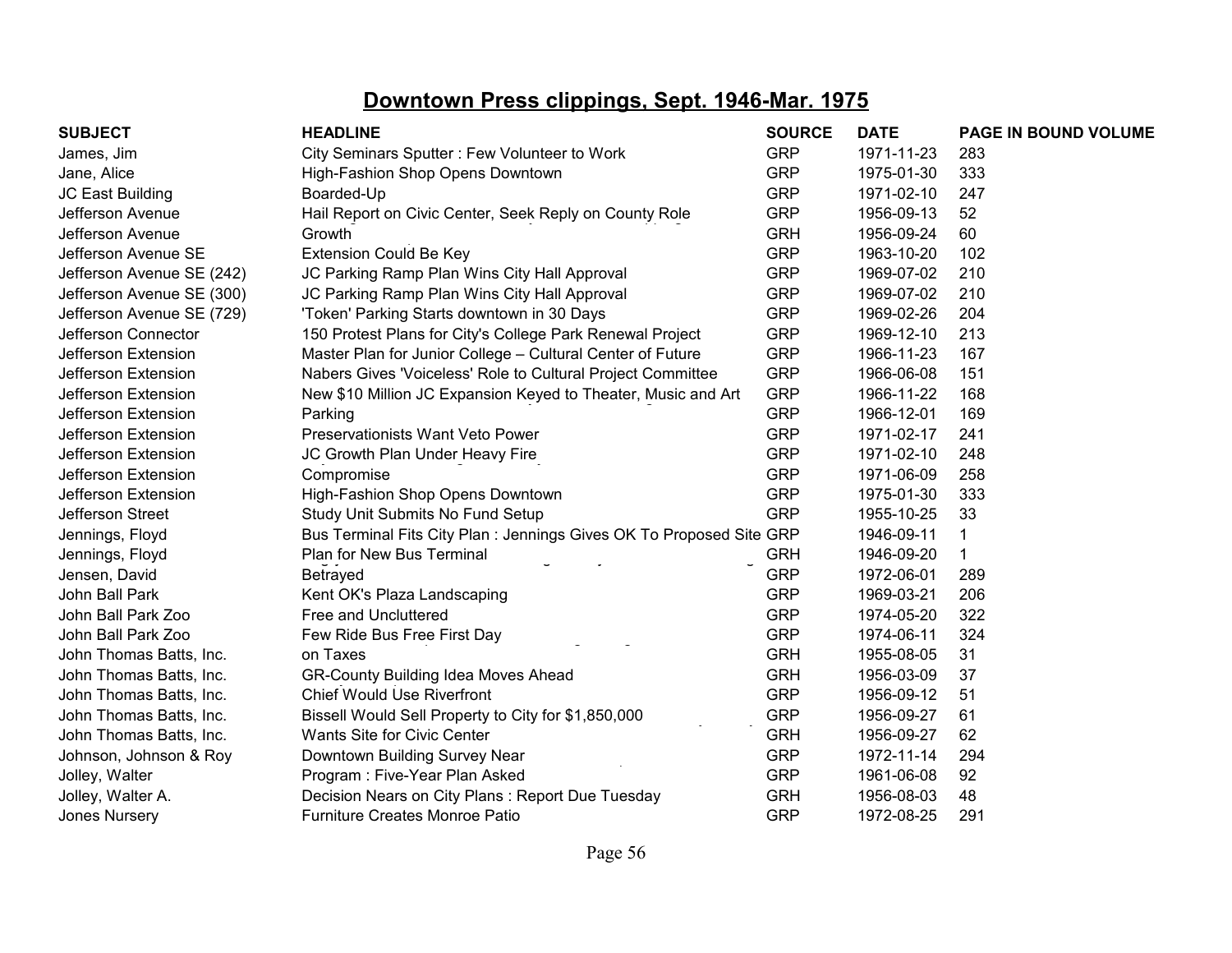| <b>SUBJECT</b>         | <b>HEADLINE</b>                                           | <b>SOURCE</b> | <b>DATE</b> | PAGE IN BOUND VOLUME |
|------------------------|-----------------------------------------------------------|---------------|-------------|----------------------|
| Jones, J. Paul         | <b>GR Renewal Gets Statewide Exposure</b>                 | <b>GRP</b>    | 1964-08-13  | 118                  |
| Jones, J. Paul         | <b>US Grant</b>                                           | <b>GRP</b>    | 1962-04-17  | 95                   |
| Jones, J. Paul         | OK's Renewal Plans For Cultural Area                      | <b>GRP</b>    | 1964-02-14  | 106                  |
| Jones, J. Paul         | Price of \$150,000                                        | <b>GRP</b>    | 1964-02-23  | 107                  |
| Jones, J. Paul         | Ramp                                                      | <b>GRP</b>    | 1964-10-06  | 120                  |
| Jones, J. Paul         | Works'                                                    | <b>GRP</b>    | 1965-02-12  | 129                  |
| Jones, J. Paul         | <b>Buildings</b>                                          | <b>GRP</b>    | 1967-03-21  | 173                  |
| Jones, J. Paul         | 150 Protest Plans for City's College Park Renewal Project | <b>GRP</b>    | 1969-12-10  | 213                  |
| Jones, Kenneth F.      | <b>Committee Names to City-County Building</b>            | <b>GRP</b>    | 1952-03-07  | 11                   |
| Jones, Kenneth F.      | Setup                                                     | <b>GRP</b>    | 1952-03-21  | 11                   |
| Jones, Kenneth F.      | <b>Buildings</b>                                          | <b>GRH</b>    | 1952-03-21  | 13                   |
| Judd Building          | 3 Downtown Buildings to Be Razed for Parking Lot          | <b>GRP</b>    | 1968-09-14  | 200                  |
| Junior College         | Junior College Needs More Room                            | <b>GRP</b>    | 1963-09-11  | 100                  |
| Junior College         | City Gets \$2 Million Cultural Center Plan                |               |             | 100                  |
| Justice Building       | Aerial View Shows Changing Face of City                   | <b>GRP</b>    | 1965-06-02  | 132                  |
| Justice Building       | <b>Justice Unit</b>                                       | <b>GRP</b>    | 1964-10-01  | 119                  |
| Justice Building       | We Have Begun                                             | <b>GRP</b>    | 1964-10-01  | 119                  |
| Justice Building       | Ramp                                                      | <b>GRP</b>    | 1964-10-06  | 120                  |
| Justice Building       | Parking is a Basic Part of Renewal                        | <b>GRP</b>    | 1964-10-08  | 120                  |
| Kalliel, A. Ray        | Ellis Wins Right to Manage Monroe Parking Mall for City   | <b>GRP</b>    | 1971-04-07  | 253                  |
| Kappas, Calvin         | Sheldon Landscaping Appreciated                           | <b>GRP</b>    | 1974-10-25  | 329                  |
| Katz, Barney           | Bean Wants Jail Now                                       | <b>GRH</b>    | 1952-04-15  | 12                   |
| Kay Baum               | Monroe Mall Creates Talk - Good and Bad                   | <b>GRP</b>    | 1970-11-20  | 233                  |
| Keane, Maurice         | Monroe Mall Creates Talk - Good and Bad                   | <b>GRP</b>    | 1970-11-20  | 233                  |
| Keeler Brass Co.       | Betty Van 'First Lady' of Building Management             | <b>GRP</b>    | 1973-03-20  | 302                  |
| <b>Keeler Building</b> | Betty Van 'First Lady' of Building Management             | <b>GRP</b>    | 1973-03-20  | 302                  |
| Keeler, I.H.           | Betty Van 'First Lady' of Building Management             | <b>GRP</b>    | 1973-03-20  | 302                  |
| Keeler, M.S.           | Betty Van 'First Lady' of Building Management             | <b>GRP</b>    | 1973-03-20  | 302                  |
| Keeler, M.S. II        | Reception Aids Sculpture Goal                             | <b>GRP</b>    | 1968-02-21  | 190                  |
| Keith's Theater        | Finale for Keith's                                        | <b>GRP</b>    | 1963-10-01  | 101                  |
| <b>Keller Ford</b>     | Weiss, Only New Car Dealer Left Downtown                  | <b>GRP</b>    | 1973-06-21  | 308                  |
| Keller, Sanford        | Activities Early Shifted to Saginaw                       |               | 1947-06-28  | 6                    |
| Kelly Shirt            | JC Parking Ramp Plan Wins City Hall Approval              | <b>GRP</b>    | 1969-07-02  | 210                  |
| Kelsey Building        | Optimism                                                  | <b>GRP</b>    | 1971-09-09  | 276                  |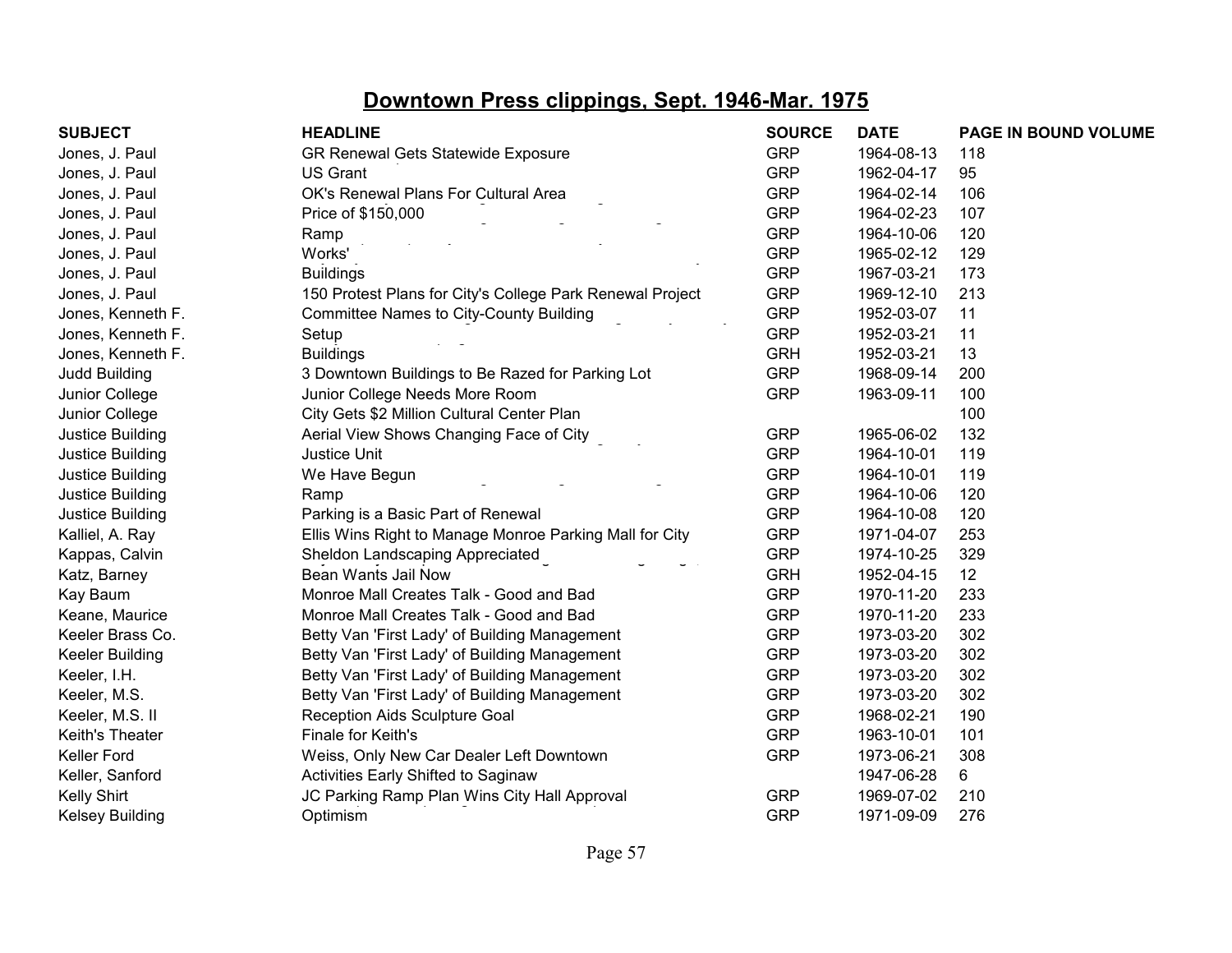| <b>SUBJECT</b>                    | <b>HEADLINE</b>                                               | <b>SOURCE</b> | <b>DATE</b> | PAGE IN BOUND VOLUME |
|-----------------------------------|---------------------------------------------------------------|---------------|-------------|----------------------|
| Kemmer, Hazel                     | Motorized Age                                                 |               |             | 27                   |
| <b>Kendall Guild</b>              | Greeting Card by Weidenaar                                    | <b>GRP</b>    | 1966-06-01  | 143                  |
| Kendall Professional Building     | Downtown Shops Offer New Image                                | <b>GRP</b>    | 1968-01-25  | 185                  |
| Kendall School of Design          | Fox Brewery Under Watchful Eye of Artist                      | <b>GRP</b>    | 1967-03-10  | 171                  |
| Kennedy, Gerald J.                | <b>Government Buildings</b>                                   | <b>GRP</b>    | 1966-08-10  | 162                  |
| Kennedy's, Inc.                   | <b>Government Buildings</b>                                   | <b>GRP</b>    | 1966-08-10  | 162                  |
| Kent County Building              | Downtown Grand Rapids Comes to Life                           | <b>GRP</b>    | 1973-06-05  | 306                  |
| Preservation                      | 150 Protest Plans for City's College Park Renewal Project     | <b>GRP</b>    | 1969-12-10  | 213                  |
| Kent County Courthouse            | An All-Purpose Building                                       | <b>GRH</b>    | 1953-05-09  | 20                   |
| Kent County Jail                  | Civic Unit Plan to be Presented                               | <b>GRH</b>    | 1952-07-31  | 17                   |
| Kent County Jail                  | An All-Purpose Building                                       | <b>GRH</b>    | 1953-05-09  | 20                   |
| Kent County Skills Center         | 150 Protest Plans for City's College Park Renewal Project     | <b>GRP</b>    | 1969-12-10  | 213                  |
| Kent Development Co.              | <b>Renewal Building</b>                                       | <b>GRP</b>    | 1965-04-16  | 130                  |
| Kent Development Corp.            | Approving Disposal of 'Unplanned' Segment                     | <b>GRP</b>    | 1964-12-02  | 124                  |
| Kent Hotel Development            | New 180-Room Hotel Planned for Downtown                       | <b>GRP</b>    | 1971-08-31  | 242                  |
| Kent Intermediate                 | Betrayed                                                      | <b>GRP</b>    | 1972-06-01  | 289                  |
| Kent Intermediate School District | Surgery Done on Shrunken College Park Project                 | <b>GRP</b>    | 1971-05-02  | 255                  |
| Kent Intermediate School District | City, Hockey Arena Backers Delay 'Secret' Meet on Plans       | <b>GRP</b>    | 1973-03-16  | 297                  |
| Commission                        | Downtown Car Pool Plan is Ready                               | <b>GRP</b>    | 1974-03-16  | 321                  |
| <b>Keystone Cops</b>              | <b>City Hall Sidelights</b>                                   | <b>GRP</b>    | 1955-02-11  | 26                   |
| Kifner, John                      | <b>Grand Rapids Accepts Calder Stabile</b>                    | <b>NYT</b>    | 1969-06-16  | 209                  |
| King, Arthur L.                   | 70-Year-Old Murray Building Faces Wreckers                    | <b>GRP</b>    | 1971-11-19  | 282                  |
| Kinnebrew, Joseph                 | Fish Ladder's 'Crown' Causes Dispute, Delay                   | <b>GRP</b>    | 1974-01-30  | 314                  |
| Kirk, Russell                     | Don't Bury Us Yet                                             | <b>GRP</b>    | 1966-08-09  | 159                  |
| Kishkorn, Stephen L.              | Kent OK's Plaza Landscaping                                   | <b>GRP</b>    | 1969-03-21  | 206                  |
| Kiwanis Kannonball                | Hopes are High for Monroe Mall to Start Downtown Rejuvenation | <b>GRP</b>    | 1970-11-03  | 236                  |
| Klein, John                       | Plaque Marks Renewal 'First'                                  | <b>GRP</b>    | 1965-06-10  | 130                  |
| Klingman Furniture                | Faith in Future: Klingman Plans Remodeling of Downtown Store  | <b>GRP</b>    | 1962-08-10  | 99                   |
| Klingman Furniture Co.            | Wurzburg Razing May Spur 'Rebirth'                            | <b>GRP</b>    | 1972-12-28  | 295                  |
| Kluesing, Byron J.                | No Money Committed Yet to Downtown Towers                     | <b>GRP</b>    | 1974-09-20  | 328                  |
| Kluesing, Byron J.                | Huge, \$33 Million Rainbow Towers Project Underway            | <b>GRP</b>    | 1975-03-02  | 334                  |
| Knapp, John                       | <b>US Grant</b>                                               | <b>GRP</b>    | 1962-04-17  | 95                   |
| Knapp, John                       | City Gets \$2 Million Cultural Center Plan                    |               |             | 100                  |
| Knight, John                      | <b>Blow</b>                                                   | <b>GRP</b>    | 1966-07-15  | 156                  |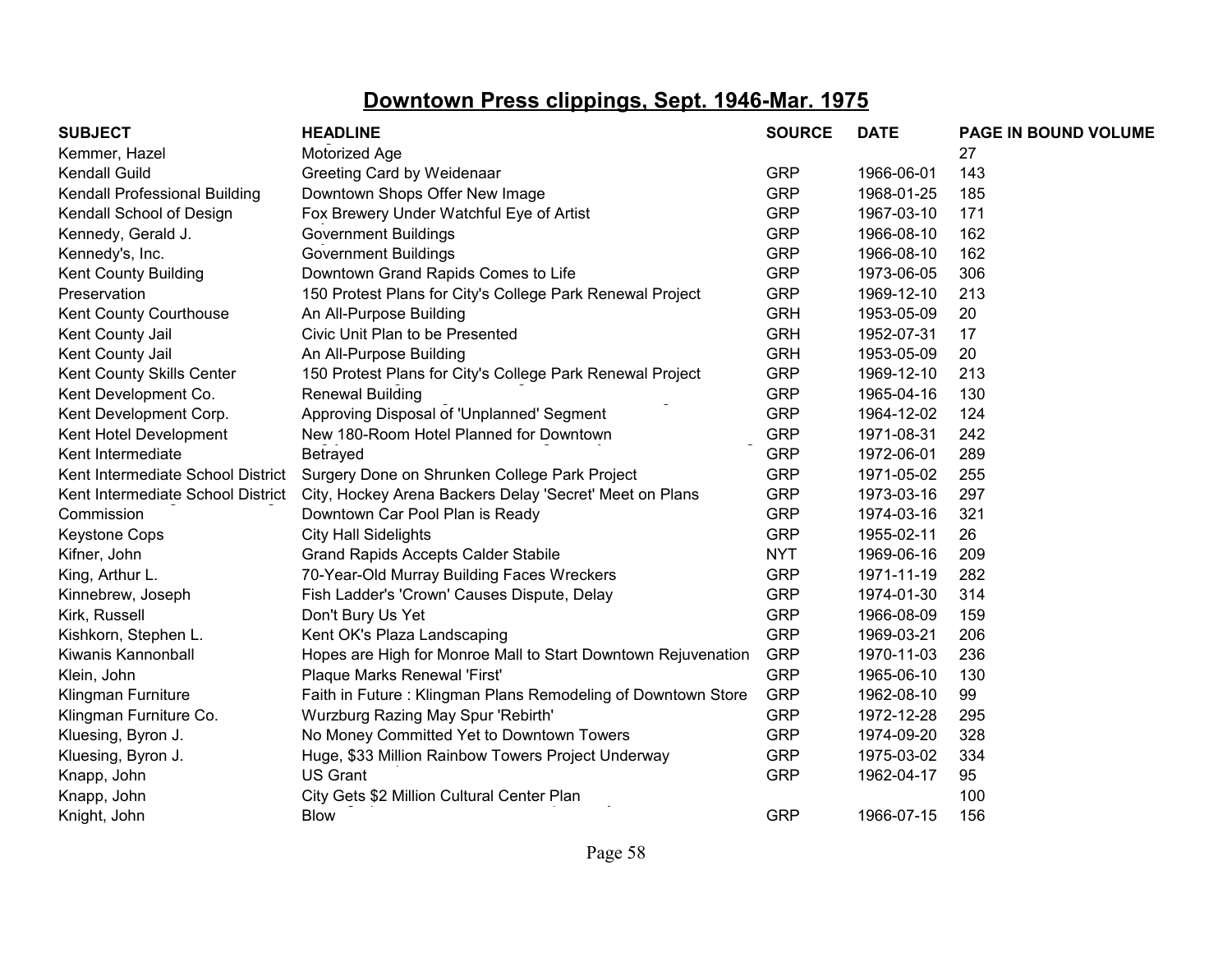| <b>SUBJECT</b>            | <b>HEADLINE</b>                                                    | <b>SOURCE</b> | <b>DATE</b> | PAGE IN BOUND VOLUME |
|---------------------------|--------------------------------------------------------------------|---------------|-------------|----------------------|
| Kok, Peter                | Grand Rapids Gets Pilot 'El' Study Role                            | <b>GRP</b>    | 1971-06-29  | 262                  |
| Kolderman, Joseph C. Jr.  | City-Kent Building 'Not in the Cards': Plan Separate Units         | <b>GRP</b>    | 1965-05-24  | 131                  |
| Kooi Industrial Painting  | Grassie Guards Top Level Secret                                    | <b>GRP</b>    | 1974-03-06  | 318                  |
| Kooi Industrial painting  | Rooftop Canvas Primed for the Sake of Art                          | <b>GRP</b>    | 1974-05-21  | 323                  |
| Koster, Henry             | Justice Unit                                                       | <b>GRP</b>    | 1964-10-01  | 119                  |
| Kresge's                  | A Daydream of Downtown Grand Rapids                                | <b>GRP</b>    | 1970-03-15  | 217                  |
| Kriekaard, John           | Planning Commission Splits On Location of Civic Center             | <b>GRP</b>    | 1956-06-09  | 42                   |
| Kriekaard, John           | Plan Board Majority Prefers Civic Center Site by River             | <b>GRP</b>    | 1956-09-21  | 57                   |
| Kriekaard, John E.        | Opposes Auditorium Project                                         | <b>GRP</b>    | 1956-05-12  | 39                   |
| Kriekaard, John E.        | North Monroe Civic Center Site Opposed: Kriekaard Objects          | <b>GRH</b>    | 1956-05-12  | 39                   |
| Kriekaard, John E.        | Locations                                                          | <b>GRH</b>    | 1956-06-09  | 43                   |
| Kriekaard, John E.        | Expect Plan Body to Decide Early on Civic Center Site              | <b>GRP</b>    | 1956-09-15  | 56                   |
| Kriekaard, John E.        | City Plans Unit Approves Riverfront Civic Center                   | <b>GRP</b>    | 1956-09-29  | 63                   |
| Kriekaard, John E.        | City Aides Cite 'Progress' in Civic Center Plan OK                 | <b>GRP</b>    | 1956-09-29  | 64                   |
| Kulpa, Jan                | Free Shopper Parking Likely at All Downtown Lots                   | <b>GRP</b>    | 1971-04-21  | 253                  |
| Kusterer, Christopher     | Demolition Closes Colorful History of GR Brewery Industry          | <b>GRP</b>    | 1967-01-07  | 170                  |
| La Belle, Tom             | Merchants Are Planning New Life for Downtown                       | <b>GRP</b>    | 1968-04-09  | 191                  |
| La Grande Vitesse         | <b>Grand Rapids Accepts Calder Stabile</b>                         | <b>NYT</b>    | 1969-06-16  | 209                  |
| La Grande Vitesse         | Grassie Guards Top Level Secret                                    | <b>GRP</b>    | 1974-03-06  | 318                  |
| La Grande Vitesse         | Rooftop Canvas Primed for the Sake of Art                          | <b>GRP</b>    | 1974-05-21  | 323                  |
| La Grave Avenue SE (49)   | Weiss, Only New Car Dealer Left Downtown                           | <b>GRP</b>    | 1973-06-21  | 308                  |
| LaBelle, Tom              | Home Blight Spreads Near Downtown: Areas Zoned for Industry        | <b>GRP</b>    | 1966-10-10  | 163                  |
| Lafayette Avenue NE       | Buildng Site OK to Be Delayed: Report is Expected in Few Weeks GRH |               | 1956-09-13  | 55                   |
| Lafayette Avenue NE (159) | Irate Hill Group Bypasses City to Meet                             | <b>GRP</b>    | 1971-05-06  | 256                  |
| Reformed Church           | Parking                                                            | <b>GRP</b>    | 1966-12-01  | 169                  |
| <b>Lakos Restaurant</b>   | A Daydream of Downtown Grand Rapids                                | <b>GRP</b>    | 1970-03-15  | 217                  |
| Lamberts, Evangeline      | Citizens Unit May Develop Cultural Center South of JC              | <b>GRP</b>    | 1964-11-04  | 122                  |
| Lamberts, Evangeline      | Parking                                                            | <b>GRP</b>    | 1966-12-01  | 169                  |
| Lamberts, Evangeline      | Culture Group Offers New Street Plan                               | <b>GRP</b>    | 1968-02-27  | 187                  |
| Lamberts, Evangeline      | Music Hall Funding is Problem                                      | <b>GRP</b>    | 1969-05-06  | 207                  |
| Lamberts, Evangeline      | 150 Protest Plans for City's College Park Renewal Project          | <b>GRP</b>    | 1969-12-10  | 213                  |
| Office                    | Requirements Over 20-Year Period                                   | <b>GRH</b>    | 1952-03-07  | 11                   |
| Landscaping               | Kent OK's Plaza Landscaping                                        | <b>GRP</b>    | 1969-03-21  | 206                  |
| Laninga, Marvin J.        | Volunteer Doctors for an Ailing Downtown                           | <b>GRP</b>    | 1971-08-22  | 268                  |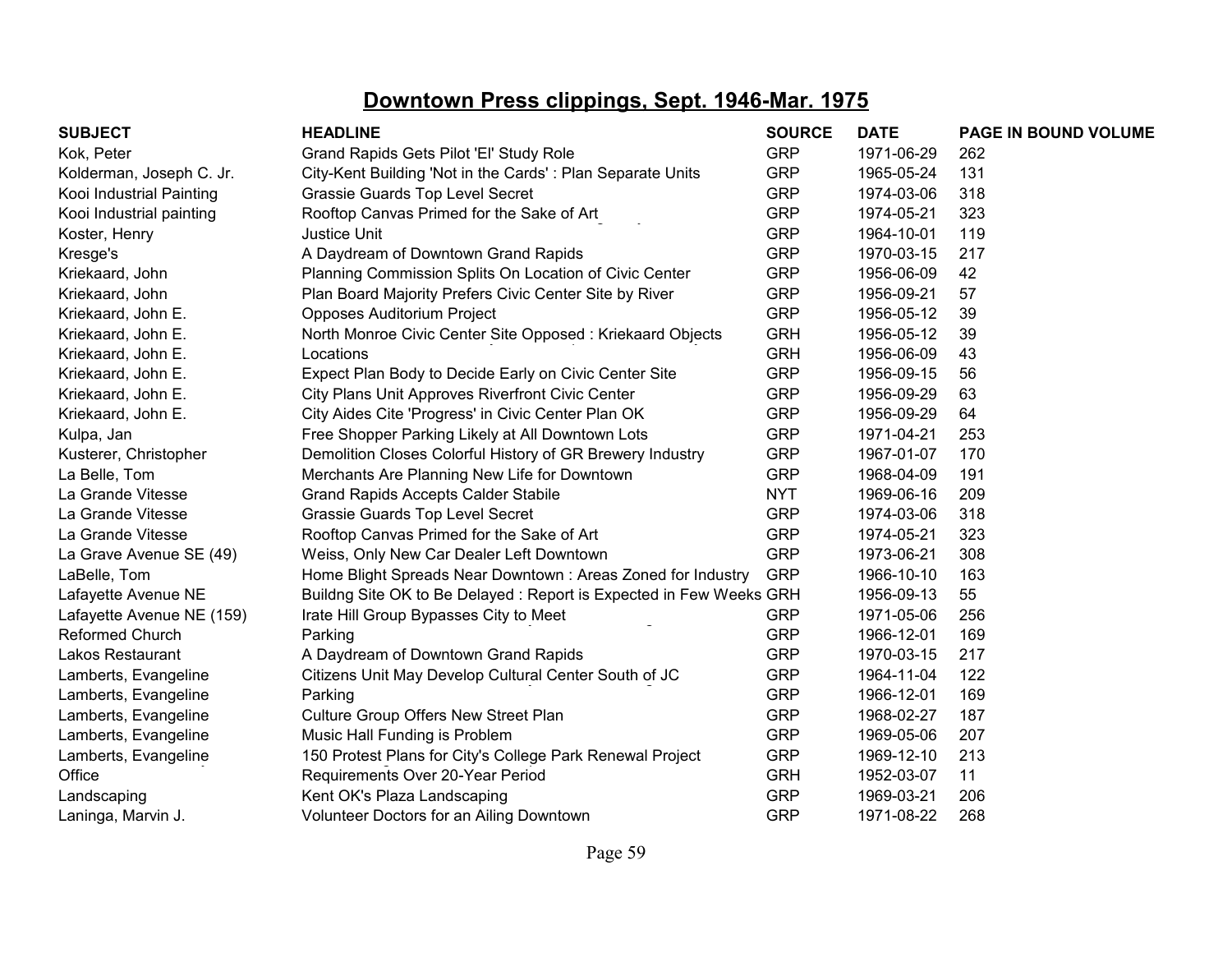| <b>SUBJECT</b>          | <b>HEADLINE</b>                                                 | <b>SOURCE</b> | <b>DATE</b> | PAGE IN BOUND VOLUME |
|-------------------------|-----------------------------------------------------------------|---------------|-------------|----------------------|
| Lapham, Jared           | Activities Early Shifted to Saginaw                             |               | 1947-06-28  | 6                    |
| Larson, Sharon          | Monroe Mall Creates Talk - Good and Bad                         | <b>GRP</b>    | 1970-11-20  | 233                  |
| Last Stand              | <b>Blow</b>                                                     | <b>GRP</b>    | 1966-07-15  | 156                  |
| Law                     | Educator Calls GR Dying City, Offers Ways to Slow Decay         | <b>GRP</b>    | 1972-04-14  | 287                  |
| Lawson, Cassell         | <b>District Success Story</b>                                   | <b>GRP</b>    | 1965-12-26  | 136                  |
| Lawyer, Charles         | Justice Unit                                                    | <b>GRP</b>    | 1964-10-01  | 119                  |
| Lear Building           | Price of \$150,000                                              | <b>GRP</b>    | 1964-02-23  | 107                  |
| Lear Building           | New \$10 Million JC Expansion Keyed to Theater, Music and Art   | <b>GRP</b>    | 1966-11-22  | 168                  |
| Lear Siegler            | Price of \$150,000                                              | <b>GRP</b>    | 1964-02-23  | 107                  |
| LeBaron, Charles F.     | Merchants Dispute Mayor's Belief Mall is Failure                | <b>GRP</b>    | 1971-01-06  | 239                  |
| LeBaron, Inc.           | Merchants Dispute Mayor's Belief Mall is Failure                | <b>GRP</b>    | 1971-01-06  | 239                  |
| Ledger                  | Optimism                                                        | <b>GRP</b>    | 1971-09-09  | 276                  |
| Leigh, Inc.             | High-Fashion Shop Opens Downtown                                | <b>GRP</b>    | 1975-01-30  | 333                  |
| Leigh, R. Lawrence      | High-Fashion Shop Opens Downtown                                | <b>GRP</b>    | 1975-01-30  | 333                  |
| Leitelt Iron Works      | Jail Moving Urged Here: Planning Group Sees Civic Center        | <b>GRP</b>    | 1952-05-30  | 14                   |
| Leitelt Iron Works      | on Taxes                                                        | <b>GRH</b>    | 1955-08-05  | 31                   |
| Leitelt Iron Works      | GR-County Building Idea Moves Ahead                             | <b>GRH</b>    | 1956-03-09  | 37                   |
| Leitelt Iron Works      | Retail Property to Industrial Land                              | <b>GRP</b>    | 1956-06-16  | 45                   |
| Leitelt Iron Works      | <b>Chief Would Use Riverfront</b>                               | <b>GRP</b>    | 1956-09-12  | 51                   |
| Leitelt Iron Works      | Bissell Would Sell Property to City for \$1,850,000             | <b>GRP</b>    | 1956-09-27  | 61                   |
| Leitelt Iron Works      | Wants Site for Civic Center                                     | <b>GRH</b>    | 1956-09-27  | 62                   |
| Leitelt Iron Works      | Payment on Property Deal                                        | <b>GRP</b>    | 1958-01-15  | 68                   |
| Leonard Street NW (737) | Civic Theater's Proposed New Home                               | <b>GRP</b>    | 1972-04-13  | 286                  |
| Leonard, Edward         | Motorized Age                                                   |               |             | 27                   |
| Lett, John T., Sr.      | Plan Board Choice Fails: Commission Chills Bid for Dr. Plummer  | <b>GRP</b>    | 1955-06-22  | 30                   |
| Letter to the Editor    | Grand Rapids to Help Its Efforts                                | <b>GRP</b>    | 1959-05-05  | 88                   |
| Letter to the Editor    | Elements in Central City'                                       | <b>GRP</b>    | 1965-04-30  | 129                  |
| Letter to the Editor    | <b>Taxpayers</b>                                                | <b>GRP</b>    | 1967-06-19  | 180                  |
| Letter to the Editor    | Sculptor, Fee                                                   | <b>GRP</b>    | 1968-01-01  | 184                  |
| Letter to the Editor    | Center                                                          | <b>GRP</b>    | 1967-11-30  | 184                  |
| Letter to the Editor    | The Public Pulse: Stoutly Defends Selection of Calder Sculpture | <b>GRP</b>    | 1968-02-23  | 189                  |
| Letter to the Editor    | Protest                                                         | <b>GRP</b>    | 1971-03-19  | 251                  |
| Letter to the Editor    | The Public Pulse: Proposes Covered Mall for Heart of Downtown   | <b>GRP</b>    | 1971-07-17  | 264                  |
| Letter to the Editor    | 'Don't Abandon College Park'                                    | <b>GRP</b>    | 1971-07-15  | 265                  |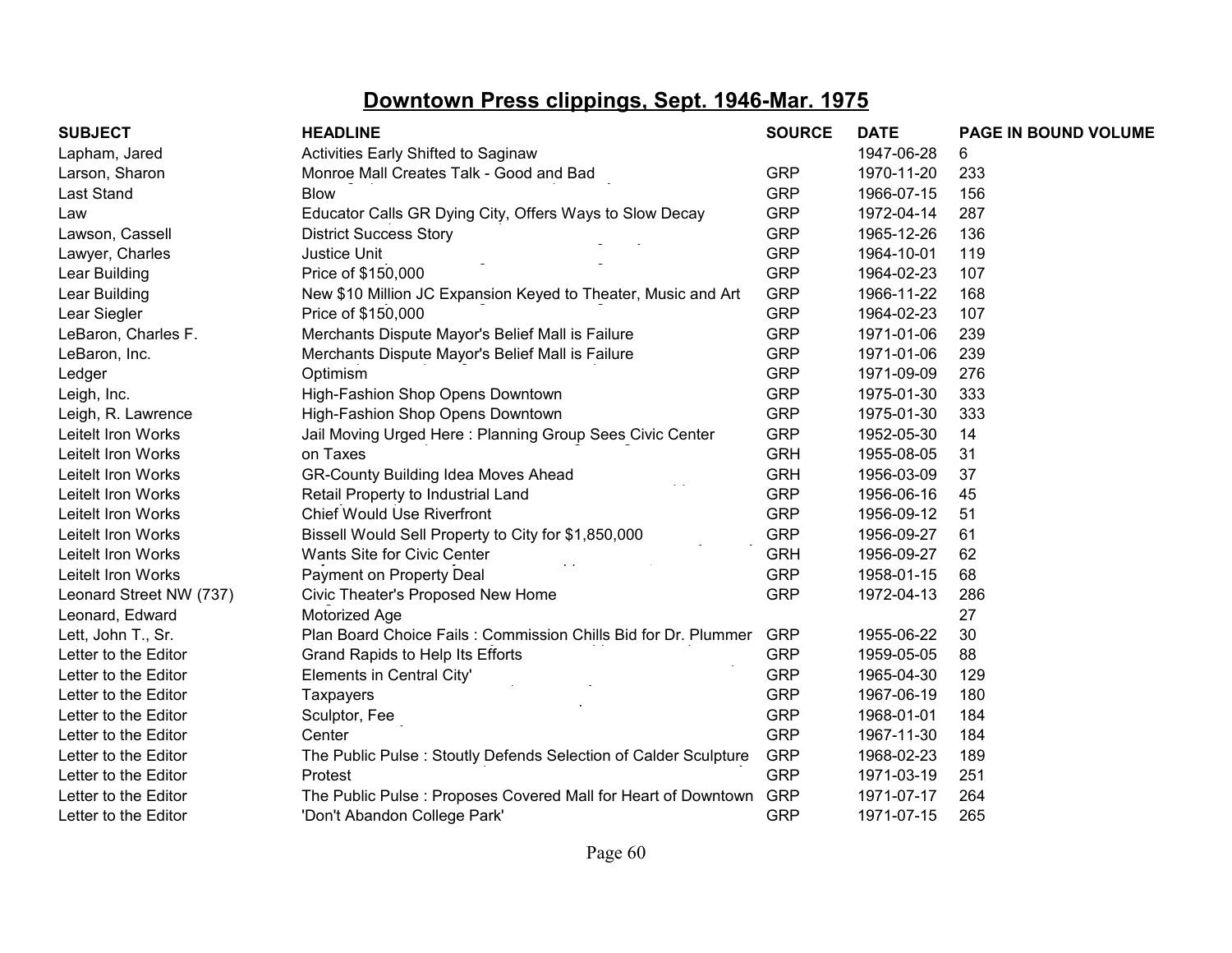| <b>SUBJECT</b>         | <b>HEADLINE</b>                                                | <b>SOURCE</b> | <b>DATE</b> | PAGE IN BOUND VOLUME |
|------------------------|----------------------------------------------------------------|---------------|-------------|----------------------|
| Letter to the Editor   | Grand Rapids Needs a Fountain                                  | <b>GRP</b>    | 1974-09-17  | 306                  |
| Letter to the Editor   | Downtown Energy Revitalization is an Energy Solution           | <b>GRP</b>    | 1974-02-11  | 320                  |
| Letter to the Editor   | Downtown Should be Primarily for People                        | <b>GRP</b>    | 1974-08-13  | 320                  |
| Letter to the Editor   | City Should Plan for Future                                    | <b>GRP</b>    | 1974-04-10  | 320                  |
| Letter to the Editor   | Sheldon Landscaping Appreciated                                | <b>GRP</b>    | 1974-10-25  | 329                  |
| Ley, Arlon             | Do We Need Help?                                               | <b>GRP</b>    | 1958-11-17  | 82                   |
| Ley, Arlon G.          | New Study Ordered for City Building                            | <b>GRH</b>    | 1958-06-27  | 73                   |
| Ley, Arlon G.          | Seeks to Pinpoint Program for Downtown Improvement             | <b>GRP</b>    | 1958-06-26  | 73                   |
| Ley, Arlon G.          | Committee Approves Downtown Planning Project                   | <b>GRH</b>    | 1958-10-29  | 79                   |
| Ley, Arlon G.          | Pledge Study Funds                                             | <b>GRH</b>    | 1958-11-13  | 80                   |
| Ley, Arlon G.          | Planning                                                       | <b>GRP</b>    | 1959-02-27  | 88                   |
| Liberty Loan           | CC Names Downtown Study Group                                  | <b>GRP</b>    | 1970-08-17  | 230                  |
| Limmer, Thomas F.      | Candidates Push Downtown Ideas                                 | <b>GRP</b>    | 1973-07-26  | 310                  |
| Lindberg, Kenneth      | Fox Brewery Under Watchful Eye of Artist                       | <b>GRP</b>    | 1967-03-10  | 171                  |
| Linderholm, C. Lincoln | Campau                                                         | <b>GRP</b>    | 1958-09-08  | 76                   |
| Linderholm, C. Lincoln | Downtown Revival Gets Priority                                 | <b>GRP</b>    | 1964-01-24  | 103                  |
| Linn, Harold A.        | Plan Board Majority Prefers Civic Center Site by River         | <b>GRP</b>    | 1956-09-21  | 57                   |
| Linn, Harold A.        | Bissell Would Sell Property to City for \$1,850,000            | <b>GRP</b>    | 1956-09-27  | 61                   |
| Linsey, Robert L.      | City Approves Early Action on Lower Monroe Project             | <b>GRP</b>    | 1955-02-05  | 24                   |
| Littell, Tim W.        | Candidates Push Downtown Ideas                                 | <b>GRP</b>    | 1973-07-26  | 310                  |
| Lloyd, Eugene          | <b>Wurzburg Closing Reaction Varied</b>                        | <b>GRP</b>    | 1971-09-28  | 278                  |
| Lloyd, Eugene          | Downtown Tax Cases Overruled                                   | <b>GRP</b>    | 1973-04-06  | 303                  |
| Lloyd, Mike            | City Faces Fund Request for Downtown Shopping Mall Study       | <b>GRP</b>    | 1969-12-02  | 212                  |
| Lloyd, Mike            | 150 Protest Plans for City's College Park Renewal Project      | <b>GRP</b>    | 1969-12-10  | 213                  |
| Lloyd, Mike            | Mayor is Unhappy with Bank Delay                               | <b>GRP</b>    | 1970-04-27  | 215                  |
| Lloyd, Mike            | City Appointment 'Routine" Fraught With Controversy            | <b>GRP</b>    | 1970-04-27  | 226                  |
| Lloyd, Mike            | Schoolmen Support College Park Plan                            | <b>GRP</b>    | 1971-02-18  | 241                  |
| Lloyd, Mike            | City, School Officials Accused of 'Planning Blight' In Project | <b>GRP</b>    | 1971-02/04  | 246                  |
| Lloyd, Mike            | Ellis Wins Right to Manage Monroe Parking Mall for City        | <b>GRP</b>    | 1971-04-07  | 253                  |
| Lloyd, Mike            | City May Decide Tuesday Who'll Manage Mall                     | <b>GRP</b>    | 1971-04-05  | 254                  |
| Lloyd, Mike            | College Park is a Whole New Ball Game                          | <b>GRP</b>    | 1971-07-28  | 266                  |
| Lloyd, Mike            | City, Hockey Arena Backers Delay 'Secret' Meet on Plans        | <b>GRP</b>    | 1973-03-16  | 297                  |
| Lloyd's Men's Shop     | Downtown Gets Boost From New Stores, Moves                     | <b>GRP</b>    | 1967-06-01  | 178                  |
| Lobbezoo, A. John      | High-Fashion Shop Opens Downtown                               | <b>GRP</b>    | 1975-01-30  | 333                  |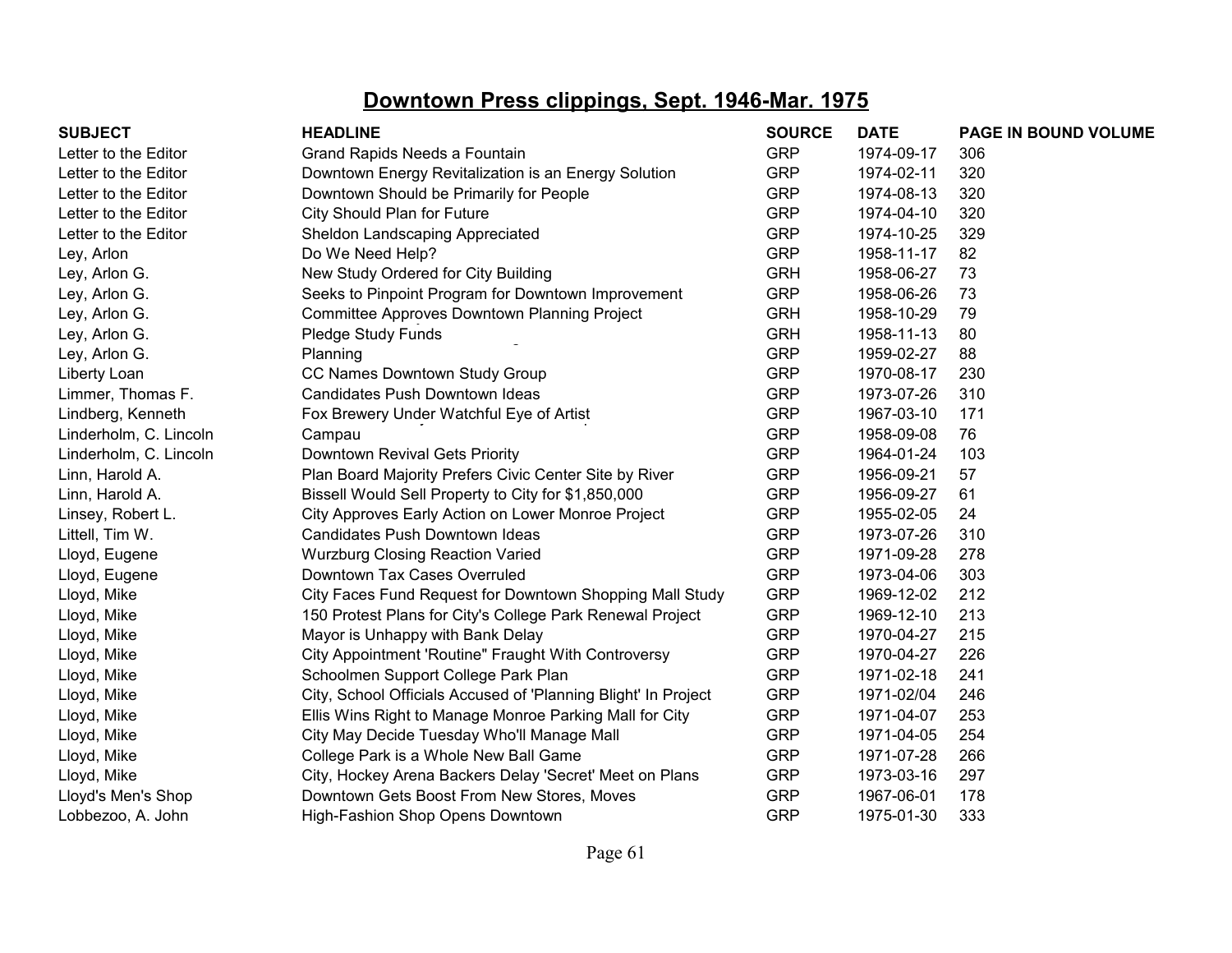| <b>SUBJECT</b>                  | <b>HEADLINE</b>                                                 | <b>SOURCE</b> | <b>DATE</b> | PAGE IN BOUND VOLUME |
|---------------------------------|-----------------------------------------------------------------|---------------|-------------|----------------------|
| Lock's Restaurant               | Problem                                                         | <b>GRP</b>    | 1956-03-12  | 37                   |
| Lock's Restaurant               | Building Authority Study is Agreed On                           | <b>GRH</b>    | 1956-03-13  | 38                   |
| Loeks, C. David                 | Downtown planning Here Wins Praise of Expert                    | <b>GRP</b>    | 1971-10-15  | 280                  |
| Loeks, John D.                  | Downtown planning Here Wins Praise of Expert                    | <b>GRP</b>    | 1971-10-15  | 280                  |
| Logan, Benjamin J.              | No Money Committed Yet to Downtown Towers                       | <b>GRP</b>    | 1974-09-20  | 328                  |
| Logie, John                     | 150 Protest Plans for City's College Park Renewal Project       | <b>GRP</b>    | 1969-12-10  | 213                  |
| Logie, John                     | Irate Hill Group Bypasses City to Meet                          | <b>GRP</b>    | 1971-05-06  | 256                  |
| Logie, John                     | <b>Blight Survey</b>                                            | <b>GRP</b>    | 1971-05-07  | 257                  |
| Logie, John                     | Schoolmen Suspicious of Heritage Hill Talks                     | <b>GRP</b>    | 1971-07-07  | 263                  |
| Logie, John                     | College Park is a Whole New Ball Game                           | <b>GRP</b>    | 1971-07-28  | 266                  |
| Loraine Building                | Gilmore Buys Loraine, Forslund Buildings                        | <b>GRP</b>    | 1973-09-05  | 311                  |
| Louis Avenue NW (168)           | Optimism                                                        | <b>GRP</b>    | 1971-09-09  | 276                  |
| Louis Avenue NW (28)            | Downtown Shops Offer New Image                                  | <b>GRP</b>    | 1968-01-25  | 185                  |
| Louis C. Kingscott & Associates | Ask Advisers in Planning: C of C Aides Review City-County Unit  | <b>GRP</b>    | 1953-04-21  | 19                   |
| Lower Monroe                    | Meeting                                                         | <b>GRH</b>    | 1954-03-30  | 21                   |
| Lower Monroe                    | Parking for Auditorium                                          | <b>GRH</b>    | 1954-06-19  | 22                   |
| Lower Monroe                    | Assessment                                                      | <b>GRP</b>    | 1955-02-05  | 23                   |
| Lower Monroe                    | City Approves Early Action on Lower Monroe Project              | <b>GRP</b>    | 1955-02-05  | 24                   |
| Lower Monroe                    | <b>City Hall Sidelights</b>                                     | <b>GRP</b>    | 1955-02-11  | 26                   |
| Lower Monroe                    | Firm to Scan Monroe Job: Detroiters 'Interested' In Improvement | <b>GRP</b>    | 1955-02-16  | 26                   |
| Lower Monroe                    | Motorized Age                                                   |               |             | 27                   |
| Lower Monroe                    | Building Authority Study is Agreed On                           | <b>GRH</b>    | 1956-03-13  | 38                   |
| Lower Monroe                    | <b>Civic Center Imponderables</b>                               | <b>GRH</b>    | 1956-06-12  | 44                   |
| Lower Monroe                    | Downtown's Upswing                                              | <b>GRP</b>    | 1957-01-14  | 65                   |
| Lower Monroe                    | Center Vote                                                     | <b>GRP</b>    | 1957-06-10  | 67                   |
| Lower Monroe                    | Seeks to Pinpoint Program for Downtown Improvement              | <b>GRP</b>    | 1958-06-26  | 73                   |
| Lower Monroe                    | To Make G.R. Better                                             | <b>GRH</b>    | 1958-06-29  | 74                   |
| Lower Monroe                    | Here Dec. 15-16 to Update Survey, Proposals                     | <b>GRP</b>    | 1958-11-14  | 81                   |
| Lower Monroe                    | Future Bright: Monroe Leaders Look Ahead on Downtown Day        | <b>GRP</b>    | 1961-02-02  | 91                   |
| Lower Monroe                    | Don't Bury Us Yet                                               | <b>GRP</b>    | 1966-08-09  | 159                  |
| Lower Monroe                    | A Daydream of Downtown Grand Rapids                             | <b>GRP</b>    | 1970-03-15  | 217                  |
| Association                     | Meeting                                                         | <b>GRH</b>    | 1954-03-30  | 21                   |
| Association                     | Parking for Auditorium                                          | <b>GRH</b>    | 1954-06-19  | 22                   |
| Luce Block                      | Wurzburg Razing May Spur 'Rebirth'                              | <b>GRP</b>    | 1972-12-28  | 295                  |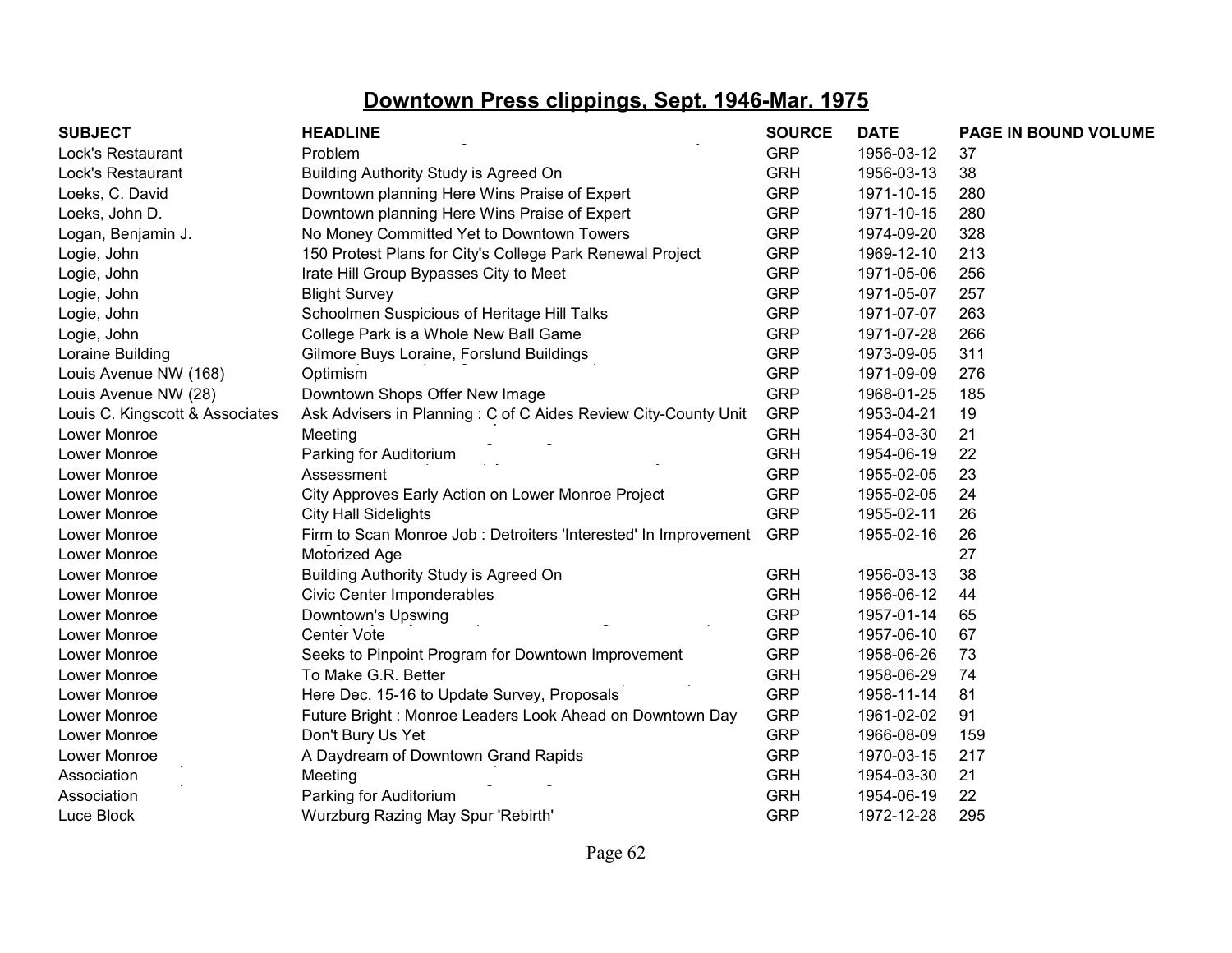| <b>SUBJECT</b>        | <b>HEADLINE</b>                                                | <b>SOURCE</b> | <b>DATE</b>     | <b>PAGE IN BOUND VOLUME</b> |
|-----------------------|----------------------------------------------------------------|---------------|-----------------|-----------------------------|
| Lugthart, Cornell Jr. | <b>City Planning Charts Grand Rapids' Future</b>               | <b>GRP</b>    | 1968-04-28      | 194                         |
| Lyon Street NW        | Civic Unit Plan to be Presented                                | <b>GRH</b>    | 1952-07-31      | 17                          |
| Lyon Street NW        | Cost Studies of North Monroe Industry Okd                      | <b>GRH</b>    | 1955-02-09      | 25                          |
| Lyon Street NW        | <b>NW</b>                                                      | <b>GRH</b>    | 1955-02-24      | 26                          |
| Lyon Street NW        | Study Unit Submits No Fund Setup                               | <b>GRP</b>    | 1955-10-25      | 33                          |
| Lyon Street NW        | Time for Action-Now!                                           | <b>GRH</b>    | 1956-02-16      | 36                          |
| Lyon Street NW        | GR-County Building Idea Moves Ahead                            | <b>GRH</b>    | 1956-03-09      | 37                          |
| Lyon Street NW        | Retail Property to Industrial Land                             | <b>GRP</b>    | 1956-06-16      | 45                          |
| Lyon Street NW        | N. Monroe Property Appraised: \$2.8 Million Value Set For Area | <b>GRH</b>    | 1956-06-18      | 46                          |
| Lyon Street NW        | <b>Chief Would Use Riverfront</b>                              | <b>GRP</b>    | 1956-09-12      | 51                          |
| Lyon Street NW        | Hail Report on Civic Center, Seek Reply on County Role         | <b>GRP</b>    | 1956-09-13      | 52                          |
| Lyon Street NW        | Civic Center Site May Be Selected                              | <b>GRH</b>    | 1956-09-23      | 59                          |
| Lyon Street NW        | Growth                                                         | <b>GRH</b>    | 1956-09-24      | 60                          |
| Lyon Street NW        | Unanimous OK is Given                                          | <b>GRP</b>    | 1956-09-26      | 61                          |
| Lyon Street NW        | Bissell Would Sell Property to City for \$1,850,000            | <b>GRP</b>    | 1956-09-27      | 61                          |
| Lyon Street NW        | Wants Site for Civic Center                                    | <b>GRH</b>    | 1956-09-27      | 62                          |
| Lyon Street NW        | Center                                                         | <b>GRH</b>    | 1956-09-29      | 63                          |
| Lyon Street NW        | City Plans Unit Approves Riverfront Civic Center               | <b>GRP</b>    | 1956-09-29      | 63                          |
| Lyon Street NW        | Downtown Revitalization                                        | <b>GRP</b>    | 1958-09-27      | 79                          |
| Mack, Charles         | Study Unit Submits No Fund Setup                               | <b>GRP</b>    | 1955-10-25      | 33                          |
| MacWhirter, W.B.      | Attitude                                                       | <b>GRP</b>    | 1964-06-12      | 112                         |
| <b>MAIN ENTRY</b>     | <b>TITLE</b>                                                   | <b>SOURCE</b> | <b>NEW DATE</b> | <b>BOOK PG</b>              |
| Malone, Brian         | Downtown is Out as Bus Focal Point                             | <b>GRP</b>    | 1973-03-08      | 300                         |
| Malone, Brian         | Making Boulevard of Sheldon is "Iffy" Dream                    | <b>GRP</b>    | 1973-04-27      | 304                         |
| Malone, Brian         | Fish Ladder's 'Crown' Causes Dispute, Delay                    | <b>GRP</b>    | 1974-01-30      | 314                         |
| Malone, Brian         | City Gets US Funds Toward 19 New Buses                         | <b>GRP</b>    | 1974-01-24      | 317                         |
| Malone, Brian         | Plan Draws Heavy Fire                                          | <b>GRP</b>    | 1974            | 319                         |
| Malone, Brian         | Rooftop Canvas Primed for the Sake of Art                      | <b>GRP</b>    | 1974-05-21      | 323                         |
| Malone, Brian         | Few Ride Bus Free First Day                                    | <b>GRP</b>    | 1974-06-11      | 324                         |
| Malone, Brian         | From Now On, It's Welsh Civic Auditorium                       | <b>GRP</b>    | 1974-12-11      | 331                         |
| Manger Hotel          | To Make G.R. Better                                            | <b>GRH</b>    | 1958-06-29      | 74                          |
| Manger-Rowe Hotel     | <b>Cites Need For Parking</b>                                  | <b>GRP</b>    | 1956-06-01      | 41                          |
| Manson-Carver         | Ask Advisers in Planning: C of C Aides Review City-County Unit | <b>GRP</b>    | 1953-04-21      | 19                          |
| <b>Market Avenue</b>  | Study Unit Submits No Fund Setup                               | <b>GRP</b>    | 1955-10-25      | 33                          |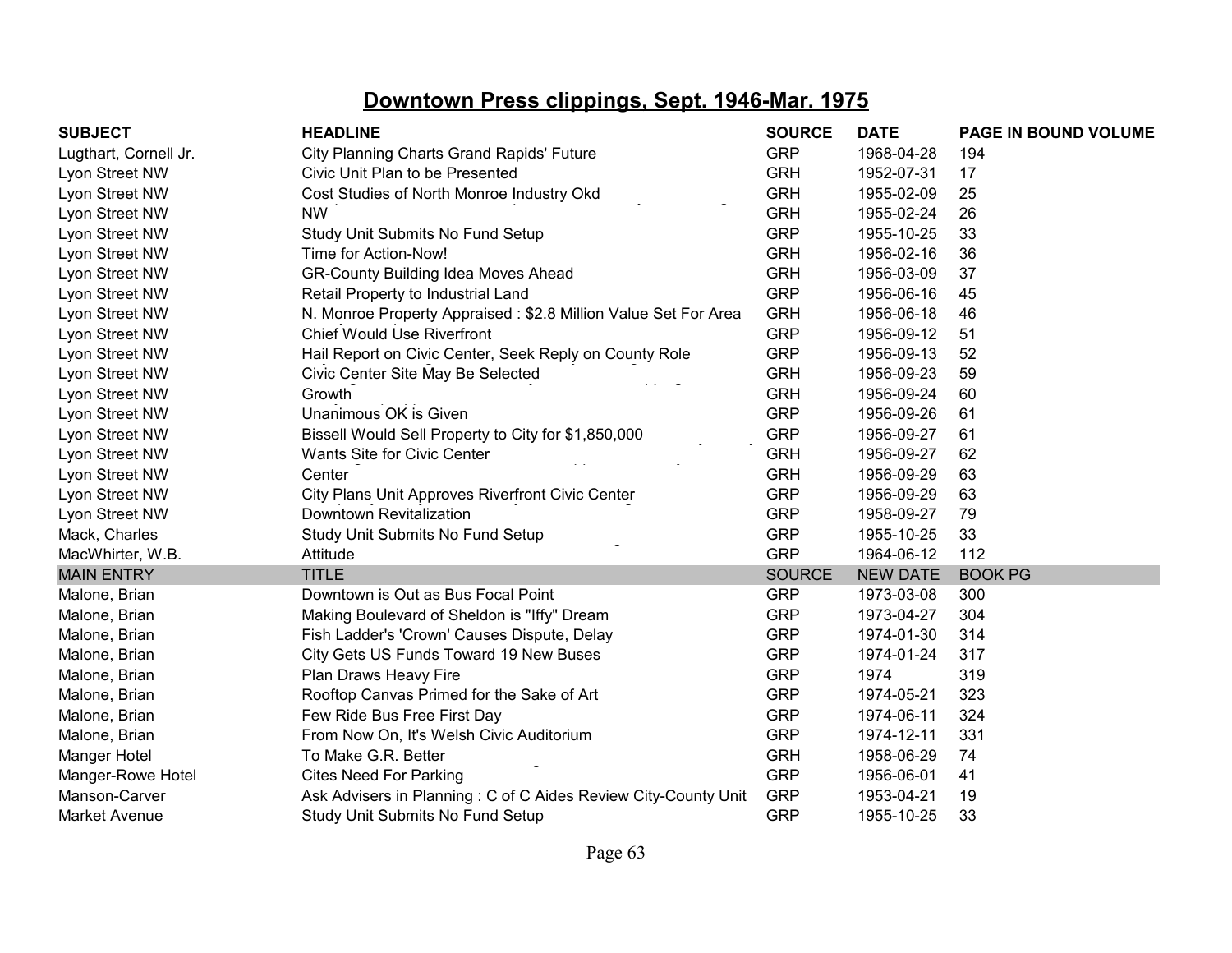| <b>SUBJECT</b>                       | <b>HEADLINE</b>                                                     | <b>SOURCE</b> | <b>DATE</b> | PAGE IN BOUND VOLUME |
|--------------------------------------|---------------------------------------------------------------------|---------------|-------------|----------------------|
| Market Avenue SW                     | City Oks C&O Depot Location : 'No Alternative'                      | <b>GRH</b>    | 1958-04-16  | 71                   |
| <b>Martin Store</b>                  | The Ups and Downs of Urban Renewal                                  | <b>GRP</b>    | 1965-06-20  | 132                  |
| Martin, Helen                        |                                                                     | <b>GRP</b>    | 1966-09-24  | 162                  |
| Martin, John B., Jr.                 | Governments, Local State Agencies                                   | <b>GRH</b>    | 1953-05-06  | 20                   |
| Martling, W. Lockwood Jr.            | Demolition of Metz Building Starts; No Plans for Land               | <b>GRP</b>    | 1971-09-03  | 274                  |
| Mary Free Bed hospital               | Hopes are High for Monroe Mall to Start Downtown Rejuvenation       | <b>GRP</b>    | 1970-11-03  | 236                  |
| <b>Mason Contractors Association</b> | Sheldon Landscaping Appreciated                                     | <b>GRP</b>    | 1974-10-25  | 329                  |
| <b>Mass Transit</b>                  | Them All Together                                                   | <b>GRH</b>    | 1959-02-08  | 87                   |
| <b>Mass Transit</b>                  | City Received Plan for Elevated Transit System                      | <b>GRP</b>    | 1973-06-12  | 307                  |
| <b>Mass Transit</b>                  | Downtown 'People Mover' Given Approval by Chamber Directors         | <b>GRP</b>    | 1974-01-10  | 315                  |
| <b>Mass Transit</b>                  | Free and Uncluttered                                                | <b>GRP</b>    | 1974-05-20  | 322                  |
| <b>Mass Transit</b>                  | People Mover Project Encounters City Foes                           | <b>GRP</b>    | 1974-06-13  | 325                  |
| <b>Mass Transit</b>                  | Sketches of 'New Trans' Due for Public View Dec. 8                  | <b>GRP</b>    | 1974-11-15  | 330                  |
| Matthews, Buck                       | Festival '73 - a 'Shining' Success                                  | <b>GRP</b>    | 1973-06-04  | 305                  |
| May's of Michigan                    | City Should Plan for Future                                         | <b>GRP</b>    | 1974-04-10  | 320                  |
| McBride, Walter                      | <b>Sculpture Group Mulls Artist</b>                                 | <b>GRP</b>    | 1967-08-25  | 182                  |
| McBride, Walter H.                   | Sculpture Committee to Study Community                              | <b>GRP</b>    | 1967-06-19  | 180                  |
| McCallum, Charles                    | Downtown is Out as Bus Focal Point                                  | <b>GRP</b>    | 1973-03-08  | 300                  |
| McCallum, Charles                    | Sketches of 'New Trans' Due for Public View Dec. 8                  | <b>GRP</b>    | 1974-11-15  | 330                  |
| McCarthy, Francis                    | Schoolmen Support College Park Plan                                 | <b>GRP</b>    | 1971-02-18  | 241                  |
| McCarthy, Francis J.                 | \$750,000 US Grant Aids JC Expansion                                | <b>GRP</b>    | 1971-06-24  | 260                  |
| McCready, Edward A.                  | Center                                                              | <b>GRH</b>    | 1956-09-29  | 63                   |
| McElvenny, Ralph T.                  | Gas Co. to Build 6-Story, \$3.5 Million Office Unit                 | <b>GRP</b>    | 1964-12-08  | 126                  |
| McFadyen, Alex T.                    | Committee Approves Downtown Planning Project                        | <b>GRH</b>    | 1958-10-29  | 79                   |
| McFarlin, Jim                        | Sketches of 'New Trans' Due for Public View Dec. 8                  | <b>GRP</b>    | 1974-11-15  | 330                  |
| McIntyre, Lois                       | Urban Expert Sees Chance for City                                   | <b>GRP</b>    | 1973-03-14  | 301                  |
| McIntyre, Lois                       | Betty Van 'First Lady' of Building Management                       | <b>GRP</b>    | 1973-03-20  | 302                  |
| McIntyre, Lois                       | Rood's to Stay Downtown; Expands Facilities 66 Pct.                 | <b>GRP</b>    | 1973-09-26  | 312                  |
| McIntyre, Lois                       | High-Fashion Shop Opens Downtown                                    | <b>GRP</b>    | 1975-01-30  | 333                  |
| <b>McKay Tower</b>                   | Monroe '76 Mall Proposal Envisions Downtown Rebirth                 | <b>GRP</b>    | 1967-03-21  | 174                  |
| McKay Tower                          | 2 Building Chiefs Ask City End Monroe Mall                          | <b>GRP</b>    | 1971-01-15  | 240                  |
| McKay Tower                          | Optimism                                                            | <b>GRP</b>    | 1971-09-09  | 276                  |
| McKay, Frank D.                      | Study Unit Submits No Fund Setup                                    | <b>GRP</b>    | 1955-10-25  | 33                   |
| McKnight, John                       | Art Leader Says Urban Renewal Results in Artistic Void Downtown GRP |               | 1966-07-14  | 154                  |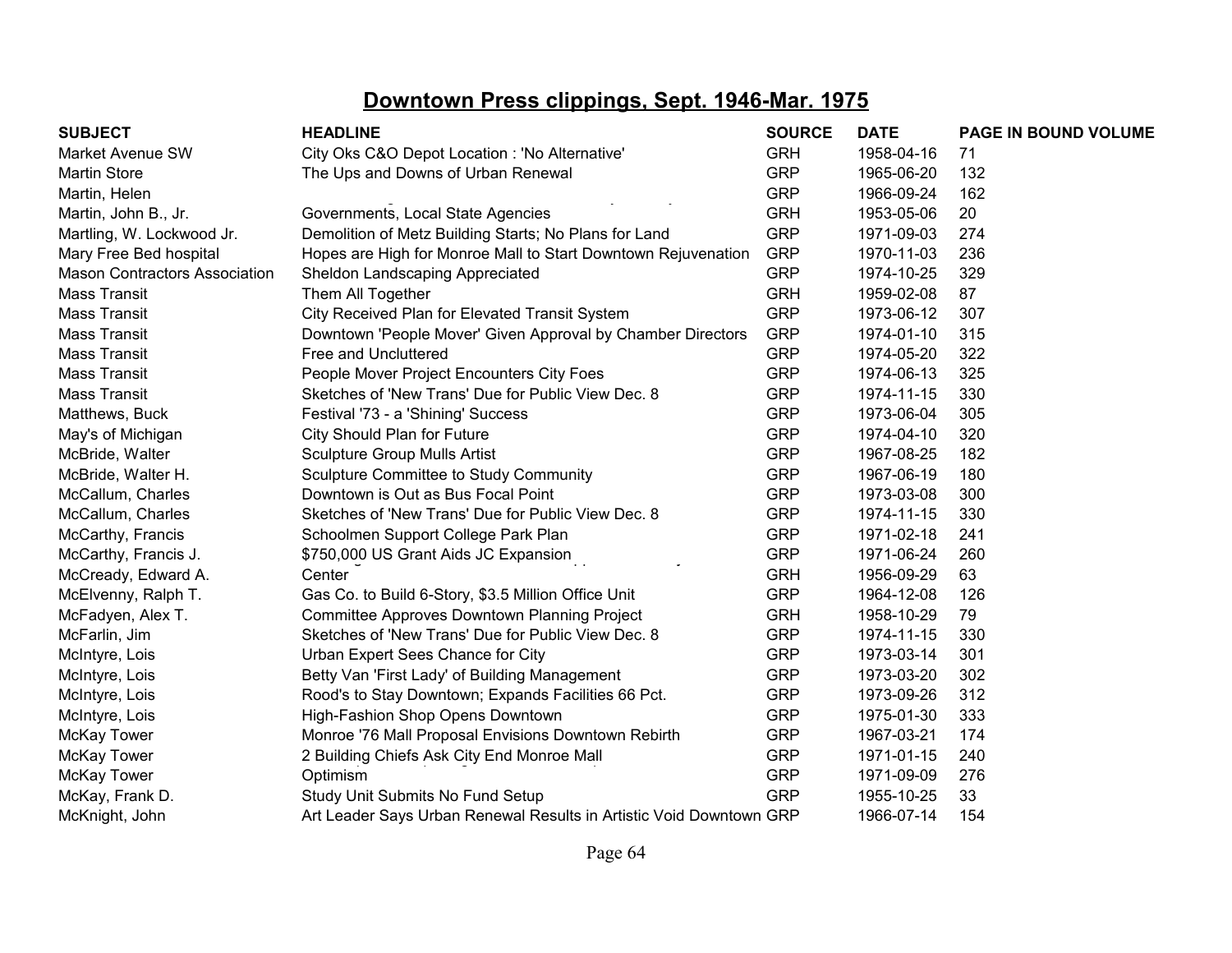| <b>SUBJECT</b>                 | <b>HEADLINE</b>                                                     | <b>SOURCE</b> | <b>DATE</b> | PAGE IN BOUND VOLUME |
|--------------------------------|---------------------------------------------------------------------|---------------|-------------|----------------------|
| McNamara, Patrick V.           | US Will Replace Federal Building                                    | <b>GRP</b>    | 1963-08-01  | 98                   |
| McNamara, Patrick V.           | Instead of Remodeling Post Office                                   | <b>GRP</b>    | 1963-05-11  | 98                   |
| <b>McQueen Motor Sales</b>     | Weiss, Only New Car Dealer Left Downtown                            | <b>GRP</b>    | 1973-06-21  | 308                  |
| Mead, Robert Mrs.              | Monroe Mall Creates Talk - Good and Bad                             | <b>GRP</b>    | 1970-11-20  | 233                  |
| <b>Medical Arts Building</b>   | Rood's to Stay Downtown; Expands Facilities 66 Pct.                 | <b>GRP</b>    | 1973-09-26  | 312                  |
| <b>Medical School</b>          | Time for Action-Now!                                                | <b>GRH</b>    | 1956-02-16  | 36                   |
| <b>Mel Trotter Mission</b>     | Meeting                                                             | <b>GRH</b>    | 1954-03-30  | 21                   |
| <b>Mel Trotter Mission</b>     | Art Leader Says Urban Renewal Results in Artistic Void Downtown GRP |               | 1966-07-14  | 154                  |
| Merrit SE                      | Debate Again Delays Planner Choice : Veldman Proposes Dentist GRH   |               | 1955-06-15  | 30                   |
| Metcalf, Marilyn               | High-Fashion Shop Opens Downtown                                    | <b>GRP</b>    | 1975-01-30  | 333                  |
| Development Association        | Welsh Urges Co-ordinator of Civic Center Phases                     | <b>GRH</b>    | 1948-12-22  | $\overline{7}$       |
| Development Association        | Look Before Leaping                                                 | <b>GRP</b>    | 1952-02-27  | 10                   |
| <b>Development Association</b> | Setup                                                               | <b>GRP</b>    | 1952-03-21  | 11                   |
| Development Association        | Unit Building Near Civic                                            | <b>GRH</b>    | 1952-05-02  | 13                   |
| Development Association        | Do We Need Help?                                                    | <b>GRP</b>    | 1958-11-17  | 82                   |
| Metz Building                  | US Official Calls for Action Against Downtown 'Ghost Town'          | <b>GRP</b>    | 1970-11-10  | 237                  |
| Metz Building                  | Demolition of Metz Building Starts; No Plans for Land               | <b>GRP</b>    | 1971-09-03  | 274                  |
| Metz, George                   | Demolition of Metz Building Starts; No Plans for Land               | <b>GRP</b>    | 1971-09-03  | 274                  |
| Meyers, Adrian                 | 150 Protest Plans for City's College Park Renewal Project           | <b>GRP</b>    | 1969-12-10  | 213                  |
| Meyers, Gary N.                | Candidates Push Downtown Ideas                                      | <b>GRP</b>    | 1973-07-26  | 310                  |
| Meyers, John R.                | Meeting                                                             | <b>GRH</b>    | 1954-03-30  | 21                   |
| Nurserymen                     | Works'                                                              | <b>GRP</b>    | 1965-02-12  | 129                  |
| Nurserymen                     | Art Leader Says Urban Renewal Results in Artistic Void Downtown GRP |               | 1966-07-14  | 154                  |
| Michigan Bell Telephone        | Betty Van 'First Lady' of Building Management                       | <b>GRP</b>    | 1973-03-20  | 302                  |
| Michigan Brewing Co.           | Demolition Closes Colorful History of GR Brewery Industry           | <b>GRP</b>    | 1967-01-07  | 170                  |
| Michigan Central               | Activities Early Shifted to Saginaw                                 |               | 1947-06-28  | 6                    |
| Michigan Consolidated Gas      | Art Leader Says Urban Renewal Results in Artistic Void Downtown GRP |               | 1966-07-14  | 154                  |
| Michigan Consolidated Gas      | Long Way Down: Secretaries Are Wary at Gas Co.                      | <b>GRP</b>    | 1966-07-22  | 157                  |
| Michigan Consolidated Gas      | New Skyline Rises in Vandenberg Center                              | <b>GRP</b>    | 1967-03-27  | 175                  |
| Michigan Consolidated Gas      | A Daydream of Downtown Grand Rapids                                 | <b>GRP</b>    | 1970-03-15  | 217                  |
| <b>Building</b>                | That Civic Center Deficit--What Happened? : \$4 Million Surprise    | <b>GRP</b>    | 1966-03-27  | 146                  |
| <b>Building</b>                | Downtown Grand Rapids Comes to Life                                 | <b>GRP</b>    | 1973-06-05  | 306                  |
| Michigan Consolidated Gas Co   | Approving Disposal of 'Unplanned' Segment                           | <b>GRP</b>    | 1964-12-02  | 124                  |
| Michigan Consolidated Gas Co   | Gas Co. Plans Renewal Area Building                                 | <b>GRP</b>    | 1964-12-08  | 125                  |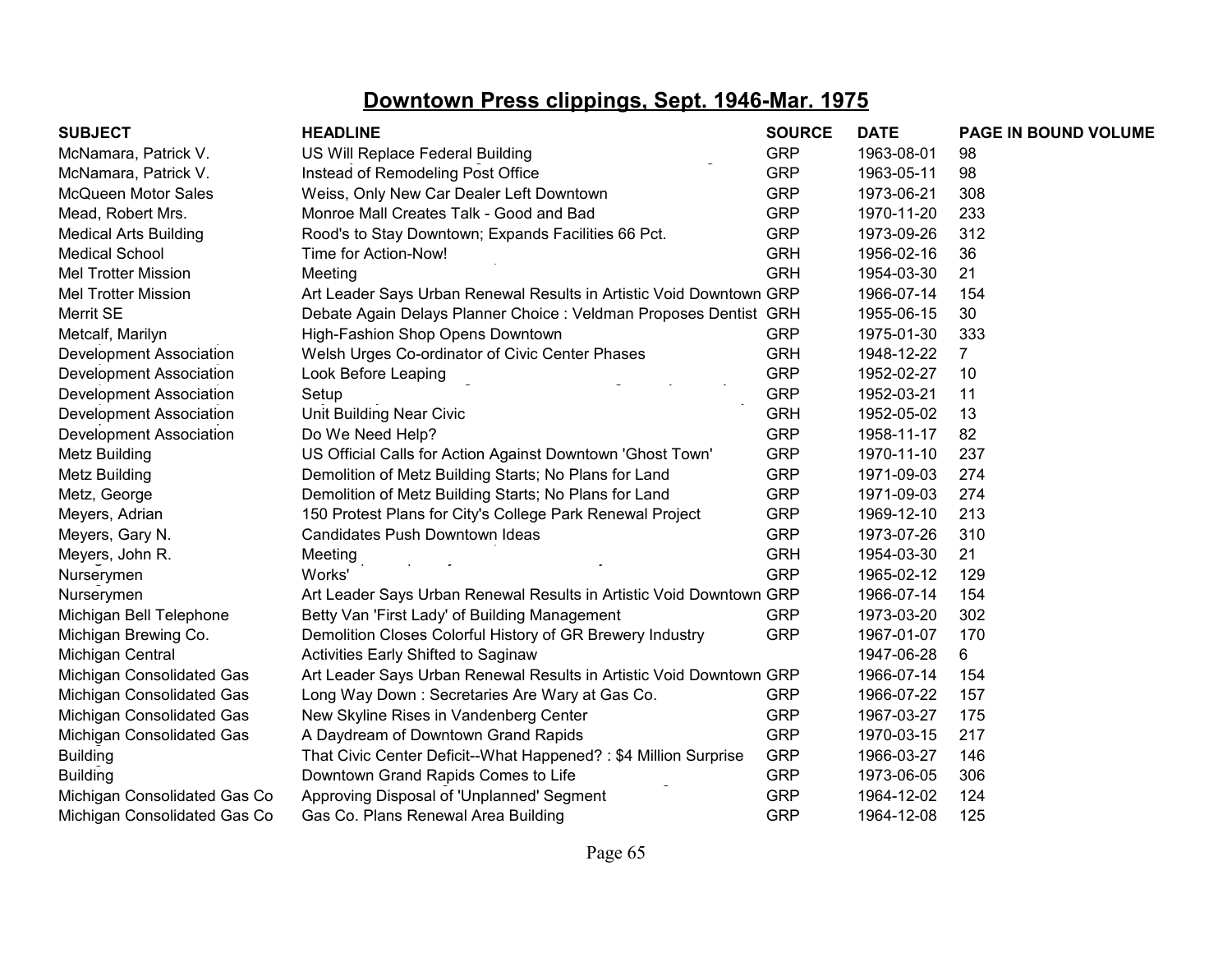| <b>SUBJECT</b>                  | <b>HEADLINE</b>                                                   | <b>SOURCE</b> | <b>DATE</b> | PAGE IN BOUND VOLUME |
|---------------------------------|-------------------------------------------------------------------|---------------|-------------|----------------------|
| Michigan Consolidated Gas Co.   | Gas Co. to Build 6-Story, \$3.5 Million Office Unit               | <b>GRP</b>    | 1964-12-08  | 126                  |
| Michigan Consolidated Gas Co.   | <b>Renewal Building</b>                                           | <b>GRP</b>    | 1965-04-16  | 130                  |
| <b>Building</b>                 | 3 Downtown Buildings to Be Razed for Parking Lot                  | <b>GRP</b>    | 1968-09-14  | 200                  |
|                                 | Michigan Corrections Department City, County Study Set by Council | <b>GRH</b>    | 1953-01-31  | 18                   |
| Michigan Farm Bureau            | From Now On, It's Welsh Civic Auditorium                          | <b>GRP</b>    | 1974-12-11  | 331                  |
| Michigan Hill                   | New Study Ordered for City Building                               | <b>GRH</b>    | 1958-06-27  | 73                   |
| Michigan Hill Annex             | Gets 3 Bids on Brewery: City Realty Aide Says Interest Shown      | <b>GRP</b>    | 1956-07-13  | 47                   |
| Michigan Hill Annex             | Decision Nears on City Plans: Report Due Tuesday                  | <b>GRH</b>    | 1956-08-03  | 48                   |
| Michigan National Bank          | Monroe '76 Mall Proposal Envisions Downtown Rebirth               | <b>GRP</b>    | 1967-03-21  | 174                  |
| Michigan National Bank Building | Optimism                                                          | <b>GRP</b>    | 1971-09-09  | 276                  |
| Michigan National Guard Armory  | <b>US Grant</b>                                                   | <b>GRP</b>    | 1962-04-17  | 95                   |
| Michigan Research Council       | City-County Building Policy Set: GR Members Agree at Caucus       | <b>GRH</b>    | 1956-06-12  | 45                   |
| Michigan Street                 | Others on City-County Set-up                                      | <b>GRH</b>    | 1953-04-14  | 19                   |
| Michigan Street                 | Mayor Sees 'Big Spread': But Commissioner Calls for Direct Levy   | <b>GRP</b>    | 1955-02-05  | 23                   |
| Michigan Street                 | Decision Nears on City Plans : Report Due Tuesday                 | <b>GRH</b>    | 1956-08-03  | 48                   |
| Michigan Street NW              | Welsh Urges Co-ordinator of Civic Center Phases                   | <b>GRH</b>    | 1948-12-22  | $\overline{7}$       |
| Michigan Street NW              | Bean Wants Jail Now                                               | <b>GRH</b>    | 1952-04-15  | 12                   |
| Michigan Street NW              | <b>Building Costs</b>                                             |               | 1952-03-22  | 12                   |
| Michigan Street NW              | Unit Building Near Civic                                          | <b>GRH</b>    | 1952-05-02  | 13                   |
| Michigan Street NW              | <b>Buildings</b>                                                  | <b>GRH</b>    | 1952-03-21  | 13                   |
| Michigan Street NW              | Civic Unit Plan to be Presented                                   | <b>GRH</b>    | 1952-07-31  | 17                   |
| Michigan Street NW              | Governments, Local State Agencies                                 | <b>GRH</b>    | 1953-05-06  | 20                   |
| Michigan Street NW              | Meeting                                                           | <b>GRH</b>    | 1954-03-30  | 21                   |
| Michigan Street NW              | Mayor, Bagby OK Plan for North Monroe                             | <b>GRH</b>    | 1955-02-05  | 24                   |
| Michigan Street NW              | City Approves Early Action on Lower Monroe Project                | <b>GRP</b>    | 1955-02-05  | 24                   |
| Michigan Street NW              | Cost Studies of North Monroe Industry Okd                         | <b>GRH</b>    | 1955-02-09  | 25                   |
| Michigan Street NW              | <b>NW</b>                                                         | <b>GRH</b>    | 1955-02-24  | 26                   |
| Michigan Street NW              | Firm to Scan Monroe Job: Detroiters 'Interested' In Improvement   | <b>GRP</b>    | 1955-02-16  | 26                   |
| Michigan Street NW              | Study Unit Submits No Fund Setup                                  | <b>GRP</b>    | 1955-10-25  | 33                   |
| Michigan Street NW              | Time for Action-Now!                                              | <b>GRH</b>    | 1956-02-16  | 36                   |
| Michigan Street NW              | Time for Action-Now!                                              | <b>GRH</b>    | 1956-02-16  | 36                   |
| Michigan Street NW              | Building Authority Study is Agreed On                             | <b>GRH</b>    | 1956-03-13  | 38                   |
| Michigan Street NW              | <b>Cites Need For Parking</b>                                     | <b>GRP</b>    | 1956-06-01  | 41                   |
| Michigan Street NW              | Parking and Planning                                              | <b>GRP</b>    | 1956-06-02  | 41                   |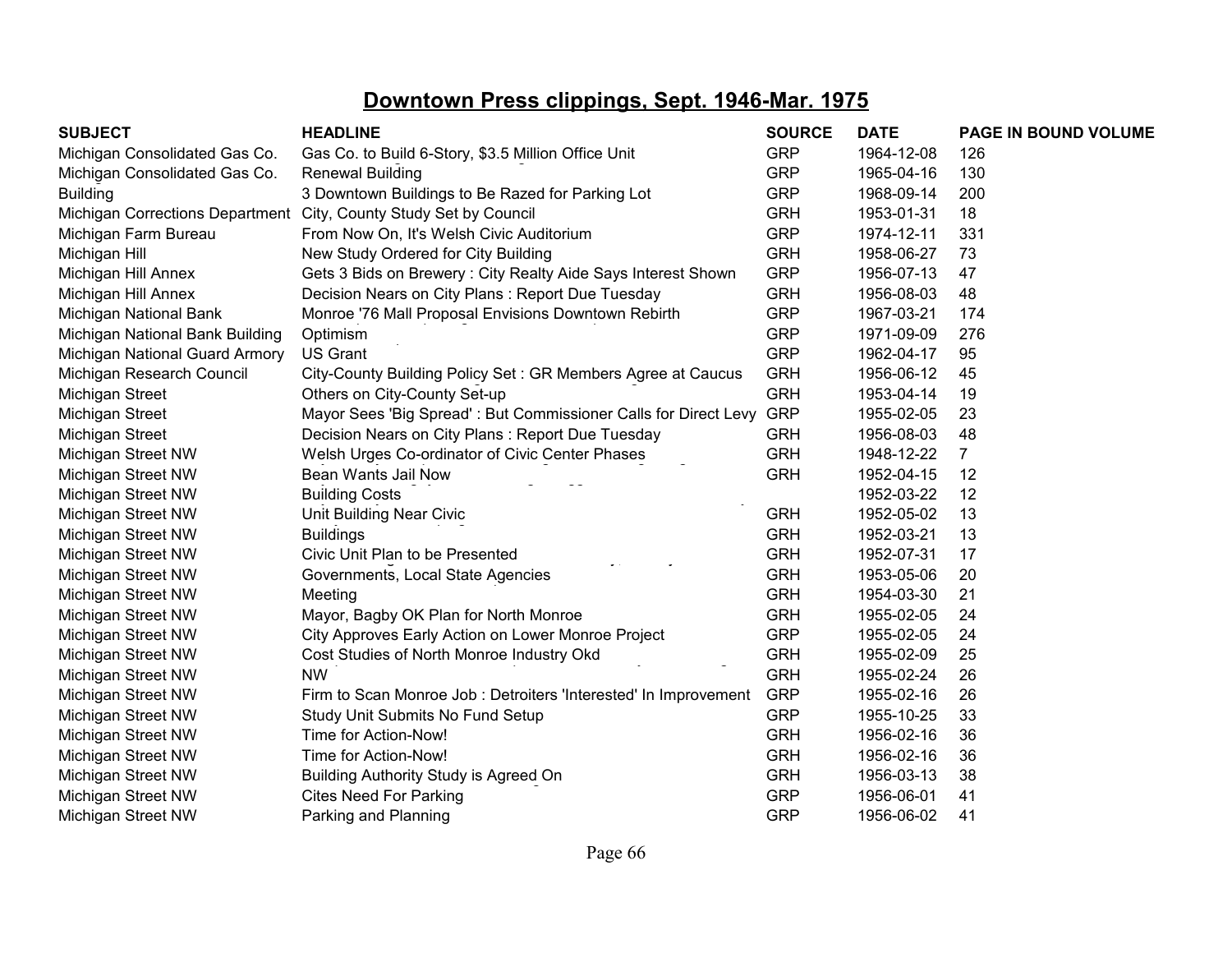| <b>SUBJECT</b>          | <b>HEADLINE</b>                                                | <b>SOURCE</b> | <b>DATE</b> | PAGE IN BOUND VOLUME |
|-------------------------|----------------------------------------------------------------|---------------|-------------|----------------------|
| Michigan Street NW      | Civic Center Imponderables                                     | <b>GRH</b>    | 1956-06-12  | 44                   |
| Michigan Street NW      | N. Monroe Property Appraised: \$2.8 Million Value Set For Area | <b>GRH</b>    | 1956-06-18  | 46                   |
| Michigan Street NW      | <b>Interlocking Decisions</b>                                  | <b>GRH</b>    | 1956-09-07  | 50                   |
| Michigan Street NW      | Hail Report on Civic Center, Seek Reply on County Role         | <b>GRP</b>    | 1956-09-13  | 52                   |
| Michigan Street NW      | Honey Recommends River Front Locations                         | <b>GRH</b>    | 1956-09-13  | 53                   |
| Michigan Street NW      | Expect Plan Body to Decide Early on Civic Center Site          | <b>GRP</b>    | 1956-09-15  | 56                   |
| Michigan Street NW      | Civic Center Site May Be Selected                              | <b>GRH</b>    | 1956-09-23  | 59                   |
| Michigan Street NW      | Growth                                                         | <b>GRH</b>    | 1956-09-24  | 60                   |
| Michigan Street NW      | Unanimous OK is Given                                          | <b>GRP</b>    | 1956-09-26  | 61                   |
| Michigan Street NW      | Bissell Would Sell Property to City for \$1,850,000            | <b>GRP</b>    | 1956-09-27  | 61                   |
| Michigan Street NW      | Wants Site for Civic Center                                    | <b>GRH</b>    | 1956-09-27  | 62                   |
| Michigan Street NW      | Walkers Only on Monroe Ave.?: New Plan Proposed                | <b>GRH</b>    | 1957-04-06  | 65                   |
| Michigan Street NW      | Downtown's Upswing                                             | <b>GRP</b>    | 1957-01-14  | 65                   |
| Michigan Street NW      | Cites Benefits of Scenic Plan                                  | <b>GRP</b>    | 1957-04-06  | 66                   |
| Michigan Title          | <b>Advertise for Figures</b>                                   | <b>GRP</b>    | 1963-10-02  | 101                  |
| Michigan Title          | Attitude                                                       | <b>GRP</b>    | 1964-06-12  | 112                  |
| Michigan Title          | <b>Offices</b>                                                 | <b>GRP</b>    | 1964-08-06  | 117                  |
| Michigan Title Co       | Advertise for Figures                                          | <b>GRP</b>    | 1963-10-02  | 101                  |
| Michigan Title Co.      | Plaque Marks Renewal 'First'                                   | <b>GRP</b>    | 1965-06-10  | 130                  |
| Michigan Title Co.      | Demolition Closes Colorful History of GR Brewery Industry      | <b>GRP</b>    | 1967-01-07  | 170                  |
| Michigan Title Co.      | New Skyline Rises in Vandenberg Center                         | <b>GRP</b>    | 1967-03-27  | 175                  |
| Michigan Trust Building | A Patch of Nostalgia Outside Her Window                        | <b>GRP</b>    | 1966-08-01  | 158                  |
| Michigan Trust Building | Hall of Justice Move Delayed: October New Date                 | <b>GRP</b>    | 1966-08-24  | 160                  |
| Michigan Week           | Calder's Stabile Unveiling in May                              | <b>GRP</b>    | 1968-08-07  | 193                  |
| Midtown Theater         | City Should Plan for Future                                    | <b>GRP</b>    | 1974-04-10  | 320                  |
| Mill NW (305)           | Wants Site for Civic Center                                    | <b>GRH</b>    | 1956-09-27  | 62                   |
| Mill NW (333)           | Wants Site for Civic Center                                    | <b>GRH</b>    | 1956-09-27  | 62                   |
| Miller, Bill H.         | Optimism                                                       | <b>GRP</b>    | 1971-09-09  | 276                  |
| Miller, Milton          | Schoolmen Support College Park Plan                            | <b>GRP</b>    | 1971-02-18  | 241                  |
| Miller, Milton          | Compromise                                                     | <b>GRP</b>    | 1971-06-09  | 258                  |
| Model Neighborhood      | Dial-A-Ride Bus Service is Delayed                             | <b>GRP</b>    | 1973-06-21  | 307                  |
| Monroe '76              | Monroe '76 Mall Proposal Envisions Downtown Rebirth            | <b>GRP</b>    | 1967-03-21  | 174                  |
| Monroe '76              | <b>Buildings</b>                                               | <b>GRP</b>    | 1967-03-21  | 173                  |
| Monroe '76              | Downtown Gets Boost From New Stores, Moves                     | <b>GRP</b>    | 1967-06-01  | 178                  |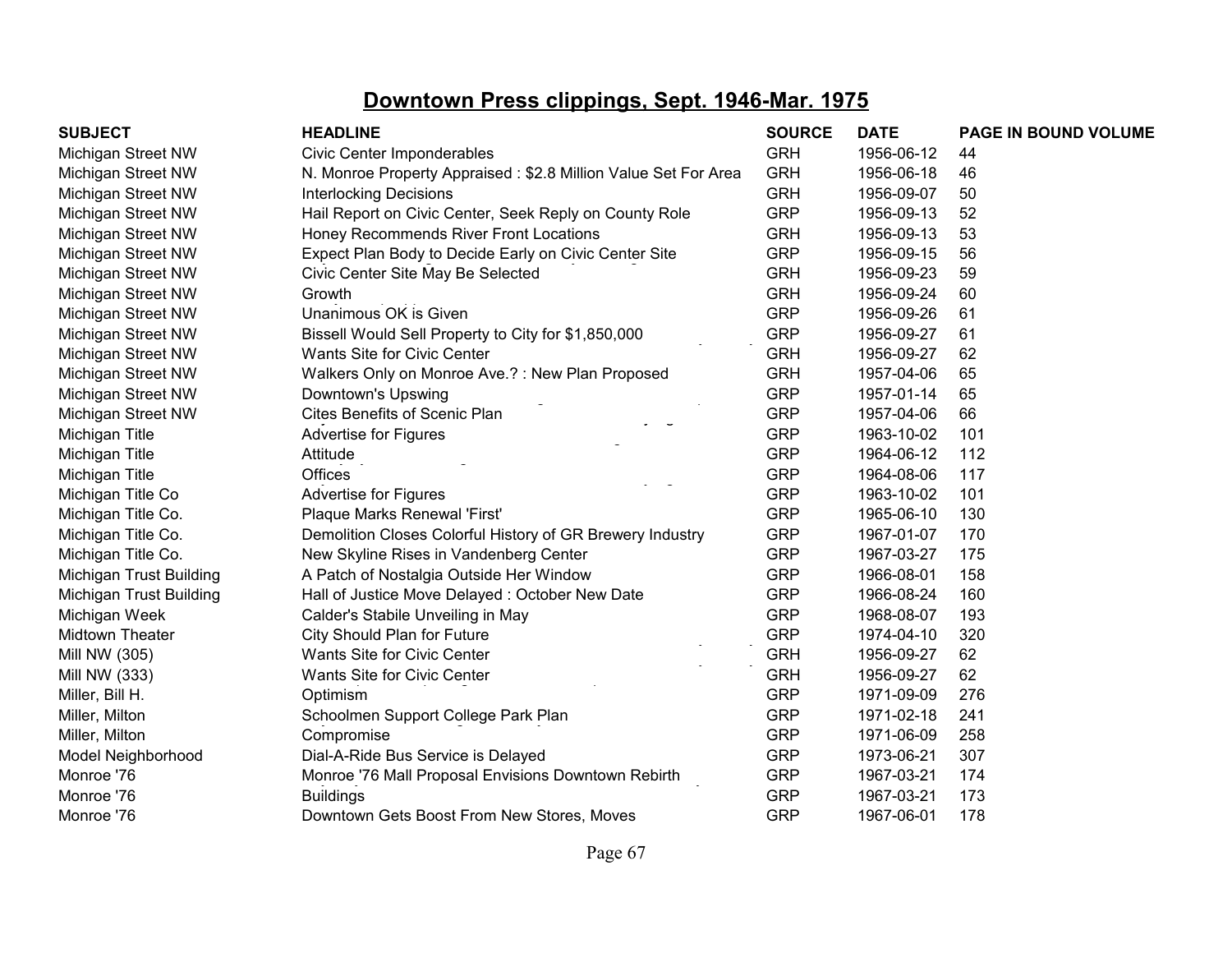| <b>SUBJECT</b>      | <b>HEADLINE</b>                                                 | <b>SOURCE</b> | <b>DATE</b> | PAGE IN BOUND VOLUME |
|---------------------|-----------------------------------------------------------------|---------------|-------------|----------------------|
| Monroe '76          | <b>City Planning Charts Grand Rapids' Future</b>                | <b>GRP</b>    | 1968-04-28  | 194                  |
| Monroe Ave (200)    | Gas Co. to Build 6-Story, \$3.5 Million Office Unit             | <b>GRP</b>    | 1964-12-08  | 126                  |
| Monroe Avenue       | C of C to Aid Lower Monroe Av. Survey                           | <b>GRP</b>    | 1954-07-09  | 22                   |
| Monroe Avenue       | City Aides Cite 'Progress' in Civic Center Plan OK              | <b>GRP</b>    | 1956-09-29  | 64                   |
| Monroe Avenue       | Walkers Only on Monroe Ave.?: New Plan Proposed                 | <b>GRH</b>    | 1957-04-06  | 65                   |
| Monroe Avenue       | Merchants on Monroe Draft War on 'Decay'                        | <b>GRP</b>    | 1967-03-17  | 172                  |
| Monroe Avenue (112) | Optimism                                                        | <b>GRP</b>    | 1971-09-09  | 276                  |
| Monroe Avenue (114) | Optimism                                                        | <b>GRP</b>    | 1971-09-09  | 276                  |
| Monroe Avenue (93)  | Optimism                                                        | <b>GRP</b>    | 1971-09-09  | 276                  |
| Monroe Avenue (96)  | Optimism                                                        | <b>GRP</b>    | 1971-09-09  | 276                  |
| Monroe Avenue (96)  | High-Fashion Shop Opens Downtown                                | <b>GRP</b>    | 1975-01-30  | 333                  |
| Monroe Avenue (97)  | Optimism                                                        | <b>GRP</b>    | 1971-09-09  | 276                  |
| Monroe Avenue NW    | Welsh Urges Co-ordinator of Civic Center Phases                 | <b>GRH</b>    | 1948-12-22  | $\overline{7}$       |
| Monroe Avenue NW    | <b>Building Costs</b>                                           |               | 1952-03-22  | 12                   |
| Monroe Avenue NW    | <b>Buildings</b>                                                | <b>GRH</b>    | 1952-03-21  | 13                   |
| Monroe Avenue NW    | City Building Plan Mapped: To Use Present Sites for Expansion   | <b>GRP</b>    | 1952-05-02  | 14                   |
| Monroe Avenue NW    | Jail Moving Urged Here: Planning Group Sees Civic Center        | <b>GRP</b>    | 1952-05-30  | 14                   |
| Monroe Avenue NW    | Civic Center Move Gains: OK by Planning Unit Expected Today     | <b>GRP</b>    | 1952-06-26  | 15                   |
| Monroe Avenue NW    | <b>Civic Center Outline Near for Planners</b>                   | <b>GRH</b>    | 1952-06-27  | 16                   |
| Monroe Avenue NW    | Civic Unit Plan to be Presented                                 | <b>GRH</b>    | 1952-07-31  | 17                   |
| Monroe Avenue NW    | Meeting                                                         | <b>GRH</b>    | 1954-03-30  | 21                   |
| Monroe Avenue NW    | Parking for Auditorium                                          | <b>GRH</b>    | 1954-06-19  | 22                   |
| Monroe Avenue NW    | Mayor Sees 'Big Spread': But Commissioner Calls for Direct Levy | <b>GRP</b>    | 1955-02-05  | 23                   |
| Monroe Avenue NW    | City Approves Early Action on Lower Monroe Project              | <b>GRP</b>    | 1955-02-05  | 24                   |
| Monroe Avenue NW    | Cost Studies of North Monroe Industry Okd                       | <b>GRH</b>    | 1955-02-09  | 25                   |
| Monroe Avenue NW    | <b>City Hall Sidelights</b>                                     | <b>GRP</b>    | 1955-02-11  | 26                   |
| Monroe Avenue NW    | Firm to Scan Monroe Job: Detroiters 'Interested' In Improvement | <b>GRP</b>    | 1955-02-16  | 26                   |
| Monroe Avenue NW    | Motorized Age                                                   |               |             | 27                   |
| Monroe Avenue NW    | Larger Assessment District Eyed for Monroe Project              | <b>GRP</b>    | 1955-08-05  | 32                   |
| Monroe Avenue NW    | Study Unit Submits No Fund Setup                                | <b>GRP</b>    | 1955-10-25  | 33                   |
| Monroe Avenue NW    | Time for Action-Now!                                            | <b>GRH</b>    | 1956-02-16  | 36                   |
| Monroe Avenue NW    | <b>GR-County Building Idea Moves Ahead</b>                      | <b>GRH</b>    | 1956-03-09  | 37                   |
| Monroe Avenue NW    | Building Authority Study is Agreed On                           | <b>GRH</b>    | 1956-03-13  | 38                   |
| Monroe Avenue NW    | Ask County's Space Needs: Civic Center Unit Plans Survey Here   | <b>GRP</b>    | 1956-04-28  | 39                   |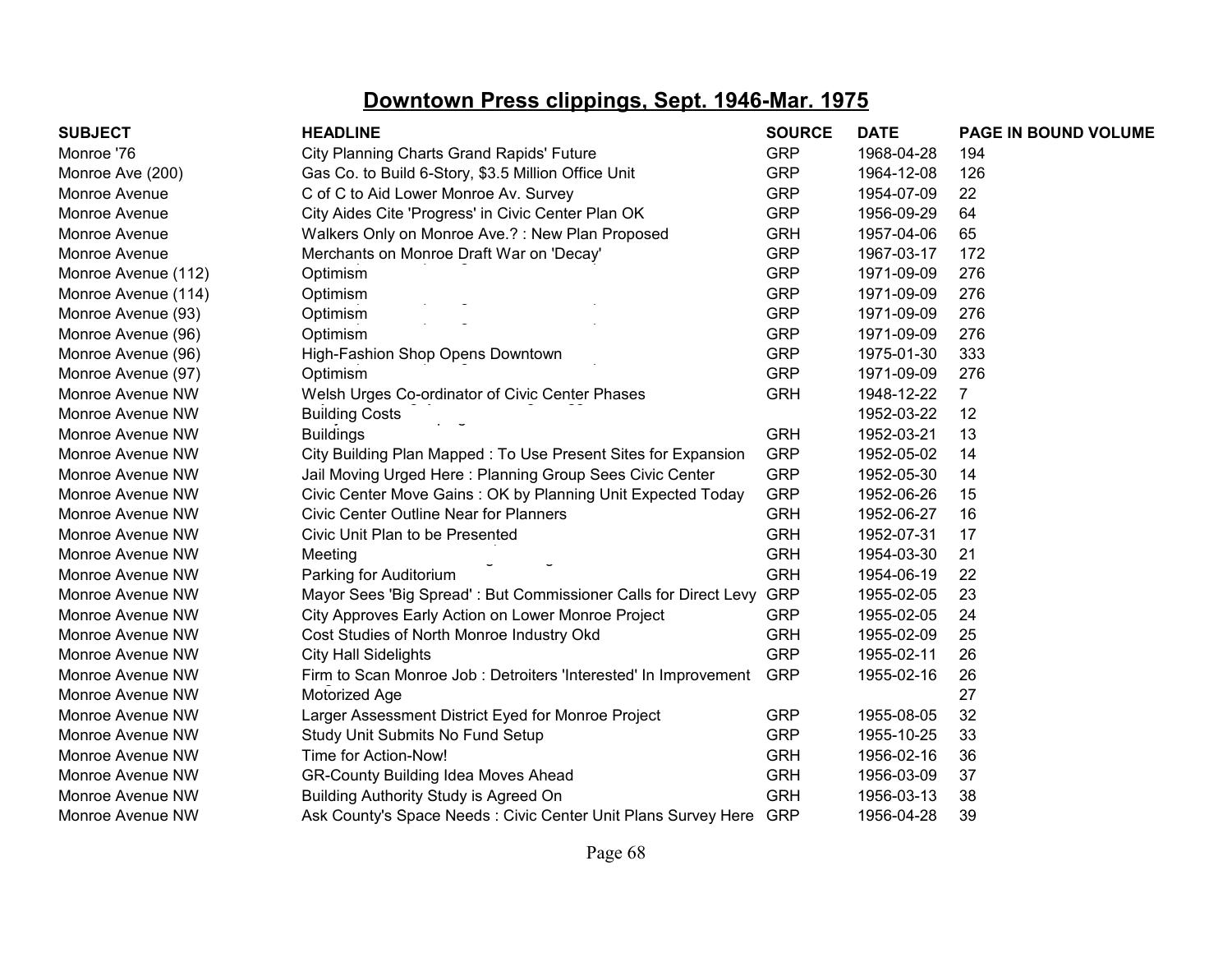| <b>SUBJECT</b>         | <b>HEADLINE</b>                                                | <b>SOURCE</b> | <b>DATE</b> | PAGE IN BOUND VOLUME |
|------------------------|----------------------------------------------------------------|---------------|-------------|----------------------|
| Monroe Avenue NW       | 'Also Makes Feasible' Separate Units                           | <b>GRP</b>    | 1956-05-16  | 40                   |
| Monroe Avenue NW       | <b>Cites Need For Parking</b>                                  | <b>GRP</b>    | 1956-06-01  | 41                   |
| Monroe Avenue NW       | Planning Commission Splits On Location of Civic Center         | <b>GRP</b>    | 1956-06-09  | 42                   |
| Monroe Avenue NW       | Locations                                                      | <b>GRH</b>    | 1956-06-09  | 43                   |
| Monroe Avenue NW       | Planning Survey Poised: Honey to 'Re-Assess' Data              | <b>GRH</b>    | 1956-06-07  | 43                   |
| Monroe Avenue NW       | Retail Property to Industrial Land                             | <b>GRP</b>    | 1956-06-16  | 45                   |
| Monroe Avenue NW       | Retail Property to Industrial Land                             | <b>GRP</b>    | 1956-06-16  | 45                   |
| Monroe Avenue NW       | N. Monroe Property Appraised: \$2.8 Million Value Set For Area | <b>GRH</b>    | 1956-06-18  | 46                   |
| Monroe Avenue NW       | Decision Nears on City Plans: Report Due Tuesday               | <b>GRH</b>    | 1956-08-03  | 48                   |
| Monroe Avenue NW       | <b>Chief Would Use Riverfront</b>                              | <b>GRP</b>    | 1956-09-12  | 51                   |
| Monroe Avenue NW       | Hail Report on Civic Center, Seek Reply on County Role         | <b>GRP</b>    | 1956-09-13  | 52                   |
| Monroe Avenue NW       | Honey Recommends River Front Locations                         | <b>GRH</b>    | 1956-09-13  | 53                   |
| Monroe Avenue NW       | <b>Civic Center Sites</b>                                      | <b>GRP</b>    | 1956-09-14  | 55                   |
| Monroe Avenue NW       | Expect Plan Body to Decide Early on Civic Center Site          | <b>GRP</b>    | 1956-09-15  | 56                   |
| Monroe Avenue NW       | Ask Ruling on Center: City Wants to Decide on Civic Ramp       | <b>GRP</b>    | 1956-09-20  | 56                   |
| Monroe Avenue NW       | Plan Board Majority Prefers Civic Center Site by River         | <b>GRP</b>    | 1956-09-21  | 57                   |
| Monroe Avenue NW       | Civic Center Site May Be Selected                              | <b>GRH</b>    | 1956-09-23  | 59                   |
| Monroe Avenue NW       | Growth                                                         | <b>GRH</b>    | 1956-09-24  | 60                   |
| Monroe Avenue NW       | Unanimous OK is Given                                          | <b>GRP</b>    | 1956-09-26  | 61                   |
| Monroe Avenue NW       | Bissell Would Sell Property to City for \$1,850,000            | <b>GRP</b>    | 1956-09-27  | 61                   |
| Monroe Avenue NW       | <b>Wants Site for Civic Center</b>                             | <b>GRH</b>    | 1956-09-27  | 62                   |
| Monroe Avenue NW       | City Plans Unit Approves Riverfront Civic Center               | <b>GRP</b>    | 1956-09-29  | 63                   |
| Monroe Avenue NW       | <b>Cites Benefits of Scenic Plan</b>                           | <b>GRP</b>    | 1957-04-06  | 66                   |
| Monroe Avenue NW       | 2-Level Monroe Ave? : New Idea for Downtown                    | <b>GRH</b>    | 1958-11-16  | 81                   |
| Monroe Avenue NW (101) | Wurzburg Co. Monroe Ave. Store to Close                        | <b>GRP</b>    | 1971-09-28  | 277                  |
| Monroe Avenue NW (101) | <b>Wurzburg Closing Reaction Varied</b>                        | <b>GRP</b>    | 1971-09-28  | 278                  |
| Monroe Avenue NW (118) | Downtown Shops Offer New Image                                 | <b>GRP</b>    | 1968-01-25  | 185                  |
| Monroe Avenue NW (134) | Downtowners Develop Their Own Data Sheet                       | <b>GRP</b>    | 1973-02-07  | 298                  |
| Monroe Avenue NW (157) | W.T. Grant to Close                                            | <b>GRP</b>    | 1973-10-10  | 312                  |
| Monroe Avenue NW (16)  | Downtown Shops Offer New Image                                 | <b>GRP</b>    | 1968-01-25  | 185                  |
| Monroe Avenue NW (163) | W.T. Grant to Close                                            | <b>GRP</b>    | 1973-10-10  | 312                  |
| Monroe Avenue NW (169) | W.T. Grant to Close                                            | <b>GRP</b>    | 1973-10-10  | 312                  |
| Monroe Avenue NW (18)  | Downtown Shops Offer New Image                                 | <b>GRP</b>    | 1968-01-25  | 185                  |
| Monroe Avenue NW (204) | Honey Recommends River Front Locations                         | <b>GRH</b>    | 1956-09-13  | 53                   |
|                        |                                                                |               |             |                      |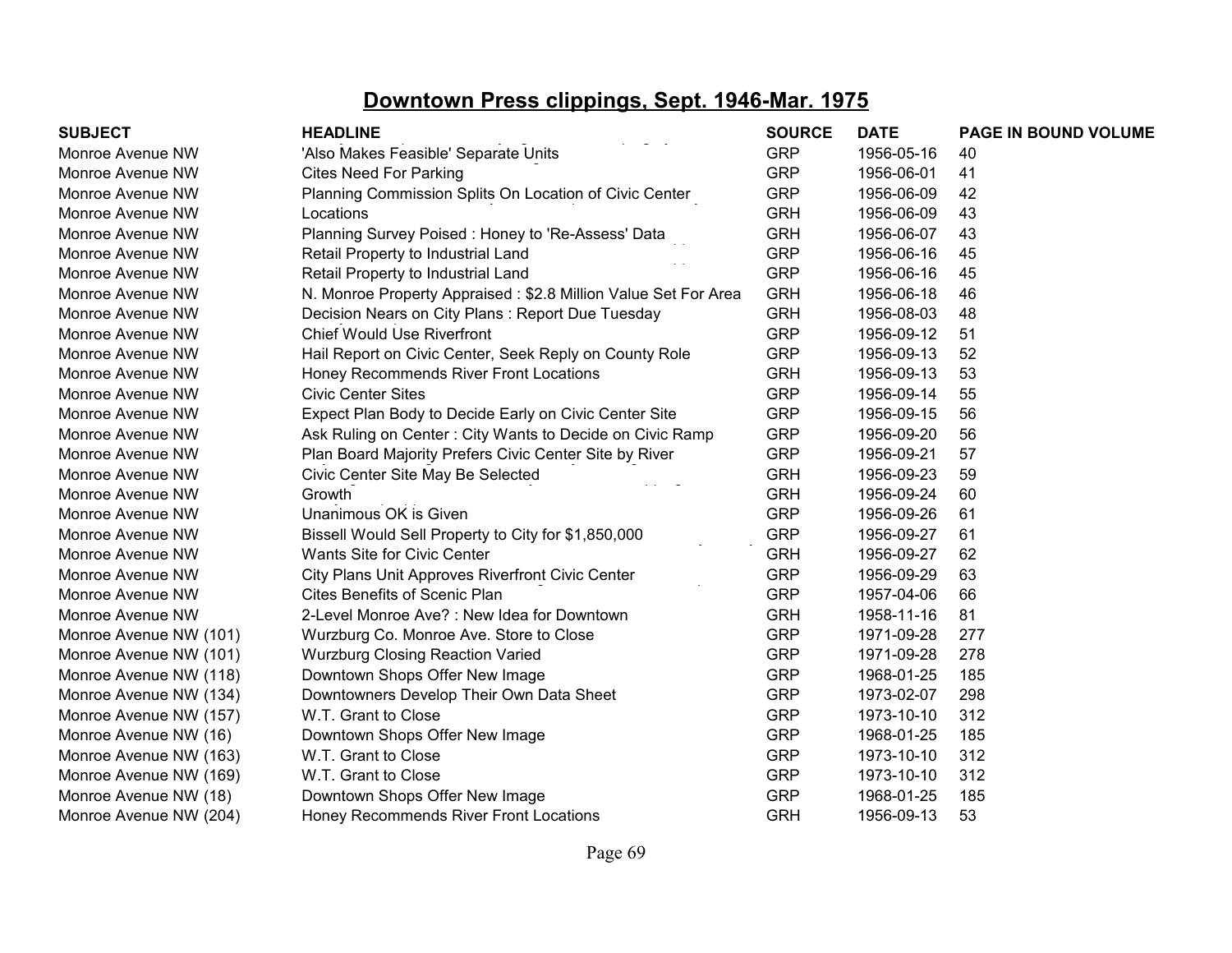| <b>SUBJECT</b>         | <b>HEADLINE</b>                                                    | <b>SOURCE</b> | <b>DATE</b> | PAGE IN BOUND VOLUME |
|------------------------|--------------------------------------------------------------------|---------------|-------------|----------------------|
| Monroe Avenue NW (346) | Meeting                                                            | <b>GRH</b>    | 1954-03-30  | 21                   |
| Monroe Avenue NW (39)  | Downtown Gets Boost From New Stores, Moves                         | <b>GRP</b>    | 1967-06-01  | 178                  |
| Monroe Avenue NW (41)  | Downtown Shops Offer New Image                                     | <b>GRP</b>    | 1968-01-25  | 185                  |
| Monroe Avenue Tunnel   | Rock Formation May Stall City Hall Opening to 1969                 | <b>GRP</b>    | 1967-06-28  | 181                  |
| <b>Monroe Mall</b>     | Monroe '76 Mall Proposal Envisions Downtown Rebirth                | <b>GRP</b>    | 1967-03-21  | 174                  |
| <b>Monroe Mall</b>     | City Planning Charts Grand Rapids' Future                          | <b>GRP</b>    | 1968-04-28  | 194                  |
| <b>Monroe Mall</b>     | Downtown: Dead, Alive or Sick?                                     | <b>GRP</b>    | 1970-10-27  | 232                  |
| <b>Monroe Mall</b>     | Monroe Mall Creates Talk - Good and Bad                            | <b>GRP</b>    | 1970-11-20  | 233                  |
| <b>Monroe Mall</b>     | Citizen Groups Map Action for Downtown                             | <b>GRP</b>    | 1970-11-22  | 235                  |
| <b>Monroe Mall</b>     | Hopes are High for Monroe Mall to Start Downtown Rejuvenation      | <b>GRP</b>    | 1970-11-03  | 236                  |
| Monroe Mall            | US Official Calls for Action Against Downtown 'Ghost Town'         | <b>GRP</b>    | 1970-11-10  | 237                  |
| Monroe Mall            | Merchants Dispute Mayor's Belief Mall is Failure                   | <b>GRP</b>    | 1971-01-06  | 239                  |
| <b>Monroe Mall</b>     | 2 Building Chiefs Ask City End Monroe Mall                         | <b>GRP</b>    | 1971-01-15  | 240                  |
| <b>Monroe Mall</b>     | Detail Plan                                                        | <b>GRP</b>    | 1971-01-26  | 243                  |
| <b>Monroe Mall</b>     | Merchant's Plan to Develop Permanent Monroe Mall                   | <b>GRP</b>    | 1971-01-19  | 245                  |
| <b>Monroe Mall</b>     | City to Convert Monroe Ave to Parking Mall for 2 Years             | <b>GRP</b>    | 1971-02-17  | 245                  |
| <b>Monroe Mall</b>     | New Mall                                                           | <b>GRP</b>    | 1971-02-18  | 245                  |
| <b>Monroe Mall</b>     | City Accepts Commercial Concept for Monroe Mall, Picks No Firm GRP |               | 1971-03-09  | 249                  |
| <b>Monroe Mall</b>     | You Can Park Now Along Monroe                                      | <b>GRP</b>    |             | 252                  |
| <b>Monroe Mall</b>     | City Delays Deciding Who'll Manage the Mall                        | <b>GRP</b>    | 1971-03-30  | 252                  |
| <b>Monroe Mall</b>     | Ellis Wins Right to Manage Monroe Parking Mall for City            | <b>GRP</b>    | 1971-04-07  | 253                  |
| <b>Monroe Mall</b>     | Free Shopper Parking Likely at All Downtown Lots                   | <b>GRP</b>    | 1971-04-21  | 253                  |
| Monroe Mall            | City May Decide Tuesday Who'll Manage Mall                         | <b>GRP</b>    | 1971-04-05  | 254                  |
| Monroe Mall            | DART Promotes Uniform hours : Pre-4th Sale Is Tonight              | <b>GRP</b>    | 1971-06-13  | 261                  |
| <b>Monroe Mall</b>     | It Can't Stop Here                                                 | <b>GRP</b>    | 1971-05-07  | 261                  |
| Monroe Mall            | The Public Pulse: Proposes Covered Mall for Heart of Downtown      | <b>GRP</b>    | 1971-07-17  | 264                  |
| Monroe Mall            | Optimism                                                           | <b>GRP</b>    | 1971-09-09  | 276                  |
| Monroe Mall            | <b>Wurzburg Closing Reaction Varied</b>                            | <b>GRP</b>    | 1971-09-28  | 278                  |
| <b>Monroe Mall</b>     | Reinvigorating Downtown                                            | <b>GRP</b>    | 1972-06-12  | 290                  |
| <b>Monroe Mall</b>     | Group Forms to pump Life Into Downtown                             | <b>GRP</b>    | 1972-06-07  | 290                  |
| <b>Monroe Mall</b>     | <b>Furniture Creates Monroe Patio</b>                              | <b>GRP</b>    | 1972-08-25  | 291                  |
| <b>Monroe Mall</b>     | Downtown Priorities Subject of Council Meet                        | <b>GRP</b>    | 1972-09-20  | 292                  |
| <b>Monroe Mall</b>     | Monroe Mall Funds Hinge on HUD Visit                               | <b>GRP</b>    | 1972-09-25  | 293                  |
| Monroe Mall            | Ellis Gets New Mall Parking Pact-Old Price                         | <b>GRP</b>    | 1973-04-04  | 303                  |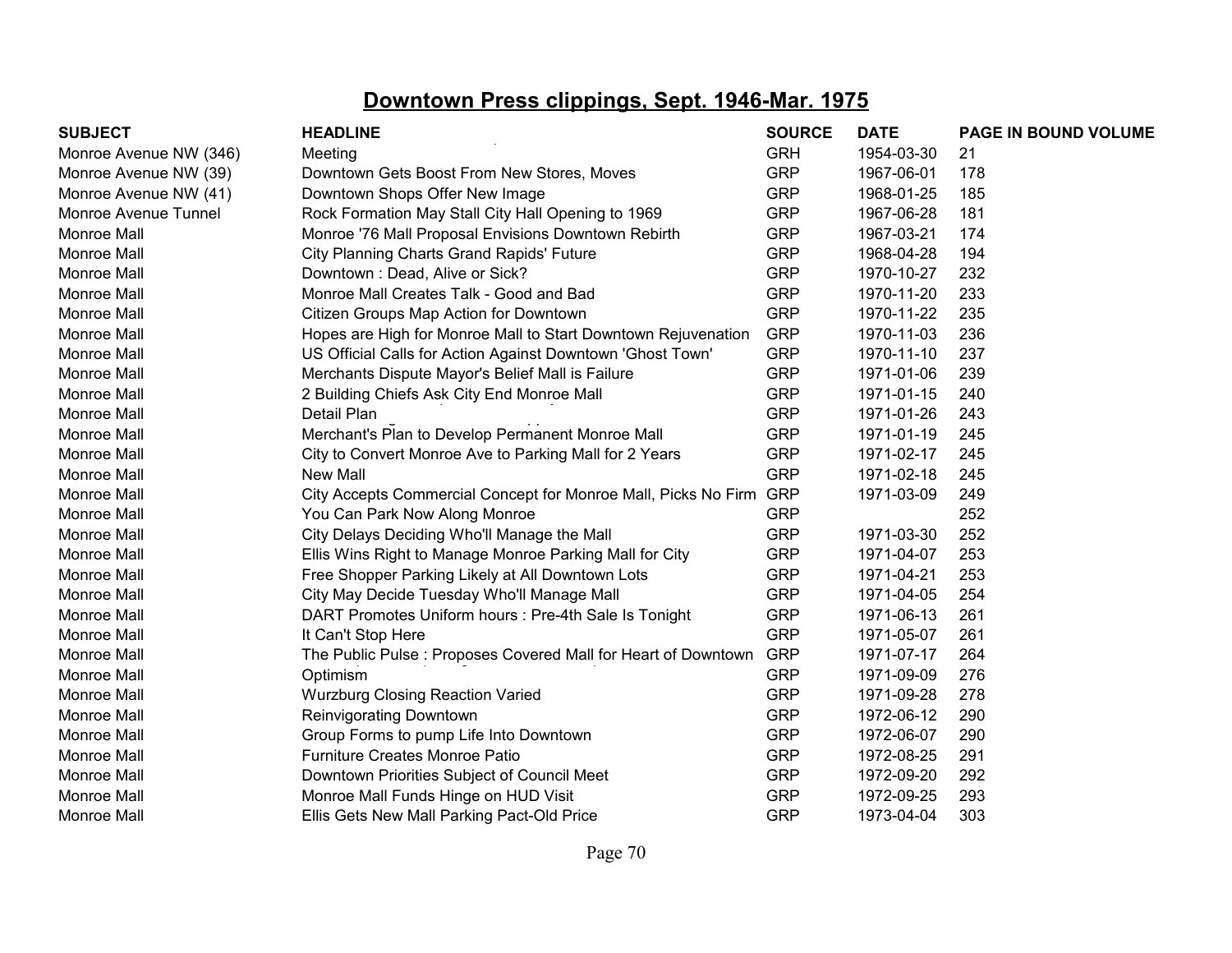| <b>SUBJECT</b>           | <b>HEADLINE</b>                                                        | <b>SOURCE</b> | <b>DATE</b> | PAGE IN BOUND VOLUME |
|--------------------------|------------------------------------------------------------------------|---------------|-------------|----------------------|
| <b>Monroe Mall</b>       | Candidates Push Downtown Ideas                                         | <b>GRP</b>    | 1973-07-26  | 310                  |
| <b>Monroe Mall</b>       | Plan Draws Heavy Fire                                                  | <b>GRP</b>    | 1974        | 319                  |
| Moore, Gerald D.         | Giant Downtown Drive Under Way : To Revitalize Area                    | <b>GRH</b>    | 1959-01-09  | 83                   |
| Moore, Gerald D.         | Opens Big Drive to Revitalize Downtown                                 | <b>GRP</b>    | 1959-01-10  | 83                   |
| Moore, Henry             | <b>Sculpture Group Mulls Artist</b>                                    | <b>GRP</b>    | 1967-08-25  | 182                  |
| Moore, Lowell            | Sculptor, Fee                                                          | <b>GRP</b>    | 1968-01-01  | 184                  |
| Moore, Millard M.        | Meeting                                                                | <b>GRH</b>    | 1954-03-30  | 21                   |
| Moore, Paul              | Ask Advisers in Planning: C of C Aides Review City-County Unit         | <b>GRP</b>    | 1953-04-21  | 19                   |
| Moore, Paul              | Others on City-County Set-up                                           | <b>GRH</b>    | 1953-04-14  | 19                   |
| Moore, Paul              | C of C Units Scan Project : Joint City-Kent Building Data Gathered GRP |               | 1953-04-14  | 19                   |
| Morgenstern, Carl H.     | <b>Stories</b>                                                         | <b>GRP</b>    | 1964-10-12  | 121                  |
| Morris, Mary Jane        | Candidates Push Downtown Ideas                                         | <b>GRP</b>    | 1973-07-26  | 310                  |
| Morrison, Harold W.      | Wurzburg Razing May Spur 'Rebirth'                                     | <b>GRP</b>    | 1972-12-28  | 295                  |
| <b>Morton Associates</b> | Downtown Tax Cases Overruled                                           | <b>GRP</b>    | 1973-04-06  | 303                  |
| Morton House             | Monroe '76 Mall Proposal Envisions Downtown Rebirth                    | <b>GRP</b>    | 1967-03-21  | 174                  |
| <b>Morton House</b>      | Ask Advisers in Planning: C of C Aides Review City-County Unit         | <b>GRP</b>    | 1953-04-21  | 19                   |
| Morton House             | Planning Commission Splits On Location of Civic Center                 | <b>GRP</b>    | 1956-06-09  | 42                   |
| <b>Morton House</b>      | Downtown Gets Boost From New Stores, Moves                             | <b>GRP</b>    | 1967-06-01  | 178                  |
| <b>Morton House</b>      | CC Names Downtown Study Group                                          | <b>GRP</b>    | 1970-08-17  | 230                  |
| <b>Morton House</b>      | Downtown Tax Cases Overruled                                           | <b>GRP</b>    | 1973-04-06  | 303                  |
| <b>Moving Sidewalk</b>   | City Planning Moving Walk in Downtown                                  | <b>GRP</b>    | 1973-11-08  | 313                  |
| Mr Ham and Mr Beef       | CC Names Downtown Study Group                                          | <b>GRP</b>    | 1970-08-17  | 230                  |
| Muir's                   | Monroe Mall Creates Talk - Good and Bad                                | <b>GRP</b>    | 1970-11-20  | 233                  |
| Muller, Marvin           | on Zoning Change                                                       | <b>GRP</b>    | 1964-11-26  | 123                  |
| Mulnix, L.V. III         | Visitor Suggested Art Work                                             | <b>GRP</b>    | 1967-06-05  | 179                  |
| Mulnix, L.V. III Mrs.    | Grand Rapids Needs a Fountain                                          | <b>GRP</b>    | 1974-09-17  | 306                  |
| Mulnix, L.V. Mrs.        | Visitor Suggested Art Work                                             | <b>GRP</b>    | 1967-06-05  | 179                  |
| Mulnix, Lee              | Downtown Grand Rapids Comes to Life                                    | <b>GRP</b>    | 1973-06-05  | 306                  |
| Mulnix, LeVant III Mrs   | <b>Grand Rapids Accepts Calder Stabile</b>                             | <b>NYT</b>    | 1969-06-16  | 209                  |
| Mulnix, LeVant III Mrs.  | <b>Sculpture Group Mulls Artist</b>                                    | <b>GRP</b>    | 1967-08-25  | 182                  |
| Mulnix, LeVant III Mrs.  | Sculpture Committee to Study Community                                 | <b>GRP</b>    | 1967-06-19  | 180                  |
| Mulnix, LeVant III Mrs.  | Calder's Stabile Unveiling in May                                      | <b>GRP</b>    | 1968-08-07  | 193                  |
| Mulnix, Nancy            | <b>Grand Rapids Accepts Calder Stabile</b>                             | <b>NYT</b>    | 1969-06-16  | 209                  |
| Mulvihill, James         | Weiss, Only New Car Dealer Left Downtown                               | <b>GRP</b>    | 1973-06-21  | 308                  |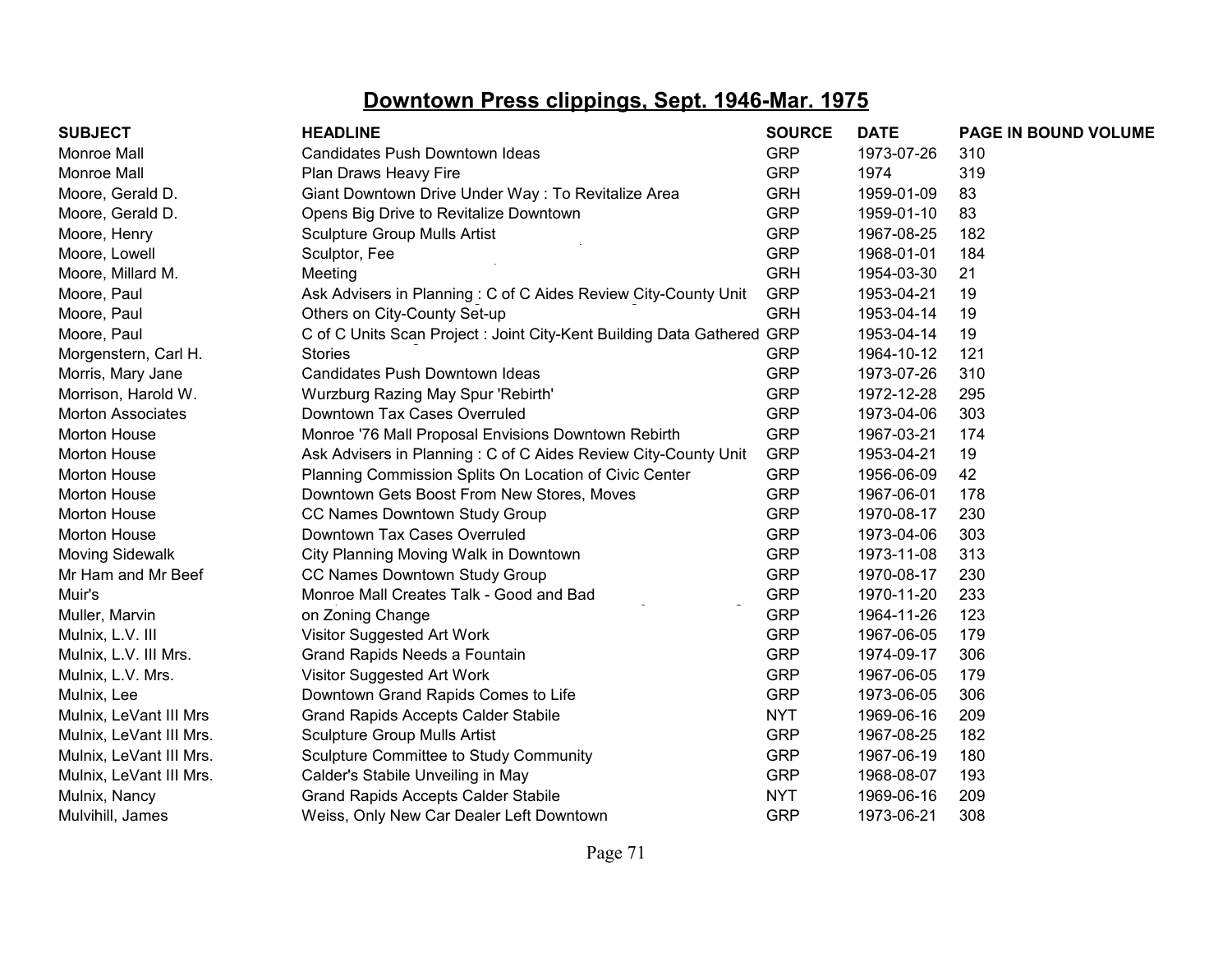| <b>SUBJECT</b>                      | <b>HEADLINE</b>                                                 | <b>SOURCE</b> | <b>DATE</b> | PAGE IN BOUND VOLUME |
|-------------------------------------|-----------------------------------------------------------------|---------------|-------------|----------------------|
| <b>Municipal Garage-City Market</b> | Shuttle-Run Swell, But Few Shoppers Try Them                    |               |             |                      |
| Munro, Neil                         | That Civic Center Deficit--What Happened?: \$4 Million Surprise | <b>GRP</b>    | 1966-03-27  | 146                  |
| Murder                              | 3 Downtown Buildings to Be Razed for Parking Lot                | <b>GRP</b>    | 1968-09-14  | 200                  |
| Murphy, E.W.                        | Walkers Only on Monroe Ave.?: New Plan Proposed                 | <b>GRH</b>    | 1957-04-06  | 65                   |
| Murphy, E.W.                        | 2-Level Monroe Ave? : New Idea for Downtown                     | <b>GRH</b>    | 1958-11-16  | 81                   |
| Murphy, Edwin W.                    | Wants Site for Civic Center                                     | <b>GRH</b>    | 1956-09-27  | 62                   |
| Murray Building                     | 70-Year-Old Murray Building Faces Wreckers                      | <b>GRP</b>    | 1971-11-19  | 282                  |
| Murray Building                     | Betty Van 'First Lady' of Building Management                   | <b>GRP</b>    | 1973-03-20  | 302                  |
| <b>Murray Realty</b>                | 70-Year-Old Murray Building Faces Wreckers                      | <b>GRP</b>    | 1971-11-19  | 282                  |
| Murray, John                        | 70-Year-Old Murray Building Faces Wreckers                      | <b>GRP</b>    | 1971-11-19  | 282                  |
| Music Hall                          | <b>Cites Need For Parking</b>                                   | <b>GRP</b>    | 1956-06-01  | 41                   |
| Music Hall                          | Decision Nears on City Plans: Report Due Tuesday                | <b>GRH</b>    | 1956-08-03  | 48                   |
| Music Hall                          | <b>Chief Would Use Riverfront</b>                               | <b>GRP</b>    | 1956-09-12  | 51                   |
| <b>Music Hall</b>                   | Honey Recommends River Front Locations                          | <b>GRH</b>    | 1956-09-13  | 53                   |
| Music Hall                          | Long-Sought Goal: City OK's Music Hall Study                    | <b>GRP</b>    | 1968-09-18  | 201                  |
| <b>Music Hall</b>                   | Music Hall Funding is Problem                                   | <b>GRP</b>    | 1969-05-06  | 207                  |
| Music Hall                          | A Daydream of Downtown Grand Rapids                             | <b>GRP</b>    | 1970-03-15  | 217                  |
| Muskegon Mohawks                    | City, Hockey Arena Backers Delay 'Secret' Meet on Plans         | <b>GRP</b>    | 1973-03-16  | 297                  |
| Muth, C. Robert                     | Price of \$150,000                                              | <b>GRP</b>    | 1964-02-23  | 107                  |
| Muth, C. Robert                     | Junior College Plans Move Ahead: Agrees on Architect            | <b>GRP</b>    | 1965-08-21  | 133                  |
| Muth, C. Robert                     | 'Education First'                                               | <b>GRP</b>    | 1966-02-24  | 142                  |
| Muth, C. Robert                     | College Park Areas at Stake: Worst Wants Board to Clarify Plans | <b>GRP</b>    | 1970-03-05  | 216                  |
| Muth, C. Robert                     | Schoolmen Support College Park Plan                             | <b>GRP</b>    | 1971-02-18  | 241                  |
| Muth, C. Robert                     | City Unveils 'Compromise' Plan For College Park Renewal Area    | <b>GRP</b>    | 1971-01-21  | 244                  |
| Muth, C. Robert                     | Compromise                                                      | <b>GRP</b>    | 1971-06-09  | 258                  |
| Muth, C. Robert                     | City, Board Sign College Park Razing Pact                       | <b>GRP</b>    | 1971-06-19  | 259                  |
| Muth, C. Robert                     | Schoolmen Suspicious of Heritage Hill Talks                     | <b>GRP</b>    | 1971-07-07  | 263                  |
| Muth, L. Robert                     | <b>Extension Could Be Key</b>                                   | <b>GRP</b>    | 1963-10-20  | 102                  |
| Nabers, Henry B.                    | Confirms Shortage                                               | <b>GRP</b>    | 1966-03-07  | 144                  |
| Nachtegall, James                   | Plaza Pool Is Down the Drain                                    | <b>GRP</b>    | 1968-04-09  | 193                  |
| Nash, Buford                        | Here                                                            | <b>GRP</b>    | 1958-04-16  | 70                   |
| <b>Estate Boards</b>                | Downtown's Upswing                                              | <b>GRP</b>    | 1957-01-14  | 65                   |
| National Endowment for the Arts     | Visitor Suggested Art Work                                      | <b>GRP</b>    | 1967-06-05  | 179                  |
| National Endowment for the Arts     | Sculpture Committee to Study Community                          | <b>GRP</b>    | 1967-06-19  | 180                  |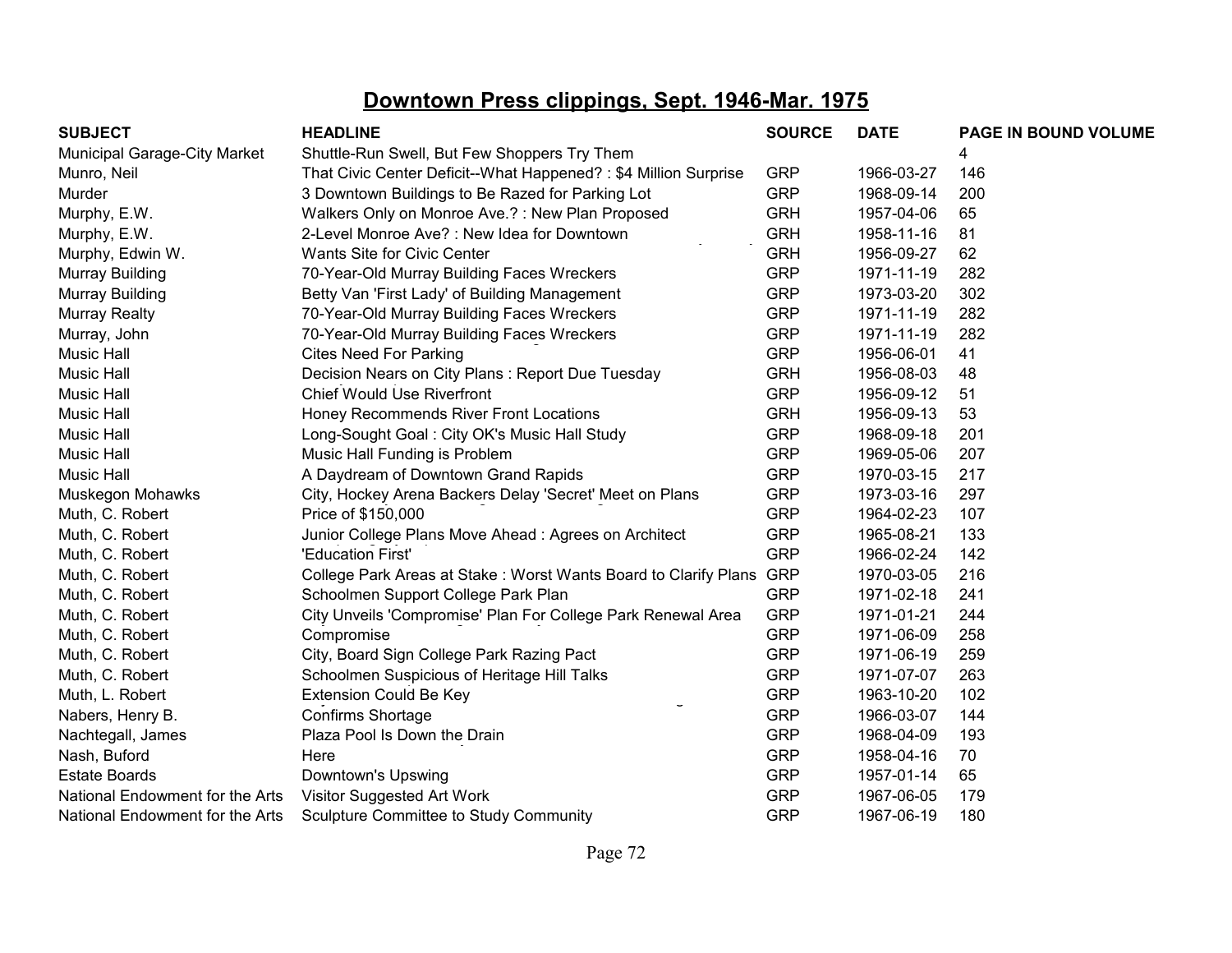| <b>SUBJECT</b>                  | <b>HEADLINE</b>                                                 | <b>SOURCE</b> | <b>DATE</b> | PAGE IN BOUND VOLUME |
|---------------------------------|-----------------------------------------------------------------|---------------|-------------|----------------------|
| National Endowment for the Arts | Alexander Calder Accepts Downtown Sculpture Job                 | <b>GRP</b>    | 1967-12-19  | 184                  |
| National Endowment for the Arts | Calder May Spark New Debate                                     | <b>GRP</b>    | 1968-02-23  | 189                  |
| National Endowment for the Arts | It's Sculpture Time Again                                       | <b>GRP</b>    | 1968-02-21  | 190                  |
| National Rent-a-Car             | CC Names Downtown Study Group                                   | <b>GRP</b>    | 1970-08-17  | 230                  |
| <b>Native American</b>          | Demolition Closes Colorful History of GR Brewery Industry       | <b>GRP</b>    | 1967-01-07  | 170                  |
| Needham, David                  | Downtown Car Pool Plan is Ready                                 | <b>GRP</b>    | 1974-03-16  | 321                  |
| Nelson, George                  | <b>Expert Urges</b>                                             | <b>GRP</b>    | 1971-11-09  | 284                  |
| Nelson, Paul                    | New \$10 Million JC Expansion Keyed to Theater, Music and Art   | <b>GRP</b>    | 1966-11-22  | 168                  |
| Nestle, W.H.                    | Governments, Local State Agencies                               | <b>GRH</b>    | 1953-05-06  | 20                   |
| Neumode Hosiery                 | Chamber Maps Plans to Reshape Downtown                          | <b>GRP</b>    | 1970-07-29  | 228                  |
| Neumode Hosiery                 | CC Names Downtown Study Group                                   | <b>GRP</b>    | 1970-08-17  | 230                  |
| <b>Steering Committee</b>       | Chamber Maps Plans to Reshape Downtown                          | <b>GRP</b>    | 1970-07-29  | 228                  |
| <b>New Trans</b>                | People Mover Project Encounters City Foes                       | <b>GRP</b>    | 1974-06-13  | 325                  |
| <b>New Trans</b>                | Sketches of 'New Trans' Due for Public View Dec. 8              | <b>GRP</b>    | 1974-11-15  | 330                  |
| New York Central Railroad       | Unanimous OK is Given                                           | <b>GRP</b>    | 1956-09-26  | 61                   |
| New York Central Railroad       | City Oks C&O Depot Location : 'No Alternative'                  | <b>GRH</b>    | 1958-04-16  | 71                   |
| New York Times                  | <b>Grand Rapids Accepts Calder Stabile</b>                      | <b>NYT</b>    | 1969-06-16  | 209                  |
| Newland, Len                    | City Received Plan for Elevated Transit System                  | <b>GRP</b>    | 1973-06-12  | 307                  |
| Newman, Leonard                 | Monroe Mall Creates Talk - Good and Bad                         | <b>GRP</b>    | 1970-11-20  | 233                  |
| Niemann, Mike                   | Is Urban Renewal's Bulldozer Compounding Problems?              | <b>GRP</b>    | 1971-03-13  | 250                  |
| Noorthoek, Adrian N.            | City Oks C&O Depot Location : 'No Alternative'                  | <b>GRH</b>    | 1958-04-16  | 71                   |
| Norris, Donald                  | Fish Ladder's 'Crown' Causes Dispute, Delay                     | <b>GRP</b>    | 1974-01-30  | 314                  |
| Norris, Donald                  | Plan Draws Heavy Fire                                           | <b>GRP</b>    | 1974        | 319                  |
| North Building                  | College Park Areas at Stake: Worst Wants Board to Clarify Plans | <b>GRP</b>    | 1970-03-05  | 216                  |
| North Division Avenue (26)      | Optimism                                                        | <b>GRP</b>    | 1971-09-09  | 276                  |
| North Division Avenue (42)      | 70-Year-Old Murray Building Faces Wreckers                      | <b>GRP</b>    | 1971-11-19  | 282                  |
| North Division Avenue (44)      | 70-Year-Old Murray Building Faces Wreckers                      | <b>GRP</b>    | 1971-11-19  | 282                  |
| North Division Avenue (60)      | Betty Van 'First Lady' of Building Management                   | <b>GRP</b>    | 1973-03-20  | 302                  |
| North Kent Mall                 | Chamber Maps Plans to Reshape Downtown                          | <b>GRP</b>    | 1970-07-29  | 228                  |
| North Kent Mall                 | <b>Wurzburg Closing Reaction Varied</b>                         | <b>GRP</b>    | 1971-09-28  | 278                  |
| North Kent Mall                 | Downtown is Out as Bus Focal Point                              | <b>GRP</b>    | 1973-03-08  | 300                  |
| North Monroe                    | <b>Proposed Parking Development</b>                             | <b>GRH</b>    | 1955-08-08  | 32                   |
| North Monroe                    | Cost Studies of North Monroe Industry Okd                       | <b>GRH</b>    | 1955-02-09  | 25                   |
| North Monroe                    | <b>NW</b>                                                       | <b>GRH</b>    | 1955-02-24  | 26                   |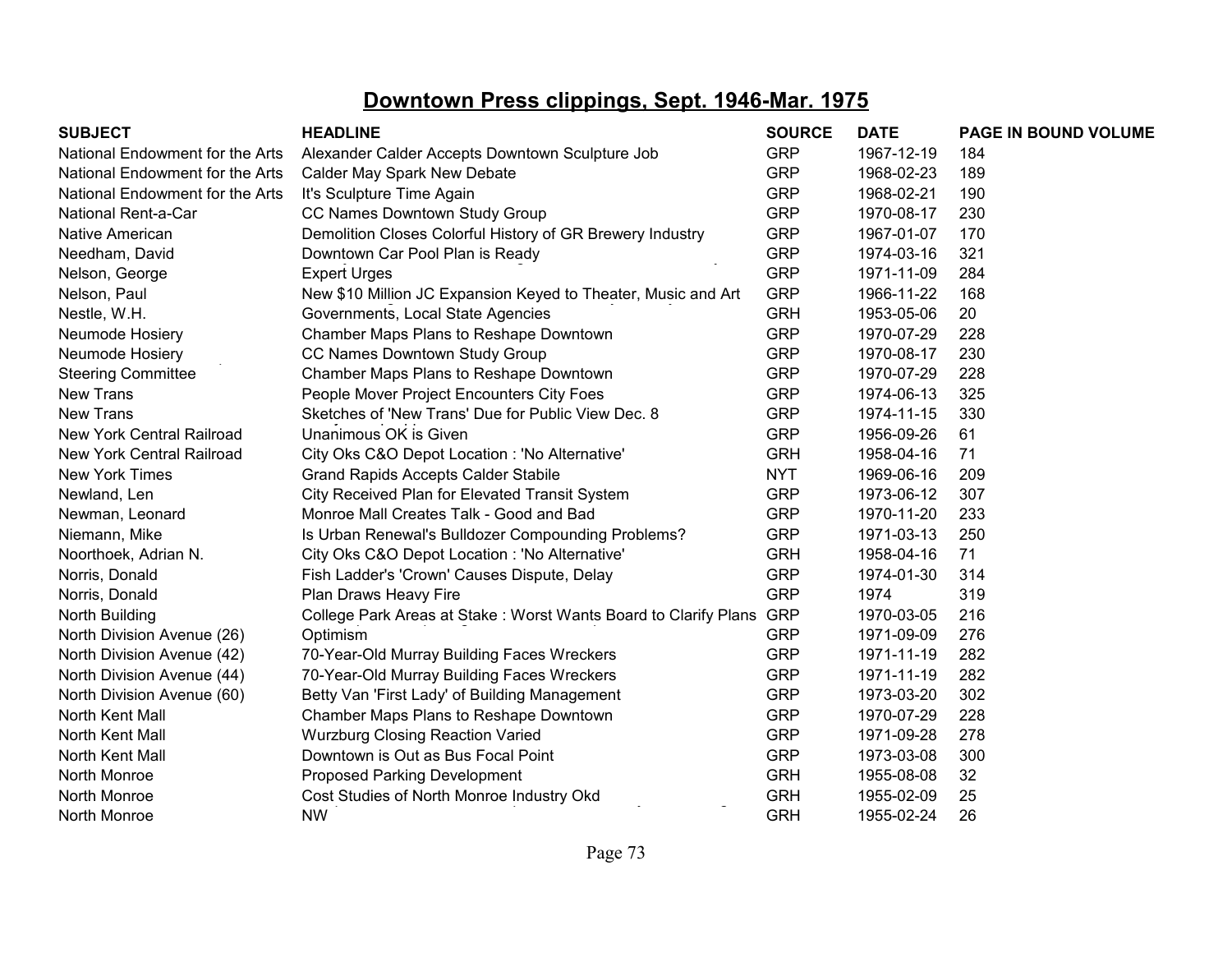| <b>SUBJECT</b>            | <b>HEADLINE</b>                                                | <b>SOURCE</b> | <b>DATE</b> | PAGE IN BOUND VOLUME |
|---------------------------|----------------------------------------------------------------|---------------|-------------|----------------------|
| North Monroe              | on Taxes                                                       | <b>GRH</b>    | 1955-08-05  | 31                   |
| North Monroe              | Larger Assessment District Eyed for Monroe Project             | <b>GRP</b>    | 1955-08-05  | 32                   |
| North Monroe              | River Area Site Recommended: For GR Civic Center               | <b>GRH</b>    | 1956-09-13  | 53                   |
| North Monroe              | Growth                                                         | <b>GRH</b>    | 1956-09-24  | 60                   |
| Northland Shopping Center | Cites Benefits of Scenic Plan                                  | <b>GRP</b>    | 1957-04-06  | 66                   |
| O'Bryon, C. Austin        | <b>Local Efforts</b>                                           | <b>GRH</b>    | 1959-01-24  | 85                   |
| O'Bryon, C.A.             | <b>Buildings</b>                                               | <b>GRH</b>    | 1952-03-21  | 13                   |
| O'Keefe, Donald           | State Seeks Optionon Brewery Site : Not Possible: O'Keefe      | <b>GRP</b>    | 1965-09-17  | 134                  |
| O'Keefe, Donald           | A Time to Get Together                                         | <b>GRP</b>    | 1965-09-18  | 134                  |
| O'Keefe, Donald           | Home Blight Spreads Near Downtown: Areas Zoned for Industry    | <b>GRP</b>    | 1966-10-10  | 163                  |
| O'Keefe, Donald           | City to Battle Downtown Blight                                 | <b>GRP</b>    | 1966-10-12  | 164                  |
| O'Keefe, Donald           | 150 Protest Plans for City's College Park Renewal Project      | <b>GRP</b>    | 1969-12-10  | 213                  |
| O'Keefe, Donald           | Schoolmen Support College Park Plan                            | <b>GRP</b>    | 1971-02-18  | 241                  |
| O'Keefe, Donald           | City Unveils 'Compromise' Plan For College Park Renewal Area   | <b>GRP</b>    | 1971-01-21  | 244                  |
| O'Keefe, Donald           | <b>Blight Survey</b>                                           | <b>GRP</b>    | 1971-05-07  | 257                  |
| O'Keefe, Donald           | City, Board Sign College Park Razing Pact                      | <b>GRP</b>    | 1971-06-19  | 259                  |
| O'Keefe, Donald           | College Park Urban Renewal Behind Schedule                     | <b>GRP</b>    | 1974-06-15  | 326                  |
| O'Keefe, Donald W.        | <b>GR Renewal Gets Statewide Exposure</b>                      | <b>GRP</b>    | 1964-08-13  | 118                  |
| O'Keefe, Donald W.        | Committee Named, Public Meeting Set, New Fire Warning Issued   | <b>GRH</b>    | 1956-02-29  | 34                   |
| O'Keefe, Donald W.        | Problem                                                        | <b>GRP</b>    | 1956-03-12  | 37                   |
| O'Keefe, Donald W.        | O'Keefe Terms Local Renewal Work Smooth                        | <b>GRP</b>    | 1968-03-18  | 192                  |
| Oakes, Donald             | Demands                                                        | <b>GRP</b>    | 1956-02-20  | 39                   |
| Oakes, Donald             | Retail Property to Industrial Land                             | <b>GRP</b>    | 1956-06-16  | 45                   |
| Oakes, Donald M.          | Proposed Parking Development                                   | <b>GRH</b>    | 1955-08-08  | 32                   |
| Oakes, Donald M.          | on Taxes                                                       | <b>GRH</b>    | 1955-08-05  | 31                   |
| Oakes, Donald M.          | Larger Assessment District Eyed for Monroe Project             | <b>GRP</b>    | 1955-08-05  | 32                   |
| Oakes, Donald M.          | Committee Named, Public Meeting Set, New Fire Warning Issued   | <b>GRH</b>    | 1956-02-29  | 34                   |
| Oakes, Donald M.          | GR Invites County to Building Study                            | <b>GRH</b>    | 1956-02-08  | 35                   |
| Oakes, Donald M.          | N. Monroe Property Appraised: \$2.8 Million Value Set For Area | <b>GRH</b>    | 1956-06-18  | 46                   |
| Oakes, Donald M.          | Center                                                         | <b>GRH</b>    | 1956-09-29  | 63                   |
| Oakes, Donald M.          | <b>Officials Accept Flint Invitation</b>                       | <b>GRP</b>    | 1956-10-17  | 64                   |
| Oakes, Donald M.          | Invites City Officials to Flint to Discuss Civic Center Plan   | <b>GRP</b>    | 1956-10-15  | 64                   |
| Oakes, Donald M.          | City Oks C&O Depot Location : 'No Alternative'                 | <b>GRH</b>    | 1958-04-16  | 71                   |
| Oakes, Donald M.          | New Study Ordered for City Building                            | <b>GRH</b>    | 1958-06-27  | 73                   |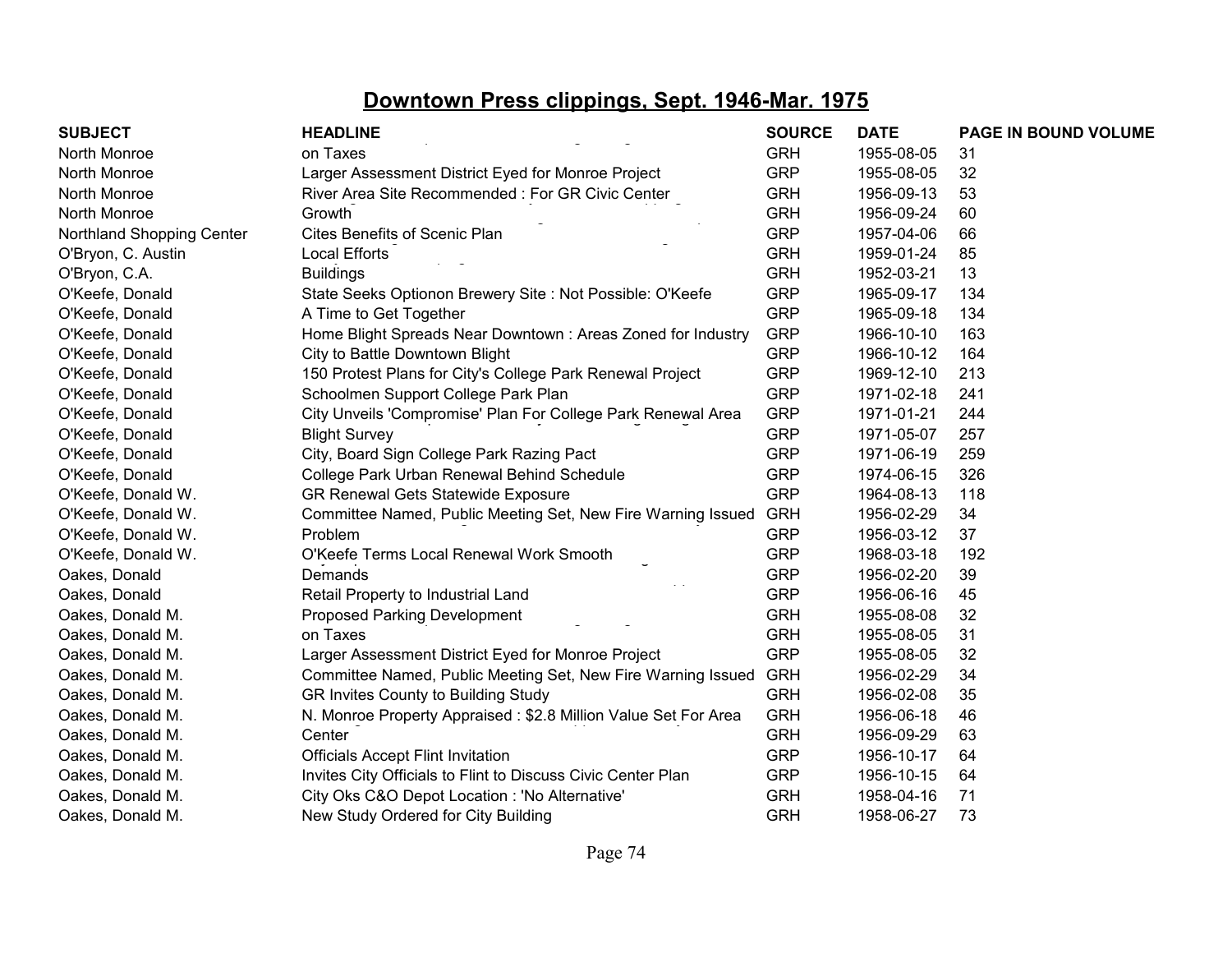| <b>SUBJECT</b>           | <b>HEADLINE</b>                                                     | <b>SOURCE</b> | <b>DATE</b> | PAGE IN BOUND VOLUME |
|--------------------------|---------------------------------------------------------------------|---------------|-------------|----------------------|
| Obryon & Nachtegal Inc.  | Price of \$150,000                                                  | <b>GRP</b>    | 1964-02-23  | 107                  |
| Obryon & Nachtegall      | Ceiling on Civic Center                                             | <b>GRP</b>    | 1964-07-16  | 115                  |
| Obryon & Nachtegall      | Reluctance                                                          | <b>GRP</b>    | 1965-10-01  | 128                  |
| Obryon & Nachtegall      | Now That This is Settled                                            | <b>GRP</b>    | 1965-10-01  | 128                  |
| Octoberfest              | Group Forms to pump Life Into Downtown                              | <b>GRP</b>    | 1972-06-07  | 290                  |
| Ogren, Lawrence          | Plaza Pool Is Down the Drain                                        | <b>GRP</b>    | 1968-04-09  | 193                  |
| Old Kent Bank            | A Daydream of Downtown Grand Rapids                                 | <b>GRP</b>    | 1970-03-15  | 217                  |
| Old Kent Bank            | Downtown Grand Rapids Comes to Life                                 | <b>GRP</b>    | 1973-06-05  | 306                  |
| Old Kent Bank & Trust    | Aerial View Shows Changing Face of City                             | <b>GRP</b>    | 1965-06-02  | 132                  |
| Old Kent Bank & Trust    | Old, New Make Up City's Changing Face                               | <b>GRP</b>    | 1966-03-18  | 143                  |
| Old Kent Bank & Trust    | Finale for Keith's                                                  | <b>GRP</b>    | 1963-10-01  | 101                  |
| Old Kent Bank & Trust    | Planner for City Reports Renewal Here on Schedule                   | <b>GRP</b>    | 1964-07-16  | 115                  |
| Old Kent Bank & Trust    | <b>Offices</b>                                                      | <b>GRP</b>    | 1964-08-06  | 117                  |
| Old Kent Bank & Trust    | <b>Stories</b>                                                      | <b>GRP</b>    | 1964-10-12  | 121                  |
| Old Kent Bank & Trust    | Approving Disposal of 'Unplanned' Segment                           | <b>GRP</b>    | 1964-12-02  | 124                  |
| Old Kent Bank & Trust    | Gas Co. Plans Renewal Area Building                                 | <b>GRP</b>    | 1964-12-08  | 125                  |
| Old Kent Bank & Trust    | Decisions Pend on Civic Center: Nabers Lists Few                    | <b>GRP</b>    | 1966-04-14  | 147                  |
| Old Kent Bank & Trust    | Old Kent Opens Building in Ribbon-Cutting Program                   | <b>GRP</b>    | 1966-05-31  | 150                  |
| Old Kent Bank & Trust    | Art Leader Says Urban Renewal Results in Artistic Void Downtown GRP |               | 1966-07-14  | 154                  |
| Old Kent Bank & Trust    | New Skyline Rises in Vandenberg Center                              | <b>GRP</b>    | 1967-03-27  | 175                  |
| Old Kent Bank & Trust    | Calder's Stabile Unveiling in May                                   | <b>GRP</b>    | 1968-08-07  | 193                  |
| Old Kent Bank & Trust    | Festival '73 - a 'Shining' Success                                  | <b>GRP</b>    | 1973-06-04  | 305                  |
| Old Kent Bank & Trust    | Downtown Landmark Restored                                          | <b>GRP</b>    | 1973-06-28  | 309                  |
| Old Kent Bank & Trust    | Rooftop Canvas Primed for the Sake of Art                           | <b>GRP</b>    | 1974-05-21  | 323                  |
| Old Kent Bank Building   | Grassie Guards Top Level Secret                                     | <b>GRP</b>    | 1974-03-06  | 318                  |
| Old Kent Building        | That Civic Center Deficit--What Happened?: \$4 Million Surprise     | <b>GRP</b>    | 1966-03-27  | 146                  |
| Olde Towne Floral Shoppe | Downtown Gets Boost From New Stores, Moves                          | <b>GRP</b>    | 1967-06-01  | 178                  |
| Opinion                  | Civic Center Imponderables                                          | <b>GRH</b>    | 1956-06-12  | 44                   |
| Opinion                  | A New City Arising                                                  | <b>GRH</b>    | 1956-09-23  | 58                   |
| Opinion                  | Downtown Council, Inc.                                              | <b>GRH</b>    | 1958-09-10  | 77                   |
| Opinion                  | Awakening Downtown                                                  | <b>GRH</b>    | 1958-09-22  | 78                   |
| Opinion                  | Do We Need Help?                                                    | <b>GRP</b>    | 1958-11-17  | 82                   |
| Opinion                  | Speed the Civic Center                                              | <b>GRP</b>    | 1964-07-16  | 115                  |
| Opinion                  | Now That This is Settled                                            | <b>GRP</b>    | 1965-10-01  | 128                  |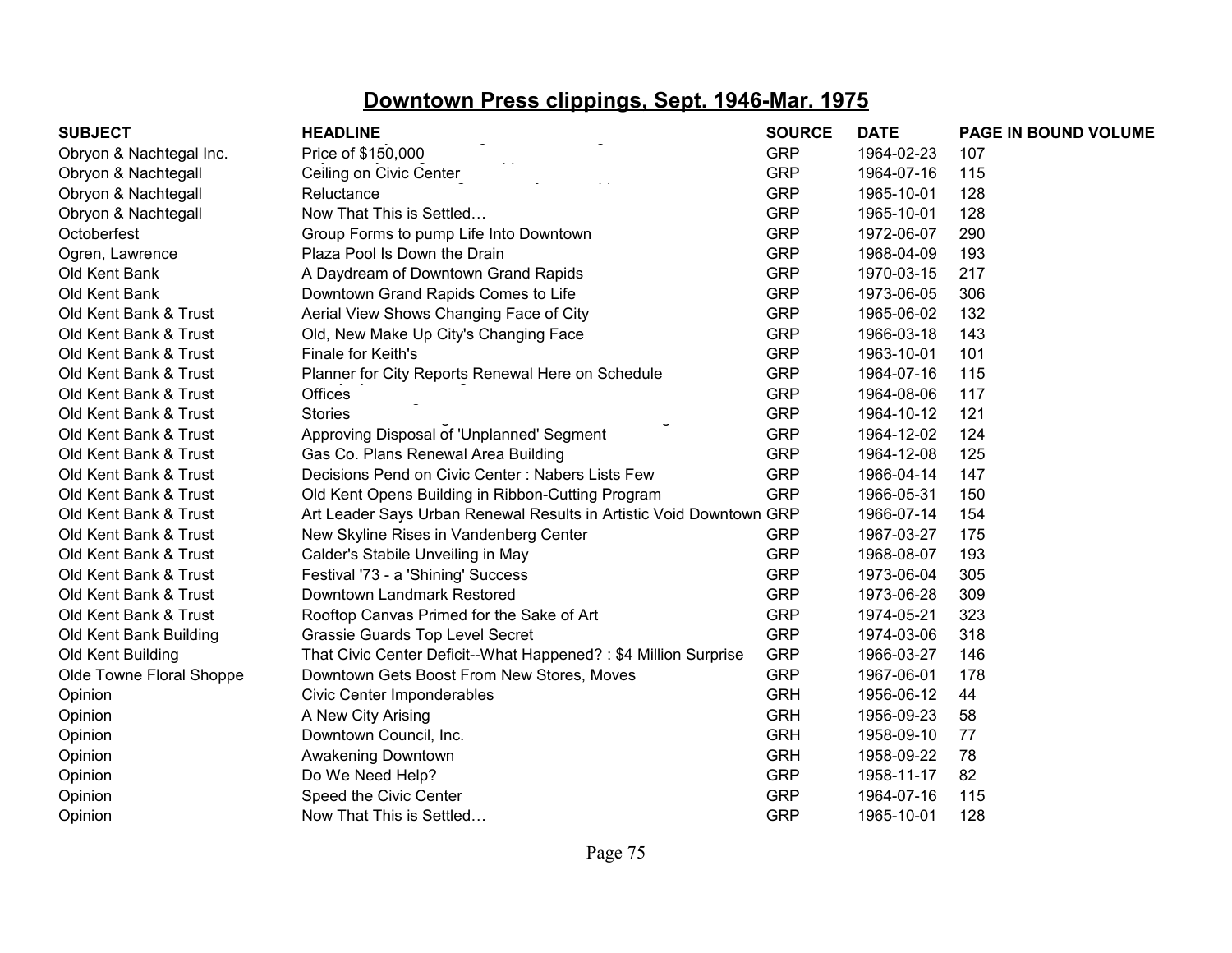| <b>SUBJECT</b>                  | <b>HEADLINE</b>                                           | <b>SOURCE</b> | <b>DATE</b> | PAGE IN BOUND VOLUME |
|---------------------------------|-----------------------------------------------------------|---------------|-------------|----------------------|
| Opinion                         | A Time to Get Together                                    | <b>GRP</b>    | 1965-09-18  | 134                  |
| Opinion                         | It's Part of a Big Trend                                  | <b>GRP</b>    | 1966-01-05  | 140                  |
| Opinion                         | Don't Bury Us Yet                                         | <b>GRP</b>    | 1966-08-09  | 159                  |
| Opinion                         | Is Urban Renewal's Bulldozer Compounding Problems?        | <b>GRP</b>    | 1971-03-13  | 250                  |
| Opinion                         | It Can't Stop Here                                        | <b>GRP</b>    | 1971-05-07  | 261                  |
| Opinion                         | Times and Towns Change                                    | <b>GRP</b>    | 1971-09-30  | 279                  |
| Opinion                         | Reinvigorating Downtown                                   | <b>GRP</b>    | 1972-06-12  | 290                  |
| <b>Opportunity Native Son</b>   | CC Names Downtown Study Group                             | <b>GRP</b>    | 1970-08-17  | 230                  |
| Orlebeke, Sue                   | Sketches of 'New Trans' Due for Public View Dec. 8        | <b>GRP</b>    | 1974-11-15  | 330                  |
| Orr, Edgar K.                   | Committee Approves Downtown Planning Project              | <b>GRH</b>    | 1958-10-29  | 79                   |
| Orr, Julian                     | City Takes Step Toward Start on JC Ramp                   | <b>GRP</b>    | 1970-03-05  | 216                  |
| <b>Osterink Construction Co</b> | Downtown Shops Offer New Image                            | <b>GRP</b>    | 1968-01-25  | 185                  |
| Ottawa Ave NW (225)             | Offices                                                   | <b>GRP</b>    | 1964-08-06  | 117                  |
| Ottawa Ave NW (326)             | <b>Offices</b>                                            | <b>GRP</b>    | 1964-08-06  | 117                  |
| Ottawa Avenue NW (200)          | Mayor is Unhappy with Bank Delay                          | <b>GRP</b>    | 1970-04-27  | 215                  |
| Ottawa Avenue NW                | Governments, Local State Agencies                         | <b>GRH</b>    | 1953-05-06  | 20                   |
| Ottawa Avenue NW                | Retail Property to Industrial Land                        | <b>GRP</b>    | 1956-06-16  | 45                   |
| Ottawa Avenue NW                | <b>Chief Would Use Riverfront</b>                         | <b>GRP</b>    | 1956-09-12  | 51                   |
| Ottawa Avenue NW                | Hail Report on Civic Center, Seek Reply on County Role    | <b>GRP</b>    | 1956-09-13  | 52                   |
| Ottawa Avenue NW                | Civic Center Site May Be Selected                         | <b>GRH</b>    | 1956-09-23  | 59                   |
| Ottawa Avenue NW                | Walkers Only on Monroe Ave.?: New Plan Proposed           | <b>GRH</b>    | 1957-04-06  | 65                   |
| Ottawa Avenue NW                | <b>Cites Benefits of Scenic Plan</b>                      | <b>GRP</b>    | 1957-04-06  | 66                   |
| Ottawa Avenue NW (143)          | Downtown Gets Boost From New Stores, Moves                | <b>GRP</b>    | 1967-06-01  | 178                  |
| Ottawa Avenue NW (161)          | Plan Draws Heavy Fire                                     | <b>GRP</b>    | 1974        | 319                  |
| Ottawa Avenue NW (225)          | Plaque Marks Renewal 'First'                              | <b>GRP</b>    | 1965-06-10  | 130                  |
| Ottawa Avenue NW (320)          | Plaque Marks Renewal 'First'                              | <b>GRP</b>    | 1965-06-10  | 130                  |
| Ottawa Hills High School        | Schoolmen Suspicious of Heritage Hill Talks               | <b>GRP</b>    | 1971-07-07  | 263                  |
| Our Theater                     | <b>Conflicting Plans Cripple Cultural Center Progress</b> | <b>GRP</b>    | 1968-01-28  | 186                  |
| <b>Outdoor Parking</b>          | City Delays Deciding Who'll Manage the Mall               | <b>GRP</b>    | 1971-03-30  | 252                  |
| <b>Outdoor Parking</b>          | Ellis Wins Right to Manage Monroe Parking Mall for City   | <b>GRP</b>    | 1971-04-07  | 253                  |
| <b>Outdoor Parking</b>          | Free Shopper Parking Likely at All Downtown Lots          | <b>GRP</b>    | 1971-04-21  | 253                  |
| <b>Outdoor Parking</b>          | City May Decide Tuesday Who'll Manage Mall                | <b>GRP</b>    | 1971-04-05  | 254                  |
| Owen-Ames-Kimball               | Bids on Civic Building \$2.5 Million Over Plans           | <b>GRP</b>    | 1966-11-05  | 166                  |
| Owen-Ames-Kimball               | City Opens Bond Bids on Nov. 29                           | <b>GRP</b>    | 1966-11-07  | 166                  |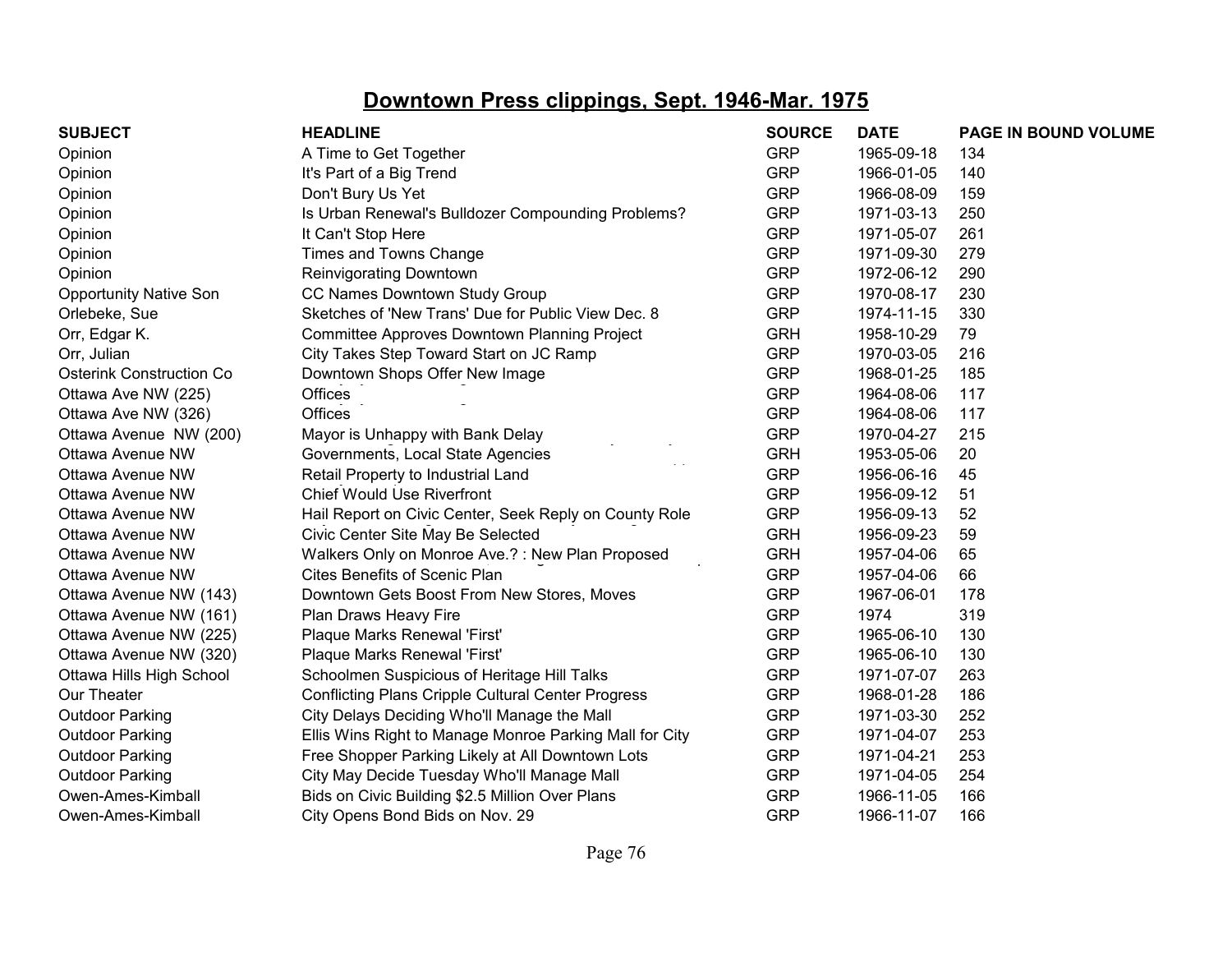| <b>SUBJECT</b>                      | <b>HEADLINE</b>                                                    | <b>SOURCE</b> | <b>DATE</b> | PAGE IN BOUND VOLUME |
|-------------------------------------|--------------------------------------------------------------------|---------------|-------------|----------------------|
| Packard, Martin Mrs.                | Festival '73 - a 'Shining' Success                                 | <b>GRP</b>    | 1973-06-04  | 305                  |
| Pantlind                            | Planning Commission Splits On Location of Civic Center             | <b>GRP</b>    | 1956-06-09  | 42                   |
| <b>Pantlind Exhibition Building</b> | Requirements Over 20-Year Period                                   | <b>GRH</b>    | 1952-03-07  | 11                   |
| <b>Pantlind Exhibition Building</b> | <b>Committee Names to City-County Building</b>                     | <b>GRP</b>    | 1952-03-07  | 11                   |
| <b>Pantlind Exhibition Building</b> | Downtown Study Near: Three Groups to Scan Area Assessments GRP     |               | 1952-02-20  | 13                   |
| <b>Pantlind Exhibition Building</b> | <b>Buildings</b>                                                   | <b>GRH</b>    | 1952-03-21  | 13                   |
| <b>Pantlind Exhibition Building</b> | Jail Moving Urged Here: Planning Group Sees Civic Center           | <b>GRP</b>    | 1952-05-30  | 14                   |
| <b>Pantlind Exhibition Building</b> | Civic Center Move Gains: OK by Planning Unit Expected Today        | <b>GRP</b>    | 1952-06-26  | 15                   |
| <b>Pantlind Exhibition Building</b> | Seen                                                               | <b>GRP</b>    | 1952-06-27  | 16                   |
| <b>Pantlind Exhibition Building</b> | Civic Unit Plan to be Presented                                    | <b>GRH</b>    | 1952-07-31  | 17                   |
| <b>Pantlind Exhibition Building</b> | Meeting                                                            | <b>GRH</b>    | 1954-03-30  | 21                   |
| <b>Pantlind Exhibition Building</b> | Motorized Age                                                      |               |             | 27                   |
| <b>Pantlind Hotel</b>               | Larger Assessment District Eyed for Monroe Project                 | <b>GRP</b>    | 1955-08-05  | 32                   |
| <b>Pantlind Hotel</b>               | A Daydream of Downtown Grand Rapids                                | <b>GRP</b>    | 1970-03-15  | 217                  |
| <b>Pantlind Hotel</b>               | 2 Building Chiefs Ask City End Monroe Mall                         | <b>GRP</b>    | 1971-01-15  | 240                  |
| <b>Pantlind Hotel</b>               | Optimism                                                           | <b>GRP</b>    | 1971-09-09  | 276                  |
| <b>Pantlind Hotel</b>               | Plan Draws Heavy Fire                                              | <b>GRP</b>    | 1974        | 319                  |
| Pantlind Hotel Co.                  | on Taxes                                                           | <b>GRH</b>    | 1955-08-05  | 31                   |
| Paris Township                      | Buildng Site OK to Be Delayed: Report is Expected in Few Weeks GRH |               | 1956-09-13  | 55                   |
| Park Church                         | City Planners Issue Draft of Proposed Cultural Unit                | <b>GRP</b>    | 1964-02-12  | 104                  |
| Park Congregational                 | New \$10 Million JC Expansion Keyed to Theater, Music and Art      | <b>GRP</b>    | 1966-11-22  | 168                  |
| Park Congregational                 | Parking                                                            | <b>GRP</b>    | 1966-12-01  | 169                  |
| Park Congregational Church          | City Gets \$2 Million Cultural Center Plan                         |               |             | 100                  |
| Park Congregational Church          | <b>Extension Could Be Key</b>                                      | <b>GRP</b>    | 1963-10-20  | 102                  |
| Park Congregational Church          | Citizens Unit May Develop Cultural Center South of JC              | <b>GRP</b>    | 1964-11-04  | 122                  |
| Park Place Apartment                | JC Growth Plan Under Heavy Fire                                    | <b>GRP</b>    | 1971-02-10  | 248                  |
| Park Place NE                       | Jail Moving Urged Here: Planning Group Sees Civic Center           | <b>GRP</b>    | 1952-05-30  | 14                   |
| Parker, H. Wayne                    | <b>Cites Need For Parking</b>                                      | <b>GRP</b>    | 1956-06-01  | 41                   |
| Parker, H. Wayne                    | Planning Commission Splits On Location of Civic Center             | <b>GRP</b>    | 1956-06-09  | 42                   |
| Parking                             | <b>Proposed Parking Development</b>                                | <b>GRH</b>    | 1955-08-08  | 32                   |
| Parking                             | Shopper Shuttle Service Ready for Opening Runs                     | <b>GRP</b>    | 1946-11-23  | 3                    |
| Parking                             | Relief                                                             | <b>GRP</b>    | 1946-11-08  | 3                    |
| Parking                             | <b>Shuttle Bus Service Set</b>                                     | <b>GRP</b>    | 1946-11-20  | 3                    |
| Parking                             | Shuttle-Run Swell, But Few Shoppers Try Them                       |               |             | 4                    |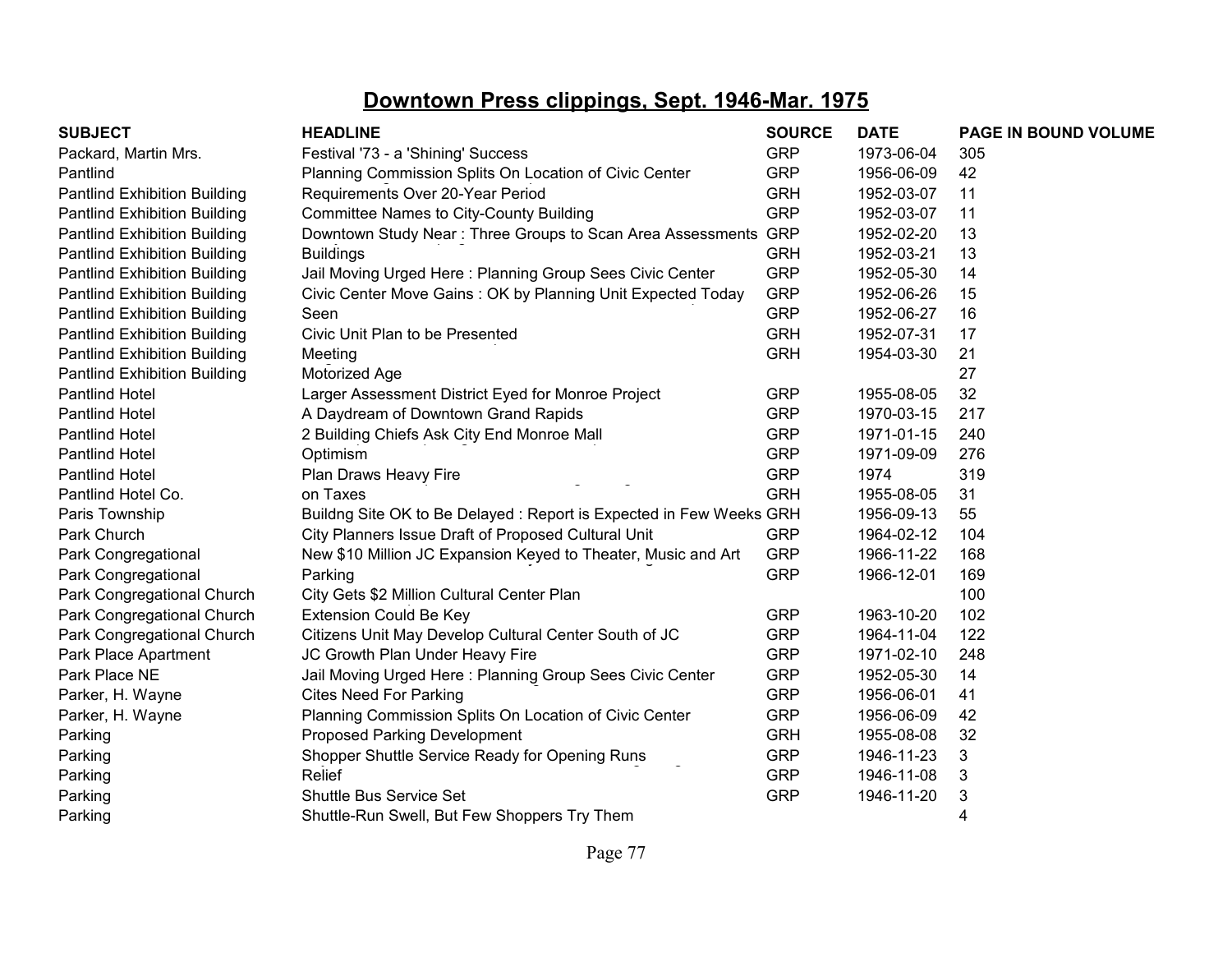| <b>SUBJECT</b> | <b>HEADLINE</b>                                                      | <b>SOURCE</b> | <b>DATE</b> | PAGE IN BOUND VOLUME |
|----------------|----------------------------------------------------------------------|---------------|-------------|----------------------|
| Parking        | Opinion on Shuttle Bus                                               | <b>GRH</b>    | 1946-12-12  | 5                    |
| Parking        | Shoppers' Lots Gaining Favor                                         | <b>GRP</b>    | 1946-11-30  | 5                    |
| Parking        | <b>Unit Building Near Civic</b>                                      | <b>GRH</b>    | 1952-05-02  | 13                   |
| Parking        | City Building Plan Mapped: To Use Present Sites for Expansion        | <b>GRP</b>    | 1952-05-02  | 14                   |
| Parking        | Jail Moving Urged Here: Planning Group Sees Civic Center             | <b>GRP</b>    | 1952-05-30  | 14                   |
| Parking        | Civic Center Move Gains: OK by Planning Unit Expected Today          | <b>GRP</b>    | 1952-06-26  | 15                   |
| Parking        | Seen                                                                 | <b>GRP</b>    | 1952-06-27  | 16                   |
| Parking        | Civic Unit Plan to be Presented                                      | <b>GRH</b>    | 1952-07-31  | 17                   |
| Parking        | Meeting                                                              | <b>GRH</b>    | 1954-03-30  | 21                   |
| Parking        | C of C to Aid Lower Monroe Av. Survey                                | <b>GRP</b>    | 1954-07-09  | 22                   |
| Parking        | Mayor Sees 'Big Spread': But Commissioner Calls for Direct Levy      | <b>GRP</b>    | 1955-02-05  | 23                   |
| Parking        | Assessment                                                           | <b>GRP</b>    | 1955-02-05  | 23                   |
| Parking        | Mayor, Bagby OK Plan for North Monroe                                | <b>GRH</b>    | 1955-02-05  | 24                   |
| Parking        | City Approves Early Action on Lower Monroe Project                   | <b>GRP</b>    | 1955-02-05  | 24                   |
| Parking        | Cost Studies of North Monroe Industry Okd                            | <b>GRH</b>    | 1955-02-09  | 25                   |
| Parking        | <b>City Hall Sidelights</b>                                          | <b>GRP</b>    | 1955-02-11  | 26                   |
| Parking        | <b>NW</b>                                                            | <b>GRH</b>    | 1955-02-24  | 26                   |
| Parking        | Firm to Scan Monroe Job: Detroiters 'Interested' In Improvement      | <b>GRP</b>    | 1955-02-16  | 26                   |
| Parking        | Motorized Age                                                        |               |             | 27                   |
| Parking        | Building Authority Study is Agreed On                                | <b>GRH</b>    | 1956-03-13  | 38                   |
| Parking        | <b>Cites Need For Parking</b>                                        | <b>GRP</b>    | 1956-06-01  | 41                   |
| Parking        | Parking and Planning                                                 | <b>GRP</b>    | 1956-06-02  | 41                   |
| Parking        | Planning Survey Poised: Honey to 'Re-Assess' Data                    | <b>GRH</b>    | 1956-06-07  | 43                   |
| Parking        | N. Monroe Property Appraised: \$2.8 Million Value Set For Area       | <b>GRH</b>    | 1956-06-18  | 46                   |
| Parking        | Civic Center Report to be Ready This Month: By Planning Director GRH |               | 1956-07-06  | 47                   |
| Parking        | Gets 3 Bids on Brewery: City Realty Aide Says Interest Shown         | <b>GRP</b>    | 1956-07-13  | 47                   |
| Parking        | Decision Nears on City Plans: Report Due Tuesday                     | <b>GRH</b>    | 1956-08-03  | 48                   |
| Parking        | <b>Interlocking Decisions</b>                                        | <b>GRH</b>    | 1956-09-07  | 50                   |
| Parking        | <b>Chief Would Use Riverfront</b>                                    | <b>GRP</b>    | 1956-09-12  | 51                   |
| Parking        | Hail Report on Civic Center, Seek Reply on County Role               | <b>GRP</b>    | 1956-09-13  | 52                   |
| Parking        | Honey Recommends River Front Locations                               | <b>GRH</b>    | 1956-09-13  | 53                   |
| Parking        | Expect Plan Body to Decide Early on Civic Center Site                | <b>GRP</b>    | 1956-09-15  | 56                   |
| Parking        | Civic Center Plan Weighed                                            | <b>GRP</b>    | 1956-09-18  | 56                   |
| Parking        | for Location Along Grand River                                       | <b>GRH</b>    | 1956-09-18  | 56                   |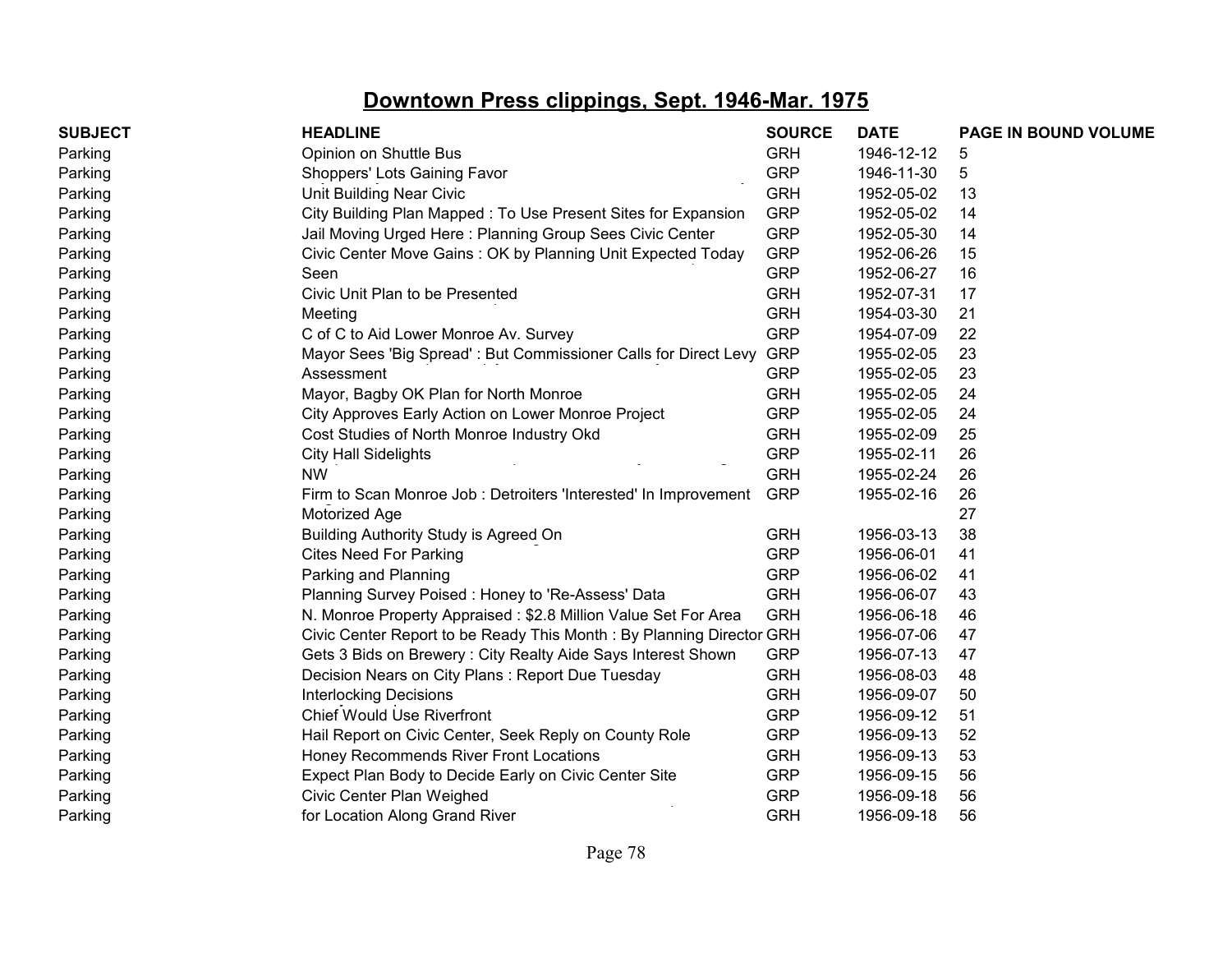| <b>SUBJECT</b> | <b>HEADLINE</b>                                               | <b>SOURCE</b> | <b>DATE</b> | PAGE IN BOUND VOLUME |
|----------------|---------------------------------------------------------------|---------------|-------------|----------------------|
| Parking        | Ask Ruling on Center: City Wants to Decide on Civic Ramp      | <b>GRP</b>    | 1956-09-20  | 56                   |
| Parking        | Civic Center Site May Be Selected                             | <b>GRH</b>    | 1956-09-23  | 59                   |
| Parking        | <b>Shopping Pedestrians</b>                                   | <b>GRH</b>    | 1956-09-25  | 60                   |
| Parking        | Unanimous OK is Given                                         | <b>GRP</b>    | 1956-09-26  | 61                   |
| Parking        | Wants Site for Civic Center                                   | <b>GRH</b>    | 1956-09-27  | 62                   |
| Parking        | Center                                                        | <b>GRH</b>    | 1956-09-29  | 63                   |
| Parking        | City Plans Unit Approves Riverfront Civic Center              | <b>GRP</b>    | 1956-09-29  | 63                   |
| Parking        | City Aides Cite 'Progress' in Civic Center Plan OK            | <b>GRP</b>    | 1956-09-29  | 64                   |
| Parking        | Cites Benefits of Scenic Plan                                 | <b>GRP</b>    | 1957-04-06  | 66                   |
| Parking        | Center Vote                                                   | <b>GRP</b>    | 1957-06-10  | 67                   |
| Parking        | Expected to Affect Downtown                                   | <b>GRH</b>    | 1958-01-16  | 69                   |
| Parking        | The "Go" Signal                                               | <b>GRP</b>    | 1958-06-07  | 69                   |
| Parking        | Seeks to Pinpoint Program for Downtown Improvement            | <b>GRP</b>    | 1958-06-26  | 73                   |
| Parking        | To Make G.R. Better                                           | <b>GRH</b>    | 1958-06-29  | 74                   |
| Parking        | Downtown Revitalization                                       | <b>GRP</b>    | 1958-09-27  | 79                   |
| Parking        | Them All Together                                             | <b>GRH</b>    | 1959-02-08  | 87                   |
| Parking        | Future Bright: Monroe Leaders Look Ahead on Downtown Day      | <b>GRP</b>    | 1961-02-02  | 91                   |
| Parking        | Ramp                                                          | <b>GRP</b>    | 1964-10-06  | 120                  |
| Parking        | Parking is a Basic Part of Renewal                            | <b>GRP</b>    | 1964-10-08  | 120                  |
| Parking        | <b>Renewal Building</b>                                       | <b>GRP</b>    | 1965-04-16  | 130                  |
| Parking        | City Seeks Spring Start on JC Parking Ramp                    | <b>GRP</b>    | 1965-09-21  | 133                  |
| Parking        | It's Part of a Big Trend                                      | <b>GRP</b>    | 1966-01-05  | 140                  |
| Parking        | Pylman Blasts City Criticism of JC Development Program        | <b>GRP</b>    | 1966-02-17  | 141                  |
| Parking        | City Agrees to Seek US Funds For Junior College Urban Renewal | <b>GRP</b>    | 1966-05-19  | 148                  |
| Parking        | <b>Blow</b>                                                   | <b>GRP</b>    | 1966-07-15  | 156                  |
| Parking        | Parking                                                       | <b>GRP</b>    | 1966-12-01  | 169                  |
| Parking        | City's Tax Base Will Back JC Ramp Bonds                       | <b>GRP</b>    | 1967-05-04  | 177                  |
| Parking        | Rock Formation May Stall City Hall Opening to 1969            | <b>GRP</b>    | 1967-06-28  | 181                  |
| Parking        | Ramp                                                          | <b>GRP</b>    | 1968-05-27  | 198                  |
| Parking        | 3 Downtown Buildings to Be Razed for Parking Lot              | <b>GRP</b>    | 1968-09-14  | 200                  |
| Parking        | 'Token' Parking Starts downtown in 30 Days                    | <b>GRP</b>    | 1969-02-26  | 204                  |
| Parking        | Program                                                       | <b>GRP</b>    | 1969-04-29  | 208                  |
| Parking        | City Takes Step Toward Start on JC Ramp                       | <b>GRP</b>    | 1970-03-05  | 216                  |
| Parking        | A Daydream of Downtown Grand Rapids                           | <b>GRP</b>    | 1970-03-15  | 217                  |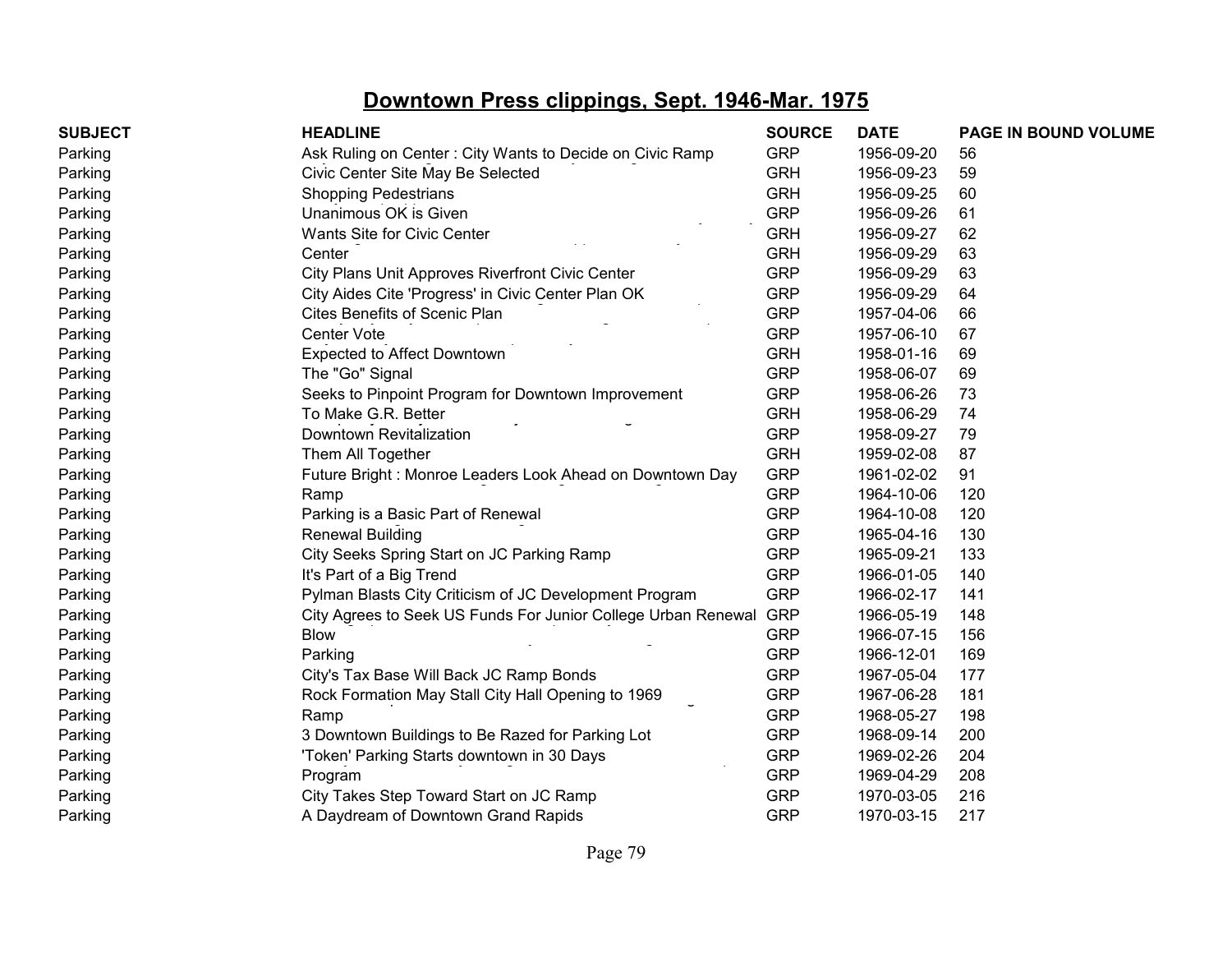| <b>SUBJECT</b>             | <b>HEADLINE</b>                                        | <b>SOURCE</b> | <b>DATE</b> | PAGE IN BOUND VOLUME |
|----------------------------|--------------------------------------------------------|---------------|-------------|----------------------|
| Parking                    | Merchant's Plan to Develop Permanent Monroe Mall       | <b>GRP</b>    | 1971-01-19  | 245                  |
| Parking                    | You Can Park Now Along Monroe                          | <b>GRP</b>    |             | 252                  |
| Parking                    | Free Shopper Parking Likely at All Downtown Lots       | <b>GRP</b>    | 1971-04-21  | 253                  |
| Parking                    | City May Decide Tuesday Who'll Manage Mall             | <b>GRP</b>    | 1971-04-05  | 254                  |
| Parking                    | DART Promotes Uniform hours : Pre-4th Sale Is Tonight  | <b>GRP</b>    | 1971-06-13  | 261                  |
| Parking                    | Betrayed                                               | <b>GRP</b>    | 1972-06-01  | 289                  |
| Parking                    | Elegant Parking Lots Urged for Downtown                | <b>GRP</b>    | 1973-02-09  | 299                  |
| <b>Parking Mall</b>        | Detail Plan                                            | <b>GRP</b>    | 1971-01-26  | 243                  |
| Parking Mall               | City to Convert Monroe Ave to Parking Mall for 2 Years | <b>GRP</b>    | 1971-02-17  | 245                  |
| <b>Parking Mall</b>        | New Mall                                               | <b>GRP</b>    | 1971-02-18  | 245                  |
| <b>Parking Meters</b>      | Citizen Groups Map Action for Downtown                 | <b>GRP</b>    | 1970-11-22  | 235                  |
| Parking Ramps              | City Seeks Spring Start on JC Parking Ramp             | <b>GRP</b>    | 1965-09-21  | 133                  |
| Parklane Hosiery           | Volunteer Doctors for an Ailing Downtown               | <b>GRP</b>    | 1971-08-22  | 268                  |
| Parks, Lyman               | Weiss, Only New Car Dealer Left Downtown               | <b>GRP</b>    | 1973-06-21  | 308                  |
| Parks, Lyman S.            | Ellis Gets New Mall Parking Pact-Old Price             | <b>GRP</b>    | 1973-04-04  | 303                  |
| Parks, Lyman S.            | Candidates Push Downtown Ideas                         | <b>GRP</b>    | 1973-07-26  | 310                  |
| Parks, Lyman S.            | Fish Ladder's 'Crown' Causes Dispute, Delay            | <b>GRP</b>    | 1974-01-30  | 314                  |
| Parks, Lyman S.            | City Gets US Funds Toward 19 New Buses                 | <b>GRP</b>    | 1974-01-24  | 317                  |
| Parks, Lyman S.            | People Mover Project Encounters City Foes              | <b>GRP</b>    | 1974-06-13  | 325                  |
| Parks, Lyman S.            | From Now On, It's Welsh Civic Auditorium               | <b>GRP</b>    | 1974-12-11  | 331                  |
| Passenger Depot            | City Oks C&O Depot Location : 'No Alternative'         | <b>GRH</b>    | 1958-04-16  | 71                   |
| Passenger Station          | Here                                                   | <b>GRP</b>    | 1958-04-16  | 70                   |
| Paumer, Cyril W.           | Elements in Central City'                              | <b>GRP</b>    | 1965-04-30  | 129                  |
| Paumier, Cy Jr.            | Elements in Central City'                              | <b>GRP</b>    | 1965-04-30  | 129                  |
| Paumier, Cyril W.          | Works'                                                 | <b>GRP</b>    | 1965-02-12  | 129                  |
| <b>Pearl Street Bridge</b> | Honey Recommends River Front Locations                 | <b>GRH</b>    | 1956-09-13  | 53                   |
| Pearl Street NW            | Meeting                                                | <b>GRH</b>    | 1954-03-30  | 21                   |
| Pearl Street NW            | Parking for Auditorium                                 | <b>GRH</b>    | 1954-06-19  | 22                   |
| Pearl Street NW            | Study Unit Submits No Fund Setup                       | <b>GRP</b>    | 1955-10-25  | 33                   |
| Pearl Street NW            | Honey Recommends River Front Locations                 | <b>GRH</b>    | 1956-09-13  | 53                   |
| Pearl Street NW            | Unanimous OK is Given                                  | <b>GRP</b>    | 1956-09-26  | 61                   |
| Pearl Street NW            | Wants Site for Civic Center                            | <b>GRH</b>    | 1956-09-27  | 62                   |
| Pearl Street NW            | Center                                                 | <b>GRH</b>    | 1956-09-29  | 63                   |
| Pearl Street NW (110)      | <b>Sway Store Decision</b>                             | <b>GRP</b>    | 1965-02-04  | 127                  |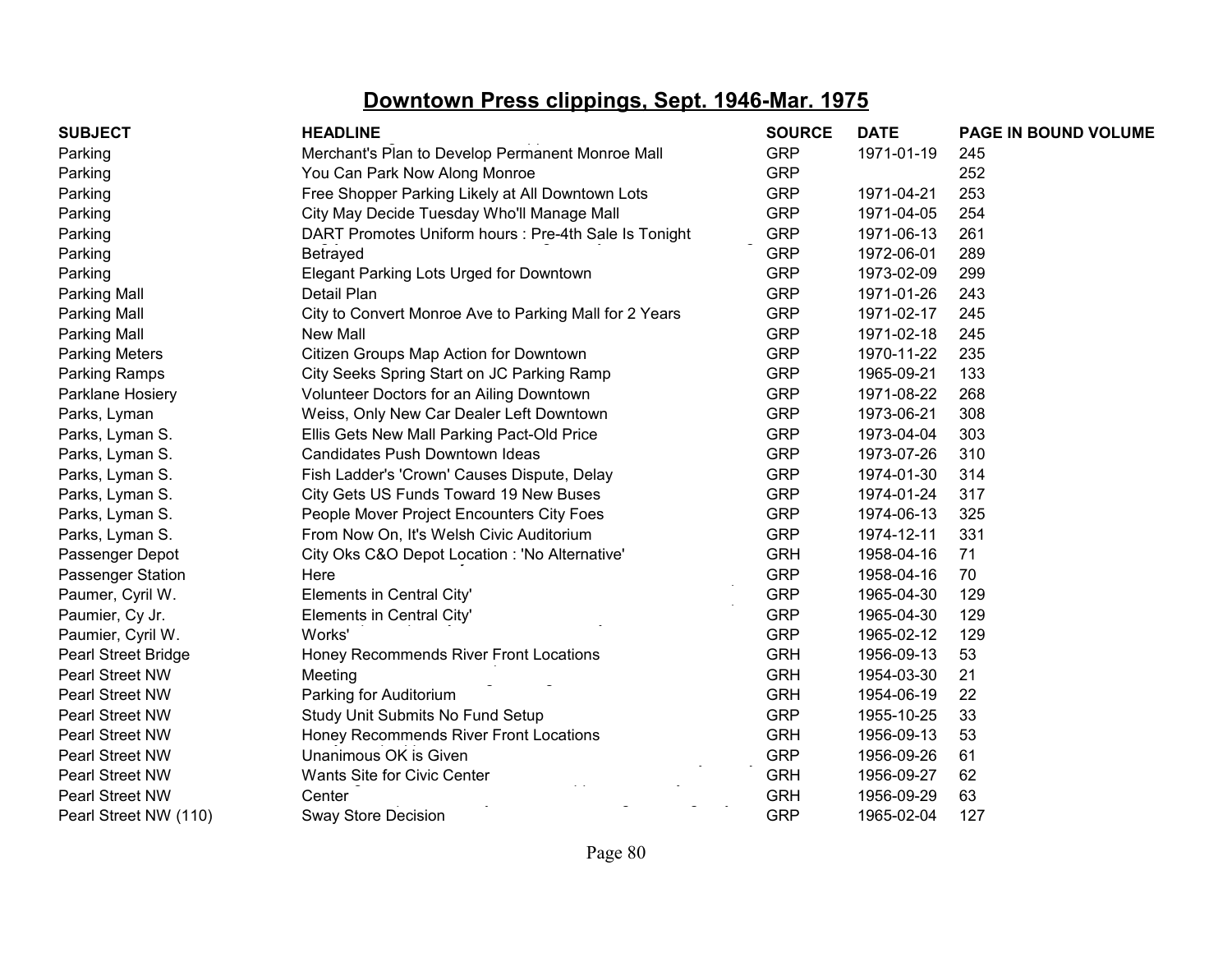| <b>SUBJECT</b>        | <b>HEADLINE</b>                                               | <b>SOURCE</b> | <b>DATE</b> | PAGE IN BOUND VOLUME |
|-----------------------|---------------------------------------------------------------|---------------|-------------|----------------------|
| Pearl Street NW (250) | <b>Sway Store Decision</b>                                    | <b>GRP</b>    | 1965-02-04  | 127                  |
| Peck Drug Stores      | Downtown Gets Boost From New Stores, Moves                    | <b>GRP</b>    | 1967-06-01  | 178                  |
| Pedestrian            | To Make G.R. Better                                           | <b>GRH</b>    | 1958-06-29  | 74                   |
| Pedestrian Bridge     | Honey Recommends River Front Locations                        | <b>GRH</b>    | 1956-09-13  | 53                   |
| Pedestrian Mall       | The Mall Idea Gets a Setback                                  | <b>GRP</b>    | 1960-11-19  | 90                   |
| Pedestrian Mall       | Future Bright: Monroe Leaders Look Ahead on Downtown Day      | <b>GRP</b>    | 1961-02-02  | 91                   |
| Pedestrian Mall       | <b>Buildings</b>                                              | <b>GRP</b>    | 1967-03-21  | 173                  |
| Pedestrian Mall       | City Faces Fund Request for Downtown Shopping Mall Study      | <b>GRP</b>    | 1969-12-02  | 212                  |
| Pedestrian Mall       | Settle It Once and for All                                    | <b>GRP</b>    | 1969-12-06  | 212                  |
| Pedestrian Mall       | A Daydream of Downtown Grand Rapids                           | <b>GRP</b>    | 1970-03-15  | 217                  |
| Pedestrian Mall       | Monroe Mall Creates Talk - Good and Bad                       | <b>GRP</b>    | 1970-11-20  | 233                  |
| Pedestrian Mall       | Merchants Dispute Mayor's Belief Mall is Failure              | <b>GRP</b>    | 1971-01-06  | 239                  |
| Pedestrian Mall       | Detail Plan                                                   | <b>GRP</b>    | 1971-01-26  | 243                  |
| Pedestrians           | Walkers Only on Monroe Ave.?: New Plan Proposed               | <b>GRH</b>    | 1957-04-06  | 65                   |
| Pedler, David         | Fox Brewery Under Watchful Eye of Artist                      | <b>GRP</b>    | 1967-03-10  | 171                  |
| Peninsular Club       | A Daydream of Downtown Grand Rapids                           | <b>GRP</b>    | 1970-03-15  | 217                  |
| Peninsular Club       | Optimism                                                      | <b>GRP</b>    | 1971-09-09  | 276                  |
| Pennell, John         | Demolition Closes Colorful History of GR Brewery Industry     | <b>GRP</b>    | 1967-01-07  | 170                  |
| Pennsylvania Railroad | City Oks C&O Depot Location : 'No Alternative'                | <b>GRH</b>    | 1958-04-16  | 71                   |
| People Mover          | City Received Plan for Elevated Transit System                | <b>GRP</b>    | 1973-06-12  | 307                  |
| People Mover          | Downtown 'People Mover' Given Approval by Chamber Directors   | <b>GRP</b>    | 1974-01-10  | 315                  |
| People Mover          | 'People Mover' Hearing Tuesday                                | <b>GRP</b>    | 1974-03-01  | 317                  |
| People Mover          | City 'People Mover' Plan is Approved                          | <b>GRP</b>    | 1974-01-24  | 317                  |
| People Mover          | Plan Draws Heavy Fire                                         | <b>GRP</b>    | 1974        | 319                  |
| People Mover          | People Mover Project Encounters City Foes                     | <b>GRP</b>    | 1974-06-13  | 325                  |
| People Mover          | Sketches of 'New Trans' Due for Public View Dec. 8            | <b>GRP</b>    | 1974-11-15  | 330                  |
| People's Building     | Monroe '76 Mall Proposal Envisions Downtown Rebirth           | <b>GRP</b>    | 1967-03-21  | 174                  |
| Peoples Building      | Downtown Landmark Restored                                    | <b>GRP</b>    | 1973-06-28  | 309                  |
| Peoples National      | Downtown Landmark Restored                                    | <b>GRP</b>    | 1973-06-28  | 309                  |
| Pere Marquette        | Activities Early Shifted to Saginaw                           |               | 1947-06-28  | 6                    |
| Peris, Klaus          | <b>Grand Rapids Accepts Calder Stabile</b>                    | <b>NYT</b>    | 1969-06-16  | 209                  |
| Perkins & Will        | Junior College Plans Move Ahead: Agrees on Architect          | <b>GRP</b>    | 1965-08-21  | 133                  |
| Perkins & Will        | New \$10 Million JC Expansion Keyed to Theater, Music and Art | <b>GRP</b>    | 1966-11-22  | 168                  |
| Perkins & Will        | Parking                                                       | <b>GRP</b>    | 1966-12-01  | 169                  |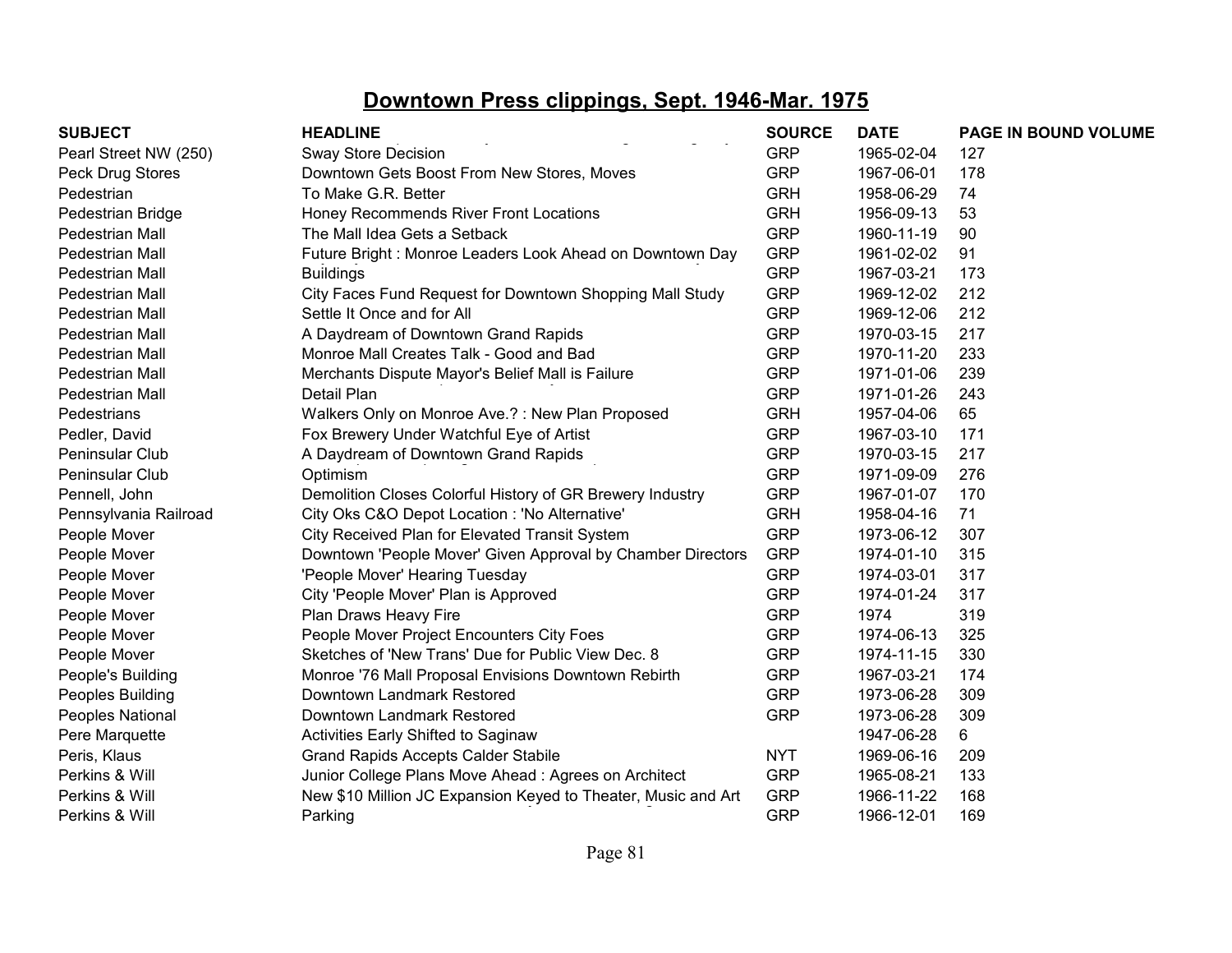| <b>SUBJECT</b>               | <b>HEADLINE</b>                                                   | <b>SOURCE</b> | <b>DATE</b> | PAGE IN BOUND VOLUME |
|------------------------------|-------------------------------------------------------------------|---------------|-------------|----------------------|
| Perkins & Will               | City's Tax Base Will Back JC Ramp Bonds                           | <b>GRP</b>    | 1967-05-04  | 177                  |
| Perkins, Jeffery             | Monroe Mall Creates Talk - Good and Bad                           | <b>GRP</b>    | 1970-11-20  | 233                  |
| Perschbacher, Walter F.      | <b>Buildings</b>                                                  | <b>GRH</b>    | 1952-03-21  | 13                   |
| Perschbacher, Walter F.      | Jail Moving Urged Here: Planning Group Sees Civic Center          | <b>GRP</b>    | 1952-05-30  | 14                   |
| Perschbacher, Walter F.      | Seen                                                              | <b>GRP</b>    | 1952-06-27  | 16                   |
| Pfeiffer Lincoln-Mercury     | Weiss, Only New Car Dealer Left Downtown                          | <b>GRP</b>    | 1973-06-21  | 308                  |
| Phelps, Harold               | Monroe Mall Funds Hinge on HUD Visit                              | <b>GRP</b>    | 1972-09-25  | 293                  |
| Phelps, Harold               | Sprucing Up Downtown Aim of New Committee                         | <b>GRP</b>    | 1972-11-21  | 294                  |
| Phelps, Harold               | Wurzburg Razing May Spur 'Rebirth'                                | <b>GRP</b>    | 1972-12-28  | 295                  |
| Phelps, Harold               | Long-Range Planning Chiefs Named by DDC                           | <b>GRP</b>    | 1973-01-05  | 297                  |
| Phelps, Harold J.            | Downtown Priorities Subject of Council Meet                       | <b>GRP</b>    | 1972-09-20  | 292                  |
| <b>Phoenix Furniture</b>     | Skyline Changes, but Part of Old City Remains                     | <b>GRP</b>    | 1966-05-30  | 149                  |
| Pierce, Russell              | Once-Proud Retail Queen is Still Decaying at GR                   | <b>DFP</b>    | 1966-06-20  | 152                  |
| Pigorsh, Arnold O.           | Here to Replace Unit; Joint Action Asked                          | <b>GRP</b>    | 1952-02-13  | 9                    |
| Planning                     | <b>City Planning Charts Grand Rapids' Future</b>                  | <b>GRP</b>    | 1968-04-28  | 194                  |
| Planning                     | <b>City Planning Lauded</b>                                       | <b>GRP</b>    | 1969-09-18  | 211                  |
| Planning                     | A Daydream of Downtown Grand Rapids                               | <b>GRP</b>    | 1970-03-15  | 217                  |
| Planning                     | Make City's Center Live, Planner Bids                             | <b>GRP</b>    | 1970-10-21  | 234                  |
| Planning                     | Citizen Groups Map Action for Downtown                            | <b>GRP</b>    | 1970-11-22  | 235                  |
| Planning                     | Downtown planning Here Wins Praise of Expert                      | <b>GRP</b>    | 1971-10-15  | 280                  |
| Planning                     | City Planners Redesigning Monroe Area                             | <b>GRP</b>    | 1972-12-29  | 296                  |
| <b>Planning Commission</b>   | Mayor, Bagby OK Plan for North Monroe                             | <b>GRH</b>    | 1955-02-05  | 24                   |
| <b>Planning Commission</b>   | Assessment                                                        | <b>GRP</b>    | 1955-02-05  | 23                   |
| <b>Planning Commission</b>   | Planning Commission Splits On Location of Civic Center            | <b>GRP</b>    | 1956-06-09  | 42                   |
| Planning--Streets            | Culture Group Offers New Street Plan                              | <b>GRP</b>    | 1968-02-27  | 187                  |
| Planning--Streets            | <b>Conflicting Plans Cripple Cultural Center Progress</b>         | <b>GRP</b>    | 1968-01-28  | 186                  |
| Planning--Streets            | Shifts Asked In Southeast Traffic Plan                            | <b>GRP</b>    | 1968-01-31  | 187                  |
| Pleasant Street SE (34)      | 'Token' Parking Starts downtown in 30 Days                        | <b>GRP</b>    | 1969-02-26  | 204                  |
| Pleasant Street Se (36)      | 'Token' Parking Starts downtown in 30 Days                        | <b>GRP</b>    | 1969-02-26  | 204                  |
| Plummer, W. Wilberforce      | Appointive Fight Bitter: Reports Fly on Naming of Plan Member     | <b>GRP</b>    | 1955-06-15  | 28                   |
| Plummer, Wilberforce         | Debate Again Delays Planner Choice : Veldman Proposes Dentist GRH |               | 1955-06-15  | 30                   |
| Plummer, Wilberforce W.      | Plan Board Choice Fails: Commission Chills Bid for Dr. Plummer    | <b>GRP</b>    | 1955-06-22  | 30                   |
| Plyman, Jay L.               | Junior College Plans Move Ahead: Agrees on Architect              | <b>GRP</b>    | 1965-08-21  | 133                  |
| <b>Police Administration</b> | Old, New Make Up City's Changing Face                             | <b>GRP</b>    | 1966-03-18  | 143                  |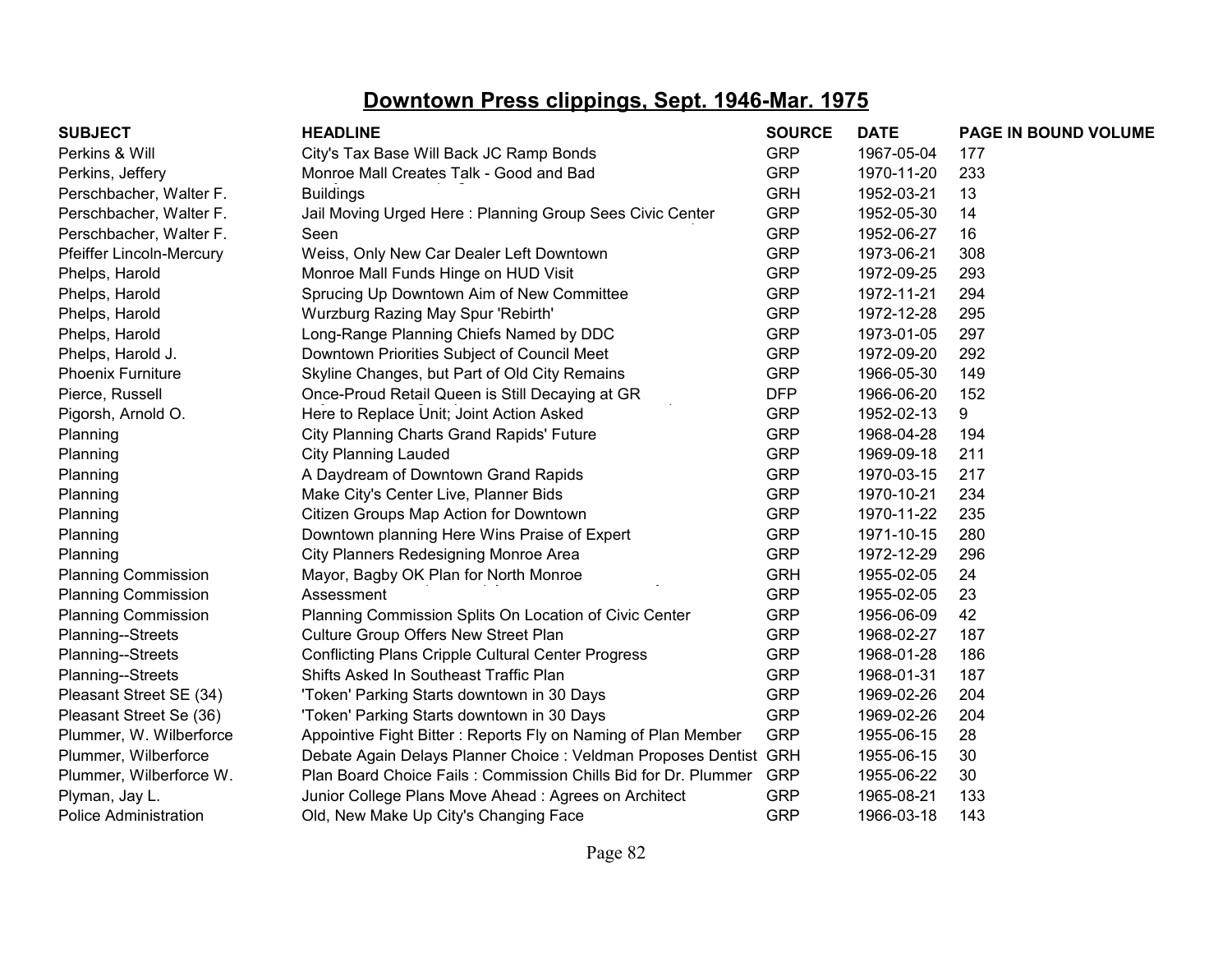| <b>SUBJECT</b>              | <b>HEADLINE</b>                                                    | <b>SOURCE</b> | <b>DATE</b> | PAGE IN BOUND VOLUME |
|-----------------------------|--------------------------------------------------------------------|---------------|-------------|----------------------|
| Police and Justice Building | Riverfront Site Awaits Justice Building                            | <b>GRP</b>    | 1964-04-17  | 110                  |
| Police Headquarters         | Urban Renewal Skirts City Landmarks                                | <b>GRP</b>    | 1964-07-30  | 116                  |
| Police Headquarters         | Bean Wants Jail Now                                                | <b>GRH</b>    | 1952-04-15  | 12                   |
| Police Headquarters         | Unit Building Near Civic                                           | <b>GRH</b>    | 1952-05-02  | 13                   |
| Police Headquarters         | City Pushes Civic Center: Officials Start Work on Fire Hazards     | <b>GRP</b>    | 1956-02-08  | 34                   |
| Police Headquarters         | Committee Named, Public Meeting Set, New Fire Warning Issued       | <b>GRH</b>    | 1956-02-29  | 34                   |
| Police Headquarters         | GR Invites County to Building Study                                | <b>GRH</b>    | 1956-02-08  | 35                   |
| Police Headquarters         | Time for Action-Now!                                               | <b>GRH</b>    | 1956-02-16  | 36                   |
| Police Headquarters         | Problem                                                            | <b>GRP</b>    | 1956-03-12  | 37                   |
| Police Headquarters         | Single Building Said 'Inadequate': For Civic Offices               | <b>GRH</b>    | 1956-05-17  | 40                   |
| Police Headquarters         | Parking and Planning                                               | <b>GRP</b>    | 1956-06-02  | 41                   |
| Police Headquarters         | <b>Interlocking Decisions</b>                                      | <b>GRH</b>    | 1956-09-07  | 50                   |
| Police Headquarters         | Growth                                                             | <b>GRH</b>    | 1956-09-24  | 60                   |
| Police Headquarters         | <b>Shopping Pedestrians</b>                                        | <b>GRH</b>    | 1956-09-25  | 60                   |
| Police Headquarters         | Downtown's Upswing                                                 | <b>GRP</b>    | 1957-01-14  | 65                   |
| Police Headquarters         | <b>Final Downtown Demolition Nears</b>                             | <b>GRP</b>    | 1966-09-09  | 162                  |
| Police Headquarters         | <b>Government Buildings</b>                                        | <b>GRP</b>    | 1966-08-10  | 162                  |
| <b>Police Station</b>       | Aerial View Shows Changing Face of City                            | <b>GRP</b>    | 1965-06-02  | 132                  |
| <b>Police Station</b>       | City Pushes Civic Center: Officials Start Work on Fire Hazards     | <b>GRP</b>    | 1956-02-08  | 34                   |
| <b>Politics</b>             | City Appointment 'Routine" Fraught With Controversy                | <b>GRP</b>    | 1970-04-27  | 226                  |
| Pollution                   | City Accepts Commercial Concept for Monroe Mall, Picks No Firm GRP |               | 1971-03-09  | 249                  |
| Poppen, Bruce J. Mrs        | Festival '73 - a 'Shining' Success                                 | <b>GRP</b>    | 1973-06-04  | 305                  |
| Porter, Charles F.          | Downtown JC Growth Periled by Space Lack                           | <b>GRP</b>    | 1971-06-22  | 260                  |
| Porter, Charles F.          | Schoolmen Suspicious of Heritage Hill Talks                        | <b>GRP</b>    | 1971-07-07  | 263                  |
| Porter, Donald J.           | C of C to Aid Lower Monroe Av. Survey                              | <b>GRP</b>    | 1954-07-09  | 22                   |
| Porter, Donald J.           | Kent Pledges Co-operation in Civic Center Plan                     | <b>GRP</b>    | 1956-08-02  | 47                   |
| Porter, Donald J.           | Decision Nears on City Plans: Report Due Tuesday                   | <b>GRH</b>    | 1956-08-03  | 48                   |
| Porter, Donald J.           | Honey May Reverse Bagby's Plan                                     | <b>GRH</b>    | 1956-08-30  | 49                   |
| Porter, Donald J.           | Hail Report on Civic Center, Seek Reply on County Role             | <b>GRP</b>    | 1956-09-13  | 52                   |
| Porter, Donald J.           | Expect Plan Body to Decide Early on Civic Center Site              | <b>GRP</b>    | 1956-09-15  | 56                   |
| Porter, Donald J.           | Civic Center Plan Weighed                                          | <b>GRP</b>    | 1956-09-18  | 56                   |
| Porter, Donald J.           | Plan Board Majority Prefers Civic Center Site by River             | <b>GRP</b>    | 1956-09-21  | 57                   |
| Porter, Donald J.           | Civic Center Site May Be Selected                                  | <b>GRH</b>    | 1956-09-23  | 59                   |
| Porter, Donald J.           | Unanimous OK is Given                                              | <b>GRP</b>    | 1956-09-26  | 61                   |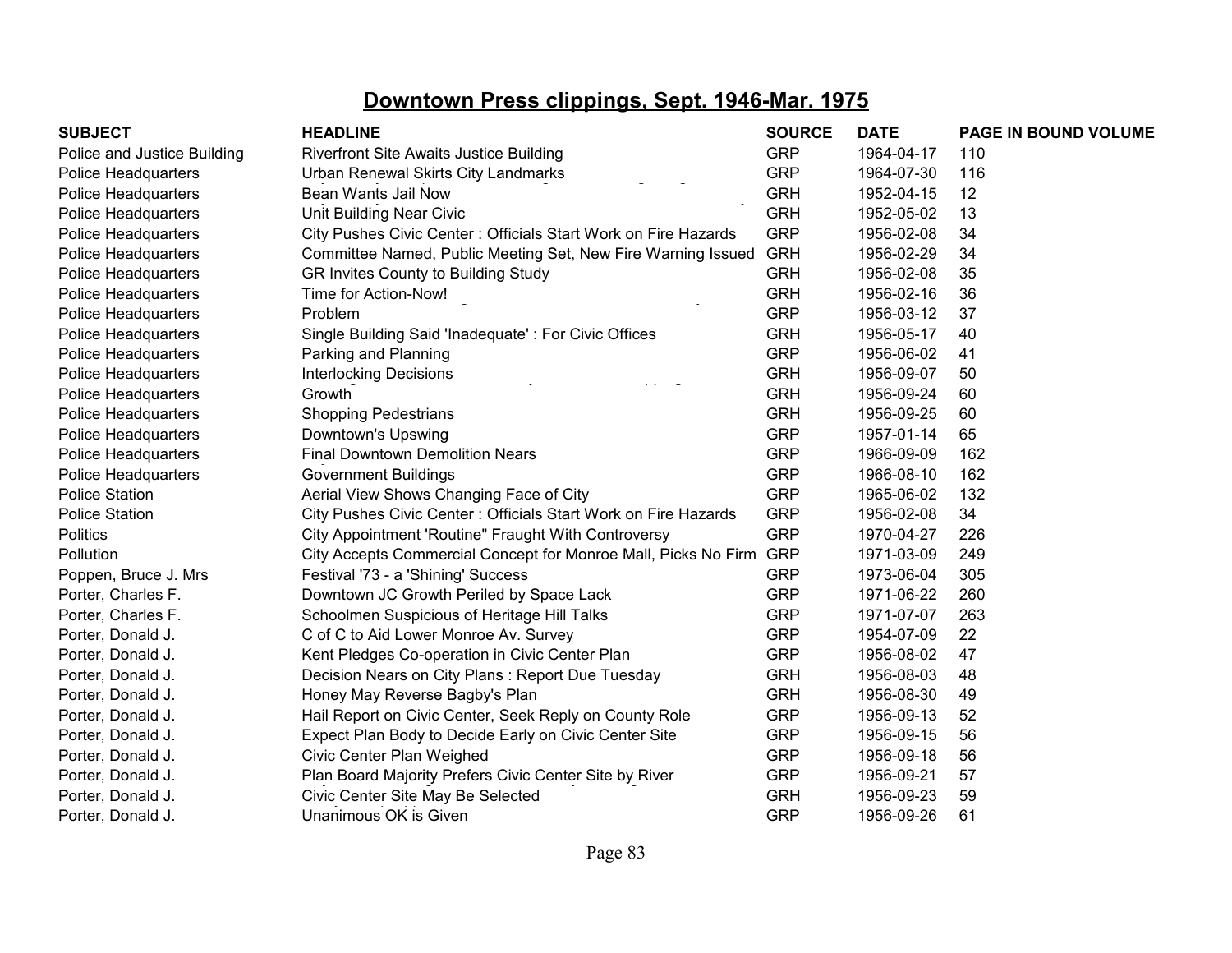|                                                               | <b>SOURCE</b>                                                                                                                                                                                                                                      | <b>DATE</b>                                                          | PAGE IN BOUND VOLUME |
|---------------------------------------------------------------|----------------------------------------------------------------------------------------------------------------------------------------------------------------------------------------------------------------------------------------------------|----------------------------------------------------------------------|----------------------|
| Bissell Would Sell Property to City for \$1,850,000           | <b>GRP</b>                                                                                                                                                                                                                                         | 1956-09-27                                                           | 61                   |
| Wants Site for Civic Center                                   | <b>GRH</b>                                                                                                                                                                                                                                         | 1956-09-27                                                           | 62                   |
| GR Civic Center Financing Eyed: Committee Study               | <b>GRH</b>                                                                                                                                                                                                                                         | 1956-09-28                                                           | 62                   |
| City Plans Unit Approves Riverfront Civic Center              | <b>GRP</b>                                                                                                                                                                                                                                         | 1956-09-29                                                           | 63                   |
| Selects Site After Study                                      | <b>GRP</b>                                                                                                                                                                                                                                         | 1956-08-29                                                           | 49                   |
| Them All Together                                             | <b>GRH</b>                                                                                                                                                                                                                                         | 1959-02-08                                                           | 87                   |
| Downtowners Develop Their Own Data Sheet                      | <b>GRP</b>                                                                                                                                                                                                                                         | 1973-02-07                                                           | 298                  |
| Aerial View Shows Changing Face of City                       | <b>GRP</b>                                                                                                                                                                                                                                         | 1965-06-02                                                           | 132                  |
| Building Authority Study is Agreed On                         | <b>GRH</b>                                                                                                                                                                                                                                         | 1956-03-13                                                           | 38                   |
|                                                               | <b>GRH</b>                                                                                                                                                                                                                                         | 1956-05-12                                                           | 39                   |
| <b>Cites Need For Parking</b>                                 | <b>GRP</b>                                                                                                                                                                                                                                         | 1956-06-01                                                           | 41                   |
| Parking and Planning                                          | <b>GRP</b>                                                                                                                                                                                                                                         | 1956-06-02                                                           | 41                   |
|                                                               | <b>GRP</b>                                                                                                                                                                                                                                         | 1956-06-09                                                           | 42                   |
| Planning Survey Poised: Honey to 'Re-Assess' Data             | <b>GRH</b>                                                                                                                                                                                                                                         | 1956-06-07                                                           | 43                   |
|                                                               | <b>GRH</b>                                                                                                                                                                                                                                         | 1956-06-18                                                           | 46                   |
|                                                               |                                                                                                                                                                                                                                                    | 1956-07-06                                                           | 47                   |
| Decision Nears on City Plans: Report Due Tuesday              | <b>GRH</b>                                                                                                                                                                                                                                         | 1956-08-03                                                           | 48                   |
| Honey May Reverse Bagby's Plan                                | <b>GRH</b>                                                                                                                                                                                                                                         | 1956-08-30                                                           | 49                   |
| Selects Site After Study                                      | <b>GRP</b>                                                                                                                                                                                                                                         | 1956-08-29                                                           | 49                   |
|                                                               | <b>GRH</b>                                                                                                                                                                                                                                         | 1956-09-13                                                           | 53                   |
| The "Go" Signal                                               | <b>GRP</b>                                                                                                                                                                                                                                         | 1958-06-07                                                           | 69                   |
| To Make G.R. Better                                           | <b>GRH</b>                                                                                                                                                                                                                                         | 1958-06-29                                                           | 74                   |
| <b>Clamor For Progress</b>                                    | <b>GRP</b>                                                                                                                                                                                                                                         | 1958-09-22                                                           | 78                   |
| Instead of Remodeling Post Office                             | <b>GRP</b>                                                                                                                                                                                                                                         | 1963-05-11                                                           | 98                   |
| <b>Cites Need For Parking</b>                                 | <b>GRP</b>                                                                                                                                                                                                                                         | 1956-06-01                                                           | 41                   |
| Activities Early Shifted to Saginaw                           |                                                                                                                                                                                                                                                    | 1947-06-28                                                           | 6                    |
| City Should Plan for Future                                   | <b>GRP</b>                                                                                                                                                                                                                                         | 1974-04-10                                                           | 320                  |
| Downtown Landmark Restored                                    | <b>GRP</b>                                                                                                                                                                                                                                         | 1973-06-28                                                           | 309                  |
| Motorized Age                                                 |                                                                                                                                                                                                                                                    |                                                                      | 27                   |
| 150 Protest Plans for City's College Park Renewal Project     | <b>GRP</b>                                                                                                                                                                                                                                         | 1969-12-10                                                           | 213                  |
| Downtown Shops Offer New Image                                | <b>GRP</b>                                                                                                                                                                                                                                         | 1968-01-25                                                           | 185                  |
| Monroe Mall Creates Talk - Good and Bad                       | <b>GRP</b>                                                                                                                                                                                                                                         | 1970-11-20                                                           | 233                  |
| Hopes are High for Monroe Mall to Start Downtown Rejuvenation | <b>GRP</b>                                                                                                                                                                                                                                         | 1970-11-03                                                           | 236                  |
| College Park Urban Renewal Behind Schedule                    | <b>GRP</b>                                                                                                                                                                                                                                         | 1974-06-15                                                           | 326                  |
|                                                               | <b>HEADLINE</b><br>North Monroe Civic Center Site Opposed: Kriekaard Objects<br>Planning Commission Splits On Location of Civic Center<br>N. Monroe Property Appraised: \$2.8 Million Value Set For Area<br>Honey Recommends River Front Locations | Civic Center Report to be Ready This Month: By Planning Director GRH |                      |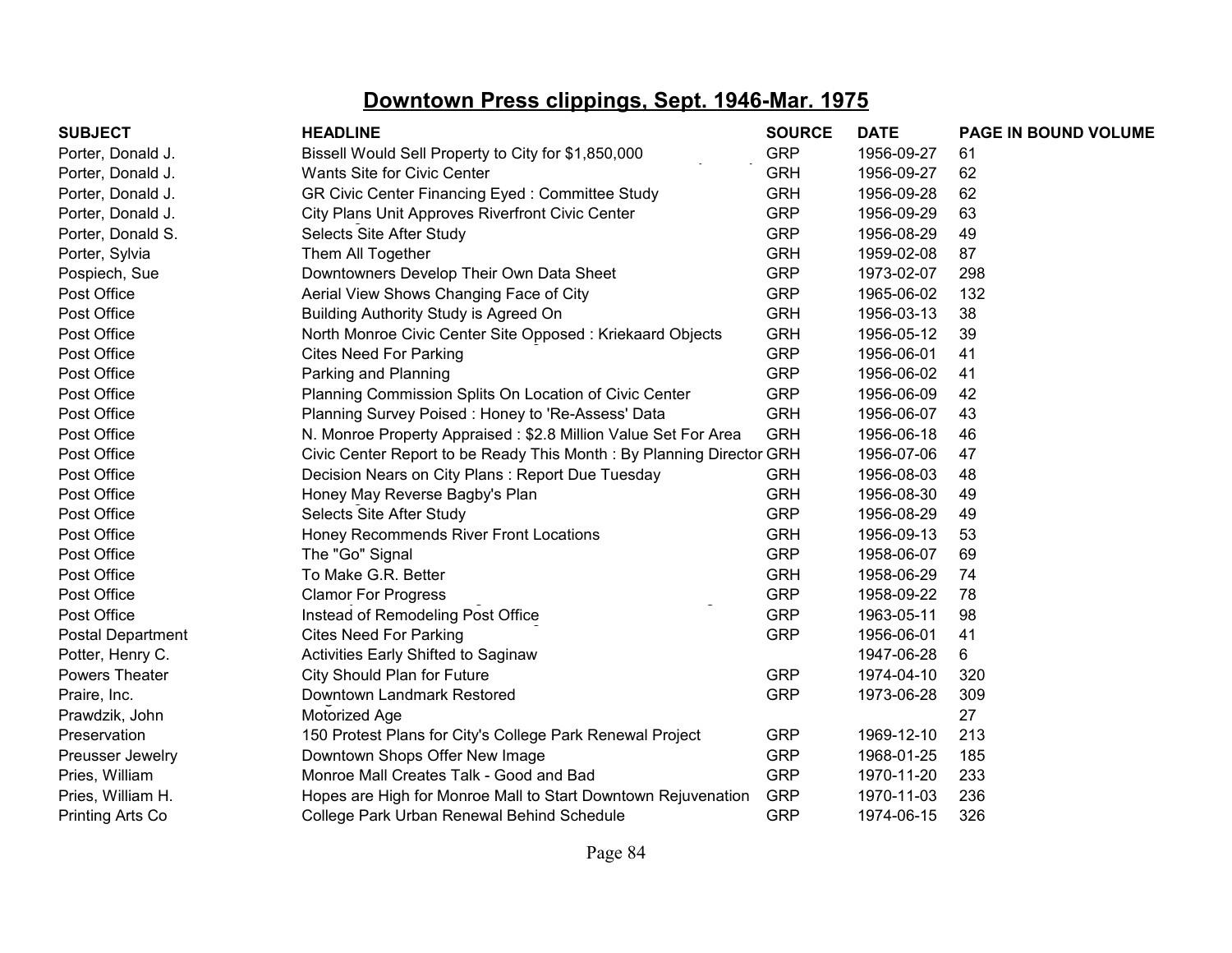| <b>SUBJECT</b>             | <b>HEADLINE</b>                                                   | <b>SOURCE</b> | <b>DATE</b> | PAGE IN BOUND VOLUME |
|----------------------------|-------------------------------------------------------------------|---------------|-------------|----------------------|
| Professional Uniform Co    | Optimism                                                          | <b>GRP</b>    | 1971-09-09  | 276                  |
| <b>Property Assessing</b>  | Downtown Study Near: Three Groups to Scan Area Assessments GRP    |               | 1952-02-20  | 13                   |
| Protest                    | 150 Protest Plans for City's College Park Renewal Project         | <b>GRP</b>    | 1969-12-10  | 213                  |
| <b>Public Museum</b>       | Citizens Unit May Develop Cultural Center South of JC             | <b>GRP</b>    | 1964-11-04  | 122                  |
| <b>Public Museum</b>       | <b>Conflicting Plans Cripple Cultural Center Progress</b>         | <b>GRP</b>    | 1968-01-28  | 186                  |
| <b>Public Museum</b>       | A Daydream of Downtown Grand Rapids                               | <b>GRP</b>    | 1970-03-15  | 217                  |
| <b>Public Planning</b>     | <b>Interlocking Decisions</b>                                     | <b>GRH</b>    | 1956-09-07  | 50                   |
| Pylman, Jay                | Pylman Blasts City Criticism of JC Development Program            | <b>GRP</b>    | 1966-02-17  | 141                  |
| <b>Quality Flower Shop</b> | Downtown Gets Boost From New Stores, Moves                        | <b>GRP</b>    | 1967-06-01  | 178                  |
| R.C. Allen                 | Optimism                                                          | <b>GRP</b>    | 1971-09-09  | 276                  |
| <b>Race Relations</b>      | Debate Again Delays Planner Choice : Veldman Proposes Dentist GRH |               | 1955-06-15  | 30                   |
| Race Relations             | Appointive Fight Bitter: Reports Fly on Naming of Plan Member     | <b>GRP</b>    | 1955-06-15  | 28                   |
| <b>Race Relations</b>      | Plan Board Choice Fails: Commission Chills Bid for Dr. Plummer    | <b>GRP</b>    | 1955-06-22  | 30                   |
| <b>Race Relations</b>      | Downtown planning Here Wins Praise of Expert                      | <b>GRP</b>    | 1971-10-15  | 280                  |
| <b>Race Relations</b>      | Educator Calls GR Dying City, Offers Ways to Slow Decay           | <b>GRP</b>    | 1972-04-14  | 287                  |
| Ragnar Benson              | Bids on Civic Building \$2.5 Million Over Plans                   | <b>GRP</b>    | 1966-11-05  | 166                  |
| <b>Rainbow Towers</b>      | No Money Committed Yet to Downtown Towers                         | <b>GRP</b>    | 1974-09-20  | 328                  |
| <b>Rainbow Towers</b>      | Huge, \$33 Million Rainbow Towers Project Underway                | <b>GRP</b>    | 1975-03-02  | 334                  |
| Ran-Col Associates         | Downtown Shops Offer New Image                                    | <b>GRP</b>    | 1968-01-25  | 185                  |
| Rawson & Dows              | High-Fashion Shop Opens Downtown                                  | <b>GRP</b>    | 1975-01-30  | 333                  |
| Regal, Hazel I.            | 70-Year-Old Murray Building Faces Wreckers                        | <b>GRP</b>    | 1971-11-19  | 282                  |
| <b>Regent Theater</b>      | Old, New Make Up City's Changing Face                             | <b>GRP</b>    | 1966-03-18  | 143                  |
| <b>Regent Theater</b>      | New Center Here                                                   | <b>GRP</b>    | 1962-03-16  | 94                   |
| <b>Regent Theater</b>      | The Ups and Downs of Urban Renewal                                | <b>GRP</b>    | 1965-06-20  | 132                  |
| <b>Regent Theater</b>      | Don't Bury Us Yet                                                 | <b>GRP</b>    | 1966-08-09  | 159                  |
| Reges, Thomas              | <b>Renewal Building</b>                                           | <b>GRP</b>    | 1965-04-16  | 130                  |
| Reges, Thomas              | 3 Downtown Buildings to Be Razed for Parking Lot                  | <b>GRP</b>    | 1968-09-14  | 200                  |
| Reges, Thomas              | City Faces Fund Request for Downtown Shopping Mall Study          | <b>GRP</b>    | 1969-12-02  | 212                  |
| Reges, Thomas              | Downtown: Dead, Alive or Sick?                                    | <b>GRP</b>    | 1970-10-27  | 232                  |
| Reges, Thomas              | Hopes are High for Monroe Mall to Start Downtown Rejuvenation     | <b>GRP</b>    | 1970-11-03  | 236                  |
| Reges, Thomas              | Compromise                                                        | <b>GRP</b>    | 1971-06-09  | 258                  |
| Reges, Thomas              | Plan Draws Heavy Fire                                             | <b>GRP</b>    | 1974        | 319                  |
| Reges, Thomas R.           | Merchants Are Planning New Life for Downtown                      | <b>GRP</b>    | 1968-04-09  | 191                  |
| Reges, Thomas S.           | Merchants on Monroe Draft War on 'Decay'                          | <b>GRP</b>    | 1967-03-17  | 172                  |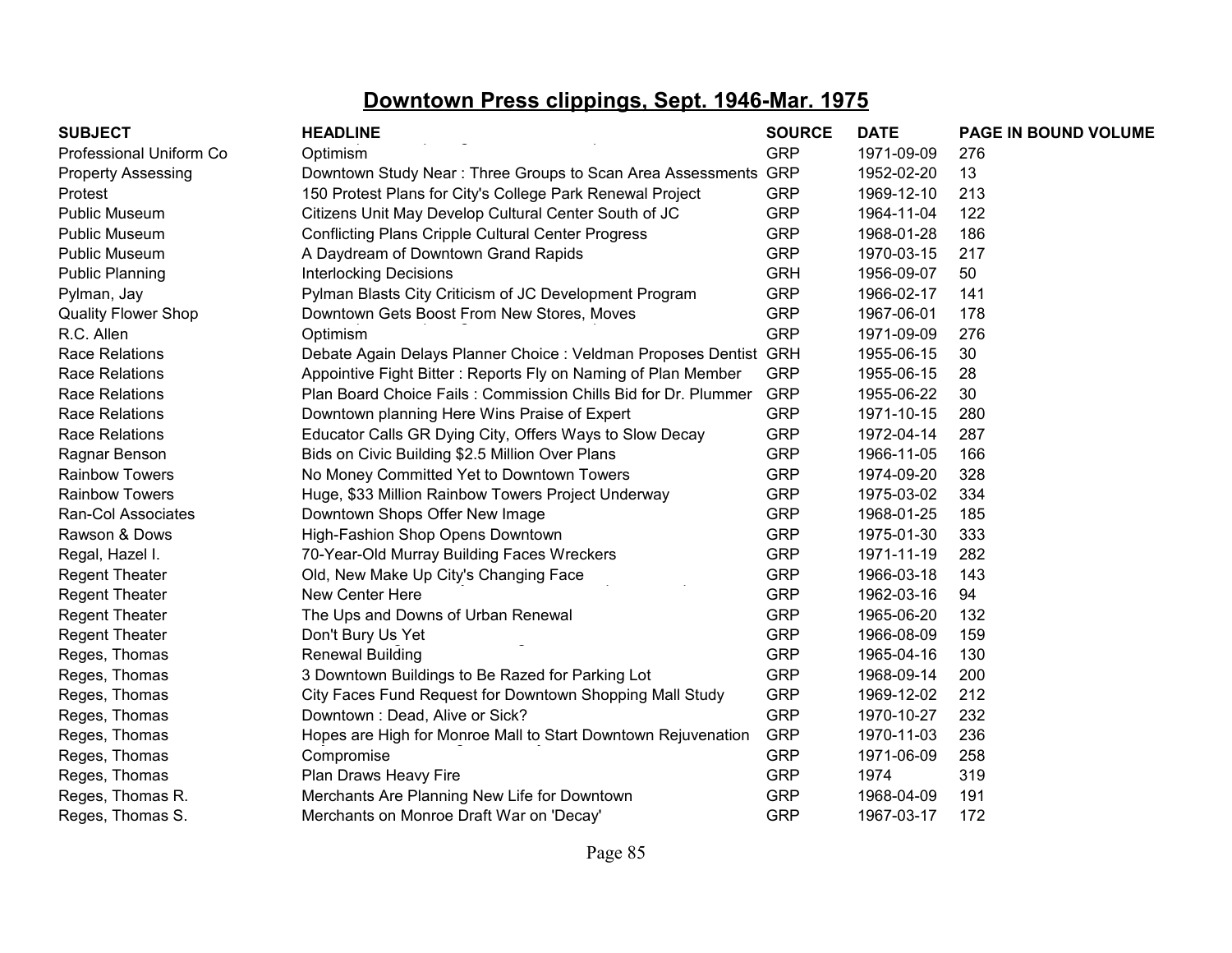| <b>SUBJECT</b>        | <b>HEADLINE</b>                                                 | <b>SOURCE</b> | <b>DATE</b> | PAGE IN BOUND VOLUME |
|-----------------------|-----------------------------------------------------------------|---------------|-------------|----------------------|
| Reges, Thomas S.      | <b>Buildings</b>                                                | <b>GRP</b>    | 1967-03-21  | 173                  |
| Reid, Cathi           | Monroe Mall Creates Talk - Good and Bad                         | <b>GRP</b>    | 1970-11-20  | 233                  |
| Reliable Motor Supply | Weiss, Only New Car Dealer Left Downtown                        | <b>GRP</b>    | 1973-06-21  | 308                  |
| Area Plan             | Culture Group Offers New Street Plan                            | <b>GRP</b>    | 1968-02-27  | 187                  |
| Area Project          | <b>Conflicting Plans Cripple Cultural Center Progress</b>       | <b>GRP</b>    | 1968-01-28  | 186                  |
| Area Plan             | Parking                                                         | <b>GRP</b>    | 1966-12-01  | 169                  |
| Renner, Arnold        | City Pushes Civic Center : Officials Start Work on Fire Hazards | <b>GRP</b>    | 1956-02-08  | 34                   |
| Renner, Arnold E.     | GR Invites County to Building Study                             | <b>GRH</b>    | 1956-02-08  | 35                   |
| Renner, Arnold E.     | Single Building Said 'Inadequate': For Civic Offices            | <b>GRH</b>    | 1956-05-17  | 40                   |
| Retail                | Growth                                                          | <b>GRH</b>    | 1956-09-24  | 60                   |
| Retail                | Shopping Pedestrians                                            | <b>GRH</b>    | 1956-09-25  | 60                   |
| Retail                | Cites Benefits of Scenic Plan                                   | <b>GRP</b>    | 1957-04-06  | 66                   |
| Retail                | To Make G.R. Better                                             | <b>GRH</b>    | 1958-06-29  | 74                   |
| Retail                | 2-Level Monroe Ave? : New Idea for Downtown                     | <b>GRH</b>    | 1958-11-16  | 81                   |
| Retail                | Future Bright: Monroe Leaders Look Ahead on Downtown Day        | <b>GRP</b>    | 1961-02-02  | 91                   |
| Retail                | Downtown Revival Gets Priority                                  | <b>GRP</b>    | 1964-01-24  | 103                  |
| Retail                | Once-Proud Retail Queen is Still Decaying at GR                 | <b>DFP</b>    | 1966-06-20  | 152                  |
| Retail                | Don't Bury Us Yet                                               | <b>GRP</b>    | 1966-08-09  | 159                  |
| Retail                |                                                                 | <b>GRP</b>    | 1966-09-24  | 162                  |
| Retail                | Merchants on Monroe Draft War on 'Decay'                        | <b>GRP</b>    | 1967-03-17  | 172                  |
| Retail                | Downtown Gets Boost From New Stores, Moves                      | <b>GRP</b>    | 1967-06-01  | 178                  |
| Retail                | Downtown Shops Offer New Image                                  | <b>GRP</b>    | 1968-01-25  | 185                  |
| Retail                | Merchants Are Planning New Life for Downtown                    | <b>GRP</b>    | 1968-04-09  | 191                  |
| Retail                | 3 Downtown Buildings to Be Razed for Parking Lot                | <b>GRP</b>    | 1968-09-14  | 200                  |
| Retail                | 'Token' Parking Starts downtown in 30 Days                      | <b>GRP</b>    | 1969-02-26  | 204                  |
| Retail                | City Faces Fund Request for Downtown Shopping Mall Study        | <b>GRP</b>    | 1969-12-02  | 212                  |
| Retail                | Settle It Once and for All                                      | <b>GRP</b>    | 1969-12-06  | 212                  |
| Retail                | A Daydream of Downtown Grand Rapids                             | <b>GRP</b>    | 1970-03-15  | 217                  |
| Retail                | Chamber Maps Plans to Reshape Downtown                          | <b>GRP</b>    | 1970-07-29  | 228                  |
| Retail                | CC Names Downtown Study Group                                   | <b>GRP</b>    | 1970-08-17  | 230                  |
| Retail                | Downtown: Dead, Alive or Sick?                                  | <b>GRP</b>    | 1970-10-27  | 232                  |
| Retail                | Monroe Mall Creates Talk - Good and Bad                         | <b>GRP</b>    | 1970-11-20  | 233                  |
| Retail                | Citizen Groups Map Action for Downtown                          | <b>GRP</b>    | 1970-11-22  | 235                  |
| Retail                | Merchants Dispute Mayor's Belief Mall is Failure                | <b>GRP</b>    | 1971-01-06  | 239                  |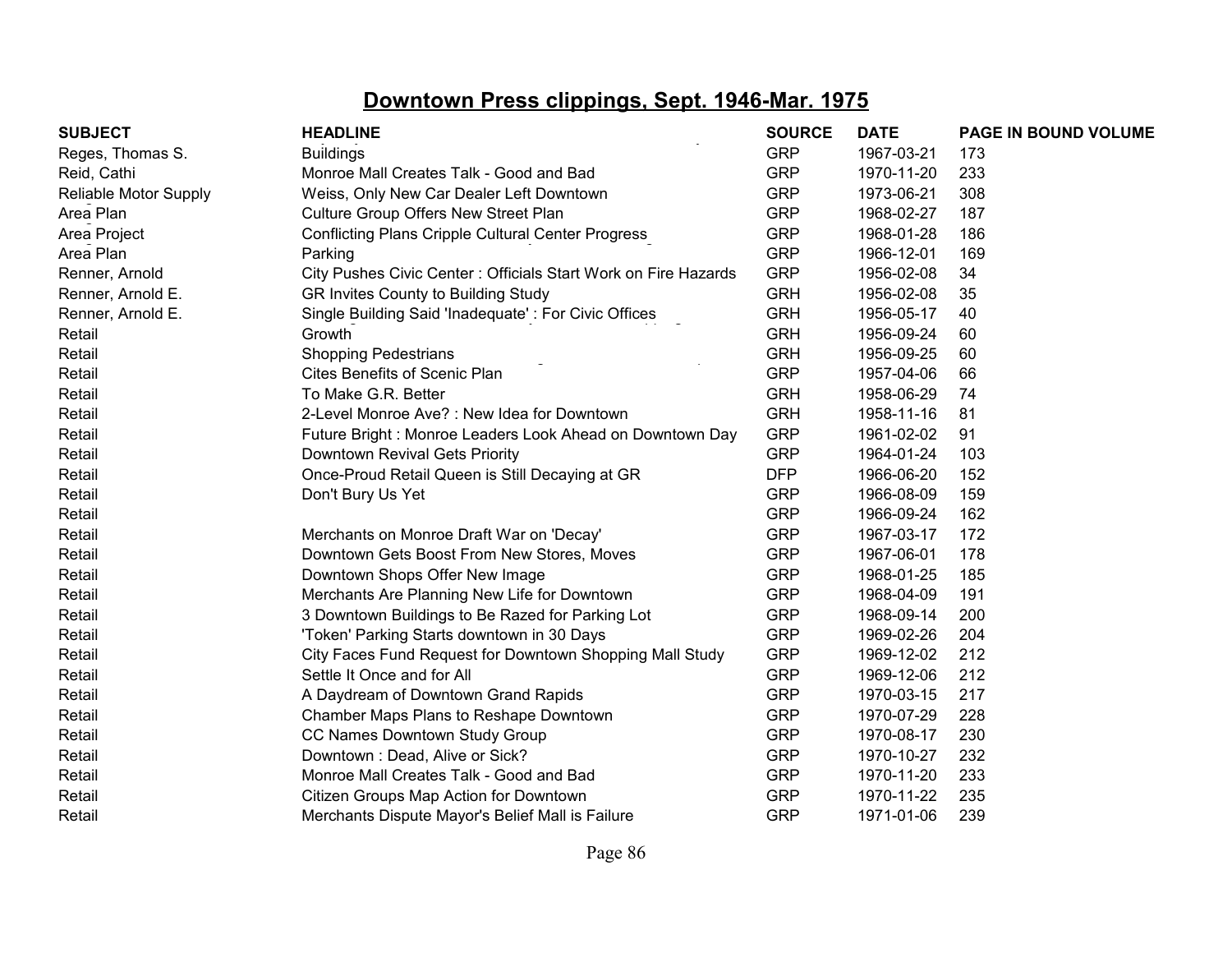| <b>SUBJECT</b>             | <b>HEADLINE</b>                                                | <b>SOURCE</b> | <b>DATE</b> | <b>PAGE IN BOUND VOLUME</b> |
|----------------------------|----------------------------------------------------------------|---------------|-------------|-----------------------------|
| Retail                     | Protest                                                        | <b>GRP</b>    | 1971-03-19  | 251                         |
| Retail                     | You Can Park Now Along Monroe                                  | <b>GRP</b>    |             | 252                         |
| Retail                     | DART Promotes Uniform hours : Pre-4th Sale Is Tonight          | <b>GRP</b>    | 1971-06-13  | 261                         |
| Retail                     | It Can't Stop Here                                             | <b>GRP</b>    | 1971-05-07  | 261                         |
| Retail                     | Optimism                                                       | <b>GRP</b>    | 1971-09-09  | 276                         |
| Retail                     | Downtowners Develop Their Own Data Sheet                       | <b>GRP</b>    | 1973-02-07  | 298                         |
| Retail                     | Weiss, Only New Car Dealer Left Downtown                       | <b>GRP</b>    | 1973-06-21  | 308                         |
| Retail                     | High-Fashion Shop Opens Downtown                               | <b>GRP</b>    | 1975-01-30  | 333                         |
| Revco Drug Store           | Monroe Mall Creates Talk - Good and Bad                        | <b>GRP</b>    | 1970-11-20  | 233                         |
| Reynolds & Brown           | Downtown Shops Offer New Image                                 | <b>GRP</b>    | 1968-01-25  | 185                         |
| Ribbens, Harvey            | Betrayed                                                       | <b>GRP</b>    | 1972-06-01  | 289                         |
| Rickerby, John             | <b>Wurzburg Closing Reaction Varied</b>                        | <b>GRP</b>    | 1971-09-28  | 278                         |
| Rickerby, John F.          | Demolition of Metz Building Starts; No Plans for Land          | <b>GRP</b>    | 1971-09-03  | 274                         |
| Rienstra, M. Howard        | Fish Ladder's 'Crown' Causes Dispute, Delay                    | <b>GRP</b>    | 1974-01-30  | 314                         |
| Rienstra, M. Howard        | People Mover Project Encounters City Foes                      | <b>GRP</b>    | 1974-06-13  | 325                         |
| Rindge, Warren L.          | Ask Advisers in Planning: C of C Aides Review City-County Unit | <b>GRP</b>    | 1953-04-21  | 19                          |
| Riot                       | Mayor Seeks Rejuvenation of S Division Ave Strip               | <b>GRP</b>    | 1967-10-19  | 183                         |
| Ripley, Laura May          | Center                                                         | <b>GRP</b>    | 1962-04-02  | 94                          |
| Riverside Gravel Co        | Demolition of Metz Building Starts; No Plans for Land          | <b>GRP</b>    | 1971-09-03  | 274                         |
| Riverside Sand & Gravel    | <b>Final Downtown Demolition Nears</b>                         | <b>GRP</b>    | 1966-09-09  | 162                         |
| <b>RKO</b>                 | Finale for Keith's                                             | <b>GRP</b>    | 1963-10-01  | 101                         |
| Robbins, Reed              | City's Projects Impress Visiting Realty Men                    | <b>GRP</b>    | 1964-03-02  | 108                         |
| Roberts, Charles           | Plan Draws Heavy Fire                                          | <b>GRP</b>    | 1974        | 319                         |
| Roberts, Charles K.        | Optimism                                                       | <b>GRP</b>    | 1971-09-09  | 276                         |
| Roberts, Jack              | 2 Building Chiefs Ask City End Monroe Mall                     | <b>GRP</b>    | 1971-01-15  | 240                         |
| Robinson Furniture Co.     | Wurzburg Razing May Spur 'Rebirth'                             | <b>GRP</b>    | 1972-12-28  | 295                         |
| Roelofs, Charles Mrs       | Preservationists Want Veto Power                               | <b>GRP</b>    | 1971-02-17  | 241                         |
| <b>Rogers Distributing</b> | CC Names Downtown Study Group                                  | <b>GRP</b>    | 1970-08-17  | 230                         |
| Rogers Plaza               | <b>Wurzburg Closing Reaction Varied</b>                        | <b>GRP</b>    | 1971-09-28  | 278                         |
| Rogers Plaza               | Downtown is Out as Bus Focal Point                             | <b>GRP</b>    | 1973-03-08  | 300                         |
| Rogers Plaza               | W.T. Grant to Close                                            | <b>GRP</b>    | 1973-10-10  | 312                         |
| Roller, Virginia           | Downtown Shops Offer New Image                                 | <b>GRP</b>    | 1968-01-25  | 185                         |
| Rood, E.A. Jr.             | Rood's to Stay Downtown; Expands Facilities 66 Pct.            | <b>GRP</b>    | 1973-09-26  | 312                         |
| Rooks, Lester              | City Seminars Sputter: Few Volunteer to Work                   | <b>GRP</b>    | 1971-11-23  | 283                         |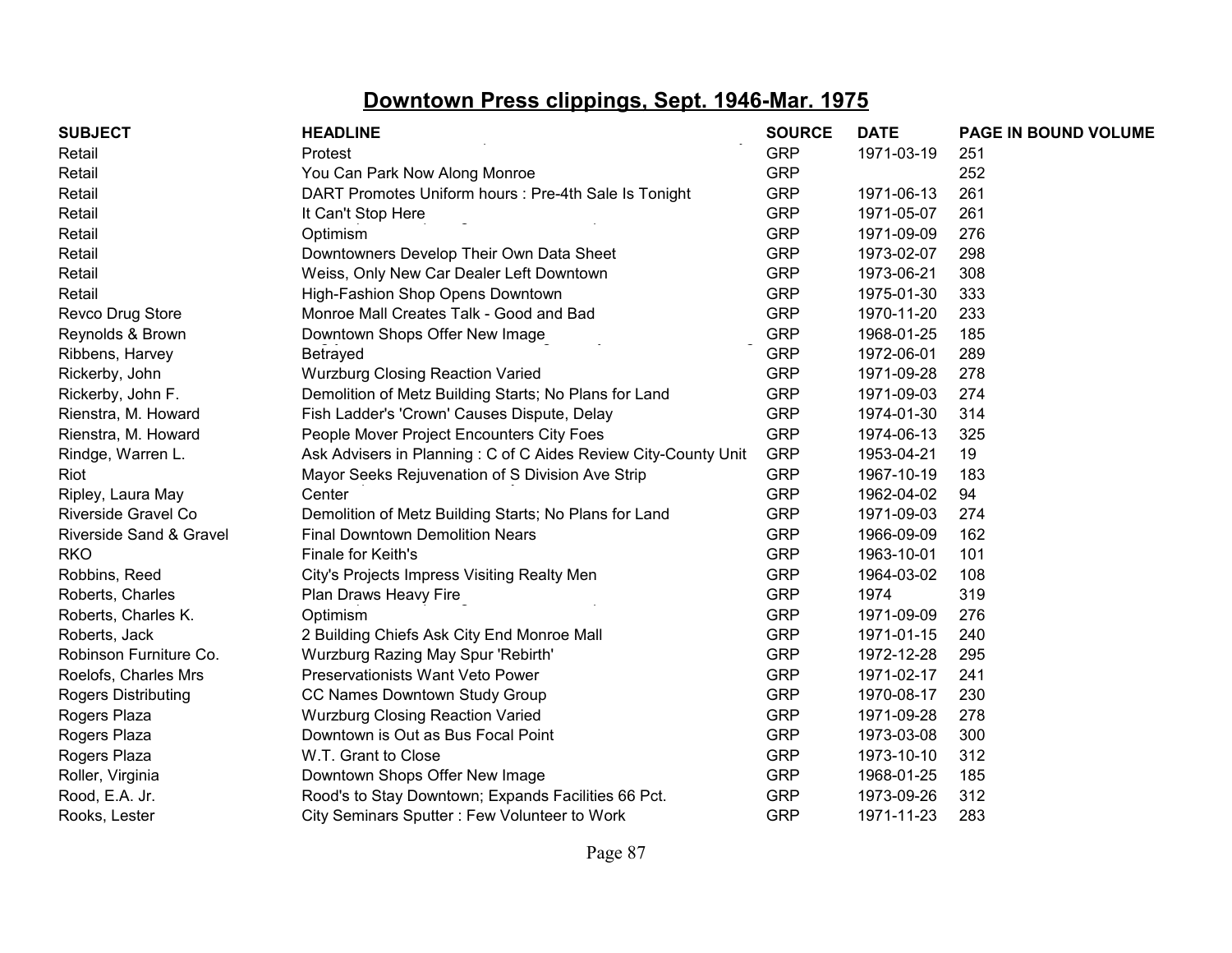| <b>SUBJECT</b>         | <b>HEADLINE</b>                                                      | <b>SOURCE</b> | <b>DATE</b> | PAGE IN BOUND VOLUME |
|------------------------|----------------------------------------------------------------------|---------------|-------------|----------------------|
| Root, Jackson J.       | Grassie Guards Top Level Secret                                      | <b>GRP</b>    | 1974-03-06  | 318                  |
| Rose Hat Shop          | CC Names Downtown Study Group                                        | <b>GRP</b>    | 1970-08-17  | 230                  |
| Rose Jewelers          | CC Names Downtown Study Group                                        | <b>GRP</b>    | 1970-08-17  | 230                  |
| Rossetti, Louis        | Music Hall Funding is Problem                                        | <b>GRP</b>    | 1969-05-06  | 207                  |
| Row Oldsmobile         | Weiss, Only New Car Dealer Left Downtown                             | <b>GRP</b>    | 1973-06-21  | 308                  |
| Rowe Hotel             | <b>Buildings</b>                                                     | <b>GRH</b>    | 1952-03-21  | 13                   |
| Rowe Hotel             | Meeting                                                              | <b>GRH</b>    | 1954-03-30  | 21                   |
| Rowe Hotel             | North Monroe Civic Center Site Opposed: Kriekaard Objects            | <b>GRH</b>    | 1956-05-12  | 39                   |
| Rowe Hotel             | <b>Cites Need For Parking</b>                                        | <b>GRP</b>    | 1956-06-01  | 41                   |
| Rowe Hotel             | Parking and Planning                                                 | <b>GRP</b>    | 1956-06-02  | 41                   |
| Rowe Hotel             | Planning Commission Splits On Location of Civic Center               | <b>GRP</b>    | 1956-06-09  | 42                   |
| Rowe Hotel             | Planning Survey Poised: Honey to 'Re-Assess' Data                    | <b>GRH</b>    | 1956-06-07  | 43                   |
| Rowe Hotel             | N. Monroe Property Appraised: \$2.8 Million Value Set For Area       | <b>GRH</b>    | 1956-06-18  | 46                   |
| Rowe Hotel             | Civic Center Report to be Ready This Month: By Planning Director GRH |               | 1956-07-06  | 47                   |
| Rowe Hotel             | Decision Nears on City Plans: Report Due Tuesday                     | <b>GRH</b>    | 1956-08-03  | 48                   |
| Rowe Hotel             | Honey May Reverse Bagby's Plan                                       | <b>GRH</b>    | 1956-08-30  | 49                   |
| Rowe Hotel             | Honey Recommends River Front Locations                               | <b>GRH</b>    | 1956-09-13  | 53                   |
| <b>Rower Hotel</b>     | Building Authority Study is Agreed On                                | <b>GRH</b>    | 1956-03-13  | 38                   |
| Rubie, John            | Wurzburg Razing May Spur 'Rebirth'                                   | <b>GRP</b>    | 1972-12-28  | 295                  |
| Rucker, E.T.           | Here                                                                 | <b>GRP</b>    | 1958-04-16  | 70                   |
| Rucker, E.T.           | City Oks C&O Depot Location : 'No Alternative'                       | <b>GRH</b>    | 1958-04-16  | 71                   |
| Rudisill, R.M.         | Downtown 'People Mover' Given Approval by Chamber Directors          | <b>GRP</b>    | 1974-01-10  | 315                  |
| Runkel, Phillip E.     | Downtown JC Growth Periled by Space Lack                             | <b>GRP</b>    | 1971-06-22  | 260                  |
| Ruster, Florence       | Monroe Mall Creates Talk - Good and Bad                              | <b>GRP</b>    | 1970-11-20  | 233                  |
| <b>Ryerson Library</b> | Master Plan for Junior College - Cultural Center of Future           | <b>GRP</b>    | 1966-11-23  | 167                  |
| Ryerson library        | City Planners Issue Draft of Proposed Cultural Unit                  | <b>GRP</b>    | 1964-02-12  | 104                  |
| <b>Ryerson Library</b> | Stalls Library Plea for Land                                         | <b>GRP</b>    | 1965-12-24  | 104                  |
| <b>Ryerson Library</b> | OK's Renewal Plans For Cultural Area                                 | <b>GRP</b>    | 1964-02-14  | 106                  |
| <b>Ryerson Library</b> | Citizens Unit May Develop Cultural Center South of JC                | <b>GRP</b>    | 1964-11-04  | 122                  |
| <b>Ryerson Library</b> | 'Token' Parking Starts downtown in 30 Days                           | <b>GRP</b>    | 1969-02-26  | 204                  |
| Rykscamp, James        | Once-Proud Retail Queen is Still Decaying at GR                      | <b>DFP</b>    | 1966-06-20  | 152                  |
| Rypstra, Alfred H.     | Meeting                                                              | <b>GRH</b>    | 1954-03-30  | 21                   |
| Ryskamp, J.J           | Campau                                                               | <b>GRP</b>    | 1958-09-08  | 76                   |
| Ryskamp, James J.      | Betty Van 'First Lady' of Building Management                        | <b>GRP</b>    | 1973-03-20  | 302                  |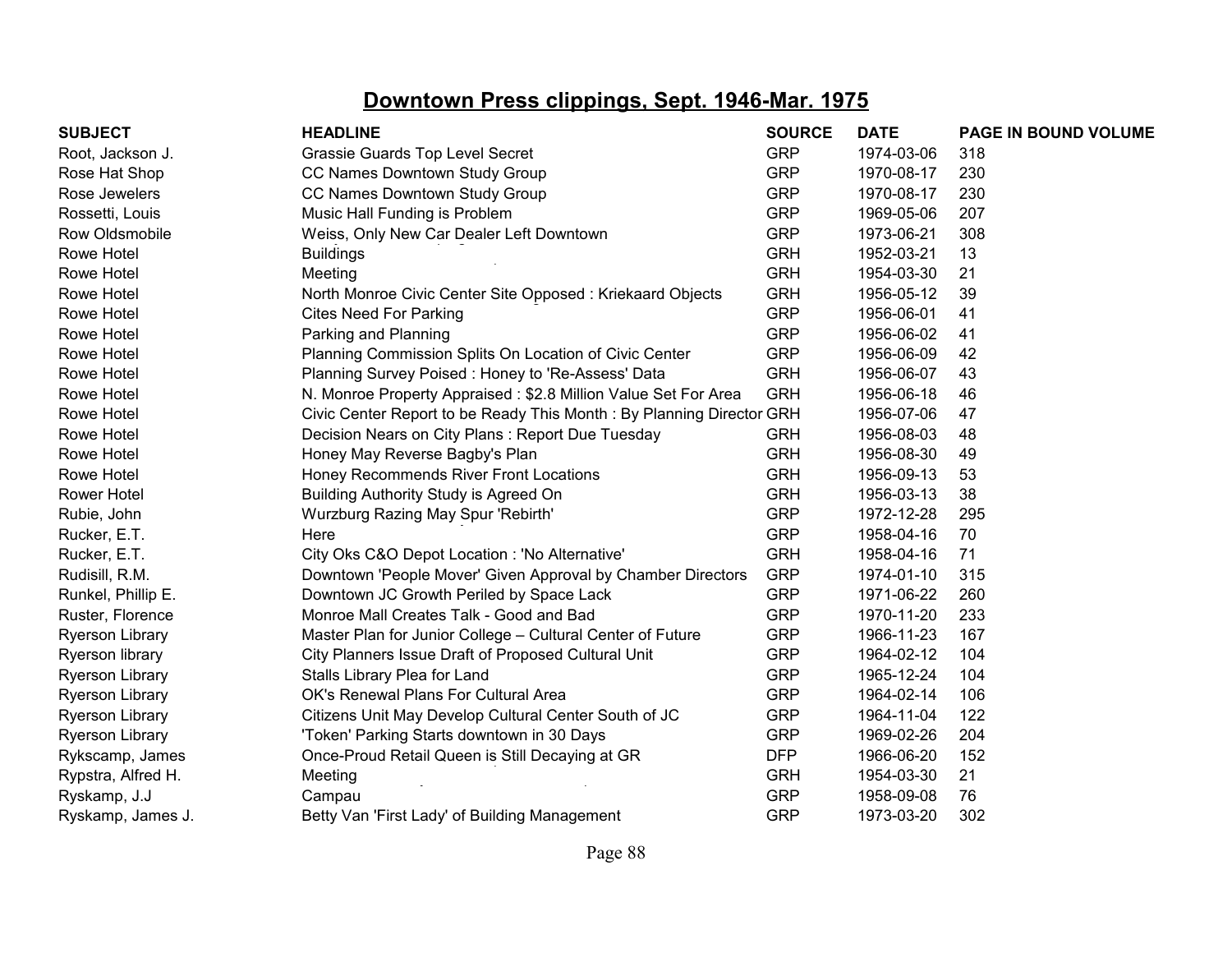| <b>SUBJECT</b>            | <b>HEADLINE</b>                                                    | <b>SOURCE</b> | <b>DATE</b> | PAGE IN BOUND VOLUME |
|---------------------------|--------------------------------------------------------------------|---------------|-------------|----------------------|
| S.S. Kresge               | <b>Buildings</b>                                                   | <b>GRP</b>    | 1967-03-21  | 173                  |
| Sage, Leo F.              | Debate Again Delays Planner Choice : Veldman Proposes Dentist GRH  |               | 1955-06-15  | 30                   |
| Sam's Cafeteria           | CC Names Downtown Study Group                                      | <b>GRP</b>    | 1970-08-17  | 230                  |
| Santa Claus Parade        | Hopes are High for Monroe Mall to Start Downtown Rejuvenation      | <b>GRP</b>    | 1970-11-03  | 236                  |
| Sasaki, Hideo             | <b>Sculpture Group Mulls Artist</b>                                | <b>GRP</b>    | 1967-08-25  | 182                  |
| Sasaki, Hideo             | Sculpture Committee to Study Community                             | <b>GRP</b>    | 1967-06-19  | 180                  |
| Savage, George            | Detroit Planner's Proposal Gets Enthusiastic Response              | <b>GRP</b>    | 1959-01-24  | 86                   |
| Sawyer, Harold S.         | on Taxes                                                           | <b>GRH</b>    | 1955-08-05  | 31                   |
| Sawyer, Harold S.         | Larger Assessment District Eyed for Monroe Project                 | <b>GRP</b>    | 1955-08-05  | 32                   |
| Schiffel, Bill            | Alexander Calder Accepts Downtown Sculpture Job                    | <b>GRP</b>    | 1967-12-19  | 184                  |
| Schiffel, William         | Visitor Suggested Art Work                                         | <b>GRP</b>    | 1967-06-05  | 179                  |
| Schneider, Herbert        | 70-Year-Old Murray Building Faces Wreckers                         | <b>GRP</b>    | 1971-11-19  | 282                  |
| Schoeck, F.G.             | Future Bright: Monroe Leaders Look Ahead on Downtown Day           | <b>GRP</b>    | 1961-02-02  | 91                   |
| Schoeck, Frederick G.     | Wurzburg Razing May Spur 'Rebirth'                                 | <b>GRP</b>    | 1972-12-28  | 295                  |
| Schwaiger, Richard        | City, Hockey Arena Backers Delay 'Secret' Meet on Plans            | <b>GRP</b>    | 1973-03-16  | 297                  |
| Schwaiger, Richard        | Ellis Gets New Mall Parking Pact-Old Price                         | <b>GRP</b>    | 1973-04-04  | 303                  |
| Schwaiger, Richard        | Fish Ladder's 'Crown' Causes Dispute, Delay                        | <b>GRP</b>    | 1974-01-30  | 314                  |
| Schwaiger, Richard        | People Mover Project Encounters City Foes                          | <b>GRP</b>    | 1974-06-13  | 325                  |
| Schwaiger, Richard        | From Now On, It's Welsh Civic Auditorium                           | <b>GRP</b>    | 1974-12-11  | 331                  |
| Scott, John W.            | Governments, Local State Agencies                                  | <b>GRH</b>    | 1953-05-06  | 20                   |
| <b>Scribner Avenue NW</b> | Threat of Suburbs                                                  | <b>GRP</b>    | 1957-05-01  | 67                   |
| Searl, Fred N.            | Could Pay for Building; Cites Detroit Project                      | <b>GRP</b>    | 1952-02-14  | 10                   |
| Searl, Fred N.            | <b>Justice Unit</b>                                                | <b>GRP</b>    | 1964-10-01  | 119                  |
| Sears                     | City Accepts Commercial Concept for Monroe Mall, Picks No Firm GRP |               | 1971-03-09  | 249                  |
| <b>Sears Roebuck</b>      | Monroe '76 Mall Proposal Envisions Downtown Rebirth                | <b>GRP</b>    | 1967-03-21  | 174                  |
| Sears Roebuck             | City Gets \$2 Million Cultural Center Plan                         |               |             | 100                  |
| Sears Roebuck & Co        | Downtown Shops Offer New Image                                     | <b>GRP</b>    | 1968-01-25  | 185                  |
| Sears Roebuck & Co        | 'Token' Parking Starts downtown in 30 Days                         | <b>GRP</b>    | 1969-02-26  | 204                  |
| Sears Roebuck & Co.       | Sway Store Decision                                                | <b>GRP</b>    | 1965-02-04  | 127                  |
| Sears-Roebuck             | Study Unit Submits No Fund Setup                                   | <b>GRP</b>    | 1955-10-25  | 33                   |
| Sears, Roebuck & Co       | Wurzburg Co. Monroe Ave. Store to Close                            | <b>GRP</b>    | 1971-09-28  | 277                  |
| Sears, Roebuck & Co       | <b>Furniture Creates Monroe Patio</b>                              | <b>GRP</b>    | 1972-08-25  | 291                  |
| See, Fred C.              | See is Eager to Pretty Up Kent's Roof                              | <b>GRP</b>    | 1968-11-23  | 201                  |
| See, Fred C.              | Kent OK's Plaza Landscaping                                        | <b>GRP</b>    | 1969-03-21  | 206                  |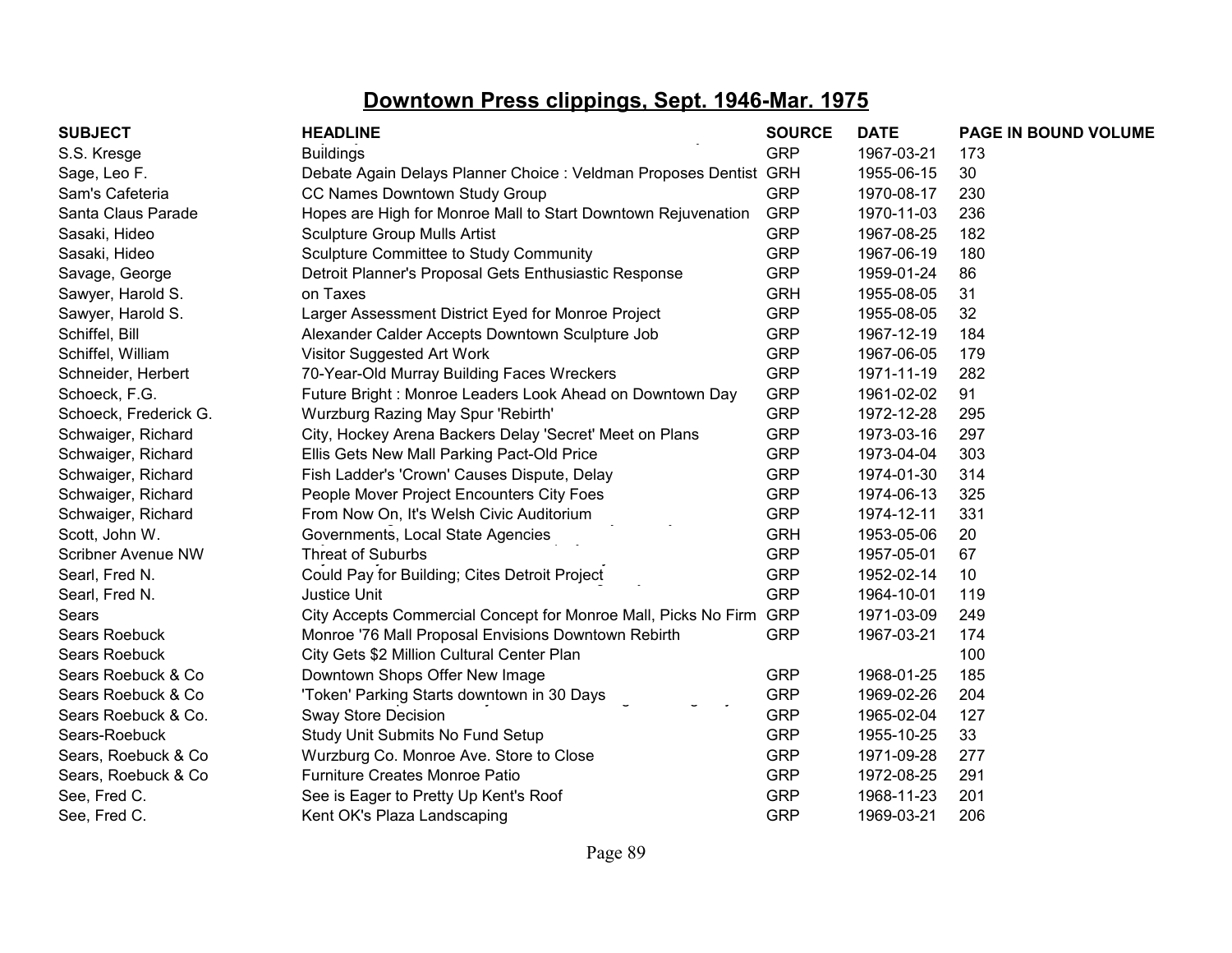| <b>SUBJECT</b>                   | <b>HEADLINE</b>                                               | <b>SOURCE</b> | <b>DATE</b> | PAGE IN BOUND VOLUME |
|----------------------------------|---------------------------------------------------------------|---------------|-------------|----------------------|
| See, Frederick                   | <b>Riverfront Site Awaits Justice Building</b>                | <b>GRP</b>    | 1964-04-17  | 110                  |
| Sego, Ladislas                   | Do We Need Help?                                              | <b>GRP</b>    | 1958-11-17  | 82                   |
| Seigel, Saul                     | Urban Expert Sees Chance for City                             | <b>GRP</b>    | 1973-03-14  | 301                  |
| Sellers, Mark Rev                | 'Don't Abandon College Park'                                  | <b>GRP</b>    | 1971-07-15  | 265                  |
| Sevensma, Berton                 | New City Hall 'Separates' Mayor; Sevensma Flares              | <b>GRP</b>    | 1966-08-24  | 160                  |
| Sevensma, Berton                 | <b>City Fears Commercial Sprawl</b>                           | <b>GRP</b>    | 1966-10-26  | 165                  |
| Shelby, Thomas                   | <b>Renewal Building</b>                                       | <b>GRP</b>    | 1965-04-16  | 130                  |
| Sheldon Avenue SE                | Making Boulevard of Sheldon is "Iffy" Dream                   | <b>GRP</b>    | 1973-04-27  | 304                  |
| Sheldon Avenue SE (1151)         | Dial-A-Ride Bus Service is Delayed                            | <b>GRP</b>    | 1973-06-21  | 307                  |
| Sheldon Avenue SE (60-66)        | Weiss, Only New Car Dealer Left Downtown                      | <b>GRP</b>    | 1973-06-21  | 308                  |
| Sheldon Boulevard                | Making Boulevard of Sheldon is "Iffy" Dream                   | <b>GRP</b>    | 1973-04-27  | 304                  |
| Sheldon Complex                  | Nice Problem for City - What to Do With Extra Funds?          | <b>GRP</b>    | 1969-02-26  | 203                  |
| Sheldon Complex                  | Sheldon Landscaping Appreciated                               | <b>GRP</b>    | 1974-10-25  | 329                  |
| <b>Shellman Optical Building</b> | Optimism                                                      | <b>GRP</b>    | 1971-09-09  | 276                  |
| Shepard, James                   | Optimism                                                      | <b>GRP</b>    | 1971-09-09  | 276                  |
| Shepard, Richard                 | Grand Rapids Needs a Fountain                                 | <b>GRP</b>    | 1974-09-17  | 306                  |
| <b>Sheraton Motor Inns</b>       | New 180-Room Hotel Planned for Downtown                       | <b>GRP</b>    | 1971-08-31  | 242                  |
| Sherwood Forest                  | Monroe Mall Creates Talk - Good and Bad                       | <b>GRP</b>    | 1970-11-20  | 233                  |
| Shirley, John D.                 | Motorized Age                                                 |               |             | 27                   |
| Shoenweld, Howard                | Sheldon Landscaping Appreciated                               | <b>GRP</b>    | 1974-10-25  | 329                  |
| Shopping                         | <b>Cites Benefits of Scenic Plan</b>                          | <b>GRP</b>    | 1957-04-06  | 66                   |
| Shrine                           | <b>City Planning Charts Grand Rapids' Future</b>              | <b>GRP</b>    | 1968-04-28  | 194                  |
| Shuet, David                     | Fox Brewery Under Watchful Eye of Artist                      | <b>GRP</b>    | 1967-03-10  | 171                  |
| Siegel Building                  | Optimism                                                      | <b>GRP</b>    | 1971-09-09  | 276                  |
| Sietsema, Jelt                   | Grand Rapids Gets Pilot 'El' Study Role                       | <b>GRP</b>    | 1971-06-29  | 262                  |
| Silveri, Eugene                  | Chamber Maps Plans to Reshape Downtown                        | <b>GRP</b>    | 1970-07-29  | 228                  |
| Silveri, Eugene G.               | CC Names Downtown Study Group                                 | <b>GRP</b>    | 1970-08-17  | 230                  |
| Silveri, Eugene G.               | Hopes are High for Monroe Mall to Start Downtown Rejuvenation | <b>GRP</b>    | 1970-11-03  | 236                  |
| Silveri, Eugene G.               | <b>Wurzburg Closing Reaction Varied</b>                       | <b>GRP</b>    | 1971-09-28  | 278                  |
| Simmons, Cecil L.                | Shuttle-Run Swell, But Few Shoppers Try Them                  |               |             | 4                    |
| Simmons, Cecil L.                | Downtown Motel Plan Resurfaces                                | <b>GRP</b>    | 1971-01-20  | 242                  |
| Simmons, Cecil L.                | Monroe Mall Funds Hinge on HUD Visit                          | <b>GRP</b>    | 1972-09-25  | 293                  |
| Simonds, G. Mae                  | Betrayed                                                      | <b>GRP</b>    | 1972-06-01  | 289                  |
| Sims Inn                         | City Gets \$2 Million Cultural Center Plan                    |               |             | 100                  |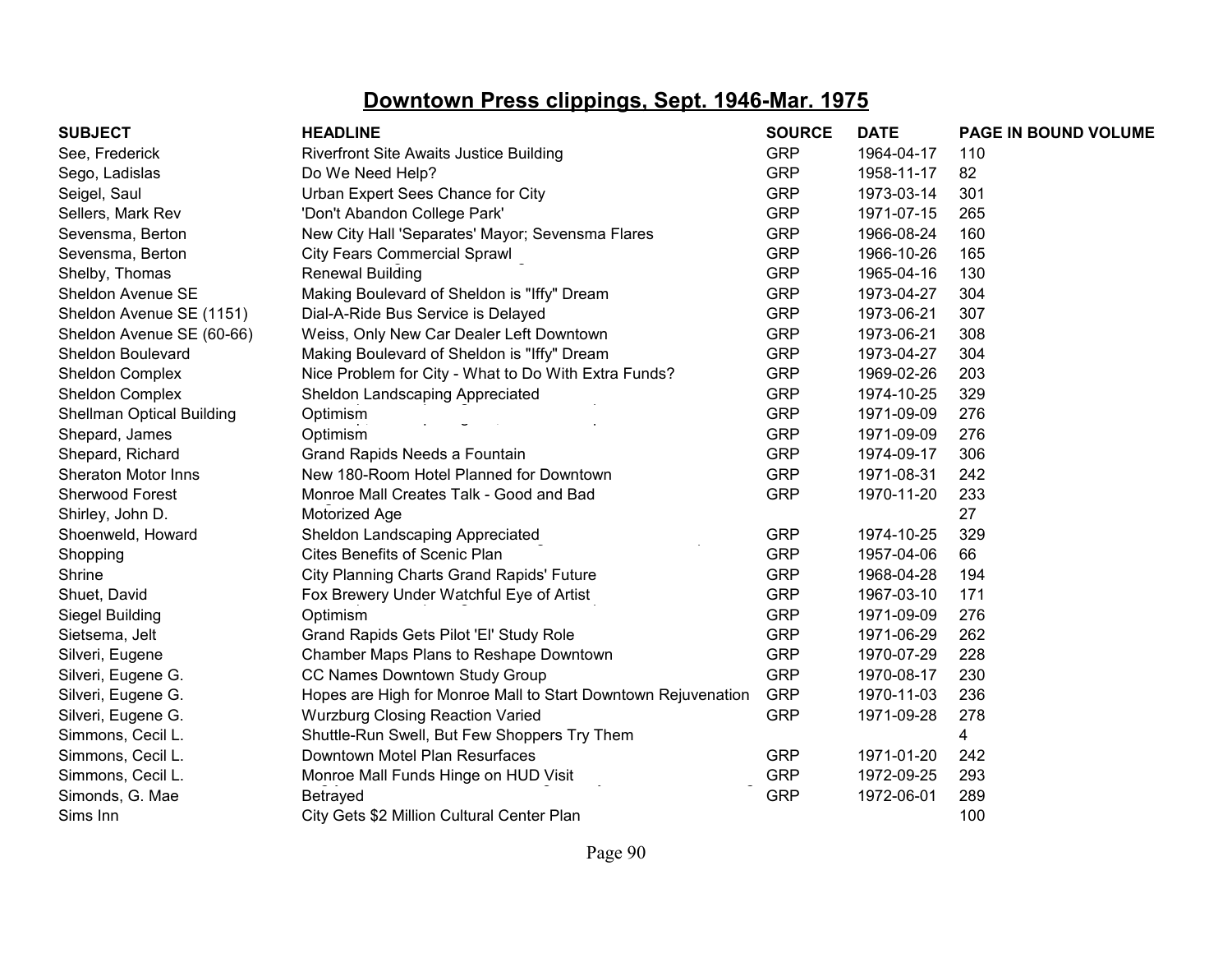| <b>SUBJECT</b>                  | <b>HEADLINE</b>                                                 | <b>SOURCE</b> | <b>DATE</b> | <b>PAGE IN BOUND VOLUME</b> |
|---------------------------------|-----------------------------------------------------------------|---------------|-------------|-----------------------------|
| Singer Co                       | Chamber Maps Plans to Reshape Downtown                          | <b>GRP</b>    | 1970-07-29  | 228                         |
| Singer Co                       | CC Names Downtown Study Group                                   | <b>GRP</b>    | 1970-08-17  | 230                         |
| Sironen, Gary                   | Downtown Grand Rapids Comes to Life                             | <b>GRP</b>    | 1973-06-05  | 306                         |
| Sixth Street Dam                | Fish-Watching Facility is a First                               | <b>GRP</b>    | 1975-01-05  | 332                         |
| Sketekee's                      | Monroe '76 Mall Proposal Envisions Downtown Rebirth             | <b>GRP</b>    | 1967-03-21  | 174                         |
| Sketetee's                      | Wurzburg Razing May Spur 'Rebirth'                              | <b>GRP</b>    | 1972-12-28  | 295                         |
| Skidmore, Owens & Merrill       | <b>Grand Rapids Accepts Calder Stabile</b>                      | <b>NYT</b>    | 1969-06-16  | 209                         |
| Skidmore, Owings & Merrill      | Ceiling on Civic Center                                         | <b>GRP</b>    | 1964-07-16  | 115                         |
| Skidmore, Owings & Merrill      | Reluctance                                                      | <b>GRP</b>    | 1965-10-01  | 128                         |
| Skidmore, Owings & Merrill      | Now That This is Settled                                        | <b>GRP</b>    | 1965-10-01  | 128                         |
| Skyline                         | To Make G.R. Better                                             | <b>GRH</b>    | 1958-06-29  | 74                          |
| Slep, Eugene G.                 | <b>Justice Unit</b>                                             | <b>GRP</b>    | 1964-10-01  | 119                         |
| Slocum, Wrenn                   | Fox Brewery Under Watchful Eye of Artist                        | <b>GRP</b>    | 1967-03-10  | 171                         |
| Smiley, Harold U. Jr.           | Downtown Priorities Subject of Council Meet                     | <b>GRP</b>    | 1972-09-20  | 292                         |
| Smith, Bernard                  | Governments, Local State Agencies                               | <b>GRH</b>    | 1953-05-06  | 20                          |
| Smith, Bernard                  | Hail Report on Civic Center, Seek Reply on County Role          | <b>GRP</b>    | 1956-09-13  | 52                          |
| Smith, Bernard                  | Elegant Parking Lots Urged for Downtown                         | <b>GRP</b>    | 1973-02-09  | 299                         |
| Smith, Gordon                   | <b>Sculpture Group Mulls Artist</b>                             | <b>GRP</b>    | 1967-08-25  | 182                         |
| Smith, Gordon M.                | Sculpture Committee to Study Community                          | <b>GRP</b>    | 1967-06-19  | 180                         |
| Smith, Laurence                 | Wurzburg Razing May Spur 'Rebirth'                              | <b>GRP</b>    | 1972-12-28  | 295                         |
| Smith, Richard John             | City Should Plan for Future                                     | <b>GRP</b>    | 1974-04-10  | 320                         |
| <b>Smoelink Optical Service</b> | Gilmore Buys Loraine, Forslund Buildings                        | <b>GRP</b>    | 1973-09-05  | 311                         |
| Snell, Hillary                  | Fish Ladder's 'Crown' Causes Dispute, Delay                     | <b>GRP</b>    | 1974-01-30  | 314                         |
| Snow, O.B.                      | That Civic Center Deficit--What Happened?: \$4 Million Surprise | <b>GRP</b>    | 1966-03-27  | 146                         |
| <b>Social Action Committee</b>  | Downtown: Dead, Alive or Sick?                                  | <b>GRP</b>    | 1970-10-27  | 232                         |
| <b>Social Action Committee</b>  | Citizen Groups Map Action for Downtown                          | <b>GRP</b>    | 1970-11-22  | 235                         |
| Sonneveldt, Chris               | <b>Stories</b>                                                  | <b>GRP</b>    | 1964-10-12  | 121                         |
| Sonneveldt, Chris               | Plaque Marks Renewal 'First'                                    | <b>GRP</b>    | 1965-06-10  | 130                         |
| Sonneveldt, Chris               | Confirms Shortage                                               | <b>GRP</b>    | 1966-03-07  | 144                         |
| Sonneveldt, Chris               | Union Bank Celebrates 'Topping Out' New Building                | <b>GRP</b>    | 1966-03-24  | 145                         |
| Sonneveldt, Chris               | Justice Unit                                                    | <b>GRP</b>    | 1964-10-01  | 119                         |
| Sonneveldt, Chris               | Approving Disposal of 'Unplanned' Segment                       | <b>GRP</b>    | 1964-12-02  | 124                         |
| Sonneveldt, Chris               | <b>Sway Store Decision</b>                                      | <b>GRP</b>    | 1965-02-04  | 127                         |
| Sonneveldt, Chris               | Reluctance                                                      | <b>GRP</b>    | 1965-10-01  | 128                         |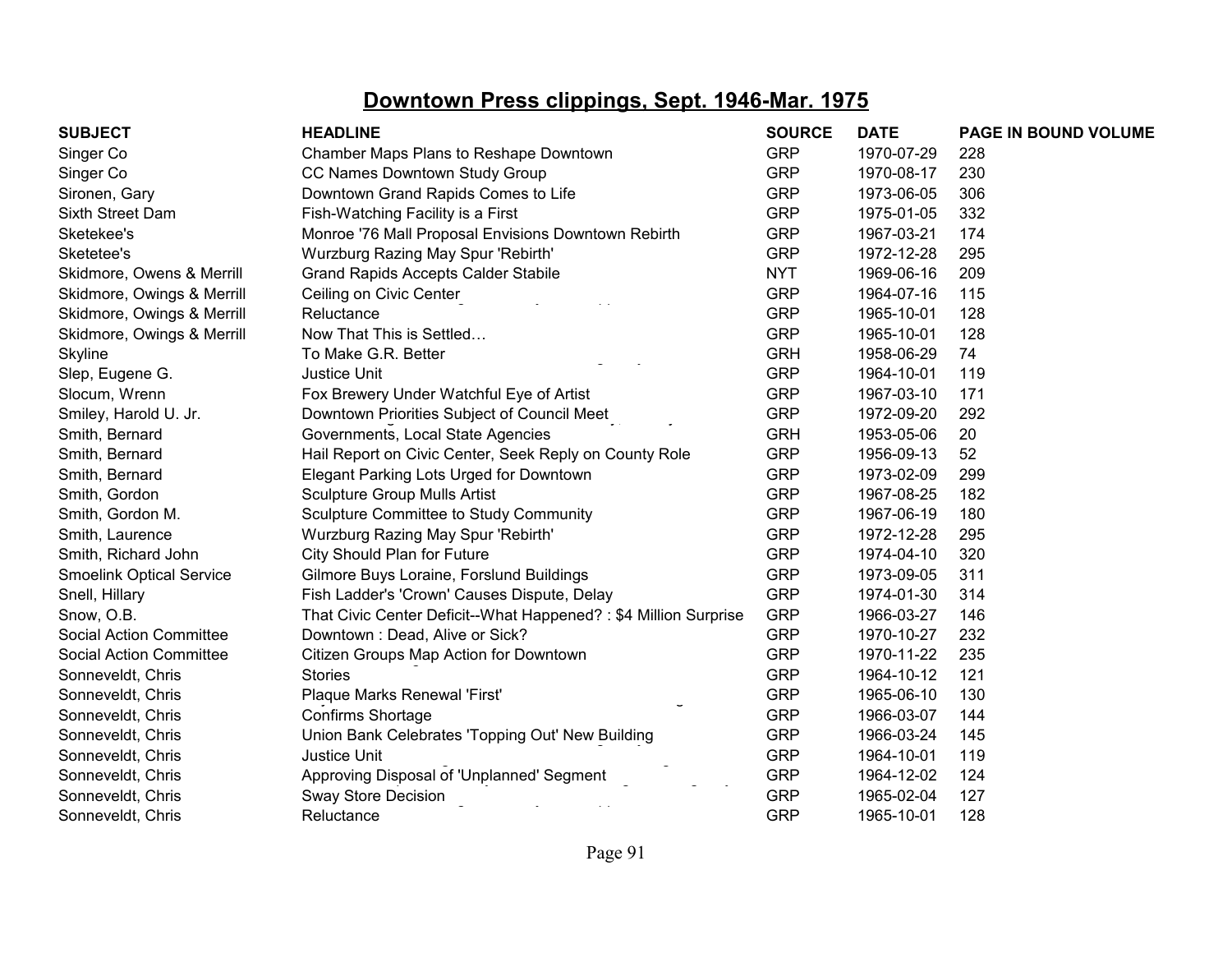| <b>SUBJECT</b>             | <b>HEADLINE</b>                                           | <b>SOURCE</b> | <b>DATE</b> | PAGE IN BOUND VOLUME |
|----------------------------|-----------------------------------------------------------|---------------|-------------|----------------------|
| Sonneveldt, Chris          | on Public Buildings                                       | <b>GRP</b>    | 1965-05-21  | 131                  |
| Sonneveldt, Chris          | Pylman Blasts City Criticism of JC Development Program    | <b>GRP</b>    | 1966-02-17  | 141                  |
| Sonneveldt, Chris          | Old Kent Opens Building in Ribbon-Cutting Program         | <b>GRP</b>    | 1966-05-31  | 150                  |
| Sonneveldt, Chris          | Once-Proud Retail Queen is Still Decaying at GR           | <b>DFP</b>    | 1966-06-20  | 152                  |
| Sonneveldt, Chris          | New City Hall 'Separates' Mayor; Sevensma Flares          | <b>GRP</b>    | 1966-08-24  | 160                  |
| Sonneveldt, Chris          | New Tax Appears Vital to Civic Center Payoff              | <b>GRP</b>    | 1966-09-07  | 161                  |
| Sonneveldt, Chris          | City's Tax Base Will Back JC Ramp Bonds                   | <b>GRP</b>    | 1967-05-04  | 177                  |
| Sonneveldt, Chris          | Plaza Pool Is Down the Drain                              | <b>GRP</b>    | 1968-04-09  | 193                  |
| Sonneveldt, Chris          | Nice Problem for City - What to Do With Extra Funds?      | <b>GRP</b>    | 1969-02-26  | 203                  |
| Sonneveldt, Chris          | Music Hall Funding is Problem                             | <b>GRP</b>    | 1969-05-06  | 207                  |
| Sonneveldt, Chris          | City Appointment 'Routine" Fraught With Controversy       | <b>GRP</b>    | 1970-04-27  | 226                  |
| Sonneveldt, Chris H.       | Downtown Revival Gets Priority                            | <b>GRP</b>    | 1964-01-24  | 103                  |
| Sonneveldt, Christian      | 150 Protest Plans for City's College Park Renewal Project | <b>GRP</b>    | 1969-12-10  | 213                  |
| Sonneveldt, Christian H.   | <b>Grand Rapids Accepts Calder Stabile</b>                | <b>NYT</b>    | 1969-06-16  | 209                  |
| Sonneveldt, Christian H.   | Mayor is Unhappy with Bank Delay                          | <b>GRP</b>    | 1970-04-27  | 215                  |
| Souter, Judge Dale         | Governments, Local State Agencies                         | <b>GRH</b>    | 1953-05-06  | 20                   |
| Souter, Judge Dale         | An All-Purpose Building                                   | <b>GRH</b>    | 1953-05-09  | 20                   |
| South Division Avenue      | Mayor Seeks Rejuvenation of S Division Ave Strip          | <b>GRP</b>    | 1967-10-19  | 183                  |
| South Division Avenue (26) | Downtown Gets Boost From New Stores, Moves                | <b>GRP</b>    | 1967-06-01  | 178                  |
| South Division Avenue (49) | Downtown Shops Offer New Image                            | <b>GRP</b>    | 1968-01-25  | 185                  |
| South Division Avenue (54) | Downtown Shops Offer New Image                            | <b>GRP</b>    | 1968-01-25  | 185                  |
| South Side                 | Citizen Groups Map Action for Downtown                    | <b>GRP</b>    | 1970-11-22  | 235                  |
| Southland Plaza            | <b>Wurzburg Closing Reaction Varied</b>                   | <b>GRP</b>    | 1971-09-28  | 278                  |
| Southwell, Beverly         | Downtowners Develop Their Own Data Sheet                  | <b>GRP</b>    | 1973-02-07  | 298                  |
| Sperry & Hutchinson        | Wurzburg Co. Monroe Ave. Store to Close                   | <b>GRP</b>    | 1971-09-28  | 277                  |
| Sports Stadium             | City Gets \$2 Million Cultural Center Plan                |               |             | 100                  |
| St Cecilia                 | <b>Conflicting Plans Cripple Cultural Center Progress</b> | <b>GRP</b>    | 1968-01-28  | 186                  |
| St Cecilia                 | College Park is a Whole New Ball Game                     | <b>GRP</b>    | 1971-07-28  | 266                  |
| St. Andrew's Church        | Parking                                                   | <b>GRP</b>    | 1966-12-01  | 169                  |
| St. Andrews                | Skyline Changes, but Part of Old City Remains             | <b>GRP</b>    | 1966-05-30  | 149                  |
| St. Cecilia                | Citizens Unit May Develop Cultural Center South of JC     | <b>GRP</b>    | 1964-11-04  | 122                  |
| St. Cecilia                | Parking                                                   | <b>GRP</b>    | 1966-12-01  | 169                  |
| St. Cecilia                | 150 Protest Plans for City's College Park Renewal Project | <b>GRP</b>    | 1969-12-10  | 213                  |
| St. Cecilia                | Preservationists Want Veto Power                          | <b>GRP</b>    | 1971-02-17  | 241                  |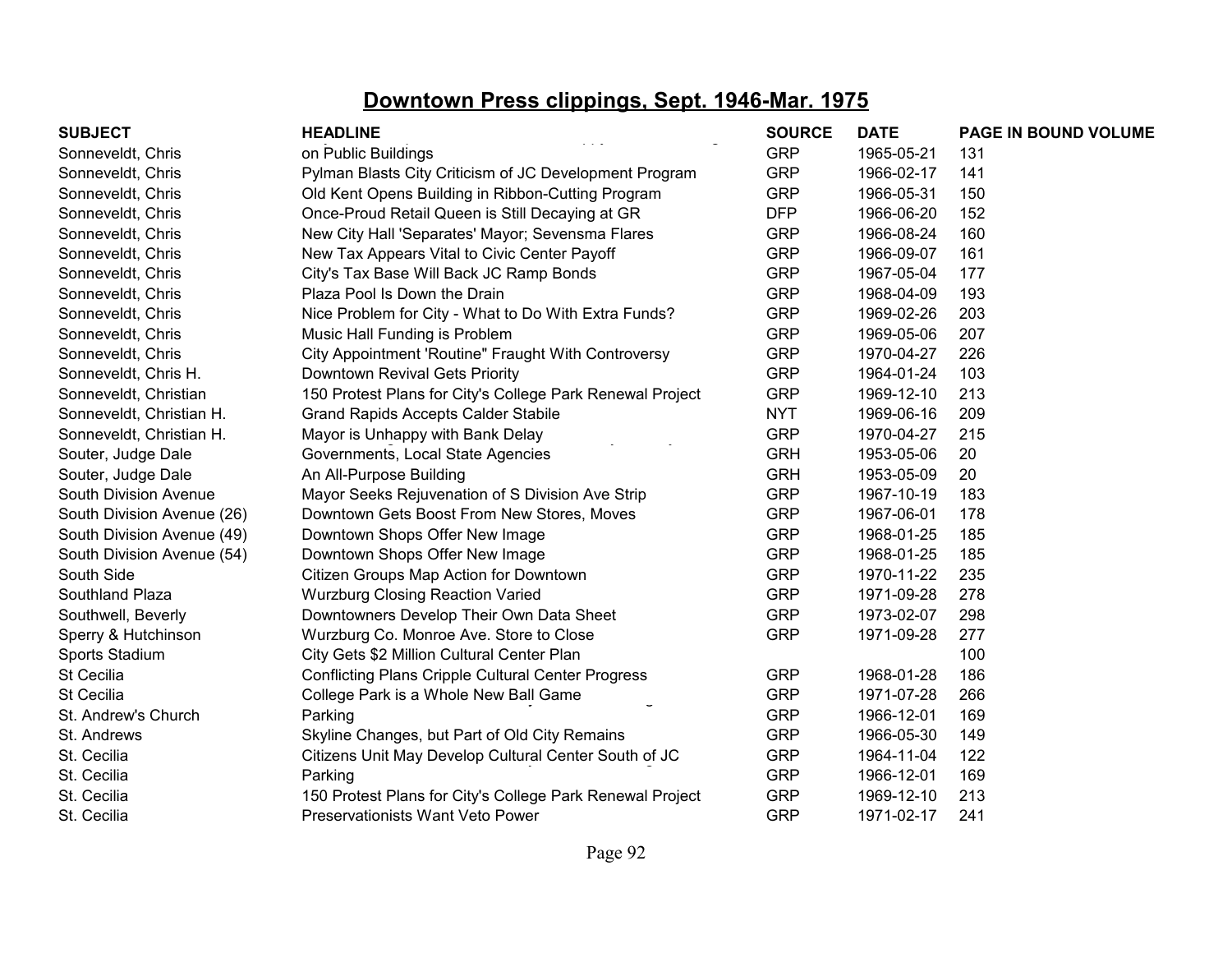| <b>SUBJECT</b>            | <b>HEADLINE</b>                                              | <b>SOURCE</b> | <b>DATE</b> | <b>PAGE IN BOUND VOLUME</b> |
|---------------------------|--------------------------------------------------------------|---------------|-------------|-----------------------------|
| St. Cecilia               | Schoolmen Support College Park Plan                          | <b>GRP</b>    | 1971-02-18  | 241                         |
| St. Cecilia               | City Unveils 'Compromise' Plan For College Park Renewal Area | <b>GRP</b>    | 1971-01-21  | 244                         |
| St. Cecilia               | JC Growth Plan Under Heavy Fire                              | <b>GRP</b>    | 1971-02-10  | 248                         |
| St. cecilia               | Irate Hill Group Bypasses City to Meet                       | <b>GRP</b>    | 1971-05-06  | 256                         |
| St. Cecilia               | Compromise                                                   | <b>GRP</b>    | 1971-06-09  | 258                         |
| St. Cecilia Society       | <b>US Grant</b>                                              | <b>GRP</b>    | 1962-04-17  | 95                          |
| St. Mark's Church         | City Planners Issue Draft of Proposed Cultural Unit          | <b>GRP</b>    | 1964-02-12  | 104                         |
| St. Mary's Hospital       | Parking                                                      | <b>GRP</b>    | 1966-12-01  | 169                         |
| St. Mary's Hospital       | JC Parking Ramp Plan Wins City Hall Approval                 | <b>GRP</b>    | 1969-07-02  | 210                         |
| Staples, Mary Jo          | Monroe Mall Creates Talk - Good and Bad                      | <b>GRP</b>    | 1970-11-20  | 233                         |
| Staples, Mary Jo          | Downtown: Dead, Alive or Sick?                               | <b>GRP</b>    | 1970-10-27  | 232                         |
| Starkey, Jim              | <b>Furniture Creates Monroe Patio</b>                        | <b>GRP</b>    | 1972-08-25  | 291                         |
| Starkey, Jim              | Festival '73 - a 'Shining' Success                           | <b>GRP</b>    | 1973-06-04  | 305                         |
| Starr, Anice              | North Monroe Civic Center Site Opposed: Kriekaard Objects    | <b>GRH</b>    | 1956-05-12  | 39                          |
| Starr, Annice             | Expect Plan Body to Decide Early on Civic Center Site        | <b>GRP</b>    | 1956-09-15  | 56                          |
| Starr, Annice             | Plan Board Majority Prefers Civic Center Site by River       | <b>GRP</b>    | 1956-09-21  | 57                          |
| Starr, Annice             | City Aides Cite 'Progress' in Civic Center Plan OK           | <b>GRP</b>    | 1956-09-29  | 64                          |
| Starr, Annice F.          | Planning Commission Splits On Location of Civic Center       | <b>GRP</b>    | 1956-06-09  | 42                          |
| Starr, James              | 2 Building Chiefs Ask City End Monroe Mall                   | <b>GRP</b>    | 1971-01-15  | 240                         |
| <b>State Building</b>     | State Seeks Optionon Brewery Site : Not Possible: O'Keefe    | <b>GRP</b>    | 1965-09-17  | 134                         |
| <b>State Building</b>     | <b>State Seeks Local Site For Offices</b>                    | <b>GRP</b>    | 1965-08-05  | 134                         |
| <b>State Building</b>     | A Time to Get Together                                       | <b>GRP</b>    | 1965-09-18  | 134                         |
| <b>State Building</b>     | O'Keefe Terms Local Renewal Work Smooth                      | <b>GRP</b>    | 1968-03-18  | 192                         |
| <b>State Building</b>     | Union Bank Starts New Office Structure                       | <b>GRP</b>    | 1970-08-03  | 229                         |
| <b>State Building</b>     | <b>Builders Busy Downtown</b>                                | <b>GRP</b>    | 1971-09-09  | 275                         |
| <b>State Constitution</b> | An All-Purpose Building                                      | <b>GRH</b>    | 1953-05-09  | 20                          |
| <b>State Fire Marshal</b> | Time for Action-Now!                                         | <b>GRH</b>    | 1956-02-16  | 36                          |
| State Highway Department  | Ceiling on Civic Center                                      | <b>GRP</b>    | 1964-07-16  | 115                         |
| Steadman, Becky           | Monroe Mall Creates Talk - Good and Bad                      | <b>GRP</b>    | 1970-11-20  | 233                         |
| Steadman, Maxine          | Monroe Mall Creates Talk - Good and Bad                      | <b>GRP</b>    | 1970-11-20  | 233                         |
| <b>Steel Vesta</b>        | Steel Vesta: Stablemate for Calder                           | <b>GRP</b>    | 1975        | 335                         |
| Steel, Thomas A.          | <b>GR-County Building Idea Moves Ahead</b>                   | <b>GRH</b>    | 1956-03-09  | 37                          |
| Steel, Thomas A.          | Wants Site for Civic Center                                  | <b>GRH</b>    | 1956-09-27  | 62                          |
| Steele Avenue SW (1350)   | <b>Grassie Guards Top Level Secret</b>                       | <b>GRP</b>    | 1974-03-06  | 318                         |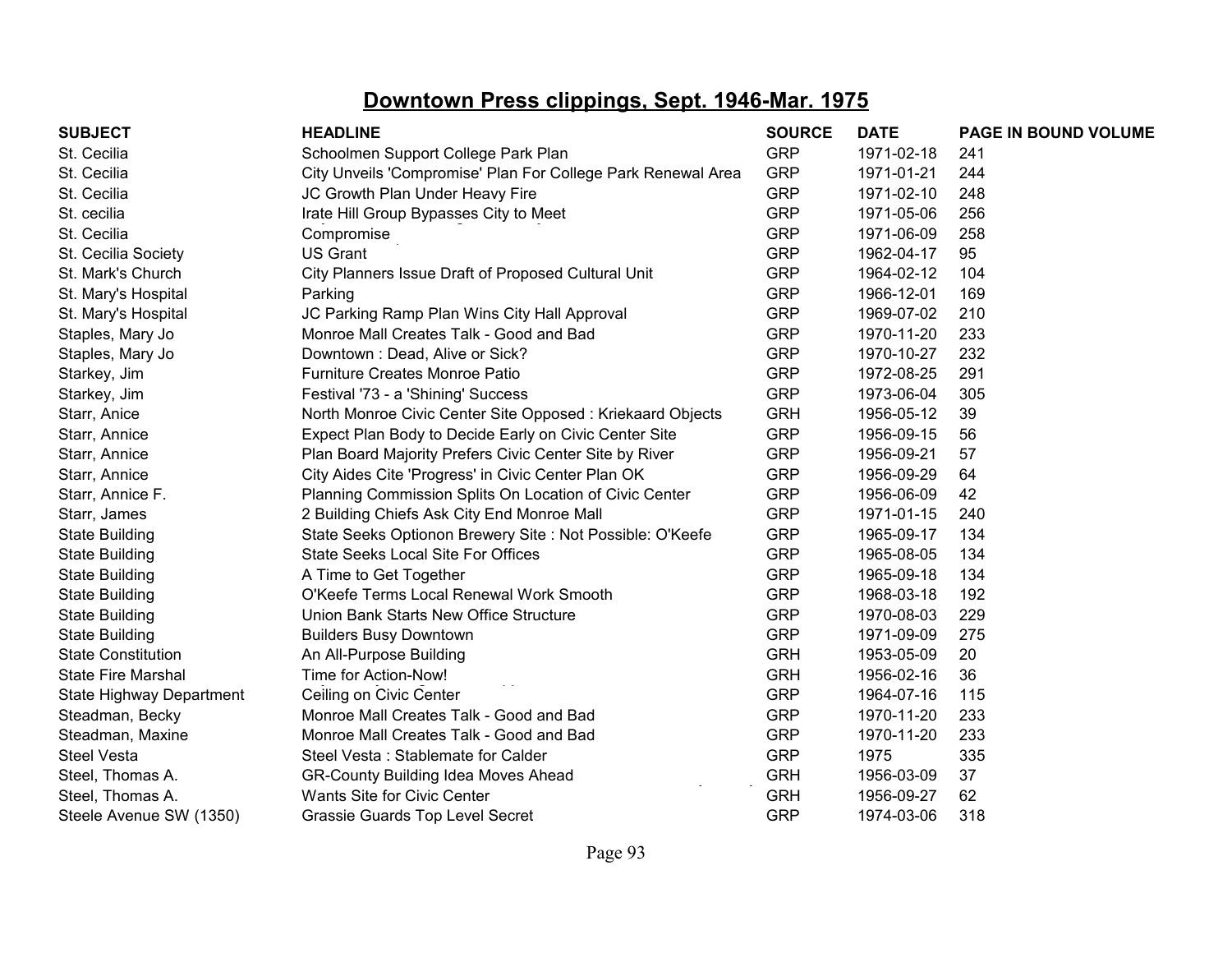| <b>SUBJECT</b>         | <b>HEADLINE</b>                                              | <b>SOURCE</b> | <b>DATE</b> | <b>PAGE IN BOUND VOLUME</b> |
|------------------------|--------------------------------------------------------------|---------------|-------------|-----------------------------|
| Steketee, Donald W.    | Downtown Growth is Council Aim                               | <b>GRH</b>    | 1958-09-09  | 76                          |
| Steketee, Donald W.    | Campau                                                       | <b>GRP</b>    | 1958-09-08  | 76                          |
| Steketee, Donald W.    | Committee Approves Downtown Planning Project                 | <b>GRH</b>    | 1958-10-29  | 79                          |
| Steketee, Donald W.    | Pledge Study Funds                                           | <b>GRH</b>    | 1958-11-13  | 80                          |
| Steketee, Donald W.    | Future Bright: Monroe Leaders Look Ahead on Downtown Day     | <b>GRP</b>    | 1961-02-02  | 91                          |
| Steketee, Richard      | Monroe Mall Creates Talk - Good and Bad                      | <b>GRP</b>    | 1970-11-20  | 233                         |
| Steketee, Richard      | Merchants Dispute Mayor's Belief Mall is Failure             | <b>GRP</b>    | 1971-01-06  | 239                         |
| Steketee, Richard      | <b>Wurzburg Closing Reaction Varied</b>                      | <b>GRP</b>    | 1971-09-28  | 278                         |
| Steketee, Robert       | Wurzburg Razing May Spur 'Rebirth'                           | <b>GRP</b>    | 1972-12-28  | 295                         |
| Steketee's             | on Zoning Change                                             | <b>GRP</b>    | 1964-11-26  | 123                         |
| Steketee's             | A Daydream of Downtown Grand Rapids                          | <b>GRP</b>    | 1970-03-15  | 217                         |
| Steketee's             | Monroe Mall Creates Talk - Good and Bad                      | <b>GRP</b>    | 1970-11-20  | 233                         |
| Steketee's             | Merchants Dispute Mayor's Belief Mall is Failure             | <b>GRP</b>    | 1971-01-06  | 239                         |
| Steketee's             | <b>Wurzburg Closing Reaction Varied</b>                      | <b>GRP</b>    | 1971-09-28  | 278                         |
| Steketee's Teen Board  | Downtowners Develop Their Own Data Sheet                     | <b>GRP</b>    | 1973-02-07  | 298                         |
| Stevens, Floyd         | Committee Named, Public Meeting Set, New Fire Warning Issued | <b>GRH</b>    | 1956-02-29  | 34                          |
| Stevens, Floyd         | Problem                                                      | <b>GRP</b>    | 1956-03-12  | 37                          |
| Stiles, Jack Mrs.      | <b>Wrecker Foe Now Planner</b>                               | <b>GRP</b>    | 1970-12-30  | 238                         |
| Stiles, Mary           | <b>Wrecker Foe Now Planner</b>                               | <b>GRP</b>    | 1970-12-30  | 238                         |
| Stiles, Mary           | Downtown Grand Rapids Comes to Life                          | <b>GRP</b>    | 1973-06-05  | 306                         |
| Stow & Davis Furniture | Skyline Changes, but Part of Old City Remains                | <b>GRP</b>    | 1966-05-30  | 149                         |
| Strawhecker, Paul O.   | Unit Building Near Civic                                     | <b>GRH</b>    | 1952-05-02  | 13                          |
| <b>Strike</b>          | Monroe Mall Creates Talk - Good and Bad                      | <b>GRP</b>    | 1970-11-20  | 233                         |
| <b>Strike</b>          | Merchants Dispute Mayor's Belief Mall is Failure             | <b>GRP</b>    | 1971-01-06  | 239                         |
| <b>Strike</b>          | Optimism                                                     | <b>GRP</b>    | 1971-09-09  | 276                         |
| Suburbanites           | <b>Expert Urges</b>                                          | <b>GRP</b>    | 1971-11-09  | 284                         |
| Sullivan, John         | Downtown Grand Rapids Comes to Life                          | <b>GRP</b>    | 1973-06-05  | 306                         |
| Summerfield, Arthur W. | Planning Commission Splits On Location of Civic Center       | <b>GRP</b>    | 1956-06-09  | 42                          |
| Swart & Associates     | No Money Committed Yet to Downtown Towers                    | <b>GRP</b>    | 1974-09-20  | 328                         |
| Sympony Orchestra      | 'Education First'                                            | <b>GRP</b>    | 1966-02-24  | 142                         |
| Sypniewski, Joseph     | City, Hockey Arena Backers Delay 'Secret' Meet on Plans      | <b>GRP</b>    | 1973-03-16  | 297                         |
| Sypniewski, Joseph     | Fish Ladder's 'Crown' Causes Dispute, Delay                  | <b>GRP</b>    | 1974-01-30  | 314                         |
| Sypniewski, Joseph     | People Mover Project Encounters City Foes                    | <b>GRP</b>    | 1974-06-13  | 325                         |
| Sypniewski, Joseph     | From Now On, It's Welsh Civic Auditorium                     | <b>GRP</b>    | 1974-12-11  | 331                         |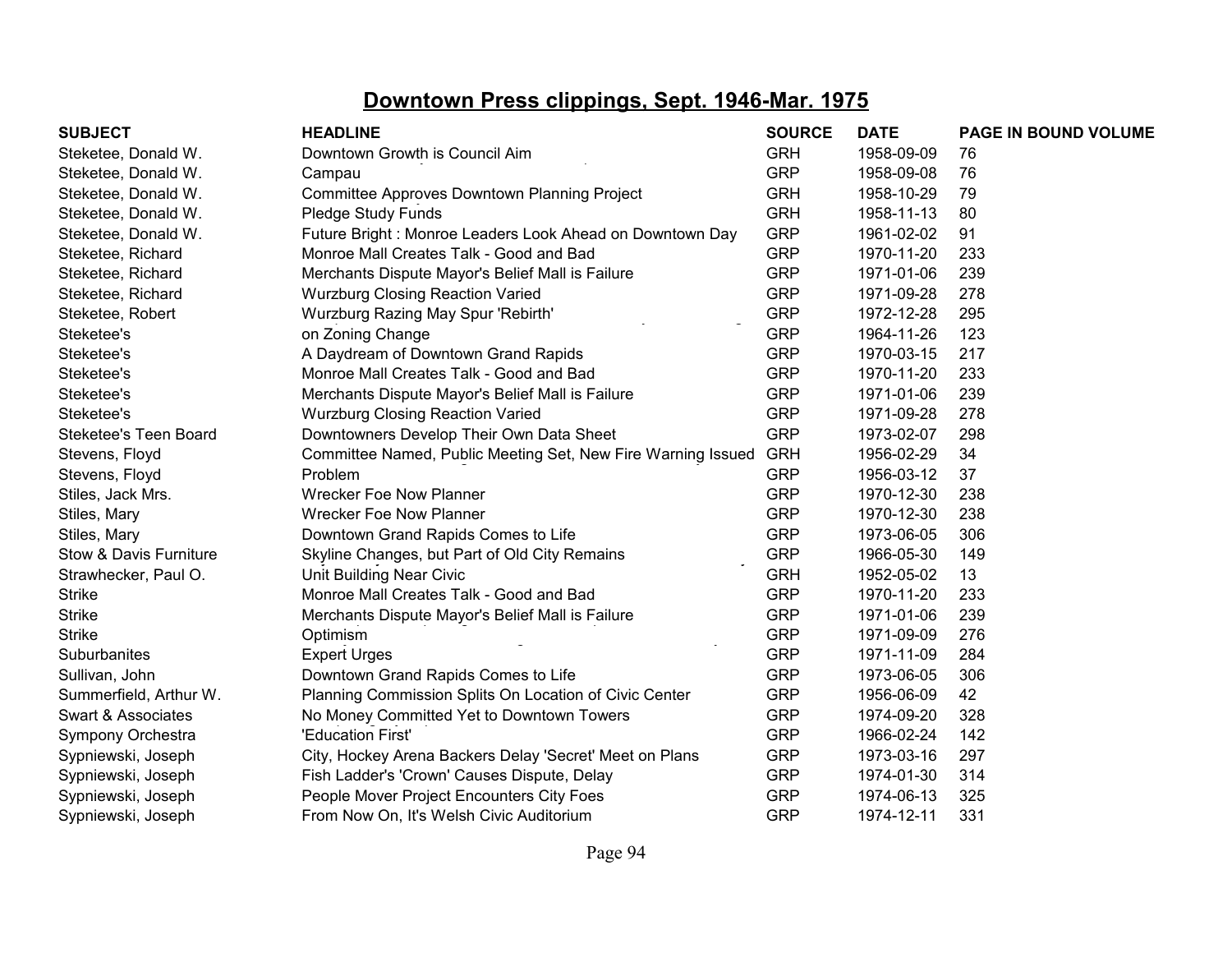| <b>SUBJECT</b>                  | <b>HEADLINE</b>                                                        | <b>SOURCE</b> | <b>DATE</b> | PAGE IN BOUND VOLUME |
|---------------------------------|------------------------------------------------------------------------|---------------|-------------|----------------------|
| Sypniewski, Joseph V.           | Recalls '63                                                            | <b>GRP</b>    | 1966-04-08  | 147                  |
| <b>Tall Girls Shop</b>          | CC Names Downtown Study Group                                          | <b>GRP</b>    | 1970-08-17  | 230                  |
| Tamminga, William               | Candidates Push Downtown Ideas                                         | <b>GRP</b>    | 1973-07-26  | 310                  |
| Taxes                           | That Civic Center Deficit--What Happened?: \$4 Million Surprise        | <b>GRP</b>    | 1966-03-27  | 146                  |
| <b>Taxes</b>                    | Recalls '63                                                            | <b>GRP</b>    | 1966-04-08  | 147                  |
| Taxes                           | New Tax Appears Vital to Civic Center Payoff                           | <b>GRP</b>    | 1966-09-07  | 161                  |
| Taxes                           | <b>Buildings</b>                                                       | <b>GRP</b>    | 1966-09-07  | 161                  |
| Taxes                           | Nice Problem for City - What to Do With Extra Funds?                   | <b>GRP</b>    | 1969-02-26  | 203                  |
| <b>Taxes</b>                    | Surplus                                                                | <b>GRP</b>    | 1969-03-05  | 205                  |
| <b>Taxes</b>                    | Chamber Maps Plans to Reshape Downtown                                 | <b>GRP</b>    | 1970-07-29  | 228                  |
| <b>Taxes</b>                    | Educator Calls GR Dying City, Offers Ways to Slow Decay                | <b>GRP</b>    | 1972-04-14  | 287                  |
| Taxes                           | Downtown Tax Cases Overruled                                           | <b>GRP</b>    | 1973-04-06  | 303                  |
| Telephone                       | Educator Calls GR Dying City, Offers Ways to Slow Decay                | <b>GRP</b>    | 1972-04-14  | 287                  |
| Television                      | Educator Calls GR Dying City, Offers Ways to Slow Decay                | <b>GRP</b>    | 1972-04-14  | 287                  |
| <b>Tempo Construction</b>       | JC Parking Ramp Plan Wins City Hall Approval                           | <b>GRP</b>    | 1969-07-02  | 210                  |
| <b>Tempo Construction</b>       | New 180-Room Hotel Planned for Downtown                                | <b>GRP</b>    | 1971-08-31  | 242                  |
| Kaplan                          | Betty Van 'First Lady' of Building Management                          | <b>GRP</b>    | 1973-03-20  | 302                  |
| The Grand Rapids Press          | Firm to Scan Monroe Job : Detroiters 'Interested' In Improvement       | <b>GRP</b>    | 1955-02-16  | 26                   |
| The Herald                      | Meeting                                                                | <b>GRH</b>    | 1954-03-30  | 21                   |
| The Optical House               | Rood's to Stay Downtown; Expands Facilities 66 Pct.                    | <b>GRP</b>    | 1973-09-26  | 312                  |
| The Purple Cow                  | Optimism                                                               | <b>GRP</b>    | 1971-09-09  | 276                  |
| The Urgent Future               | Monroe Mall Creates Talk - Good and Bad                                | <b>GRP</b>    | 1970-11-20  | 233                  |
| The Urgent Future               | Make City's Center Live, Planner Bids                                  | <b>GRP</b>    | 1970-10-21  | 234                  |
| Theater for the Performing Arts | A Daydream of Downtown Grand Rapids                                    | <b>GRP</b>    | 1970-03-15  | 217                  |
| Thebaud, Victor E.              | Welsh Urges Co-ordinator of Civic Center Phases                        | <b>GRH</b>    | 1948-12-22  | $\overline{7}$       |
| Thielman, Clarence              | Payment on Property Deal                                               | <b>GRP</b>    | 1958-01-15  | 68                   |
| Thrall, William F.              | US Official Calls for Action Against Downtown 'Ghost Town'             | <b>GRP</b>    | 1970-11-10  | 237                  |
| <b>Tishman Realty</b>           | Betty Van 'First Lady' of Building Management                          | <b>GRP</b>    | 1973-03-20  | 302                  |
| Todd, Stanton W.                | Ask Advisers in Planning: C of C Aides Review City-County Unit         | <b>GRP</b>    | 1953-04-21  | 19                   |
| Todd, Stanton W.                | Others on City-County Set-up                                           | <b>GRH</b>    | 1953-04-14  | 19                   |
| Todd, Stanton W.                | C of C Units Scan Project : Joint City-Kent Building Data Gathered GRP |               | 1953-04-14  | 19                   |
| Todd, Stanton W., Jr.           | Construction Study is Set: Council Sifts Needs of City, County         | <b>GRP</b>    | 1953-01-30  | 18                   |
| Todd, Stanton W., Jr.           | to Meet Monthly                                                        | <b>GRH</b>    | 1953-03-26  | 18                   |
| Todd, Stanton W., Jr.           | City, County Study Set by Council                                      | <b>GRH</b>    | 1953-01-31  | 18                   |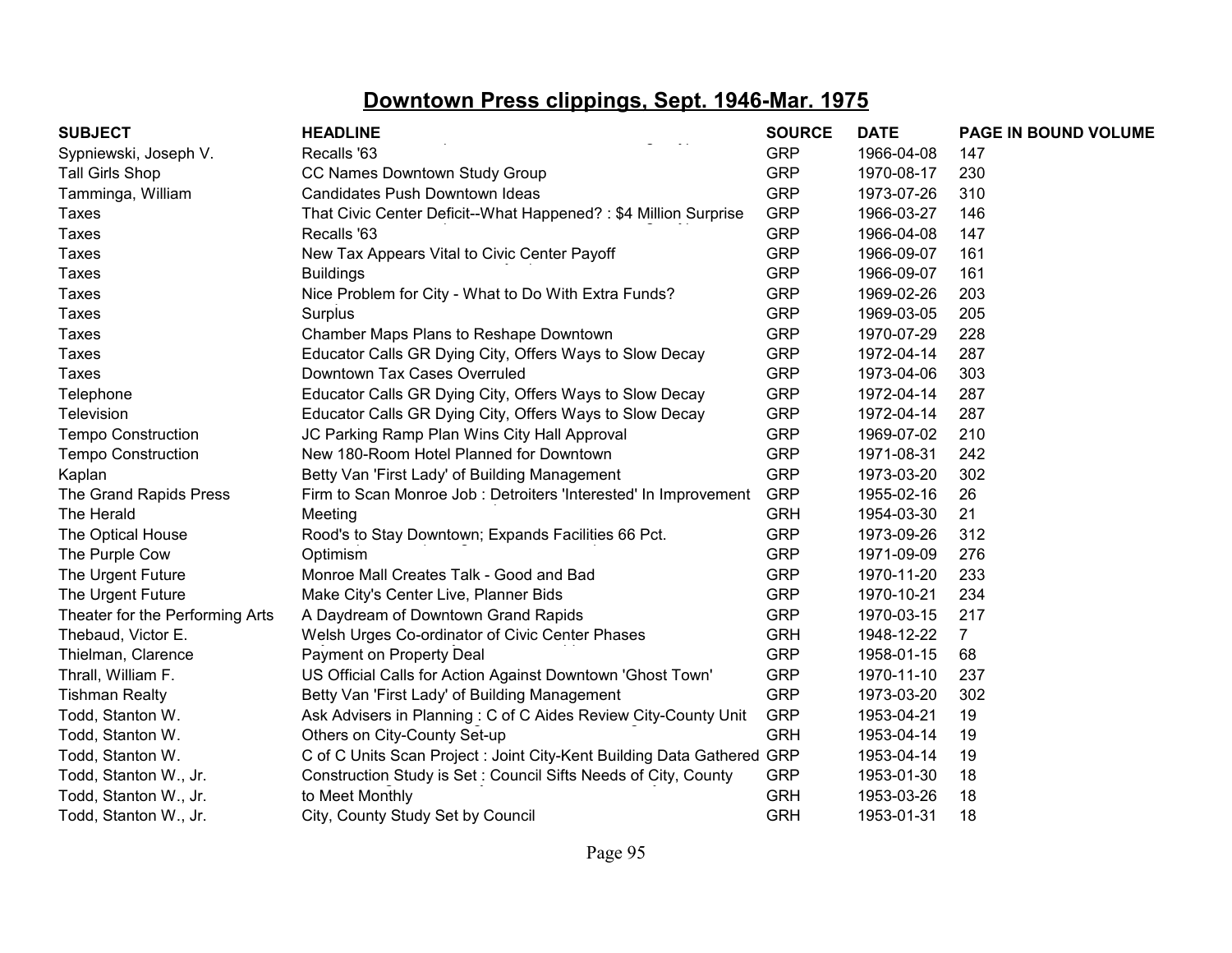| <b>SUBJECT</b>               | <b>HEADLINE</b>                                                      | <b>SOURCE</b> | <b>DATE</b> | PAGE IN BOUND VOLUME |
|------------------------------|----------------------------------------------------------------------|---------------|-------------|----------------------|
| Todd, Stanton W., Jr.        | C of C to Aid Lower Monroe Av. Survey                                | <b>GRP</b>    | 1954-07-09  | 22                   |
| Tolle, Gerald                | Rooftop Canvas Primed for the Sake of Art                            | <b>GRP</b>    | 1974-05-21  | 323                  |
| Tony Lakos Restaurant        | Music Hall Funding is Problem                                        | <b>GRP</b>    | 1969-05-06  | 207                  |
| Center                       | W.T. Grant to Close                                                  | <b>GRP</b>    | 1973-10-10  | 312                  |
| <b>Tracy Beauty Academy</b>  | Downtown Shops Offer New Image                                       | <b>GRP</b>    | 1968-01-25  | 185                  |
| <b>Traffic</b>               | Culture Group Offers New Street Plan                                 | <b>GRP</b>    | 1968-02-27  | 187                  |
| <b>Traffic</b>               | Shifts Asked In Southeast Traffic Plan                               | <b>GRP</b>    | 1968-01-31  | 187                  |
| <b>Traffic</b>               | A Daydream of Downtown Grand Rapids                                  | <b>GRP</b>    | 1970-03-15  | 217                  |
| <b>Traffic</b>               | Merchant's Plan to Develop Permanent Monroe Mall                     | <b>GRP</b>    | 1971-01-19  | 245                  |
| <b>Traffic</b>               | Reinvigorating Downtown                                              | <b>GRP</b>    | 1972-06-12  | 290                  |
| <b>Traffic</b>               | Monroe Mall Funds Hinge on HUD Visit                                 | <b>GRP</b>    | 1972-09-25  | 293                  |
| <b>Traffic</b>               | Plan Draws Heavy Fire                                                | <b>GRP</b>    | 1974        | 319                  |
| Transit                      | Grand Rapids Gets Pilot 'El' Study Role                              | <b>GRP</b>    | 1971-06-29  | 262                  |
| Transporation--Expressway    | The "Go" Signal                                                      | <b>GRP</b>    | 1958-06-07  | 69                   |
| Transportation               | Motorized Age                                                        |               |             | 27                   |
| Transportation               | <b>Shopping Pedestrians</b>                                          | <b>GRH</b>    | 1956-09-25  | 60                   |
| Transportation               | A Daydream of Downtown Grand Rapids                                  | <b>GRP</b>    | 1970-03-15  | 217                  |
| Transportation               | US Official Calls for Action Against Downtown 'Ghost Town'           | <b>GRP</b>    | 1970-11-10  | 237                  |
| Transportation               | Grand Rapids Gets Pilot 'El' Study Role                              | <b>GRP</b>    | 1971-06-29  | 262                  |
| Transportation               | Here                                                                 | <b>GRP</b>    | 1971-08-18  | 267                  |
| Transportation               | Educator Calls GR Dying City, Offers Ways to Slow Decay              | <b>GRP</b>    | 1972-04-14  | 287                  |
| Transportation               | City Received Plan for Elevated Transit System                       | <b>GRP</b>    | 1973-06-12  | 307                  |
| Transportation               | City Planning Moving Walk in Downtown                                | <b>GRP</b>    | 1973-11-08  | 313                  |
| Transportation               | Downtown 'People Mover' Given Approval by Chamber Directors          | <b>GRP</b>    | 1974-01-10  | 315                  |
| Transportation               | Plan Draws Heavy Fire                                                | <b>GRP</b>    | 1974        | 319                  |
| Transportation               | Downtown Car Pool Plan is Ready                                      | <b>GRP</b>    | 1974-03-16  | 321                  |
| Transportation               | People Mover Project Encounters City Foes                            | <b>GRP</b>    | 1974-06-13  | 325                  |
| Transportation--Automobile   | Seeks to Pinpoint Program for Downtown Improvement                   | <b>GRP</b>    | 1958-06-26  | 73                   |
| Transportation--Automobile   | To Make G.R. Better                                                  | <b>GRH</b>    | 1958-06-29  | 74                   |
| <b>Transportation--Buses</b> | Bus Terminal for City Revealed in Site Deal                          | <b>GRP</b>    | 1946-09-11  | $\overline{2}$       |
| <b>Transportation--Buses</b> | Plan for New Bus Terminal                                            | <b>GRH</b>    | 1946-09-20  |                      |
| <b>Transportation--Buses</b> | Bus Terminal Fits City Plan : Jennings Gives OK To Proposed Site GRP |               | 1946-09-11  |                      |
| <b>Transportation--Buses</b> | Purchase                                                             | <b>GRP</b>    | 1946-10-03  |                      |
| <b>Transportation--Buses</b> | Shopper Shuttle Service Ready for Opening Runs                       | <b>GRP</b>    | 1946-11-23  | 3                    |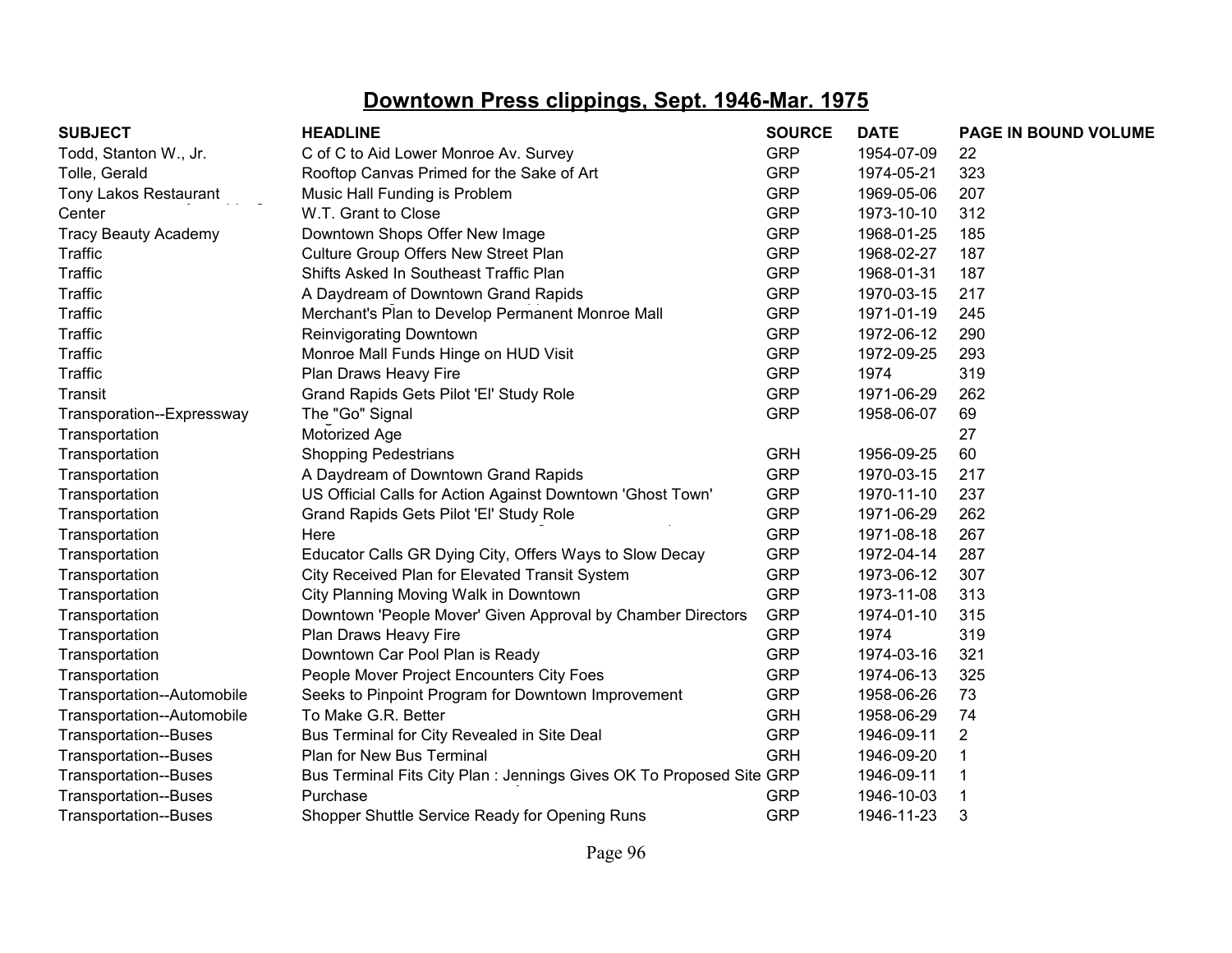| <b>SUBJECT</b>               | <b>HEADLINE</b>                                            | <b>SOURCE</b> | <b>DATE</b> | PAGE IN BOUND VOLUME |
|------------------------------|------------------------------------------------------------|---------------|-------------|----------------------|
| <b>Transportation--Buses</b> | Relief                                                     | <b>GRP</b>    | 1946-11-08  | 3                    |
| <b>Transportation--Buses</b> | Shuttle Bus Service Set                                    | <b>GRP</b>    | 1946-11-20  | 3                    |
| <b>Transportation--Buses</b> | Shuttle-Run Swell, But Few Shoppers Try Them               |               |             | 4                    |
| <b>Transportation--Buses</b> | Opinion on Shuttle Bus                                     | <b>GRH</b>    | 1946-12-12  | 5                    |
| <b>Transportation--Buses</b> | Shoppers' Lots Gaining Favor                               | <b>GRP</b>    | 1946-11-30  | 5                    |
| <b>Transportation--Buses</b> | Downtown is Out as Bus Focal Point                         | <b>GRP</b>    | 1973-03-08  | 300                  |
| <b>Transportation--Buses</b> | Dial-A-Ride Bus Service is Delayed                         | <b>GRP</b>    | 1973-06-21  | 307                  |
| <b>Transportation--Buses</b> | City Gets US Funds Toward 19 New Buses                     | <b>GRP</b>    | 1974-01-24  | 317                  |
| <b>Transportation--Buses</b> | Free and Uncluttered                                       | <b>GRP</b>    | 1974-05-20  | 322                  |
| <b>Transportation--Buses</b> | Few Ride Bus Free First Day                                | <b>GRP</b>    | 1974-06-11  | 324                  |
| <b>Transportation--Buses</b> | Sketches of 'New Trans' Due for Public View Dec. 8         | <b>GRP</b>    | 1974-11-15  | 330                  |
| Transportation--Expressway   | <b>Civic Center Sites</b>                                  | <b>GRP</b>    | 1956-09-14  | 55                   |
| Transportation--Expressway   | <b>Expected to Affect Downtown</b>                         | <b>GRH</b>    | 1958-01-16  | 69                   |
| Transportation--Expressway   | Here                                                       | <b>GRP</b>    | 1958-04-16  | 70                   |
| Transportation--Expressway   | City Oks C&O Depot Location : 'No Alternative'             | <b>GRH</b>    | 1958-04-16  | 71                   |
| Transportation--Expressway   | Seeks to Pinpoint Program for Downtown Improvement         | <b>GRP</b>    | 1958-06-26  | 73                   |
| Transportation--Expressway   | To Make G.R. Better                                        | <b>GRH</b>    | 1958-06-29  | 74                   |
| Transportation--Expressway   | <b>Clamor For Progress</b>                                 | <b>GRP</b>    | 1958-09-22  | 78                   |
| Transportation--Expressway   | Future Bright: Monroe Leaders Look Ahead on Downtown Day   | <b>GRP</b>    | 1961-02-02  | 91                   |
| Transportation--Pedestrians  | 2-Level Monroe Ave?: New Idea for Downtown                 | <b>GRH</b>    | 1958-11-16  | 81                   |
| Transportation--Railroad     | Activities Early Shifted to Saginaw<br>$\cdot$ $\cdot$     |               | 1947-06-28  | 6                    |
| Transportation--Railroad     | Growth                                                     | <b>GRH</b>    | 1956-09-24  | 60                   |
| Transportation--Railroad     | Here                                                       | <b>GRP</b>    | 1958-04-16  | 70                   |
| Transportation--Railroad     | City Oks C&O Depot Location : 'No Alternative'             | <b>GRH</b>    | 1958-04-16  | 71                   |
| Transportation--Railroad     | <b>Conflicting Plans Cripple Cultural Center Progress</b>  | <b>GRP</b>    | 1968-01-28  | 186                  |
| <b>Transportation-Buses</b>  | City Aks Bus Subsidy Help                                  | <b>GRP</b>    | 1971-08-18  | 267                  |
| Traux, Ralph                 | Educator Calls GR Dying City, Offers Ways to Slow Decay    | <b>GRP</b>    | 1972-04-14  | 287                  |
| <b>Tri-University Center</b> | College Park Urban Renewal Behind Schedule                 | <b>GRP</b>    | 1974-06-15  | 326                  |
| <b>Trout Unlimited</b>       | Fish Ladder's 'Crown' Causes Dispute, Delay                | <b>GRP</b>    | 1974-01-30  | 314                  |
| Truax, Ralph                 | <b>City Planning Lauded</b>                                | <b>GRP</b>    | 1969-09-18  | 211                  |
| Truax, Ralph                 | US Official Calls for Action Against Downtown 'Ghost Town' | <b>GRP</b>    | 1970-11-10  | 237                  |
| Truax, Ralph                 | Demolition of Metz Building Starts; No Plans for Land      | <b>GRP</b>    | 1971-09-03  | 274                  |
| Truax, Ralph                 | Optimism                                                   | <b>GRP</b>    | 1971-09-09  | 276                  |
| Truax, Ralph                 | Weiss, Only New Car Dealer Left Downtown                   | <b>GRP</b>    | 1973-06-21  | 308                  |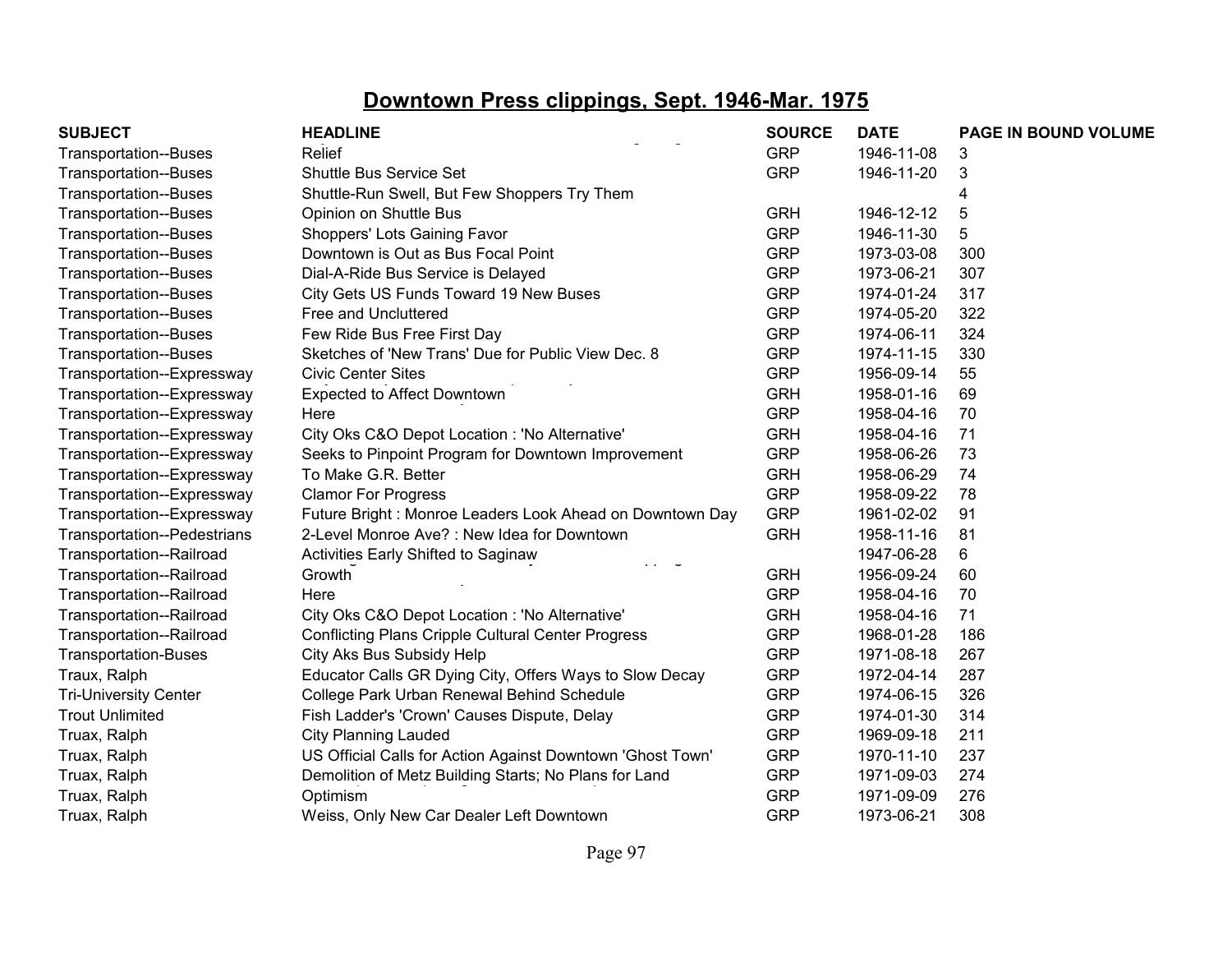| <b>SUBJECT</b>             | <b>HEADLINE</b>                                                 | <b>SOURCE</b> | <b>DATE</b> | PAGE IN BOUND VOLUME |
|----------------------------|-----------------------------------------------------------------|---------------|-------------|----------------------|
| Truax, Ralph               | Downtown Landmark Restored                                      | <b>GRP</b>    | 1973-06-28  | 309                  |
| Truax, Ralph               | Huge, \$33 Million Rainbow Towers Project Underway              | <b>GRP</b>    | 1975-03-02  | 334                  |
| <b>Trust Building</b>      | Hall of Justice Move Delayed: October New Date                  | <b>GRP</b>    | 1966-08-24  | 160                  |
| Turley, Clarence M.        | Downtown's Upswing                                              | <b>GRP</b>    | 1957-01-14  | 65                   |
| U.S. Postal Department     | Building Authority Study is Agreed On                           | <b>GRH</b>    | 1956-03-13  | 38                   |
| Union Bank & Trust         | Old, New Make Up City's Changing Face                           | <b>GRP</b>    | 1966-03-18  | 143                  |
| Union Bank & Trust         | Three 'Faces' of Union Bank                                     | <b>GRP</b>    | 1966        | 153                  |
| Union Bank & Trust         | Advertise for Figures                                           | <b>GRP</b>    | 1963-10-02  | 101                  |
| Union Bank & Trust         | Attitude                                                        | <b>GRP</b>    | 1964-06-12  | 112                  |
| Union Bank & Trust         | Planner for City Reports Renewal Here on Schedule               | <b>GRP</b>    | 1964-07-16  | 115                  |
| Union Bank & Trust         | City Plans '67 Move : Civic Center Likely Two Years Away        | <b>GRP</b>    | 1965-05-04  | 131                  |
| Union Bank & Trust         | Union Bank Celebrates 'Topping Out' New Building                | <b>GRP</b>    | 1966-03-24  | 145                  |
| Union Bank & Trust         | Decisions Pend on Civic Center: Nabers Lists Few                | <b>GRP</b>    | 1966-04-14  | 147                  |
| Union Bank & Trust         | New Skyline Rises in Vandenberg Center                          | <b>GRP</b>    | 1967-03-27  | 175                  |
| Union Bank & Trust         | Downtown Is Where the Action Is                                 | <b>GRP</b>    | 1967-08-22  | 188                  |
| Union Bank & Trust         | Kent OK's Plaza Landscaping                                     | <b>GRP</b>    | 1969-03-21  | 206                  |
| Union Bank & Trust         | Mayor is Unhappy with Bank Delay                                | <b>GRP</b>    | 1970-04-27  | 215                  |
| Union Bank & Trust         | City Again Grants Bank Zone Relief                              | <b>GRP</b>    | 1970-02-06  | 215                  |
| Union Bank & Trust         | Union Bank Starts New Office Structure                          | <b>GRP</b>    | 1970-08-03  | 229                  |
| Union Bank & Trust         | <b>Builders Busy Downtown</b>                                   | <b>GRP</b>    | 1971-09-09  | 275                  |
| <b>Union Bank Building</b> | That Civic Center Deficit--What Happened?: \$4 Million Surprise | <b>GRP</b>    | 1966-03-27  | 146                  |
| <b>Union Depot</b>         | <b>Buildings</b>                                                | <b>GRH</b>    | 1952-03-21  | 13                   |
| <b>Union Depot</b>         | City Oks C&O Depot Location : 'No Alternative'                  | <b>GRH</b>    | 1958-04-16  | 71                   |
| Union High School          | Schoolmen Suspicious of Heritage Hill Talks                     | <b>GRP</b>    | 1971-07-07  | 263                  |
| <b>Union Station</b>       | Setup                                                           | <b>GRP</b>    | 1952-03-21  | 11                   |
| <b>Union Station</b>       | Here                                                            | <b>GRP</b>    | 1958-04-16  | 70                   |
| <b>Union Station</b>       | Do We Need Help?                                                | <b>GRP</b>    | 1958-11-17  | 82                   |
| <b>Upper Monroe</b>        | Meeting                                                         | <b>GRH</b>    | 1954-03-30  | 21                   |
| <b>Upper Monroe</b>        | City Approves Early Action on Lower Monroe Project              | <b>GRP</b>    | 1955-02-05  | 24                   |
| <b>Upper Monroe</b>        | Once-Proud Retail Queen is Still Decaying at GR                 | <b>DFP</b>    | 1966-06-20  | 152                  |
| <b>Upper Monroe</b>        | <b>City Fears Commercial Sprawl</b>                             | <b>GRP</b>    | 1966-10-26  | 165                  |
| <b>Upper Monroe</b>        | <b>Buildings</b>                                                | <b>GRP</b>    | 1967-03-21  | 173                  |
| <b>Upper Monroe</b>        | Downtown Shops Offer New Image                                  | <b>GRP</b>    | 1968-01-25  | 185                  |
| <b>Upper Monroe</b>        | City Agrees to Fund Bid For Downtown Renewal                    | <b>GRP</b>    | 1967-03-29  | 188                  |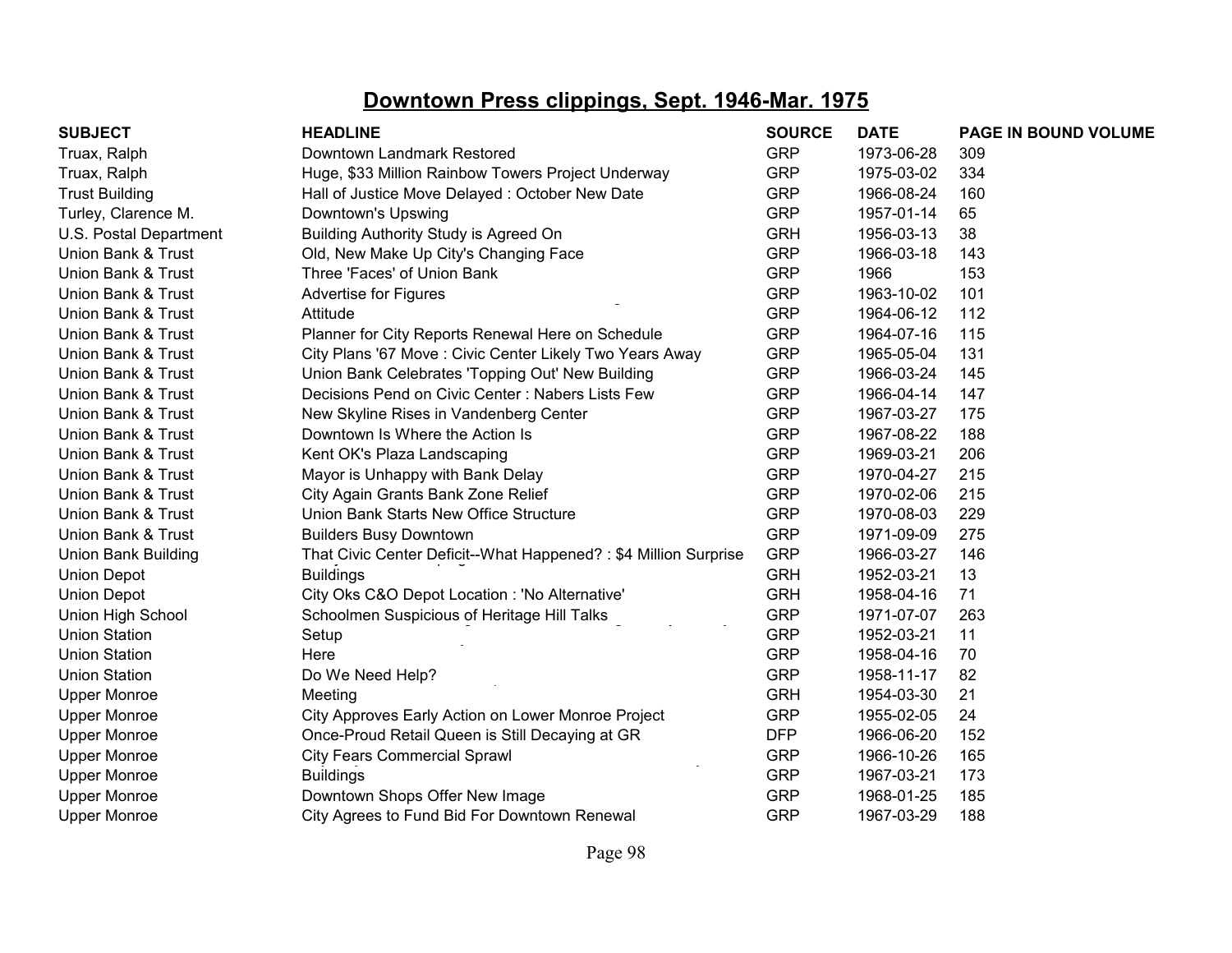| <b>SUBJECT</b>                  | <b>HEADLINE</b>                                                      | <b>SOURCE</b> | <b>DATE</b> | PAGE IN BOUND VOLUME |
|---------------------------------|----------------------------------------------------------------------|---------------|-------------|----------------------|
| Urban Concern                   | Volunteer Doctors for an Ailing Downtown                             | <b>GRP</b>    | 1971-08-22  | 268                  |
| Urban Concern                   | Optimism                                                             | <b>GRP</b>    | 1971-09-09  | 276                  |
| Urban Concern                   | City Seminars Sputter: Few Volunteer to Work                         | <b>GRP</b>    | 1971-11-23  | 283                  |
| Urban Concern                   | <b>Expert Urges</b>                                                  | <b>GRP</b>    | 1971-11-09  | 284                  |
| Urban Concern                   | <b>Furniture Creates Monroe Patio</b>                                | <b>GRP</b>    | 1972-08-25  | 291                  |
| Urban Concern                   | Sheldon Landscaping Appreciated                                      | <b>GRP</b>    | 1974-10-25  | 329                  |
| Urban Concern                   | Steel Vesta: Stablemate for Calder                                   | <b>GRP</b>    | 1975        | 335                  |
| <b>Urban Concern Committee</b>  | Protest                                                              | <b>GRP</b>    | 1971-03-19  | 251                  |
| <b>Urban Concerns</b>           | DART Promotes Uniform hours : Pre-4th Sale Is Tonight                | <b>GRP</b>    | 1971-06-13  | 261                  |
| <b>Urban Concerns Committee</b> | Downtown: Dead, Alive or Sick?                                       | <b>GRP</b>    | 1970-10-27  | 232                  |
| <b>Urban Land Institute</b>     | City Plan "Audit."                                                   | <b>GRP</b>    | 1955-10-12  | 33                   |
| <b>Urban Land Institute</b>     | Time for Action-Now!                                                 | <b>GRH</b>    | 1956-02-16  | 36                   |
| Urban Land Institute            | North Monroe Civic Center Site Opposed: Kriekaard Objects            | <b>GRH</b>    | 1956-05-12  | 39                   |
| <b>Urban Land Institute</b>     | 'Also Makes Feasible' Separate Units                                 | <b>GRP</b>    | 1956-05-16  | 40                   |
| <b>Urban Land Institute</b>     | <b>Cites Need For Parking</b>                                        | <b>GRP</b>    | 1956-06-01  | 41                   |
| <b>Urban Land Institute</b>     | Locations                                                            | <b>GRH</b>    | 1956-06-09  | 43                   |
| Urban Land Institute            | Planning Survey Poised: Honey to 'Re-Assess' Data                    | <b>GRH</b>    | 1956-06-07  | 43                   |
| Urban Land Institute            | Civic Center Imponderables                                           | <b>GRH</b>    | 1956-06-12  | 44                   |
| Urban Land Institute            | N. Monroe Property Appraised: \$2.8 Million Value Set For Area       | <b>GRH</b>    | 1956-06-18  | 46                   |
| Urban Land Institute            | Civic Center Report to be Ready This Month: By Planning Director GRH |               | 1956-07-06  | 47                   |
| Urban Land Institute            | Decision Nears on City Plans: Report Due Tuesday                     | <b>GRH</b>    | 1956-08-03  | 48                   |
| Urban Land Institute            | Honey May Reverse Bagby's Plan                                       | <b>GRH</b>    | 1956-08-30  | 49                   |
| <b>Urban Land Institute</b>     | <b>Interlocking Decisions</b>                                        | <b>GRH</b>    | 1956-09-07  | 50                   |
| Urban Land Institute            | <b>Chief Would Use Riverfront</b>                                    | <b>GRP</b>    | 1956-09-12  | 51                   |
| <b>Urban Land Institute</b>     | <b>Shopping Pedestrians</b>                                          | <b>GRH</b>    | 1956-09-25  | 60                   |
| <b>Urban Land Institute</b>     | Wants Site for Civic Center                                          | <b>GRH</b>    | 1956-09-27  | 62                   |
| Urban Land Institute            | <b>Officials Accept Flint Invitation</b>                             | <b>GRP</b>    | 1956-10-17  | 64                   |
| Urban Land Institute            | Invites City Officials to Flint to Discuss Civic Center Plan         | <b>GRP</b>    | 1956-10-15  | 64                   |
| <b>Urban Land Institute</b>     | Downtown's Upswing                                                   | <b>GRP</b>    | 1957-01-14  | 65                   |
| Urban Land Institute            | <b>Threat of Suburbs</b>                                             | <b>GRP</b>    | 1957-05-01  | 67                   |
| Urban Land Institute            | To Make G.R. Better                                                  | <b>GRH</b>    | 1958-06-29  | 74                   |
| Urban Land Institute            | Downtown Council, Inc.                                               | <b>GRH</b>    | 1958-09-10  | 77                   |
| <b>Urban Land Institute</b>     | <b>Committee Approves Downtown Planning Project</b>                  | <b>GRH</b>    | 1958-10-29  | 79                   |
| Urban Land Institute            | Pledge Study Funds                                                   | <b>GRH</b>    | 1958-11-13  | 80                   |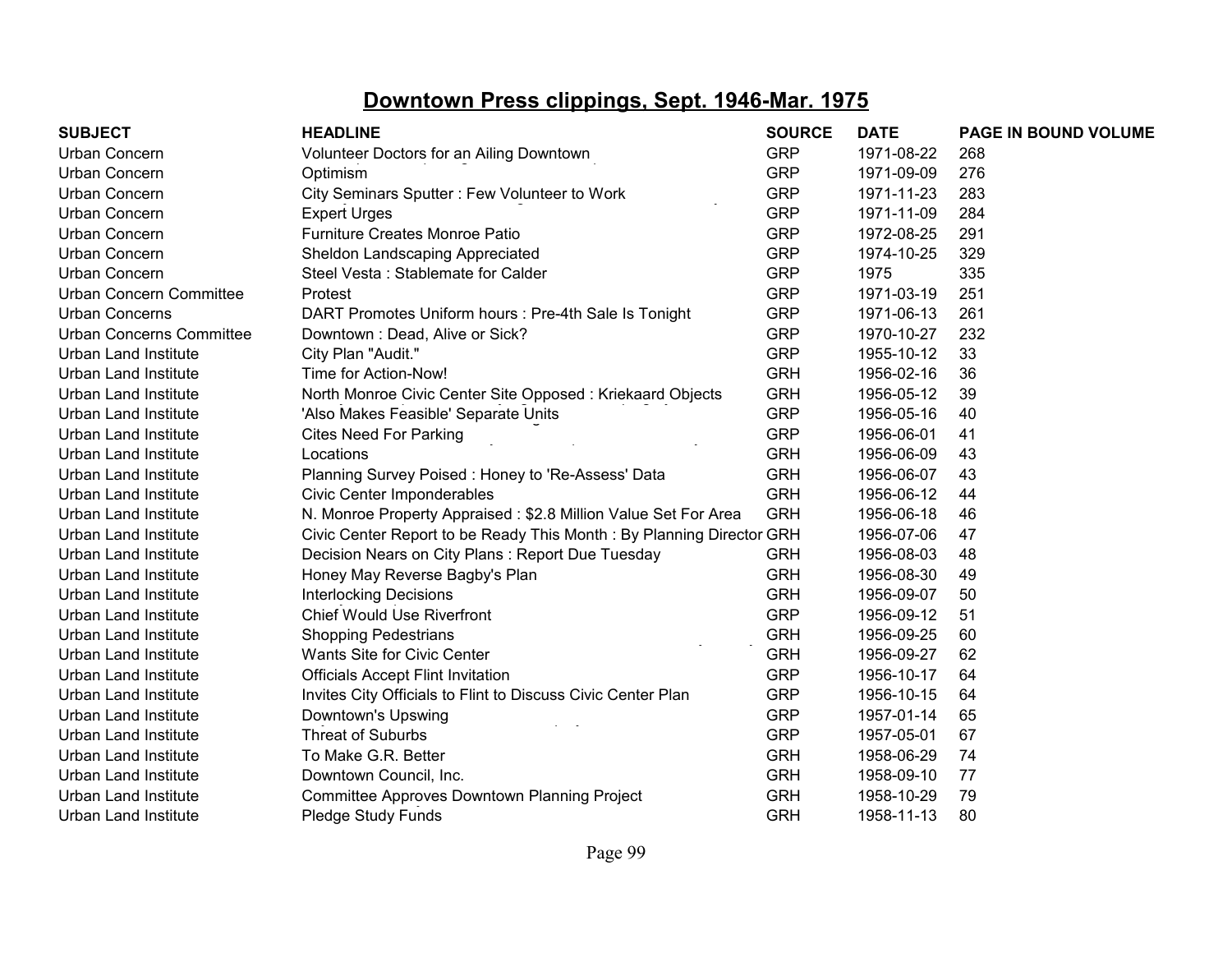| <b>SUBJECT</b>                | <b>HEADLINE</b>                                                     | <b>SOURCE</b> | <b>DATE</b> | <b>PAGE IN BOUND VOLUME</b> |
|-------------------------------|---------------------------------------------------------------------|---------------|-------------|-----------------------------|
| <b>Urban Land Institute</b>   | <b>Planning Under Way</b>                                           | <b>GRH</b>    | 1958-11-14  | 80                          |
| <b>Urban Land Institute</b>   | Here Dec. 15-16 to Update Survey, Proposals                         | <b>GRP</b>    | 1958-11-14  | 81                          |
| <b>Urban Land Institute</b>   | Downtown Area                                                       | <b>GRH</b>    | 1959-01-12  | 84                          |
| <b>Urban Land Institute</b>   | <b>Stick to Riverfront</b>                                          | <b>GRP</b>    | 1959-01-12  | 84                          |
| <b>Urban Land Institute</b>   | <b>Operation Bootstraps</b>                                         | <b>GRH</b>    | 1959-01-15  | 85                          |
| <b>Urban Land Institute</b>   | Them All Together                                                   | <b>GRH</b>    | 1959-02-08  | 87                          |
| <b>Urban Land Institute</b>   | Unit                                                                | <b>GRP</b>    | 1959-02-06  | 87                          |
| Washington, D.C.              | on Taxes                                                            | <b>GRH</b>    | 1955-08-05  | 31                          |
| <b>Urban Planning</b>         | Educator Calls GR Dying City, Offers Ways to Slow Decay             | <b>GRP</b>    | 1972-04-14  | 287                         |
| Urban Planning                | Urban Expert Sees Chance for City                                   | <b>GRP</b>    | 1973-03-14  | 301                         |
| <b>Urban Renewal</b>          | <b>Advertise for Figures</b>                                        | <b>GRP</b>    | 1963-10-02  | 101                         |
| <b>Urban Renewal</b>          | Finale for Keith's                                                  | <b>GRP</b>    | 1963-10-01  | 101                         |
| Urban Renewal                 | <b>Extension Could Be Key</b>                                       | <b>GRP</b>    | 1963-10-20  | 102                         |
| Urban Renewal                 | OK's Renewal Plans For Cultural Area                                | <b>GRP</b>    | 1964-02-14  | 106                         |
| Urban Renewal                 | Price of \$150,000                                                  | <b>GRP</b>    | 1964-02-23  | 107                         |
| <b>Urban Renewal</b>          | City's Projects Impress Visiting Realty Men                         | <b>GRP</b>    | 1964-03-02  | 108                         |
| <b>Urban Renewal</b>          | GR Renewal Gets Statewide Exposure                                  | <b>GRP</b>    | 1964-08-13  | 118                         |
| <b>Urban Renewal</b>          | The Ups and Downs of Urban Renewal                                  | <b>GRP</b>    | 1965-06-20  | 132                         |
| Urban Renewal                 | Downtown Had 4 Islands: Old Map Shows How GR Changed                | <b>GRP</b>    | 1965-11-28  | 135                         |
| <b>Urban Renewal</b>          | Art Leader Says Urban Renewal Results in Artistic Void Downtown GRP |               | 1966-07-14  | 154                         |
| <b>Urban Renewal</b>          | Don't Bury Us Yet                                                   | <b>GRP</b>    | 1966-08-09  | 159                         |
| <b>Urban Renewal Area</b>     | <b>Offices</b>                                                      | <b>GRP</b>    | 1964-08-06  | 117                         |
| <b>Urban Renewal Area</b>     | Approving Disposal of 'Unplanned' Segment                           | <b>GRP</b>    | 1964-12-02  | 124                         |
| Urban Renewal Program         | Ford Supports City's Educational Park Plea                          | <b>GRP</b>    | 1969-04-07  | 208                         |
| <b>Urban Renewal Project</b>  | Toward a City Cultural Center                                       | <b>GRP</b>    | 1962-04-19  | 95                          |
| <b>Urban Renewal Proposal</b> | Future Bright: Monroe Leaders Look Ahead on Downtown Day            | <b>GRP</b>    | 1961-02-02  | 91                          |
| Urban Renwal                  | O'Keefe Terms Local Renewal Work Smooth                             | <b>GRP</b>    | 1968-03-18  | 192                         |
| <b>Urband Land Institute</b>  | Study Unit Submits No Fund Setup                                    | <b>GRP</b>    | 1955-10-25  | 33                          |
| <b>US 131</b>                 | <b>Expected to Affect Downtown</b>                                  | <b>GRH</b>    | 1958-01-16  | 69                          |
| <b>US 131</b>                 | To Make G.R. Better                                                 | <b>GRH</b>    | 1958-06-29  | 74                          |
| <b>US 16</b>                  | Expected to Affect Downtown                                         | <b>GRH</b>    | 1958-01-16  | 69                          |
| <b>US 16</b>                  | The "Go" Signal                                                     | <b>GRP</b>    | 1958-06-07  | 69                          |
| <b>US 16</b>                  | To Make G.R. Better                                                 | <b>GRH</b>    | 1958-06-29  | 74                          |
| <b>Utilities</b>              | Educator Calls GR Dying City, Offers Ways to Slow Decay             | <b>GRP</b>    | 1972-04-14  | 287                         |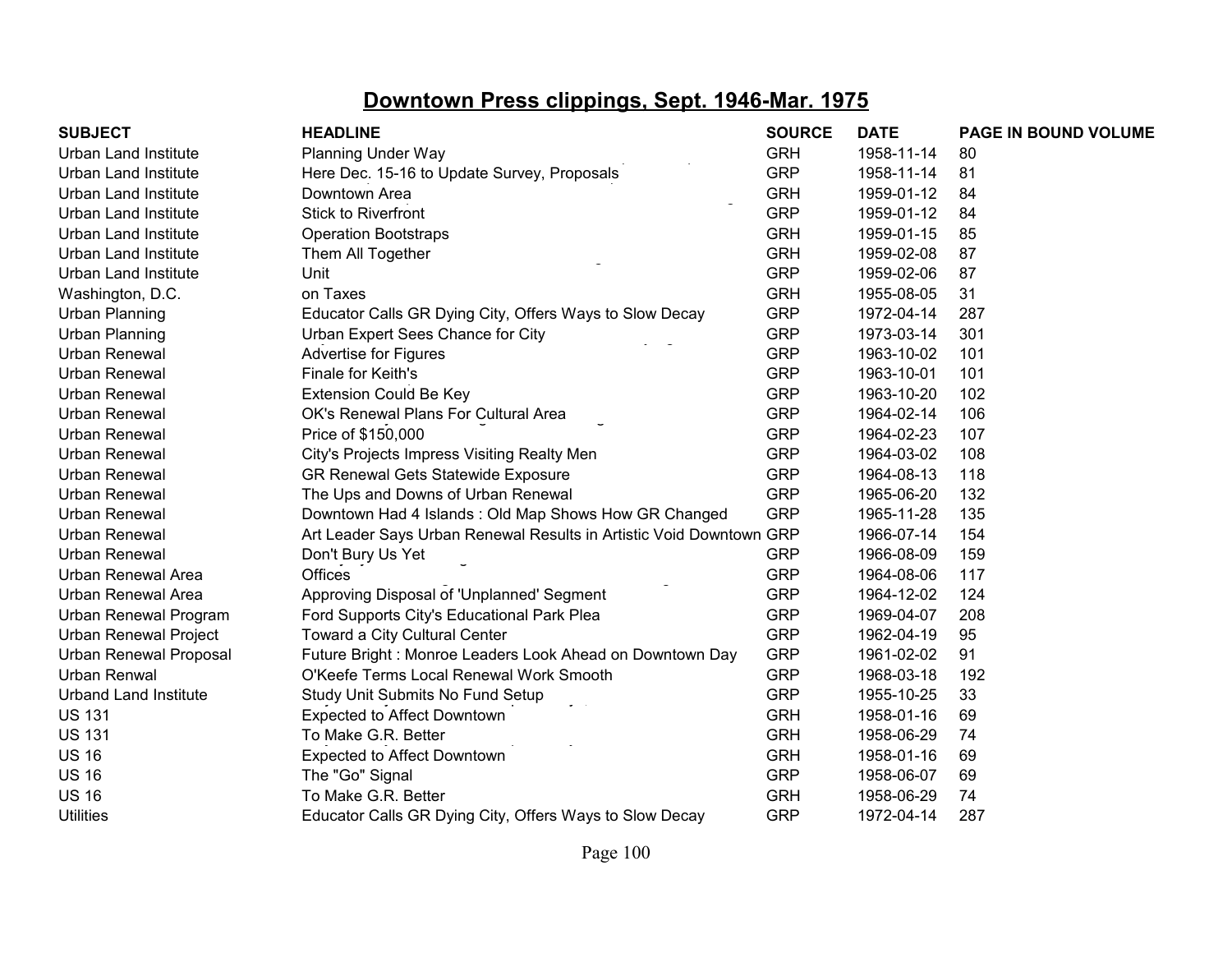| <b>SUBJECT</b>                 | <b>HEADLINE</b>                                                     | <b>SOURCE</b> | <b>DATE</b> | PAGE IN BOUND VOLUME |
|--------------------------------|---------------------------------------------------------------------|---------------|-------------|----------------------|
| <b>Utilities</b>               | Downtown Priorities Subject of Council Meet                         | <b>GRP</b>    | 1972-09-20  | 292                  |
| Utley-James, Inc.              | Bids on Civic Building \$2.5 Million Over Plans                     | <b>GRP</b>    | 1966-11-05  | 166                  |
| Valenti, David A.              | Herpolsheimer Store to Stay Open in City                            | <b>GRP</b>    | 1971-10-20  | 281                  |
| Van Den Berg, John             | on Taxes                                                            | <b>GRH</b>    | 1955-08-05  | 31                   |
| Van, Betty                     | Betty Van 'First Lady' of Building Management                       | <b>GRP</b>    | 1973-03-20  | 302                  |
| VanAartsen, Betty              | Betty Van 'First Lady' of Building Management                       | <b>GRP</b>    | 1973-03-20  | 302                  |
| VanAndel, Jay                  | City, Hockey Arena Backers Delay 'Secret' Meet on Plans             | <b>GRP</b>    | 1973-03-16  | 297                  |
| VanDenBerg Bros. Furniture Co. | Faith in Future: Klingman Plans Remodeling of Downtown Store        | <b>GRP</b>    | 1962-08-10  | 99                   |
| Vandenberg Center              | <b>Riverfront Site Awaits Justice Building</b>                      | <b>GRP</b>    | 1964-04-17  | 110                  |
| Vandenberg Center              | Catching up After 40 Years                                          | <b>GRP</b>    | 1964-04-13  | 110                  |
| Vandenberg Center              | Attitude                                                            | <b>GRP</b>    | 1964-06-12  | 112                  |
| Vandenberg Center              | Planner for City Reports Renewal Here on Schedule                   | <b>GRP</b>    | 1964-07-16  | 115                  |
| Vandenberg Center              | <b>Offices</b>                                                      | <b>GRP</b>    | 1964-08-06  | 117                  |
| Vandenberg Center              | Justice Unit                                                        | <b>GRP</b>    | 1964-10-01  | 119                  |
| Vandenberg Center              | We Have Begun                                                       | <b>GRP</b>    | 1964-10-01  | 119                  |
| Vandenberg Center              | Ramp                                                                | <b>GRP</b>    | 1964-10-06  | 120                  |
| Vandenberg Center              | Parking is a Basic Part of Renewal                                  | <b>GRP</b>    | 1964-10-08  | 120                  |
| Vandenberg Center              | Gas Co. to Build 6-Story, \$3.5 Million Office Unit                 | <b>GRP</b>    | 1964-12-08  | 126                  |
| Vandenberg Center              | Now That This is Settled                                            | <b>GRP</b>    | 1965-10-01  | 128                  |
| Vandenberg Center              | on Public Buildings                                                 | <b>GRP</b>    | 1965-05-21  | 131                  |
| Vandenberg Center              | City Plans '67 Move : Civic Center Likely Two Years Away            | <b>GRP</b>    | 1965-05-04  | 131                  |
| Vandenberg Center              | Confirms Shortage                                                   | <b>GRP</b>    | 1966-03-07  | 144                  |
| Vandenberg Center              | Union Bank Celebrates 'Topping Out' New Building                    | <b>GRP</b>    | 1966-03-24  | 145                  |
| Vandenberg Center              | Decisions Pend on Civic Center: Nabers Lists Few                    | <b>GRP</b>    | 1966-04-14  | 147                  |
| Vandenberg Center              | Art Leader Says Urban Renewal Results in Artistic Void Downtown GRP |               | 1966-07-14  | 154                  |
| Vandenberg Center              | Don't Bury Us Yet                                                   | <b>GRP</b>    | 1966-08-09  | 159                  |
| Vandenberg Center              | New Tax Appears Vital to Civic Center Payoff                        | <b>GRP</b>    | 1966-09-07  | 161                  |
| Vandenberg Center              | <b>Final Downtown Demolition Nears</b>                              | <b>GRP</b>    | 1966-09-09  | 162                  |
| Vandenberg Center              | New Skyline Rises in Vandenberg Center                              | <b>GRP</b>    | 1967-03-27  | 175                  |
| Vandenberg Center              | Visitor Suggested Art Work                                          | <b>GRP</b>    | 1967-06-05  | 179                  |
| Vandenberg Center              | Major Art Project Sought Downtown                                   | <b>GRP</b>    | 1967-06-05  | 179                  |
| Vandenberg Center              | <b>Sculpture Group Mulls Artist</b>                                 | <b>GRP</b>    | 1967-08-25  | 182                  |
| Vandenberg Center              | Alexander Calder Accepts Downtown Sculpture Job                     | <b>GRP</b>    | 1967-12-19  | 184                  |
| Vandenberg Center              | Downtown Is Where the Action Is                                     | <b>GRP</b>    | 1967-08-22  | 188                  |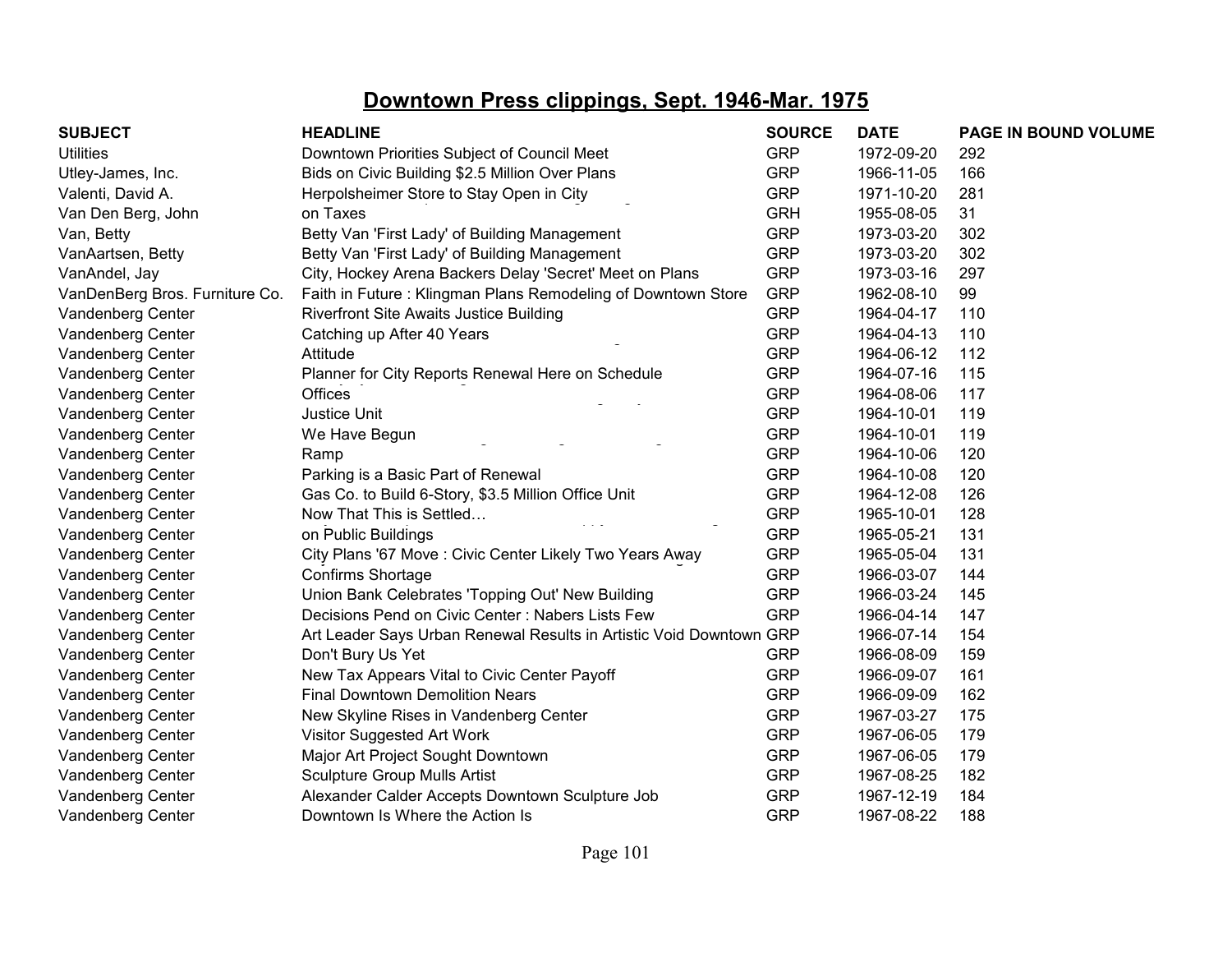| <b>SUBJECT</b>          | <b>HEADLINE</b>                                                | <b>SOURCE</b> | <b>DATE</b> | <b>PAGE IN BOUND VOLUME</b> |
|-------------------------|----------------------------------------------------------------|---------------|-------------|-----------------------------|
| Vandenberg Center       | O'Keefe Terms Local Renewal Work Smooth                        | <b>GRP</b>    | 1968-03-18  | 192                         |
| Vandenberg Center       | City Planning Charts Grand Rapids' Future                      | <b>GRP</b>    | 1968-04-28  | 194                         |
| Vandenberg Center       | City Sells Site for Federal Building                           | <b>GRP</b>    | 1969-02-19  | 202                         |
| Vandenberg Center       | Nice Problem for City - What to Do With Extra Funds?           | <b>GRP</b>    | 1969-02-26  | 203                         |
| Vandenberg Center       | Surplus                                                        | <b>GRP</b>    | 1969-03-05  | 205                         |
| Vandenberg Center       | Make City's Center Live, Planner Bids                          | <b>GRP</b>    | 1970-10-21  | 234                         |
| VandenBerg Center       | Is Urban Renewal's Bulldozer Compounding Problems?             | <b>GRP</b>    | 1971-03-13  | 250                         |
| Vandenberg Center       | Downtown Grand Rapids Comes to Life                            | <b>GRP</b>    | 1973-06-05  | 306                         |
| Vandenberg Center       | Steel Vesta: Stablemate for Calder                             | <b>GRP</b>    | 1975        | 335                         |
| Vandenberg Center (1)   | <b>Stories</b>                                                 | <b>GRP</b>    | 1964-10-12  | 121                         |
| Vandenberg Center (1)   | Old Kent Opens Building in Ribbon-Cutting Program              | <b>GRP</b>    | 1966-05-31  | 150                         |
| Committee               | Alexander Calder Accepts Downtown Sculpture Job                | <b>GRP</b>    | 1967-12-19  | 184                         |
| Vandenberg Civic Center | GR Renewal Gets Statewide Exposure                             | <b>GRP</b>    | 1964-08-13  | 118                         |
| Vandenberg Plaza        | A Daydream of Downtown Grand Rapids                            | <b>GRP</b>    | 1970-03-15  | 217                         |
| Vandenberg, Arthur H.   | <b>Grand Rapids Accepts Calder Stabile</b>                     | <b>NYT</b>    | 1969-06-16  | 209                         |
| VanDenBerg, Jay         | Faith in Future: Klingman Plans Remodeling of Downtown Store   | <b>GRP</b>    | 1962-08-10  | 99                          |
| VanDenBerg, John        | Bean Wants Jail Now                                            | <b>GRH</b>    | 1952-04-15  | 12                          |
| VanDenBerg, John        | Unit Building Near Civic                                       | <b>GRH</b>    | 1952-05-02  | 13                          |
| VandenBerg, John        | Study Unit Submits No Fund Setup                               | <b>GRP</b>    | 1955-10-25  | 33                          |
| VanDenBerg, William     | Faith in Future: Klingman Plans Remodeling of Downtown Store   | <b>GRP</b>    | 1962-08-10  | 99                          |
| VanDenBosch, Martin T.  | Faith in Future: Klingman Plans Remodeling of Downtown Store   | <b>GRP</b>    | 1962-08-10  | 99                          |
| Vandenerg Center        | Vandenberg Center Valuation Boosted                            | <b>GRP</b>    | 1967-03     | 171                         |
| VanderKooy, Ben         | Sketches of 'New Trans' Due for Public View Dec. 8             | <b>GRP</b>    | 1974-11-15  | 330                         |
| VanderLaan, Al          | City-Kent Building 'Not in the Cards': Plan Separate Units     | <b>GRP</b>    | 1965-05-24  | 131                         |
| VanderLaan, Peter       | Ask Advisers in Planning: C of C Aides Review City-County Unit | <b>GRP</b>    | 1953-04-21  | 19                          |
| VanderLaan, Robert      | State Seeks Optionon Brewery Site : Not Possible: O'Keefe      | <b>GRP</b>    | 1965-09-17  | 134                         |
| VanderVeen, Richard F.  | City, Hockey Arena Backers Delay 'Secret' Meet on Plans        | <b>GRP</b>    | 1973-03-16  | 297                         |
| VanDyke, Joseph         | Study Unit Submits No Fund Setup                               | <b>GRP</b>    | 1955-10-25  | 33                          |
| VanOostendorp, John     | New Press Plant First in Core Area: Sparks Urban Renewal       | <b>GRP</b>    | 1964-06-23  | 113                         |
| VanSlyke, Everett       | Downtown JC Growth Periled by Space Lack                       | <b>GRP</b>    | 1971-06-22  | 260                         |
| VanSuilichem, Donald    | Merchants Dispute Mayor's Belief Mall is Failure               | <b>GRP</b>    | 1971-01-06  | 239                         |
| Veldman, George         | Mayor, Bagby OK Plan for North Monroe                          | <b>GRH</b>    | 1955-02-05  | 24                          |
| Veldman, George         | City Approves Early Action on Lower Monroe Project             | <b>GRP</b>    | 1955-02-05  | 24                          |
| Veldman, George         | Cost Studies of North Monroe Industry Okd                      | <b>GRH</b>    | 1955-02-09  | 25                          |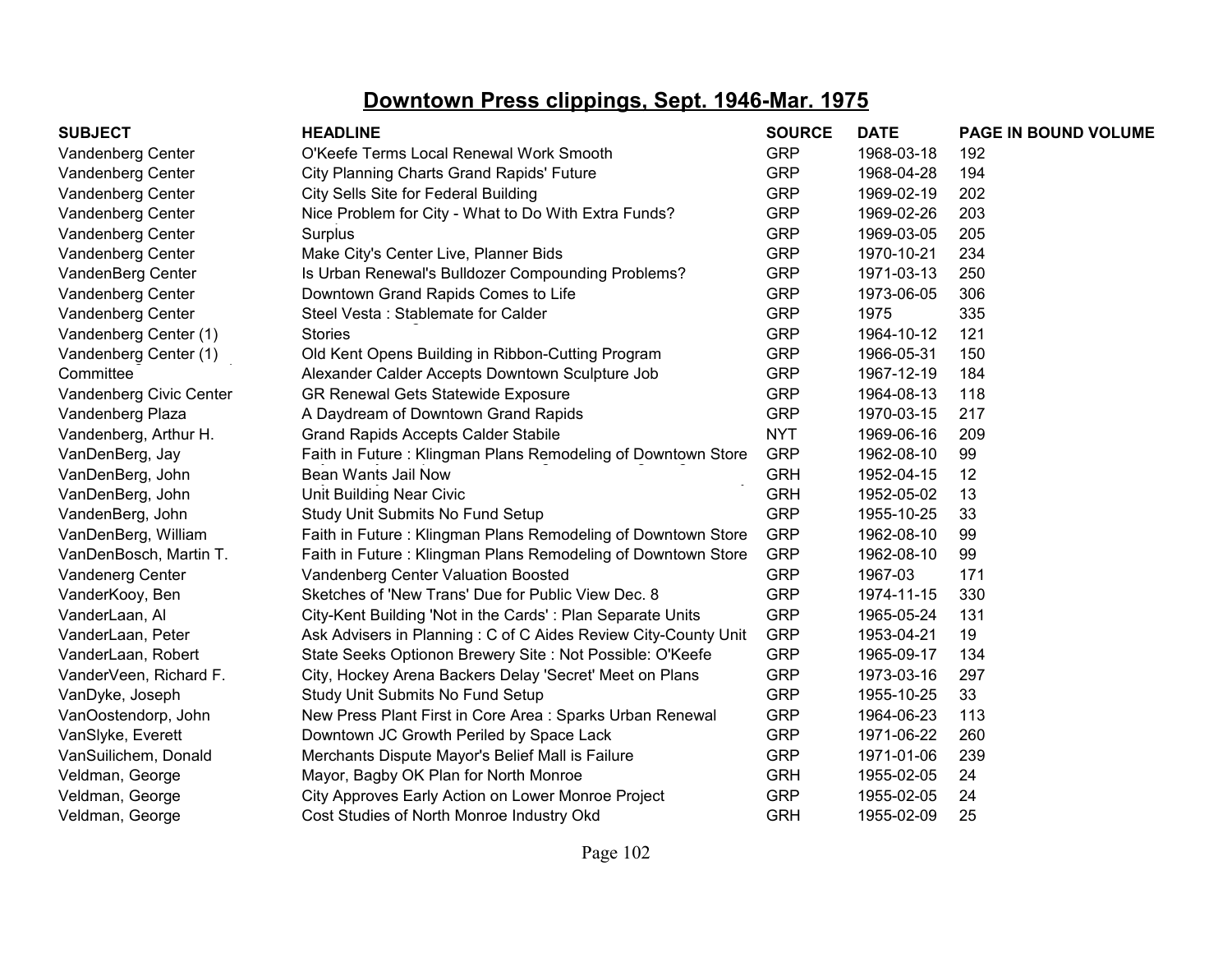| <b>SUBJECT</b>                | <b>HEADLINE</b>                                                   | <b>SOURCE</b> | <b>DATE</b> | PAGE IN BOUND VOLUME |
|-------------------------------|-------------------------------------------------------------------|---------------|-------------|----------------------|
| Veldman, George               | <b>City Hall Sidelights</b>                                       | <b>GRP</b>    | 1955-02-11  | 26                   |
| Veldman, George               | <b>NW</b>                                                         | <b>GRH</b>    | 1955-02-24  | 26                   |
| Veldman, George               | Appointive Fight Bitter: Reports Fly on Naming of Plan Member     | <b>GRP</b>    | 1955-06-15  | 28                   |
| Veldman, George               | Debate Again Delays Planner Choice : Veldman Proposes Dentist GRH |               | 1955-06-15  | 30                   |
| Veldman, George               | Plan Board Choice Fails: Commission Chills Bid for Dr. Plummer    | <b>GRP</b>    | 1955-06-22  | 30                   |
| Veldman, George               | Study Unit Submits No Fund Setup                                  | <b>GRP</b>    | 1955-10-25  | 33                   |
| Veldman, George               | City Pushes Civic Center: Officials Start Work on Fire Hazards    | <b>GRP</b>    | 1956-02-08  | 34                   |
| Veldman, George               | Committee Named, Public Meeting Set, New Fire Warning Issued GRH  |               | 1956-02-29  | 34                   |
| Veldman, George               | GR Invites County to Building Study                               | <b>GRH</b>    | 1956-02-08  | 35                   |
| Veldman, Mayor                | Mayor Sees 'Big Spread': But Commissioner Calls for Direct Levy   | <b>GRP</b>    | 1955-02-05  | 23                   |
| Vermurlen, Edward T.          | Huge, \$33 Million Rainbow Towers Project Underway                | <b>GRP</b>    | 1975-03-02  | 334                  |
| <b>Veterans Memorial Park</b> | City Planners Redesigning Monroe Area                             | <b>GRP</b>    | 1972-12-29  | 296                  |
| Victorian Gothic              | <b>Grand Rapids Accepts Calder Stabile</b>                        | <b>NYT</b>    | 1969-06-16  | 209                  |
| Vida, Helen                   | Hail Report on Civic Center, Seek Reply on County Role            | <b>GRP</b>    | 1956-09-13  | 52                   |
| Viele, Charles Mrs.           | <b>US Grant</b>                                                   | <b>GRP</b>    | 1962-04-17  | 95                   |
| Vieregg, Steve                | No Money Committed Yet to Downtown Towers                         | <b>GRP</b>    | 1974-09-20  | 328                  |
| Vinkemulder Building          | Bus Terminal for City Revealed in Site Deal                       | <b>GRP</b>    | 1946-09-11  | $\overline{2}$       |
| Visser, David                 | Kent OK's Plaza Landscaping                                       | <b>GRP</b>    | 1969-03-21  | 206                  |
| <b>Voigt Milling</b>          | Skyline Changes, but Part of Old City Remains                     | <b>GRP</b>    | 1966-05-30  | 149                  |
| Voigt-Herpolsheimer Dry Goods | Wurzburg Razing May Spur 'Rebirth'                                | <b>GRP</b>    | 1972-12-28  | 295                  |
| Voigt, Carl G. A.             | Wurzburg Razing May Spur 'Rebirth'                                | <b>GRP</b>    | 1972-12-28  | 295                  |
| W.B. MacWhirter & Associates  | Attitude                                                          | <b>GRP</b>    | 1964-06-12  | 112                  |
| W.T. Grant                    | W.T. Grant to Close                                               | <b>GRP</b>    | 1973-10-10  | 312                  |
| Walters, George               | Shift of Downtown Fund Rules Legal                                | <b>GRP</b>    | 1970        | 225                  |
| Ward, Eber B.                 | <b>Activities Early Shifted to Saginaw</b>                        |               | 1947-06-28  | 6                    |
| Warner Norcross & Judd        | Grassie Guards Top Level Secret                                   | <b>GRP</b>    | 1974-03-06  | 318                  |
| Warner Norcross & Judd        | Rooftop Canvas Primed for the Sake of Art                         | <b>GRP</b>    | 1974-05-21  | 323                  |
| <b>Washington Square</b>      | GR Renewal Gets Statewide Exposure                                | <b>GRP</b>    | 1964-08-13  | 118                  |
| <b>Washington Square</b>      | Parking                                                           | <b>GRP</b>    | 1966-12-01  | 169                  |
| <b>Washington Square</b>      | JC Parking Ramp Plan Wins City Hall Approval                      | <b>GRP</b>    | 1969-07-02  | 210                  |
| <b>Washington Square</b>      | Shift of Downtown Fund Rules Legal                                | <b>GRP</b>    | 1970        | 225                  |
| <b>Waters Building</b>        | Optimism                                                          | <b>GRP</b>    | 1971-09-09  | 276                  |
| <b>Waters Building</b>        | Plan Draws Heavy Fire                                             | <b>GRP</b>    | 1974        | 319                  |
| Waters, Dudley H.             | Faith in Future: Klingman Plans Remodeling of Downtown Store      | <b>GRP</b>    | 1962-08-10  | 99                   |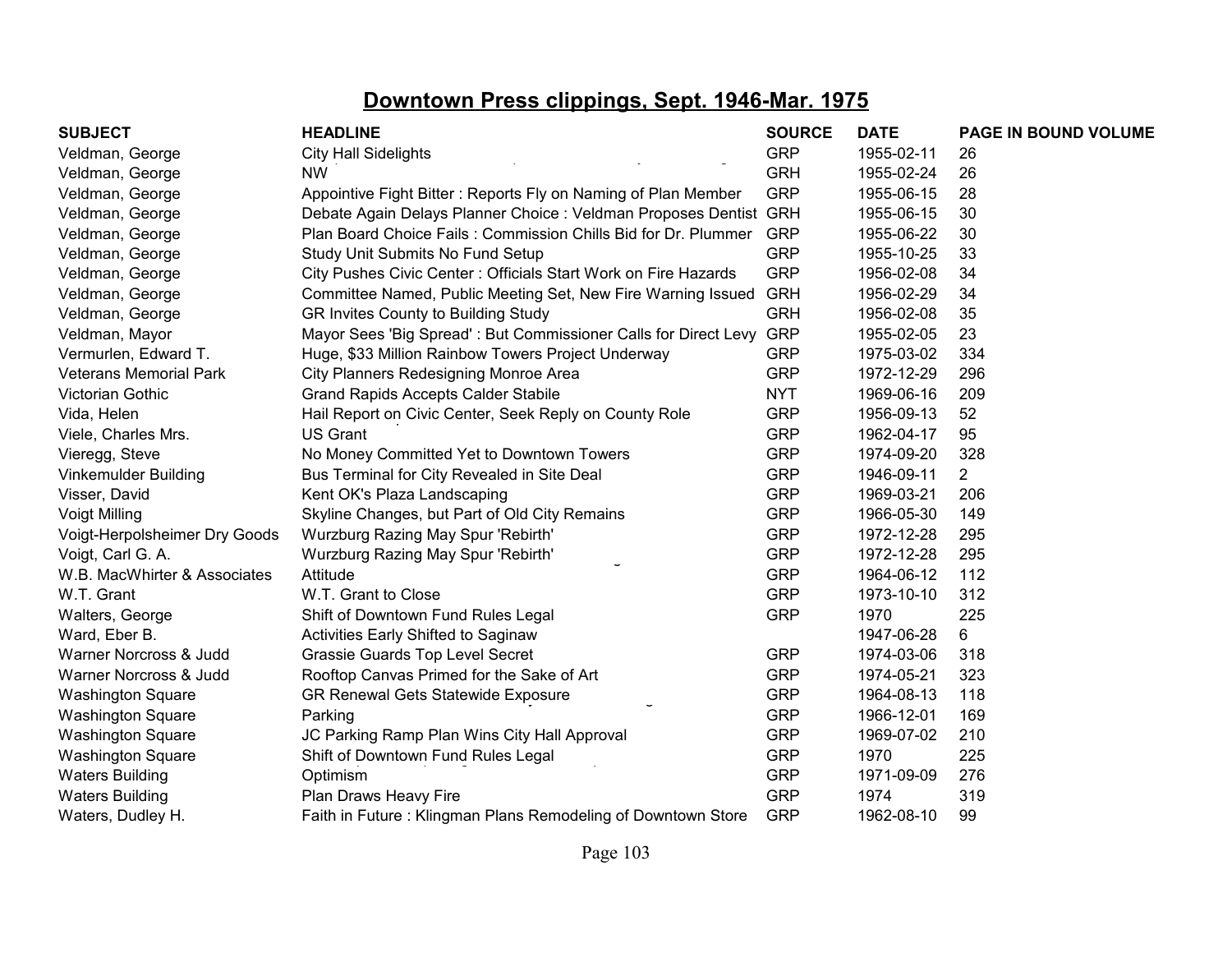| <b>SUBJECT</b>               | <b>HEADLINE</b>                                                 | <b>SOURCE</b> | <b>DATE</b> | PAGE IN BOUND VOLUME |
|------------------------------|-----------------------------------------------------------------|---------------|-------------|----------------------|
| Wege, Peter                  | Sculpture Committee to Study Community                          | <b>GRP</b>    | 1967-06-19  | 180                  |
| Wege, Peter                  | Calder's Stabile Unveiling in May                               | <b>GRP</b>    | 1968-08-07  | 193                  |
| Wegner, Frederick E.         | Jail Moving Urged Here: Planning Group Sees Civic Center        | <b>GRP</b>    | 1952-05-30  | 14                   |
| Weible, George               | Wurzburg Co. Monroe Ave. Store to Close                         | <b>GRP</b>    | 1971-09-28  | 277                  |
| Weible, George               | People Mover Project Encounters City Foes                       | <b>GRP</b>    | 1974-06-13  | 325                  |
| Weidenaar, Reynold H.        | Greeting Card by Weidenaar                                      | <b>GRP</b>    | 1966-06-01  | 143                  |
| <b>Weiss Imperial Motors</b> | Weiss, Only New Car Dealer Left Downtown                        | <b>GRP</b>    | 1973-06-21  | 308                  |
| Weiss, George H.             | Weiss, Only New Car Dealer Left Downtown                        | <b>GRP</b>    | 1973-06-21  | 308                  |
| Welch, Kenneth               | C of C to Aid Lower Monroe Av. Survey                           | <b>GRP</b>    | 1954-07-09  | 22                   |
| Welch, Kenneth               | US Official Calls for Action Against Downtown 'Ghost Town'      | <b>GRP</b>    | 1970-11-10  | 237                  |
| Welch, Kenneth C.            | Welsh Urges Co-ordinator of Civic Center Phases                 | <b>GRH</b>    | 1948-12-22  | $\overline{7}$       |
| Welch, Kenneth C.            | Meeting                                                         | <b>GRH</b>    | 1954-03-30  | 21                   |
| Welch, Kenneth C.            | Assessment                                                      | <b>GRP</b>    | 1955-02-05  | 23                   |
| Welch, Kenneth C.            | <b>City Hall Sidelights</b>                                     | <b>GRP</b>    | 1955-02-11  | 26                   |
| Welch, Kenneth C.            | Opposes Auditorium Project                                      | <b>GRP</b>    | 1956-05-12  | 39                   |
| Welch, Kenneth C.            | A Daydream of Downtown Grand Rapids                             | <b>GRP</b>    | 1970-03-15  | 217                  |
| Weller, Victor H.            | Betrayed                                                        | <b>GRP</b>    | 1972-06-01  | 289                  |
| Welsh, George                | City Approves Early Action on Lower Monroe Project              | <b>GRP</b>    | 1955-02-05  | 24                   |
| Welsh, George                | <b>City Hall Sidelights</b>                                     | <b>GRP</b>    | 1955-02-11  | 26                   |
| Welsh, George                | Firm to Scan Monroe Job: Detroiters 'Interested' In Improvement | <b>GRP</b>    | 1955-02-16  | 26                   |
| Welsh, George W.             | New Consideration of Downtown Civic Center Poised by Welsh      | <b>GRP</b>    | 1948-11-10  | $\overline{7}$       |
| Welsh, George W.             | Welsh Urges Co-ordinator of Civic Center Phases                 | <b>GRH</b>    | 1948-12-22  | $\overline{7}$       |
| Welsh, George W.             | Parking for Auditorium                                          | <b>GRH</b>    | 1954-06-19  | 22                   |
| Welsh, George W.             | Mayor, Bagby OK Plan for North Monroe                           | <b>GRH</b>    | 1955-02-05  | 24                   |
| Welsh, George W.             | Cost Studies of North Monroe Industry Okd                       | <b>GRH</b>    | 1955-02-09  | 25                   |
| Welsh, George W.             | Motorized Age                                                   |               |             | 27                   |
| Welsh, George W.             | From Now On, It's Welsh Civic Auditorium                        | <b>GRP</b>    | 1974-12-11  | 331                  |
| Werkema Studio               | 70-Year-Old Murray Building Faces Wreckers                      | <b>GRP</b>    | 1971-11-19  | 282                  |
| <b>Action Council</b>        | Downtown: Dead, Alive or Sick?                                  | <b>GRP</b>    | 1970-10-27  | 232                  |
| <b>Action Council</b>        | Citizen Groups Map Action for Downtown                          | <b>GRP</b>    | 1970-11-22  | 235                  |
| <b>Action Council</b>        | Volunteer Doctors for an Ailing Downtown                        | <b>GRP</b>    | 1971-08-22  | 268                  |
| <b>West Side</b>             | Skyline Changes, but Part of Old City Remains                   | <b>GRP</b>    | 1966-05-30  | 149                  |
| <b>West Side</b>             | Building Authority Study is Agreed On                           | <b>GRH</b>    | 1956-03-13  | 38                   |
| <b>West Side Canal</b>       | <b>Cites Need For Parking</b>                                   | <b>GRP</b>    | 1956-06-01  | 41                   |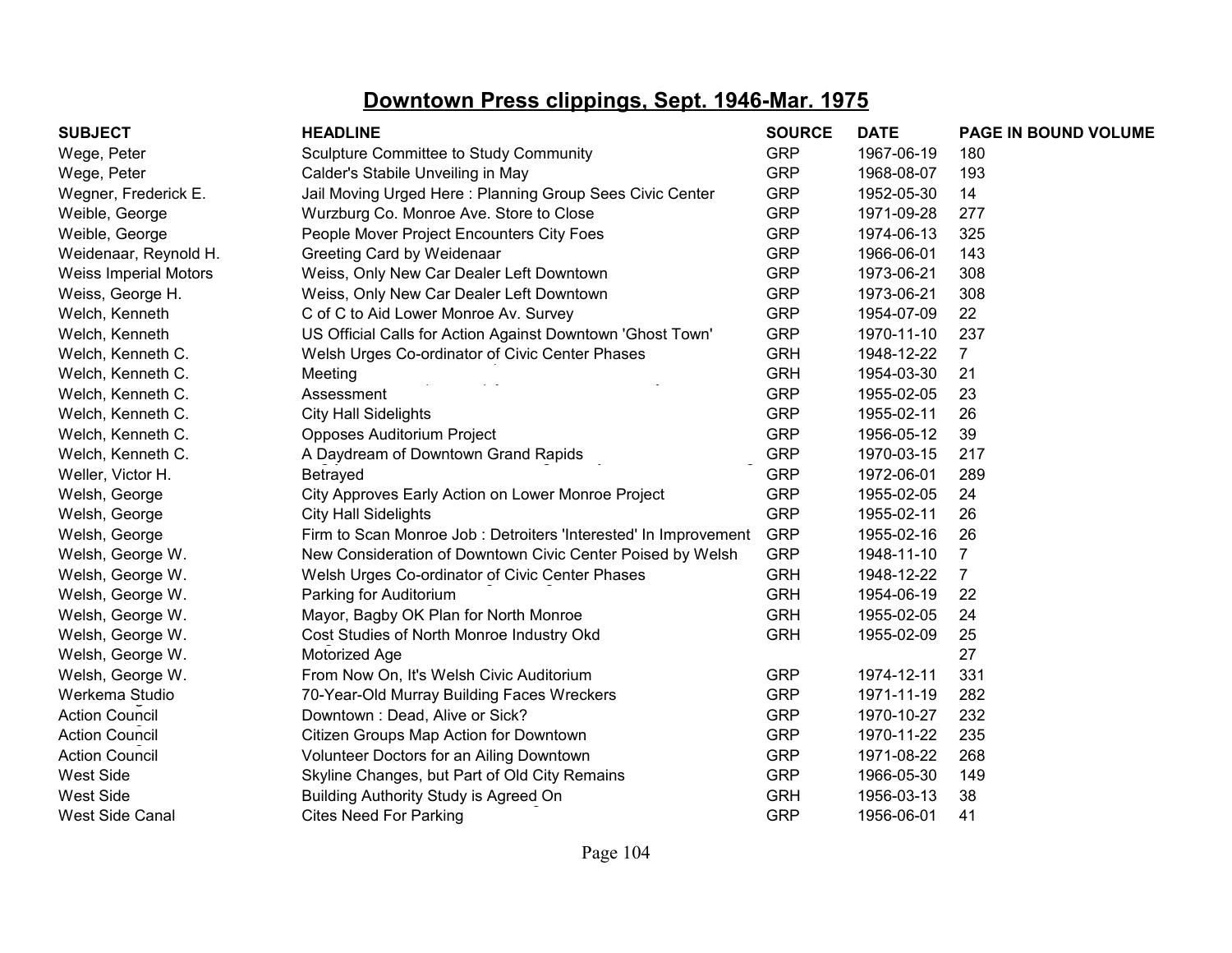| <b>SUBJECT</b>                       | <b>HEADLINE</b>                                                    | <b>SOURCE</b> | <b>DATE</b> | PAGE IN BOUND VOLUME |
|--------------------------------------|--------------------------------------------------------------------|---------------|-------------|----------------------|
| West Side Canal                      | Hail Report on Civic Center, Seek Reply on County Role             | <b>GRP</b>    | 1956-09-13  | 52                   |
| <b>West Side Canal</b>               | Unanimous OK is Given                                              | <b>GRP</b>    | 1956-09-26  | 61                   |
| <b>West Side Canal</b>               | Here                                                               | <b>GRP</b>    | 1958-04-16  | 70                   |
| <b>West Side Canal</b>               | Over Lobby                                                         | <b>GRP</b>    | 1961-08-18  | 92                   |
| <b>West Side Canal</b>               | JC Parking Ramp Plan Wins City Hall Approval                       | <b>GRP</b>    | 1969-07-02  | 210                  |
| West Side Industrial                 | O'Keefe Terms Local Renewal Work Smooth                            | <b>GRP</b>    | 1968-03-18  | 192                  |
| West Side Power Canal                | City Approves Early Action on Lower Monroe Project                 | <b>GRP</b>    | 1955-02-05  | 24                   |
| <b>West Side Power Canal</b>         | Decision Nears on City Plans: Report Due Tuesday                   | <b>GRH</b>    | 1956-08-03  | 48                   |
| West Side Power Canal                | <b>Interlocking Decisions</b>                                      | <b>GRH</b>    | 1956-09-07  | 50                   |
| <b>West Side Power Canal</b>         | Honey Recommends River Front Locations                             | <b>GRH</b>    | 1956-09-13  | 53                   |
| <b>West Side Power Canal</b>         | Wants Site for Civic Center                                        | <b>GRH</b>    | 1956-09-27  | 62                   |
| <b>West Side Power Canal</b>         | Center                                                             | <b>GRH</b>    | 1956-09-29  | 63                   |
| <b>West Side Power Canal</b>         | City Oks C&O Depot Location : 'No Alternative'                     | <b>GRH</b>    | 1958-04-16  | 71                   |
|                                      | West Side Urban Renewal Project GR Renewal Gets Statewide Exposure | <b>GRP</b>    | 1964-08-13  | 118                  |
| Westboro Drive NE (2461)             | Ask Advisers in Planning: C of C Aides Review City-County Unit     | <b>GRP</b>    | 1953-04-21  | 19                   |
| Westerman, Leland S.                 | Committee Approves Downtown Planning Project                       | <b>GRH</b>    | 1958-10-29  | 79                   |
| Westerman, Leland S.                 | Pledge Study Funds                                                 | <b>GRH</b>    | 1958-11-13  | 80                   |
| Westminster Presbyterian             | Parking                                                            | <b>GRP</b>    | 1966-12-01  | 169                  |
| Wheeler, Gordon B.                   | Building Authority Study is Agreed On                              | <b>GRH</b>    | 1956-03-13  | 38                   |
| Wheeler, Gordon B.                   | Ask County's Space Needs : Civic Center Unit Plans Survey Here     | <b>GRP</b>    | 1956-04-28  | 39                   |
| Wheeler, Gordon B.                   | 'Also Makes Feasible' Separate Units                               | <b>GRP</b>    | 1956-05-16  | 40                   |
| Wheeler, Gordon B.                   | Planning Commission Splits On Location of Civic Center             | <b>GRP</b>    | 1956-06-09  | 42                   |
| Wheeler, Gordon B.                   | Locations                                                          | <b>GRH</b>    | 1956-06-09  | 43                   |
| Wheeler, Gordon B.                   | Selects Site After Study                                           | <b>GRP</b>    | 1956-08-29  | 49                   |
| Wheeler, Gordon B.                   | Expect Plan Body to Decide Early on Civic Center Site              | <b>GRP</b>    | 1956-09-15  | 56                   |
| Wheeler, Gordon B.                   | Unanimous OK is Given                                              | <b>GRP</b>    | 1956-09-26  | 61                   |
| White & White Pharmacy               | Gilmore Buys Loraine, Forslund Buildings                           | <b>GRP</b>    | 1973-09-05  | 311                  |
| Wierenga, Andrew                     | New Center Here                                                    | <b>GRP</b>    | 1962-03-16  | 94                   |
| Wilbur Smith & Associates            | <b>Cites Need For Parking</b>                                      | <b>GRP</b>    | 1956-06-01  | 41                   |
| <b>Wilbur Smith &amp; Associates</b> | Ask Ruling on Center: City Wants to Decide on Civic Ramp           | <b>GRP</b>    | 1956-09-20  | 56                   |
| Wilbur Smith & Associates            | Civic Center Site May Be Selected                                  | <b>GRH</b>    | 1956-09-23  | 59                   |
| <b>Wilbur Smith &amp; Associates</b> | Center                                                             | <b>GRH</b>    | 1956-09-29  | 63                   |
| <b>Wilbur Smith &amp; Associates</b> | City Aides Cite 'Progress' in Civic Center Plan OK                 | <b>GRP</b>    | 1956-09-29  | 64                   |
| <b>Wilbur Smith &amp; Associates</b> | Committee Approves Downtown Planning Project                       | <b>GRH</b>    | 1958-10-29  | 79                   |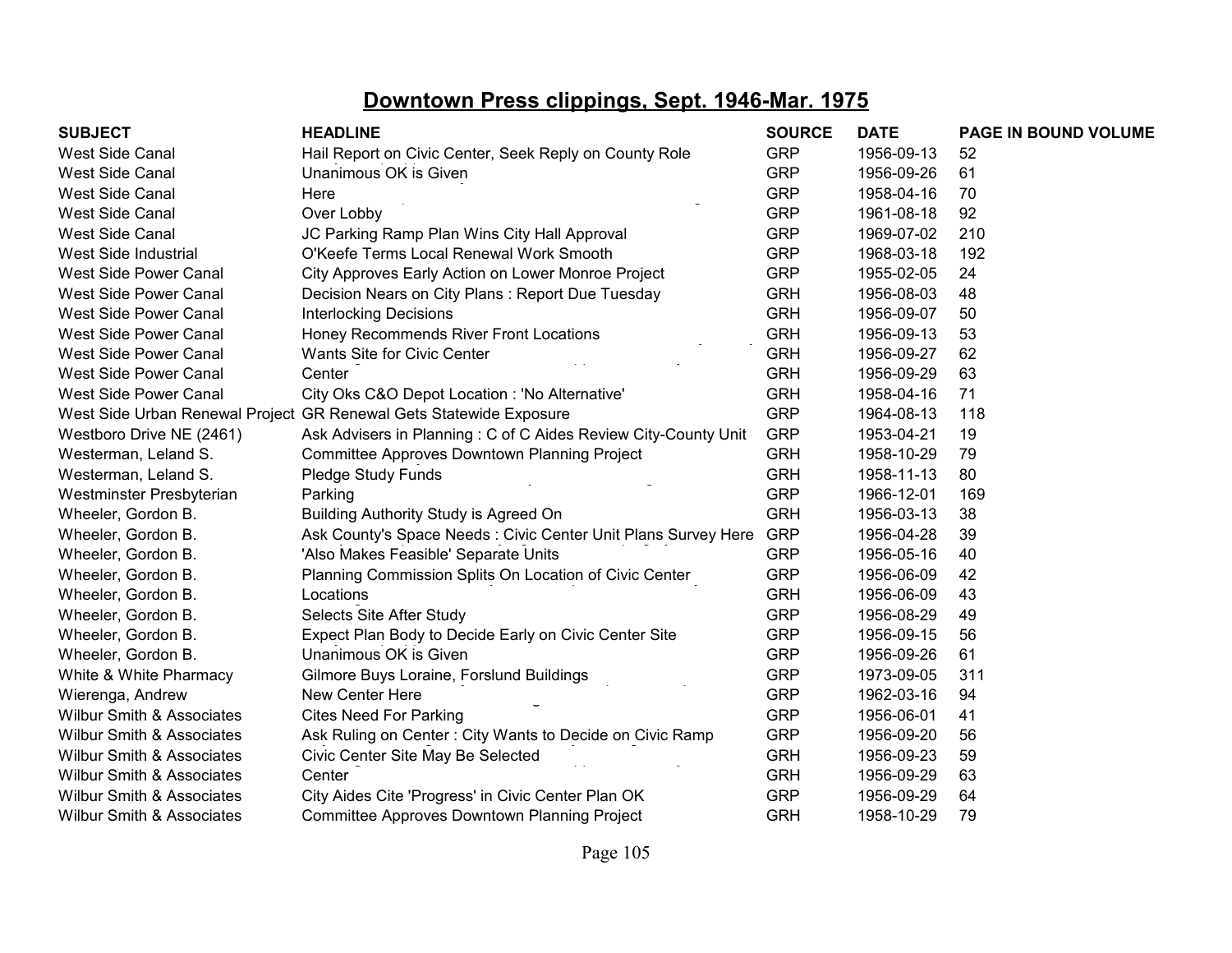| <b>SUBJECT</b>                       | <b>HEADLINE</b>                                                     | <b>SOURCE</b> | <b>DATE</b> | PAGE IN BOUND VOLUME |
|--------------------------------------|---------------------------------------------------------------------|---------------|-------------|----------------------|
| Wilbur Smith & Associates            | Pledge Study Funds                                                  | <b>GRH</b>    | 1958-11-13  | 80                   |
| <b>Wilbur Smith &amp; Associates</b> | City Seeks Spring Start on JC Parking Ramp                          | <b>GRP</b>    | 1965-09-21  | 133                  |
| <b>Wilbur Smith and Associates</b>   | for Location Along Grand River                                      | <b>GRH</b>    | 1956-09-18  | 56                   |
| Willey, Alson                        | Gilmore Buys Loraine, Forslund Buildings                            | <b>GRP</b>    | 1973-09-05  | 311                  |
| Willey, Alson F. Mrs.                | Gilmore Buys Loraine, Forslund Buildings                            | <b>GRP</b>    | 1973-09-05  | 311                  |
| Willey, Richard W. Mrs               | Gilmore Buys Loraine, Forslund Buildings                            | <b>GRP</b>    | 1973-09-05  | 311                  |
| William Dykstra Group                | Making Boulevard of Sheldon is "Iffy" Dream                         | <b>GRP</b>    | 1973-04-27  | 304                  |
| <b>Withey Associates</b>             | Art Leader Says Urban Renewal Results in Artistic Void Downtown GRP |               | 1966-07-14  | 154                  |
| Withey, Lewis III                    | Art Leader Says Urban Renewal Results in Artistic Void Downtown GRP |               | 1966-07-14  | 154                  |
| Wold & Bowers                        | Wurzburg Razing May Spur 'Rebirth'                                  | <b>GRP</b>    | 1972-12-28  | 295                  |
| Women's City Club                    | <b>Conflicting Plans Cripple Cultural Center Progress</b>           | <b>GRP</b>    | 1968-01-28  | 186                  |
| Wood, Leonard D.                     | 70-Year-Old Murray Building Faces Wreckers                          | <b>GRP</b>    | 1971-11-19  | 282                  |
| <b>Woodland Mall</b>                 | Downtown Shops Offer New Image                                      | <b>GRP</b>    | 1968-01-25  | 185                  |
| <b>Woodland Mall</b>                 | Merchants Are Planning New Life for Downtown                        | <b>GRP</b>    | 1968-04-09  | 191                  |
| <b>Woodland Mall</b>                 | Protest                                                             | <b>GRP</b>    | 1971-03-19  | 251                  |
| <b>Woodland Mall</b>                 | Volunteer Doctors for an Ailing Downtown                            | <b>GRP</b>    | 1971-08-22  | 268                  |
| Woodland Mall                        | Downtown is Out as Bus Focal Point                                  | <b>GRP</b>    | 1973-03-08  | 300                  |
| <b>Woodland Shopping Center</b>      | <b>City Fears Commercial Sprawl</b>                                 | <b>GRP</b>    | 1966-10-26  | 165                  |
| Woodruff, Lee M.                     | New Press Plant First in Core Area : Sparks Urban Renewal           | <b>GRP</b>    | 1964-06-23  | 113                  |
| Woolworth                            | A Daydream of Downtown Grand Rapids                                 | <b>GRP</b>    | 1970-03-15  | 217                  |
| Works, Robert                        | Dial-A-Ride Bus Service is Delayed                                  | <b>GRP</b>    | 1973-06-21  | 307                  |
| Worst, William                       | College Park Areas at Stake: Worst Wants Board to Clarify Plans     | <b>GRP</b>    | 1970-03-05  | 216                  |
| Wurzburg                             | Optimism                                                            | <b>GRP</b>    | 1971-09-09  | 276                  |
| Wurzburg                             | Wurzburg Co. Monroe Ave. Store to Close                             | <b>GRP</b>    | 1971-09-28  | 277                  |
| Wurzburg                             | Downtown Should be Primarily for People                             | <b>GRP</b>    | 1974-08-13  | 320                  |
| <b>Wurzburg Building</b>             | Downtown Tax Cases Overruled                                        | <b>GRP</b>    | 1973-04-06  | 303                  |
| Wurzburg, Frederick W.               | <b>Wurzburg Closing Reaction Varied</b>                             | <b>GRP</b>    | 1971-09-28  | 278                  |
| Wurzburg, Frederick W.               | Wurzburg Razing May Spur 'Rebirth'                                  | <b>GRP</b>    | 1972-12-28  | 295                  |
| Wurzburg's                           | Monroe '76 Mall Proposal Envisions Downtown Rebirth                 | <b>GRP</b>    | 1967-03-21  | 174                  |
| Wurzburg's                           | on Zoning Change                                                    | <b>GRP</b>    | 1964-11-26  | 123                  |
| Wurzburg's                           | Merchants Dispute Mayor's Belief Mall is Failure                    | <b>GRP</b>    | 1971-01-06  | 239                  |
| Wurzburg's                           | Times and Towns Change                                              | <b>GRP</b>    | 1971-09-30  | 279                  |
| Wurzburg's                           | Herpolsheimer Store to Stay Open in City                            | <b>GRP</b>    | 1971-10-20  | 281                  |
| Wurzburg's                           | Wurzburg Razing May Spur 'Rebirth'                                  | <b>GRP</b>    | 1972-12-28  | 295                  |